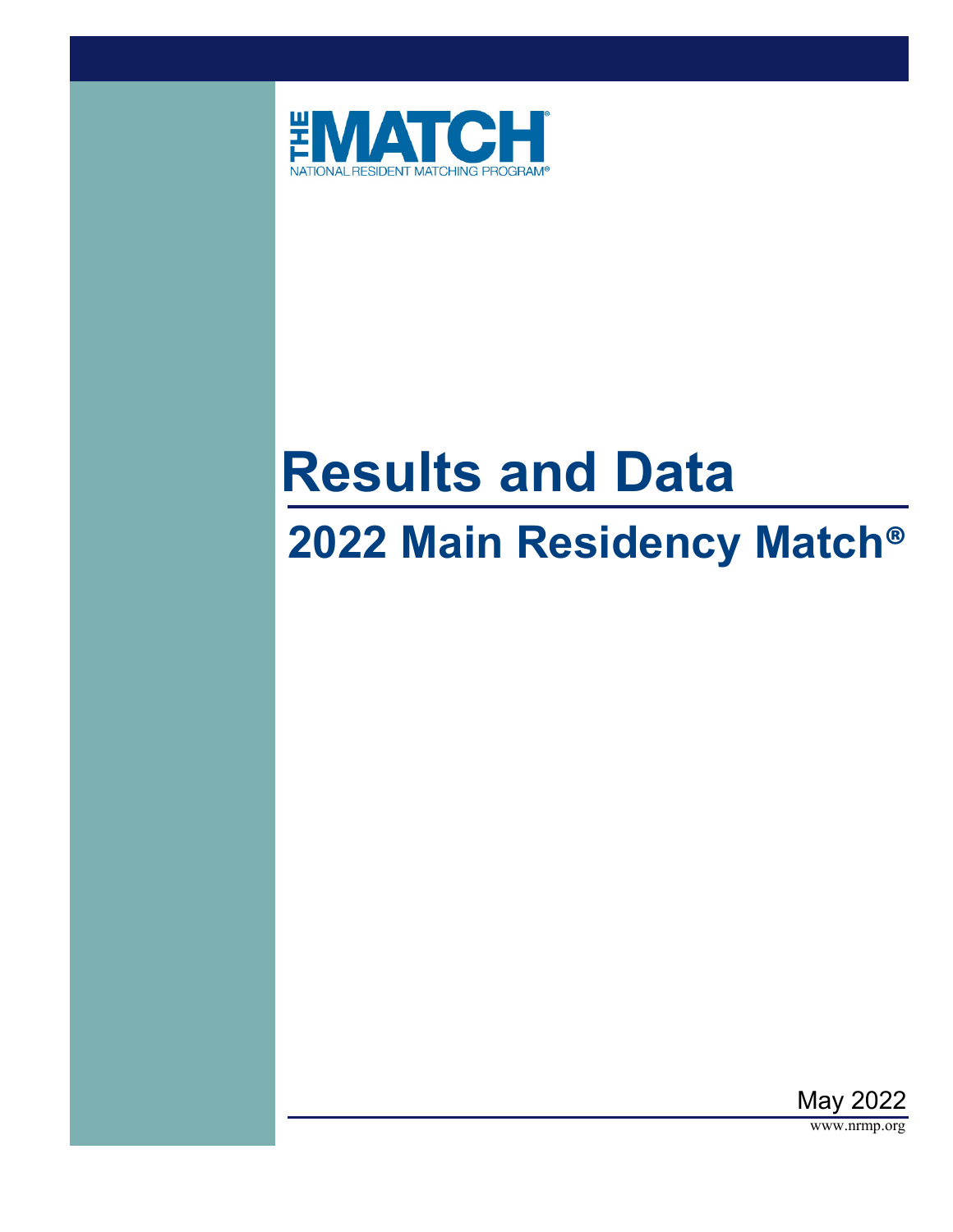Requests for permission to use these data, as well as questions about the content of this publication or any National Resident Matching Program data, may be directed to NRMP at datarequest@nrmp.org.

Questions about the NRMP should be directed to Donna L. Lamb, D.HSc., M.B.A., B.S.N., President and CEO at admin@nrmp.org.

Suggested Citation

National Resident Matching Program, Results and Data: 2022 Main Residency Match**®**. National Resident Matching Program, Washington, DC. 2022.

> To order copies of this publication, please contact: National Resident Matching Program 2121 K Street, NW, Suite 1000, Washington, DC 20037 Phone: 202-400-2233, Fax: 202-354-4586 Price (Shipping not included) \$50.00 - RDMAIN2022

Copyright © 2022 National Resident Matching Program, 2121 K Street, NW, Suite 1000, Washington, DC 20037 USA. All rights reserved. Permission to use, copy and/or distribute any documentation and/or related images from this publication shall be expressly obtained from the NRMP.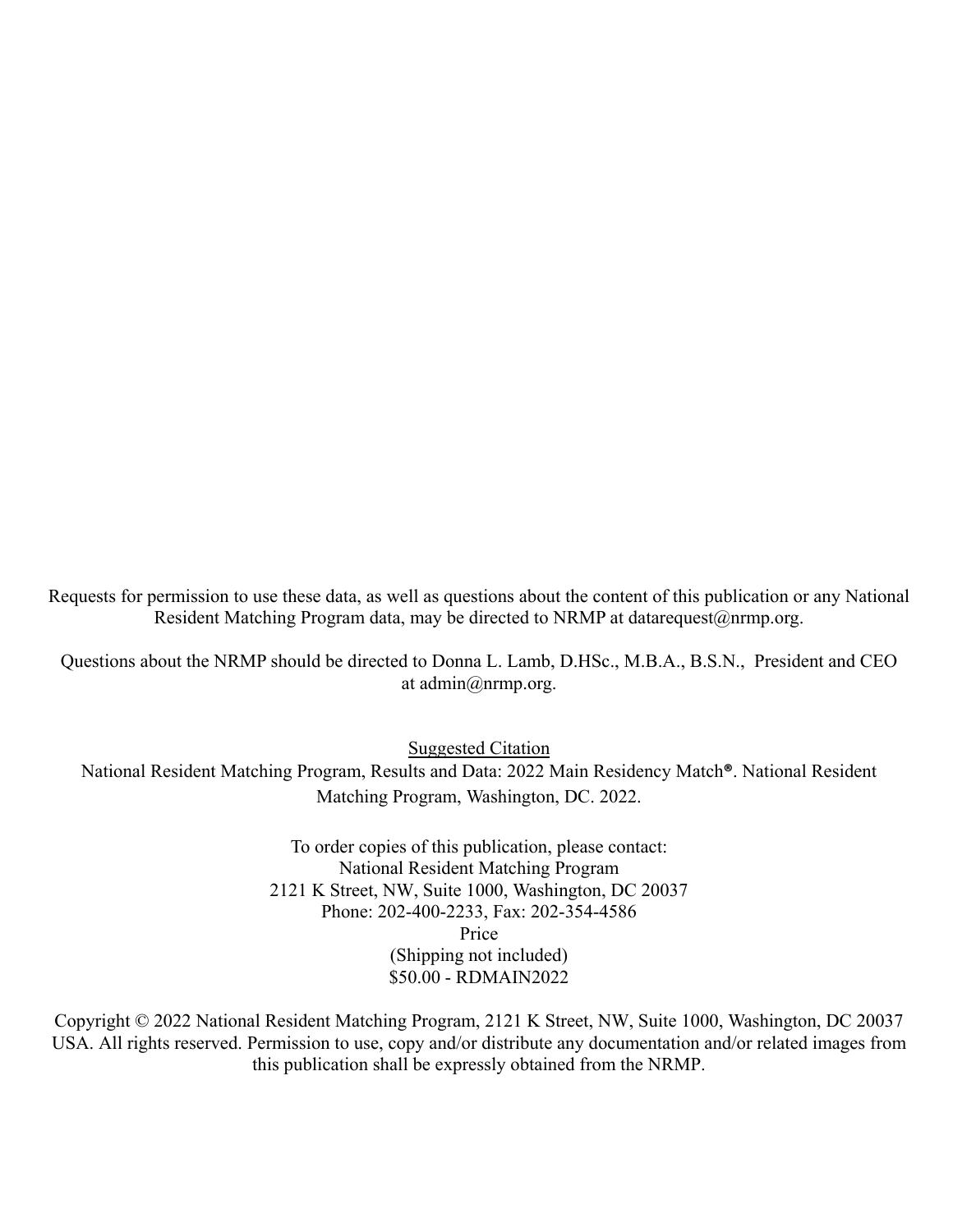### **NATIONAL RESIDENT MATCHING PROGRAM**

2121 K Street, NW Suite 1000 Washington, DC 20037

The NRMP is governed by a 20-member Board of Directors, including:

- Chair, Chair-Designate, Secretary/Treasurer, and Immediate Past Chair
- One Designated Institutional Official
- One Osteopathic Physician
- Two graduate medical education program directors
- Three medical students, one of whom is enrolled in a US DO medical school
- Three resident physicians, one who is a US DO graduate and one who is an international medical graduate
- One public member

### **Officers**

- **Chair:** Donna D. Elliott, M.D., Ed.D., Vice Dean for Medical Education, Keck School of Medicine, University of Southern California
- **Chair Designate:** Deborah S. Clements, M.D., Chair, Family and Community Medicine, Northwestern University Feinberg School of Medicine
- **Secretary/Treasurer:** Cathy Lazarus, M.D., Associate Dean for Student Affairs and Records LSU Health Sciences Center
- **President and Chief Executive Officer:** Donna L. Lamb, DHSc., MBA., BSN., National Resident Matching Program

Board Members, 2021-2022

- Keith B. Armitage, M.D., Vice Chair for Education, Department of Medicine, University Hospital Case Medical Center
- Ricardo J. Bello, M.D., M.P.H., Resident Physician, UMass Memorial Medical Center, Worcester, MA
- Carol Berkowitz, M.D., F.A.A.P., F.A.C.E.P., Executive Vice Chair, Department of Pediatrics, Harbor-UCLA Medical Center
- Natasha Bray, D.O. M.S.Ed, Interim Dean, Oklahoma State University College of Osteopathic Medicine of the Cherokee Nation
- E. Sander Connolly, Jr., M.D., Vice Chair, Department of Neurological Surgery, Columbia University College of Physicians and Surgeons
- Nikhil Goyal, M.B.B.S., Director of Medical Education, Designated Institutional Official, Henry Ford Wyandotte Hospital
- Holly J. Humphrey, M.D., M.A.C.P., President, The Josiah Macy Jr. Foundation
- Michael G. Kavan, Ph.D., Associate Dean for Student Affairs, Creighton University School of Medicine
- Sydney N. Miller, D.O. Candidate, Michigan State University College of Osteopathic Medicine
- Tiffany Morton, M.D./M.P.H. Candidate, The Ohio State University College of Medicine
- Alvin E. Roth, Ph.D., Professor of Economics, Stanford University
- Edward S. Salsberg, M.P.A., Director of Health Workforce Studies, Health Workforce Institute, George Washington University
- Steven J. Scheinman, M.D., President and Dean (ret.), Geisinger Commonwealth School of Medicine
- Katherine A. Scribner, D.O., Clinical Fellow, University of Southern California
- Morgan B. Swanson, M.D./Ph.D. Candidate, University of Iowa Carver College of Medicine
- Christopher Traner, M.D., Clinical Fellow, Yale-New Haven Hospital, New Haven, CT



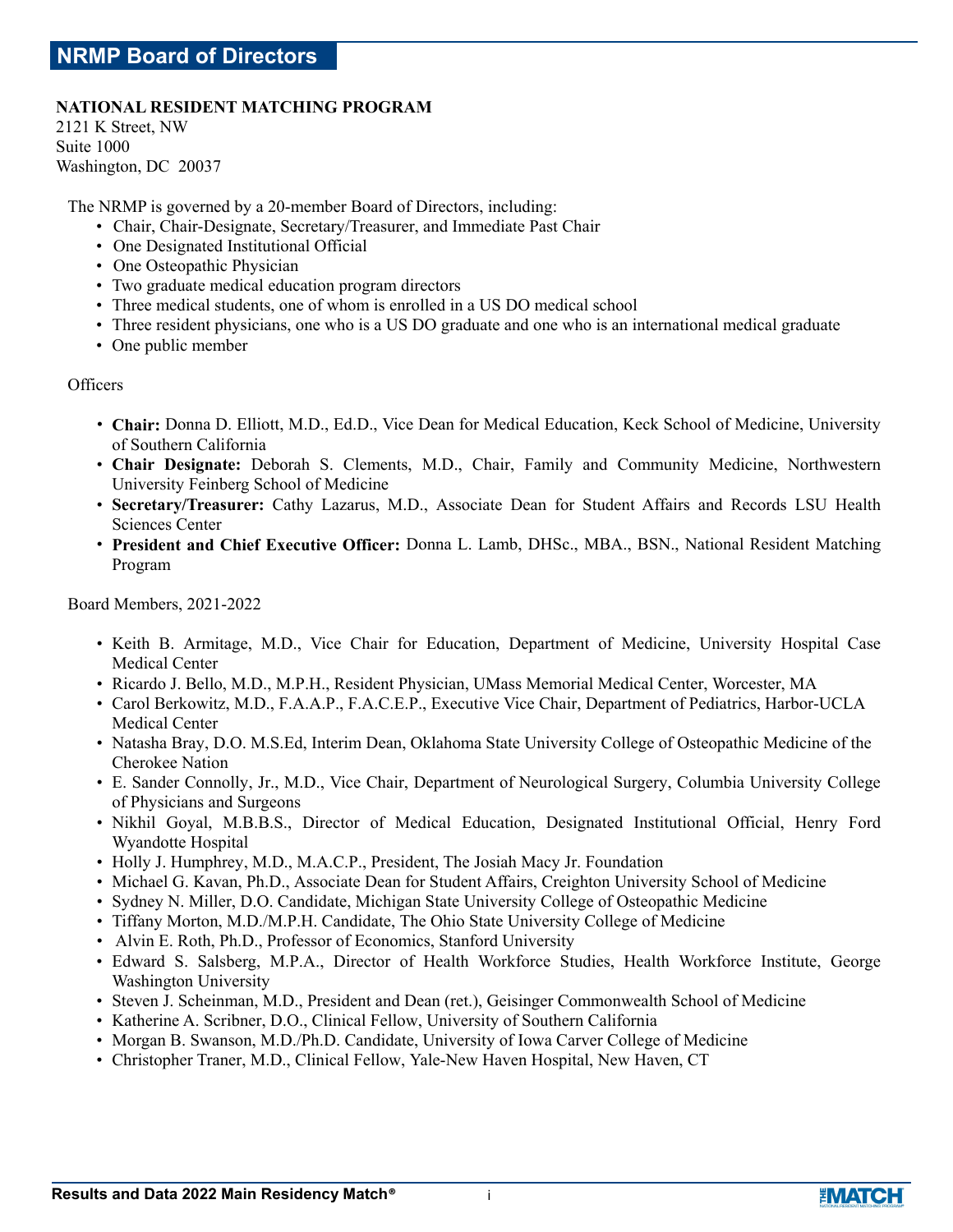## **Table of Contents**

| Figure 2. Number of Active Applicants and Percent Matched to PGY-1 Positions, 2017-2021  13   |  |
|-----------------------------------------------------------------------------------------------|--|
|                                                                                               |  |
|                                                                                               |  |
|                                                                                               |  |
|                                                                                               |  |
| Table 7A. Positions Offered and Number Filled by MD Seniors and All Applicants, 2018-2022  19 |  |
|                                                                                               |  |
|                                                                                               |  |
|                                                                                               |  |
|                                                                                               |  |
|                                                                                               |  |
|                                                                                               |  |
| Table 12. Foreign-Trained Physicians Matched to PGY-1 Positions by Specialty, 2018-2022  31   |  |
|                                                                                               |  |
|                                                                                               |  |
| Table 14A. Match Results for U.S. MD Seniors and U.S. DO Seniors Who Ranked Each Specialty    |  |
|                                                                                               |  |
| Table 14B. Match Results for U.S. IMG and Non-U.S. IMG Who Ranked Each Specialty              |  |
|                                                                                               |  |
| Figure 6. Percentages of Unmatched MD Seniors and DO Seniors Who Ranked Each Specialty        |  |
|                                                                                               |  |
| Table 15. Matches from MD Seniors' and Independent Applicants' Rank Order Lists, 1997-2022 38 |  |
|                                                                                               |  |
|                                                                                               |  |
|                                                                                               |  |

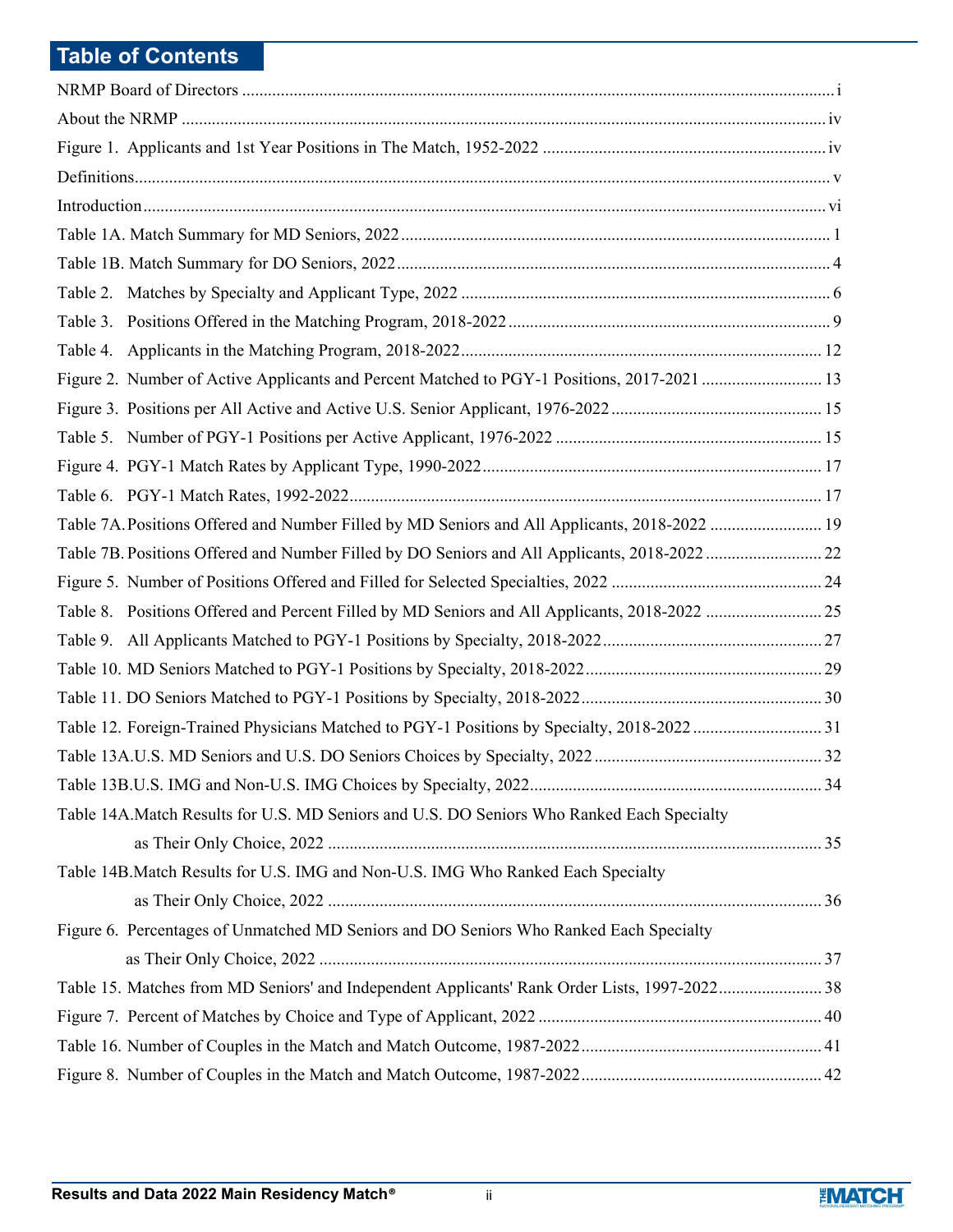# **Table of Contents (Continued)**

| Table 17. Average Number of Ranked Applicants Needed to Fill Each Position by Specialty, 2018-2022  43 |  |
|--------------------------------------------------------------------------------------------------------|--|
|                                                                                                        |  |
|                                                                                                        |  |
|                                                                                                        |  |

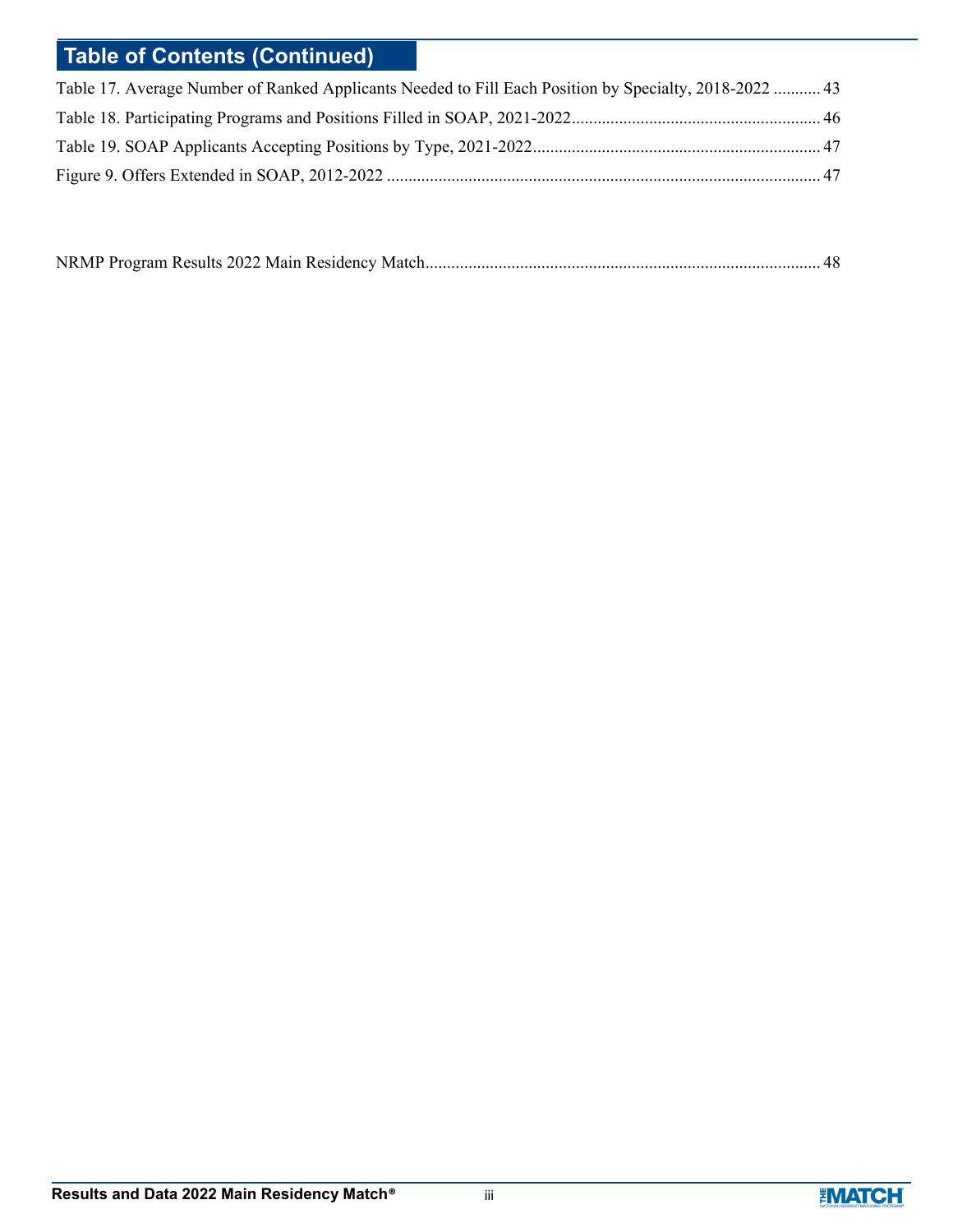## **About the NRMP**

The National Resident Matching Program**®** (NRMP**®**) is a private, not-for-profit corporation established in 1952 to optimize the rank-ordered choices of applicants and program directors for clinical training in the United States. The NRMP is not an application processing service; rather, it provides an impartial venue for matching applicants' and programs' preferences for each other using an internationally recognized mathematical algorithm.

The first Main Residency Match**®** ("the Match") was conducted in 1952 when 10,400 internship positions were available for 6,000 graduating U.S. medical school seniors. By 1973, there were 19,000 positions for just over 10,000 graduating U.S. seniors. Following the demise of internships in 1975, the number of first-year post-graduate (PGY-1) positions declined to 15,700; however, the number of PGY-1 positions gradually increased through 1994 before declining slowly until 1998. Since that time, the number of PGY-1 positions has only increased. This year, an all-time high 36,277 PGY-1 positions were offered (Figure 1), the nineteenth consecutive annual increase. The total number of positions, at 39,205, also was an all-time high.

The trend in the total number of applicants is more dramatic, rising from 6,000 in 1952 to 36,056 in 1999. After a decline of 5,052 applicants from 1999 to 2003, the number had risen each year since the 2004 Match until this year. In 2022, there were 47,675 registrants, representing a decrease of 1,025 from 2021.

For more information about the NRMP, please visit: www.nrmp.org. Additional data and reports for the Main Residency Match and the Specialties Matching Service**®** (SMS**®**) are at: http://www.nrmp.org/match-data-

a n a l y t i c s / r e s i d e n c y - d a t a - r e p o r t s a n d http://www.nrmp.org/match-data-

analytics/fellowship-data-reports/. Instructions on how to request NRMP data also are provided.

### **Figure 1 Applicants and 1st Year Positions in the Match, 1952 - 2022**



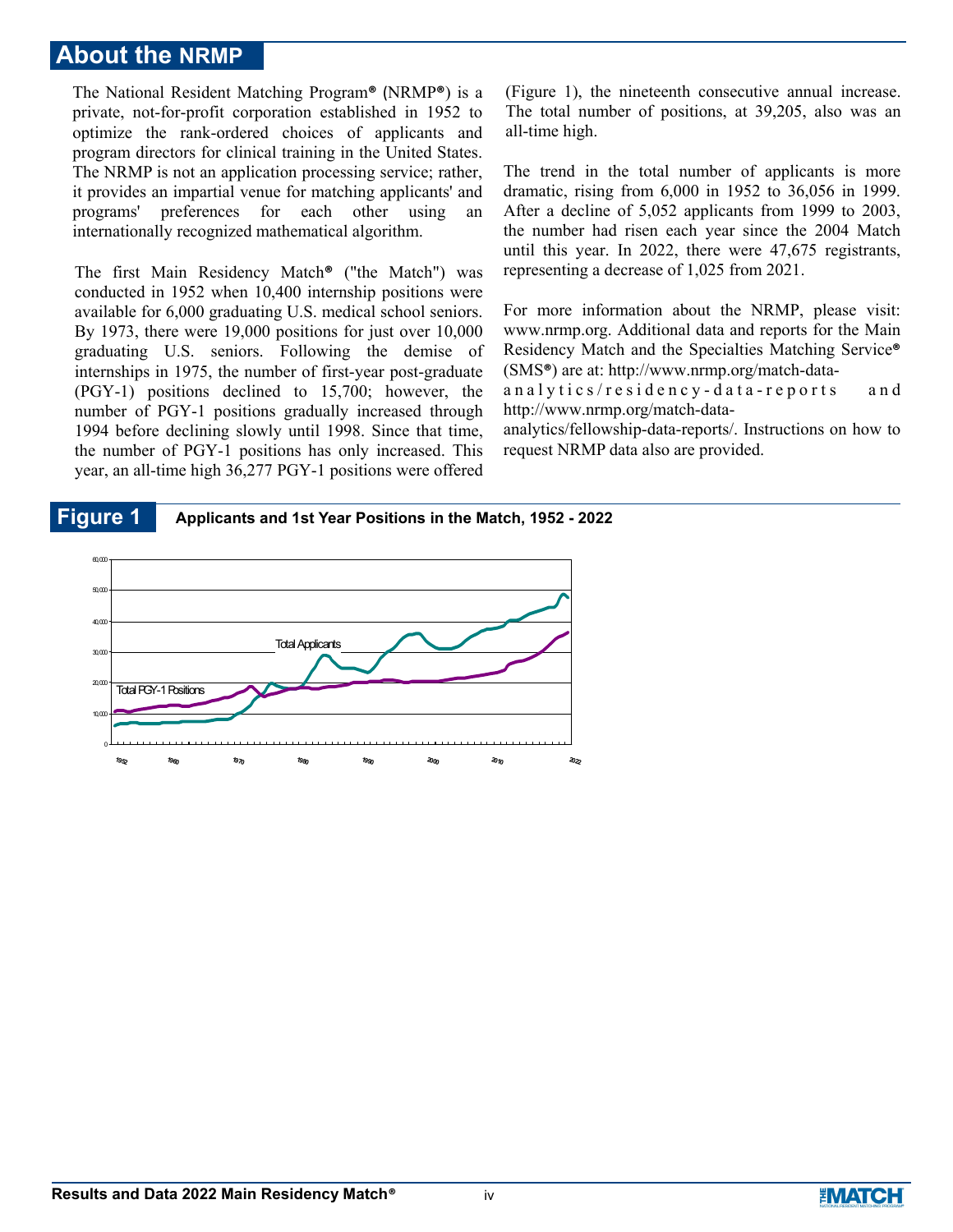## **Definitions/Organizations**

| <b>ACGME</b>            | Accreditation Council for Graduate Medical Education.                                                                                                                                                                                                                                                                                                                                                                                                                                                                                                                                                                                                                                                                                                                                                                                                                                                                                                                                                                                                                                                                                                                                                                                                                                                                                                                                                                                                                                                                                                                                                                                                                                                                                                                                                                                                                                                                                                                                          |
|-------------------------|------------------------------------------------------------------------------------------------------------------------------------------------------------------------------------------------------------------------------------------------------------------------------------------------------------------------------------------------------------------------------------------------------------------------------------------------------------------------------------------------------------------------------------------------------------------------------------------------------------------------------------------------------------------------------------------------------------------------------------------------------------------------------------------------------------------------------------------------------------------------------------------------------------------------------------------------------------------------------------------------------------------------------------------------------------------------------------------------------------------------------------------------------------------------------------------------------------------------------------------------------------------------------------------------------------------------------------------------------------------------------------------------------------------------------------------------------------------------------------------------------------------------------------------------------------------------------------------------------------------------------------------------------------------------------------------------------------------------------------------------------------------------------------------------------------------------------------------------------------------------------------------------------------------------------------------------------------------------------------------------|
| <b>Active Applicant</b> | An applicant who submits a certified rank order list of programs.                                                                                                                                                                                                                                                                                                                                                                                                                                                                                                                                                                                                                                                                                                                                                                                                                                                                                                                                                                                                                                                                                                                                                                                                                                                                                                                                                                                                                                                                                                                                                                                                                                                                                                                                                                                                                                                                                                                              |
| All In Policy           | Any program registering for the Match must attempt to fill all positions through the Match or another national<br>matching plan.                                                                                                                                                                                                                                                                                                                                                                                                                                                                                                                                                                                                                                                                                                                                                                                                                                                                                                                                                                                                                                                                                                                                                                                                                                                                                                                                                                                                                                                                                                                                                                                                                                                                                                                                                                                                                                                               |
| Applicant Type          | The NRMP classifies applicants for the Main Residency Match into eight types:<br>A 4th-year medical student in a U.S. allopathic medical school accredited by the Liaison Committee on<br>$\bullet$<br>Medical Education (LCME) with a graduation date after July 1 in the year before the Match; also referred<br>to as a U.S. MD senior.<br>A 4th-year medical student in a U.S. osteopathic medical school accredited by the Commission on<br>$\bullet$<br>Osteopathic College Accreditation (COCA) with a graduation date after July 1 in the year before the<br>Match; also referred to as a U.S. DO senior.<br>Previous Graduate of U.S. MD Medical School (U.S. MD Grad): A graduate of a U.S. allopathic school of<br>$\bullet$<br>medicine accredited by the LCME with a graduation date before July 1 in the year before the Match.<br>Previous U.S. graduates are not sponsored by their medical schools.<br>Previous Graduate of U.S. DO Medical School (U.S. DO Grad): A graduate of a U.S. osteopathic school of<br>$\bullet$<br>medicine accredited by the COCA with a graduation date before July 1 in the year before the Match.<br>Previous U.S. DO graduates are not sponsored by their medical schools.<br>Student/Graduate of Canadian Medical School (Canadian): A senior student or graduate of a Canadian<br>$\bullet$<br>school of medicine accredited by the Committee on Accreditation of Canadian Medical Schools (CACMS).<br>Graduate of Fifth Pathway Program (5th Pathway): A graduate of a U.S. Fifth Pathway program.<br>$\bullet$<br>U.S. Citizen Student/Graduate of International Medical School (U.S. IMG): A U.S. citizen who attended<br>$\bullet$<br>an international medical school.<br>Non-U.S. Citizen Student/Graduate of International Medical School (Non-U.S. IMG): A non-U.S. citizen<br>$\bullet$<br>who attended an international medical school.<br>In this report, applicant types are sometimes combined into a smaller number of groups. |
|                         | Foreign-Trained Physicians: Includes U.S. citizen and non-U.S. citizen students and graduates of<br>$\bullet$<br>international medical schools.<br>Others: Includes previous graduates of MD and DO medical schools, Canadian and Fifth Pathway<br>٠<br>applicants.                                                                                                                                                                                                                                                                                                                                                                                                                                                                                                                                                                                                                                                                                                                                                                                                                                                                                                                                                                                                                                                                                                                                                                                                                                                                                                                                                                                                                                                                                                                                                                                                                                                                                                                            |
| Couple                  | Any two applicants who register as a couple in the Match. The NRMP allows couples to form pairs of choices<br>on their primary rank order lists, which are considered in rank order when the matching algorithm is processed.<br>Couples match to the most preferred pair of programs where each partner has been offered a position.                                                                                                                                                                                                                                                                                                                                                                                                                                                                                                                                                                                                                                                                                                                                                                                                                                                                                                                                                                                                                                                                                                                                                                                                                                                                                                                                                                                                                                                                                                                                                                                                                                                          |
| PGY-1 & PGY-2           | Post-graduate year one and post-graduate year two.                                                                                                                                                                                                                                                                                                                                                                                                                                                                                                                                                                                                                                                                                                                                                                                                                                                                                                                                                                                                                                                                                                                                                                                                                                                                                                                                                                                                                                                                                                                                                                                                                                                                                                                                                                                                                                                                                                                                             |
| Program Type            | The NRMP classifies programs for the Main Residency Match into five types:<br>Categorical (C) programs: Programs that begin in the PGY-1 year and provide the full training required for<br>specialty board certification.<br>Primary (M) programs: Categorical programs in primary care medicine and primary care pediatrics that<br>$\bullet$<br>begin in the PGY-1 year and provide the full training required for specialty board certification.<br>Preliminary (P) programs: One-year programs that begin in the PGY-1 year and provide prerequisite<br>$\bullet$<br>training for advanced programs.<br>Advanced (A) programs: Programs that begin in the PGY-2 year after a year of prerequisite training.<br>$\bullet$<br>Physician (R) programs: Programs that are reserved for physicians who have had prior graduate medical<br>٠<br>education. Reserved programs offer PGY-2 positions that begin in the year of the Match and thus are not<br>available to senior medical students.                                                                                                                                                                                                                                                                                                                                                                                                                                                                                                                                                                                                                                                                                                                                                                                                                                                                                                                                                                                                |
| <b>SOAP</b>             | The Supplemental Offer and Acceptance Program <sup>®</sup> (SOAP <sup>®</sup> ) is a process by which eligible unmatched<br>applicants in the Main Residency Match apply for and are offered positions that did not fill when the matching                                                                                                                                                                                                                                                                                                                                                                                                                                                                                                                                                                                                                                                                                                                                                                                                                                                                                                                                                                                                                                                                                                                                                                                                                                                                                                                                                                                                                                                                                                                                                                                                                                                                                                                                                     |

algorithm was processed.

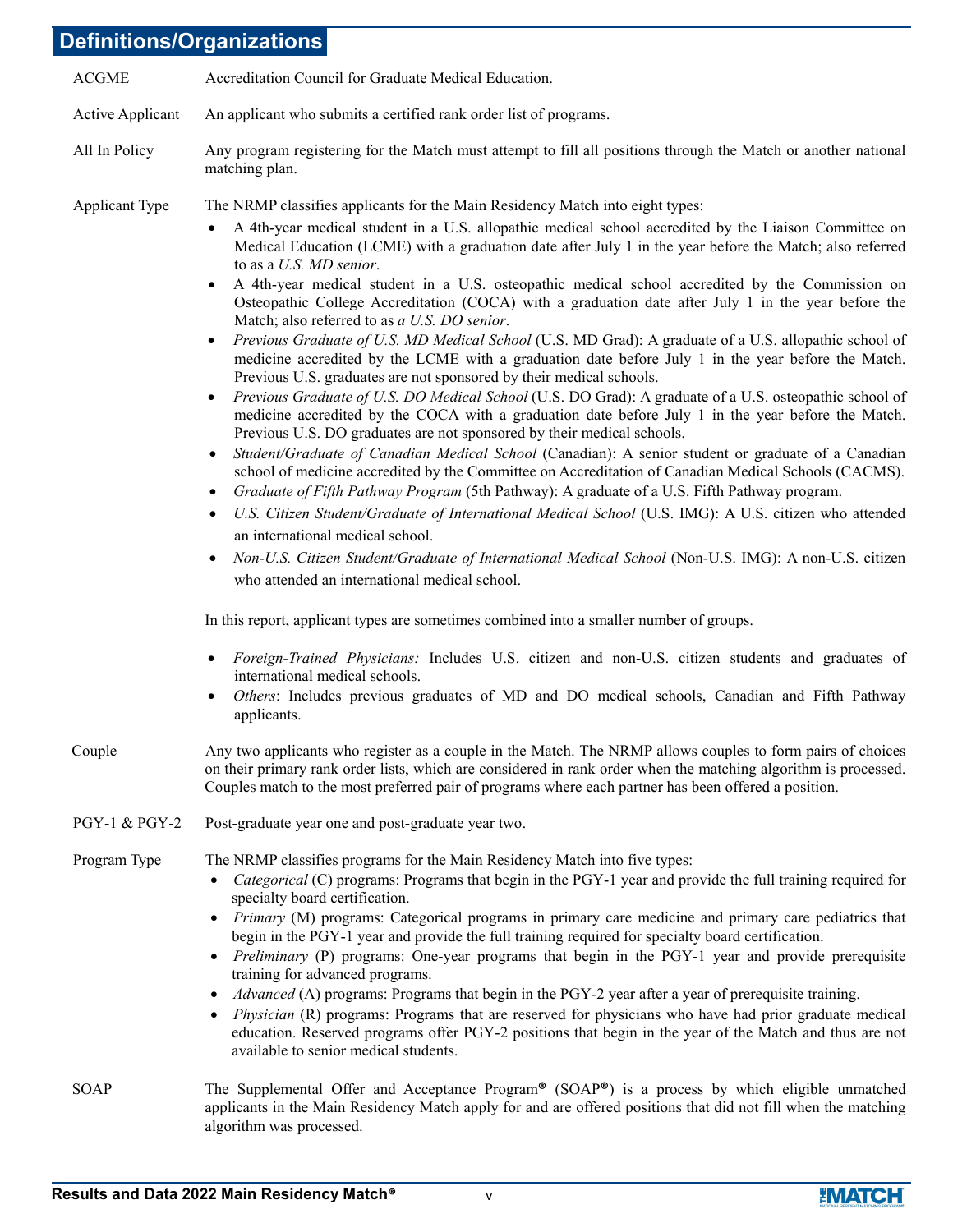## **Introduction**

This report summarizes data from the National Resident Matching Program (NRMP) 2022 Main Residency Match, the largest in NRMP history when measured by the number of positions offered (39,205) and filled (36,943). The 36,277 PGY-1 positions offered constituted an all-time high and an increase of 1,083 over 2021; more than half the increase was attributable to growth in Family Medicine and Internal Medicine. The number of active applicants (42,549) was also at an all-time high, with 41 more active applicants compared to 2021. The 2022 Match was the first since 2003 in which the number of registrants decreased compared to the prior year (47,675 in 2022 vs 48,700 in 2021).

#### **Position Fill Rate**

A successful Match is measured not just by volume, but also by how well it matches the preferences of applicants and program directors who submitted certified rank order lists. Based on that criterion, the overall position fill rate for the 2022 Match was 94.2 percent. After the matching algorithm was processed, 2,262 of the 39,205 positions were unfilled. There were an additional 96 positions that were unfilled in programs that did not submit a rank order list, bringing the total unfilled to 2,358. Of those, 2,262 were placed in the Match Week Supplemental Offer and Acceptance Program (SOAP). There were 99 SOAP-participating programs with 151 positions unfilled at the conclusion of SOAP. A total of 162 programs and 247 positions remained on the List of Unfilled Programs at the conclusion of SOAP, prior to the List opening for program updates.

### **Applicant Trends**

This year, 42,549 active applicants (those who submitted certified rank order lists of programs) vied for the 36,277 first-year and 2,928 second-year (including physician (R)) residency positions. U.S. MD senior students comprised 19,902 of the active applicants, 36 more than in 2021. The PGY-1 match rate for U.S. MD seniors was 92.9 percent. Historically, the PGY-1 match rate for U.S. MD seniors has been 92-95 percent.

The number of U.S. DO senior students continues to grow. An all-time high of 7,303 U.S. DO seniors submitted rank order lists of programs, 202 more than in 2021, and 6,664 of them matched to PGY-1 positions. The PGY-1 match rate for U.S. DO seniors in 2022 was 91.3 percent, up 2.2 percentage points from last year.

Fewer U.S. citizen and non-U.S. citizen students and graduates of international medical schools (IMGs) registered for the Match than in 2021. Of the 5,048 U.S. IMGs who submitted rank order lists of programs, 3,099 matched to a PGY-1 position for a match rate of 61.4 percent. Of the 7,864 non-U.S. citizen IMGs who submitted rank order lists of programs, 4,571 matched to a PGY-1 position for a match rate of 58.1 percent.

Other features of interest include:

- $\bullet$  In 2022, the overall number of registered applicants was 47,675, the second highest in the history of the Match.
- The number of registered non-U.S. citizen IMGs was 10,094, 624 fewer than last year.
- Among all matched U.S. MD seniors, 48.5 percent matched to their first-choice programs (an increase of 2.1 percentage points over 2021); 74.5 percent of U.S. MD seniors matched to one of their top three choices (an increase of 2.2 percentage points over 2021).
- Among all matched U.S. DO seniors, 47.7 percent matched to their first-choice programs (an increase of 5.3 percentage points over 2021); 76.7 percent matched to one of their top three choices (an increase of 4.5 percentage points over 2021).

### **Couples**

The NRMP began offering the couples match in 1984. In the 2022 Match, 2,444 individuals participated as couples, 4 fewer than 2021. The PGY-1 match rate was 93.7 percent.

#### **Other Notable Trends**

Match results can serve as indicators of future physician workforce trends. Highlights in 2022 include:

- With a total of 19,902 active U.S. MD senior applicants, the ratio of PGY-1 positions per active U.S. MD senior was 1.82, the highest since 1976. 7,303 active U.S. DO seniors resulted in a ratio of PGY-1 positions per active U.S. DO senior of 4.97. Collectively, 12,912 active IMG applicants (both U.S. IMGs and non-U.S. IMGs) account for nearly a third (30.3 percent) of all active applicants, with a ratio of PGY-1 positions per active IMG applicant of 2.81.
- Primary care specialties offered record-high numbers of positions with high position fill rates, although fill rates decreased this year.
	- In 2022, a total of 6,693 U.S. MD seniors, 3,676 U.S. DO seniors, 2,134 U.S. IMGs and 3,242 non-U.S. IMGs matched to categorical positions in Family Medicine, Internal Medicine, and Pediatrics.
	- Though the number of positions offered for Internal Medicine (Categorical) has fluctuated, 9,380 positions were available in 2022, the highest number on record, and 8,915 were filled (95.0 percent; 0.7 percentage points fewer than 2021). U.S. MD seniors filled 37.2 percent, 1.8 percentage points fewer than last year; U.S. DO seniors filled 17.1 percent, an increase of 0.7 percentage points over last year. U.S. IMGs filled 12.1 percent, 1.2 percentage points fewer than last year. Non-U.S. IMGs filled 26 percent, an increase of 1.5 percentage points over last year.
	- In 2022, Family Medicine offered 4,916 positions, 4,451 of which were filled (90.5 percent; 5.2 percentage points fewer than 2021). U.S. MD seniors (1,541) filled 31.3 percent of the positions; however, a record number of U.S. DO seniors (1,494) matched, accounting for 30.4 percent of the available positions in the specialty. U.S. IMGs (777) filled 15.8 percent of the positions while non-U.S. IMGs (457) filled 9.3 percent.
	- Pediatrics (Categorical) has gained positions every year since 2005 and offered 2,942 positions in 2022. The overall fill rate was 97.2 percent (1.4 percentage points fewer than 2021), with 56.5 percent filled by U.S. MD seniors, 19.7 percent filled by U.S. DO seniors, and 19.5 percent filled by IMGs.

 The number of Emergency Medicine positions has grown every year since the specialty joined the Match in 1983. This year, 2,921 positions were offered of which 2,702 were filled. The position fill rate fell by 7 percentage points, with 54.5 percent of positions filled by U.S. MD seniors, 25.8 percent filled by U.S. DO seniors, and 7.6 percent filled by IMGs.

 In 2022, 12,836 applicants were eligible to participate in SOAP, 1,279 fewer than in 2021, representing a considerable decrease. Of the 2,262 positions placed in SOAP, 2,111 positions filled, 338 more than 2021.

We hope you find the data contained in the following pages useful as you reflect on the 2022 Match and prepare for future Matches.

**Donna L. Lamb, D.HSc., M.B.A., B.S.N., President and Chief Executive Officer National Resident Matching Program 2121 K Street NW, Suite 1000 Washington, DC 20037 admin@nrmp.org**

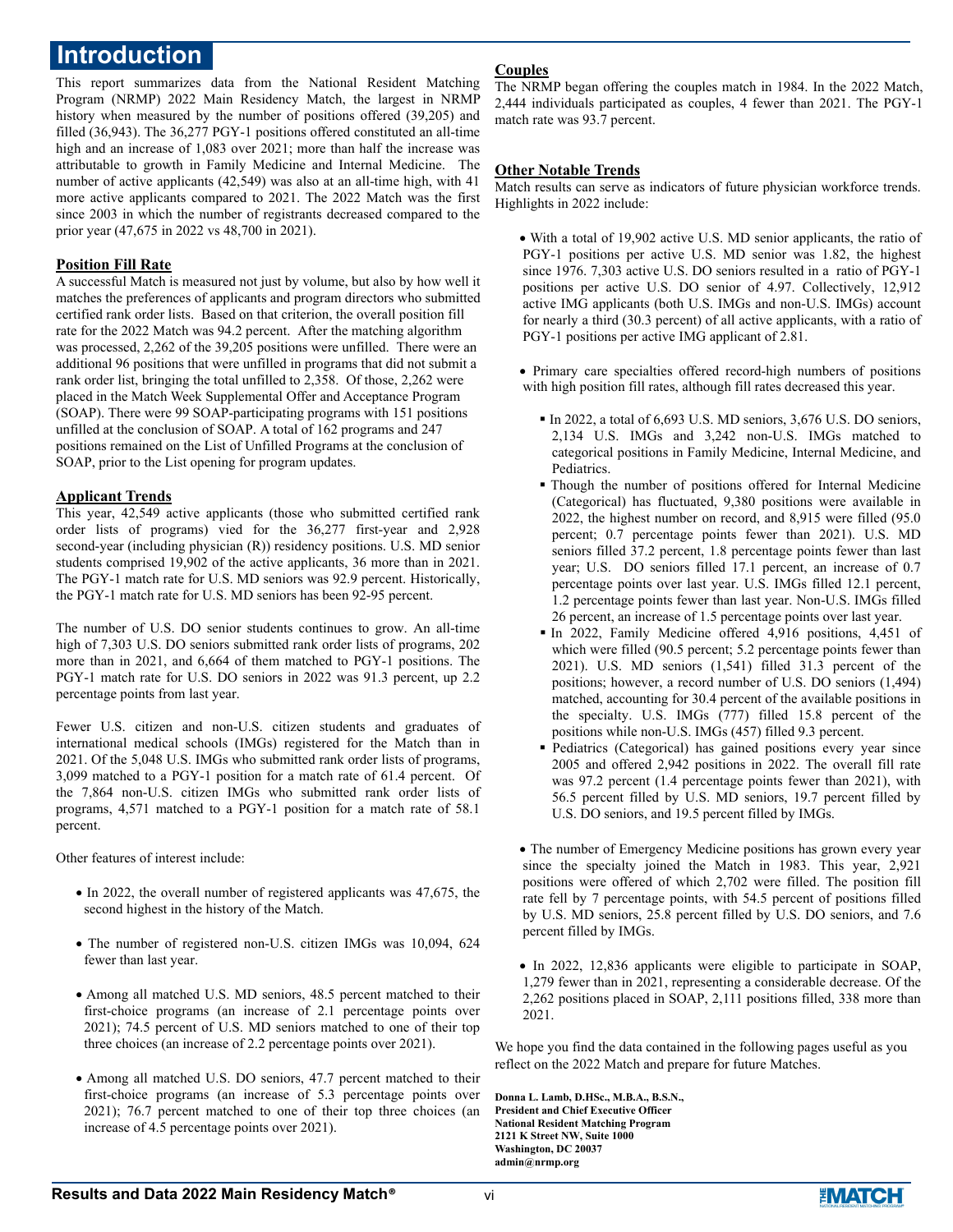Table 1 summarizes the 2022 Main Residency Match and shows the numbers of participating programs, offered positions, and unfilled programs. It also provides ranking and matching data for U.S. MD seniors (Table 1A) and U.S. DO seniors (Table 1B).

Using Anesthesiology PGY-1 as an example on Table 1A:

- The first three columns ("No. of Programs," "Positions Offered," and "Unfilled Programs") show that 165 programs offered 1,509 Anesthesiology PGY-1 positions and that 1 of those programs was unfilled after the matching algorithm had been processed.
- The numbers of U.S. MD senior applicants and total applicants are provided in the next two columns under "No. of Applicants." In 2022, 1,489 U.S. MD seniors ranked at least one Anesthesiology program, and 2,691 applicants in total ranked Anesthesiology. Note that the figures do not mean that Anesthesiology was the preferred choice of those applicants.
- The next two columns (under "No. of Matches") show that 1,054 of the 1,509 PGY-1 positions offered in Anesthesiology were filled by U.S. MD seniors, with 1,508 filled by all applicants.
- The fill rates (calculated as positions filled divided by positions offered) can be found in the two columns under "% Filled." Of the 1,509 PGY-1 positions offered in Anesthesiology, 69.8 percent were filled by U.S. MD seniors and 99.9 percent were filled overall.
- The "Ranked Positions" columns show that, collectively, U.S. MD seniors ranked the positions offered by those Anesthesiology programs 15,846 times and the total number of ranks by all applicants was 22,181.

The 2022 Match offered 39,205 positions, 1,099 more than 2021; of those, 36,277 were PGY-1 positions, 1,083 more than last year.

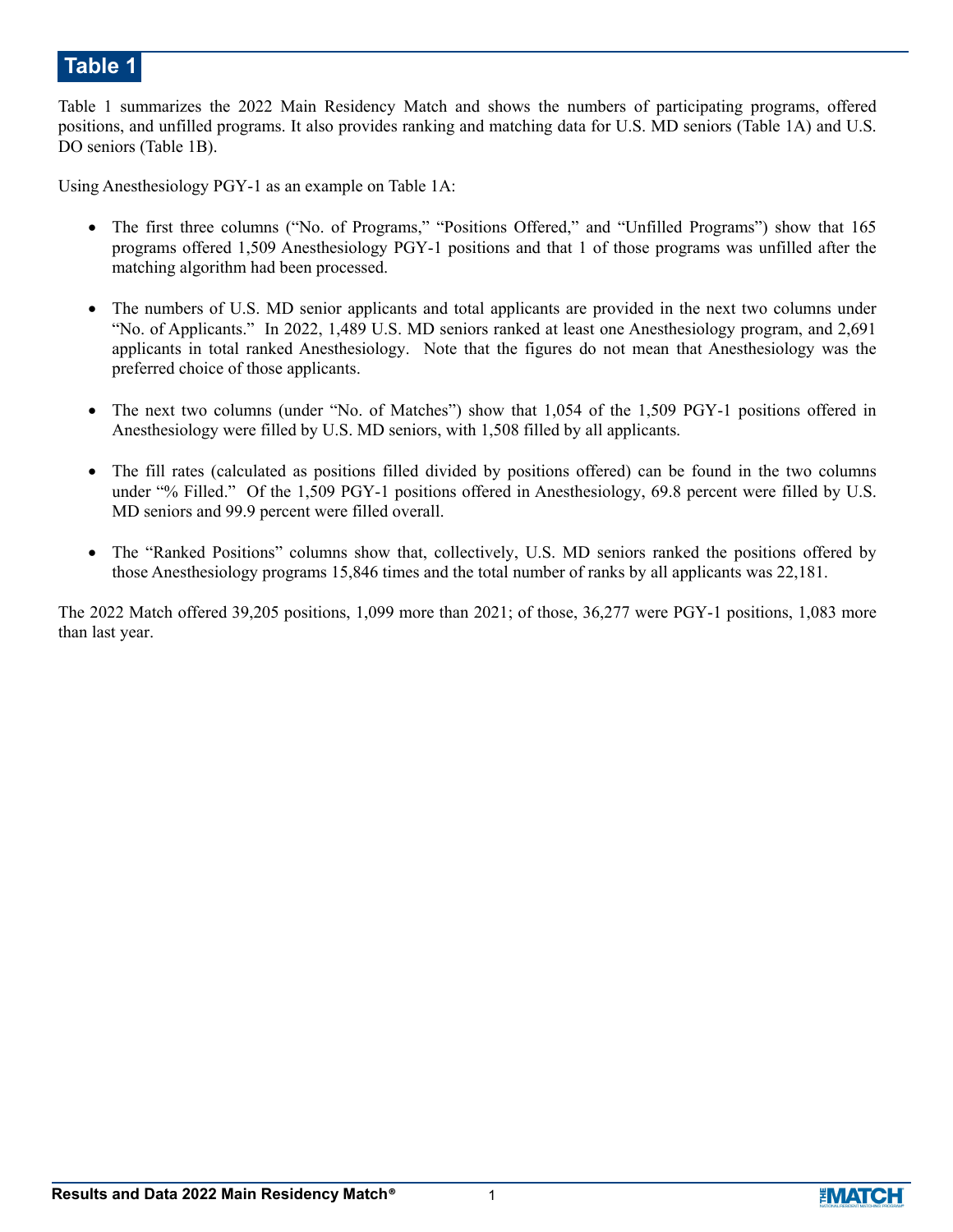# **Table 1A Match Summary for MD Seniors, 2022**

| $m$ aton bannnar $\boldsymbol{y}$ for the botholog $\boldsymbol{z}$ |                           |                           |                                |              | No. of<br>Applicants* |                 | No. of<br>Matches*   | <b>Filled</b>               | $\%$         |                             | <b>Ranked</b><br><b>Positions</b> |
|---------------------------------------------------------------------|---------------------------|---------------------------|--------------------------------|--------------|-----------------------|-----------------|----------------------|-----------------------------|--------------|-----------------------------|-----------------------------------|
| <b>Specialty</b>                                                    | No. of<br><b>Programs</b> | <b>Positions Unfilled</b> | Offered Programs Seniors Total | <b>MD</b>    |                       | <b>MD</b>       | <b>Seniors Total</b> | <b>MD</b><br><b>Seniors</b> | <b>Total</b> | <b>MD</b><br><b>Seniors</b> | Total                             |
| <b>PGY-1 Positions</b>                                              |                           |                           |                                |              |                       |                 |                      |                             |              |                             |                                   |
| Anesthesiology                                                      | 165                       | 1,509                     | $\mathbf{1}$                   | 1,489        | 2,691                 | 1,054           | 1,508                | 69.8                        | 99.9         | 15,846                      | 22.181                            |
| Child Neurology                                                     | 75                        | 166                       | 14                             | 118          | 231                   | 102             | 150                  | 61.4                        | 90.4         | 1,588                       | 2,198                             |
| Dermatology                                                         | 14                        | 30                        | $\mathbf{1}$                   | 240          | 302                   | 24              | 28                   | 80.0                        | 93.3         | 342                         | 440                               |
| <b>Emergency Medicine</b>                                           | 277                       | 2,921                     | 69                             | 1,695        | 3,081                 | 1,593           | 2,702                | 54.5                        | 92.5         | 24,562                      | 38,174                            |
| Emergency Med-Anesthesiology                                        | 1                         | $\overline{2}$            | 0                              | 3            | 6                     | 1               | 2                    | 50.0                        | 100.0        | 3                           | 6                                 |
| <b>Emergency Med-Family Med</b>                                     | 3                         | $\overline{7}$            | $\mathbf 0$                    | 17           | 38                    | $\overline{4}$  | $\overline{7}$       | 57.1                        | 100.0        | 23                          | 52                                |
| <b>Family Medicine</b>                                              | 745                       | 4,916                     | 176                            | 1,789        | 7,425                 | 1,541           | 4,451                | 31.3                        | 90.5         | 22,939                      | 63,480                            |
| <b>Family Med-Preventive Med</b>                                    | $\overline{2}$            | $\overline{2}$            | $\mathbf 0$                    | $9\,$        | 22                    | $\mathbf 0$     | $\overline{2}$       | 0.0                         | 100.0        | 9                           | 23                                |
| Internal Medicine (Categorical)                                     | 641                       | 9,380                     | 91                             | 4,120        | 13,844                | 3,491           | 8,915                | 37.2                        | 95.0         | 52,100                      | 13,873                            |
| Medicine-Anesthesiology                                             | $\overline{2}$            | 3                         | $\mathbf 0$                    | 15           | 20                    | $\overline{2}$  | 3                    | 66.7                        | 100.0        | 15                          | 20                                |
| Medicine-Dermatology                                                | 5                         | 8                         | 0                              | 34           | 42                    | $\overline{7}$  | 8                    | 87.5                        | 100.0        | 63                          | 76                                |
| Medicine-Emergency Med                                              | 12                        | 31                        | $\mathbf 0$                    | 72           | 120                   | 22              | 31                   | 71.0                        | 100.0        | 347                         | 489                               |
| <b>Medicine-Medical Genetics</b>                                    | 5                         | 5                         | 2                              | 9            | 17                    | 3               | 3                    | 60.0                        | 60.0         | 18                          | 28                                |
| <b>Medicine-Pediatrics</b>                                          | 78                        | 392                       | 0                              | 403          | 587                   | 332             | 392                  | 84.7                        | 100.0        | 4,666                       | 5,468                             |
| Medicine-Preliminary (PGY-1 Only)                                   | 353                       | 1,774                     | 52                             | 3,644        | 5,804                 | 1,261           | 1,624                | 71.1                        | 91.5         | 56,793                      | 70,290                            |
| Medicine-Preventive Med                                             | $\overline{4}$            | 8                         | $\mathbf 0$                    | 31           | 108                   | 5               | 8                    | 62.5                        | 100.0        | 33                          | 116                               |
| Medicine-Primary                                                    | 86                        | 429                       | 3                              | 851          | 2,382                 | 248             | 424                  | 57.8                        | 98.8         | 3,168                       | 5,241                             |
| Medicine-Psychiatry                                                 | 12                        | 24                        | $\mathbf 0$                    | 63           | 95                    | 20              | 24                   | 83.3                        | 100.0        | 258                         | 317                               |
| Interventional Radiology (Integrated)                               | 24                        | 45                        | 0                              | 174          | 246                   | 37              | 45                   | 82.2                        | 100.0        | 703                         | 885                               |
| Neurodevelopmental Disabilities                                     | $\overline{4}$            | 5                         | $\mathbf 0$                    | 18           | 27                    | 3               | 5                    | 60.0                        | 100.0        | 42                          | 56                                |
| Neurological Surgery                                                | 115                       | 240                       | 0                              | 275          | 391                   | 202             | 240                  | 84.2                        | 100.0        | 4,361                       | 4,955                             |
| Neurology                                                           | 139                       | 772                       | $\overline{7}$                 | 593          | 1,463                 | 393             | 761                  | 50.9                        | 98.6         | 6,110                       | 10,576                            |
| Obstetrics-Gynecology                                               | 288                       | 1,503                     | 3                              | 1,358        | 2,161                 | 1,106           | 1,499                | 73.6                        | 99.7         | 15,778                      | 21,035                            |
| OB/GYN-Preliminary (PGY-1 Only)                                     | 15                        | 18                        | $6\phantom{1}$                 | 99           | 169                   | $\overline{4}$  | 9                    | 22.2                        | 50.0         | 141                         | 236                               |
| <b>Orthopedic Surgery</b>                                           | 210                       | 875                       | 0                              | 1,086        | 1,470                 | 705             | 875                  | 80.6                        | 100.0        | 10,613                      | 12,588                            |
| Osteo Neuromusculoskeletal Med                                      | 5                         | 16                        | $\overline{2}$                 | $\mathbf{0}$ | 23                    | $\mathbf 0$     | 13                   | 0.0                         | 81.3         | $\mathbf 0$                 | 53                                |
| Otolaryngology                                                      | 134                       | 361                       | $\mathbf 0$                    | 463          | 574                   | 316             | 361                  | 87.5                        | 100.0        | 5,276                       | 5,855                             |
| Pathology                                                           | 168                       | 631                       | 10                             | 248          | 994                   | 231             | 619                  | 36.6                        | 98.1         | 2,924                       | 8,135                             |
| Pediatrics (Categorical)                                            | 235                       | 2,942                     | 28                             | 1,871        | 3,824                 | 1,661           | 2,861                | 56.5                        | 97.2         | 25,389                      | 39,475                            |
| Pediatrics-Anesthesiology                                           | 5                         | $6\phantom{1}$            | $\mathbf 0$                    | 16           | 20                    | $6\phantom{1}6$ | 6                    | 100.0                       | 100.0        | 34                          | 46                                |
| Pediatrics-Emergency Med                                            | 4                         | 9                         | 0                              | 25           | 34                    | 6               | 9                    | 66.7                        | 100.0        | 65                          | 85                                |
| <b>Pediatrics-Medical Genetics</b>                                  | 23                        | 30                        | 2                              | 23           | 50                    | 18              | 28                   | 60.0                        | 93.3         | 177                         | 261                               |
| Pediatrics-P M & R                                                  | 3                         | 3                         | 0                              | 12           | 14                    | 3               | 3                    | 100.0                       | 100.0        | 26                          | 30                                |
| Pediatrics-Preliminary                                              | 18                        | 23                        | $\overline{c}$                 | 88           | 135                   | 16              | 21                   | 69.6                        | 91.3         | 499                         | 575                               |
| Pediatrics-Primary                                                  | 14                        | 74                        | $\mathbf{1}$                   | 289          | 646                   | 31              | 73                   | 41.9                        | 98.6         | 453                         | 876                               |
| Peds/Psych/Child Psych                                              | 8                         | 21                        | $\pmb{0}$                      | 51           | 62                    | 20              | 21                   | 95.2                        | 100.0        | 186                         | 201                               |
| Physical Medicine & Rehab                                           | 43                        | 180                       | 0                              | 317          | 701                   | 104             | 180                  | 57.8                        | 100.0        | 1,544                       | 2,842                             |
| Plastic Surgery (Integrated)                                        | 86                        | 194                       | $\pmb{0}$                      | 281          | 351                   | 173             | 194                  | 89.2                        | 100.0        | 2,924                       | 3,137                             |
| Psychiatry                                                          | 352                       | 2,047                     | 11                             | 1,437        | 2,908                 | 1,253           | 2,030                | 61.2                        | 99.2         | 16,232                      | 24,942                            |
| Psychiatry-Family Medicine                                          | 6                         | 10                        | $\pmb{0}$                      | 44           | 59                    | 10              | 10                   | 100.0                       | 100.0        | 109                         | 131                               |
| Psychiatry-Neurology                                                | 4                         | 4                         | $\mathbf{1}$                   | 16           | 25                    | $\overline{c}$  | 3                    | 50.0                        | 75.0         | 29                          | 44                                |
| <b>Radiation Oncology</b>                                           | 5                         | $10$                      | $\mathbf{1}$                   | 82           | 108                   | $\overline{7}$  | 9                    | 70.0                        | 90.0         | 114                         | 161                               |
| Radiology-Diagnostic                                                | 34                        | 132                       | 0                              | 716          | 1,156                 | 73              | 132                  | 55.3                        | 100.0        | 1,719                       | 2,780                             |
| Surgery (Categorical)                                               | 342                       | 1,622                     | 3                              | 1,467        | 3,071                 | 1,059           | 1,619                | 65.3                        | 99.8         | 17,477                      | 25,462                            |
| Surgery-Preliminary (PGY-1 Only)                                    | 251                       | 1,150                     | 142                            | 1,008        | 2,077                 | 304             | 632                  | 26.4                        | 55.0         | 6,905                       | 10,799                            |
| <b>Thoracic Surgery</b>                                             | 35                        | 47                        | $\pmb{0}$                      | 76           | 111                   | 41              | 47                   | 87.2                        | 100.0        | 804                         | 949                               |
| Transitional (PGY-1 Only)                                           | 195                       | 1,616                     | 44                             | 2,729        | 4,472                 | 920             | 1,404                | 56.9                        | 86.9         | 33,476                      | 47,071                            |
| <b>Vascular Surgery</b>                                             | 68                        | 84                        | $\pmb{0}$                      | 100          | 168                   | 72              | 84                   | 85.7                        | 100.0        | 1,895                       | 2,190                             |
| Total PGY-1                                                         | 5,313                     | 36,277                    | 672                            | 29,564       | 64,325                | 18,486          | 34,075               | 51.0                        | 93.9         | 338,778                     | 548,903                           |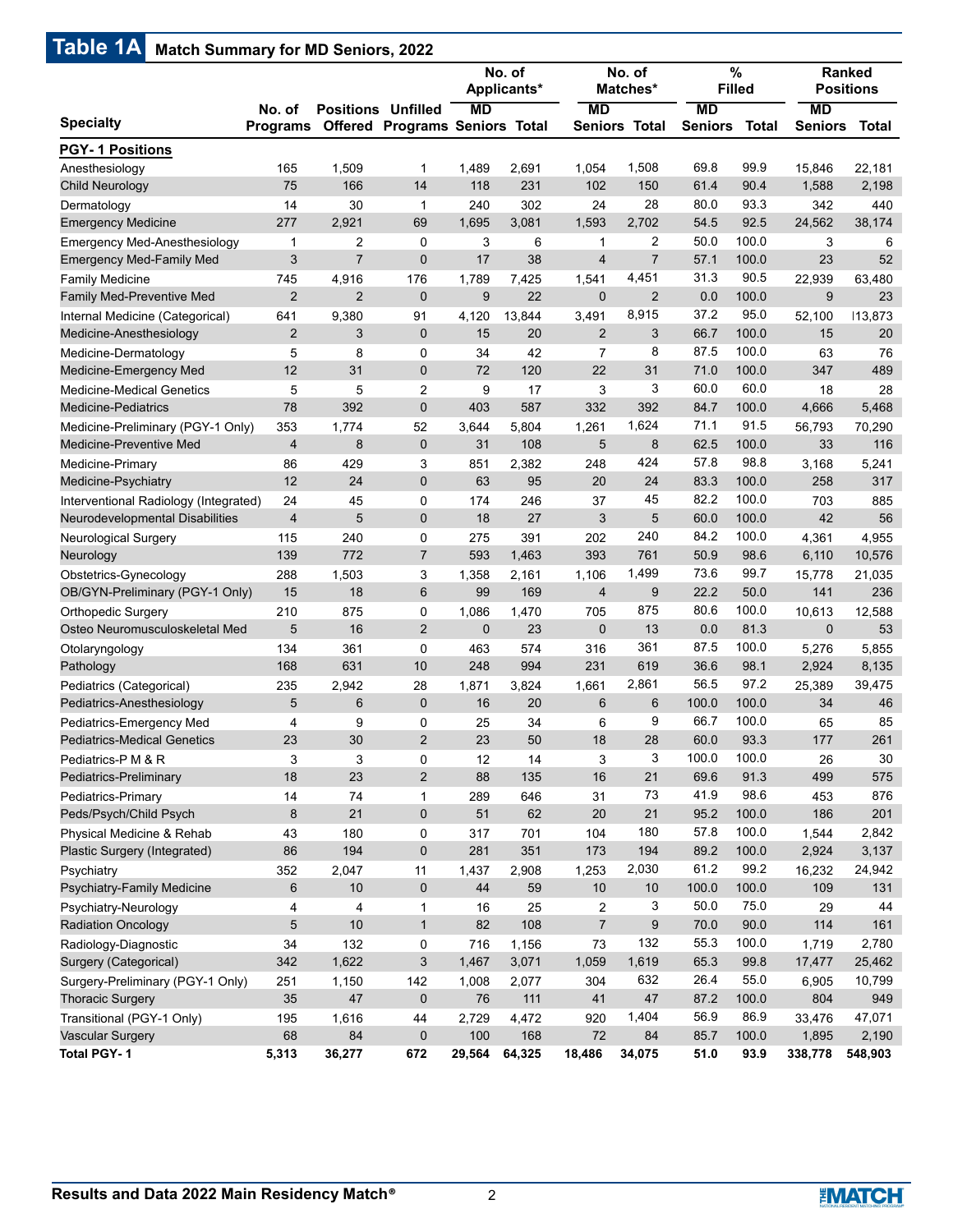|                                       |                           |                           |                                       |                | No. of<br>Applicants* |                                   | No. of<br>Matches* |                             | %<br><b>Filled</b> |                             | <b>Ranked</b><br><b>Positions</b> |
|---------------------------------------|---------------------------|---------------------------|---------------------------------------|----------------|-----------------------|-----------------------------------|--------------------|-----------------------------|--------------------|-----------------------------|-----------------------------------|
| <b>Specialty</b>                      | No. of<br><b>Programs</b> | <b>Positions Unfilled</b> | <b>Offered Programs Seniors Total</b> | <b>MD</b>      |                       | <b>MD</b><br><b>Seniors Total</b> |                    | <b>MD</b><br><b>Seniors</b> | <b>Total</b>       | <b>MD</b><br><b>Seniors</b> | Total                             |
| <b>PGY-2 Positions</b>                |                           |                           |                                       |                |                       |                                   |                    |                             |                    |                             |                                   |
| Anesthesiology                        | 58                        | 346                       | 0                                     | 1,094          | 1,812                 | 232                               | 346                | 67.1                        | 100.0              | 5,792                       | 7,881                             |
| Child Neurology                       | $\overline{\mathbf{4}}$   | $\overline{7}$            | $\mathbf 0$                           | 32             | 56                    | $\overline{2}$                    | $\overline{7}$     | 28.6                        | 100.0              | 33                          | 61                                |
| Dermatology                           | 138                       | 492                       | 2                                     | 613            | 851                   | 408                               | 489                | 82.9                        | 99.4               | 4,562                       | 5,439                             |
| Interventional Radiology (Integrated) | 66                        | 123                       | $\mathbf 0$                           | 199            | 300                   | 99                                | 123                | 80.5                        | 100.0              | 1,775                       | 2,150                             |
| Neurodevelopmental Disabilities       | 2                         | 3                         | $\mathbf 0$                           | 11             | 17                    | 3                                 | 3                  | 100.0                       | 100.0              | 21                          | 28                                |
| Neurology                             | 42                        | 233                       | $\mathbf{1}$                          | 465            | 928                   | 165                               | 232                | 70.8                        | 99.6               | 2,218                       | 3,337                             |
| Nuclear Medicine                      | 1                         | 1                         | 1                                     | 0              | 0                     | 0                                 | 0                  | 0.0                         | 0.0                | 0                           | 0                                 |
| Osteo Neuromusculoskeletal Med        | $\mathbf{1}$              | $\overline{2}$            | $\mathbf 0$                           | 0              | 8                     | $\mathbf 0$                       | $\overline{2}$     | 0.0                         | 100.0              | $\overline{0}$              | 8                                 |
| Physical Medicine & Rehab             | 69                        | 338                       | 1                                     | 325            | 771                   | 172                               | 336                | 50.9                        | 99.4               | 2,854                       | 5,217                             |
| <b>Radiation Oncology</b>             | 83                        | 166                       | 25                                    | 111            | 189                   | 97                                | 134                | 58.4                        | 80.7               | 1,807                       | 2,514                             |
| Radiology-Diagnostic                  | 172                       | 997                       | 1                                     | 1,105          | 1.850                 | 713                               | 996                | 71.5                        | 99.9               | 13,228                      | 17,858                            |
| Radiology-Nuclear Med                 | 3                         | 3                         | $\mathbf 0$                           | 18             | 42                    | $\overline{2}$                    | 3                  | 66.7                        | 100.0              | 24                          | 54                                |
| <b>Total PGY-2</b>                    | 639                       | 2,711                     | 31                                    | 3,973          | 6,824                 | 1,893                             | 2,671              | 69.8                        | 98.5               | 32,314                      | 44,547                            |
| Physician (R) Positions**             |                           |                           |                                       |                |                       |                                   |                    |                             |                    |                             |                                   |
| Anesthesiology                        | 55                        | 114                       | 4                                     | 0              | 312                   | 0                                 | 108                | 0.0                         | 94.7               | 0                           | 995                               |
| Child Neurology                       | 16                        | 15                        | $\overline{7}$                        | $\overline{0}$ | 11                    | $\mathbf 0$                       | 8                  | 0.0                         | 53.3               | $\mathbf 0$                 | 48                                |
| Dermatology                           | 17                        | 22                        | 1                                     | 0              | 68                    | 0                                 | 21                 | 0.0                         | 95.5               | 0                           | 107                               |
| Interventional Radiology (Integrated) | $\mathbf{1}$              | $\mathbf{1}$              | $\mathbf 0$                           | $\overline{0}$ | $\overline{2}$        | $\mathbf 0$                       | $\mathbf{1}$       | 0.0                         | 100.0              | $\mathbf 0$                 | 2                                 |
| Neurodevelopmental Disabilities       | 1                         | $\mathbf{1}$              | $\Omega$                              | 0              | $\mathbf 1$           | 0                                 | 1                  | 0.0                         | 100.0              | 0                           | 1                                 |
| Neurology                             | 8                         | 9                         | $\mathbf 0$                           | 0              | 33                    | $\mathbf 0$                       | 9                  | 0.0                         | 100.0              | $\mathbf 0$                 | 48                                |
| Osteo Neuromusculoskeletal Med        | 1                         | 6                         | 1                                     | 0              | 8                     | 0                                 | 4                  | 0.0                         | 66.7               | 0                           | 8                                 |
| Physical Medicine & Rehab             | 10                        | 14                        | $\mathbf{1}$                          | 0              | 66                    | $\mathbf 0$                       | 13                 | 0.0                         | 92.9               | $\mathbf 0$                 | 132                               |
| <b>Radiation Oncology</b>             | $\overline{7}$            | 9                         | 3                                     | 0              | 17                    | $\mathbf 0$                       | 6                  | 0.0                         | 66.7               | 0                           | 36                                |
| Radiology-Diagnostic                  | 19                        | 26                        | $\overline{0}$                        | 0              | 123                   | $\pmb{0}$                         | 26                 | 0.0                         | 100.0              | $\mathbf 0$                 | 248                               |
| <b>Total Physician (R)</b>            | 135                       | 217                       | 17                                    | 0              | 641                   | 0                                 | 197                | 0.0                         | 90.8               | $\mathbf 0$                 | 1,625                             |
| <b>GRAND TOTAL</b>                    | 6,087                     | 39,205                    | 720                                   | 33,537         | 71,790                | 20,379                            | 36,943             | 52.0                        | 94.2               | 371,092                     | 595,075                           |

Applicants can rank multiple specialties. In 2022, 2,347 applicants matched to both PGY-1 and PGY-2 positions; of those applicants, 1,819 were U.S. MD seniors. \*

 $\cdot$  Physician (R) positions are PGY-2 positions starting in the year of the Match that are reserved for applicants who have had prior graduate medical education. Physician positions are not available to senior medical students. In previous *Results and Data Books*, the numbers of R positions were small and they were included in the categorical position counts. In 2014, NRMP began listing R positions separately.

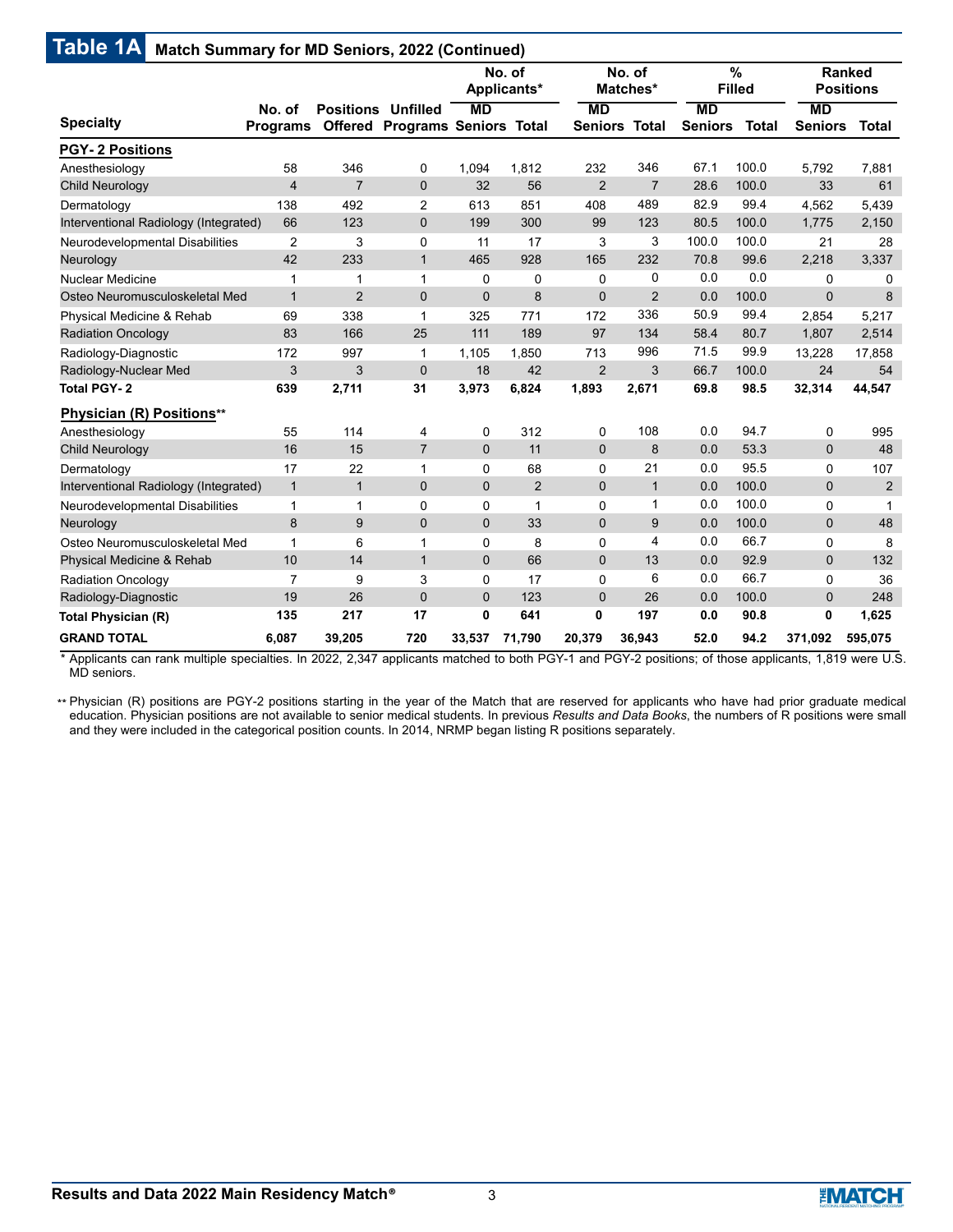# **Table 1B Match Summary for DO Seniors, 2022**

|                                               |                           |                           |                                       |                         | No. of<br>Applicants* |                           | No. of<br>Matches*   |                     | %<br><b>Filled</b> |                                  | <b>Ranked</b><br><b>Positions</b> |
|-----------------------------------------------|---------------------------|---------------------------|---------------------------------------|-------------------------|-----------------------|---------------------------|----------------------|---------------------|--------------------|----------------------------------|-----------------------------------|
| <b>Specialty</b>                              | No. of<br><b>Programs</b> | <b>Positions Unfilled</b> | <b>Offered Programs Seniors Total</b> | DO                      |                       | DO                        | <b>Seniors Total</b> | DO<br>Seniors Total |                    | $\overline{D}$<br><b>Seniors</b> | Total                             |
| <b>PGY-1 Positions</b>                        |                           |                           |                                       |                         |                       |                           |                      |                     |                    |                                  |                                   |
| Anesthesiology                                | 165                       | 1,509                     | $\mathbf{1}$                          | 505                     | 2,691                 | 263                       | 1,508                | 17.4                | 99.9               | 3,575                            | 22,181                            |
| Child Neurology                               | 75                        | 166                       | 14                                    | 29                      | 231                   | 15                        | 150                  | 9.0                 | 90.4               | 284                              | 2,198                             |
| Dermatology                                   | 14                        | 30                        | $\mathbf{1}$                          | 40                      | 302                   | 3                         | 28                   | 10.0                | 93.3               | 55                               | 440                               |
| <b>Emergency Medicine</b>                     | 277                       | 2,921                     | 69                                    | 850                     | 3,081                 | 753                       | 2,702                | 25.8                | 92.5               | 10,186                           | 38,174                            |
| <b>Emergency Med-Anesthesiology</b>           | 1                         | $\overline{2}$            | 0                                     | $\overline{2}$          | 6                     | 1                         | 2                    | 50.0                | 100.0              | 2                                | 6                                 |
| <b>Emergency Med-Family Med</b>               | 3                         | $\overline{7}$            | $\mathbf 0$                           | 13                      | 38                    | 1                         | $\overline{7}$       | 14.3                | 100.0              | 18                               | 52                                |
| <b>Family Medicine</b>                        | 745                       | 4,916                     | 176                                   | 2,013                   | 7,425                 | 1,494                     | 4,451                | 30.4                | 90.5               | 23,642                           | 63,480                            |
| <b>Family Med-Preventive Med</b>              | 2                         | $\overline{2}$            | $\mathbf 0$                           | $6\phantom{1}6$         | 22                    | $\mathbf{1}$              | $\overline{2}$       | 50.0                | 100.0              | 6                                | 23                                |
| Internal Medicine (Categorical)               | 641                       | 9,380                     | 91                                    | 2,030                   | 13,844                | 1,602                     | 8,915                | 17.1                | 95.0               | 22,603                           | 13,873                            |
| Medicine-Anesthesiology                       | $\overline{2}$            | 3                         | $\mathbf 0$                           | $\mathbf{1}$            | 20                    | $\mathbf 0$               | 3                    | 0.0                 | 100.0              | $\mathbf{1}$                     | 20                                |
| Medicine-Dermatology                          | 5                         | 8                         | 0                                     | 3                       | 42                    | 1                         | 8                    | 12.5                | 100.0              | 4                                | 76                                |
| Medicine-Emergency Med                        | 12                        | 31                        | $\mathbf 0$                           | 31                      | 120                   | 9                         | 31                   | 29.0                | 100.0              | 108                              | 489                               |
| <b>Medicine-Medical Genetics</b>              | 5                         | 5                         | $\overline{2}$                        | 2                       | 17                    | 0                         | 3                    | 0.0                 | 60.0               | 2                                | 28                                |
| <b>Medicine-Pediatrics</b>                    | 78                        | 392                       | $\mathbf 0$                           | 69                      | 587                   | 39                        | 392                  | 9.9                 | 100.0              | 545                              | 5,468                             |
| Medicine-Preliminary (PGY-1 Only)             | 353                       | 1,774                     | 52                                    | 891                     | 5,804                 | 151                       | 1,624                | 8.5                 | 91.5               | 8,110                            | 70,290                            |
| Medicine-Preventive Med                       | $\overline{4}$            | 8                         | $\mathbf 0$                           | $6\phantom{1}6$         | 108                   | $\mathbf 0$               | 8                    | 0.0                 | 100.0              | 6                                | 116                               |
| Medicine-Primary                              | 86                        | 429                       | 3                                     | 231                     | 2,382                 | 33                        | 424                  | 7.7                 | 98.8               | 365                              | 5,241                             |
| Medicine-Psychiatry                           | 12                        | 24                        | $\mathbf 0$                           | 11                      | 95                    | 3                         | 24                   | 12.5                | 100.0              | 30                               | 317                               |
| Interventional Radiology (Integrated)         | 24                        | 45                        | 0                                     | 47                      | 246                   | 3                         | 45                   | 6.7                 | 100.0              | 127                              | 885                               |
| Neurodevelopmental Disabilities               | $\overline{\mathbf{4}}$   | 5                         | $\mathbf 0$                           | $\overline{2}$          | 27                    | 2                         | 5                    | 40.0                | 100.0              | 5                                | 56                                |
| Neurological Surgery                          | 115                       | 240                       | 0                                     | 24                      | 391                   | 9                         | 240                  | 3.8                 | 100.0              | 154                              | 4,955                             |
| Neurology                                     | 139                       | 772                       | $\overline{7}$                        | 187                     | 1,463                 | 132                       | 761                  | 17.1                | 98.6               | 1,780                            | 10,576                            |
| Obstetrics-Gynecology                         | 288                       | 1,503                     | 3                                     | 396                     | 2,161                 | 242                       | 1,499                | 16.1                | 99.7               | 3,523                            | 21,035                            |
| OB/GYN-Preliminary (PGY-1 Only)               | 15                        | 18                        | 6                                     | 20                      | 169                   | 1                         | 9                    | 5.6                 | 50.0               | 30                               | 236                               |
| <b>Orthopedic Surgery</b>                     | 210                       | 875                       | 0                                     | 205                     | 1,470                 | 111                       | 875                  | 12.7                | 100.0              | 1,210                            | 12,588                            |
| Osteo Neuromusculoskeletal Med                | 5                         | 16                        | 2                                     | 15                      | 23                    | 10                        | 13                   | 62.5                | 81.3               | 34                               | 53                                |
| Otolaryngology                                | 134                       | 361                       | $\mathbf 0$                           | 41                      | 574                   | 21                        | 361                  | 5.8                 | 100.0              | 238                              | 5,855                             |
| Pathology                                     | 168                       | 631                       | 10                                    | 89                      | 994                   | 76                        | 619                  | 12.0                | 98.1               | 1,118                            | 8,135                             |
| Pediatrics (Categorical)                      | 235                       | 2,942                     | 28                                    | 682                     | 3,824                 | 580                       | 2,861                | 19.7                | 97.2               | 7,853                            | 39,475                            |
| Pediatrics-Anesthesiology                     | 5                         | 6                         | $\mathbf 0$                           | $\mathbf{1}$            | 20                    | $\mathbf 0$               | 6                    | 0.0                 | 100.0              | 3                                | 46                                |
| Pediatrics-Emergency Med                      | 4                         | 9                         | $\mathbf 0$                           | 8                       | 34                    | 3                         | 9                    | 33.3                | 100.0              | 18                               | 85                                |
| <b>Pediatrics-Medical Genetics</b>            | 23                        | $30\,$                    | $\sqrt{2}$                            | $\mathbf{1}$            | 50                    | $\mathbf{1}$              | 28                   | 3.3                 | 93.3               | 5                                | 261                               |
| Pediatrics-P M & R                            | 3                         | 3                         | 0                                     | $\overline{\mathbf{c}}$ | 14                    | 0                         | 3                    | 0.0                 | 100.0              | 4                                | 30                                |
| Pediatrics-Preliminary                        | 18                        | 23                        | $\sqrt{2}$                            | 16                      | 135                   | $\ensuremath{\mathsf{3}}$ | 21                   | 13.0                | 91.3               | 25                               | 575                               |
| Pediatrics-Primary                            | 14                        | 74                        | $\mathbf{1}$                          | 82                      | 646                   | 9                         | 73                   | 12.2                | 98.6               | 106                              | 876                               |
| Peds/Psych/Child Psych                        | $\bf 8$                   | 21                        | $\pmb{0}$                             | 10                      | 62                    | $\mathbf{1}$              | 21                   | 4.8                 | 100.0              | 14                               | 201                               |
| Physical Medicine & Rehab                     | 43                        | 180                       | 0                                     | 275                     | 701                   | 55                        | 180                  | 30.6                | 100.0              | 1,102                            | 2,842                             |
| Plastic Surgery (Integrated)                  | 86                        | 194                       | $\boldsymbol{0}$                      | 10                      | 351                   | $\mathbf 0$               | 194                  | 0.0                 | 100.0              | 25                               | 3,137                             |
|                                               |                           |                           |                                       | 494                     |                       |                           | 2,030                | 18.9                | 99.2               |                                  |                                   |
| Psychiatry                                    | 352<br>6                  | 2,047<br>10               | 11<br>$\pmb{0}$                       | 9                       | 2,908<br>59           | 387                       |                      |                     | 100.0              | 4,517<br>16                      | 24,942                            |
| Psychiatry-Family Medicine                    |                           |                           |                                       |                         |                       | $\pmb{0}$                 | 10<br>3              | 0.0<br>25.0         | 75.0               |                                  | 131<br>44                         |
| Psychiatry-Neurology                          | 4                         | 4                         | $\mathbf{1}$                          | 4                       | 25                    | 1                         |                      |                     |                    | 9                                |                                   |
| <b>Radiation Oncology</b>                     | 5                         | 10                        | $\mathbf{1}$                          | 5                       | 108                   | $\mathbf{1}$              | 9                    | 10.0                | 90.0               | 8                                | 161                               |
| Radiology-Diagnostic                          | 34                        | 132                       | 0                                     | 240                     | 1,156                 | 41                        | 132                  | 31.1                | 100.0              | 690                              | 2,780                             |
| Surgery (Categorical)                         | 342                       | 1,622                     | $\mathfrak{Z}$                        | 397                     | 3,071                 | 212                       | 1,619                | 13.1                | 99.8               | 3,355                            | 25,462                            |
| Surgery-Preliminary (PGY-1 Only)              | 251                       | 1,150                     | 142                                   | 248                     | 2,077                 | 56                        | 632                  | 4.9                 | 55.0               | 990                              | 10,799                            |
| <b>Thoracic Surgery</b>                       | 35                        | 47                        | $\pmb{0}$                             | $\overline{4}$          | 111                   | $\mathbf{1}$              | 47                   | 2.1                 | 100.0              | 13                               | 949                               |
| Transitional (PGY-1 Only)                     | 195                       | 1,616                     | 44                                    | 983                     | 4,472                 | 338                       | 1,404                | 20.9                | 86.9               | 11,221                           | 47,071                            |
| <b>Vascular Surgery</b><br><b>Total PGY-1</b> | 68<br>5,313               | 84<br>36,277              | $\boldsymbol{0}$<br>672               | 16<br>11,246            | 168<br>64,325         | $\mathbf{1}$<br>6,666     | 84<br>34,075         | 1.2<br>18.4         | 100.0<br>93.9      | 75<br>107,810                    | 2,190<br>548,903                  |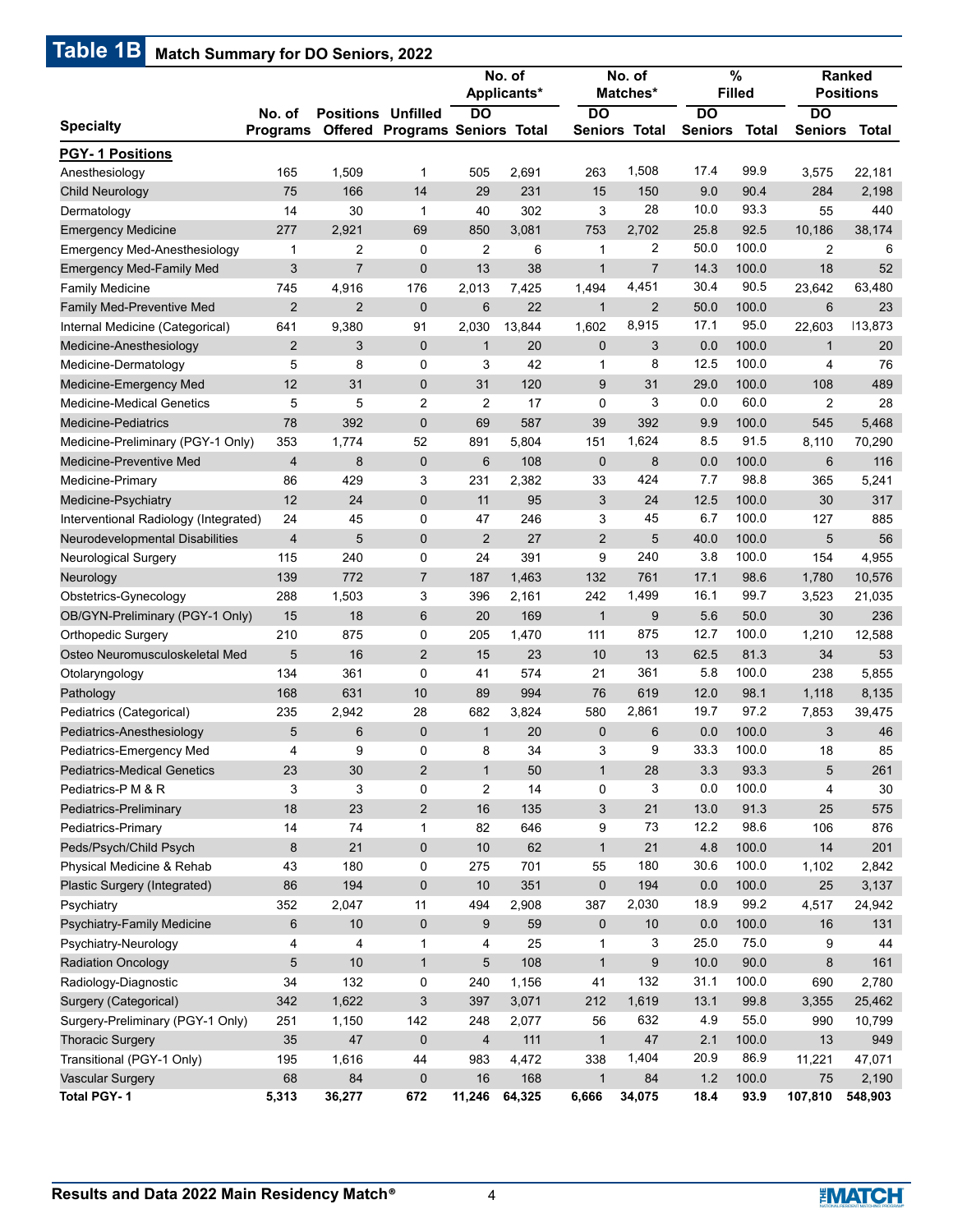|                                       |                           |                           |                                       |              | No. of<br>Applicants* |                            | No. of<br>Matches* |                             | $\%$<br><b>Filled</b> |                      | <b>Ranked</b><br><b>Positions</b> |
|---------------------------------------|---------------------------|---------------------------|---------------------------------------|--------------|-----------------------|----------------------------|--------------------|-----------------------------|-----------------------|----------------------|-----------------------------------|
| <b>Specialty</b>                      | No. of<br><b>Programs</b> | <b>Positions Unfilled</b> | <b>Offered Programs Seniors Total</b> | DO           |                       | DO<br><b>Seniors Total</b> |                    | <b>DO</b><br><b>Seniors</b> | <b>Total</b>          | DO<br><b>Seniors</b> | Total                             |
| <b>PGY-2 Positions</b>                |                           |                           |                                       |              |                       |                            |                    |                             |                       |                      |                                   |
| Anesthesiology                        | 58                        | 346                       | 0                                     | 305          | 1,812                 | 53                         | 346                | 15.3                        | 100.0                 | 971                  | 7,881                             |
| <b>Child Neurology</b>                | $\overline{4}$            | $\overline{7}$            | $\mathbf 0$                           | 11           | 56                    | 3                          | $\overline{7}$     | 42.9                        | 100.0                 | 13                   | 61                                |
| Dermatology                           | 138                       | 492                       | 2                                     | 85           | 851                   | 38                         | 489                | 7.7                         | 99.4                  | 383                  | 5,439                             |
| Interventional Radiology (Integrated) | 66                        | 123                       | $\mathbf 0$                           | 54           | 300                   | 18                         | 123                | 14.6                        | 100.0                 | 257                  | 2,150                             |
| Neurodevelopmental Disabilities       | 2                         | 3                         | $\mathbf 0$                           | 2            | 17                    | $\mathbf 0$                | 3                  | 0.0                         | 100.0                 | 3                    | 28                                |
| Neurology                             | 42                        | 233                       | $\mathbf{1}$                          | 123          | 928                   | 23                         | 232                | 9.9                         | 99.6                  | 409                  | 3,337                             |
| Nuclear Medicine                      | 1                         | $\mathbf{1}$              | 1                                     | $\Omega$     | $\Omega$              | $\mathbf 0$                | 0                  | 0.0                         | 0.0                   | 0                    | $\mathbf{0}$                      |
| Osteo Neuromusculoskeletal Med        | $\mathbf{1}$              | $\overline{2}$            | $\mathbf 0$                           | 5            | 8                     | $\overline{2}$             | $\overline{2}$     | 100.0                       | 100.0                 | 5                    | 8                                 |
| Physical Medicine & Rehab             | 69                        | 338                       | 1                                     | 290          | 771                   | 127                        | 336                | 37.6                        | 99.4                  | 1,886                | 5,217                             |
| <b>Radiation Oncology</b>             | 83                        | 166                       | 25                                    | 10           | 189                   | $\overline{7}$             | 134                | 4.2                         | 80.7                  | 136                  | 2,514                             |
| Radiology-Diagnostic                  | 172                       | 997                       | $\mathbf{1}$                          | 293          | 1.850                 | 132                        | 996                | 13.2                        | 99.9                  | 2.316                | 17,858                            |
| Radiology-Nuclear Med                 | 3                         | 3                         | $\mathbf 0$                           | $\mathbf{1}$ | 42                    | $\mathbf{1}$               | 3                  | 33.3                        | 100.0                 | $\mathbf{1}$         | 54                                |
| <b>Total PGY-2</b>                    | 639                       | 2,711                     | 31                                    | 1,179        | 6,824                 | 404                        | 2,671              | 14.9                        | 98.5                  | 6,380                | 44,547                            |
| Physician (R) Positions**             |                           |                           |                                       |              |                       |                            |                    |                             |                       |                      |                                   |
| Anesthesiology                        | 55                        | 114                       | 4                                     | 0            | 312                   | $\mathbf 0$                | 108                | 0.0                         | 94.7                  | $\mathbf 0$          | 995                               |
| Child Neurology                       | 16                        | 15                        | $\overline{7}$                        | 0            | 11                    | $\mathbf 0$                | 8                  | 0.0                         | 53.3                  | $\mathbf 0$          | 48                                |
| Dermatology                           | 17                        | 22                        | 1                                     | 0            | 68                    | $\mathbf 0$                | 21                 | 0.0                         | 95.5                  | 0                    | 107                               |
| Interventional Radiology (Integrated) | $\mathbf{1}$              | $\mathbf{1}$              | $\mathbf 0$                           | $\mathbf{0}$ | $\overline{2}$        | $\mathbf 0$                | $\mathbf{1}$       | 0.0                         | 100.0                 | $\mathbf{0}$         | 2                                 |
| Neurodevelopmental Disabilities       | 1                         | $\mathbf{1}$              | $\mathbf 0$                           | 0            | $\mathbf 1$           | $\mathbf 0$                | $\mathbf{1}$       | 0.0                         | 100.0                 | 0                    | $\mathbf{1}$                      |
| Neurology                             | 8                         | 9                         | $\mathbf{0}$                          | 0            | 33                    | $\mathbf 0$                | 9                  | 0.0                         | 100.0                 | $\mathbf 0$          | 48                                |
| Osteo Neuromusculoskeletal Med        | 1                         | 6                         | 1                                     | 0            | 8                     | 0                          | 4                  | 0.0                         | 66.7                  | 0                    | 8                                 |
| Physical Medicine & Rehab             | 10                        | 14                        | $\mathbf{1}$                          | 0            | 66                    | $\mathbf{0}$               | 13                 | 0.0                         | 92.9                  | $\mathbf{0}$         | 132                               |
| <b>Radiation Oncology</b>             | $\overline{7}$            | 9                         | 3                                     | 0            | 17                    | 0                          | 6                  | 0.0                         | 66.7                  | 0                    | 36                                |
| Radiology-Diagnostic                  | 19                        | 26                        | $\mathbf 0$                           | 0            | 123                   | $\mathbf 0$                | 26                 | 0.0                         | 100.0                 | $\mathbf{0}$         | 248                               |
| <b>Total Physician (R)</b>            | 135                       | 217                       | 17                                    | 0            | 641                   | 0                          | 197                | 0.0                         | 90.8                  | 0                    | 1,625                             |
| <b>GRAND TOTAL</b>                    | 6,087                     | 39,205                    | 720                                   | 12,425       | 71,790                | 7,070                      | 36,943             | 18.0                        | 94.2                  | 114,190              | 595,075                           |

Applicants can rank multiple specialties. In 2022, 2,347 applicants matched to both PGY-1 and PGY-2 positions; Of those applicants, 369 were U.S. DO \* seniors.

\*\* Physician (R) positions are PGY-2 positions starting in the year of the Match that are reserved for applicants who have had prior graduate medical education. Physician positions are not available to senior medical students. In previous *Results and Data Books*, the numbers of R positions were small and they were included in the categorical position counts. In 2014, NRMP began listing R positions separately.

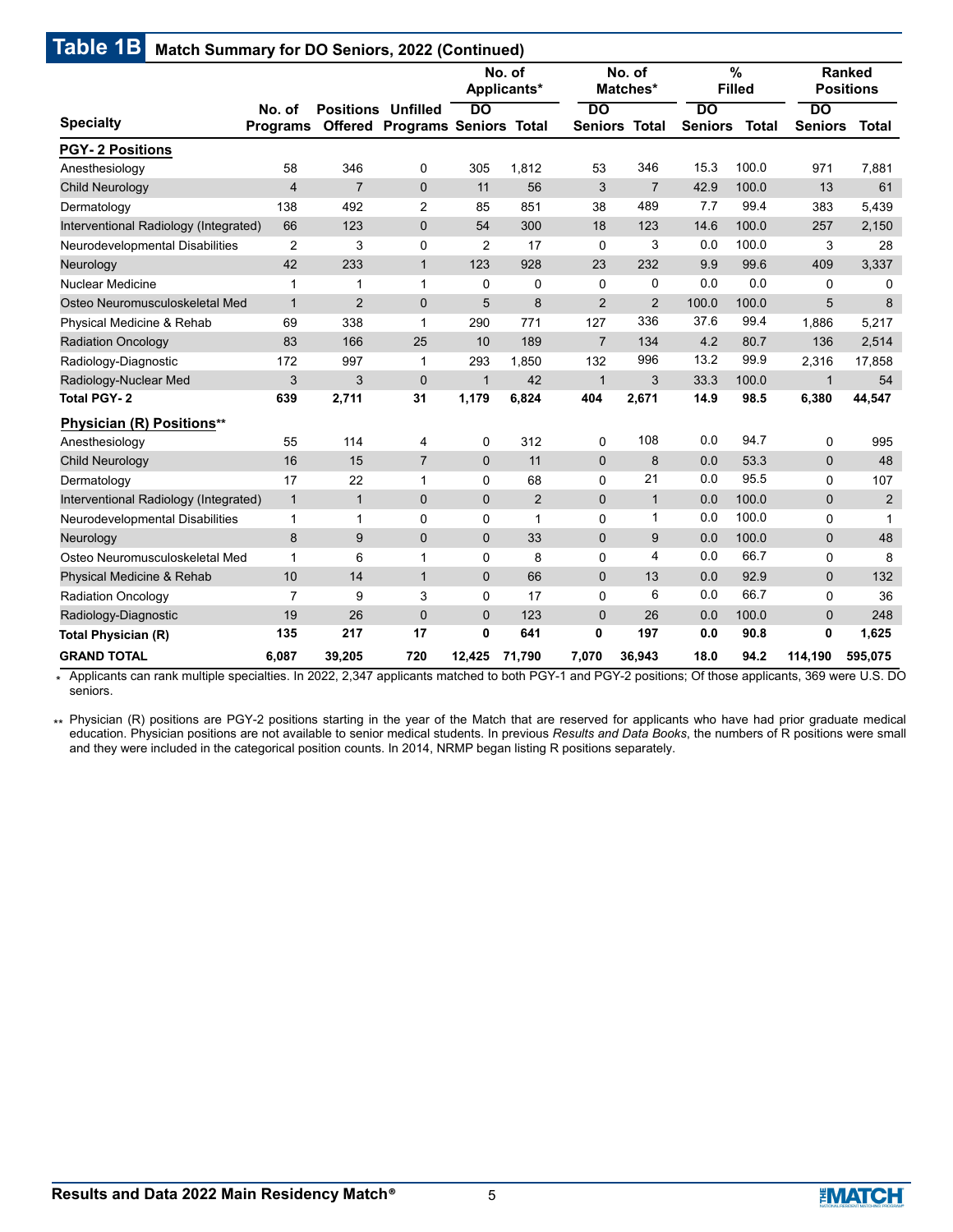Table 2 shows the number of matches per specialty by applicant type. There was considerable variation in the numbers between applicant types. The data are described in more detail in Tables 10-12.

For example, the top five specialties to which U.S. MD seniors matched were:

- Internal Medicine (Categorical) (3,739)
- Pediatrics (Categorical) (1,692)
- Emergency Medicine (1,593)
- Family Medicine (1,541)
- Anesthesiology  $(1,286)$

For U.S. MD graduates, the top five specialties were:

- Internal Medicine (Categorical) (164)
- Anesthesiology (159)
- Surgery (Categorical) (156)
- Family Medicine (Categorical) (87)
- Emergency Medicine (75)

For U.S. DO seniors, the top five specialties were:

- Internal Medicine (Categorical) (1,635)
- Family Medicine (1,494)
- Emergency Medicine (753)
- Pediatrics (Categorical) (589)
- Psychiatry (387)

For U.S. DO graduates, the top five specialties were:

- Family Medicine (94)
- Internal Medicine (Categorical) (86)
- Emergency Medicine (59)
- Surgery (Categorical) (30)
- Anesthesiology (40)

For U.S. citizen students and graduates of international medical schools ("U.S. IMG"), the top five specialties were:

- Internal Medicine (Categorical) (1,162)
- Family Medicine (777)
- Pediatrics (Categorical) (231)
- Psychiatry (188)
- Emergency Medicine (176)

For non-U.S. citizen students and graduates of international medical schools ("Non-U.S. IMG"), the top five specialties were:

- Internal Medicine (Categorical) (2,545)
- Family Medicine (457)
- Pediatrics (Categorical) (375)
- Pathology (212)
- Neurology  $(200)$

Note: PGY-1 only tracks were not included in the above list.

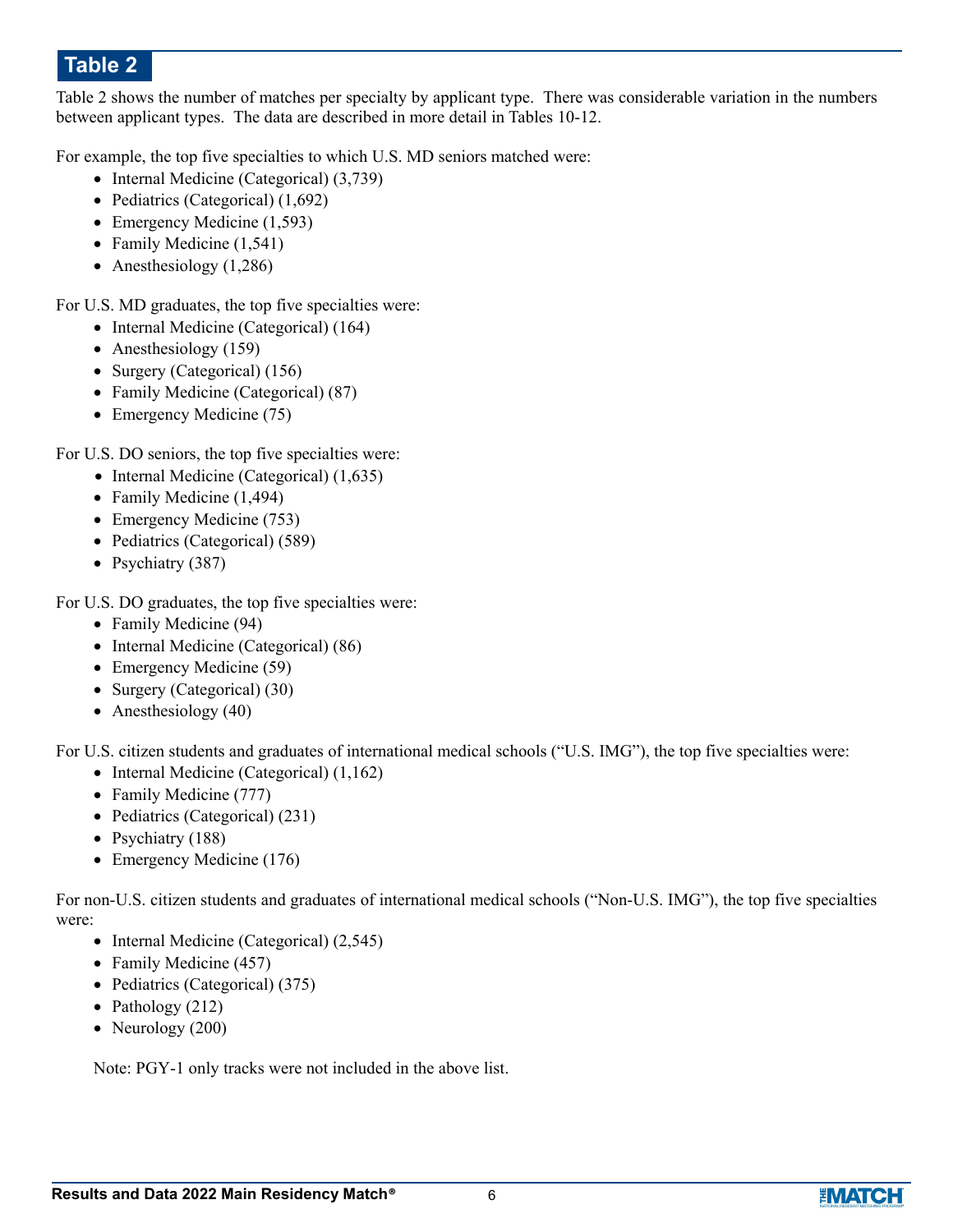| <b>PGY-1 Positions</b><br>1,508<br>263<br>Anesthesiology<br>1,509<br>1,054<br>53<br>20<br>0<br>57<br>61<br>$\mathbf{1}$<br>$\mathbf{1}$<br>$\mathbf{1}$<br>166<br>150<br>102<br>15<br>8<br>22<br>Child Neurology<br>30<br>0<br>$\mathbf 0$<br>0<br>0<br>Dermatology<br>28<br>24<br>3<br>1<br>$\mathbf{1}$<br><b>Emergency Medicine</b><br>2,921<br>2,702<br>1,593<br>75<br>753<br>59<br>176<br>45<br>$\overline{c}$<br>2<br>0<br>Emergency Med-Anesthesiology<br>0<br>1<br>0<br>0<br>0<br>1<br>$\overline{7}$<br>$\overline{7}$<br>$\mathbf 0$<br>$\mathbf{1}$<br>$\mathbf 0$<br>$\overline{0}$<br>$\mathbf{1}$<br><b>Emergency Med-Family Med</b><br>4<br>$\mathbf{1}$<br><b>Family Medicine</b><br>94<br>4,916<br>4,451<br>1,541<br>87<br>1,494<br>$\mathbf{1}$<br>777<br>457<br>$\overline{2}$<br>$\overline{2}$<br>$\mathbf 0$<br>$\mathbf 0$<br>$\mathbf 0$<br>0<br>$\mathbf{1}$<br>$\mathbf 0$<br><b>Family Med-Preventive Med</b><br>1<br>164<br>85<br>5<br>Internal Medicine (Categorical)<br>9,380<br>8,915<br>3,491<br>1,602<br>1,133<br>2,435<br>3<br>$\overline{2}$<br>$\overline{0}$<br>$\mathbf{0}$<br>Medicine-Anesthesiology<br>3<br>0<br>$\mathbf 0$<br>$\mathbf 0$<br>$\mathbf{1}$<br>Medicine-Dermatology<br>8<br>8<br>7<br>$\mathbf 0$<br>$\mathbf 0$<br>$\mathbf 0$<br>0<br>0<br>$\mathbf{1}$<br>31<br>31<br>22<br>$\mathbf{0}$<br>9<br>$\mathbf 0$<br>$\overline{0}$<br>$\mathbf{0}$<br>$\mathbf 0$<br>Medicine-Emergency Med<br><b>Medicine-Medical Genetics</b><br>5<br>3<br>3<br>$\mathbf 0$<br>$\mathbf 0$<br>$\mathbf 0$<br>0<br>0<br>0<br>$\overline{2}$<br>$\mathbf 0$<br>$\overline{0}$<br>9<br>10<br><b>Medicine-Pediatrics</b><br>392<br>392<br>332<br>39<br>6<br>0<br>63<br>128<br>Medicine-Preliminary (PGY-1 Only) 1,774<br>1,624<br>1,261<br>15<br>151<br>$\overline{2}$<br>8<br>5<br>$\mathbf 0$<br>$\mathbf 0$<br>$\overline{0}$<br>Medicine-Preventive Med<br>8<br>$\mathbf 0$<br>$\mathbf{1}$<br>0<br>Medicine-Primary<br>429<br>424<br>248<br>3<br>33<br>$\mathbf 1$<br>29<br>110<br>$\mathbf 0$<br>24<br>24<br>20<br>$\mathbf 0$<br>0<br>$\mathbf{1}$<br>$\pmb{0}$<br>Medicine-Psychiatry<br>3<br>$\mathbf 0$<br>$\overline{c}$<br>Interventional Radiology (Integrated)<br>45<br>45<br>37<br>$\mathbf{1}$<br>3<br>1<br>1<br>5<br>5<br>3<br>$\mathbf 0$<br>$\overline{2}$<br>$\mathbf 0$<br>0<br>0<br>$\pmb{0}$<br>Neurodevelopmental Disabilities<br>240<br>240<br>202<br>11<br>9<br>$\mathbf 0$<br>0<br>2<br>16<br>Neurological Surgery<br>761<br>393<br>6<br>132<br>3<br>$\overline{0}$<br>64<br>163<br>Neurology<br>772<br>56<br>12<br>$\mathbf{1}$<br>Obstetrics-Gynecology<br>1,503<br>1,499<br>1,106<br>242<br>42<br>40<br>$\mathbf{1}$<br>18<br>9<br>$\overline{4}$<br>$\mathbf{1}$<br>$\mathbf 0$<br>$\overline{0}$<br>$\mathbf{1}$<br>$\overline{2}$<br>OB/GYN-Preliminary (PGY-1 Only)<br>$\mathbf 0$<br><b>Orthopedic Surgery</b><br>875<br>875<br>705<br>36<br>111<br>4<br>8<br>11<br>3<br>$\overline{0}$<br>$\mathbf{0}$<br>$\mathbf 0$<br>Osteo Neuromusculoskeletal Med<br>16<br>13<br>$\boldsymbol{0}$<br>$\mathbf 0$<br>10<br>Otolaryngology<br>361<br>19<br>0<br>2<br>2<br>361<br>316<br>21<br>$\mathbf 1$<br>Pathology<br>631<br>619<br>231<br>29<br>76<br>9<br>0<br>62<br>212<br>36<br>580<br>10<br>0<br>224<br>350<br>Pediatrics (Categorical)<br>2,942<br>2,861<br>1,661<br>$6\phantom{1}6$<br>6<br>$6\phantom{1}6$<br>$\mathbf 0$<br>$\mathbf 0$<br>0<br>0<br>$\pmb{0}$<br>Pediatrics-Anesthesiology<br>$\mathbf 0$<br>9<br>9<br>6<br>3<br>Pediatrics-Emergency Med<br>0<br>0<br>0<br>0<br>0<br>30<br>28<br>18<br>0<br>$\mathbf{1}$<br>$\mathbf 0$<br>0<br>3<br>6<br><b>Pediatrics-Medical Genetics</b><br>3<br>3<br>3<br>Pediatrics-P M & R<br>0<br>0<br>$\mathbf 0$<br>0<br>0<br>0<br>$\mathbf 0$<br>23<br>21<br>16<br>3<br>$\mathbf 0$<br>0<br>0<br>2<br>Pediatrics-Preliminary<br>9<br>$\mathbf 0$<br>0<br>7<br>25<br>Pediatrics-Primary<br>74<br>73<br>31<br>$\mathbf{1}$<br>21<br>21<br>$\mathbf 0$<br>Peds/Psych/Child Psych<br>$20\,$<br>$\pmb{0}$<br>0<br>0<br>$\pmb{0}$<br>$\mathbf{1}$<br>Physical Medicine & Rehab<br>180<br>180<br>104<br>4<br>0<br>8<br>8<br>55<br>1<br>194<br>9<br>4<br>$\boldsymbol{7}$<br>Plastic Surgery (Integrated)<br>194<br>173<br>$\mathbf 0$<br>$\mathbf{1}$<br>0<br>Psychiatry<br>2,030<br>387<br>24<br>0<br>133<br>2,047<br>1,253<br>45<br>188<br>$\pmb{0}$<br>$\pmb{0}$<br>Psychiatry-Family Medicine<br>$10$<br>10<br>$\mathbf 0$<br>$\pmb{0}$<br>0<br>0<br>10<br>Psychiatry-Neurology<br>4<br>3<br>2<br>0<br>$\mathbf 0$<br>0<br>0<br>0<br>1<br>10<br>9<br>$\overline{7}$<br>$\mathbf 0$<br>0<br><b>Radiation Oncology</b><br>$\mathbf{1}$<br>$\mathbf 0$<br>0<br>$\mathbf{1}$<br>0<br>Radiology-Diagnostic<br>132<br>132<br>73<br>3<br>41<br>2<br>3<br>10<br>Surgery (Categorical)<br>1,622<br>1,059<br>212<br>30<br>$\mathbf{1}$<br>80<br>81<br>1,619<br>156<br>Surgery-Preliminary (PGY-1 Only)<br>1,150<br>632<br>304<br>26<br>10<br>167<br>56<br>1<br>68<br><b>Thoracic Surgery</b><br>47<br>47<br>$\pmb{0}$<br>0<br>$\overline{2}$<br>$\ensuremath{\mathsf{3}}$<br>41<br>$\mathbf{1}$<br>$\boldsymbol{0}$<br>5<br>Transitional (PGY-1 Only)<br>1,616<br>1,404<br>920<br>17<br>338<br>0<br>73<br>51<br>84<br>$72\,$<br>$\ensuremath{\mathsf{3}}$<br>0<br>$\,6$<br><b>Vascular Surgery</b><br>84<br>$\mathbf{1}$<br>$\mathbf{1}$<br>$\mathbf{1}$ | <b>Specialty</b> | Number of<br><b>Positions</b> | <b>Number</b><br>Filled | MD<br>Senior | ΜD<br>Grad | DO<br><b>Senior</b> | <b>DO</b><br>Grad | <b>Others</b> | U.S.<br><b>IMG</b> | Non-U.S.<br><b>IMG</b> | <b>Number</b><br>Unfilled |
|---------------------------------------------------------------------------------------------------------------------------------------------------------------------------------------------------------------------------------------------------------------------------------------------------------------------------------------------------------------------------------------------------------------------------------------------------------------------------------------------------------------------------------------------------------------------------------------------------------------------------------------------------------------------------------------------------------------------------------------------------------------------------------------------------------------------------------------------------------------------------------------------------------------------------------------------------------------------------------------------------------------------------------------------------------------------------------------------------------------------------------------------------------------------------------------------------------------------------------------------------------------------------------------------------------------------------------------------------------------------------------------------------------------------------------------------------------------------------------------------------------------------------------------------------------------------------------------------------------------------------------------------------------------------------------------------------------------------------------------------------------------------------------------------------------------------------------------------------------------------------------------------------------------------------------------------------------------------------------------------------------------------------------------------------------------------------------------------------------------------------------------------------------------------------------------------------------------------------------------------------------------------------------------------------------------------------------------------------------------------------------------------------------------------------------------------------------------------------------------------------------------------------------------------------------------------------------------------------------------------------------------------------------------------------------------------------------------------------------------------------------------------------------------------------------------------------------------------------------------------------------------------------------------------------------------------------------------------------------------------------------------------------------------------------------------------------------------------------------------------------------------------------------------------------------------------------------------------------------------------------------------------------------------------------------------------------------------------------------------------------------------------------------------------------------------------------------------------------------------------------------------------------------------------------------------------------------------------------------------------------------------------------------------------------------------------------------------------------------------------------------------------------------------------------------------------------------------------------------------------------------------------------------------------------------------------------------------------------------------------------------------------------------------------------------------------------------------------------------------------------------------------------------------------------------------------------------------------------------------------------------------------------------------------------------------------------------------------------------------------------------------------------------------------------------------------------------------------------------------------------------------------------------------------------------------------------------------------------------------------------------------------------------------------------------------------------------------------------------------------------------------------------------------------------------------------------------------------------------------------------------------------------------------------------------------------------------------------------------------------------------------------------------------------------------------------------------------------------------------------------------------------------------------------------------------------------------------------------------------------------------------------------------------------------------------------------------------------------------------------|------------------|-------------------------------|-------------------------|--------------|------------|---------------------|-------------------|---------------|--------------------|------------------------|---------------------------|
|                                                                                                                                                                                                                                                                                                                                                                                                                                                                                                                                                                                                                                                                                                                                                                                                                                                                                                                                                                                                                                                                                                                                                                                                                                                                                                                                                                                                                                                                                                                                                                                                                                                                                                                                                                                                                                                                                                                                                                                                                                                                                                                                                                                                                                                                                                                                                                                                                                                                                                                                                                                                                                                                                                                                                                                                                                                                                                                                                                                                                                                                                                                                                                                                                                                                                                                                                                                                                                                                                                                                                                                                                                                                                                                                                                                                                                                                                                                                                                                                                                                                                                                                                                                                                                                                                                                                                                                                                                                                                                                                                                                                                                                                                                                                                                                                                                                                                                                                                                                                                                                                                                                                                                                                                                                                                                                                                                     |                  |                               |                         |              |            |                     |                   |               |                    |                        |                           |
|                                                                                                                                                                                                                                                                                                                                                                                                                                                                                                                                                                                                                                                                                                                                                                                                                                                                                                                                                                                                                                                                                                                                                                                                                                                                                                                                                                                                                                                                                                                                                                                                                                                                                                                                                                                                                                                                                                                                                                                                                                                                                                                                                                                                                                                                                                                                                                                                                                                                                                                                                                                                                                                                                                                                                                                                                                                                                                                                                                                                                                                                                                                                                                                                                                                                                                                                                                                                                                                                                                                                                                                                                                                                                                                                                                                                                                                                                                                                                                                                                                                                                                                                                                                                                                                                                                                                                                                                                                                                                                                                                                                                                                                                                                                                                                                                                                                                                                                                                                                                                                                                                                                                                                                                                                                                                                                                                                     |                  |                               |                         |              |            |                     |                   |               |                    |                        | 1                         |
|                                                                                                                                                                                                                                                                                                                                                                                                                                                                                                                                                                                                                                                                                                                                                                                                                                                                                                                                                                                                                                                                                                                                                                                                                                                                                                                                                                                                                                                                                                                                                                                                                                                                                                                                                                                                                                                                                                                                                                                                                                                                                                                                                                                                                                                                                                                                                                                                                                                                                                                                                                                                                                                                                                                                                                                                                                                                                                                                                                                                                                                                                                                                                                                                                                                                                                                                                                                                                                                                                                                                                                                                                                                                                                                                                                                                                                                                                                                                                                                                                                                                                                                                                                                                                                                                                                                                                                                                                                                                                                                                                                                                                                                                                                                                                                                                                                                                                                                                                                                                                                                                                                                                                                                                                                                                                                                                                                     |                  |                               |                         |              |            |                     |                   |               |                    |                        | 16                        |
|                                                                                                                                                                                                                                                                                                                                                                                                                                                                                                                                                                                                                                                                                                                                                                                                                                                                                                                                                                                                                                                                                                                                                                                                                                                                                                                                                                                                                                                                                                                                                                                                                                                                                                                                                                                                                                                                                                                                                                                                                                                                                                                                                                                                                                                                                                                                                                                                                                                                                                                                                                                                                                                                                                                                                                                                                                                                                                                                                                                                                                                                                                                                                                                                                                                                                                                                                                                                                                                                                                                                                                                                                                                                                                                                                                                                                                                                                                                                                                                                                                                                                                                                                                                                                                                                                                                                                                                                                                                                                                                                                                                                                                                                                                                                                                                                                                                                                                                                                                                                                                                                                                                                                                                                                                                                                                                                                                     |                  |                               |                         |              |            |                     |                   |               |                    |                        | 2                         |
|                                                                                                                                                                                                                                                                                                                                                                                                                                                                                                                                                                                                                                                                                                                                                                                                                                                                                                                                                                                                                                                                                                                                                                                                                                                                                                                                                                                                                                                                                                                                                                                                                                                                                                                                                                                                                                                                                                                                                                                                                                                                                                                                                                                                                                                                                                                                                                                                                                                                                                                                                                                                                                                                                                                                                                                                                                                                                                                                                                                                                                                                                                                                                                                                                                                                                                                                                                                                                                                                                                                                                                                                                                                                                                                                                                                                                                                                                                                                                                                                                                                                                                                                                                                                                                                                                                                                                                                                                                                                                                                                                                                                                                                                                                                                                                                                                                                                                                                                                                                                                                                                                                                                                                                                                                                                                                                                                                     |                  |                               |                         |              |            |                     |                   |               |                    |                        | 219                       |
|                                                                                                                                                                                                                                                                                                                                                                                                                                                                                                                                                                                                                                                                                                                                                                                                                                                                                                                                                                                                                                                                                                                                                                                                                                                                                                                                                                                                                                                                                                                                                                                                                                                                                                                                                                                                                                                                                                                                                                                                                                                                                                                                                                                                                                                                                                                                                                                                                                                                                                                                                                                                                                                                                                                                                                                                                                                                                                                                                                                                                                                                                                                                                                                                                                                                                                                                                                                                                                                                                                                                                                                                                                                                                                                                                                                                                                                                                                                                                                                                                                                                                                                                                                                                                                                                                                                                                                                                                                                                                                                                                                                                                                                                                                                                                                                                                                                                                                                                                                                                                                                                                                                                                                                                                                                                                                                                                                     |                  |                               |                         |              |            |                     |                   |               |                    |                        | 0                         |
|                                                                                                                                                                                                                                                                                                                                                                                                                                                                                                                                                                                                                                                                                                                                                                                                                                                                                                                                                                                                                                                                                                                                                                                                                                                                                                                                                                                                                                                                                                                                                                                                                                                                                                                                                                                                                                                                                                                                                                                                                                                                                                                                                                                                                                                                                                                                                                                                                                                                                                                                                                                                                                                                                                                                                                                                                                                                                                                                                                                                                                                                                                                                                                                                                                                                                                                                                                                                                                                                                                                                                                                                                                                                                                                                                                                                                                                                                                                                                                                                                                                                                                                                                                                                                                                                                                                                                                                                                                                                                                                                                                                                                                                                                                                                                                                                                                                                                                                                                                                                                                                                                                                                                                                                                                                                                                                                                                     |                  |                               |                         |              |            |                     |                   |               |                    |                        | $\mathbf{0}$              |
|                                                                                                                                                                                                                                                                                                                                                                                                                                                                                                                                                                                                                                                                                                                                                                                                                                                                                                                                                                                                                                                                                                                                                                                                                                                                                                                                                                                                                                                                                                                                                                                                                                                                                                                                                                                                                                                                                                                                                                                                                                                                                                                                                                                                                                                                                                                                                                                                                                                                                                                                                                                                                                                                                                                                                                                                                                                                                                                                                                                                                                                                                                                                                                                                                                                                                                                                                                                                                                                                                                                                                                                                                                                                                                                                                                                                                                                                                                                                                                                                                                                                                                                                                                                                                                                                                                                                                                                                                                                                                                                                                                                                                                                                                                                                                                                                                                                                                                                                                                                                                                                                                                                                                                                                                                                                                                                                                                     |                  |                               |                         |              |            |                     |                   |               |                    |                        | 465                       |
|                                                                                                                                                                                                                                                                                                                                                                                                                                                                                                                                                                                                                                                                                                                                                                                                                                                                                                                                                                                                                                                                                                                                                                                                                                                                                                                                                                                                                                                                                                                                                                                                                                                                                                                                                                                                                                                                                                                                                                                                                                                                                                                                                                                                                                                                                                                                                                                                                                                                                                                                                                                                                                                                                                                                                                                                                                                                                                                                                                                                                                                                                                                                                                                                                                                                                                                                                                                                                                                                                                                                                                                                                                                                                                                                                                                                                                                                                                                                                                                                                                                                                                                                                                                                                                                                                                                                                                                                                                                                                                                                                                                                                                                                                                                                                                                                                                                                                                                                                                                                                                                                                                                                                                                                                                                                                                                                                                     |                  |                               |                         |              |            |                     |                   |               |                    |                        | $\mathbf 0$               |
|                                                                                                                                                                                                                                                                                                                                                                                                                                                                                                                                                                                                                                                                                                                                                                                                                                                                                                                                                                                                                                                                                                                                                                                                                                                                                                                                                                                                                                                                                                                                                                                                                                                                                                                                                                                                                                                                                                                                                                                                                                                                                                                                                                                                                                                                                                                                                                                                                                                                                                                                                                                                                                                                                                                                                                                                                                                                                                                                                                                                                                                                                                                                                                                                                                                                                                                                                                                                                                                                                                                                                                                                                                                                                                                                                                                                                                                                                                                                                                                                                                                                                                                                                                                                                                                                                                                                                                                                                                                                                                                                                                                                                                                                                                                                                                                                                                                                                                                                                                                                                                                                                                                                                                                                                                                                                                                                                                     |                  |                               |                         |              |            |                     |                   |               |                    |                        | 465                       |
|                                                                                                                                                                                                                                                                                                                                                                                                                                                                                                                                                                                                                                                                                                                                                                                                                                                                                                                                                                                                                                                                                                                                                                                                                                                                                                                                                                                                                                                                                                                                                                                                                                                                                                                                                                                                                                                                                                                                                                                                                                                                                                                                                                                                                                                                                                                                                                                                                                                                                                                                                                                                                                                                                                                                                                                                                                                                                                                                                                                                                                                                                                                                                                                                                                                                                                                                                                                                                                                                                                                                                                                                                                                                                                                                                                                                                                                                                                                                                                                                                                                                                                                                                                                                                                                                                                                                                                                                                                                                                                                                                                                                                                                                                                                                                                                                                                                                                                                                                                                                                                                                                                                                                                                                                                                                                                                                                                     |                  |                               |                         |              |            |                     |                   |               |                    |                        | $\mathbf 0$               |
|                                                                                                                                                                                                                                                                                                                                                                                                                                                                                                                                                                                                                                                                                                                                                                                                                                                                                                                                                                                                                                                                                                                                                                                                                                                                                                                                                                                                                                                                                                                                                                                                                                                                                                                                                                                                                                                                                                                                                                                                                                                                                                                                                                                                                                                                                                                                                                                                                                                                                                                                                                                                                                                                                                                                                                                                                                                                                                                                                                                                                                                                                                                                                                                                                                                                                                                                                                                                                                                                                                                                                                                                                                                                                                                                                                                                                                                                                                                                                                                                                                                                                                                                                                                                                                                                                                                                                                                                                                                                                                                                                                                                                                                                                                                                                                                                                                                                                                                                                                                                                                                                                                                                                                                                                                                                                                                                                                     |                  |                               |                         |              |            |                     |                   |               |                    |                        | 0                         |
|                                                                                                                                                                                                                                                                                                                                                                                                                                                                                                                                                                                                                                                                                                                                                                                                                                                                                                                                                                                                                                                                                                                                                                                                                                                                                                                                                                                                                                                                                                                                                                                                                                                                                                                                                                                                                                                                                                                                                                                                                                                                                                                                                                                                                                                                                                                                                                                                                                                                                                                                                                                                                                                                                                                                                                                                                                                                                                                                                                                                                                                                                                                                                                                                                                                                                                                                                                                                                                                                                                                                                                                                                                                                                                                                                                                                                                                                                                                                                                                                                                                                                                                                                                                                                                                                                                                                                                                                                                                                                                                                                                                                                                                                                                                                                                                                                                                                                                                                                                                                                                                                                                                                                                                                                                                                                                                                                                     |                  |                               |                         |              |            |                     |                   |               |                    |                        | $\mathbf 0$               |
|                                                                                                                                                                                                                                                                                                                                                                                                                                                                                                                                                                                                                                                                                                                                                                                                                                                                                                                                                                                                                                                                                                                                                                                                                                                                                                                                                                                                                                                                                                                                                                                                                                                                                                                                                                                                                                                                                                                                                                                                                                                                                                                                                                                                                                                                                                                                                                                                                                                                                                                                                                                                                                                                                                                                                                                                                                                                                                                                                                                                                                                                                                                                                                                                                                                                                                                                                                                                                                                                                                                                                                                                                                                                                                                                                                                                                                                                                                                                                                                                                                                                                                                                                                                                                                                                                                                                                                                                                                                                                                                                                                                                                                                                                                                                                                                                                                                                                                                                                                                                                                                                                                                                                                                                                                                                                                                                                                     |                  |                               |                         |              |            |                     |                   |               |                    |                        | 2                         |
|                                                                                                                                                                                                                                                                                                                                                                                                                                                                                                                                                                                                                                                                                                                                                                                                                                                                                                                                                                                                                                                                                                                                                                                                                                                                                                                                                                                                                                                                                                                                                                                                                                                                                                                                                                                                                                                                                                                                                                                                                                                                                                                                                                                                                                                                                                                                                                                                                                                                                                                                                                                                                                                                                                                                                                                                                                                                                                                                                                                                                                                                                                                                                                                                                                                                                                                                                                                                                                                                                                                                                                                                                                                                                                                                                                                                                                                                                                                                                                                                                                                                                                                                                                                                                                                                                                                                                                                                                                                                                                                                                                                                                                                                                                                                                                                                                                                                                                                                                                                                                                                                                                                                                                                                                                                                                                                                                                     |                  |                               |                         |              |            |                     |                   |               |                    |                        | $\mathbf 0$               |
|                                                                                                                                                                                                                                                                                                                                                                                                                                                                                                                                                                                                                                                                                                                                                                                                                                                                                                                                                                                                                                                                                                                                                                                                                                                                                                                                                                                                                                                                                                                                                                                                                                                                                                                                                                                                                                                                                                                                                                                                                                                                                                                                                                                                                                                                                                                                                                                                                                                                                                                                                                                                                                                                                                                                                                                                                                                                                                                                                                                                                                                                                                                                                                                                                                                                                                                                                                                                                                                                                                                                                                                                                                                                                                                                                                                                                                                                                                                                                                                                                                                                                                                                                                                                                                                                                                                                                                                                                                                                                                                                                                                                                                                                                                                                                                                                                                                                                                                                                                                                                                                                                                                                                                                                                                                                                                                                                                     |                  |                               |                         |              |            |                     |                   |               |                    |                        | 150                       |
|                                                                                                                                                                                                                                                                                                                                                                                                                                                                                                                                                                                                                                                                                                                                                                                                                                                                                                                                                                                                                                                                                                                                                                                                                                                                                                                                                                                                                                                                                                                                                                                                                                                                                                                                                                                                                                                                                                                                                                                                                                                                                                                                                                                                                                                                                                                                                                                                                                                                                                                                                                                                                                                                                                                                                                                                                                                                                                                                                                                                                                                                                                                                                                                                                                                                                                                                                                                                                                                                                                                                                                                                                                                                                                                                                                                                                                                                                                                                                                                                                                                                                                                                                                                                                                                                                                                                                                                                                                                                                                                                                                                                                                                                                                                                                                                                                                                                                                                                                                                                                                                                                                                                                                                                                                                                                                                                                                     |                  |                               |                         |              |            |                     |                   |               |                    |                        | $\mathbf 0$               |
|                                                                                                                                                                                                                                                                                                                                                                                                                                                                                                                                                                                                                                                                                                                                                                                                                                                                                                                                                                                                                                                                                                                                                                                                                                                                                                                                                                                                                                                                                                                                                                                                                                                                                                                                                                                                                                                                                                                                                                                                                                                                                                                                                                                                                                                                                                                                                                                                                                                                                                                                                                                                                                                                                                                                                                                                                                                                                                                                                                                                                                                                                                                                                                                                                                                                                                                                                                                                                                                                                                                                                                                                                                                                                                                                                                                                                                                                                                                                                                                                                                                                                                                                                                                                                                                                                                                                                                                                                                                                                                                                                                                                                                                                                                                                                                                                                                                                                                                                                                                                                                                                                                                                                                                                                                                                                                                                                                     |                  |                               |                         |              |            |                     |                   |               |                    |                        | 5                         |
|                                                                                                                                                                                                                                                                                                                                                                                                                                                                                                                                                                                                                                                                                                                                                                                                                                                                                                                                                                                                                                                                                                                                                                                                                                                                                                                                                                                                                                                                                                                                                                                                                                                                                                                                                                                                                                                                                                                                                                                                                                                                                                                                                                                                                                                                                                                                                                                                                                                                                                                                                                                                                                                                                                                                                                                                                                                                                                                                                                                                                                                                                                                                                                                                                                                                                                                                                                                                                                                                                                                                                                                                                                                                                                                                                                                                                                                                                                                                                                                                                                                                                                                                                                                                                                                                                                                                                                                                                                                                                                                                                                                                                                                                                                                                                                                                                                                                                                                                                                                                                                                                                                                                                                                                                                                                                                                                                                     |                  |                               |                         |              |            |                     |                   |               |                    |                        | 0                         |
|                                                                                                                                                                                                                                                                                                                                                                                                                                                                                                                                                                                                                                                                                                                                                                                                                                                                                                                                                                                                                                                                                                                                                                                                                                                                                                                                                                                                                                                                                                                                                                                                                                                                                                                                                                                                                                                                                                                                                                                                                                                                                                                                                                                                                                                                                                                                                                                                                                                                                                                                                                                                                                                                                                                                                                                                                                                                                                                                                                                                                                                                                                                                                                                                                                                                                                                                                                                                                                                                                                                                                                                                                                                                                                                                                                                                                                                                                                                                                                                                                                                                                                                                                                                                                                                                                                                                                                                                                                                                                                                                                                                                                                                                                                                                                                                                                                                                                                                                                                                                                                                                                                                                                                                                                                                                                                                                                                     |                  |                               |                         |              |            |                     |                   |               |                    |                        | 0                         |
|                                                                                                                                                                                                                                                                                                                                                                                                                                                                                                                                                                                                                                                                                                                                                                                                                                                                                                                                                                                                                                                                                                                                                                                                                                                                                                                                                                                                                                                                                                                                                                                                                                                                                                                                                                                                                                                                                                                                                                                                                                                                                                                                                                                                                                                                                                                                                                                                                                                                                                                                                                                                                                                                                                                                                                                                                                                                                                                                                                                                                                                                                                                                                                                                                                                                                                                                                                                                                                                                                                                                                                                                                                                                                                                                                                                                                                                                                                                                                                                                                                                                                                                                                                                                                                                                                                                                                                                                                                                                                                                                                                                                                                                                                                                                                                                                                                                                                                                                                                                                                                                                                                                                                                                                                                                                                                                                                                     |                  |                               |                         |              |            |                     |                   |               |                    |                        | $\mathbf 0$               |
|                                                                                                                                                                                                                                                                                                                                                                                                                                                                                                                                                                                                                                                                                                                                                                                                                                                                                                                                                                                                                                                                                                                                                                                                                                                                                                                                                                                                                                                                                                                                                                                                                                                                                                                                                                                                                                                                                                                                                                                                                                                                                                                                                                                                                                                                                                                                                                                                                                                                                                                                                                                                                                                                                                                                                                                                                                                                                                                                                                                                                                                                                                                                                                                                                                                                                                                                                                                                                                                                                                                                                                                                                                                                                                                                                                                                                                                                                                                                                                                                                                                                                                                                                                                                                                                                                                                                                                                                                                                                                                                                                                                                                                                                                                                                                                                                                                                                                                                                                                                                                                                                                                                                                                                                                                                                                                                                                                     |                  |                               |                         |              |            |                     |                   |               |                    |                        | $\mathbf 0$               |
|                                                                                                                                                                                                                                                                                                                                                                                                                                                                                                                                                                                                                                                                                                                                                                                                                                                                                                                                                                                                                                                                                                                                                                                                                                                                                                                                                                                                                                                                                                                                                                                                                                                                                                                                                                                                                                                                                                                                                                                                                                                                                                                                                                                                                                                                                                                                                                                                                                                                                                                                                                                                                                                                                                                                                                                                                                                                                                                                                                                                                                                                                                                                                                                                                                                                                                                                                                                                                                                                                                                                                                                                                                                                                                                                                                                                                                                                                                                                                                                                                                                                                                                                                                                                                                                                                                                                                                                                                                                                                                                                                                                                                                                                                                                                                                                                                                                                                                                                                                                                                                                                                                                                                                                                                                                                                                                                                                     |                  |                               |                         |              |            |                     |                   |               |                    |                        | 11                        |
|                                                                                                                                                                                                                                                                                                                                                                                                                                                                                                                                                                                                                                                                                                                                                                                                                                                                                                                                                                                                                                                                                                                                                                                                                                                                                                                                                                                                                                                                                                                                                                                                                                                                                                                                                                                                                                                                                                                                                                                                                                                                                                                                                                                                                                                                                                                                                                                                                                                                                                                                                                                                                                                                                                                                                                                                                                                                                                                                                                                                                                                                                                                                                                                                                                                                                                                                                                                                                                                                                                                                                                                                                                                                                                                                                                                                                                                                                                                                                                                                                                                                                                                                                                                                                                                                                                                                                                                                                                                                                                                                                                                                                                                                                                                                                                                                                                                                                                                                                                                                                                                                                                                                                                                                                                                                                                                                                                     |                  |                               |                         |              |            |                     |                   |               |                    |                        | 4                         |
|                                                                                                                                                                                                                                                                                                                                                                                                                                                                                                                                                                                                                                                                                                                                                                                                                                                                                                                                                                                                                                                                                                                                                                                                                                                                                                                                                                                                                                                                                                                                                                                                                                                                                                                                                                                                                                                                                                                                                                                                                                                                                                                                                                                                                                                                                                                                                                                                                                                                                                                                                                                                                                                                                                                                                                                                                                                                                                                                                                                                                                                                                                                                                                                                                                                                                                                                                                                                                                                                                                                                                                                                                                                                                                                                                                                                                                                                                                                                                                                                                                                                                                                                                                                                                                                                                                                                                                                                                                                                                                                                                                                                                                                                                                                                                                                                                                                                                                                                                                                                                                                                                                                                                                                                                                                                                                                                                                     |                  |                               |                         |              |            |                     |                   |               |                    |                        | 9                         |
|                                                                                                                                                                                                                                                                                                                                                                                                                                                                                                                                                                                                                                                                                                                                                                                                                                                                                                                                                                                                                                                                                                                                                                                                                                                                                                                                                                                                                                                                                                                                                                                                                                                                                                                                                                                                                                                                                                                                                                                                                                                                                                                                                                                                                                                                                                                                                                                                                                                                                                                                                                                                                                                                                                                                                                                                                                                                                                                                                                                                                                                                                                                                                                                                                                                                                                                                                                                                                                                                                                                                                                                                                                                                                                                                                                                                                                                                                                                                                                                                                                                                                                                                                                                                                                                                                                                                                                                                                                                                                                                                                                                                                                                                                                                                                                                                                                                                                                                                                                                                                                                                                                                                                                                                                                                                                                                                                                     |                  |                               |                         |              |            |                     |                   |               |                    |                        | 0                         |
|                                                                                                                                                                                                                                                                                                                                                                                                                                                                                                                                                                                                                                                                                                                                                                                                                                                                                                                                                                                                                                                                                                                                                                                                                                                                                                                                                                                                                                                                                                                                                                                                                                                                                                                                                                                                                                                                                                                                                                                                                                                                                                                                                                                                                                                                                                                                                                                                                                                                                                                                                                                                                                                                                                                                                                                                                                                                                                                                                                                                                                                                                                                                                                                                                                                                                                                                                                                                                                                                                                                                                                                                                                                                                                                                                                                                                                                                                                                                                                                                                                                                                                                                                                                                                                                                                                                                                                                                                                                                                                                                                                                                                                                                                                                                                                                                                                                                                                                                                                                                                                                                                                                                                                                                                                                                                                                                                                     |                  |                               |                         |              |            |                     |                   |               |                    |                        | 3                         |
|                                                                                                                                                                                                                                                                                                                                                                                                                                                                                                                                                                                                                                                                                                                                                                                                                                                                                                                                                                                                                                                                                                                                                                                                                                                                                                                                                                                                                                                                                                                                                                                                                                                                                                                                                                                                                                                                                                                                                                                                                                                                                                                                                                                                                                                                                                                                                                                                                                                                                                                                                                                                                                                                                                                                                                                                                                                                                                                                                                                                                                                                                                                                                                                                                                                                                                                                                                                                                                                                                                                                                                                                                                                                                                                                                                                                                                                                                                                                                                                                                                                                                                                                                                                                                                                                                                                                                                                                                                                                                                                                                                                                                                                                                                                                                                                                                                                                                                                                                                                                                                                                                                                                                                                                                                                                                                                                                                     |                  |                               |                         |              |            |                     |                   |               |                    |                        | 0                         |
|                                                                                                                                                                                                                                                                                                                                                                                                                                                                                                                                                                                                                                                                                                                                                                                                                                                                                                                                                                                                                                                                                                                                                                                                                                                                                                                                                                                                                                                                                                                                                                                                                                                                                                                                                                                                                                                                                                                                                                                                                                                                                                                                                                                                                                                                                                                                                                                                                                                                                                                                                                                                                                                                                                                                                                                                                                                                                                                                                                                                                                                                                                                                                                                                                                                                                                                                                                                                                                                                                                                                                                                                                                                                                                                                                                                                                                                                                                                                                                                                                                                                                                                                                                                                                                                                                                                                                                                                                                                                                                                                                                                                                                                                                                                                                                                                                                                                                                                                                                                                                                                                                                                                                                                                                                                                                                                                                                     |                  |                               |                         |              |            |                     |                   |               |                    |                        | 12                        |
|                                                                                                                                                                                                                                                                                                                                                                                                                                                                                                                                                                                                                                                                                                                                                                                                                                                                                                                                                                                                                                                                                                                                                                                                                                                                                                                                                                                                                                                                                                                                                                                                                                                                                                                                                                                                                                                                                                                                                                                                                                                                                                                                                                                                                                                                                                                                                                                                                                                                                                                                                                                                                                                                                                                                                                                                                                                                                                                                                                                                                                                                                                                                                                                                                                                                                                                                                                                                                                                                                                                                                                                                                                                                                                                                                                                                                                                                                                                                                                                                                                                                                                                                                                                                                                                                                                                                                                                                                                                                                                                                                                                                                                                                                                                                                                                                                                                                                                                                                                                                                                                                                                                                                                                                                                                                                                                                                                     |                  |                               |                         |              |            |                     |                   |               |                    |                        | 81                        |
|                                                                                                                                                                                                                                                                                                                                                                                                                                                                                                                                                                                                                                                                                                                                                                                                                                                                                                                                                                                                                                                                                                                                                                                                                                                                                                                                                                                                                                                                                                                                                                                                                                                                                                                                                                                                                                                                                                                                                                                                                                                                                                                                                                                                                                                                                                                                                                                                                                                                                                                                                                                                                                                                                                                                                                                                                                                                                                                                                                                                                                                                                                                                                                                                                                                                                                                                                                                                                                                                                                                                                                                                                                                                                                                                                                                                                                                                                                                                                                                                                                                                                                                                                                                                                                                                                                                                                                                                                                                                                                                                                                                                                                                                                                                                                                                                                                                                                                                                                                                                                                                                                                                                                                                                                                                                                                                                                                     |                  |                               |                         |              |            |                     |                   |               |                    |                        | $\mathbf 0$               |
|                                                                                                                                                                                                                                                                                                                                                                                                                                                                                                                                                                                                                                                                                                                                                                                                                                                                                                                                                                                                                                                                                                                                                                                                                                                                                                                                                                                                                                                                                                                                                                                                                                                                                                                                                                                                                                                                                                                                                                                                                                                                                                                                                                                                                                                                                                                                                                                                                                                                                                                                                                                                                                                                                                                                                                                                                                                                                                                                                                                                                                                                                                                                                                                                                                                                                                                                                                                                                                                                                                                                                                                                                                                                                                                                                                                                                                                                                                                                                                                                                                                                                                                                                                                                                                                                                                                                                                                                                                                                                                                                                                                                                                                                                                                                                                                                                                                                                                                                                                                                                                                                                                                                                                                                                                                                                                                                                                     |                  |                               |                         |              |            |                     |                   |               |                    |                        | 0                         |
|                                                                                                                                                                                                                                                                                                                                                                                                                                                                                                                                                                                                                                                                                                                                                                                                                                                                                                                                                                                                                                                                                                                                                                                                                                                                                                                                                                                                                                                                                                                                                                                                                                                                                                                                                                                                                                                                                                                                                                                                                                                                                                                                                                                                                                                                                                                                                                                                                                                                                                                                                                                                                                                                                                                                                                                                                                                                                                                                                                                                                                                                                                                                                                                                                                                                                                                                                                                                                                                                                                                                                                                                                                                                                                                                                                                                                                                                                                                                                                                                                                                                                                                                                                                                                                                                                                                                                                                                                                                                                                                                                                                                                                                                                                                                                                                                                                                                                                                                                                                                                                                                                                                                                                                                                                                                                                                                                                     |                  |                               |                         |              |            |                     |                   |               |                    |                        | 2                         |
|                                                                                                                                                                                                                                                                                                                                                                                                                                                                                                                                                                                                                                                                                                                                                                                                                                                                                                                                                                                                                                                                                                                                                                                                                                                                                                                                                                                                                                                                                                                                                                                                                                                                                                                                                                                                                                                                                                                                                                                                                                                                                                                                                                                                                                                                                                                                                                                                                                                                                                                                                                                                                                                                                                                                                                                                                                                                                                                                                                                                                                                                                                                                                                                                                                                                                                                                                                                                                                                                                                                                                                                                                                                                                                                                                                                                                                                                                                                                                                                                                                                                                                                                                                                                                                                                                                                                                                                                                                                                                                                                                                                                                                                                                                                                                                                                                                                                                                                                                                                                                                                                                                                                                                                                                                                                                                                                                                     |                  |                               |                         |              |            |                     |                   |               |                    |                        |                           |
|                                                                                                                                                                                                                                                                                                                                                                                                                                                                                                                                                                                                                                                                                                                                                                                                                                                                                                                                                                                                                                                                                                                                                                                                                                                                                                                                                                                                                                                                                                                                                                                                                                                                                                                                                                                                                                                                                                                                                                                                                                                                                                                                                                                                                                                                                                                                                                                                                                                                                                                                                                                                                                                                                                                                                                                                                                                                                                                                                                                                                                                                                                                                                                                                                                                                                                                                                                                                                                                                                                                                                                                                                                                                                                                                                                                                                                                                                                                                                                                                                                                                                                                                                                                                                                                                                                                                                                                                                                                                                                                                                                                                                                                                                                                                                                                                                                                                                                                                                                                                                                                                                                                                                                                                                                                                                                                                                                     |                  |                               |                         |              |            |                     |                   |               |                    |                        | 0<br>2                    |
|                                                                                                                                                                                                                                                                                                                                                                                                                                                                                                                                                                                                                                                                                                                                                                                                                                                                                                                                                                                                                                                                                                                                                                                                                                                                                                                                                                                                                                                                                                                                                                                                                                                                                                                                                                                                                                                                                                                                                                                                                                                                                                                                                                                                                                                                                                                                                                                                                                                                                                                                                                                                                                                                                                                                                                                                                                                                                                                                                                                                                                                                                                                                                                                                                                                                                                                                                                                                                                                                                                                                                                                                                                                                                                                                                                                                                                                                                                                                                                                                                                                                                                                                                                                                                                                                                                                                                                                                                                                                                                                                                                                                                                                                                                                                                                                                                                                                                                                                                                                                                                                                                                                                                                                                                                                                                                                                                                     |                  |                               |                         |              |            |                     |                   |               |                    |                        |                           |
|                                                                                                                                                                                                                                                                                                                                                                                                                                                                                                                                                                                                                                                                                                                                                                                                                                                                                                                                                                                                                                                                                                                                                                                                                                                                                                                                                                                                                                                                                                                                                                                                                                                                                                                                                                                                                                                                                                                                                                                                                                                                                                                                                                                                                                                                                                                                                                                                                                                                                                                                                                                                                                                                                                                                                                                                                                                                                                                                                                                                                                                                                                                                                                                                                                                                                                                                                                                                                                                                                                                                                                                                                                                                                                                                                                                                                                                                                                                                                                                                                                                                                                                                                                                                                                                                                                                                                                                                                                                                                                                                                                                                                                                                                                                                                                                                                                                                                                                                                                                                                                                                                                                                                                                                                                                                                                                                                                     |                  |                               |                         |              |            |                     |                   |               |                    |                        | 1                         |
|                                                                                                                                                                                                                                                                                                                                                                                                                                                                                                                                                                                                                                                                                                                                                                                                                                                                                                                                                                                                                                                                                                                                                                                                                                                                                                                                                                                                                                                                                                                                                                                                                                                                                                                                                                                                                                                                                                                                                                                                                                                                                                                                                                                                                                                                                                                                                                                                                                                                                                                                                                                                                                                                                                                                                                                                                                                                                                                                                                                                                                                                                                                                                                                                                                                                                                                                                                                                                                                                                                                                                                                                                                                                                                                                                                                                                                                                                                                                                                                                                                                                                                                                                                                                                                                                                                                                                                                                                                                                                                                                                                                                                                                                                                                                                                                                                                                                                                                                                                                                                                                                                                                                                                                                                                                                                                                                                                     |                  |                               |                         |              |            |                     |                   |               |                    |                        | 0                         |
|                                                                                                                                                                                                                                                                                                                                                                                                                                                                                                                                                                                                                                                                                                                                                                                                                                                                                                                                                                                                                                                                                                                                                                                                                                                                                                                                                                                                                                                                                                                                                                                                                                                                                                                                                                                                                                                                                                                                                                                                                                                                                                                                                                                                                                                                                                                                                                                                                                                                                                                                                                                                                                                                                                                                                                                                                                                                                                                                                                                                                                                                                                                                                                                                                                                                                                                                                                                                                                                                                                                                                                                                                                                                                                                                                                                                                                                                                                                                                                                                                                                                                                                                                                                                                                                                                                                                                                                                                                                                                                                                                                                                                                                                                                                                                                                                                                                                                                                                                                                                                                                                                                                                                                                                                                                                                                                                                                     |                  |                               |                         |              |            |                     |                   |               |                    |                        | 0                         |
|                                                                                                                                                                                                                                                                                                                                                                                                                                                                                                                                                                                                                                                                                                                                                                                                                                                                                                                                                                                                                                                                                                                                                                                                                                                                                                                                                                                                                                                                                                                                                                                                                                                                                                                                                                                                                                                                                                                                                                                                                                                                                                                                                                                                                                                                                                                                                                                                                                                                                                                                                                                                                                                                                                                                                                                                                                                                                                                                                                                                                                                                                                                                                                                                                                                                                                                                                                                                                                                                                                                                                                                                                                                                                                                                                                                                                                                                                                                                                                                                                                                                                                                                                                                                                                                                                                                                                                                                                                                                                                                                                                                                                                                                                                                                                                                                                                                                                                                                                                                                                                                                                                                                                                                                                                                                                                                                                                     |                  |                               |                         |              |            |                     |                   |               |                    |                        | 0                         |
|                                                                                                                                                                                                                                                                                                                                                                                                                                                                                                                                                                                                                                                                                                                                                                                                                                                                                                                                                                                                                                                                                                                                                                                                                                                                                                                                                                                                                                                                                                                                                                                                                                                                                                                                                                                                                                                                                                                                                                                                                                                                                                                                                                                                                                                                                                                                                                                                                                                                                                                                                                                                                                                                                                                                                                                                                                                                                                                                                                                                                                                                                                                                                                                                                                                                                                                                                                                                                                                                                                                                                                                                                                                                                                                                                                                                                                                                                                                                                                                                                                                                                                                                                                                                                                                                                                                                                                                                                                                                                                                                                                                                                                                                                                                                                                                                                                                                                                                                                                                                                                                                                                                                                                                                                                                                                                                                                                     |                  |                               |                         |              |            |                     |                   |               |                    |                        | 17                        |
|                                                                                                                                                                                                                                                                                                                                                                                                                                                                                                                                                                                                                                                                                                                                                                                                                                                                                                                                                                                                                                                                                                                                                                                                                                                                                                                                                                                                                                                                                                                                                                                                                                                                                                                                                                                                                                                                                                                                                                                                                                                                                                                                                                                                                                                                                                                                                                                                                                                                                                                                                                                                                                                                                                                                                                                                                                                                                                                                                                                                                                                                                                                                                                                                                                                                                                                                                                                                                                                                                                                                                                                                                                                                                                                                                                                                                                                                                                                                                                                                                                                                                                                                                                                                                                                                                                                                                                                                                                                                                                                                                                                                                                                                                                                                                                                                                                                                                                                                                                                                                                                                                                                                                                                                                                                                                                                                                                     |                  |                               |                         |              |            |                     |                   |               |                    |                        | $\pmb{0}$                 |
|                                                                                                                                                                                                                                                                                                                                                                                                                                                                                                                                                                                                                                                                                                                                                                                                                                                                                                                                                                                                                                                                                                                                                                                                                                                                                                                                                                                                                                                                                                                                                                                                                                                                                                                                                                                                                                                                                                                                                                                                                                                                                                                                                                                                                                                                                                                                                                                                                                                                                                                                                                                                                                                                                                                                                                                                                                                                                                                                                                                                                                                                                                                                                                                                                                                                                                                                                                                                                                                                                                                                                                                                                                                                                                                                                                                                                                                                                                                                                                                                                                                                                                                                                                                                                                                                                                                                                                                                                                                                                                                                                                                                                                                                                                                                                                                                                                                                                                                                                                                                                                                                                                                                                                                                                                                                                                                                                                     |                  |                               |                         |              |            |                     |                   |               |                    |                        | 1                         |
|                                                                                                                                                                                                                                                                                                                                                                                                                                                                                                                                                                                                                                                                                                                                                                                                                                                                                                                                                                                                                                                                                                                                                                                                                                                                                                                                                                                                                                                                                                                                                                                                                                                                                                                                                                                                                                                                                                                                                                                                                                                                                                                                                                                                                                                                                                                                                                                                                                                                                                                                                                                                                                                                                                                                                                                                                                                                                                                                                                                                                                                                                                                                                                                                                                                                                                                                                                                                                                                                                                                                                                                                                                                                                                                                                                                                                                                                                                                                                                                                                                                                                                                                                                                                                                                                                                                                                                                                                                                                                                                                                                                                                                                                                                                                                                                                                                                                                                                                                                                                                                                                                                                                                                                                                                                                                                                                                                     |                  |                               |                         |              |            |                     |                   |               |                    |                        | $\mathbf{1}$              |
|                                                                                                                                                                                                                                                                                                                                                                                                                                                                                                                                                                                                                                                                                                                                                                                                                                                                                                                                                                                                                                                                                                                                                                                                                                                                                                                                                                                                                                                                                                                                                                                                                                                                                                                                                                                                                                                                                                                                                                                                                                                                                                                                                                                                                                                                                                                                                                                                                                                                                                                                                                                                                                                                                                                                                                                                                                                                                                                                                                                                                                                                                                                                                                                                                                                                                                                                                                                                                                                                                                                                                                                                                                                                                                                                                                                                                                                                                                                                                                                                                                                                                                                                                                                                                                                                                                                                                                                                                                                                                                                                                                                                                                                                                                                                                                                                                                                                                                                                                                                                                                                                                                                                                                                                                                                                                                                                                                     |                  |                               |                         |              |            |                     |                   |               |                    |                        | 0                         |
|                                                                                                                                                                                                                                                                                                                                                                                                                                                                                                                                                                                                                                                                                                                                                                                                                                                                                                                                                                                                                                                                                                                                                                                                                                                                                                                                                                                                                                                                                                                                                                                                                                                                                                                                                                                                                                                                                                                                                                                                                                                                                                                                                                                                                                                                                                                                                                                                                                                                                                                                                                                                                                                                                                                                                                                                                                                                                                                                                                                                                                                                                                                                                                                                                                                                                                                                                                                                                                                                                                                                                                                                                                                                                                                                                                                                                                                                                                                                                                                                                                                                                                                                                                                                                                                                                                                                                                                                                                                                                                                                                                                                                                                                                                                                                                                                                                                                                                                                                                                                                                                                                                                                                                                                                                                                                                                                                                     |                  |                               |                         |              |            |                     |                   |               |                    |                        | 3                         |
|                                                                                                                                                                                                                                                                                                                                                                                                                                                                                                                                                                                                                                                                                                                                                                                                                                                                                                                                                                                                                                                                                                                                                                                                                                                                                                                                                                                                                                                                                                                                                                                                                                                                                                                                                                                                                                                                                                                                                                                                                                                                                                                                                                                                                                                                                                                                                                                                                                                                                                                                                                                                                                                                                                                                                                                                                                                                                                                                                                                                                                                                                                                                                                                                                                                                                                                                                                                                                                                                                                                                                                                                                                                                                                                                                                                                                                                                                                                                                                                                                                                                                                                                                                                                                                                                                                                                                                                                                                                                                                                                                                                                                                                                                                                                                                                                                                                                                                                                                                                                                                                                                                                                                                                                                                                                                                                                                                     |                  |                               |                         |              |            |                     |                   |               |                    |                        | 518                       |
|                                                                                                                                                                                                                                                                                                                                                                                                                                                                                                                                                                                                                                                                                                                                                                                                                                                                                                                                                                                                                                                                                                                                                                                                                                                                                                                                                                                                                                                                                                                                                                                                                                                                                                                                                                                                                                                                                                                                                                                                                                                                                                                                                                                                                                                                                                                                                                                                                                                                                                                                                                                                                                                                                                                                                                                                                                                                                                                                                                                                                                                                                                                                                                                                                                                                                                                                                                                                                                                                                                                                                                                                                                                                                                                                                                                                                                                                                                                                                                                                                                                                                                                                                                                                                                                                                                                                                                                                                                                                                                                                                                                                                                                                                                                                                                                                                                                                                                                                                                                                                                                                                                                                                                                                                                                                                                                                                                     |                  |                               |                         |              |            |                     |                   |               |                    |                        | 0                         |
|                                                                                                                                                                                                                                                                                                                                                                                                                                                                                                                                                                                                                                                                                                                                                                                                                                                                                                                                                                                                                                                                                                                                                                                                                                                                                                                                                                                                                                                                                                                                                                                                                                                                                                                                                                                                                                                                                                                                                                                                                                                                                                                                                                                                                                                                                                                                                                                                                                                                                                                                                                                                                                                                                                                                                                                                                                                                                                                                                                                                                                                                                                                                                                                                                                                                                                                                                                                                                                                                                                                                                                                                                                                                                                                                                                                                                                                                                                                                                                                                                                                                                                                                                                                                                                                                                                                                                                                                                                                                                                                                                                                                                                                                                                                                                                                                                                                                                                                                                                                                                                                                                                                                                                                                                                                                                                                                                                     |                  |                               |                         |              |            |                     |                   |               |                    |                        | 212                       |
| <b>Total PGY-1</b>                                                                                                                                                                                                                                                                                                                                                                                                                                                                                                                                                                                                                                                                                                                                                                                                                                                                                                                                                                                                                                                                                                                                                                                                                                                                                                                                                                                                                                                                                                                                                                                                                                                                                                                                                                                                                                                                                                                                                                                                                                                                                                                                                                                                                                                                                                                                                                                                                                                                                                                                                                                                                                                                                                                                                                                                                                                                                                                                                                                                                                                                                                                                                                                                                                                                                                                                                                                                                                                                                                                                                                                                                                                                                                                                                                                                                                                                                                                                                                                                                                                                                                                                                                                                                                                                                                                                                                                                                                                                                                                                                                                                                                                                                                                                                                                                                                                                                                                                                                                                                                                                                                                                                                                                                                                                                                                                                  |                  |                               |                         |              |            |                     |                   |               |                    |                        | $\mathbf 0$               |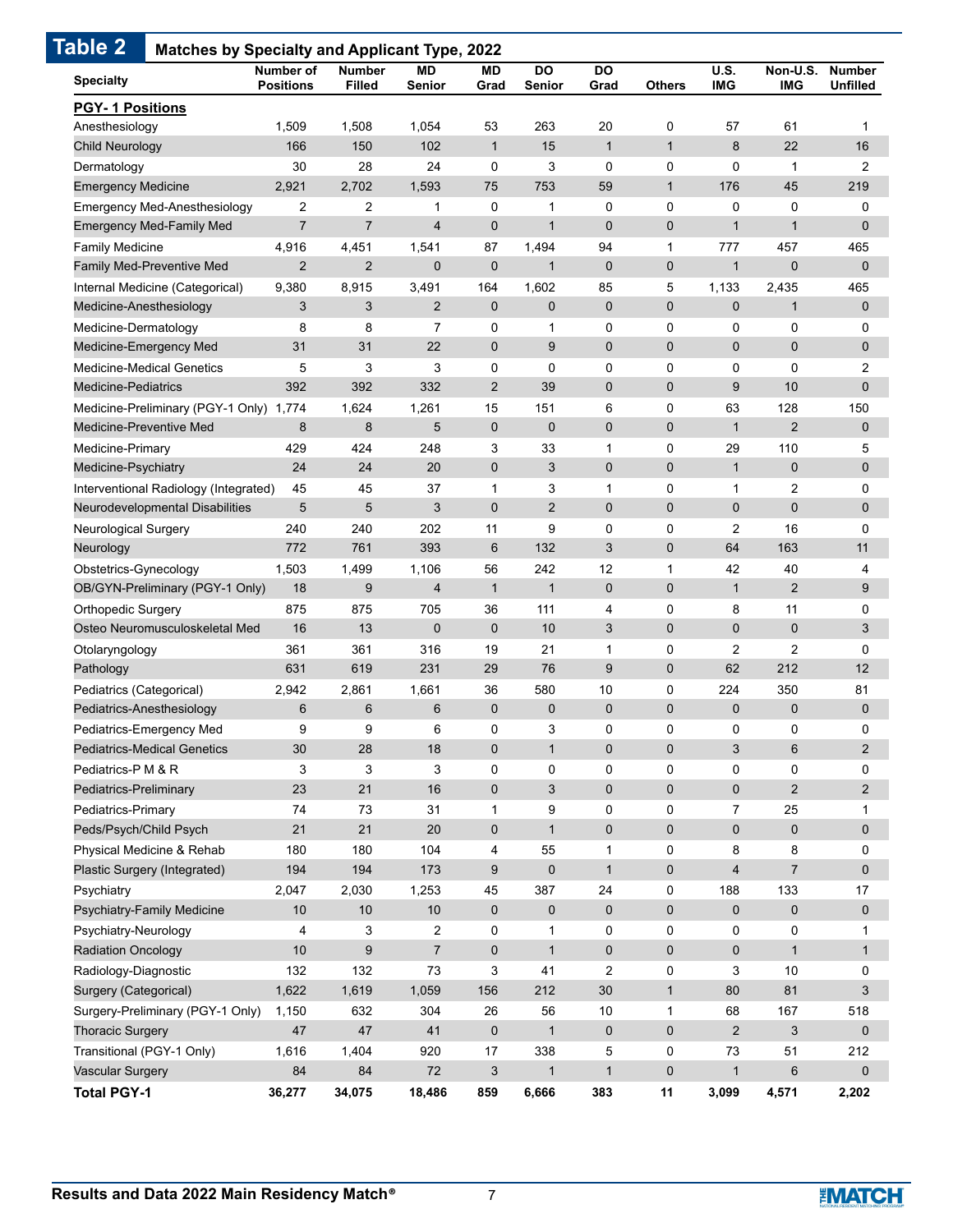| <b>Specialty</b>                      | Number of<br><b>Positions</b> | <b>Number</b><br><b>Filled</b> | <b>MD</b><br><b>Senior</b> | <b>MD</b><br>Grad | <b>DO</b><br>Senior | <b>DO</b><br>Grad | <b>Others</b>  | U.S.<br><b>IMG</b> | Non-U.S.<br><b>IMG</b> | <b>Number</b><br><b>Unfilled</b> |
|---------------------------------------|-------------------------------|--------------------------------|----------------------------|-------------------|---------------------|-------------------|----------------|--------------------|------------------------|----------------------------------|
| <b>PGY-2 Positions</b>                |                               |                                |                            |                   |                     |                   |                |                    |                        |                                  |
| Anesthesiology                        | 346                           | 346                            | 232                        | 23                | 53                  | $\overline{7}$    | 0              | 23                 | 8                      | 0                                |
| Child Neurology                       | $\overline{7}$                | $\overline{7}$                 | $\overline{2}$             | $\mathbf{1}$      | 3                   | $\mathbf{1}$      | $\mathbf{0}$   | $\mathbf{0}$       | $\mathbf 0$            | $\mathbf 0$                      |
| Dermatology                           | 492                           | 489                            | 408                        | 27                | 38                  | 5                 | 0              | 5                  | 6                      | 3                                |
| Interventional Radiology (Integrated) | 123                           | 123                            | 99                         | 3                 | 18                  | $\mathbf 0$       | $\mathbf{0}$   | $\mathbf{1}$       | 2                      | 0                                |
| Neurodevelopmental Disabilities       | 3                             | 3                              | 3                          | $\Omega$          | $\mathbf{0}$        | $\Omega$          | $\Omega$       | $\mathbf{0}$       | $\Omega$               | $\mathbf 0$                      |
| Neurology                             | 233                           | 232                            | 165                        | $\mathbf{1}$      | 23                  | $\mathbf{0}$      | $\Omega$       | 9                  | 34                     | $\mathbf{1}$                     |
| <b>Nuclear Medicine</b>               | $\mathbf{1}$                  | 0                              | 0                          | $\Omega$          | 0                   | $\Omega$          | $\Omega$       | $\mathbf{0}$       | 0                      | 1                                |
| Osteo Neuromusculoskeletal Med        | 2                             | $\overline{2}$                 | $\mathbf 0$                | $\overline{0}$    | $\overline{2}$      | $\overline{0}$    | $\overline{0}$ | $\overline{0}$     | $\mathbf 0$            | $\mathbf 0$                      |
| Physical Medicine & Rehab             | 338                           | 336                            | 172                        | 7                 | 127                 | 15                | 0              | 8                  | 7                      | 2                                |
| <b>Radiation Oncology</b>             | 166                           | 134                            | 97                         | 8                 | $\overline{7}$      | $\mathbf{0}$      | $\mathbf{0}$   | 9                  | 13                     | 32                               |
| Radiology-Diagnostic                  | 997                           | 996                            | 713                        | 53                | 132                 | $\overline{7}$    | $\Omega$       | 32                 | 59                     | $\mathbf{1}$                     |
| Radiology-Nuclear Med                 | 3                             | 3                              | $\overline{2}$             | $\Omega$          | $\mathbf{1}$        | $\Omega$          | $\mathbf{0}$   | $\mathbf{0}$       | $\mathbf{0}$           | $\Omega$                         |
| <b>Total PGY-2</b>                    | 2,711                         | 2,671                          | 1,893                      | 123               | 404                 | 35                | 0              | 87                 | 129                    | 40                               |
| <b>Physician (R) Positions</b>        |                               |                                |                            |                   |                     |                   |                |                    |                        |                                  |
| Anesthesiology                        | 114                           | 108                            | 0                          | 83                | 0                   | 13                | 0              | $\overline{7}$     | 5                      | 6                                |
| Child Neurology                       | 15                            | 8                              | $\mathbf 0$                | 3                 | $\mathbf 0$         | 2                 | $\mathbf{0}$   | $\mathbf{1}$       | $\overline{2}$         | $\overline{7}$                   |
| Dermatology                           | 22                            | 21                             | 0                          | 10                | 0                   | 6                 | 0              | 4                  | 1                      | 1                                |
| Interventional Radiology (Integrated) | $\mathbf{1}$                  | $\mathbf{1}$                   | $\mathbf 0$                | $\mathbf{1}$      | $\mathbf{0}$        | $\mathbf{0}$      | $\mathbf{0}$   | $\mathbf{0}$       | $\mathbf 0$            | $\mathbf 0$                      |
| Neurodevelopmental Disabilities       | $\mathbf{1}$                  | $\mathbf{1}$                   | $\mathbf 0$                | $\Omega$          | $\Omega$            | $\Omega$          | $\Omega$       | $\mathbf{1}$       | 0                      | 0                                |
| Neurology                             | 9                             | 9                              | $\mathbf{0}$               | $\overline{4}$    | $\mathbf 0$         | $\overline{2}$    | $\Omega$       | $\Omega$           | 3                      | $\mathbf{0}$                     |
| Osteo Neuromusculoskeletal Med        | 6                             | 4                              | 0                          | 0                 | $\mathbf 0$         | 3                 | 0              | 1                  | 0                      | 2                                |
| Physical Medicine & Rehab             | 14                            | 13                             | $\mathbf 0$                | 5                 | $\mathbf{0}$        | 6                 | $\mathbf{0}$   | $\mathbf{1}$       | $\mathbf{1}$           | $\mathbf{1}$                     |
| <b>Radiation Oncology</b>             | 9                             | 6                              | $\mathbf 0$                | 3                 | 0                   | $\mathbf{1}$      | 0              | 2                  | $\mathbf 0$            | 3                                |
| Radiology-Diagnostic                  | 26                            | 26                             | $\mathbf 0$                | 19                | $\mathbf{0}$        | 5                 | $\mathbf{0}$   | $\mathbf{0}$       | $\overline{2}$         | $\mathbf 0$                      |
| <b>Total Physician (R)</b>            | 217                           | 197                            | 0                          | 128               | 0                   | 38                | 0              | 17                 | 14                     | 20                               |
| <b>GRAND TOTAL</b>                    | 39,205                        | 36,943                         | 20,379                     | 1,110             | 7,070               | 456               | 11             | 3,203              | 4,714                  | 2,262                            |

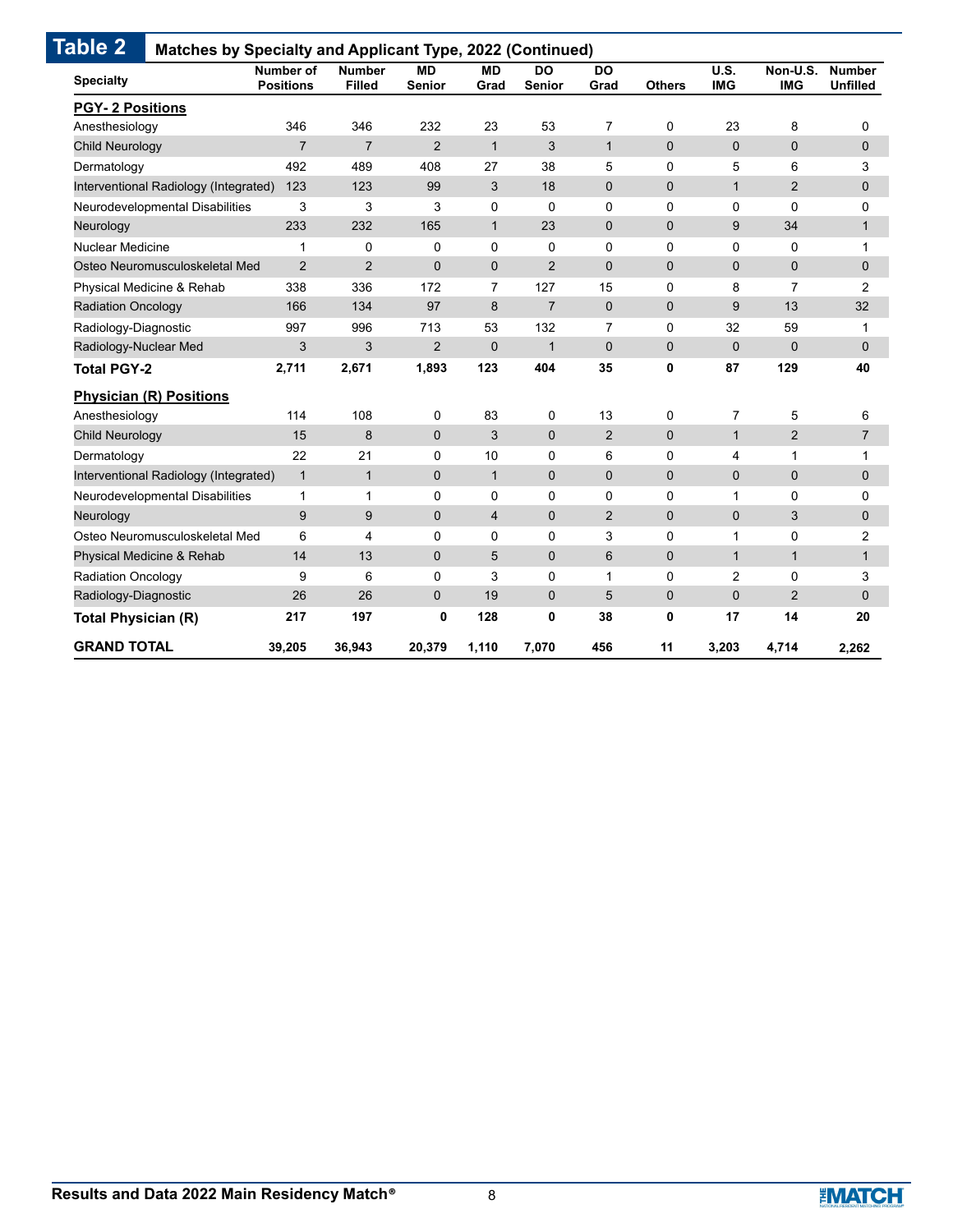Table 3 shows the numbers of positions offered by specialty between 2018 and 2022. The 2022 Match offered 36,277 PGY-1 positions, an increase of 6,045 (20.0 percent) over 2018. The combined increase of PGY-1 and PGY-2 positions was 6,078 (18.5 percent) over 2018.

In 2022, the number of positions in Internal Medicine (Categorical), Family Medicine, and Pediatrics was 17,741, 3,338 (23.2 percent) more than in 2018.

Specialties that have increased or decreased in matched applicants by at least 10 percent and 10 positions in the Match between 2018 and 2022 are highlighted in Table 3 with arrows.

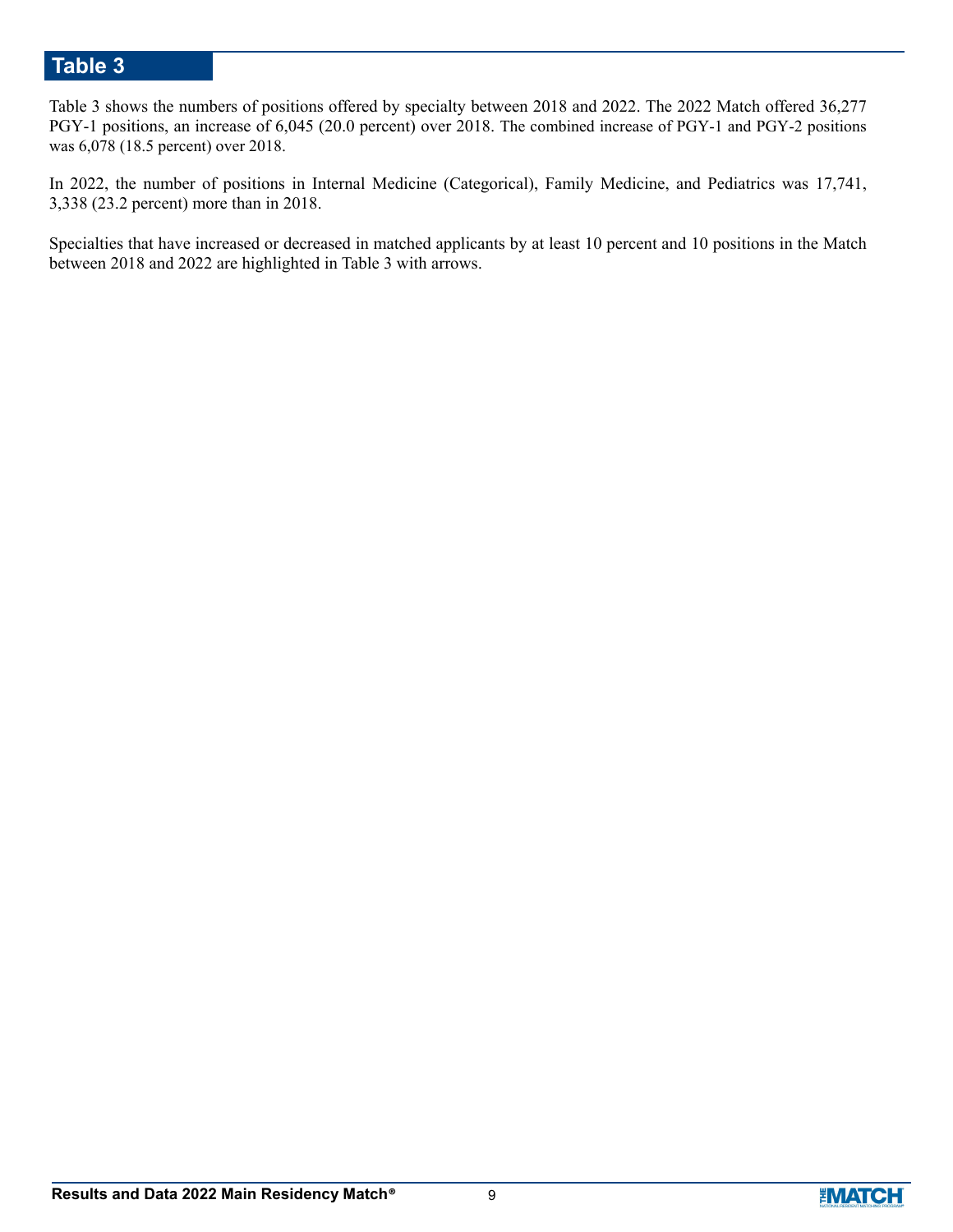| <b>Specialty</b>                        | 2022           | 2021          |                | 2020          |                | 2019          | 2018           |               |                         |      |
|-----------------------------------------|----------------|---------------|----------------|---------------|----------------|---------------|----------------|---------------|-------------------------|------|
|                                         | No.            | $\frac{9}{6}$ | No.            | $\frac{9}{6}$ | No.            | $\frac{9}{6}$ | No.            | $\frac{9}{6}$ | No.                     | %    |
| <b>PGY-1 Positions</b>                  |                |               |                |               |                |               |                |               |                         |      |
| A Anesthesiology                        | 1,509          | 4.2           | 1,460          | 4.1           | 1,370          | 4.0           | 1,337          | 4.2           | 1,253                   | 4.1  |
| ▲ Child Neurology                       | 166            | 0.5           | 159            | 0.5           | 159            | 0.5           | 145            | 0.5           | 134                     | 0.4  |
| Dermatology                             | 30             | 0.1           | 30             | 0.1           | 31             | 0.1           | 30             | 0.1           | 25                      | 0.1  |
| ▲ Emergency Medicine                    | 2,921          | 8.1           | 2,840          | 8.1           | 2,665          | 7.8           | 2,488          | 7.7           | 2,278                   | 7.5  |
| <b>Emergency Med-Anesthesiology</b>     | 2              | 0.0           | 2              | 0.0           | 0              | 0.0           | 1              | 0.0           | 2                       | 0.0  |
| <b>Emergency Med-Family Med</b>         | $\overline{7}$ | 0.0           | $\overline{7}$ | 0.0           | 6              | 0.0           | $\overline{4}$ | 0.0           | $\overline{\mathbf{4}}$ | 0.0  |
| <b>A Family Medicine</b>                | 4,916          | 13.6          | 4,823          | 13.7          | 4,662          | 13.6          | 4,107          | 12.8          | 3,629                   | 12.0 |
| <b>Family Medicine-ONMM</b>             | 0              | 0.0           | 0              | 0.0           | 2              | 0.0           | 1              | 0.0           | 4                       | 0.0  |
| Family Med-Preventive Med               | 2              | 0.0           | 2              | 0.0           | 3              | 0.0           | 4              | 0.0           | 3                       | 0.0  |
| A Internal Medicine (Categorical)       | 9,380          | 25.9          | 9,024          | 25.6          | 8,697          | 25.4          | 8,116          | 25.2          | 7,542                   | 24.9 |
| Medicine-Anesthesiology                 | 3              | 0.0           | 4              | 0.0           | 3              | 0.0           | 5              | 0.0           | 6                       | 0.0  |
| Medicine-Dermatology                    | 8              | 0.0           | 8              | 0.0           | 6              | 0.0           | 7              | 0.0           | 6                       | 0.0  |
| Medicine-Emergency Med                  | 31             | 0.1           | 31             | 0.1           | 30             | 0.1           | 26             | 0.1           | 26                      | 0.1  |
| <b>Medicine-Family Medicine</b>         | $\pmb{0}$      | 0.0           | 0              | 0.0           | 0              | 0.0           | 0              | 0.0           | $\overline{2}$          | 0.0  |
| <b>Medicine-Medical Genetics</b>        | 5              | 0.0           | 4              | 0.0           | 4              | 0.0           | 3              | 0.0           | 1                       | 0.0  |
| <b>Medicine-Pediatrics</b>              | 392            | 1.1           | 385            | 1.1           | 390            | 1.1           | 390            | 1.2           | 382                     | 1.3  |
| Medicine-Preliminary (PGY-1 Only)       | 1,774          | 4.9           | 1,833          | 5.2           | 1,911          | 5.6           | 1,944          | 6.0           | 1,883                   | 6.2  |
| Medicine-Preventive Med                 | 8              | 0.0           | 5              | 0.0           | 7              | 0.0           | 6              | 0.0           | 6                       | 0.0  |
| ▲ Medicine-Primary                      | 429            | 1.2           | 441            | 1.3           | 430            | 1.3           | 396            | 1.2           | 374                     | 1.2  |
| Medicine-Psychiatry                     | 24             | 0.1           | 24             | 0.1           | 23             | 0.1           | 23             | 0.1           | 24                      | 0.1  |
| ▲ Interventional Radiology (Integrated) | 45             | 0.1           | 41             | 0.1           | 38             | 0.1           | 37             | 0.1           | 35                      | 0.1  |
| Neurodevelopmental Disabilities         | 5              | 0.0           | 6              | 0.0           | 4              | 0.0           | 4              | 0.0           | 4                       | 0.0  |
| Neurological Surgery                    | 240            | 0.7           | 234            | 0.7           | 232            | 0.7           | 232            | 0.7           | 225                     | 0.7  |
| <b>A</b> Neurology                      | 772            | 2.1           | 715            | 2.0           | 682            | 2.0           | 617            | 1.9           | 552                     | 1.8  |
| A Obstetrics-Gynecology                 | 1,503          | 4.1           | 1,460          | 4.1           | 1,443          | 4.2           | 1,395          | 4.3           | 1,336                   | 4.4  |
| OB/GYN-Preliminary (PGY-1 Only)         | 18             | 0.0           | 18             | 0.1           | 18             | 0.1           | 18             | 0.1           | 21                      | 0.1  |
| ▲ Orthopedic Surgery                    | 875            | 2.4           | 868            | 2.5           | 849            | 2.5           | 755            | 2.3           | 742                     | 2.5  |
| ▲ Osteo Neuromusculoskeletal Med        | 16             | 0.0           | 12             | 0.0           | 10             | 0.0           | $\overline{2}$ | 0.0           | $\overline{2}$          | 0.0  |
| A Otolaryngology                        | 361            | 1.0           | 350            | 1.0           | 350            | 1.0           | 328            | 1.0           | 315                     | 1.0  |
| Pathology                               | 631            | 1.7           | 611            | 1.7           | 603            | 1.8           | 601            | 1.9           | 601                     | 2.0  |
| Pediatrics (Categorical)                | 2,942          | 8.1           | 2,901          | 8.2           | 2.864          | 8.4           | 2,847          | 8.8           | 2,768                   | 9.2  |
| Pediatrics-Anesthesiology               | 6              | 0.0           | 8              | 0.0           | $\overline{7}$ | 0.0           | $\overline{7}$ | 0.0           | 7                       | 0.0  |
| Pediatrics-Emergency Med                | 9              | 0.0           | 8              | 0.0           | 8              | 0.0           | 8              | 0.0           | 8                       | 0.0  |
| ▲ Pediatrics-Medical Genetics           | 30             | 0.1           | 27             | 0.1           | 22             | 0.1           | 21             | 0.1           | 20                      | 0.1  |
| Pediatrics-P M & R                      | 3              | 0.0           | 2              | 0.0           | 4              | 0.0           | 4              | 0.0           | 3                       | 0.0  |
| Pediatrics-Preliminary                  | 23             | 0.1           | 24             | 0.1           | 19             | 0.1           | 24             | 0.1           | 19                      | 0.1  |
| ▼ Pediatrics-Primary                    | 74             | 0.2           | 75             | 0.2           | 92             | 0.3           | 90             | 0.3           | 90                      | 0.3  |
| Peds/Psych/Child Psych                  | 21             | 0.1           | 21             | 0.1           | 22             | 0.1           | 21             | 0.1           | 21                      | 0.1  |
| ▲ Physical Medicine & Rehab             | 180            | 0.5           | 157            | 0.4           | 151            | 0.4           | 138            | 0.4           | 133                     | 0.4  |
| ▲ Plastic Surgery (Integrated)          | 194            | 0.5           | 187            | 0.5           | 180            | 0.5           | 172            | 0.5           | 168                     | 0.6  |
| Preventive Medicine                     | 0              | 0.0           | 0              | 0.0           | 1              | 0.0           | 1              | 0.0           | 1                       | 0.0  |
| <b>A Psychiatry</b>                     | 2,047          | 5.6           | 1,907          | 5.4           | 1,858          | 5.4           | 1,740          | 5.4           | 1,556                   | 5.1  |
| Psychiatry-Family Medicine              | 10             | 0.0           | 12             | 0.0           | 12             | 0.0           | 12             | 0.0           | 12                      | 0.0  |
| Psychiatry-Neurology                    | 4              | 0.0           | 4              | 0.0           | $\overline{c}$ | 0.0           | $\overline{4}$ | 0.0           | 4                       | 0.0  |
| <b>Radiation Oncology</b>               | 10             | 0.0           | 15             | 0.0           | 14             | 0.0           | 15             | 0.0           | 16                      | 0.1  |
| Radiology-Diagnostic                    | 132            | 0.4           | 122            | 0.3           | 123            | 0.4           | 123            | 0.4           | 125                     | 0.4  |
| ▲ Surgery (Categorical)                 | 1,622          | 4.5           | 1,569          | 4.5           | 1,536          | 4.5           | 1,432          | 4.4           | 1,319                   | 4.4  |
| ▼ Surgery-Preliminary (PGY-1 Only)      | 1,150          | 3.2           | 1,136          | 3.2           | 1,174          | 3.4           | 1,158          | 3.6           | 1,363                   | 4.5  |
| ▲ Thoracic Surgery                      | 47             | 0.1           | 46             | 0.1           | 38             | 0.1           | 37             | 0.1           | 36                      | 0.1  |
| ▲ Transitional (PGY-1 Only)             | 1,616          | 4.5           | 1,497          | 4.3           | 1,436          | 4.2           | 1,252          | 3.9           | 1,086                   | 3.6  |
| ▲ Vascular Surgery                      | 84             | 0.2           | 79             | 0.2           | 75             | 0.2           | 66             | 0.2           | 60                      | 0.2  |
|                                         | 36,277         |               | 100 35,194     |               | 100 34,266     | 100           | 32,194         | 100           | 30,232                  | 100  |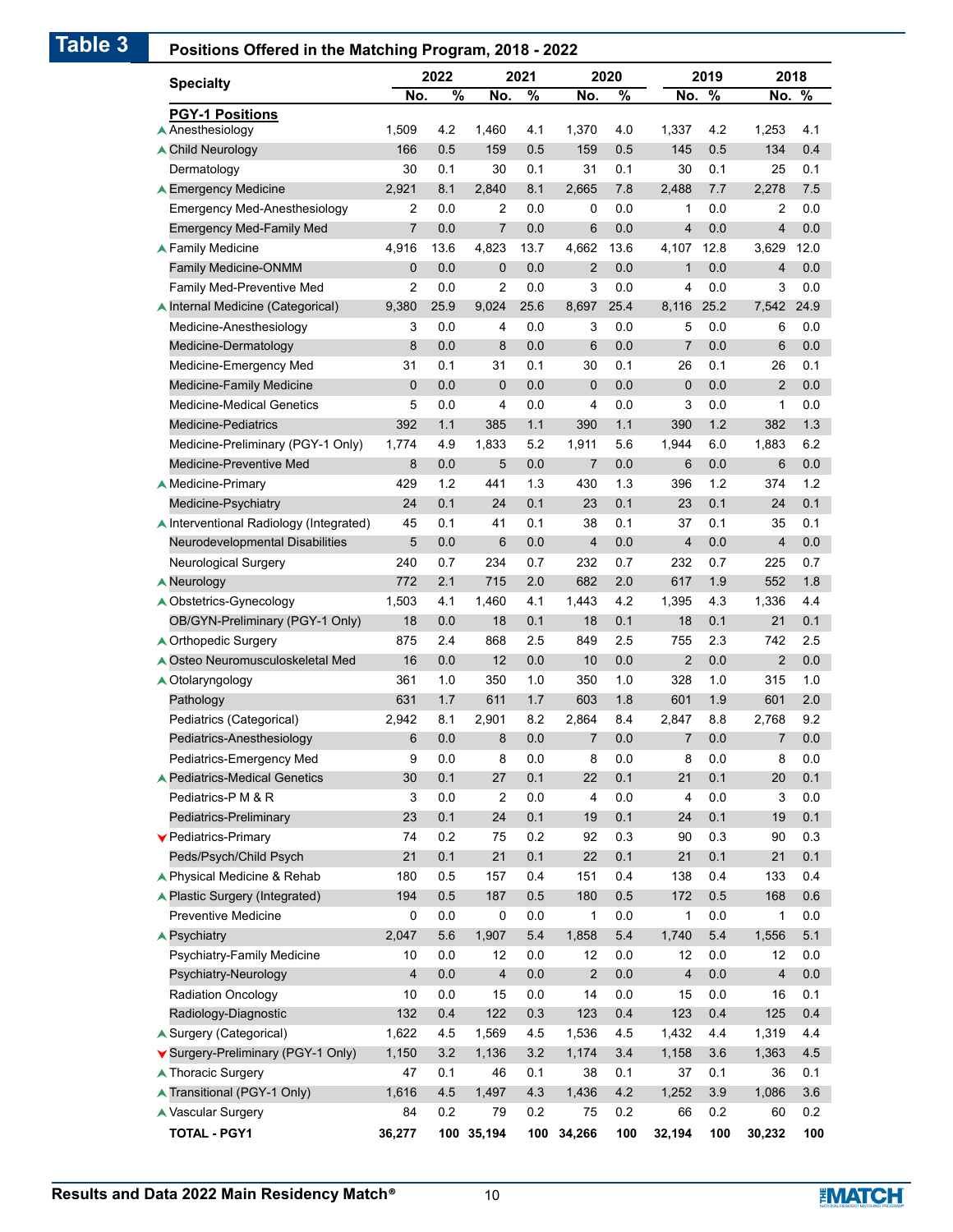### **Positions Offered in the Matching Program, 2018 - 2022 (Continued)**

| rositions Onered in the Matering Frogram, 2010 - 2022 (Continued) |                | 2022          |                | 2021          |              | 2020 |                         | 2019 |                | 2018 |
|-------------------------------------------------------------------|----------------|---------------|----------------|---------------|--------------|------|-------------------------|------|----------------|------|
| <b>Specialty</b>                                                  | No.            | $\frac{9}{6}$ | No.            | $\frac{9}{6}$ | No.          | %    | No.                     | %    | No.            | %    |
| <b>PGY-2 Positions</b>                                            |                |               |                |               |              |      |                         |      |                |      |
| <b>Y</b> Anesthesiology                                           | 346            | 12.8          | 339            | 12.6          | 398          | 14.5 | 428                     | 15.5 | 447            | 16.7 |
| Child Neurology                                                   | $\overline{7}$ | 0.3           | 8              | 0.3           | 9            | 0.3  | 11                      | 0.4  | 8              | 0.3  |
| <b>▲ Dermatology</b>                                              | 492            | 18.1          | 477            | 17.7          | 478          | 17.4 | 447                     | 16.2 | 426            | 15.9 |
| ▲ Interventional Radiology (Integrated)                           | 123            | 4.5           | 121            | 4.5           | 118          | 4.3  | 113                     | 4.1  | 98             | 3.7  |
| Neurodevelopmental Disabilities                                   | 3              | 0.1           | $\overline{4}$ | 0.1           | 3            | 0.1  | 5                       | 0.2  | $\overline{4}$ | 0.1  |
| <b>V</b> Neurology                                                | 233            | 8.6           | 254            | 9.4           | 244          | 8.9  | 281                     | 10.2 | 287            | 10.7 |
| <b>Nuclear Medicine</b>                                           | $\mathbf{1}$   | 0.0           | $\mathbf{1}$   | 0.0           | $\mathbf{1}$ | 0.0  | $\mathbf 0$             | 0.0  | 3              | 0.1  |
| Osteo Neuromusculoskeletal Med                                    | 2              | 0.1           | $\overline{7}$ | 0.3           | 7            | 0.3  | 4                       | 0.1  | 0              | 0.0  |
| ▲ Physical Medicine & Rehab                                       | 338            | 12.5          | 327            | 12.1          | 316          | 11.5 | 308                     | 11.2 | 281            | 10.5 |
| <b>Radiation Oncology</b>                                         | 166            | 6.1           | 173            | 6.4           | 175          | 6.4  | 192                     | 7.0  | 177            | 6.6  |
| Radiology-Diagnostic                                              | 997            | 36.8          | 986            | 36.5          | 990          | 36.1 | 965                     | 35.0 | 944            | 35.3 |
| Radiology-Nuclear Med                                             | 3              | 0.1           | 2              | 0.1           | 3            | 0.1  | 2                       | 0.1  | 3              | 0.1  |
| <b>TOTAL - PGY2</b>                                               | 2,711          | 100           | 2,699          | 100           | 2,742        | 100  | 2,756                   | 100  | 2,678          | 100  |
| <b>Physician (R) Positions</b>                                    |                |               |                |               |              |      |                         |      |                |      |
| <b>Y</b> Anesthesiology                                           | 114            | 52.5          | 94             | 44.1          | 116          | 46.8 | 97                      | 41.3 | 140            | 54.5 |
| ▼ Child Neurology                                                 | 15             | 6.9           | 20             | 9.4           | 25           | 10.1 | 34                      | 14.5 | 26             | 10.1 |
| Dermatology                                                       | 22             | 10.1          | 20             | 9.4           | 29           | 11.7 | 27                      | 11.5 | 21             | 8.2  |
| Interventional Radiology (Integrated)                             | 1              | 0.5           | 2              | 0.9           | 0            | 0.0  | 1                       | 0.4  | 3              | 1.2  |
| Neurodevelopmental Disabilities                                   | $\mathbf{1}$   | 0.5           | 2              | 0.9           | 3            | 1.2  | $\overline{\mathbf{4}}$ | 1.7  | $\overline{7}$ | 2.7  |
| <b>V</b> Neurology                                                | 9              | 4.1           | 21             | 9.9           | 20           | 8.1  | 20                      | 8.5  | 20             | 7.8  |
| <b>Nuclear Medicine</b>                                           | 0              | 0.0           | 0              | 0.0           | 0            | 0.0  | $\mathbf 0$             | 0.0  | $\overline{2}$ | 0.8  |
| Osteo Neuromusculoskeletal Med                                    | 6              | 2.8           | 2              | 0.9           | 6            | 2.4  | 1                       | 0.4  | 0              | 0.0  |
| Physical Medicine & Rehab                                         | 14             | 6.5           | 15             | 7.0           | 13           | 5.2  | 18                      | 7.7  | 7              | 2.7  |
| <b>Radiation Oncology</b>                                         | 9              | 4.1           | 5              | 2.3           | 3            | 1.2  | 4                       | 1.7  | 1              | 0.4  |
| Radiology-Diagnostic                                              | 26             | 12.0          | 31             | 14.6          | 33           | 13.3 | 29                      | 12.3 | 30             | 11.7 |
| Radiology-Nuclear Med                                             | 0              | 0.0           | 1              | 0.5           | 0            | 0.0  | 0                       | 0.0  | 0              | 0.0  |
| <b>TOTAL - Physician (R)</b>                                      | 217            | 100           | 213            | 100           | 248          | 100  | 235                     | 100  | 257            | 100  |
| <b>GRAND TOTAL</b>                                                | 39,205         | 100           | 38,106         | 100           | 37,256       | 100  | 35,185                  | 100  | 33,167         | 100  |

Denotes increase/decrease in matched applicants of more than 10 percent and 10 positions between 2018 and 2022.

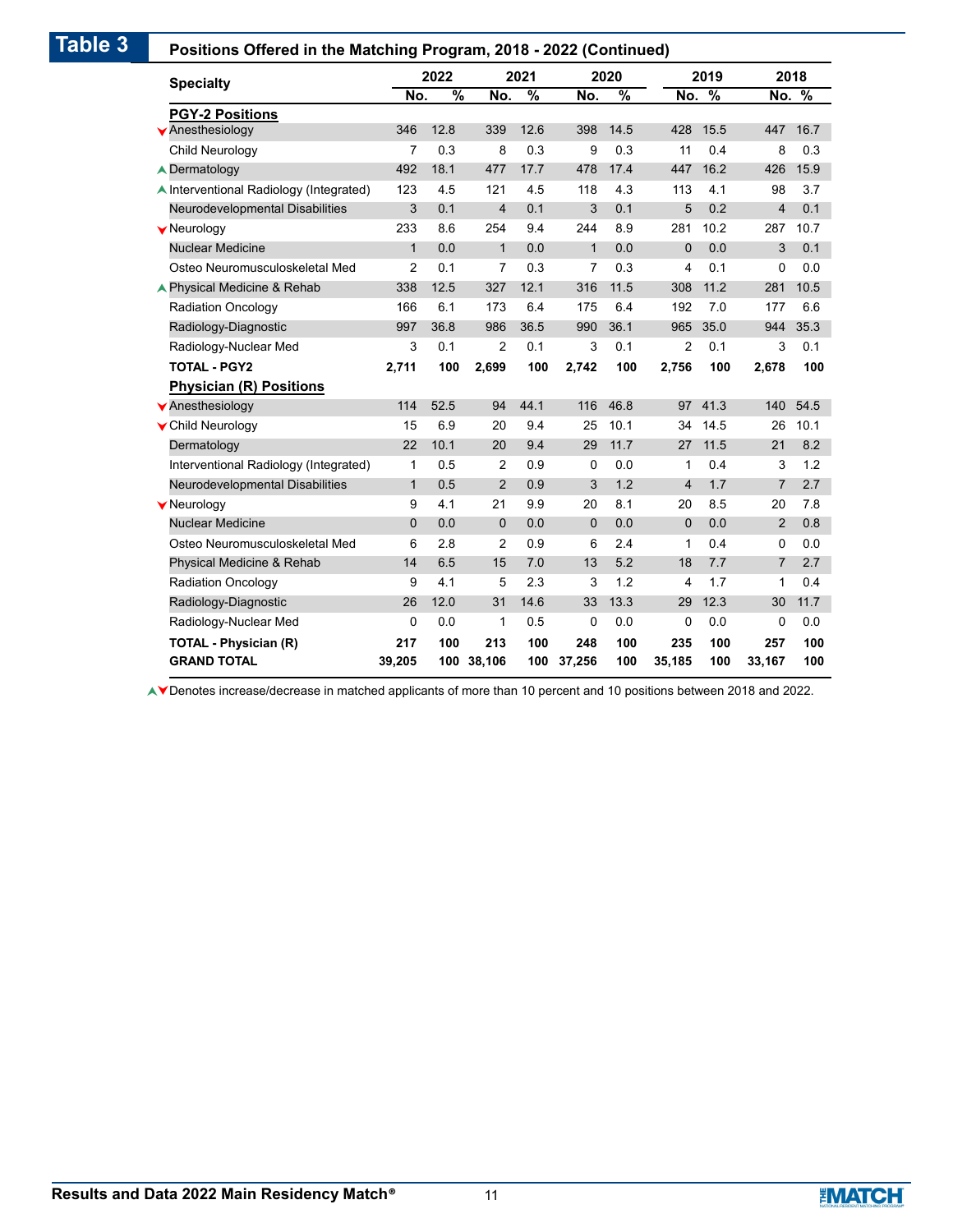Many applicants in addition to U.S. MD seniors seek residency positions through the NRMP. Trend data for different applicant groups are shown in Figure 2 and Table 4. The arrows in Table 4 indicate increases in the numbers of active applicants that were greater than the overall increase of 14.7 percent for all active applicants between 2018 and 2022.

In 2022, the number of active applicants was 42,549, 41 (0.10 percent) more than in 2021. The number of active U.S. DO seniors in 2022 was 7,303, 3,028 (70.8 percent) more than in 2018 (n=4,275). Growth in the numbers of U.S. DO seniors is the result of the transition to single accreditation completed in 2020 and the dissolution of the American Osteopathic Association (AOA) Match after the 2019 appointment year.

The number of applicants matched to PGY-1 positions grew across nearly all applicant groups. As examples, there were 18,486 U.S. MD seniors who obtained PGY-1 positions in the Match, an increase of 51 compared to 2021. There were 6,666 U.S. DO seniors who obtained PGY-1 positions in the Match, an increase of 339. In addition, there were 4,571 non-U.S. citizen students/graduates of international medical schools who obtained PGY-1 positions in the Match, an increase of 215. Gains also were noted for U.S. MD and DO graduates.

The overall 2022 PGY-1 match rate was 80.1 percent, 1.6 percentage points higher than 2021, the result of an increase in the number of overall positions. The PGY-1 match rate for U.S. MD seniors (92.9 percent) was 0.1 percentage point higher than 2021 and consistent with the historical average of 92-95 percent. The PGY-1 match rate for U.S. MD graduates (50.5 percent) is on par with the historical match rate of MD seniors and 2.3 percentage points higher than 2021. The PGY-1 match rate for U.S. DO seniors (91.3 percent) was 2.2 percentage points higher than 2021 while the PGY-1 match rate for U.S. DO graduates increased by 9.3 percentage points to 53.6 percent. The PGY-1 match rate for U.S. citizen students/graduates of international medical schools (61.4 percent) was 1.9 percentage points higher than 2021 while the PGY-1 match rate for non-U.S. citizen students/graduates of international medical schools was 58.1 percent, 3.3 percentage points higher than 2021.

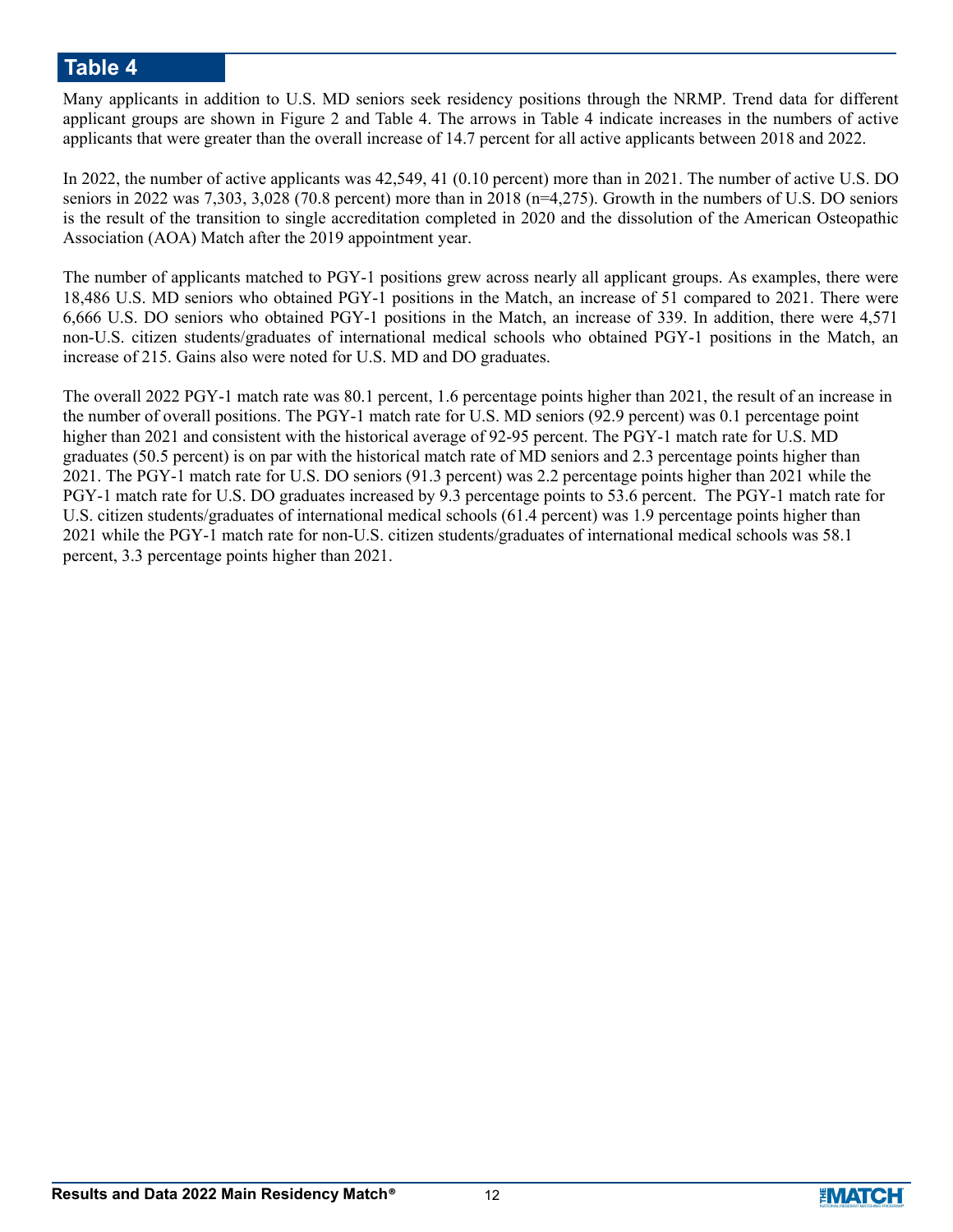

\*Foreign-trained physicians includes both U.S. citizen and non-U.S. citizen graduates of international medical schools.

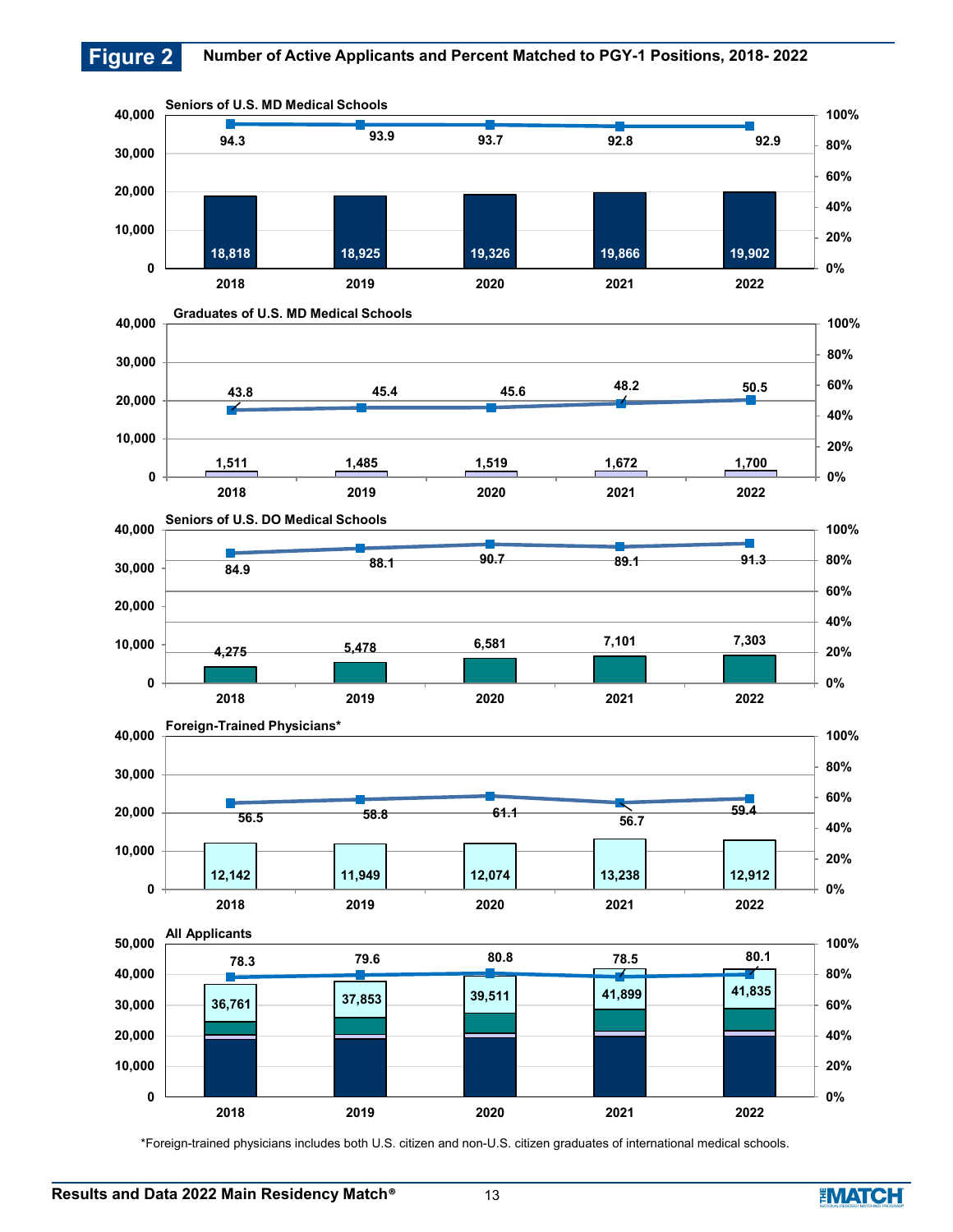### **Table 4 Applicants in the Matching Program, 2018 - 2022**

|                                                                           | 2022       |      | 2021       |               | 2020        |          |        | 2019          |            | 2018          |
|---------------------------------------------------------------------------|------------|------|------------|---------------|-------------|----------|--------|---------------|------------|---------------|
| <b>Applicant</b>                                                          | No.        | %    | No.        | $\frac{9}{6}$ | No.         | %        | No.    | $\frac{9}{6}$ | No.        | $\frac{1}{6}$ |
| Seniors of U.S. MD Medical Schools                                        |            |      |            |               |             |          |        |               |            |               |
| Active Applicants*                                                        | 19,902     | 100  | 19,866     | 100           | 19,326      | 100      | 18,925 | 100           | 18.818     | 100           |
| Matched PGY-1                                                             | 18,486     | 92.9 | 18,435     | 92.8          | 18,108      | 93.7     | 17,763 | 93.9          | 17,740     | 94.3          |
| Unmatched PGY-1                                                           | 1,416      | 7.1  | 1,431      | 7.2           | 1,218       | 6.3      | 1,162  | 6.1           | 1,078      | 5.7           |
| Withdrew                                                                  | 513        | 2.5  | 526        | 2.6           | 376         | 1.9      | 414    | 2.1           | 428        | 2.2           |
| No Rank List                                                              | 138        | 0.7  | 83         | 0.4           | 79          | 0.4      | 78     | 0.4           | 66         | 0.3           |
| Total                                                                     | 20,553     | 100  | 20,475     | 100           | 19,781      | 100      | 19.417 | 100           | 19,312     | 100           |
| <b>Graduates of U.S. MD Medical Schools</b>                               |            |      |            |               |             |          |        |               |            |               |
| Active Applicants*                                                        | 1,700      | 100  | 1,672      | 100           | 1,519       | 100      | 1,485  | 100           | 1,511      | 100           |
| Matched PGY-1                                                             | 859        | 50.5 | 806        | 48.2          |             | 693 45.6 | 674    | 45.4          | 662        | 43.8          |
| Unmatched PGY-1                                                           | 841        | 49.5 | 866        | 51.8          |             | 826 54.4 | 811    | 54.6          | 849        | 56.2          |
| Withdrew                                                                  | 118        | 5.9  | 107        | 5.4           | 79          | 4.4      | 93     | 5.2           | 85         | 4.8           |
| No Rank List                                                              | 175        | 8.8  | 197        | 10.0          | 187         | 10.5     | 201    | 11.3          | 192        | 10.7          |
| Total                                                                     | 1,993      | 100  | 1,976      | 100           | 1,785       | 100      | 1,779  | 100           | 1,788      | 100           |
| Seniors of U.S. DO Medical Schools                                        |            |      |            |               |             |          |        |               |            |               |
| A Active Applicants*                                                      | 7,303      | 100  | 7,101      | 100           | 6,581       | 100      | 5,478  | 100           | 4,275      | 100           |
| Matched PGY-1                                                             | 6,666      | 91.3 | 6,327      | 89.1          | 5.968       | 90.7     | 4,825  | 88.1          | 3,630      | 84.9          |
| Unmatched PGY-1                                                           | 637        | 8.7  | 774        | 10.9          | 613         | 9.3      | 653    | 11.9          | 645        | 15.1          |
| Withdrew                                                                  | 199        | 2.6  | 181        | 2.5           | 180         | 2.6      | 812    | 12.8          | 1,128      | 20.4          |
| No Rank List                                                              | 64         | 0.8  | 50         | 0.7           | 50          | 0.7      | 76     | 1.2           | 132        | 2.4           |
| Total                                                                     | 7.566      | 100  | 7,332      | 100           | 6,811       | 100      | 6,366  | 100           | 5,535      | 100           |
| <b>Graduates of U.S. DO Medical Schools</b>                               |            |      |            |               |             |          |        |               |            |               |
| A Active Applicants*                                                      | 714        | 100  | 609        | 100           | 573         | 100      | 523    | 100           | 342        | 100           |
| <b>Matched PGY-1</b>                                                      | 383        | 53.6 | 270        | 44.3          |             | 247 43.1 | 251    | 48.0          | 141        | 41.2          |
| Unmatched PGY-1                                                           | 331        | 46.4 | 339        | 55.7          | 326         | 56.9     | 272    | 52.0          | 201        | 58.8          |
| Withdrew                                                                  | 53         | 6.3  | 27         | 3.6           | 39          | 5.5      | 108    | 14.9          | 99         | 19.1          |
| No Rank List                                                              | 69         | 8.3  | 115        | 15.3          | 102         | 14.3     | 93     | 12.8          | 78         | 15.0          |
| <b>Total</b>                                                              | 836        | 100  | 751        | 100           | 714         | 100      | 724    | 100           | 519        | 100           |
| U.S. Citizen Students/Graduates of International Medical Schools          |            |      |            |               |             |          |        |               |            |               |
| Active Applicants*                                                        | 5,048      | 100  | 5,295      | 100           | 5,167       | 100      | 5,080  | 100           | 5,075      | 100           |
| <b>Matched PGY-1</b>                                                      | 3.099      | 61.4 | 3,152 59.5 |               | 3,154 61.0  |          | 2,997  | 59.0          | 2,900      | 57.1          |
| Unmatched PGY-1                                                           | 1,949      | 38.6 | 2,143      | 40.5          | 2,013 39.0  |          | 2,083  | 41.0          | 2,175      | 42.9          |
| Withdrew                                                                  | 549        | 8.3  | 711        | 9.6           | 570         | 8.3      | 540    | 7.7           | 569        | 8.1           |
| No Rank List                                                              | 1,011      | 15.3 | 1,411      | 19.0          | 1,156       | 16.8     | 1,355  | 19.4          | 1,342      | 19.2          |
| <b>Total</b>                                                              | 6,608      | 100  | 7.417      | 100           | 6,893       | 100      | 6,975  | 100           | 6,986      | 100           |
| Non-U.S. Citizen Students/Graduates of International Medical Schools      |            |      |            |               |             |          |        |               |            |               |
| Active Applicants*                                                        | 7,864      | 100  | 7,943      | 100           | 6,907       | 100      | 6.869  | 100           | 7,067      | 100           |
| Matched PGY-1                                                             | 4,571      | 58.1 | 4.356      | 54.8          | 4,222 61.1  |          | 4.028  | 58.6          | 3,962      | 56.1          |
| Unmatched PGY-1                                                           | 3,293 41.9 |      | 3,587 45.2 |               | 2,685 38.9  |          | 2,841  | 41.4          | 3,105 43.9 |               |
| Withdrew                                                                  | 634        | 6.3  | 749        | 7.0           | 680         | 7.6      | 740    | 7.9           | 805        | 8.3           |
| No Rank List                                                              | 1,596      | 15.8 | 2,026      | 18.9          | 1,369 15.3  |          | 1,701  | 18.3          | 1,866      | 19.2          |
| Total                                                                     | 10,094     | 100  | 10,718     | 100           | 8,956       | 100      | 9,310  | 100           | 9,738      | 100           |
| Students/Graduates of Canadian Medical Schools and Fifth Pathway Programs |            |      |            |               |             |          |        |               |            |               |
| Active Applicants*                                                        | 0          | 0.0  |            | 22 100.0      |             | 11 100.0 |        | 16 100.0      |            | 15 100.0      |
| Matched PGY-1                                                             | 0          | 0.0  |            | 7 31.8        |             | 7 63.6   |        | 12 75.0       | 5          | 33.3          |
| Unmatched PGY-1                                                           | 0          | 0.0  |            | 15 68.2       |             | 4 36.4   | 4      | 25.0          |            | 10 66.7       |
| Withdrew                                                                  | 0          | 0.0  | 2          | 6.5           |             | 4 21.1   | 11     | 34.4          |            | 7 22.6        |
| No Rank List                                                              | 0          | 0.0  |            | 7 22.6        |             | 4 21.1   | 5      | 15.6          | 9          | 29.0          |
| Total                                                                     | 0          | 0.0  |            | 31 100.0      |             | 19100.0  |        | 32 100.0      |            | 31 100.0      |
| <b>All Applicants</b>                                                     |            |      |            |               |             |          |        |               |            |               |
| Active Applicants*                                                        | 42,549     | 100  | 42,508     | 100           | 40,084      | 100      | 38,376 | 100           | 37,103     | 100           |
| Matched PGY-1                                                             | 34,075     | 80.1 | 33,353     | 78.5          | 32,399 80.8 |          | 30,550 | 79.6          | 29,040     | 78.3          |
| Unmatched PGY-1                                                           | 8,474      | 19.9 | 9,155 21.5 |               | 7,685 19.2  |          | 7,826  | 20.4          | 8,063 21.7 |               |
| Withdrew                                                                  | 2,068      | 4.3  | 2,303      | 4.7           | 1,928       | 4.3      | 2,718  | 6.1           | 3,121      | 7.1           |
| No Rank List                                                              | 3,058      | 6.4  | 3,889      | 8.0           | 2,947       | 6.6      | 3,509  | 7.9           | 3,685      | 8.4           |
| Total                                                                     | 47,675     | 100  | 48,700     | 100           | 44,959      | 100      | 44,603 | 100           | 43,909     | 100           |
|                                                                           |            |      |            |               |             |          |        |               |            |               |

Denotes that the percentage increase in active applicants for this group was greater than the overall increase of 14.7 percent for all active applicants between 2018 and 2022.

Applicants who submitted a certified rank order list of programs \*

**Note**: Match rates are based on all active applicants regardless of their ranking behavior. Therefore, applicants who matched to PGY-1 positions are counted as matched even if they ranked and did not match to a PGY-2 position. Applicants who ranked only advanced and physician (R) programs are counted as unmatched in this table because they did not match to a PGY-1 position.

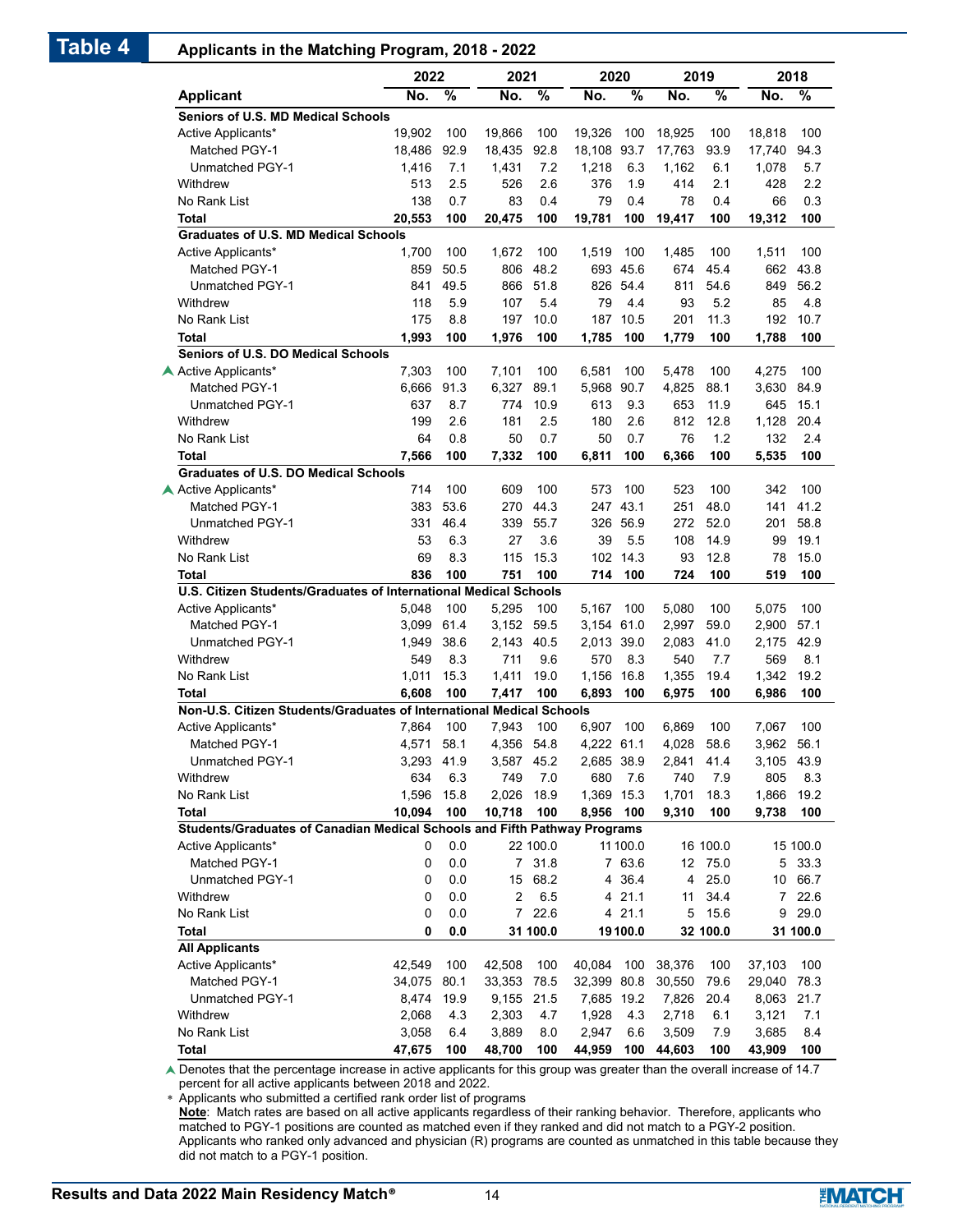Table 5 shows the ratios of PGY-1 positions to active applicants. The same data are shown graphically in Figure 3. The red line in Figure 3 represents the point at which there are equal numbers of applicants and positions: above the red line represents more positions than total active applicants, below the line more total active applicants than positions. Active applicants are defined as those who certify rank order lists of programs.

- In 2022, the ratio of PGY-1 positions per active U.S. MD senior was 1.82, a 0.05 increase from 2021. The ratio of PGY-1 positions per active U.S. DO senior was 4.97 comparerd to 4.96 in 2021 (not reflected in Table). Combined, the PGY-1 positions per active US senior was 1.33 in 2022 (not reflected in Table).
- Historically, the ratio of PGY-1 positions to total applicants had roughly followed the trend of U.S. MD seniors because prior to 2019, more than half of all applicants came from that group. In recent history, however, the two have increasingly diverged. In 2022, the ratio was 0.85 positions per total active applicant, 0.02 percentage points higher than last year.

**Figure 3 Positions per All Active and Active MD Senior Applicants, 1976 - 2022**



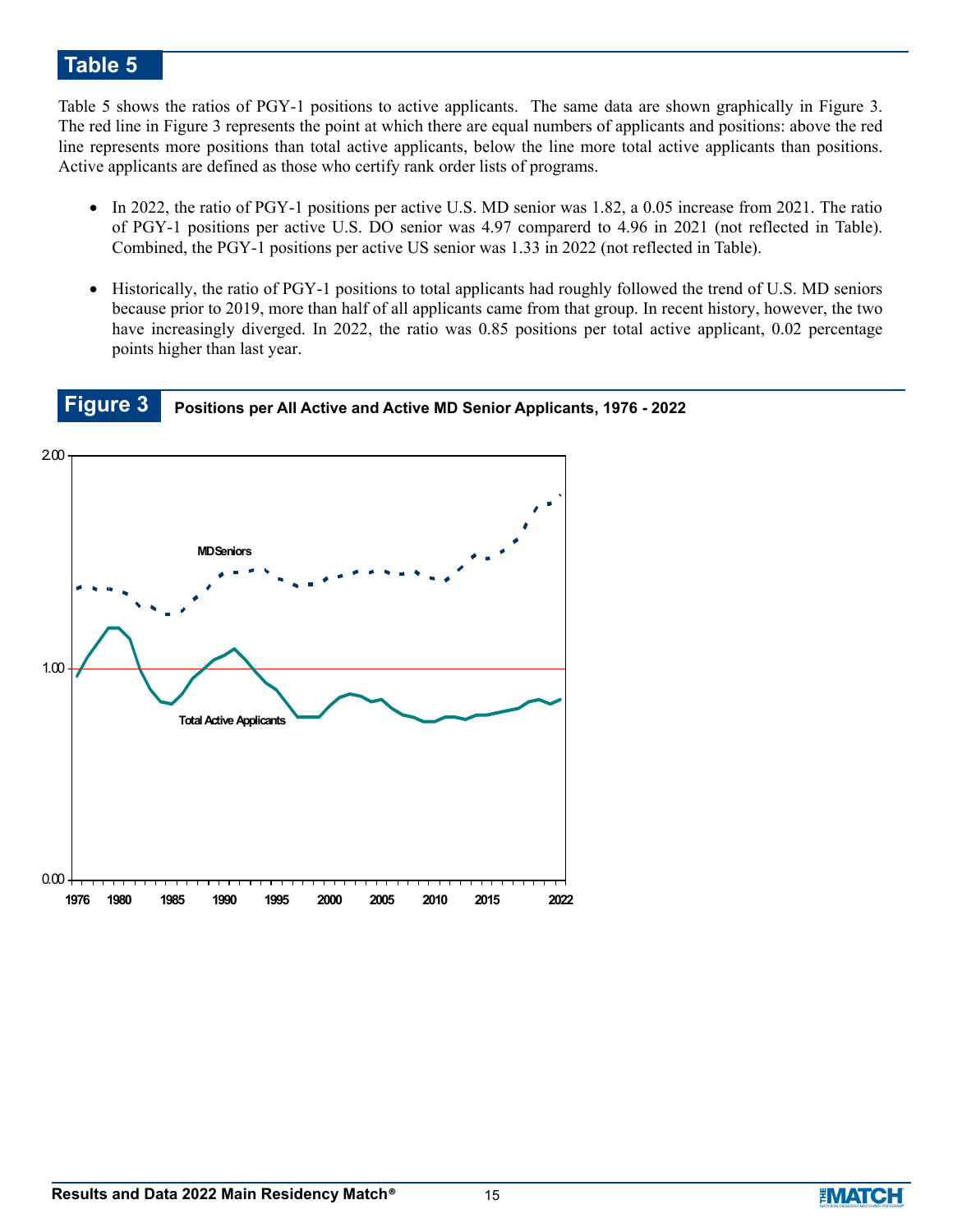| Table 5 |              | Number of PGY-1 Positions per Active Applicant, 1976 - 2022 |                                    |                                          |                     |                                                 |
|---------|--------------|-------------------------------------------------------------|------------------------------------|------------------------------------------|---------------------|-------------------------------------------------|
|         | Year         | Number of<br><b>Positions</b>                               | <b>Active MD</b><br><b>Seniors</b> | <b>Positions Per</b><br><b>MD Senior</b> | <b>Active Total</b> | <b>Positions Per</b><br><b>Active Applicant</b> |
|         | 1976         | 16,112                                                      | 11,735                             | 1.37                                     | 16,728              | 0.96                                            |
|         | 1977         | 16,574                                                      | 11,898                             | 1.39                                     | 15,854              | 1.05                                            |
|         | 1978         | 17,219                                                      | 12,666                             | 1.36                                     | 15,354              | 1.12                                            |
|         | 1979         | 17,824                                                      | 13,036                             | 1.37                                     | 14,985              | 1.19                                            |
|         | 1980         | 18,055                                                      | 13,322                             | 1.36                                     | 15,129              | 1.19                                            |
|         | 1981         | 18,331                                                      | 13,705                             | 1.34                                     | 16,104              | 1.14                                            |
|         | 1982         | 18,300                                                      | 14,144                             | 1.29                                     | 18,410              | 0.99                                            |
|         | 1983         | 17,952                                                      | 13,969                             | 1.29                                     | 20,044              | 0.90                                            |
|         | 1984         | 18,457                                                      | 14,741                             | 1.25                                     | 22,052              | 0.84                                            |
|         | 1985         | 18,535                                                      | 14,849                             | 1.25                                     | 22,386              | 0.83                                            |
|         | 1986         | 18,770                                                      | 14,737                             | 1.27                                     | 21,357              | 0.88                                            |
|         | 1987         | 19,047                                                      | 14,466                             | 1.32                                     | 20,054              | 0.95                                            |
|         | 1988         | 19,513                                                      | 14,499                             | 1.35                                     | 19,808              | 0.99                                            |
|         | 1989         | 19,955                                                      | 14,117                             | 1.41                                     | 19,207              | 1.04                                            |
|         | 1990         | 20,101                                                      | 13,908                             | 1.45                                     | 19,004              | 1.06                                            |
|         | 1991         | 20,192                                                      | 13,943                             | 1.45                                     | 18,450              | 1.09                                            |
|         | 1992         | 20,394                                                      | 14,030                             | 1.45                                     | 19,519              | 1.04                                            |
|         | 1993         | 20,598                                                      | 14,094                             | 1.46                                     | 20,916              | 0.98                                            |
|         | 1994         | 20,772                                                      | 14,207                             | 1.46                                     | 22,352              | 0.93                                            |
|         | 1995         | 20,751                                                      | 14,621                             | 1.42                                     | 22,936              | 0.90                                            |
|         | 1996         | 20,563                                                      | 14,539                             | 1.41                                     | 24,718              | 0.83                                            |
|         | 1997         | 20,209                                                      | 14,614                             | 1.38                                     | 26,323              | 0.77                                            |
|         | 1998         | 20,299                                                      | 14,610                             | 1.39                                     | 26,360              | 0.77                                            |
|         | 1999         | 20,453                                                      | 14,607                             | 1.40                                     | 26,462              | 0.77                                            |
|         | 2000         | 20,598                                                      | 14,358                             | 1.43                                     | 25,056              | 0.82                                            |
|         | 2001         | 20,642                                                      | 14,455                             | 1.43                                     | 23,981              | 0.86                                            |
|         | 2002         | 20,602                                                      | 14,336                             | 1.44                                     | 23,459              | 0.88                                            |
|         | 2003         | 20,908                                                      | 14,332                             | 1.46                                     | 23,965              | 0.87                                            |
|         | 2004         | 21,192                                                      | 14,609                             | 1.45                                     | 25,246              | 0.84                                            |
|         | 2005         | 21,454                                                      | 14,719                             | 1.46                                     | 25,348              | 0.85                                            |
|         | 2006         | 21,659                                                      | 15,008                             | 1.44                                     | 26,715              | 0.81                                            |
|         | 2007         | 21,845                                                      | 15,206<br>15,242                   | 1.44                                     | 27,944              | 0.78                                            |
|         | 2008         | 22,240                                                      |                                    | 1.46                                     | 28,737              | 0.77                                            |
|         | 2009         | 22,427                                                      | 15,638                             | 1.43                                     | 29,888              | 0.75                                            |
|         | 2010<br>2011 | 22,809 *                                                    | 16,070                             | $1.42*$<br>$1.41*$                       | 30,543              | $0.75*$<br>$0.77*$                              |
|         |              | 23,418 *<br>24,006 *                                        | 16,559                             |                                          | 30,589              | $0.77*$                                         |
|         | 2012<br>2013 | 26,138 *                                                    | 16,527<br>17,487                   | $1.45*$<br>$1.49*$                       | 31,355<br>34,355    | $0.76*$                                         |
|         | 2014         | 26,678 *                                                    | 17,374                             | $1.54*$                                  | 34,270              | $0.78*$                                         |
|         | 2015         | 27,293 *                                                    | 18,025                             | $1.51*$                                  | 34,905              | $0.78*$                                         |
|         | 2016         | 27,860 *                                                    | 18,187                             | $1.53*$                                  | 35,476              | $0.79*$                                         |
|         | 2017         | 28,849 *                                                    | 18,539                             | $1.56*$                                  | 35,969              | $0.80*$                                         |
|         | 2018         | 30,232 *                                                    | 18,818                             | $1.61*$                                  | 37,103              | $0.81*$                                         |
|         | 2019         | 32,194 *                                                    | 18,925                             | $1.70*$                                  | 38,376              | $0.84*$                                         |
|         | 2020         | 34,266 *                                                    | 19,326                             | $1.77*$                                  | 40,084              | $0.85*$                                         |
|         | 2021         | 35,194 *                                                    | 19,866                             | $1.77*$                                  | 42,508              | $0.83*$                                         |
|         | 2022         | 36,277 *                                                    | 19,902                             | $1.82*$                                  | 42,549              | $0.85*$                                         |

**Note:** Applicants who withdrew or did not rank programs are excluded.

Physician (R) positions are excluded. R positions are PGY-2 positions starting in the year of the Match that are reserved for applicants who have had prior graduate medical education. Physician positions are not available to senior medical students. In previous *Results and Data Books*, the numbers of R positions were small, and they were included in the categorical position counts. \*

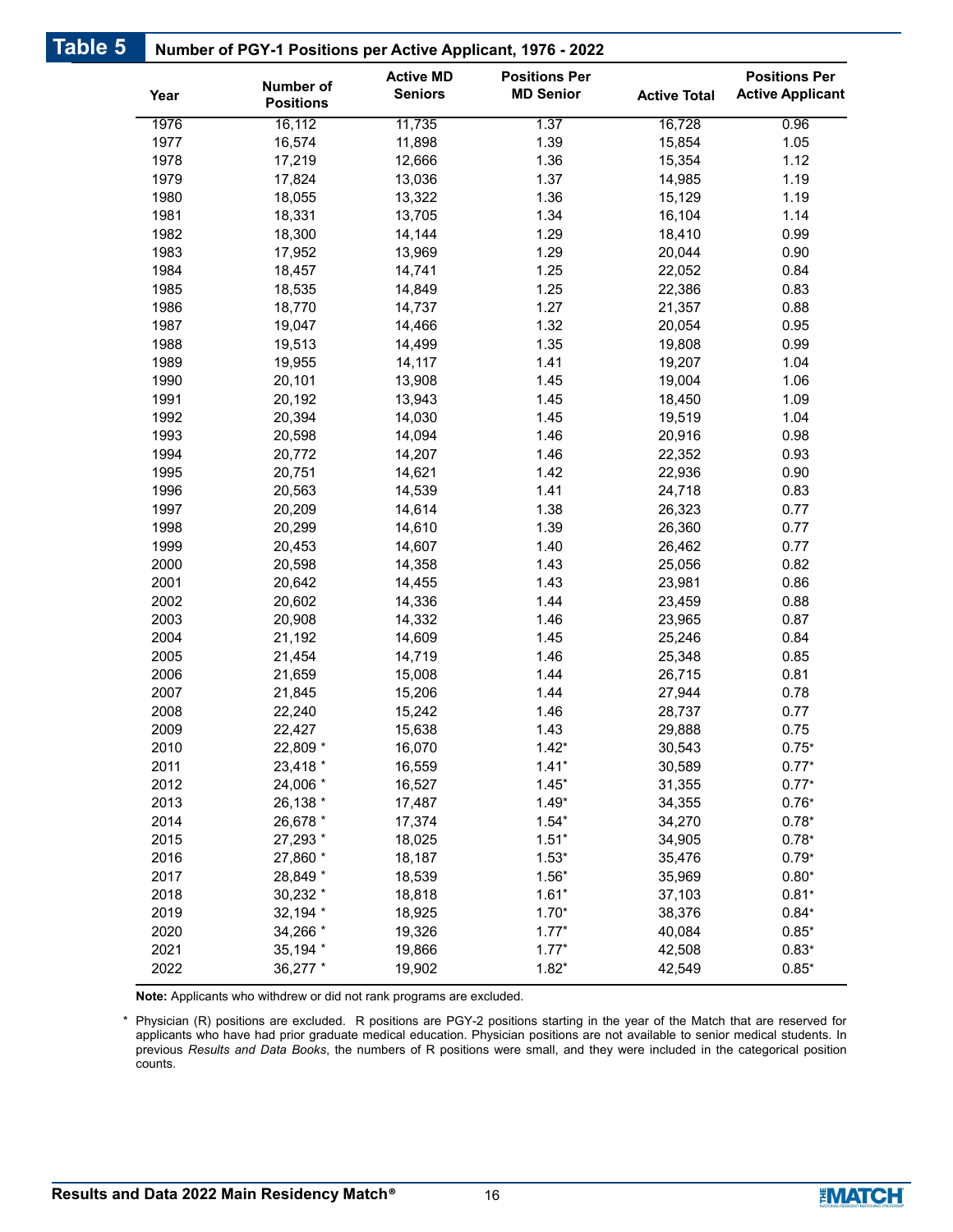Table 6 displays the match rates to PGY-1 positions for U.S. MD seniors, U.S. DO seniors, U.S. citizens trained in international medical schools (U.S. IMGs), non-U.S. citizens trained in international medical schools (non-U.S. IMGs), and other applicants (Canadian medical school students/graduates, Fifth Pathway applicants, DO graduates and MD graduates) since 1992. The data are shown graphically in Figure 4. Match rate is defined in Table 6 and Figure 4 as the percentage of active applicants who matched to PGY-1 positions.

- 92.9 percent of U.S. MD seniors matched to PGY-1 positions in 2022, within the historical 92-95 percent rate.
- 91.3 percent of U.S. DO seniors matched to PGY-1 positions, 2.2 percentage points higher than 2021 and the highest since 1992.
- 61.4 percent of U.S. IMGs matched to PGY-1 positions, 1.9 percentage points higher than 2021 and the highest since 1992.
- 58.1 percent of non-U.S. citizen IMGs matched to PGY-1 positions, 3.3 percentage points higher than 2021.

**Figure 4 PGY-1 Match Rates by Applicant Type, 1992 - 2022**



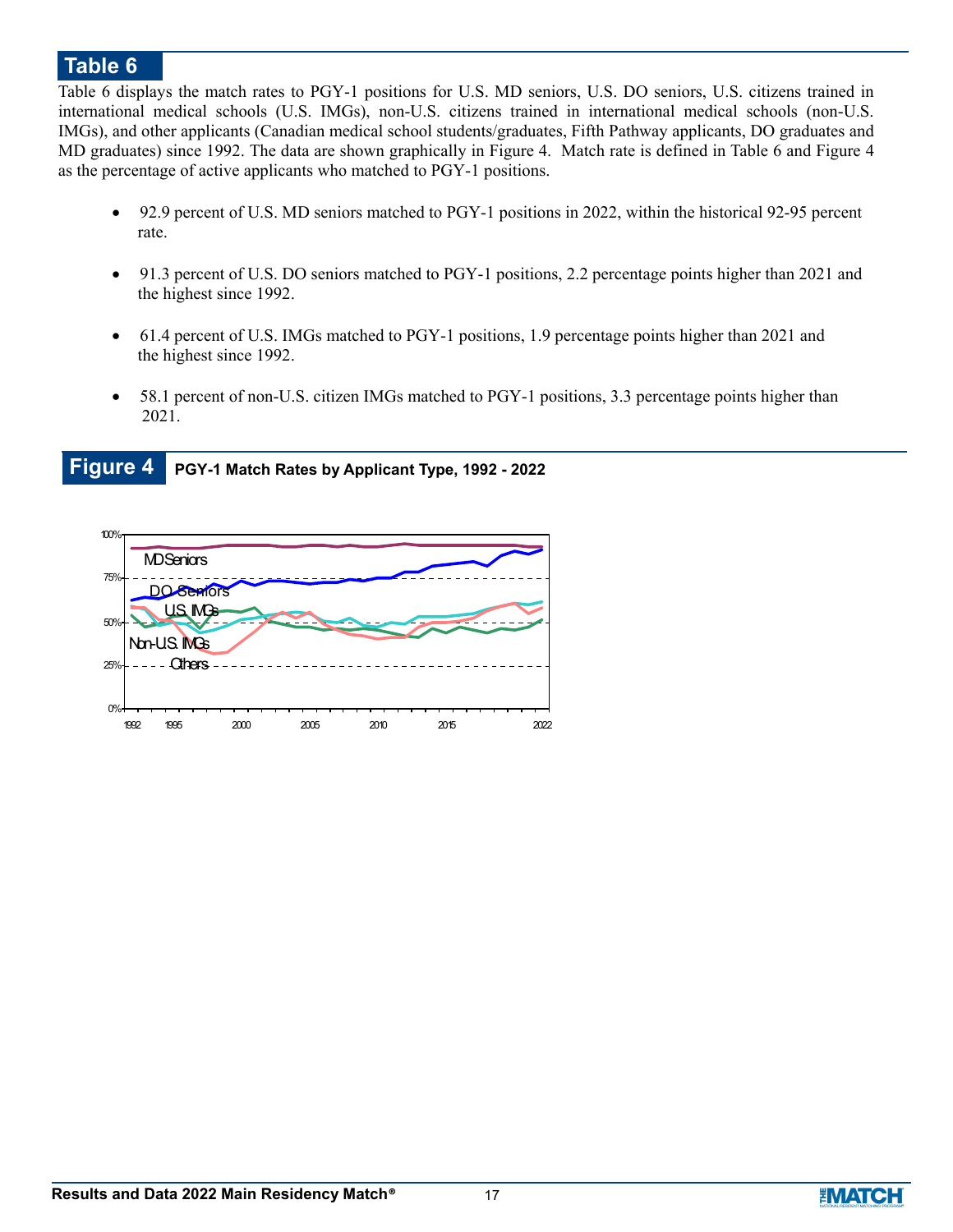### **PGY-1 Match Rates, 1992 - 2022 Table 6**

|      |           | Total                |                 |                 | Percent Matched |                     |         |                    |
|------|-----------|----------------------|-----------------|-----------------|-----------------|---------------------|---------|--------------------|
| Year | Number of | Active               | <b>MD</b>       | <b>DO</b>       |                 | Non-U.S.            |         | All                |
| 1992 | Positions | Applicants<br>19,519 | Seniors<br>92.4 | Seniors<br>62.1 | U.S. IMGs       | <b>IMGs</b><br>58.0 | Others  | Applicants<br>83.3 |
|      | 20,394    |                      |                 |                 | 58.7            |                     | 53.5    |                    |
| 1993 | 20,598    | 20,916               | 92.4            | 63.7            | 57.2            | 58.4                | 47.2    | 92.1               |
| 1994 | 20,772    | 22,352               | 93.0            | 63.5            | 47.5            | 50.9                | 48.6    | 77.9               |
| 1995 | 20,751    | 22,936               | 92.7            | 66.1            | 49.8            | 50.5                | 52.8    | 77.9               |
| 1996 | 20,563    | 24,718               | 92.1            | 70.4            | 48.5            | 40.9                | 53.7    | 72.8               |
| 1997 | 20,209    | 26,323               | 92.7            | 66.9            | 43.5            | 34.5                | 46.1    | 69.0               |
| 1998 | 20,299    | 26,360               | 93.5            | 71.7            | 45.5            | 31.4                | 55.4    | 69.0               |
| 1999 | 20,453    | 26,462               | 93.8            | 69.6            | 47.5            | 32.2                | 56.3    | 69.5               |
| 2000 | 20,598    | 25,056               | 93.9            | 73.1            | 51.4            | 38.5                | 55.8    | 73.4               |
| 2001 | 20,642    | 23,981               | 93.7            | 71.2            | 52.4            | 44.8                | 58.3    | 76.5               |
| 2002 | 20,602    | 23,459               | 94.1            | 73.3            | 53.8            | 51.3                | 50.2    | 78.6               |
| 2003 | 20,908    | 23,965               | 93.2            | 73.1            | 54.6            | 55.7                | 48.3    | 78.5               |
| 2004 | 21,192    | 25,246               | 92.9            | 72.7            | 55.4            | 52.4                | 47.4    | 76.8               |
| 2005 | 21,454    | 25,348               | 93.7            | 72.1            | 54.7            | 55.6                | 47.3    | 78.0               |
| 2006 | 21,659    | 26,715               | 93.7            | 72.8            | 50.6            | 48.9                | 45.3    | 75.1               |
| 2007 | 21,845    | 27,944               | 93.4            | 72.6            | 50.0            | 45.5                | 46.5    | 73.4               |
| 2008 | 22,240    | 28,737               | 94.2            | 74.2            | 51.9            | 42.4                | 45.3    | 72.9               |
| 2009 | 22,427    | 29,888               | 93.1            | 73.6            | 47.8            | 41.6                | 46.1    | 71.4               |
| 2010 | 22,809*   | 30,543               | 93.3            | 75.0 *          | 47.3 *          | $39.8*$             | 45.0*   | $71.2*$            |
| 2011 | 23,418*   | 30,589               | 94.1            | 75.4 *          | $50.0*$         | 40.9*               | 43.7*   | $73.2*$            |
| 2012 | 24,006*   | 31,355               | 95.1            | 78.8 *          | 49.1*           | 40.6*               | $41.9*$ | $73.1*$            |
| 2013 | 26,138 *  | 34,355               | 93.7            | 78.5 *          | 52.8 *          | 47.0*               | 40.7*   | $73.5*$            |
| 2014 | 26,678*   | 34,270               | 94.4            | $82.1$ *        | $53.0*$         | 49.5*               | 46.0*   | $75.0*$            |
| 2015 | 27,293*   | 34,905               | 93.9            | 82.7 *          | $53.1*$         | 49.4*               | 43.4 *  | $75.2*$            |
| 2016 | 27,860*   | 35,476               | 93.8            | 83.8 *          | 53.9*           | $50.5*$             | 47.3*   | 75.6*              |
| 2017 | 28,849*   | 35,969               | 94.3            | $85.0*$         | $54.8*$         | $52.4*$             | 44.9*   | $77.0*$            |
| 2018 | 30,232*   | 37,103               | 94.3            | $81.7$ *        | $57.1*$         | $56.1*$             | $43.3*$ | $78.3*$            |
| 2019 | 32,194 *  | 38,376               | 93.9            | 88.1 *          | 59.0*           | 58.6*               | 46.3*   | 79.6*              |
| 2020 | 34,266 *  | 40,084               | 93.7            | $90.7$ *        | $61.0*$         | $61.1*$             | 45.0*   | $80.8*$            |
| 2021 | 35,194 *  | 42,508               | 92.8            | $89.1*$         | 59.5*           | $54.8*$             | 47.0*   | 78.5*              |
| 2022 | 36,277*   | 42,549               | 92.9            | $91.3$ *        | $61.4*$         | $58.1*$             | $51.5*$ | $80.1*$            |

Match rates were calculated after running the Match algorithm and do not include SOAP data. Physician (R) positions are excluded. \* R positions are PGY-2 positions starting in the year of the Match that are reserved for applicants who have had prior graduate medical education. Physician positions are not available to senior medical students. In previous *Results and Data Books*, the numbers of R positions were small, and they were included in the categorical position counts.

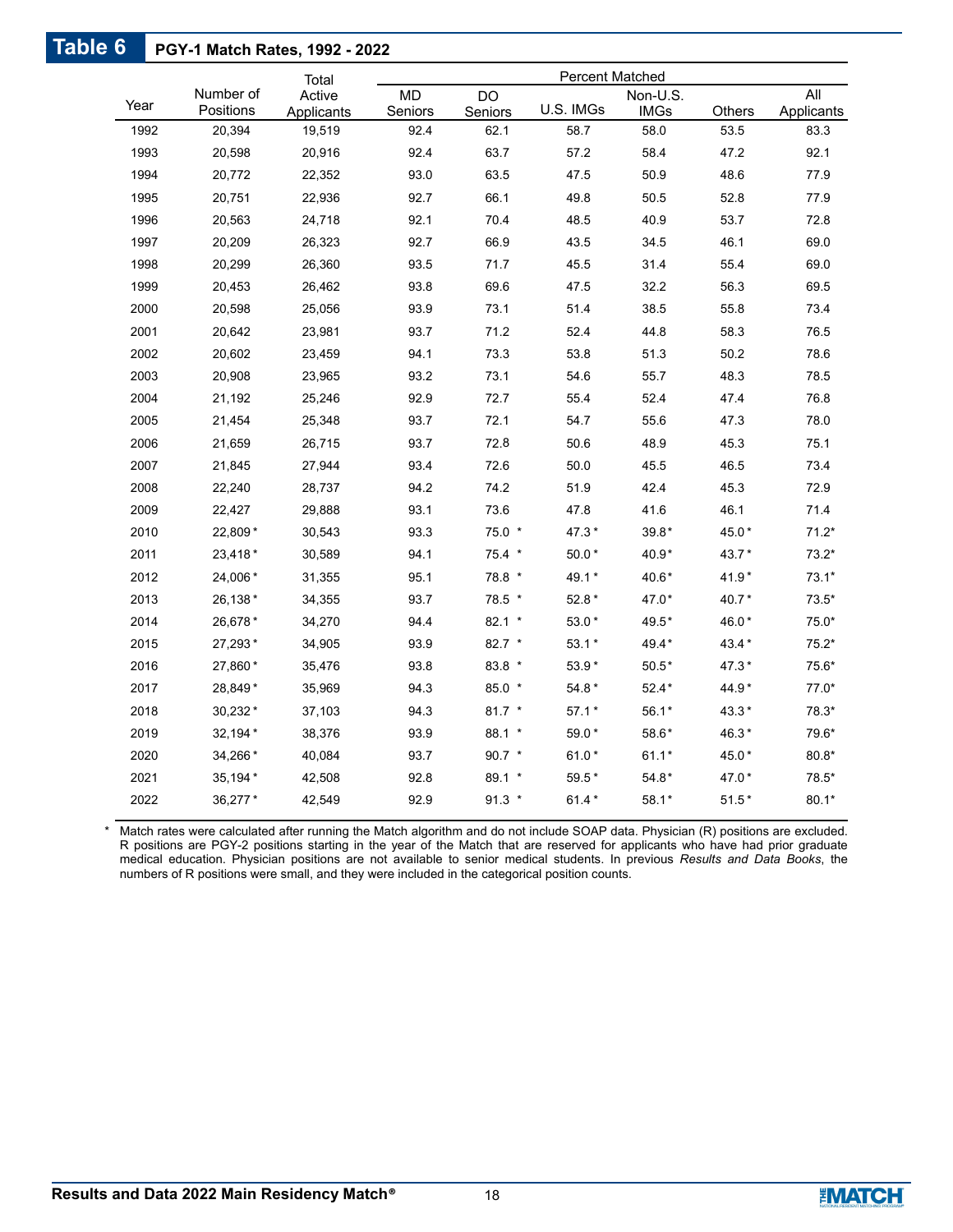### **Tables 7 and 8; Figure 5**

Table 7 displays the numbers of positions offered by specialty, as well as the numbers filled by U.S. MD seniors (Table 7A), U.S. DO seniors (Table 7B), and an aggregate of all applicants (including U.S. MD seniors and U.S. DO seniors respectively) from 2018 through 2022. The data in Table 7A and 7B are shown graphically in Figure 5 for specialties that offered at least 100 positions. Table 8 displays the same information for U.S. MD seniors in percentages.

- In 2022, 36,943 matches were made to PGY-1 and PGY-2 (advanced and physician) positions, an all-time high and an increase of 764 (2.1 percent) over 2021.
- In 2022, primary care specialties offered record-high numbers of positions and had high position fill rates.
	- Though the numbers of positions for Internal Medicine (Categorical) have fluctuated, 9,809 positions offered in 2022 is the highest number on record. The position fill rate for the specialty was 95.0 percent. U.S. MD seniors filled 37.2 percent while U.S. DO seniors filled 17.1 percent of total positions offered.
	- Family Medicine has experienced position increases every year since 2009. In 2022, Family Medicine offered 4,916 positions and filled 4,451 (90.5 percent). U.S. MD seniors filled 31.3 percent of all positions and a record number (1,494) of U.S. DO seniors matched, accounting for 30.4 percent of applicants who matched in the specialty.
	- Pediatrics (Categorical) has gained positions every year since 2005 and offered a record-high 3,016 positions in 2022. The overall fill rate was 97.2 percent, with 56.5 percent being filled by U.S. MD seniors and 19.7 percent filled by U.S. DO seniors.
- The number of Psychiatry positions has grown every year since 2008, and the 2,047 positions offered in 2022 represent the highest on record. The 99.2 percent fill rate is also among the highest on record.
- Emergency Medicine has gained positions every year since the specialty joined the Match in 1983, and offered 2,921 positions in 2022 (81 positions and 2.8 percentage points fewer than 2021). The total position fill rate was 92.5 percent (7 percentage points fewer than 2021), with 54.5 percent being filled by U.S. MD seniors and 25.8 percent by U.S. DO seniors.

Other trends of note are:

- Top ten specialties with at least 10 positions in the Match filled by U.S. MD seniors:
- (Listing based on percentages filled: using Thoracic Surgery as an example, there were 47 positions, 41 of which were filled by U.S. MD seniors, for a percentage filled rate of 87.2 percent.)

 Psychiatry-Family Medicine Peds/Psych/Child Psych Plastic Surgery (Integrated) Otolaryngology Thoracic Surgery Vascular Surgery Medicine-Pediatrics Neurological Surgery Medicine-Psychiatry Dermatology

Top ten specialties with at least 10 positions in the Match filled by U.S. DO seniors:

(Listing based on percentages filled, the same method applied for U.S. MD seniors.)

 Physical Medicine & Rehab Family Medicine Medicine-Emergency Med Emergency Medicine Transitional (PGY-1 Only) Pediatrics (Categorical) Psychiatry Internal Medicine (Categorical) Anesthesiology Obstetrics-Gynecology

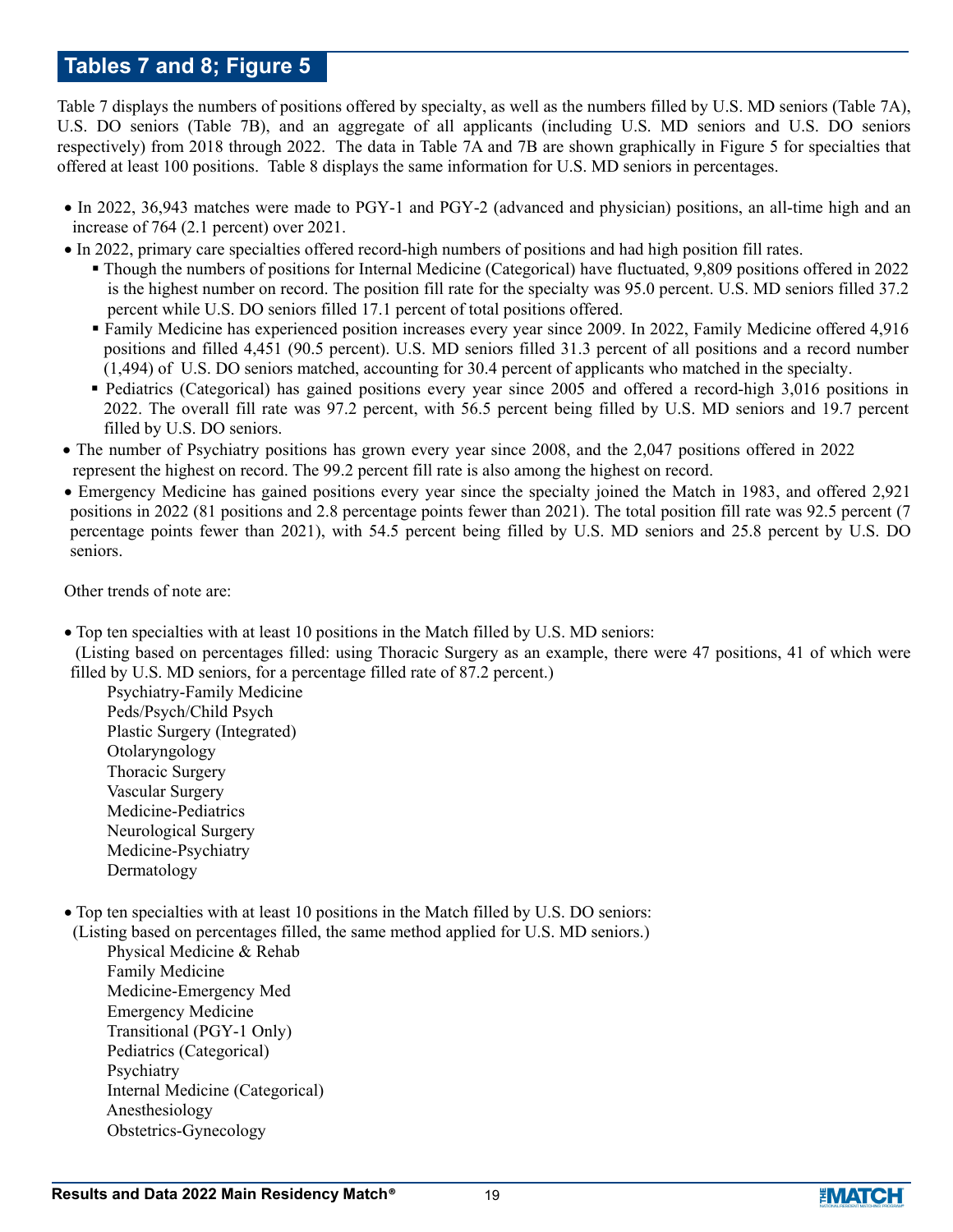|                                         |                | 2022           |                |                                           | 2021           |                |                | 2020           |                |                                                                | 2019           |                         |                 | 2018            |                           |
|-----------------------------------------|----------------|----------------|----------------|-------------------------------------------|----------------|----------------|----------------|----------------|----------------|----------------------------------------------------------------|----------------|-------------------------|-----------------|-----------------|---------------------------|
| <b>Specialty</b>                        |                |                | <b>Filled</b>  |                                           | <b>Filled</b>  |                |                | <b>Filled</b>  |                |                                                                | <b>Filled</b>  |                         |                 | <b>Filled</b>   |                           |
|                                         | <b>Offered</b> | #MD            | #Tot           | <b>Offered</b>                            | #MD            | #Tot           | <b>Offered</b> | #MD            |                | #Tot Offered                                                   | #MD            |                         | #Tot Offered    |                 | #MD #Tot                  |
| <b>PGY-1 Positions</b>                  |                |                |                |                                           |                |                |                |                |                |                                                                |                |                         |                 |                 |                           |
| AAnesthesiology                         | 1,509          | 1,054          | 1,508          | 1,460                                     | 1,024          | 1,457          | 1,370          | 936            | 1,369          | 1,337                                                          | 907            | 1,316                   | 1,253           | 861             | 1,226                     |
| <b>Child Neurology</b>                  | 166            | 102            | 150            | 159                                       | 100            | 147            | 159            | 111            | 151            | 145                                                            | 102            | 133                     | 134             | 101             | 129                       |
| Dermatology                             | 30             | 24             | 28             | 30                                        | 25             | 30             | 31             | 23             | 31             | 30                                                             | 23             | 28                      | 25              | 22              | 23                        |
| <b>Emergency Medicine</b>               | 2,921          | 1,593          | 2,702          | 2,840                                     | 1,765          | 2,826          | 2,665          | 1,713          | 2,652          | 2,488                                                          |                | 1,617 2,458             | 2.278           | 1,606           | 2,265                     |
| <b>Emergency Med-Anesthesiology</b>     | $\overline{2}$ | 1              | 2              | $\overline{2}$                            | $\overline{2}$ | 2              | 0              | 0              | 0              | 1                                                              | 0              | 1                       | $\overline{2}$  | $\overline{2}$  | $\overline{2}$            |
| <b>Emergency Med-Family Med</b>         | $\overline{7}$ | $\overline{4}$ | 7              | $\overline{7}$                            | 5              | $\overline{7}$ | 6              | $\overline{2}$ | 6              | $\overline{4}$                                                 | $\mathbf{1}$   | $\overline{4}$          | $\overline{4}$  | 3               | $\overline{4}$            |
| <b>Family Medicine</b>                  | 4,916          | .541<br>1      | 4,451          | 4,823                                     | 1,606          | 4,472          | 4,662          | 1,543          | 4,313          | 4,107                                                          | 1,601          | 3,827                   | 3,629           | 1,628           | 3,510                     |
| <b>Family Medicine-ONMM</b>             | $\mathbf 0$    | $\mathbf 0$    | 0              | $\mathbf 0$                               | $\mathbf 0$    | 0              | $\overline{2}$ | $\overline{0}$ | $\overline{2}$ | $\mathbf{1}$                                                   | 0              | $\mathbf{1}$            | $\overline{4}$  | $\mathbf 0$     | $\overline{4}$            |
| Family Med-Preventive Med               | $\overline{2}$ | $\Omega$       | $\overline{2}$ | $\overline{2}$                            | $\mathbf{1}$   | 2              | 3              | $\overline{2}$ | $\overline{2}$ | 4                                                              | 3              | 4                       | 3               | 3               | 3                         |
| Internal Medicine (Categorical)         | 9,380          | 3,491          | 8,915          | 9,024                                     | 3,523          | 8,632          | 8,697          | 3,496          | 8,324          | 8,116                                                          | 3,366          | 7,892                   | 7,542           | 3,195           | 7,363                     |
| Medicine-Anesthesiology                 | 3              | 2              | 3              | 4                                         | 4              | 4              | 3              | 3              | 3              | 5                                                              | 4              | 4                       | 6               | 6               | 6                         |
| Medicine-Dermatology                    | 8              | $\overline{7}$ | 8              | 8                                         | $\overline{7}$ | $\overline{7}$ | 6              | 5              | 5              | $\overline{7}$                                                 | 6              | $\overline{7}$          | $6\phantom{1}6$ | 5               | 5                         |
| Medicine-Emergency Med                  | 31             | 22             | 31             | 31                                        | 19             | 31             | 30             | 19             | 30             | 26                                                             | 20             | 26                      | 26              | 22              | 26                        |
| Medicine-Family Medicine                | $\mathbf{0}$   | $\Omega$       | $\overline{0}$ | $\mathbf{0}$                              | $\mathbf{0}$   | $\mathbf{0}$   | $\mathbf{0}$   | $\mathbf{0}$   | $\mathbf 0$    | $\mathbf 0$                                                    | $\overline{0}$ | $\mathbf 0$             | $\overline{2}$  | $\overline{2}$  | $\overline{2}$            |
| <b>Medicine-Medical Genetics</b>        | 5              | 3              | 3              | 4                                         | 3              | 4              | 4              | $\overline{2}$ | 3              | 3                                                              | 1              | 1                       | $\mathbf{1}$    | $\mathbf{1}$    | $\mathbf 1$               |
| <b>Medicine-Pediatrics</b>              | 392            | 332            | 392            | 385                                       | 313            | 385            | 390            | 316            | 381            | 390                                                            | 315            | 383                     | 382             | 306             | 377                       |
| Medicine-Preliminary (PGY-1 Only) 1,774 |                | 1,261          | 1,624          | 1,833                                     | 1,210          | 1,639          | 1,911          | 1,313          | 1,759          | 1,944                                                          | 1,356          | 1,796                   | 1,883           | 1,370           | 1,762                     |
| Medicine-Preventive Med                 | 8              | 5              | 8              | 5                                         | $\overline{2}$ | 5              | $\overline{7}$ | 4              | $\overline{7}$ | 6                                                              | $\overline{2}$ | 6                       | 6               | $\overline{4}$  | $6\phantom{a}$            |
| Medicine-Primary                        | 429            | 248            | 424            | 441                                       | 251            | 437            | 430            | 247            | 423            | 396                                                            | 239            | 386                     | 374             | 229             | 372                       |
| Medicine-Psychiatry                     | 24             | 20             | 24             | 24                                        | 22             | 24             | 23             | 18             | 23             | 23                                                             | 18             | 23                      | 24              | 20              | 24                        |
| Interventional Radiology (Integrated)   | 45             | 37             | 45             | 41                                        | 30             | 38             | 38             | 25             | 37             | 37                                                             | 30             | 37                      | 35              | 34              | 35                        |
| Neurodevelopmental Disabilities         | 5              | 3              | 5              | 6                                         | 3              | 6              | $\overline{4}$ | 3              | $\overline{4}$ | $\overline{4}$                                                 | 3              | $\overline{\mathbf{4}}$ | $\overline{4}$  | 3               | $\overline{\mathcal{L}}$  |
| Neurological Surgery                    | 240            | 202            | 240            | 234                                       | 198            | 234            | 232            | 203            | 232            | 232                                                            | 213            | 231                     | 225             | 203             | 225                       |
| <b>A</b> Neurology                      | 772            | 393            | 761            | 715                                       | 358            | 702            | 682            | 317            | 665            | 617                                                            | 284            | 594                     | 552             | 280             | 539                       |
| Obstetrics-Gynecology                   | 1,503          | 1,106          | 1,499          | 1,460                                     | 1,088          | 1,457          | 1,443          | 1,089          | 1,440          | 1,395                                                          | 1,049          | 1,392                   | 1,336           | 1,051           | ,330                      |
| OB/GYN-Preliminary (PGY-1 Only)         | 18             | 4              | 9              | 18                                        | $6\phantom{1}$ | 12             | 18             | 3              | 9              | 18                                                             | $\overline{4}$ | 9                       | 21              | $6\phantom{1}6$ | 11                        |
| <b>Orthopedic Surgery</b>               | 875            | 705            | 875            | 868                                       | 699            | 866            | 849            | 686            | 844            | 755                                                            | 693            | 752                     | 742             | 691             | 738                       |
| Osteo Neuromusculoskeletal Med          | 16             | $\mathbf 0$    | 13             | 12                                        | $\mathbf 0$    | 3              | 10             | $\mathbf 0$    | 8              | $\overline{2}$                                                 | $\mathbf{0}$   | $\mathbf 0$             | $\overline{2}$  | $\mathbf{0}$    | $\overline{c}$            |
| AOtolaryngology                         | 361            | 316            | 361            | 350                                       | 310            | 350            | 350            | 310            | 348            | 328                                                            | 308            | 328                     | 315             | 284             | 303                       |
| Pathology                               | 631            | 231            | 619            | 611                                       | 198            | 589            | 603            | 204            | 587            | 601                                                            | 201            | 569                     | 601             | 220             | 568                       |
| Pediatrics (Categorical)                | 2,942          | 1,661          | 2,861          | 2,901                                     | 1,749          | 2.860          | 2,864          | 1,731          | 2,812          | 2,847                                                          | 1,715          | 2,778                   | 2,768           | 1.746           | 2,711                     |
| Pediatrics-Anesthesiology               | 6              | 6              | 6              | 8                                         | 8              | 8              | $\overline{7}$ | $\overline{7}$ | $\overline{7}$ | $\overline{7}$                                                 | 6              | 7                       | $\overline{7}$  | 6               | $\overline{7}$            |
| Pediatrics-Emergency Med                | 9              | 6              | 9              | 8                                         | $\overline{7}$ | 8              | 8              | 5              | 8              | 8                                                              | 6              | 8                       | 8               | 4               | 8                         |
| <b>Pediatrics-Medical Genetics</b>      | 30             | 18             | 28             | 27                                        | 19             | 25             | 22             | 13             | 20             | 21                                                             | 14             | 16                      | 20              | 14              | $18$                      |
| Pediatrics-P M & R                      | 3              | 3              | 3              | 2                                         | 2              | 2              | 4              | 2              | $\overline{4}$ | $\overline{4}$                                                 | 2              | 3                       | 3               | 3               | 3                         |
| Pediatrics-Preliminary                  | 23             | 16             | 21             | 24                                        | 16             | 22             | 19             | 9              | 12             | 24                                                             | 12             | 19                      | 19              | 10              | 14                        |
| Pediatrics-Primary                      | 74             | 31             | 73             | 75                                        | 39             | 74             | 92             | 36             | 90             | 90                                                             | 36             | 89                      | 90              | 36              | 86                        |
| Peds/Psych/Child Psych                  | 21             | 20             | 21             | 21                                        | 19             | 21             | 22             | 20             | 22             | 21                                                             | 20             | 21                      | 21              | 17              | 20                        |
| APhysical Medicine & Rehab              | 180            | 104            | 180            | 157                                       | 88             | 156            | 151            | 81             | 151            | 138                                                            | 69             | 138                     | 133             | 76              | 133                       |
| ▲ Plastic Surgery (Integrated)          | 194            | 173            | 194            | 187                                       | 167            | 187            | 180            | 165            | 180            | 172                                                            | 158            | 172                     | 168             | 156             | 167                       |
| <b>Preventive Medicine</b>              | 0              | $\mathbf 0$    | 0              | $\mathbf 0$                               | 0              | 0              | $\mathbf{1}$   | 0              | $\mathbf{1}$   | $\mathbf{1}$                                                   | $\mathbf 0$    | $\mathbf{1}$            | $\mathbf{1}$    | $\mathbf 0$     | $\mathbf 1$               |
| <b>A</b> Psychiatry                     | 2,047          | 1,253          | 2,030          | 1,907                                     | 1,205          | 1,904          | 1,858          | 1,138          | 1,838          | 1,740                                                          | 1,054          | 1,720                   | 1,556           | 982             | 1,540                     |
| Psychiatry-Family Medicine              | 10             | 10             | 10             | 12                                        | 11             | 12             | 12             | 10             | 12             | 12                                                             | 12             | 12                      | 12              | 12              | 12                        |
| Psychiatry-Neurology                    | $\overline{4}$ | $\overline{2}$ | 3              | $\overline{4}$                            | $\mathbf{1}$   | 4              | 2              | 2              | $\overline{2}$ | $\overline{4}$                                                 | 3              | 3                       | $\overline{4}$  | 3               | $\ensuremath{\mathsf{3}}$ |
| <b>Radiation Oncology</b>               | 10             | $\overline{7}$ | 9              | 15                                        | $\overline{7}$ | 12             | 14             | 8              | 11             | 15                                                             | 13             | 14                      | 16              | 15              | 15                        |
| Radiology-Diagnostic                    | 132            | 73             | 132            | 122                                       | 71             | 118            | 123            | 50             | 116            | 123                                                            | 73             | 122                     | 125             | 77              | 125                       |
| Surgery (Categorical)                   | 1,622          | 1,059          | 1,619          | 1,569                                     | 1,029          | 1,564          | 1,536          | 1,033          | 1,531          | 1,432                                                          | 1,053          | 1,432                   | 1,319           | 1,005           | 1,314                     |
| Surgery-Preliminary (PGY-1 Only)        | 1,150          | 304            | 632            | 1,136                                     | 272            | 612            | 1,174          | 290            | 583            | 1,158                                                          | 277            | 581                     | 1,363           | 567             | 888                       |
| <b>AThoracic Surgery</b>                | 47             | 41             | 47             | 46                                        | 43             | 45             | 38             | 32             | 38             | 37                                                             | 34             | 37                      | 36              | 31              | 36                        |
| <b>A Transitional (PGY-1 Only)</b>      | 1,616          | 920            | 1,404          | 1,497                                     | 845            | 1,272          | 1,436          | 822            | 1,230          | 1,252                                                          |                | 788 1,101               | 1,086           | 772             | 1,016                     |
| <b>AVascular Surgery</b>                | 84             | 72             | 84             | 79                                        | 65             | 79             | 75             | 61             | 73             | 66                                                             | 52             | 64                      | 60              | 50              | 58                        |
| <b>TOTAL - PGY-1</b>                    |                |                |                | 36,277 18,486 34,075 35,194 18,435 33,353 |                |                |                |                |                | 34,266 18,108 32,399 32,194 17,763 30,550 30,232 17,740 29,040 |                |                         |                 |                 |                           |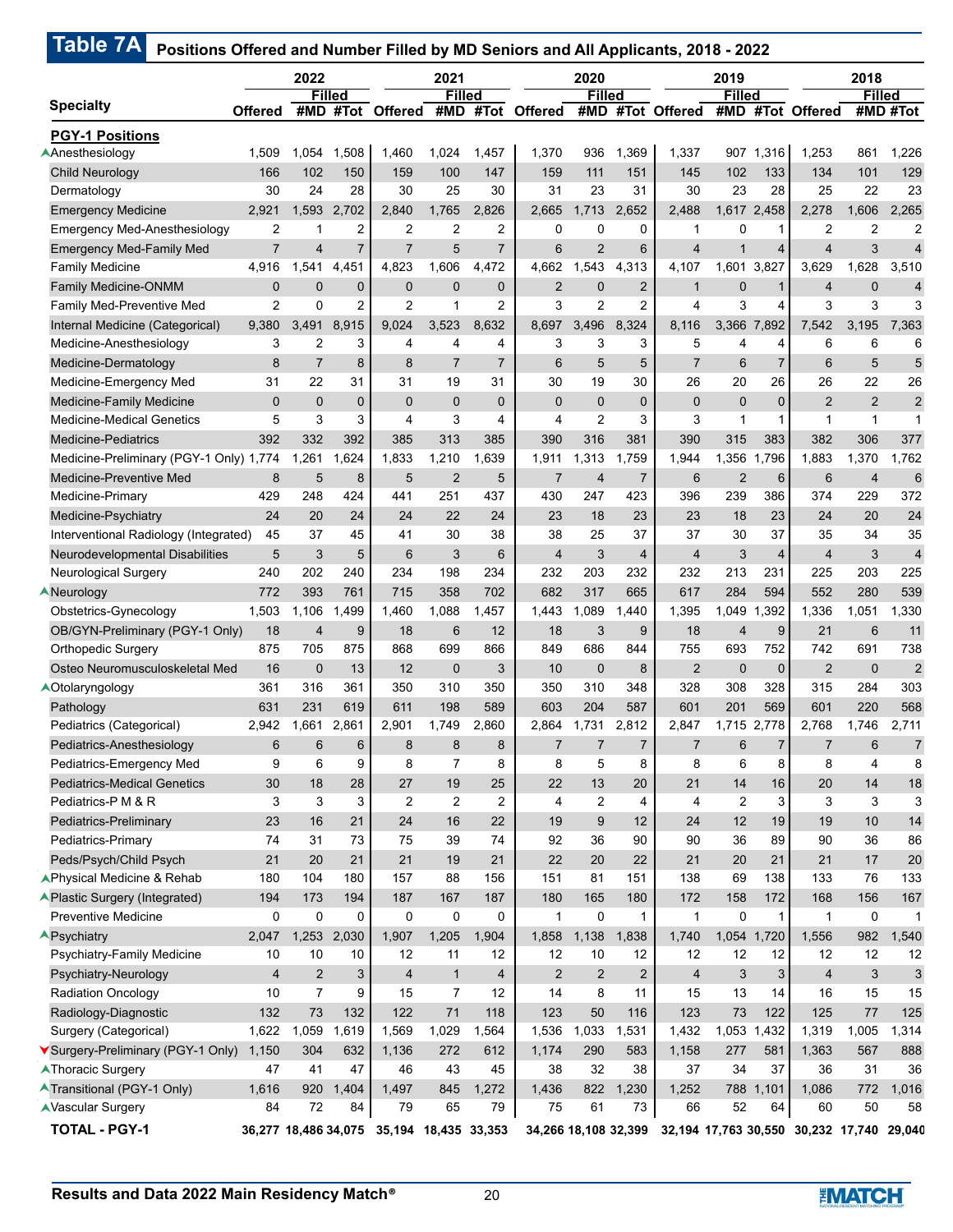|                                       |                | 2022                 |                |                      | 2021          |                |                      | 2020                 |                |                | 2019                 |                |                                           | 2018           |                |
|---------------------------------------|----------------|----------------------|----------------|----------------------|---------------|----------------|----------------------|----------------------|----------------|----------------|----------------------|----------------|-------------------------------------------|----------------|----------------|
| <b>Specialty</b>                      | <b>Offered</b> | #MD                  | <b>Filled</b>  | #Tot Offered #MD     | <b>Filled</b> | #Tot           | <b>Offered</b>       | <b>Filled</b><br>#MD |                | #Tot Offered   | <b>Filled</b><br>#MD |                | #Tot Offered                              | <b>Filled</b>  | #MD #Tot       |
| <b>PGY-2 Positions</b>                |                |                      |                |                      |               |                |                      |                      |                |                |                      |                |                                           |                |                |
| Anesthesiology                        | 346            | 232                  | 346            | 339                  | 211           | 339            | 398                  | 265                  | 396            | 428            | 246                  | 420            | 447                                       | 246            | 442            |
| Child Neurology                       | $\overline{7}$ | $\overline{2}$       | $\overline{7}$ | 8                    | $\mathbf{1}$  | 6              | 9                    | 1                    | 6              | 11             | 1                    | 9              | 8                                         | 3              | $\overline{7}$ |
| <b>ADermatology</b>                   | 492            | 408                  | 489            | 477                  | 382           | 471            | 478                  | 368                  | 469            | 447            | 370                  | 444            | 426                                       | 348            | 420            |
| Interventional Radiology (Integrated) | 123            | 99                   | 123            | 121                  | 97            | 117            | 118                  | 94                   | 111            | 113            | 101                  | 113            | 98                                        | 93             | 98             |
| Neurodevelopmental Disabilities       | 3              | 3                    | 3              | $\overline{4}$       | $\mathbf{1}$  | $\overline{2}$ | 3                    | $\mathbf{1}$         | $\mathbf{1}$   | 5              | $\overline{2}$       | 3              | $\overline{4}$                            | $\overline{2}$ | $\overline{2}$ |
| Weurology                             | 233            | 165                  | 232            | 254                  | 167           | 253            | 244                  | 148                  | 240            | 281            | 175                  | 266            | 287                                       | 190            | 283            |
| <b>Nuclear Medicine</b>               | $\mathbf{1}$   | $\Omega$             | $\mathbf 0$    | $\mathbf{1}$         | $\mathbf 0$   | $\mathbf 0$    | $\mathbf{1}$         | $\Omega$             | $\mathbf 0$    | $\Omega$       | $\Omega$             | $\mathbf 0$    | 3                                         | $\mathbf 0$    | 3              |
| Osteo Neuromusculoskeletal Med        | $\overline{2}$ | $\Omega$             | 2              | $\overline{7}$       | 0             | 3              | 7                    | 0                    | 2              | 4              | $\Omega$             | 3              | 0                                         | 0              | 0              |
| Physical Medicine & Rehab             | 338            | 172                  | 336            | 327                  | 167           | 325            | 316                  | 164                  | 312            | 308            | 151                  | 305            | 281                                       | 166            | 281            |
| <b>▼</b> Radiation Oncology           | 166            | 97                   | 134            | 173                  | 94            | 138            | 175                  | 114                  | 143            | 192            | 147                  | 163            | 177                                       | 162            | 172            |
| Radiology-Diagnostic                  | 997            | 713                  | 996            | 986                  | 670           | 979            | 990                  | 660                  | 967            | 965            | 665                  | 950            | 944                                       | 683            | 939            |
| Radiology-Nuclear Med                 | 3              | $\overline{2}$       | 3              | $\overline{2}$       | 1             | 2              | 3                    | 1                    | 2              | $\overline{2}$ | 1                    | $\overline{2}$ | 3                                         | $\mathbf{1}$   | 3              |
| <b>TOTAL - PGY-2</b>                  | 2.711          | 1.893                | 2,671          | 2.699                | 1,791         | 2.635          | 2.742                | 1.816                | 2.649          | 2.756          | 1,859                | 2.678          | 2,678                                     | 1.894          | 2.650          |
| <b>Physician (R) Positions</b>        |                |                      |                |                      |               |                |                      |                      |                |                |                      |                |                                           |                |                |
| Anesthesiology                        | 114            | $\mathbf 0$          | 108            | 94                   | $\mathbf 0$   | 93             | 116                  | 0                    | 108            | 97             | 0                    | 91             | 140                                       | $\mathbf 0$    | 120            |
| Child Neurology                       | 15             | 0                    | 8              | 20                   | 0             | 14             | 25                   | 0                    | 12             | 34             | $\mathbf 0$          | 12             | 26                                        | $\mathbf 0$    | 12             |
| Dermatology                           | 22             | $\mathbf{0}$         | 21             | 20                   | $\mathbf{0}$  | 20             | 29                   | $\mathbf{0}$         | 29             | 27             | $\mathbf{0}$         | 25             | 21                                        | $\mathbf 0$    | 20             |
| Interventional Radiology (Integrated) | $\mathbf 1$    | 0                    | 1              | 2                    | $\Omega$      | $\overline{2}$ | $\Omega$             | $\Omega$             | $\Omega$       | $\mathbf 1$    | $\Omega$             | 1              | 3                                         | $\Omega$       | 3              |
| Neurodevelopmental Disabilities       | $\mathbf{1}$   | $\Omega$             | $\mathbf{1}$   | 2                    | $\Omega$      | $\overline{2}$ | 3                    | $\Omega$             | $\mathbf{1}$   | $\overline{4}$ | $\overline{0}$       | $\mathbf{1}$   | $\overline{7}$                            | $\mathbf{0}$   | $\overline{2}$ |
| Neurology                             | 9              | $\Omega$             | 9              | 21                   | $\Omega$      | 20             | 20                   | 0                    | 16             | 20             | $\Omega$             | 14             | 20                                        | $\Omega$       | 18             |
| <b>Nuclear Medicine</b>               | $\Omega$       | $\Omega$             | $\Omega$       | $\Omega$             | $\Omega$      | $\Omega$       | $\Omega$             | $\Omega$             | $\Omega$       | $\Omega$       | $\Omega$             | $\Omega$       | 2                                         | $\Omega$       | $\mathbf{1}$   |
| Osteo Neuromusculoskeletal Med        | 6              | $\Omega$             | 4              | $\overline{2}$       | $\Omega$      | 1              | 6                    | $\Omega$             | $\mathbf{1}$   | $\mathbf{1}$   | $\Omega$             | 0              | $\Omega$                                  | $\Omega$       | 0              |
| Physical Medicine & Rehab             | 14             | $\Omega$             | 13             | 15                   | $\Omega$      | 12             | 13                   | $\Omega$             | 13             | 18             | $\Omega$             | 16             | $\overline{7}$                            | $\Omega$       | $\overline{7}$ |
| <b>Radiation Oncology</b>             | 9              | $\Omega$             | 6              | 5                    | 0             | 3              | 3                    | $\Omega$             | $\overline{2}$ | 4              | $\Omega$             | $\overline{2}$ | $\mathbf{1}$                              | 0              | 1              |
| Radiology-Diagnostic                  | 26             | $\Omega$             | 26             | 31                   | $\Omega$      | 23             | 33                   | $\Omega$             | 28             | 29             | $\Omega$             | 27             | 30                                        | $\Omega$       | 25             |
| Radiology-Nuclear Med                 | 0              | $\mathbf 0$          | 0              | 1                    | 0             | 1              | $\mathbf{0}$         | 0                    | 0              | $\mathbf 0$    | $\Omega$             | 0              | $\mathbf 0$                               | $\Omega$       | $\mathbf 0$    |
| <b>TOTAL - Physician (R)</b>          | 217            | 0                    | 197            | 213                  | 0             | 191            | 248                  | 0                    | 210            | 235            | 0                    | 189            | 257                                       | 0              | 209            |
| <b>GRAND TOTAL</b>                    |                | 39.205 20.379 36.943 |                | 38,106 20,226 36,179 |               |                | 37,256 19,924 35,258 |                      |                |                |                      |                | 35,185 19,622 33,417 33,167 19,634 31,899 |                |                |

Denotes increase/decrease in number of positions filled by MD seniors of more than 10 percent and 10 positions between 2018 and 2022.

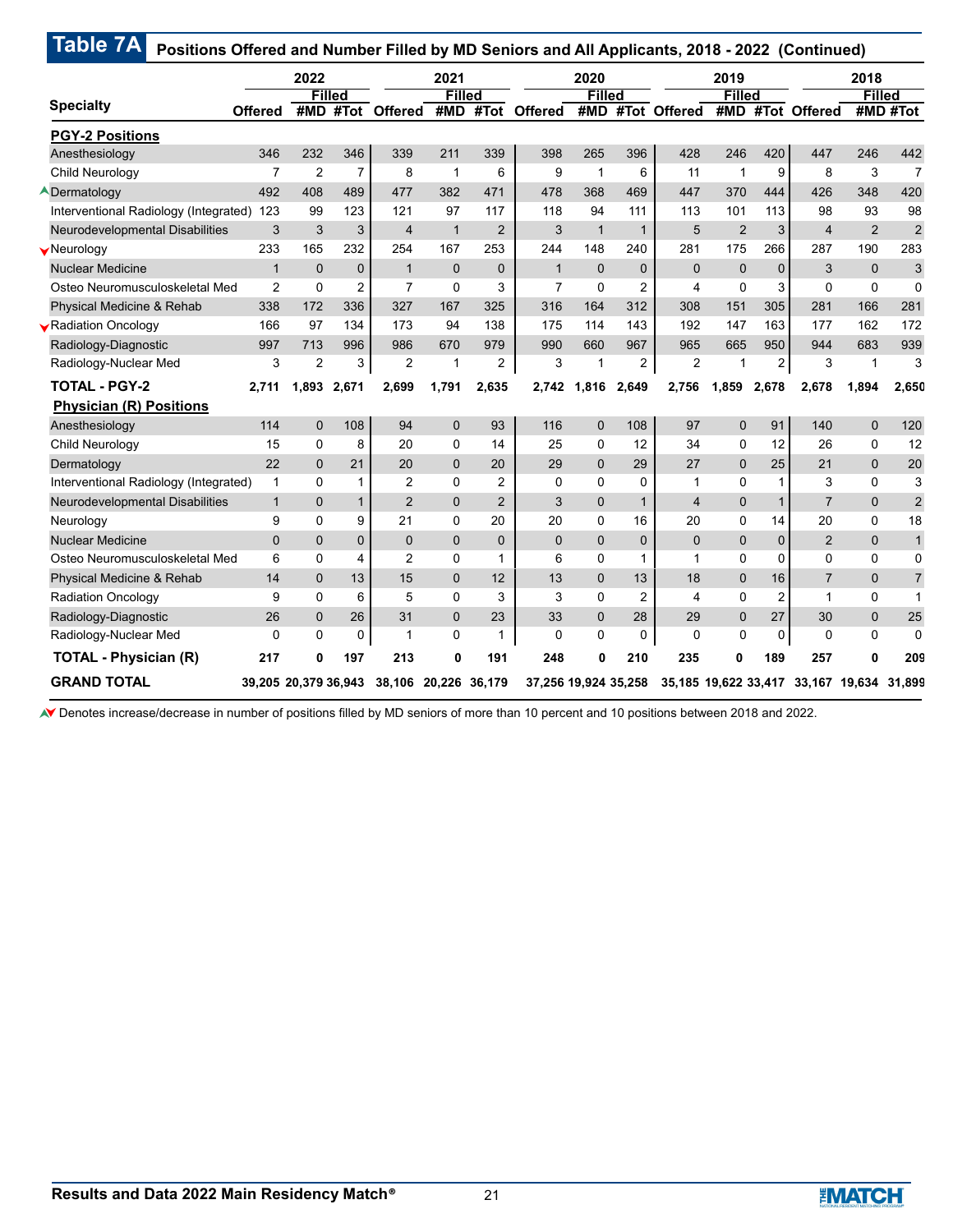|                                                            |                     | 2022           |               |                     | 2021               |                     |                     | 2020           |                |                                | 2019              |                         |                     | 2018               |                          |
|------------------------------------------------------------|---------------------|----------------|---------------|---------------------|--------------------|---------------------|---------------------|----------------|----------------|--------------------------------|-------------------|-------------------------|---------------------|--------------------|--------------------------|
| <b>Specialty</b>                                           |                     |                | <b>Filled</b> |                     | <b>Filled</b>      |                     |                     | <b>Filled</b>  |                |                                | <b>Filled</b>     |                         |                     | <b>Filled</b>      |                          |
|                                                            | <b>Offered</b>      | #DO            |               | #Tot Offered        | #DO                | #Tot                | <b>Offered</b>      | #DO            |                | #Tot Offered                   | #DO               |                         | #Tot Offered        |                    | #DO #Tot                 |
| <b>PGY-1 Positions</b>                                     |                     |                |               |                     |                    |                     |                     |                |                |                                |                   |                         |                     |                    |                          |
| AAnesthesiology                                            | 1,509               | 263            | 1,508         | 1,460               | 268                | 1,457               | 1,370               | 262            | 1,369          | 1,337                          | 243               | 1,316                   | 1,253               | 203                | 1,226                    |
| <b>Child Neurology</b>                                     | 166                 | 15             | 150           | 159                 | 18                 | 147                 | 159                 | 20             | 151            | 145                            | 6                 | 133                     | 134                 | 11                 | 129                      |
| Dermatology                                                | 30                  | 3              | 28            | 30                  | 5                  | 30                  | 31                  | 6              | 31             | 30                             | 3                 | 28                      | 25                  | $\mathbf 0$        | 23                       |
| <b>A Emergency Medicine</b>                                | 2,921               | 753<br>1       | 2,702         | 2,840               | 790<br>$\mathbf 0$ | 2,826               | 2,665               | 683            | 2,652          | 2,488                          |                   | 618 2,458               | 2,278               | 457<br>$\mathbf 0$ | 2,265                    |
| <b>Emergency Med-Anesthesiology</b>                        | 2<br>$\overline{7}$ | $\mathbf{1}$   | 2             | 2<br>$\overline{7}$ | $\overline{2}$     | 2<br>$\overline{7}$ | 0<br>6              | 0<br>3         | 0              | $\mathbf{1}$<br>$\overline{4}$ | 0<br>$\mathbf{1}$ | 1                       | 2<br>$\overline{4}$ | 1                  | $\overline{2}$           |
| <b>Emergency Med-Family Med</b><br><b>AFamily Medicine</b> | 4,916               | 1,494          | 7<br>4,451    | 4,823               | 1,440              | 4,472               | 4,662               | 1,392          | 6<br>4,313     | 4,107                          | 937               | $\overline{4}$<br>3,827 | 3,629               | 671                | $\overline{4}$<br>3,510  |
| <b>Family Medicine-ONMM</b>                                | $\mathbf 0$         | $\mathbf 0$    | $\mathbf 0$   | $\mathbf 0$         | $\mathbf 0$        | $\mathbf 0$         | $\overline{2}$      | $\overline{2}$ | $\overline{2}$ | $\mathbf{1}$                   | $\mathbf{1}$      | $\mathbf{1}$            | $\overline{4}$      | $\overline{4}$     | $\overline{\mathcal{A}}$ |
| Family Med-Preventive Med                                  | 2                   | 1              | 2             | $\overline{2}$      | $\mathbf 0$        | 2                   | 3                   | 0              | 2              | $\overline{4}$                 | 1                 | 4                       | 3                   | $\mathbf 0$        | 3                        |
| AInternal Medicine (Categorical)                           | 9,380               | 1,602          | 8,915         | 9,024               | 1,482              | 8,632               | 8,697               | 1,389          | 8,324          | 8,116                          | 1,140             | 7,892                   | 7,542               | 839                | 7,363                    |
| Medicine-Anesthesiology                                    | 3                   | 0              | 3             | 4                   | 0                  | 4                   | 3                   | 0              | 3              | 5                              | 0                 | 4                       | 6                   | 0                  | 6                        |
| Medicine-Dermatology                                       | 8                   | $\mathbf{1}$   | 8             | 8                   | $\mathbf 0$        | $\overline{7}$      | 6                   | $\mathbf{0}$   | 5              | $\overline{7}$                 | $\mathbf{0}$      | 7                       | 6                   | $\mathbf 0$        | 5                        |
| Medicine-Emergency Med                                     | 31                  | 9              | 31            | 31                  | 10                 | 31                  | 30                  | 9              | 30             | 26                             | 4                 | 26                      | 26                  | 3                  | 26                       |
| <b>Medicine-Family Medicine</b>                            | $\mathbf{0}$        | 0              | $\mathbf 0$   | $\mathbf 0$         | $\mathbf 0$        | $\mathbf{0}$        | $\mathbf{0}$        | $\overline{0}$ | $\mathbf 0$    | $\mathbf 0$                    | 0                 | $\mathbf 0$             | $\overline{2}$      | $\mathbf 0$        | $\overline{2}$           |
| <b>Medicine-Medical Genetics</b>                           | 5                   | $\mathbf 0$    | 3             | 4                   | 0                  | 4                   | 4                   | 0              | 3              | 3                              | $\mathbf 0$       | 1                       | $\mathbf 1$         | $\mathbf 0$        | $\mathbf{1}$             |
| <b>Medicine-Pediatrics</b>                                 | 392                 | 39             | 392           | 385                 | 47                 | 385                 | 390                 | 36             | 381            | 390                            | 31                | 383                     | 382                 | 47                 | 377                      |
| Medicine-Preliminary (PGY-1 Only) 1,774                    |                     | 151            | 1,624         | 1,833               | 177                | 1,639               | 1,911               | 162            | 1,759          | 1,944                          | 163               | 1,796                   | 1,883               | 158                | 1,762                    |
| Medicine-Preventive Med                                    | 8                   | $\mathbf{0}$   | 8             | 5                   | $\mathbf 0$        | 5                   | $\overline{7}$      | $\mathbf{0}$   | $\overline{7}$ | 6                              | $\mathbf 0$       | 6                       | $6\phantom{1}6$     | $\mathbf{0}$       | $6\phantom{1}6$          |
| Medicine-Primary                                           | 429                 | 33             | 424           | 441                 | 41                 | 437                 | 430                 | 41             | 423            | 396                            | 33                | 386                     | 374                 | 31                 | 372                      |
| Medicine-Psychiatry                                        | 24                  | 3              | 24            | 24                  | $\mathbf{1}$       | 24                  | 23                  | $\mathbf{0}$   | 23             | 23                             | 5                 | 23                      | 24                  | $\overline{2}$     | 24                       |
| Interventional Radiology (Integrated)                      | 45                  | 3              | 45            | 41                  | 3                  | 38                  | 38                  | 5              | 37             | 37                             | 4                 | 37                      | 35                  | $\mathbf{1}$       | 35                       |
| Neurodevelopmental Disabilities                            | 5                   | $\overline{2}$ | 5             | 6                   | $\overline{2}$     | 6                   | $\overline{4}$      | $\mathbf{0}$   | 4              | $\overline{4}$                 | $\mathbf 0$       | $\overline{4}$          | $\overline{4}$      | $\mathbf{1}$       | $\overline{4}$           |
| <b>Neurological Surgery</b>                                | 240                 | 9              | 240           | 234                 | 6                  | 234                 | 232                 | 3              | 232            | 232                            | 4                 | 231                     | 225                 | 3                  | 225                      |
| Neurology                                                  | 772                 | 132            | 761           | 715                 | 107                | 702                 | 682                 | 103            | 665            | 617                            | 96                | 594                     | 552                 | 60                 | 539                      |
| <b>AObstetrics-Gynecology</b>                              | 1,503               | 242            | 1,499         | 1,460               | 225                | 1,457               | 1,443               | 221            | 1,440          | 1,395                          | 221               | ,392<br>1.              | 1,336               | 152                | ,330                     |
| OB/GYN-Preliminary (PGY-1 Only)                            | 18                  | $\mathbf{1}$   | 9             | 18                  | $\mathbf{1}$       | 12                  | 18                  | $\mathbf{1}$   | 9              | 18                             | $\mathbf{1}$      | 9                       | 21                  | $\mathbf 0$        | 11                       |
| <b>AOrthopedic Surgery</b>                                 | 875                 | 111            | 875           | 868                 | 107                | 866                 | 849                 | 112            | 844            | 755                            | 13                | 752                     | 742                 | 4                  | 738                      |
| Osteo Neuromusculoskeletal Med                             | 16                  | 10             | 13            | 12                  | $\overline{2}$     | 3                   | 10                  | 8              | 8              | $\overline{2}$                 | $\mathbf 0$       | $\mathbf 0$             | $\overline{2}$      | $\overline{2}$     | $\overline{c}$           |
| AOtolaryngology                                            | 361                 | 21             | 361           | 350                 | 16                 | 350                 | 350                 | 17             | 348            | 328                            | 13                | 328                     | 315                 | 3                  | 303                      |
| <b>APathology</b>                                          | 631                 | 76             | 619           | 611                 | 55                 | 589                 | 603                 | 67             | 587            | 601                            | 49                | 569                     | 601                 | 54                 | 568                      |
| APediatrics (Categorical)                                  | 2,942               | 580            | 2,861         | 2,901               | 519                | 2,860               | 2,864               | 483            | 2,812          | 2,847                          | 477               | 2,778                   | 2,768               | 399                | 2,711                    |
| Pediatrics-Anesthesiology                                  | 6                   | 0              | 6             | 8                   | $\mathbf 0$        | 8                   | $\overline{7}$      | $\mathbf 0$    | $\overline{7}$ | $\overline{7}$                 | $\mathbf 0$       | $\overline{7}$          | $\overline{7}$      | $\mathbf 0$        | $\overline{7}$           |
| Pediatrics-Emergency Med                                   | 9                   | 3              | 9             | 8                   | $\mathbf{1}$       | 8                   | 8                   | 1              | 8              | 8                              | $\overline{2}$    | 8                       | 8                   | $\overline{2}$     | 8                        |
| <b>Pediatrics-Medical Genetics</b>                         | 30                  | $\mathbf{1}$   | 28            | 27                  | 2                  | 25                  | 22                  | 3              | 20             | 21                             | 2                 | 16                      | 20                  | $\overline{2}$     | 18                       |
| Pediatrics-P M & R                                         | 3                   | 0              | 3             | $\overline{2}$      | 0                  | $\overline{2}$      | 4                   | 2              | 4              | 4                              | 1                 | 3                       | 3                   | $\mathbf 0$        | 3                        |
| Pediatrics-Preliminary                                     | 23                  | 3              | 21            | 24                  | $\mathbf{1}$       | 22                  | 19                  | $\overline{0}$ | 12             | 24                             | $\mathbf{1}$      | 19                      | 19                  | $\mathbf 0$        | 14                       |
| Pediatrics-Primary                                         | 74                  | 9              | 73            | 75                  | 3                  | 74                  | 92                  | 11             | 90             | 90                             | 9                 | 89                      | 90                  | 3                  | 86                       |
| Peds/Psych/Child Psych                                     | 21                  | $\mathbf{1}$   | 21            | 21                  | $\mathbf{1}$       | 21                  | 22                  | $\mathbf{1}$   | 22             | 21                             | $\mathbf{1}$      | 21                      | 21                  | 3                  | 20                       |
| APhysical Medicine & Rehab                                 | 180                 | 55             | 180           | 157                 | 49                 | 156                 | 151                 | 60             | 151            | 138                            | 49                | 138                     | 133                 | 44                 | 133                      |
| Plastic Surgery (Integrated)                               | 194                 | 0              | 194           | 187                 | $\overline{2}$     | 187                 | 180                 | $\mathbf 0$    | 180            | 172                            | $\mathbf{1}$      | 172                     | 168                 | $\overline{2}$     | 167                      |
| <b>Preventive Medicine</b>                                 | 0                   | 0              | 0             | 0                   | $\pmb{0}$          | 0                   | $\mathbf{1}$        | 0              | $\mathbf{1}$   | $\mathbf{1}$                   | $\mathbf 0$       | $\mathbf{1}$            | $\mathbf{1}$        | $\pmb{0}$          | $\mathbf{1}$             |
| <b>A</b> Psychiatry                                        | 2,047               | 387            | 2,030         | 1,907               | 332                | 1,904               | 1,858               | 335            | 1,838          | 1,740                          | 315               | 1,720                   | 1,556               | 241                | 1,540                    |
| Psychiatry-Family Medicine                                 | 10                  | 0              | 10            | 12                  | 1                  | 12                  | 12                  | 2              | 12             | 12                             | 0                 | 12                      | 12                  | 0                  | 12                       |
| Psychiatry-Neurology                                       | $\overline{4}$      | $\mathbf{1}$   | 3             | $\overline{4}$      | $\overline{2}$     | $\overline{4}$      | $\overline{2}$      | $\mathbf{0}$   | $\overline{2}$ | $\overline{4}$                 | $\mathbf 0$       | 3                       | $\overline{4}$      | $\mathbf 0$        | 3                        |
| <b>Radiation Oncology</b>                                  | 10                  | $\mathbf{1}$   | 9             | 15                  | 0                  | 12                  | 14                  | $\mathbf{1}$   | 11             | 15                             | 0                 | 14                      | 16                  | $\mathbf 0$        | 15                       |
| <b>ARadiology-Diagnostic</b>                               | 132                 | 41             | 132           | 122                 | 28                 | 118                 | 123                 | 28             | 116            | 123                            | 24                | 122                     | 125                 | 24                 | 125                      |
| ASurgery (Categorical)                                     | 1,622               | 212            | 1,619         | 1,569               | 228                | 1,564               | 1,536               | 202            | 1,531          | 1,432                          | 124               | 1,432                   | 1,319               | 70                 | 1,314                    |
| Surgery-Preliminary (PGY-1 Only)                           | 1,150               | 56             | 632           | 1,136               | 47                 | 612                 | 1,174               | 31             | 583            | 1,158                          | 36                | 581                     | 1,363               | 43                 | 888                      |
| <b>Thoracic Surgery</b>                                    | 47                  | $\mathbf{1}$   | 47            | 46                  | $\mathbf{1}$       | 45                  | 38                  | $\mathbf{1}$   | 38             | 37                             | 0                 | 37                      | 36                  | $\mathbf 0$        | 36                       |
| Transitional (PGY-1 Only)                                  | 1,616               | 338            | 1,404         | 1,497               | 302                | 1,272               | 1,436               | 260            | 1,230          | 1,252                          | 191               | 1,101                   | 1,086               | 92                 | 1,016                    |
| Vascular Surgery                                           | 84                  | 1              | 84            | 79                  | 3                  | 79                  | 75                  | 5              | 73             | 66                             | 5                 | 64                      | 60                  | $\mathbf 1$        | 58                       |
| <b>TOTAL - PGY-1</b>                                       | 36,277              |                |               | 6,666 34,075 35,194 |                    | 6,327 33,353        | 34,266 5,968 32,399 |                |                | 32,194                         |                   |                         | 4,825 30,550 30,232 |                    | 3,633 29,040             |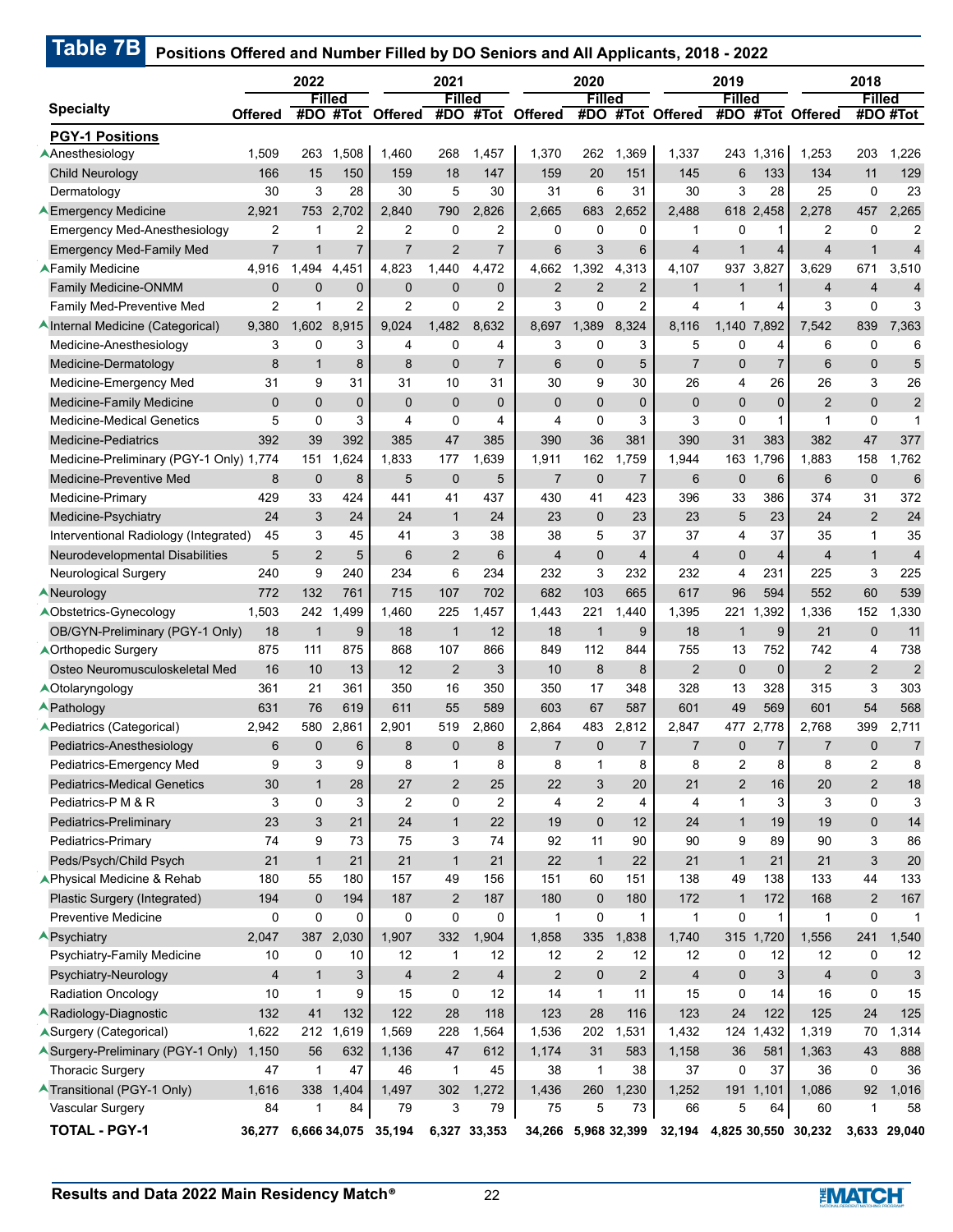|                                        |                | 2022                 |                |                | 2021                 |                |                | 2020                 |                |                | 2019                 |                  |                | 2018           |                         |
|----------------------------------------|----------------|----------------------|----------------|----------------|----------------------|----------------|----------------|----------------------|----------------|----------------|----------------------|------------------|----------------|----------------|-------------------------|
| <b>Specialty</b>                       | Offered        | <b>Filled</b><br>#DO |                | #Tot Offered   | <b>Filled</b><br>#DO | #Tot           | <b>Offered</b> | <b>Filled</b><br>#DO |                | #Tot Offered   | <b>Filled</b><br>#DO |                  | #Tot Offered   | <b>Filled</b>  | #DO #Tot                |
| <b>PGY-2 Positions</b>                 |                |                      |                |                |                      |                |                |                      |                |                |                      |                  |                |                |                         |
| <b>Anesthesiology</b>                  | 346            | 53                   | 346            | 339            | 69                   | 339            | 398            | 65                   | 396            | 428            | 86                   | 420              | 447            | 68             | 442                     |
| Child Neurology                        | $\overline{7}$ | 3                    | $\overline{7}$ | 8              | $\mathbf{1}$         | 6              | 9              | $\mathbf 1$          | 6              | 11             | $\Omega$             | 9                | 8              | $\mathbf 0$    | $\overline{7}$          |
| <b>ADermatology</b>                    | 492            | 38                   | 489            | 477            | 31                   | 471            | 478            | 35                   | 469            | 447            | 28                   | 444              | 426            | 12             | 420                     |
| AInterventional Radiology (Integrated) | 123            | 18                   | 123            | 121            | 12                   | 117            | 118            | 10                   | 111            | 113            | 8                    | 113              | 98             | 3              | 98                      |
| <b>Neurodevelopmental Disabilities</b> | 3              | $\mathbf 0$          | 3              | $\overline{4}$ | $\overline{0}$       | $\overline{2}$ | 3              | $\mathbf 0$          | $\mathbf{1}$   | 5              | $\overline{0}$       | 3                | $\overline{4}$ | $\overline{0}$ | $\overline{2}$          |
| Neurology                              | 233            | 23                   | 232            | 254            | 27                   | 253            | 244            | 23                   | 240            | 281            | 17                   | 266              | 287            | 30             | 283                     |
| <b>Nuclear Medicine</b>                | $\mathbf{1}$   | $\Omega$             | 0              | $\mathbf{1}$   | $\mathbf{0}$         | $\mathbf{0}$   | $\mathbf{1}$   | $\mathbf{0}$         | $\mathbf{0}$   | $\Omega$       | $\overline{0}$       | $\mathbf 0$      | 3              | $\mathbf 0$    | 3                       |
| Osteo Neuromusculoskeletal Med         | $\overline{2}$ | $\overline{2}$       | $\overline{2}$ | $\overline{7}$ | $\overline{2}$       | 3              | $\overline{7}$ | $\overline{2}$       | $\overline{2}$ | 4              | 3                    | 3                | $\overline{2}$ | $\mathbf 0$    | $\mathbf 0$             |
| <b>A</b> Physical Medicine & Rehab     | 338            | 127                  | 336            | 327            | 121                  | 325            | 316            | 120                  | 312            | 308            | 115                  | 305              | 281            | 77             | 281                     |
| <b>Radiation Oncology</b>              | 166            | $\overline{7}$       | 134            | 173            | 10                   | 138            | 175            | 4                    | 143            | 192            | $\overline{2}$       | 163              | 177            | 3              | 172                     |
| <b>ARadiology-Diagnostic</b>           | 997            | 132                  | 996            | 986            | 143                  | 979            | 990            | 135                  | 967            | 965            | 130                  | 950              | 944            | 106            | 939                     |
| Radiology-Nuclear Med                  | 3              | 1                    | 3              | 2              | 0                    | 2              | 3              | 0                    | 2              | $\overline{2}$ | 0                    | $\boldsymbol{2}$ | 3              | $\mathbf 0$    | 3                       |
| <b>TOTAL - PGY-2</b>                   | 2,711          | 404                  | 2,671          | 2,699          | 416                  | 2,635          | 2,742          | 395                  | 2,649          | 2,756          | 389                  | 2,678            | 2,680          | 299            | 2,650                   |
| <b>Physician (R) Positions</b>         |                |                      |                |                |                      |                |                |                      |                |                |                      |                  |                |                |                         |
| Anesthesiology                         | 114            | $\mathbf{0}$         | 108            | 94             | $\mathbf{0}$         | 93             | 116            | $\mathbf 0$          | 108            | 97             | 0                    | 91               | 140            | $\overline{0}$ | 120                     |
| Child Neurology                        | 15             | $\Omega$             | 8              | 20             | 0                    | 14             | 25             | $\Omega$             | 12             | 34             | $\mathbf 0$          | 12               | 26             | 0              | 12                      |
| Dermatology                            | 22             | $\Omega$             | 21             | 20             | $\Omega$             | 20             | 29             | $\Omega$             | 29             | 27             | $\overline{0}$       | 25               | 21             | $\Omega$       | 20                      |
| Interventional Radiology (Integrated)  | 1              | 0                    | 1              | $\overline{2}$ | 0                    | 2              | 0              | 0                    | 0              | 1              | 0                    | 1                | 3              | 0              | 3                       |
| Neurodevelopmental Disabilities        | $\mathbf{1}$   | $\Omega$             | 1              | 2              | $\Omega$             | $\overline{2}$ | 3              | $\Omega$             | $\mathbf{1}$   | 4              | $\overline{0}$       | $\mathbf{1}$     | $\overline{7}$ | $\mathbf{0}$   | $\overline{\mathbf{c}}$ |
| Neurology                              | 9              | $\Omega$             | 9              | 21             | 0                    | 20             | 20             | $\Omega$             | 16             | 20             | 0                    | 14               | 20             | 0              | 18                      |
| <b>Nuclear Medicine</b>                | $\overline{0}$ | $\Omega$             | 0              | $\mathbf{0}$   | $\mathbf{0}$         | $\Omega$       | $\mathbf 0$    | $\Omega$             | $\Omega$       | $\Omega$       | $\mathbf{0}$         | $\overline{0}$   | $\overline{2}$ | $\overline{0}$ | $\mathbf{1}$            |
| Osteo Neuromusculoskeletal Med         | 6              | $\Omega$             | 4              | $\overline{2}$ | $\Omega$             | 1              | 6              | $\Omega$             | 1              | 1              | 0                    | 0                | $\Omega$       | 0              | $\mathbf 0$             |
| Physical Medicine & Rehab              | 14             | $\Omega$             | 13             | 15             | $\Omega$             | 12             | 13             | $\Omega$             | 13             | 18             | $\Omega$             | 16               | $\overline{7}$ | $\Omega$       | $\overline{7}$          |
| <b>Radiation Oncology</b>              | 9              | $\Omega$             | 6              | 5              | 0                    | 3              | 3              | $\Omega$             | $\overline{2}$ | 4              | 0                    | 2                | $\mathbf 1$    | 0              | 1                       |
| Radiology-Diagnostic                   | 26             | $\mathbf{0}$         | 26             | 31             | $\Omega$             | 23             | 33             | $\Omega$             | 28             | 29             | $\overline{0}$       | 27               | 30             | $\mathbf{0}$   | 25                      |
| Radiology-Nuclear Med                  | 0              | $\Omega$             | 0              | 1              | 0                    | 1              | $\Omega$       | $\mathbf{0}$         | 0              | 0              | 0                    | 0                | $\mathbf{0}$   | 0              | $\mathbf 0$             |
| <b>TOTAL - Physician (R)</b>           | 217            | O                    | 197            | 213            | 0                    | 191            | 248            | $\bf{0}$             | 210            | 235            | 0                    | 189              | 257            | 0              | 209                     |
| <b>GRAND TOTAL</b>                     |                |                      |                |                |                      |                |                |                      |                |                |                      |                  |                |                |                         |

Denotes increase/decrease in number of positions filled by DO seniors of more than 10 percent and 10 positions between 2018 and 2022.

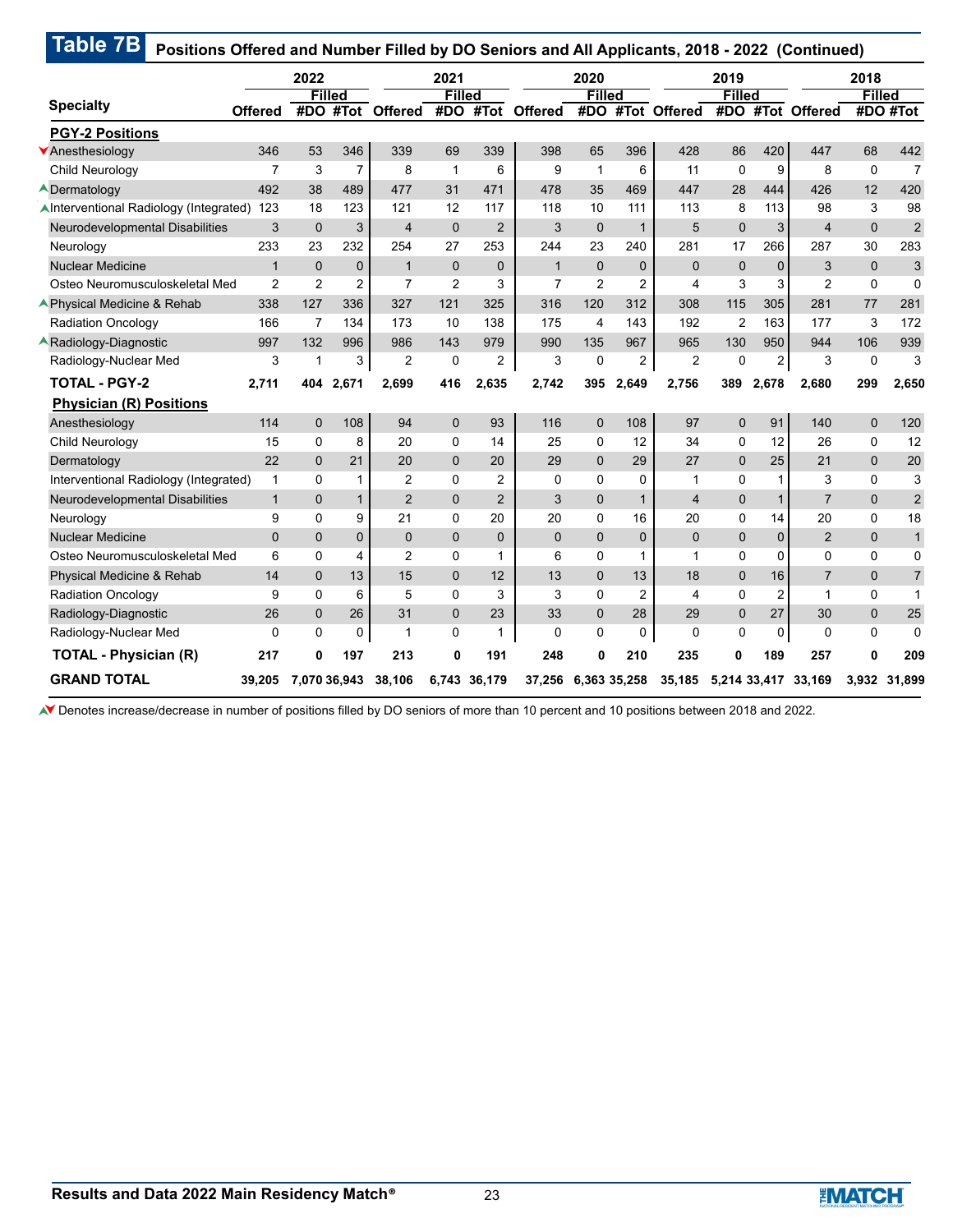**Figure 5 Number of Positions Offered and Filled for Selected Specialties, \* 2022**



\* Specialties offering at least 100 positions.

- A: Advanced positions
- C: Categorical positions
- M: Primary care categorical positions
- P: Preliminary positions
- R: Physician positions

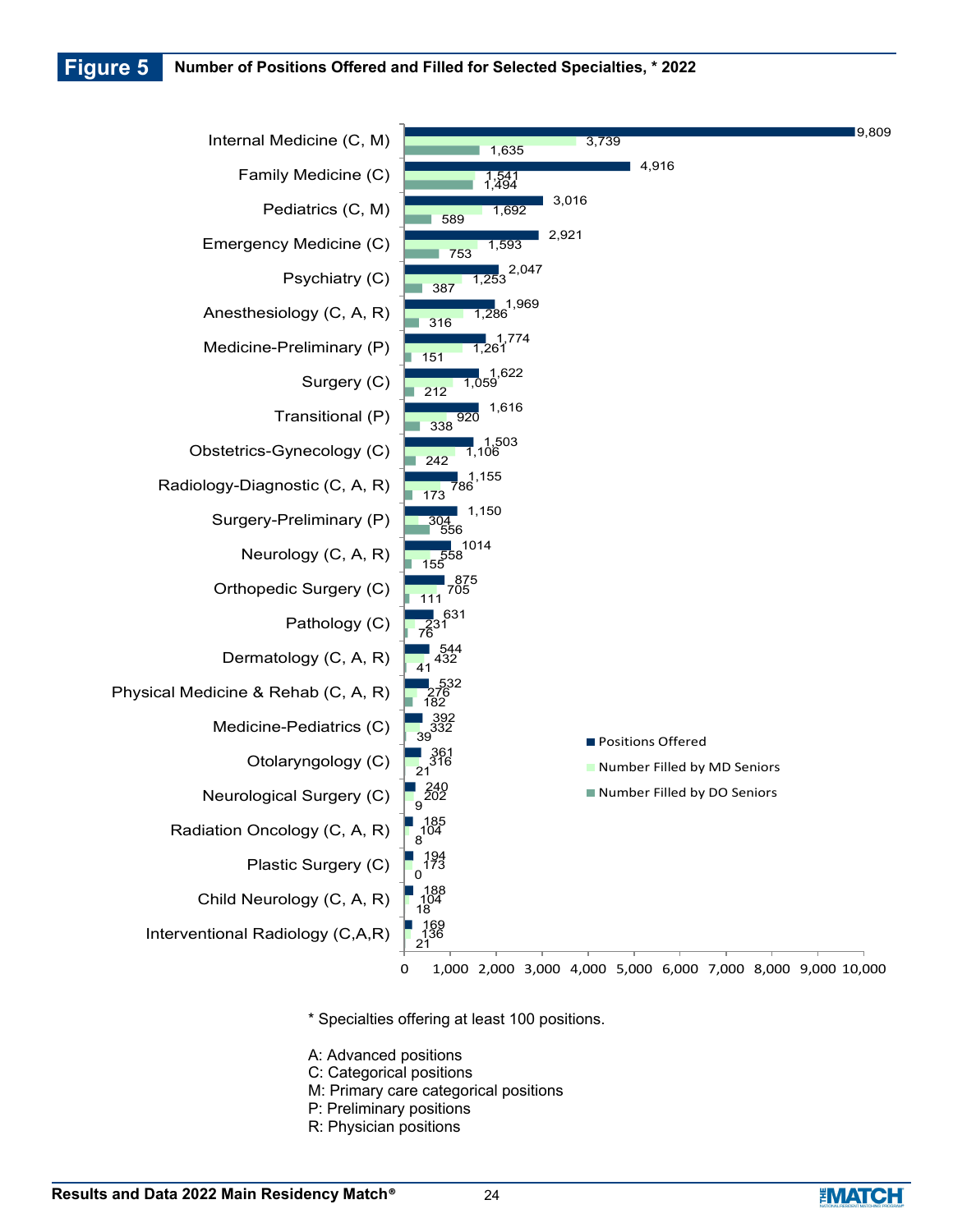|                                         |                | 2022  |               |                          | 2021  |               |                | 2020          |       |                                                    | 2019  |               |                | 2018     |               |
|-----------------------------------------|----------------|-------|---------------|--------------------------|-------|---------------|----------------|---------------|-------|----------------------------------------------------|-------|---------------|----------------|----------|---------------|
| <b>Specialty</b>                        |                |       | <b>Filled</b> |                          |       | <b>Filled</b> |                | <b>Filled</b> |       |                                                    |       | <b>Filled</b> |                |          | <b>Filled</b> |
|                                         |                |       |               | Offered %MD %Tot Offered |       |               |                |               |       | %MD %Tot Offered %MD %Tot Offered %MD %Tot Offered |       |               |                | %MD %Tot |               |
| <b>PGY-1 Positions</b>                  |                |       |               |                          |       |               |                |               |       |                                                    |       |               |                |          |               |
| Anesthesiology                          | 1,509          | 69.8  | 99.9          | 1,460                    | 70.1  | 99.8          | 1,370          | 68.3          | 99.9  | 1,337                                              | 67.8  | 98.4          | 1,253          | 68.7     | 97.8          |
| <b>Child Neurology</b>                  | 166            | 61.4  | 90.4          | 159                      | 62.9  | 92.5          | 159            | 69.8          | 95.0  | 145                                                | 70.3  | 91.7          | 134            | 75.4     | 96.3          |
| Dermatology                             | 30             | 80.0  | 93.3          | 30                       | 83.3  | 100.0         | 31             | 74.2          | 100.0 | 30                                                 | 76.7  | 93.3          | 25             | 88.0     | 92.0          |
| <b>Emergency Medicine</b>               | 2,921          | 54.5  | 92.5          | 2,840                    | 62.1  | 99.5          | 2,665          | 64.3          | 99.5  | 2,488                                              | 65.0  | 98.8          | 2,278          | 70.5     | 99.4          |
| <b>Emergency Med-Anesthesiology</b>     | 2              | 50.0  | 100.0         | 2                        | 100.0 | 100.0         | 0              | 0.0           | 0.0   | 1                                                  | 0.0   | 100.0         | 2              | 100.0    | 100.0         |
| <b>Emergency Med-Family Med</b>         | $\overline{7}$ | 57.1  | 100.0         | $\overline{7}$           | 71.4  | 100.0         | 6              | 33.3          | 100.0 | $\overline{4}$                                     | 25.0  | 100.0         | 4              | 75.0     | 100.0         |
| <b>Family Medicine</b>                  | 4,916          | 31.3  | 90.5          | 4,823                    | 33.3  | 92.7          | 4,662          | 33.1          | 92.5  | 4,107                                              | 39.0  | 93.2          | 3,629          | 44.9     | 96.7          |
| <b>Family Medicine-ONMM</b>             | $\mathbf 0$    | 0.0   | 0.0           | $\mathbf{0}$             | 0.0   | 0.0           | 2              | 0.0           | 100.0 | $\mathbf{1}$                                       | 0.0   | 100.0         | 4              | 0.0      | 100.0         |
| Family Med-Preventive Med               | 2              | 0.0   | 100.0         | 2                        | 50.0  | 100.0         | 3              | 66.7          | 66.7  | 4                                                  | 75.0  | 100.0         | 3              | 100.0    | 100.0         |
| Internal Medicine (Categorical)         | 9,380          | 37.2  | 95.0          | 9,024                    | 39.0  | 95.7          | 8,697          | 40.2          | 95.7  | 8,116                                              | 41.5  | 97.2          | 7,542          | 42.4     | 97.6          |
| Medicine-Anesthesiology                 | 3              | 66.7  | 100.0         | 4                        | 100.0 | 100.0         | 3              | 100.0         | 100.0 | 5                                                  | 80.0  | 80.0          | 6              | 100.0    | 100.0         |
| Medicine-Dermatology                    | 8              | 87.5  | 100.0         | 8                        | 87.5  | 87.5          | 6              | 83.3          | 83.3  | $\overline{7}$                                     | 85.7  | 100.0         | 6              | 83.3     | 83.3          |
| Medicine-Emergency Med                  | 31             | 71.0  | 100.0         | 31                       | 61.3  | 100.0         | 30             | 63.3          | 100.0 | 26                                                 | 76.9  | 100.0         | 26             | 84.6     | 100.0         |
| Medicine-Family Medicine                | $\mathbf{0}$   | 0.0   | 0.0           | $\mathbf{0}$             | 0.0   | 0.0           | $\mathbf 0$    | 0.0           | 0.0   | $\mathbf 0$                                        | 0.0   | 0.0           | $\overline{2}$ | 100.0    | 100.0         |
| <b>Medicine-Medical Genetics</b>        | 5              | 60.0  | 60.0          | 4                        | 75.0  | 100.0         | 4              | 50.0          | 75.0  | 3                                                  | 33.3  | 33.3          | 1              | 100.0    | 100.0         |
| <b>Medicine-Pediatrics</b>              | 392            | 84.7  | 100.0         | 385                      | 81.3  | 100.0         | 390            | 81.0          | 97.7  | 390                                                | 80.8  | 98.2          | 382            | 80.1     | 98.7          |
| Medicine-Preliminary (PGY-1 Only) 1,774 |                | 71.1  | 91.5          | 1,833                    | 66.0  | 89.4          | 1,911          | 68.7          | 92.0  | 1,944                                              | 69.8  | 92.4          | 1,883          | 72.8     | 93.6          |
| Medicine-Preventive Med                 | 8              | 62.5  | 100.0         | 5                        | 40.0  | 100.0         | $\overline{7}$ | 57.1          | 100.0 | 6                                                  | 33.3  | 100.0         | 6              | 66.7     | 100.0         |
| Medicine-Primary                        | 429            | 57.8  | 98.8          | 441                      | 56.9  | 99.1          | 430            | 57.4          | 98.4  | 396                                                | 60.4  | 97.5          | 374            | 61.2     | 99.5          |
| Medicine-Psychiatry                     | 24             | 83.3  | 100.0         | 24                       | 91.7  | 100.0         | 23             | 78.3          | 100.0 | 23                                                 | 78.3  | 100.0         | 24             | 83.3     | 100.0         |
| Interventional Radiology (Integrated)   | 45             | 82.2  | 100.0         | 41                       | 73.2  | 92.7          | 38             | 65.8          | 97.4  | 37                                                 | 81.1  | 100.0         | 35             | 97.1     | 100.0         |
| Neurodevelopmental Disabilities         | 5              | 60.0  | 100.0         | 6                        | 50.0  | 100.0         | 4              | 75.0          | 100.0 | $\overline{4}$                                     | 75.0  | 100.0         | $\overline{4}$ | 75.0     | 100.0         |
| Neurological Surgery                    | 240            | 84.2  | 100.0         | 234                      | 84.6  | 100.0         | 232            | 87.5          | 100.0 | 232                                                | 91.8  | 99.6          | 225            | 90.2     | 100.0         |
| Neurology                               | 772            | 50.9  | 98.6          | 715                      | 50.1  | 98.2          | 682            | 46.5          | 97.5  | 617                                                | 46.0  | 96.3          | 552            | 50.7     | 97.6          |
| Obstetrics-Gynecology                   | 1,503          | 73.6  | 99.7          | 1,460                    | 74.5  | 99.8          | 1,443          | 75.5          | 99.8  | 1,395                                              | 75.2  | 99.8          | 1,336          | 78.7     | 99.6          |
| OB/GYN-Preliminary (PGY-1 Only)         | 18             | 22.2  | 50.0          | 18                       | 33.3  | 66.7          | 18             | 16.7          | 50.0  | 18                                                 | 22.2  | 50.0          | 21             | 28.6     | 52.4          |
| Orthopedic Surgery                      | 875            | 80.6  | 100.0         | 868                      | 80.5  | 99.8          | 849            | 80.8          | 99.4  | 755                                                | 91.8  | 99.6          | 742            | 93.1     | 99.5          |
| Osteo Neuromusculoskeletal Med          | 16             | 0.0   | 81.3          | 12                       | 0.0   | 25.0          | 10             | 0.0           | 80.0  | $\overline{2}$                                     | 0.0   | 0.0           | $\overline{2}$ | 0.0      | 100.0         |
| Otolaryngology                          | 361            | 87.5  | 100.0         | 350                      | 88.6  | 100.0         | 350            | 88.6          | 99.4  | 328                                                | 93.9  | 100.0         | 315            | 90.2     | 96.2          |
| Pathology                               | 631            | 36.6  | 98.1          | 611                      | 32.4  | 96.4          | 603            | 33.8          | 97.3  | 601                                                | 33.4  | 94.7          | 601            | 36.6     | 94.5          |
| Pediatrics (Categorical)                | 2,942          | 56.5  | 97.2          | 2,901                    | 60.3  | 98.6          | 2,864          | 60.4          | 98.2  | 2,847                                              | 60.2  | 97.6          | 2,768          | 63.1     | 97.9          |
| Pediatrics-Anesthesiology               | 6              | 100.0 | 100.0         | 8                        |       | 100.0 100.0   | $\overline{7}$ | 100.0         | 100.0 | $\overline{7}$                                     | 85.7  | 100.0         | $\overline{7}$ | 85.7     | 100.0         |
| Pediatrics-Emergency Med                | 9              | 66.7  | 100.0         | 8                        | 87.5  | 100.0         | 8              | 62.5          | 100.0 | 8                                                  | 75.0  | 100.0         | 8              | 50.0     | 100.0         |
| <b>Pediatrics-Medical Genetics</b>      | 30             | 60.0  | 93.3          | 27                       | 70.4  | 92.6          | 22             | 59.1          | 90.9  | 21                                                 | 66.7  | 76.2          | 20             | 70.0     | 90.0          |
| Pediatrics-P M & R                      | 3              | 100.0 | 100.0         | 2                        | 100.0 | 100.0         | 4              | 50.0          | 100.0 | 4                                                  | 50.0  | 75.0          | 3              | 100.0    | 100.0         |
| Pediatrics-Preliminary                  | 23             | 69.6  | 91.3          | 24                       | 66.7  | 91.7          | 19             | 47.4          | 63.2  | 24                                                 | 50.0  | 79.2          | 19             | 52.6     | 73.7          |
| Pediatrics-Primary                      | 74             | 41.9  | 98.6          | 75                       | 52.0  | 98.7          | 92             | 39.1          | 97.8  | 90                                                 | 40.0  | 98.9          | 90             | 40.0     | 95.6          |
| Peds/Psych/Child Psych                  | 21             | 95.2  | 100.0         | 21                       | 90.5  | 100.0         | 22             | 90.9          | 100.0 | 21                                                 | 95.2  | 100.0         | 21             | 81.0     | 95.2          |
| Physical Medicine & Rehab               | 180            | 57.8  | 100.0         | 157                      | 56.1  | 99.4          | 151            | 53.6          | 100.0 | 138                                                | 50.0  | 100.0         | 133            | 57.1     | 100.0         |
| Plastic Surgery (Integrated)            | 194            | 89.2  | 100.0         | 187                      | 89.3  | 100.0         | 180            | 91.7          | 100.0 | 172                                                | 91.9  | 100.0         | 168            | 92.9     | 99.4          |
| Preventive Medicine                     | 0              | 0.0   | 0.0           | 0                        | 0.0   | 0.0           | 1              | 0.0           | 100.0 | 1                                                  | 0.0   | 100.0         | 1              | 0.0      | 100.0         |
| Psychiatry                              | 2,047          | 61.2  | 99.2          | 1,907                    | 63.2  | 99.8          | 1,858          | 61.2          | 98.9  | 1,740                                              | 60.6  | 98.9          | 1,556          | 63.1     | 99.0          |
| Psychiatry-Family Medicine              | 10             | 100.0 | 100.0         | 12                       | 91.7  | 100.0         | 12             | 83.3          | 100.0 | 12                                                 | 100.0 | 100.0         | 12             | 100.0    | 100.0         |
| Psychiatry-Neurology                    | $\overline{4}$ | 50.0  | 75.0          | $\overline{\mathcal{L}}$ | 25.0  | 100.0         | $\overline{2}$ | 100.0         | 100.0 | $\overline{4}$                                     | 75.0  | 75.0          | $\overline{4}$ | 75.0     | 75.0          |
| <b>Radiation Oncology</b>               | 10             | 70.0  | 90.0          | 15                       | 46.7  | 80.0          | 14             | 57.1          | 78.6  | 15                                                 | 86.7  | 93.3          | 16             | 93.8     | 93.8          |
| Radiology-Diagnostic                    | 132            | 55.3  | 100.0         | 122                      | 58.2  | 96.7          | 123            | 40.7          | 94.3  | 123                                                | 59.3  | 99.2          | 125            | 61.6     | 100.0         |
| Surgery (Categorical)                   | 1,622          | 65.3  | 99.8          | 1,569                    | 65.6  | 99.7          | 1,536          | 67.3          | 99.7  | 1,432                                              | 73.5  | 100.0         | 1,319          | 76.2     | 99.6          |
| Surgery-Preliminary (PGY-1 Only)        | 1,150          | 26.4  | 55.0          | 1,136                    | 23.9  | 53.9          | 1,174          | 24.7          | 49.7  | 1,158                                              | 23.9  | 50.2          | 1,363          | 41.6     | 65.2          |
| <b>Thoracic Surgery</b>                 | 47             | 87.2  | 100.0         | 46                       | 93.5  | 97.8          | 38             | 84.2          | 100.0 | 37                                                 | 91.9  | 100.0         | 36             | 86.1     | 100.0         |
| Transitional (PGY-1 Only)               | 1,616          | 56.9  | 86.9          | 1,497                    | 56.4  | 85.0          | 1,436          | 57.2          | 85.7  | 1,252                                              | 62.9  | 87.9          | 1,086          | 71.1     | 93.6          |
| Vascular Surgery                        | 84             | 85.7  | 100.0         | 79                       | 82.3  | 100.0         | 75             | 81.3          | 97.3  | 66                                                 | 78.8  | 97.0          | 60             | 83.3     | 96.7          |
| <b>TOTAL - PGY-1</b>                    | 36,277         | 51.0  |               | 93.9 35,194              | 52.4  | 94.8          | 34,266         | 52.8          |       | 94.6 32,194                                        | 55.2  | 94.9          | 30,232         | 58.7     | 96.1          |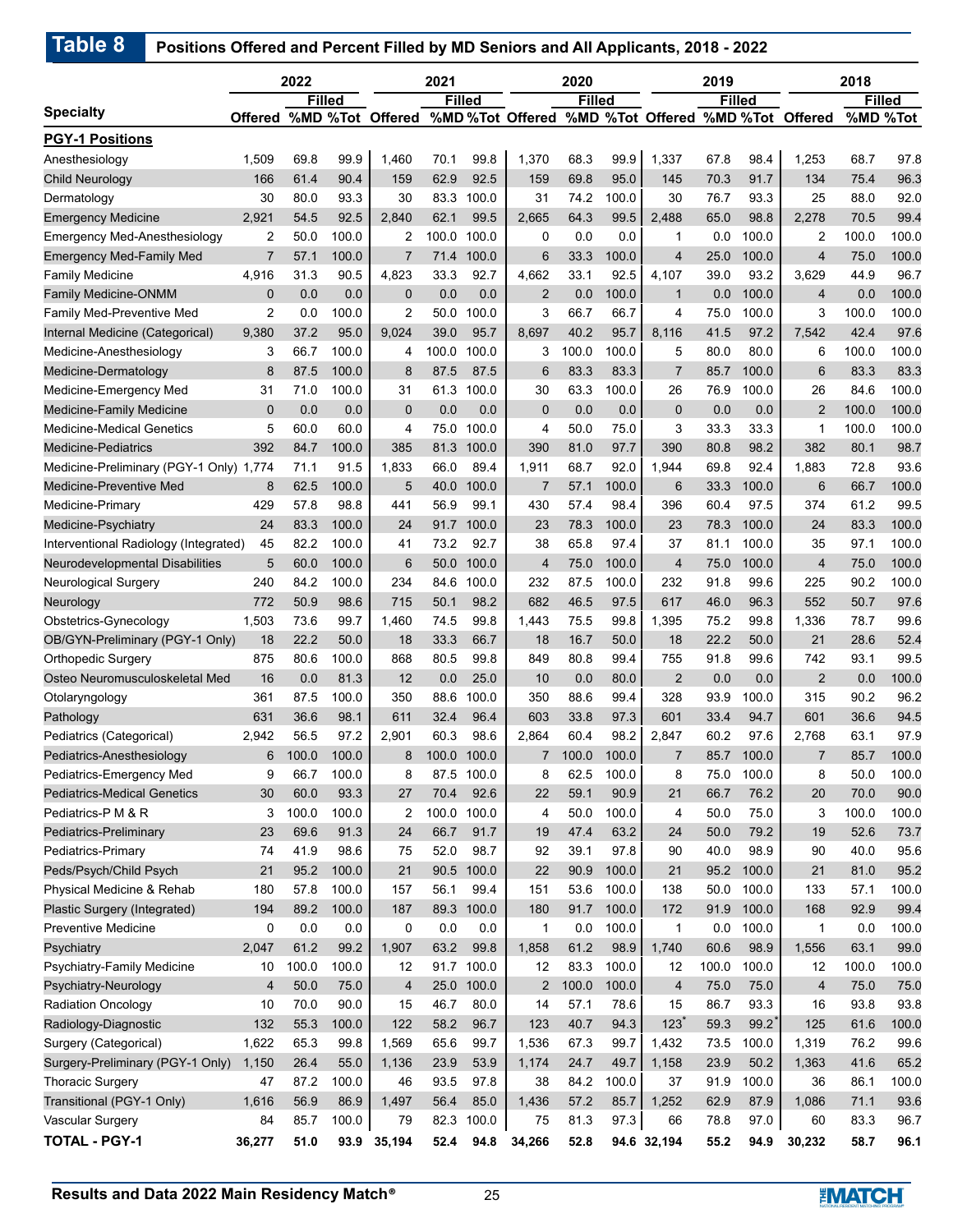| <b>Table 8</b><br>Positions Offered and Percent Filled by MD Seniors and All Applicants, 2018 - 2022 (Continued) |                |             |               |                  |             |               |                                                  |               |              |                |             |               |                |             |               |
|------------------------------------------------------------------------------------------------------------------|----------------|-------------|---------------|------------------|-------------|---------------|--------------------------------------------------|---------------|--------------|----------------|-------------|---------------|----------------|-------------|---------------|
|                                                                                                                  |                | 2022        |               |                  | 2021        |               |                                                  | 2020          |              |                | 2019        |               |                | 2018        |               |
|                                                                                                                  |                |             | <b>Filled</b> |                  |             | <b>Filled</b> |                                                  | <b>Filled</b> |              |                |             | <b>Filled</b> |                |             | <b>Filled</b> |
| <b>Specialty</b>                                                                                                 | <b>Offered</b> |             |               | %MD %Tot Offered |             |               | %MD%Tot Offered %MD %Tot Offered %MD%Tot Offered |               |              |                |             |               |                |             | %MD %Tot      |
| <b>PGY-2 Positions</b>                                                                                           |                |             |               |                  |             |               |                                                  |               |              |                |             |               |                |             |               |
| Anesthesiology                                                                                                   | 346            | 67.1        | 100.0         | 339              |             | 62.2 100.0    | 398                                              | 66.6          | 99.5         | 428            | 57.5        | 98.1          | 447            | 55.0        | 98.9          |
| Child Neurology                                                                                                  | 7              | 28.6        | 100.0         | 8                | 12.5        | 75.0          | 9                                                | 11.1          | 66.7         | 11             | 9.1         | 81.8          | 8              | 37.5        | 87.5          |
| Dermatology                                                                                                      | 492            | 82.9        | 99.4          | 477              | 80.1        | 98.7          | 478                                              | 77.0          | 98.1         | 447            | 82.8        | 99.3          | 426            | 81.7        | 98.6          |
| Interventional Radiology (Integrated) 123                                                                        |                | 80.5        | 100.0         | 121              | 80.2        | 96.7          | 118                                              | 79.7          | 94.1         | 113            | 89.4        | 100.0         | 98             | 94.9        | 100.0         |
| <b>Neurodevelopmental Disabilities</b>                                                                           | 3              | 100.0       | 100.0         | $\overline{4}$   | 25.0        | 50.0          | 3                                                | 33.3          | 33.3         | 5              | 40.0        | 60.0          | $\overline{4}$ | 50.0        | 50.0          |
| Neurology                                                                                                        | 233            | 70.8        | 99.6          | 254              | 65.7        | 99.6          | 244                                              | 60.7          | 98.4         | 281            | 62.3        | 94.7          | 287            | 66.2        | 98.6          |
| <b>Nuclear Medicine</b>                                                                                          | $\mathbf{1}$   | 0.0         | 0.0           | $\mathbf{1}$     | 0.0         | 0.0           | $\mathbf{1}$                                     | 0.0           | 0.0          | $\mathbf{0}$   | 0.0         | 0.0           | 3              | 0.0         | 100.0         |
| Osteo Neuromusculoskeletal Med                                                                                   | $\overline{2}$ | 0.0         | 100.0         | $\overline{7}$   | 0.0         | 42.9          | $\overline{7}$                                   | 0.0           | 28.6         | 4              | 0.0         | 75.0          | $\Omega$       | 0.0         | 0.0           |
| Physical Medicine & Rehab                                                                                        | 338            | 50.9        | 99.4          | 327              | 51.1        | 99.4          | 316                                              | 51.9          | 98.7         | 308            | 49.0        | 99.0          | 281            | 59.1        | 100.0         |
| <b>Radiation Oncology</b>                                                                                        | 166            | 58.4        | 80.7          | 173              | 54.3        | 79.8          | 175                                              | 65.1          | 81.7         | 192            | 76.6        | 84.9          | 177            | 91.5        | 97.2          |
| Radiology-Diagnostic                                                                                             | 997            | 71.5        | 99.9          | 986              | 68.0        | 99.3          | 990                                              | 66.7          | 97.7         | 965            | 68.9        | 98.4          | 944            | 72.4        | 99.5          |
| Radiology-Nuclear Med                                                                                            | 3              | 66.7        | 100.0         | $\overline{2}$   | 50.0        | 100.0         | 3                                                | 33.3          | 66.7         | $\overline{2}$ | 50.0        | 100.0         | 3              | 33.3        | 100.0         |
| <b>TOTAL - PGY-2</b>                                                                                             | 2,711          | 69.8        | 98.5          | 2,699            | 66.4        | 97.6          | 2,742                                            | 66.2          | 96.6         | 2,756          | 67.5        | 97.2          | 2,678          | 70.7        | 99.0          |
| Physician (R) Positions*                                                                                         |                |             |               |                  |             |               |                                                  |               |              |                |             |               |                |             |               |
| Anesthesiology                                                                                                   | 114            | 0.0         | 94.7          | 94               | 0.0         | 98.9          | 116                                              | 0.0           | 93.1         | 97             | 0.0         | 93.8          | 140            | 0.0         | 85.7          |
| Child Neurology                                                                                                  | 15             | 0.0         | 53.3          | 20               | 0.0         | 70.0          | 25                                               | 0.0           | 48.0         | 34             | 0.0         | 35.3          | 26             | 0.0         | 46.2          |
| Dermatology                                                                                                      | 22             | 0.0         | 95.5          | 20               | 0.0         | 100.0         | 29                                               | 0.0           | 100.0        | 27             | 0.0         | 92.6          | 21             | 0.0         | 95.2          |
| Interventional Radiology (Integrated)                                                                            | $\mathbf{1}$   | 0.0         | 100.0         | 2                | $0.0\,$     | 100.0         | $\Omega$                                         | 0.0           | 0.0          | 1              | 0.0         | 100.0         | 3              | 0.0         | 100.0         |
| Neurodevelopmental Disabilities                                                                                  | $\mathbf{1}$   | 0.0         | 100.0         | 2                | 0.0         | 100.0         | 3                                                | 0.0           | 33.3         | $\overline{4}$ | 0.0         | 25.0          | $\overline{7}$ | 0.0         | 28.6          |
| Neurology                                                                                                        | 9              | 0.0         | 100.0         | 21               | 0.0         | 95.2          | 20                                               | 0.0           | 80.0         | 20             | 0.0         | 70.0          | 20             | 0.0         | 90.0          |
| <b>Nuclear Medicine</b>                                                                                          | $\mathbf 0$    | 0.0         | 0.0           | $\mathbf{0}$     | 0.0         | 0.0           | $\mathbf 0$                                      | 0.0           | 0.0          | 0              | 0.0         | 0.0           | 2              | 0.0         | 50.0          |
| Osteo Neuromusculoskeletal Med                                                                                   | 6              | 0.0         | 66.7          | 2                | 0.0         | 50.0          | 6                                                | 0.0           | 16.7         | 1              | 0.0         | 0.0           | $\Omega$       | 0.0         | 0.0           |
| Physical Medicine & Rehab                                                                                        | 14             | 0.0         | 92.9          | 15               | 0.0         | 80.0          | 13                                               | 0.0           | 100.0        | 18             | 0.0         | 88.9          | $\overline{7}$ | 0.0         | 100.0         |
| <b>Radiation Oncology</b>                                                                                        | 9              | 0.0         | 66.7          | 5                | 0.0         | 60.0          | 3                                                | 0.0           | 66.7         | 4              | 0.0         | 50.0          | $\mathbf{1}$   | 0.0         | 100.0         |
| Radiology-Diagnostic                                                                                             | 26             | 0.0         | 100.0         | 31               | 0.0         | 74.2          | 33                                               | 0.0           | 84.8         | 29             | 0.0         | 93.1          | 30             | 0.0         | 83.3          |
| Radiology-Nuclear Med                                                                                            | $\Omega$       | 0.0         | 0.0           | $\mathbf{1}$     | 0.0         | 100.0         | $\Omega$                                         | 0.0           | 0.0          | 0              | 0.0         | 0.0           | $\Omega$       | 0.0         | 0.0           |
| <b>TOTAL - Physician (R)</b><br><b>GRAND TOTAL</b>                                                               | 217<br>39,205  | 0.0<br>52.0 | 90.8<br>94.2  | 213<br>38,106    | 0.0<br>53.1 | 89.7<br>94.9  | 248<br>37,256                                    | 0.0<br>53.5   | 84.7<br>94.6 | 235<br>35,185  | 0.0<br>55.8 | 80.4<br>95.0  | 257<br>33,167  | 0.0<br>59.2 | 81.3<br>96.2  |

Physician (R) positions are PGY-2 positions starting in the year of the Match that are reserved for applicants who have had prior graduate medical education. Physician positions are not available to senior medical students. In previous *Results and Data Books*, the numbers of R positions were small, and they were included in the categorical position counts. In 2014, NRMP began listing R positions separately.

\*

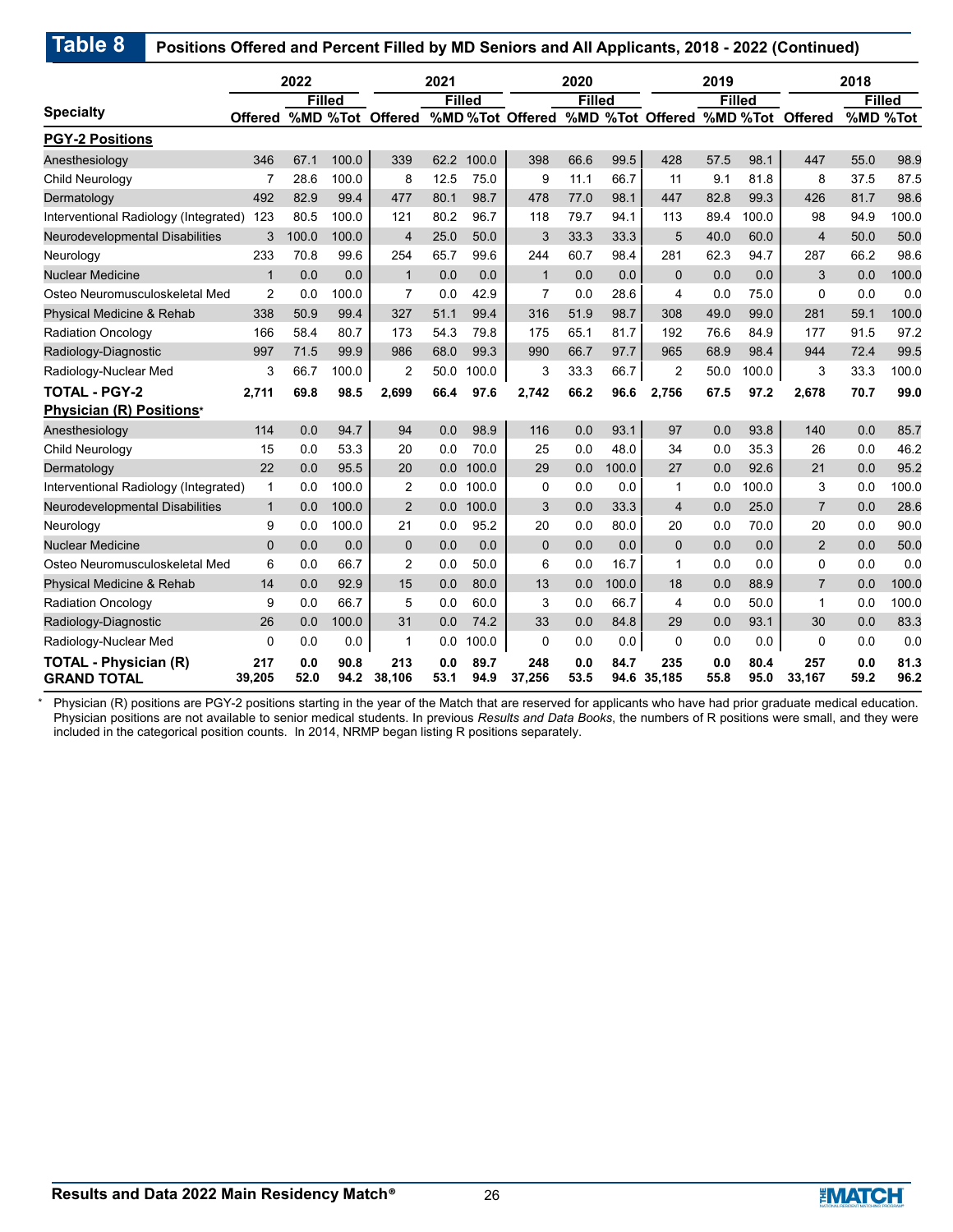## **Tables 9-12**

Tables 9 through 12 display the numbers of PGY-1 matches in each specialty and their proportions among all specialties for four different applicant groups: all applicants (Table 9), U.S. MD seniors (Table 10), U.S. DO seniors (Table 11), and foreign-trained physicians (Table 12). Foreign-trained physicians are U.S. citizen and non-U.S. citizen students and graduates of international medical schools, excluding Canadian and Fifth Pathway applicants. Specialties that placed at least 10 positions in the Match and showed an increase or decrease in the numbers of matched applicants of greater than 10 percent between 2018 and 2022 are highlighted with arrows.

Between 2018 and 2022, the proportions of matched applicants among all PGY-1 specialties were relatively stable for all applicant groups with some notable trends:

The proportions of U.S. MD seniors matching in Psychiatry (6.8 percent), Anesthesiology (5.7 percent), and Neurology (2.1 percent) have increased modestly but consistently over the past five years (Table 10). In contrast, the proportions of U.S. MD seniors matching in Pediatrics (Categorical) (9.0 percent), Emergency Medicine (8.6 percent) and Family Medicine (8.3 percent) have generally declined over the same period. The proportion of U.S. MD seniors matching in Preliminary Surgery (1.6 percent) was half of that reported in 2018, a likely result, in part, of the fact that U.S. MD seniors who match to Urology no longer use the Main Residency Match to obtain their Preliminary Surgery training.

As a result of the transition to a single accreditation system, the number of U.S. DO seniors in the Match has grown considerably, and every year more U.S. DO seniors match in most specialties (see Table 11). In 2022, the total number of matched U.S. DO seniors was 6,664; compared to 2021, the number matched increased by 337 (5.3 percent). Between 2018 and 2022, the match rate for U.S. DO seniors in Internal Medicine has consistently remained high, fluctuating between 23.1 percent and 24.0 percent. In 2022, the number of U.S. DO seniors in Family Medicine programs was 1,494, 823 (122.7 percent) more than 2018.

Historically, positions obtained by foreign-trained physicians (IMGs) have been concentrated in a few specialties. In 2022, 70.1 percent of matched IMGs obtained positions in Internal Medicine (categorical), Family Medicine, and Pediatrics (categorical) (Table 12).

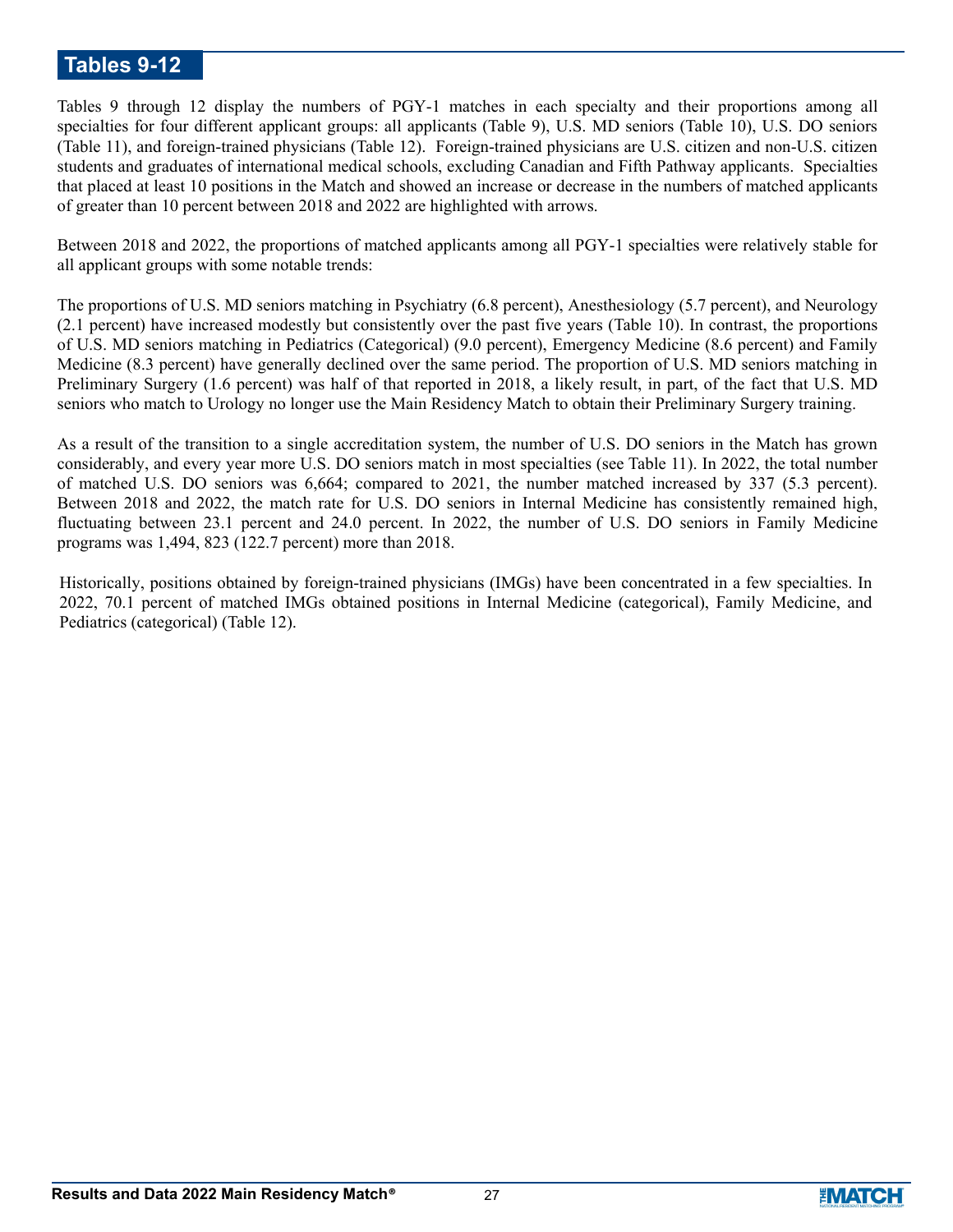### **Table 9 All Applicants Matched to PGY-1 Positions by Specialty, 2018 - 2022**

|         | $\ldots$ represents material to $\ldots$ . The control of $\mathbf{y}$ | 2022                |            | 2021                | $v_{\text{p}}\ldots v_{\text{r}}$ | 2020                | .          | 2019                |            | 2018            |            |
|---------|------------------------------------------------------------------------|---------------------|------------|---------------------|-----------------------------------|---------------------|------------|---------------------|------------|-----------------|------------|
|         | <b>Specialty</b>                                                       | No.                 | $\%$       | No.                 | $\frac{0}{0}$                     | No.                 | $\%$       | No.                 | %          | No.             | %          |
|         | Anesthesiology                                                         | 1,508               | 4.4        | 1,457               | 4.4                               | 1,369               | 4.2        | 1,316               | 4.3        | 1,226           | 4.2        |
| A.      | Child Neurology                                                        | 150                 | 0.4        | 147                 | 0.4                               | 151                 | 0.5        | 133                 | 0.4        | 129             | 0.4        |
|         | Dermatology                                                            | 28                  | 0.1        | 30                  | 0.1                               | 31                  | 0.1        | 28                  | 0.1        | 23              | 0.1        |
|         | ▲ Emergency Medicine                                                   | 2,702               | 7.9        | 2,826               | 8.5                               | 2.652               | 8.2        | 2.458               | 8.0        | 2,265           | 7.8        |
|         | <b>Emergency Med-Anesthesiology</b>                                    | $\overline{2}$      | 0.0        | 2                   | 0.0                               | $\mathbf{0}$        | 0.0        | $\mathbf{1}$        | 0.0        | $\overline{2}$  | 0.0        |
|         | <b>Emergency Med-Family Med</b>                                        | 7                   | 0.0        | 7                   | 0.0                               | 6                   | 0.0        | 4                   | 0.0        | 4               | 0.0        |
|         | ▲ Family Medicine                                                      | 4,451               | 13.1       | 4,472 13.4          |                                   | 4,313 13.3          |            | 3.827 12.5          |            | 3,510 12.1      |            |
|         | Family Medicine-ONMM<br><b>Family Med-Preventive Med</b>               | 0<br>$\overline{2}$ | 0.0<br>0.0 | 0<br>$\overline{2}$ | 0.0<br>0.0                        | 2<br>$\overline{2}$ | 0.0<br>0.0 | 1<br>$\overline{4}$ | 0.0<br>0.0 | 4<br>3          | 0.0<br>0.0 |
|         | ▲ Internal Medicine (Categorical)                                      | 8,915               | 26.2       | 8,632 25.9          |                                   | 8,324 25.7          |            | 7,892 25.8          |            | 7.363 25.4      |            |
|         | Medicine-Anesthesiology                                                | 3                   | 0.0        | 4                   | 0.0                               | 3                   | 0.0        | $\overline{4}$      | 0.0        | 6               | 0.0        |
|         | Medicine-Dermatology                                                   | 8                   | 0.0        | 7                   | 0.0                               | 5                   | 0.0        | 7                   | 0.0        | 5               | 0.0        |
|         | Medicine-Emergency Med                                                 | 31                  | 0.1        | 31                  | 0.1                               | 30                  | 0.1        | 26                  | 0.1        | 26              | 0.1        |
|         | Medicine-Family Medicine                                               | 0                   | 0.0        | 0                   | 0.0                               | 0                   | 0.0        | 0                   | 0.0        | 2               | 0.0        |
|         | <b>Medicine-Medical Genetics</b>                                       | 3                   | 0.0        | $\overline{4}$      | 0.0                               | 3                   | 0.0        | $\mathbf{1}$        | 0.0        | 1               | 0.0        |
|         | <b>Medicine-Pediatrics</b>                                             | 392                 | 1.2        | 385                 | 1.2                               | 381                 | 1.2        | 383                 | 1.3        | 377             | 1.3        |
|         | Medicine-Preliminary (PGY-1 Only)                                      | 1,624               | 4.8        | 1,639               | 4.9                               | 1,759               | 5.4        | 1,796               | 5.9        | 1,762           | 6.1        |
| A       | Medicine-Preventive Med<br>Medicine-Primary                            | 8<br>424            | 0.0<br>1.2 | 5<br>437            | 0.0<br>1.3                        | 7<br>423            | 0.0<br>1.3 | 6<br>386            | 0.0<br>1.3 | 6<br>372        | 0.0<br>1.3 |
|         | Medicine-Psychiatry                                                    | 24                  | 0.1        | 24                  | 0.1                               | 23                  | 0.1        | 23                  | 0.1        | 24              | 0.1        |
|         | ▲ Interventional Radiology (Integrated)                                | 45                  | 0.1        | 38                  | 0.1                               | 37                  | 0.1        | 37                  | 0.1        | 35              | 0.1        |
|         | Neurodevelopmental Disabilities                                        | 5                   | 0.0        | 6                   | 0.0                               | 4                   | 0.0        | 4                   | 0.0        | 4               | 0.0        |
|         | Neurological Surgery                                                   | 240                 | 0.7        | 234                 | 0.7                               | 232                 | 0.7        | 231                 | 0.8        | 225             | 0.8        |
|         | $\triangle$ Neurology                                                  | 761                 | 2.2        | 702                 | 2.1                               | 665                 | 2.1        | 594                 | 1.9        | 539             | 1.9        |
| A       | Obstetrics-Gynecology                                                  | 1,499               | 4.4        | 1,457               | 4.4                               | 1,440               | 4.4        | 1,392               | 4.6        | 1,330           | 4.6        |
|         | OB/GYN-Preliminary (PGY-1 Only)                                        | 9                   | 0.0        | 12                  | 0.0                               | 9                   | 0.0        | 9                   | 0.0        | 11              | 0.0        |
|         | <b>Orthopedic Surgery</b>                                              | 875                 | 2.6        | 866                 | 2.6                               | 844                 | 2.6        | 752                 | 2.5        | 738             | 2.5        |
| A       | Osteo Neuromusculoskeletal Med<br>Otolaryngology                       | 13<br>361           | 0.0<br>1.1 | 3<br>350            | 0.0<br>1.0                        | 8<br>348            | 0.0<br>1.1 | 0<br>328            | 0.0<br>1.1 | 2<br>303        | 0.0<br>1.0 |
|         | Pathology                                                              | 619                 | 1.8        | 589                 | 1.8                               | 587                 | 1.8        | 569                 | 1.9        | 568             | 2.0        |
|         | Pediatrics (Categorical)                                               | 2,861               | 8.4        | 2,860               | 8.6                               | 2,812               | 8.7        | 2,778               | 9.1        | 2,711           | 9.3        |
|         | Pediatrics-Anesthesiology                                              | 6                   | 0.0        | 8                   | 0.0                               | 7                   | 0.0        | 7                   | 0.0        | 7               | 0.0        |
|         | Pediatrics-Emergency Med                                               | 9                   | 0.0        | 8                   | 0.0                               | 8                   | 0.0        | 8                   | 0.0        | 8               | 0.0        |
|         | ▲ Pediatrics-Medical Genetics                                          | 28                  | 0.1        | 25                  | 0.1                               | 20                  | 0.1        | 16                  | 0.1        | 18              | 0.1        |
|         | Pediatrics-P M & R                                                     | 3                   | 0.0        | $\overline{2}$      | 0.0                               | $\overline{4}$      | 0.0        | 3                   | 0.0        | 3               | 0.0        |
|         | Pediatrics-Preliminary                                                 | 21                  | 0.1        | 22                  | 0.1                               | 12                  | 0.0        | 19                  | 0.1        | 14              | 0.0        |
| Y.      | Pediatrics-Primary                                                     | 73<br>21            | 0.2        | 74<br>21            | 0.2                               | 90<br>22            | 0.3        | 89<br>21            | 0.3        | 86              | 0.3        |
|         | Peds/Psych/Child Psych<br>▲ Physical Medicine & Rehab                  | 180                 | 0.1<br>0.5 | 156                 | 0.1<br>0.5                        | 151                 | 0.1<br>0.5 | 138                 | 0.1<br>0.5 | 20<br>133       | 0.1<br>0.5 |
|         | ▲ Plastic Surgery (Integrated)                                         | 194                 | 0.6        | 187                 | 0.6                               | 180                 | 0.6        | 172                 | 0.6        | 167             | 0.6        |
|         | <b>Preventive Medicine</b>                                             | 0                   | 0.0        | 0                   | 0.0                               | $\mathbf{1}$        | 0.0        | $\mathbf{1}$        | 0.0        | $\mathbf{1}$    | 0.0        |
|         | ▲ Psychiatry                                                           | 2,030               | 6.0        | 1,904               | 5.7                               | 1,838               | 5.7        | 1,720               | 5.6        | 1,540           | 5.3        |
|         | Psychiatry-Family Medicine                                             | 10                  | 0.0        | 12                  | 0.0                               | 12                  | 0.0        | 12                  | 0.0        | 12 <sup>2</sup> | 0.0        |
|         | Psychiatry-Neurology                                                   | 3                   | 0.0        | 4                   | 0.0                               | 2                   | 0.0        | 3                   | 0.0        | 3               | 0.0        |
|         | <b>Radiation Oncology</b>                                              | 9                   | 0.0        | 12                  | 0.0                               | 11                  | 0.0        | 14                  | 0.0        | 15              | 0.1        |
|         | Radiology-Diagnostic                                                   | 132                 | 0.4        | 118                 | 0.4                               | 116                 | 0.4        | 122                 | 0.4        | 125             | 0.4        |
| A       | Surgery (Categorical)                                                  | 1,619               | 4.8        | 1,564               | 4.7                               | 1,531               | 4.7        | 1,432               | 4.7        | 1,314           | 4.5        |
| Y.<br>A | Surgery-Preliminary (PGY-1 Only)<br><b>Thoracic Surgery</b>            | 632<br>47           | 1.9<br>0.1 | 612<br>45           | 1.8<br>0.1                        | 583<br>38           | 1.8<br>0.1 | 581<br>37           | 1.9<br>0.1 | 888<br>36       | 3.1<br>0.1 |
| A       | Transitional (PGY-1 Only)                                              | 1,404               | 4.1        | 1,272               | 3.8                               | 1,230               | 3.8        | 1,101               | 3.6        | 1,016           | 3.5        |
| A       | Vascular Surgery                                                       | 84                  | 0.2        | 79                  | 0.2                               | 73                  | 0.2        | 64                  | 0.2        | 58              | 0.2        |
|         | <b>TOTAL - PGY-1</b>                                                   | 34,075              | 100        | 33,353              |                                   | 100 32,399 100      |            | 30,550 100          |            | 29,040 100      |            |

Denotes increase/decrease in number of filled positions of more than 10 percent and 10 positions between 2018 and 2022.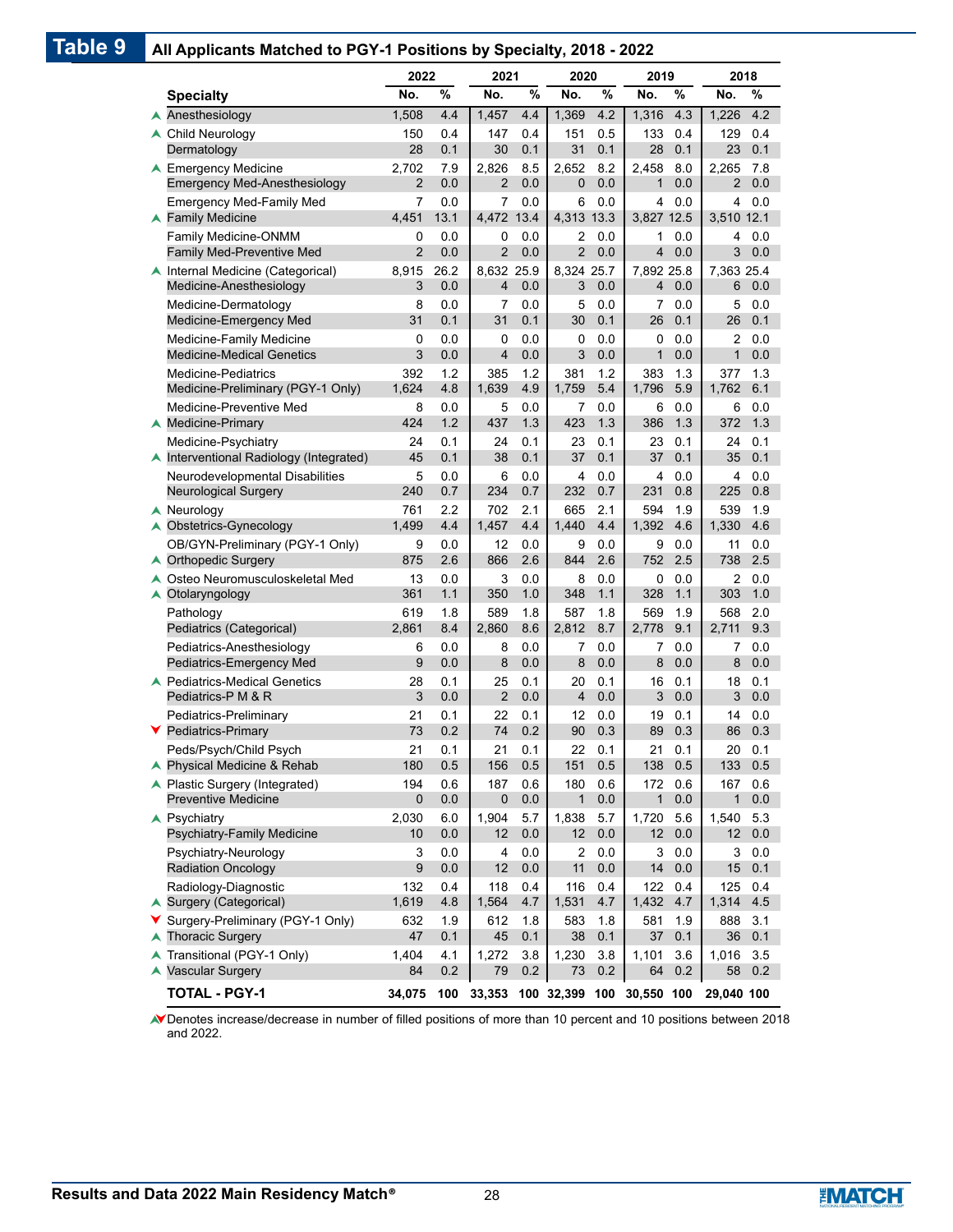| Table 10 | U.S. MD Seniors Matched to PGY-1 Positions by Specialty, 2018 - 2022 |                 |               |                |         |                         |      |                 |      |                |         |
|----------|----------------------------------------------------------------------|-----------------|---------------|----------------|---------|-------------------------|------|-----------------|------|----------------|---------|
|          |                                                                      | 2022            |               | 2021           |         | 2020                    |      | 2019            |      | 2018           |         |
|          | <b>Specialty</b>                                                     | No.             | $\frac{9}{6}$ | No.            | %       | No.                     | %    | No.             | %    | No.            | %       |
|          | Anesthesiology                                                       | 1,054           | 5.7           | 1,024          | 5.6     | 936                     | 5.2  | 907             | 5.1  | 861            | 4.9     |
|          | Child Neurology                                                      | 102             | 0.6           | 100            | 0.5     | 111                     | 0.6  | 102             | 0.6  | 101            | 0.6     |
|          | Dermatology                                                          | 24              | 0.1           | 25             | 0.1     | 23                      | 0.1  | 23              | 0.1  | 22             | 0.1     |
|          | <b>Emergency Medicine</b>                                            | 1,593           | 8.6           | 1,765          | 9.6     | 1,713                   | 9.5  | 1,617           | 9.1  | 1,606          | 9.1     |
|          | <b>Emergency Med-Anesthesiology</b>                                  | $\mathbf{1}$    | 0.0           | $\overline{2}$ | 0.0     | $\mathbf 0$             | 0.0  | $\mathbf 0$     | 0.0  | 2              | 0.0     |
|          | <b>Emergency Med-Family Med</b>                                      | 4               | 0.0           | 5              | 0.0     | 2                       | 0.0  | 1               | 0.0  | 3              | 0.0     |
|          | <b>Family Medicine</b>                                               | 1,541           | 8.3           | 1,606          | 8.7     | 1,543                   | 8.5  | 1,601           | 9.0  | 1,628          | 9.2     |
|          | Family Med-Preventive Med                                            | 0               | 0.0           | 1              | 0.0     | 2                       | 0.0  | 3               | 0.0  | 3              | 0.0     |
|          | Internal Medicine (Categorical)                                      | 3,491           | 18.9          | 3,523          | 19.1    | 3,496                   | 19.3 | 3,366           | 18.9 | 3,195          | 18.0    |
|          | Medicine-Anesthesiology                                              | 2               | 0.0           | 4              | 0.0     | 3                       | 0.0  | 4               | 0.0  | 6              | 0.0     |
|          | Medicine-Dermatology                                                 | $\overline{7}$  | 0.0           | $\overline{7}$ | 0.0     | 5                       | 0.0  | $6\phantom{1}6$ | 0.0  | 5              | 0.0     |
|          | Medicine-Emergency Med                                               | 22              | 0.1           | 19             | 0.1     | 19                      | 0.1  | 20              | 0.1  | 22             | 0.1     |
|          | Medicine-Family Medicine                                             | $\mathbf 0$     | 0.0           | $\mathbf 0$    | 0.0     | $\mathbf 0$             | 0.0  | $\mathbf 0$     | 0.0  | $\overline{2}$ | 0.0     |
|          | <b>Medicine-Medical Genetics</b>                                     | 3               | 0.0           | 3              | 0.0     | 2                       | 0.0  | 1               | 0.0  | 1              | 0.0     |
|          | <b>Medicine-Pediatrics</b>                                           | 332             | 1.8           | 313            | 1.7     | 316                     | 1.7  | 315             | 1.8  | 306            | 1.7     |
|          | Medicine-Preliminary (PGY-1 Only)                                    | 1,261           | 6.8           | 1,210          | 6.6     | 1,313                   | 7.3  | 1,356           | 7.6  | 1,370          | 7.7     |
|          | Medicine-Preventive Med                                              | 5               | 0.0           | 2              | 0.0     | $\overline{4}$          | 0.0  | $\overline{2}$  | 0.0  | 4              | 0.0     |
|          | Medicine-Primary                                                     | 248             | 1.3           | 251            | 1.4     | 247                     | 1.4  | 239             | 1.3  | 229            | 1.3     |
|          | Medicine-Psychiatry                                                  | 20              | 0.1           | 22             | 0.1     | 18                      | 0.1  | 18              | 0.1  | 20             | 0.1     |
|          | Interventional Radiology (Integrated)                                | 37              | 0.2           | 30             | 0.2     | 25                      | 0.1  | 30              | 0.2  | 34             | 0.2     |
|          | Neurodevelopmental Disabilities                                      | 3               | 0.0           | 3              | 0.0     | 3                       | 0.0  | 3               | 0.0  | 3              | 0.0     |
|          | Neurological Surgery                                                 | 202             | 1.1           | 198            | 1.1     | 203                     | 1.1  | 213             | 1.2  | 203            | 1.1     |
|          | $\triangle$ Neurology                                                | 393             | 2.1           | 358            | 1.9     | 317                     | 1.8  | 284             | 1.6  | 280            | 1.6     |
|          | Obstetrics-Gynecology                                                | 1,106           | 6.0           | 1,088          | 5.9     | 1,089                   | 6.0  | 1,049           | 5.9  | 1,051          | 5.9     |
|          | OB/GYN-Preliminary (PGY-1 Only)                                      | 4               | 0.0           | 6              | 0.0     | 3                       | 0.0  | $\overline{4}$  | 0.0  | 6              | 0.0     |
|          | Orthopedic Surgery                                                   | 705             | 3.8           | 699            | 3.8     | 686                     | 3.8  | 693             | 3.9  | 691            | 3.9     |
|          | Otolaryngology                                                       | 316             | 1.7           | 310            | 1.7     | 310                     | 1.7  | 308             | 1.7  | 284            | 1.6     |
|          | Pathology                                                            | 231             | 1.2           | 198            | 1.1     | 204                     | 1.1  | 201             | 1.1  | 220            | 1.2     |
|          | Pediatrics (Categorical)                                             | 1,661           | 9.0           | 1,749          | 9.5     | 1,731                   | 9.6  | 1,715           | 9.7  | 1,746          | 9.8     |
|          | Pediatrics-Anesthesiology                                            | 6               | 0.0           | 8              | 0.0     | 7                       | 0.0  | 6               | 0.0  | 6              | 0.0     |
|          | Pediatrics-Emergency Med                                             | $6\phantom{1}6$ | 0.0           | 7              | 0.0     | 5                       | 0.0  | 6               | 0.0  | 4              | 0.0     |
|          | <b>Pediatrics-Medical Genetics</b>                                   | 18              | 0.1           | 19             | 0.1     | 13                      | 0.1  | 14              | 0.1  | 14             | 0.1     |
|          | Pediatrics-P M & R                                                   | 3               | 0.0           | $\overline{c}$ | 0.0     | $\overline{\mathbf{c}}$ | 0.0  | $\mathbf 2$     | 0.0  | 3              | 0.0     |
|          | Pediatrics-Preliminary                                               | 16              | 0.1           | 16             | 0.1     | 9                       | 0.0  | 12              | 0.1  | 10             | 0.1     |
|          | Pediatrics-Primary                                                   | 31              | 0.2           | 39             | $0.2\,$ | 36                      | 0.2  | 36              | 0.2  | 36             | $0.2\,$ |
|          | Peds/Psych/Child Psych                                               | 20              | 0.1           | 19             | 0.1     | 20                      | 0.1  | 20              | 0.1  | 17             | 0.1     |
|          | Physical Medicine & Rehab                                            | 104             | 0.6           | 88             | 0.5     | 81                      | 0.4  | 69              | 0.4  | 76             | 0.4     |
|          | Plastic Surgery (Integrated)<br>A                                    | 173             | 0.9           | 167            | 0.9     | 165                     | 0.9  | 158             | 0.9  | 156            | 0.9     |
|          | Psychiatry<br>A                                                      | 1,253           | 6.8           | 1,205          | 6.5     | 1,138                   | 6.3  | 1,054           | 5.9  | 982            | $5.5\,$ |
|          | Psychiatry-Family Medicine                                           | 10              | 0.1           | 11             | 0.1     | 10                      | 0.1  | 12              | 0.1  | 12             | 0.1     |
|          | Psychiatry-Neurology                                                 | 2               | 0.0           | $\mathbf{1}$   | 0.0     | $\overline{2}$          | 0.0  | $\mathfrak{B}$  | 0.0  | 3              | $0.0\,$ |
|          | Radiation Oncology                                                   | 7               | 0.0           | 7              | 0.0     | 8                       | 0.0  | 13              | 0.1  | 15             | 0.1     |
|          | Radiology-Diagnostic                                                 | 73              | 0.4           | 71             | 0.4     | 50                      | 0.3  | 73              | 0.4  | $77 \,$        | 0.4     |
|          | Surgery (Categorical)                                                | 1,059           | 5.7           | 1,029          | 5.6     | 1,033                   | 5.7  | 1,053           | 5.9  | 1,005          | 5.7     |
|          | ▼ Surgery-Preliminary (PGY-1 Only)                                   | 304             | 1.6           | 272            | $1.5$   | 290                     | 1.6  | 277             | 1.6  | 567            | 3.2     |
|          | <b>Thoracic Surgery</b><br>A                                         | 41              | 0.2           | 43             | 0.2     | 32                      | 0.2  | 34              | 0.2  | 31             | 0.2     |
|          | Transitional (PGY-1 Only)                                            | 920             | $5.0\,$       | 845            | 4.6     | 822                     | 4.5  | 788             | 4.4  | 772            | 4.4     |
|          | ▲ Vascular Surgery                                                   | 72              | 0.4           | 65             | 0.4     | 61                      | 0.3  | 52              | 0.3  | 50             | 0.3     |
|          | <b>TOTAL - PGY-1</b>                                                 | 18,486          |               | 100 18,435     |         | 100 18,108              |      | 100 17,763      |      | 100 17,740 100 |         |

Denotes increase/decrease in matched U.S. MD seniors of more than 10 percent and 10 positions between 2018 **V** Denotes in<br>and 2022.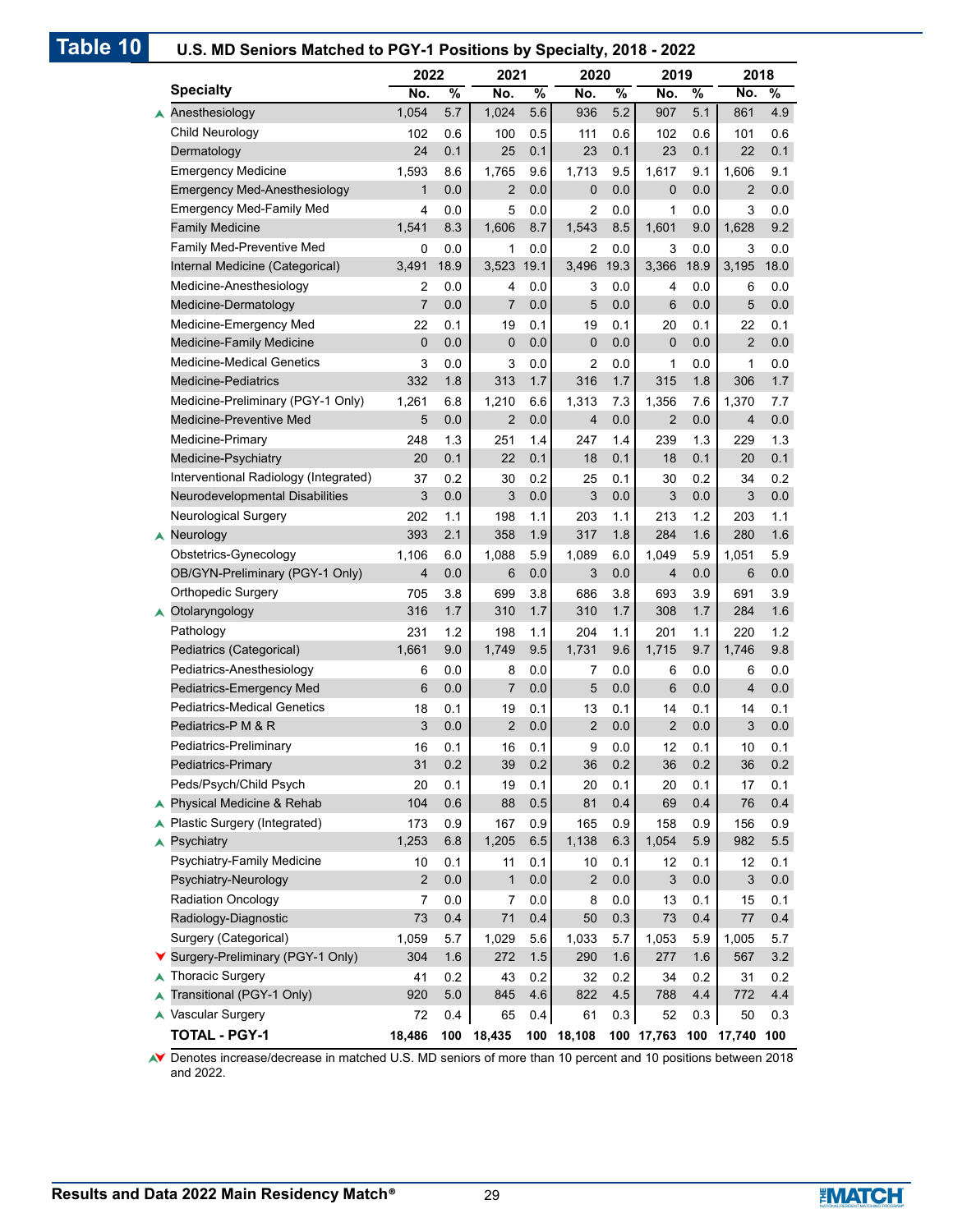| Table 11 | U.S. DO Seniors Matched to PGY-1 Positions by Specialty, 2018 - 2022 |                |      |                 |     |              |          |                |         |                |             |
|----------|----------------------------------------------------------------------|----------------|------|-----------------|-----|--------------|----------|----------------|---------|----------------|-------------|
|          |                                                                      | 2022           |      | 2021            |     | 2020         |          | 2019           |         | 2018           |             |
|          | <b>Specialty</b>                                                     | No.            | $\%$ | No.<br>$\%$     |     | No.          | $\%$     | No.            | %       | No.            | %           |
|          | A Anesthesiology                                                     | 263            | 3.9  | 268             | 4.2 | 262          | 4.4      | 243            | 5.0     | 203            | 5.6         |
|          | Child Neurology                                                      | 15             | 0.2  | 18 0.3          |     | 20           | 0.3      | 6              | 0.1     | 11             | 0.3         |
|          | Dermatology                                                          | 3              | 0.0  | 0.1<br>5        |     | 6            | 0.1      | 3              | 0.1     |                | 0.0         |
|          | ▲ Emergency Medicine                                                 | 753            | 11.3 | 790 12.5        |     |              | 683 11.4 | 618 12.8       |         |                | 457 12.6    |
|          | <b>Emergency Med-Family Med</b>                                      | 1              | 0.0  | 20.0            |     | 3            | 0.1      | 1              | 0.0     |                | 10.0        |
|          | ▲ Family Medicine                                                    | 1,494          | 22.4 | 1,440 22.8      |     | 1,392 23.3   |          | 937 19.4       |         |                | 671 18.5    |
|          | Family Medicine-ONMM                                                 | 0              | 0.0  | 0               | 0.0 | 2            | 0.0      | 1              | 0.0     | 4              | 0.1         |
|          | <b>Family Med-Preventive Med</b>                                     | $\mathbf{1}$   | 0.0  | $\overline{0}$  | 0.0 | 0            | 0.0      | $\mathbf{1}$   | 0.0     |                | 0.0         |
|          | ▲ Internal Medicine (Categorical)                                    | 1,602          | 24.0 | 1,482 23.4      |     | 1,389 23.3   |          | 1,140 23.6     |         | 839 23.1       |             |
|          | Medicine-Emergency Med                                               | 9              | 0.1  | 10 <sup>1</sup> | 0.2 | 9            | 0.2      | 4              | 0.1     |                | 30.1        |
|          | <b>Medicine-Pediatrics</b>                                           | 39             | 0.6  | 47              | 0.7 | 36           | 0.6      | 31             | 0.6     | 47             | 1.3         |
|          | Medicine-Preliminary (PGY-1 Only)                                    | 151            | 2.3  | 177             | 2.8 | 162          | 2.7      | 163            | 3.4     | 158            | 4.4         |
|          | Medicine-Primary                                                     | 33             | 0.5  | 41              | 0.6 | 41           | 0.7      | 33             | 0.7     |                | 31 0.9      |
|          | Medicine-Psychiatry                                                  | 3              | 0.0  | $\mathbf{1}$    | 0.0 | 0            | 0.0      | 5              | 0.1     | $\overline{2}$ | 0.1         |
|          | Interventional Radiology (Integrated)                                | 3              | 0.0  | 3               | 0.0 | 5            | 0.1      | 4              | 0.1     | $\mathbf{1}$   | 0.0         |
|          | Neurodevelopmental Disabilities                                      | $\overline{2}$ | 0.0  | 20.0            |     | 0            | 0.0      | $\mathbf{0}$   | 0.0     | $\mathbf{1}$   | 0.0         |
|          | Neurological Surgery                                                 | 9              | 0.1  | 6               | 0.1 | 3            | 0.1      | 4              | 0.1     | 3              | 0.1         |
|          | A Neurology                                                          | 132            | 2.0  | 107             | 1.7 | 103          | 1.7      | 96             | 2.0     | 60             | 1.7         |
|          | ▲ Obstetrics-Gynecology                                              | 242            | 3.6  | 225             | 3.6 | 221          | 3.7      | 221            | 4.6     | 152            | 4.2         |
|          | OB/GYN-Preliminary (PGY-1 Only)                                      | $\mathbf{1}$   | 0.0  | 1               | 0.0 | $\mathbf{1}$ | 0.0      | $\mathbf{1}$   | 0.0     | $\mathbf{0}$   | 0.0         |
|          | ▲ Orthopedic Surgery                                                 | 111            | 1.7  | 107             | 1.7 | 112          | 1.9      | 13             | 0.3     | 4              | 0.1         |
|          | Osteo Neuromusculoskeletal Med                                       | 10             | 0.2  | 20.0            |     | 8            | 0.1      | $\pmb{0}$      | 0.0     | $\overline{2}$ | 0.1         |
|          | A Otolaryngology                                                     | 21             | 0.3  | 16              | 0.3 | 17           | 0.3      | 13             | 0.3     | 3              | 0.1         |
|          | A Pathology                                                          | 76             | 1.1  | 55              | 0.9 | 67           | 1.1      | 49             | 1.0     | 54             | 1.5         |
|          | ▲ Pediatrics (Categorical)                                           | 580            | 8.7  | 519             | 8.2 | 483          | 8.1      | 477            | 9.9     |                | 399 11.0    |
|          | Pediatrics-Anesthesiology                                            | 0              | 0.0  | 0               | 0.0 | 0            | 0.0      | 0              | 0.0     | $\mathbf{0}$   | 0.0         |
|          | Pediatrics-Emergency Med                                             | 3              | 0.0  | 1               | 0.0 | 1            | 0.0      | 2              | 0.0     |                | 20.1        |
|          | <b>Pediatrics-Medical Genetics</b>                                   | $\mathbf{1}$   | 0.0  | $\overline{2}$  | 0.0 | 3            | 0.1      | $\overline{2}$ | 0.0     | $\overline{2}$ | 0.1         |
|          | Pediatrics-P M & R                                                   | 0              | 0.0  | 0               | 0.0 | 2            | 0.0      | 1              | 0.0     | 0              | 0.0         |
|          | Pediatrics-Preliminary                                               | 3              | 0.0  | $\mathbf{1}$    | 0.0 | $\mathbf 0$  | 0.0      | $\mathbf{1}$   | 0.0     | $\mathbf 0$    | $0.0\,$     |
|          | Pediatrics-Primary                                                   | 9              | 0.1  | 3               | 0.0 | 11           | 0.2      | 9              | 0.2     | 3              | 0.1         |
|          | Peds/Psych/Child Psych                                               | $\mathbf{1}$   | 0.0  | $\mathbf{1}$    | 0.0 | $\mathbf{1}$ | 0.0      | $\mathbf{1}$   | 0.0     | 3              | 0.1         |
|          | ▲ Physical Medicine & Rehab                                          | 55             | 0.8  | 49              | 0.8 | 60           | 1.0      | 49             | 1.0     | 41             | 1.1         |
|          | Plastic Surgery (Integrated)                                         | 0              | 0.0  | $\overline{2}$  | 0.0 | 0            | 0.0      | $\mathbf{1}$   | 0.0     | $\overline{2}$ | 0.1         |
|          | $\triangle$ Psychiatry                                               | 387            | 5.8  | 332 5.2         |     | 335          | 5.6      | 315            | 6.5     | 241            | 6.6         |
|          | Psychiatry-Family Medicine                                           | 0              | 0.0  | 1               | 0.0 | $\sqrt{2}$   | $0.0\,$  | $\mathbf 0$    | 0.0     |                | $0\ 0.0$    |
|          | Psychiatry-Neurology                                                 | 1              | 0.0  | 20.0            |     | 0            | 0.0      | 0              | 0.0     |                | 0.0         |
|          | <b>Radiation Oncology</b>                                            | $\mathbf{1}$   | 0.0  | 0.0             |     | $\mathbf{1}$ | 0.0      | $\pmb{0}$      | 0.0     |                | 0.0         |
|          | ▲ Radiology-Diagnostic                                               | 41             | 0.6  | 28              | 0.4 | 28           | 0.5      | 24             | 0.5     | 24             | 0.7         |
|          | ▲ Surgery (Categorical)                                              | 212            | 3.2  | 228 3.6         |     | 202          | $3.4$    | 124            | 2.6     | 70             | 1.9         |
|          | ▲ Surgery-Preliminary (PGY-1 Only)                                   | 56             | 0.8  | 47              | 0.7 | 31           | 0.5      | 36             | 0.7     | 43             | 1.2         |
|          | <b>Thoracic Surgery</b>                                              | $\mathbf{1}$   | 0.0  | 10.0            |     | $\mathbf{1}$ | 0.0      | $\overline{0}$ | $0.0\,$ |                | 0.0         |
|          | ▲ Transitional (PGY-1 Only)                                          | 338            | 5.1  | 302 4.8         |     | 260          | 4.4      | 191            | 4.0     |                | 92 2.5      |
|          | <b>Vascular Surgery</b>                                              | $\mathbf{1}$   | 0.0  | 30.0            |     | 5            | 0.1      | 5 <sup>5</sup> | 0.1     |                | $1\quad0.0$ |
|          | <b>TOTAL - PGY-1</b>                                                 | 6,664          | 100  | 6,327 100       |     | 5,968        | 100      | 4,825 100      |         | 3,630 100      |             |

**AV** Denotes increase/decrease in matched DO seniors of more than 10 percent and 10 positions between 2018 and 2022.

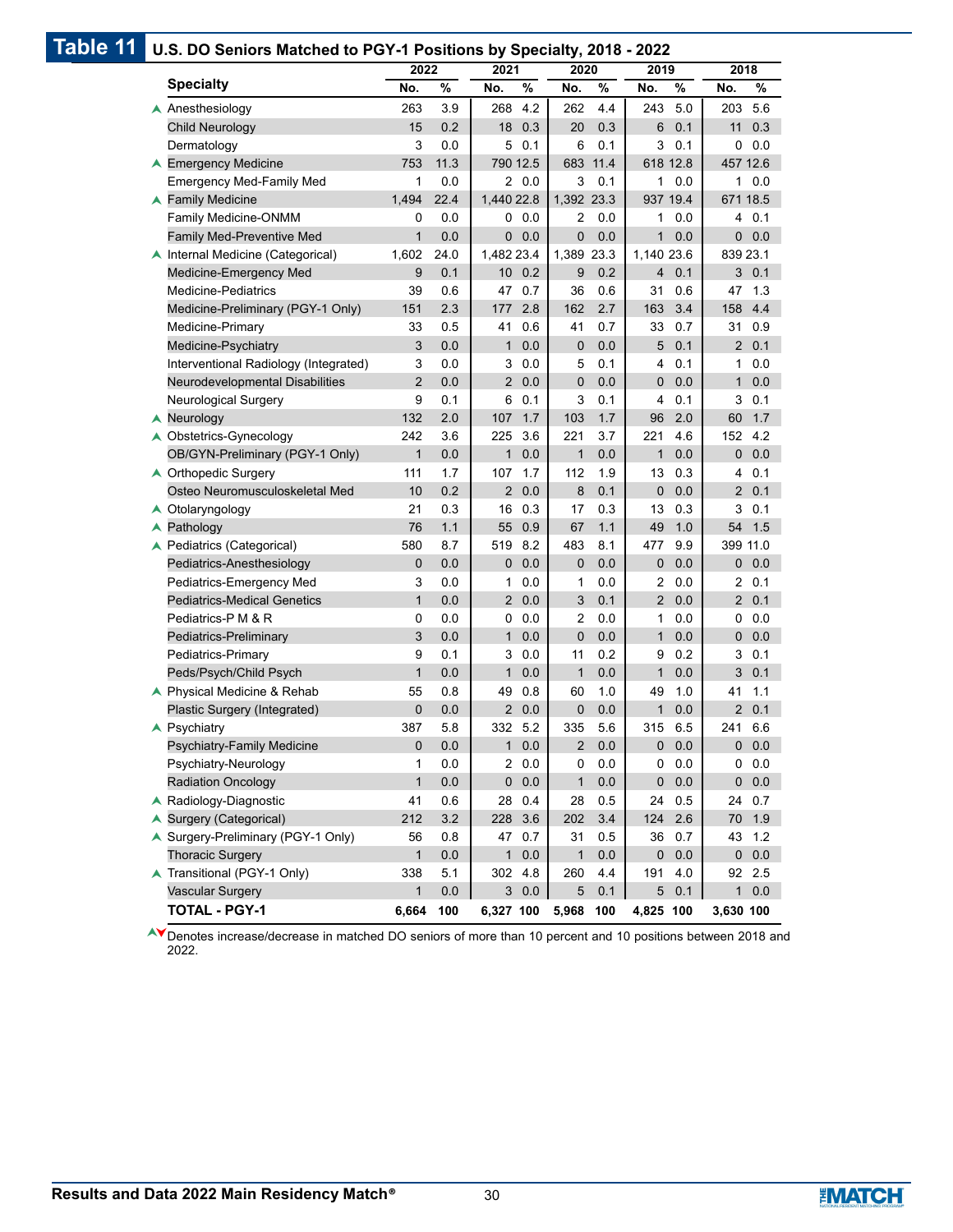| Table 12 |                                                                                                          |                | Foreign-Trained Physicians* Matched to PGY-1 Positions by Specialty, 2018 - 2022 |                |      |                |      |                     |      |            |           |
|----------|----------------------------------------------------------------------------------------------------------|----------------|----------------------------------------------------------------------------------|----------------|------|----------------|------|---------------------|------|------------|-----------|
|          |                                                                                                          | 2022           |                                                                                  | 2021           |      | 2020           |      | 2019                |      | 2018       |           |
|          | <b>Specialty</b>                                                                                         | No.            | $\%$                                                                             | No.            | $\%$ | No.            | $\%$ | No.                 | %    | No.        | %         |
|          | Anesthesiology                                                                                           | 118            | 1.5                                                                              | 116            | 1.5  | 136            | 1.8  | 139                 | 2.0  |            | 126 1.8   |
|          | ▲ Child Neurology                                                                                        | 30             | 0.4                                                                              | 28             | 0.4  | 17             | 0.2  | 22                  | 0.3  |            | 17 0.2    |
|          | Dermatology                                                                                              | 1              | 0.0                                                                              | 0              | 0.0  | 2              | 0.0  |                     | 20.0 |            | 10.0      |
|          | ▲ Emergency Medicine                                                                                     | 221            | 2.9                                                                              | 178            | 2.4  | 185            | 2.5  | 139                 | 2.0  |            | 109 1.6   |
|          | <b>Emergency Med-Anesthesiology</b>                                                                      | 0              | 0.0                                                                              | 0              | 0.0  | 0              | 0.0  | 1                   | 0.0  |            | 0.0       |
|          | <b>Emergency Med-Family Med</b>                                                                          | $\overline{2}$ | 0.0                                                                              | 0              | 0.0  | $\mathbf{1}$   | 0.0  | $\overline{2}$      | 0.0  |            | 0.0       |
|          | ▲ Family Medicine                                                                                        | 1,234          | 16.1                                                                             | 1224           | 16.3 | 1,192 16.2     |      | 1,113 15.8          |      | 1,065 15.5 |           |
|          | Family Med-Preventive Med                                                                                | $\mathbf{1}$   | 0.0                                                                              | $\mathbf{1}$   | 0.0  | $\overline{0}$ | 0.0  | $\overline{0}$      | 0.0  |            | 0.0       |
|          | ▲ Internal Medicine (Categorical)                                                                        | 3,568          | 46.5                                                                             | 3416 45.5      |      | 3,239 43.9     |      | 3,203 45.6          |      | 3,18346.4  |           |
|          | Medicine-Emergency Med                                                                                   | $\mathbf{0}$   | 0.0                                                                              | $\overline{2}$ | 0.0  | $\mathbf{0}$   | 0.0  | $\overline{2}$      | 0.0  |            | $1 \ 0.0$ |
|          | <b>Medicine-Medical Genetics</b>                                                                         | 0              | 0.0                                                                              | 1              | 0.0  | 0              | 0.0  | 0                   | 0.0  |            | 0.0       |
|          | <b>Medicine-Pediatrics</b>                                                                               | 19             | 0.2                                                                              | 23             | 0.3  | 24             | 0.3  | 33                  | 0.5  |            | 22 0.3    |
|          | ▼ Medicine-Preliminary (PGY-1 Only)                                                                      | 191            | 2.5                                                                              | 230            | 3.1  | 263            | 3.6  | 254                 | 3.6  |            | 217 3.2   |
|          | Medicine-Preventive Med                                                                                  | 3              | 0.0                                                                              | 3              | 0.0  | 3              | 0.0  | $\overline{4}$      | 0.1  |            | 20.0      |
|          | ▲ Medicine-Primary                                                                                       | 139            | 1.8                                                                              | 138            | 1.8  | 126            | 1.7  | 107                 | 1.5  | 105 1.5    |           |
|          | Medicine-Psychiatry                                                                                      | $\mathbf{1}$   | 0.0                                                                              | $\mathbf{1}$   | 0.0  | 4              | 0.1  | 0                   | 0.0  |            | 20.0      |
|          | Interventional Radiology (Integrated)                                                                    | 3              | 0.0                                                                              | 3              | 0.0  | 6              | 0.1  | 0                   | 0.0  |            | 0.0       |
|          | Neurodevelopmental Disabilities                                                                          | $\mathbf 0$    | 0.0                                                                              | $\mathbf 1$    | 0.0  | $\mathbf{1}$   | 0.0  | 1                   | 0.0  |            | 0.0       |
|          | <b>Neurological Surgery</b>                                                                              | 18             | 0.2                                                                              | 17             | 0.2  | 18             | 0.2  | 8                   | 0.1  |            | 10 0.1    |
|          | Neurology<br>A                                                                                           | 227            | 3.0                                                                              | 226            | 3.0  | 238            | 3.2  | 205                 | 2.9  |            | 189 2.8   |
|          | ▼ Obstetrics-Gynecology                                                                                  | 82             | 1.1                                                                              | 88             | 1.2  | 94             | 1.3  | 84                  | 1.2  |            | 104 1.5   |
|          | OB/GYN-Preliminary (PGY-1 Only)                                                                          | 3              | 0.0                                                                              | 5              | 0.1  | 5              | 0.1  | 3                   | 0.0  |            | 50.1      |
|          | <b>Orthopedic Surgery</b>                                                                                | 19             | 0.2                                                                              | 8              | 0.1  | 12             | 0.2  | 10                  | 0.1  |            | 13 0.2    |
|          | Otolaryngology                                                                                           | $\overline{4}$ | 0.1                                                                              | 6              | 0.1  | 5              | 0.1  | $\overline{7}$      | 0.1  |            | 10 0.1    |
|          | Pathology                                                                                                | 274            | 3.6                                                                              | 301            | 4.0  | 286            | 3.9  | 280                 | 4.0  |            | 257 3.7   |
|          | Pediatrics (Categorical)                                                                                 | 574            | 7.5                                                                              | 552            | 7.4  | 562            | 7.6  | 527                 | 7.5  |            | 533 7.8   |
|          | Pediatrics-Anesthesiology                                                                                | 0              | 0.0                                                                              | 0              | 0.0  | 0              | 0.0  | 0                   | 0.0  | 1          | 0.0       |
|          | Pediatrics-Emergency Med                                                                                 | $\mathbf 0$    | 0.0                                                                              | 0              | 0.0  | $\overline{2}$ | 0.0  | $\mathbf 0$         | 0.0  | 1          | 0.0       |
|          | <b>Pediatrics-Medical Genetics</b>                                                                       | 9              | 0.1                                                                              | 4              | 0.1  | 4              | 0.1  | 0                   | 0.0  |            | 20.0      |
|          | Pediatrics-Preliminary                                                                                   | $\overline{2}$ | 0.0                                                                              | 5              | 0.1  | 3              | 0.0  | 4                   | 0.1  |            | 30.0      |
|          | ▼ Pediatrics-Primary                                                                                     | 32             | 0.4                                                                              | 32             | 0.4  | 43             | 0.6  | 44                  | 0.6  |            | 46 0.7    |
|          | Peds/Psych/Child Psych                                                                                   | $\mathbf 0$    | 0.0                                                                              | $\mathbf 1$    | 0.0  | $\mathbf{1}$   | 0.0  | 0                   | 0.0  |            | 0.0       |
|          | Physical Medicine & Rehab                                                                                | 16             | 0.2                                                                              | 15             | 0.2  | 9              | 0.1  | 14                  | 0.2  |            | 12 0.2    |
|          | Plastic Surgery (Integrated)                                                                             | 11             | 0.1                                                                              | 8              | 0.1  | 9              | 0.1  | 4                   | 0.1  |            | 40.1      |
|          | <b>Preventive Medicine</b>                                                                               | 0              | 0.0                                                                              | $\pmb{0}$      | 0.0  | $\mathbf{1}$   | 0.0  | $\mathbf{1}$        | 0.0  |            | $1\ 0.0$  |
|          | <b>A</b> Psychiatry                                                                                      | 321            | 4.2                                                                              | 309            | 4.1  | 293            | 4.0  | 279 4.0             |      |            | 264 3.8   |
|          | Psychiatry-Family Medicine                                                                               | 0              | 0.0                                                                              | 0              | 0.0  | 0              | 0.0  | 0                   | 0.0  |            | 0.0       |
|          | Psychiatry-Neurology                                                                                     | $\mathbf 0$    | 0.0                                                                              | $\mathbf{1}$   | 0.0  | $\mathbf 0$    | 0.0  | 0                   | 0.0  |            | 0.0       |
|          | <b>Radiation Oncology</b>                                                                                | 1              | 0.0                                                                              | 5              | 0.1  | 2              | 0.0  | $\mathbf{1}$        | 0.0  |            | 0.0       |
|          | Radiology-Diagnostic                                                                                     | 13             | 0.2                                                                              | 16             | 0.2  | 34             | 0.5  | 22                  | 0.3  |            | 20 0.3    |
|          | ▲ Surgery (Categorical)                                                                                  | 161            | 2.1                                                                              | 156            | 2.1  | 178            | 2.4  | 152                 | 2.2  |            | 140 2.0   |
|          | Surgery-Preliminary (PGY-1 Only)                                                                         | 235            | 3.1                                                                              | 269            | 3.6  | 242            | 3.3  | 248                 | 3.5  |            | 255 3.7   |
|          | <b>Thoracic Surgery</b>                                                                                  | 5              | 0.1                                                                              | 1              | 0.0  | 4              | 0.1  |                     | 20.0 |            | 40.1      |
|          | Transitional (PGY-1 Only)                                                                                | 124            | 1.6                                                                              | 109            | 1.5  | 128            | 1.7  | 102                 | 1.5  |            | 134 2.0   |
|          | Vascular Surgery                                                                                         | 7              | 0.1                                                                              | 9              | 0.1  | 4              | 0.1  | 6                   | 0.1  |            | 40.1      |
|          | <b>TOTAL - PGY-1</b>                                                                                     | 7,669          | 100                                                                              | 7508           | 100  |                |      | 7,376 100 7,025 100 |      | 6,862 100  |           |
|          | Denotes increase/decrease in matched foreign-trained physicians of more than 10 percent and 10 positions |                |                                                                                  |                |      |                |      |                     |      |            |           |

 $p$ ign-trained physicians of more than 10 percent and 10 p between 2018 and 2022.  $\blacktriangle$ 

Foreign-trained physicians include both U.S. citizen and non-U.S. citizen graduates of international medical schools. \*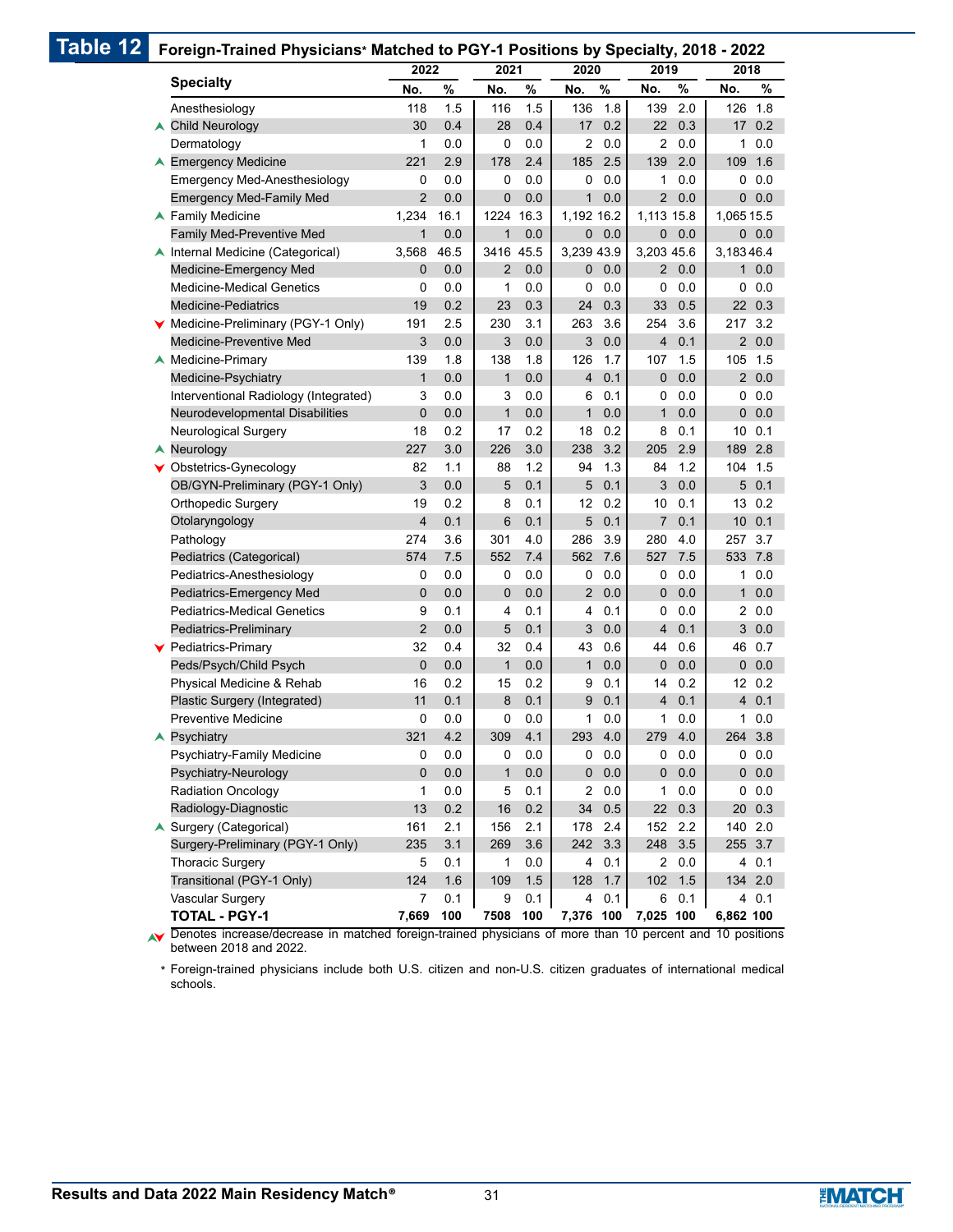# **Table 13**

Table 13A and 13B display the numbers of applicants who ranked each specialty as their only choice, first choice, or not first choice: Only choice includes applicants who ranked that specialty first on their rank order lists (ROLs) and ranked no other specialties. First choice includes applicants who ranked that specialty first and ranked at least one other specialty. Not first choice includes applicants who ranked another specialty first but also included that specialty on their ROL. Preferred choice is defined as first choice ignoring any subsequent choices (only choice and first choice combined). Data on U.S. MD and DO seniors are listed in Table 13A and the same categories are listed in Table 13B for U.S. IMGs and non-U.S. IMGs.

Transitional Year programs are excluded from the counts because they are not considered a preference for a specific specialty. PGY-1 and PGY-2 (including physician R) programs are combined. Internal Medicine and Pediatrics include categorical and primary positions. Preliminary programs are separated from categorical programs for Internal Medicine, Obstetrics and Gynecology, Pediatrics, and General Surgery.

Table 13A and 13B also show the ratio of the number of positions in a specialty to the number of applicants choosing a specialty as their preferred choice.

Using Anesthesiology on Table 13A as an example:

- Combining categorical, advanced, and physician positions, Anesthesiology offered 1,969 positions in total.
- A total of 1,492 U.S. MD seniors ranked at least one Anesthesiology program (sum of 954 "only choice," 461 "first choice," and 77 "not first choice"). Anesthesiology was the "preferred choice" for 1,415 U.S. seniors (sum of 954 "only choice" and 461 "first choice"). With 1,969 positions offered, the ratio of positions to U.S. MD senior applicants who ranked Anesthesiology as the "preferred" choice was 1.4 to 1.
- Similarly, 511 U.S. DO senior applicants ranked at least one Anesthesiology program (sum of 175 "only choice," 299 "first choice," and 37 "not first choice"). Anesthesiology was the "preferred choice" for 474 U.S. DO seniors (sum of 175 "only choice" and 299 "first choice"). With 1,969 positions offered, the ratio of positions to U.S. DO senior applicants who ranked Anesthesiology as the "preferred" choice was 4.2 to 1.
- Lastly, for the 1,889 total applicants who preferred Anesthesiology (combining MD seniors and DO seniors), the ratio of positions per applicant was 1.0.

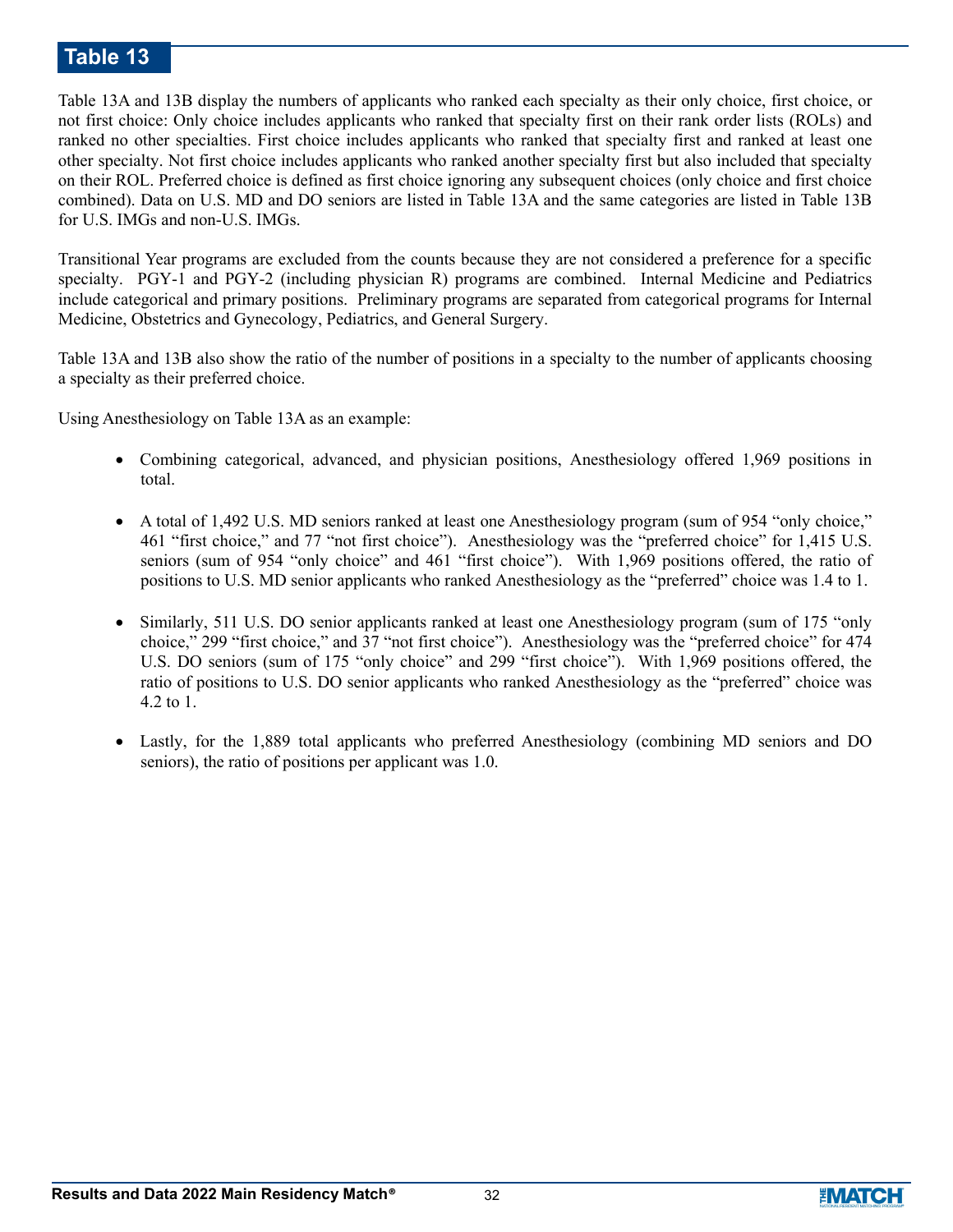# **Table 13 A U.S. MD Seniors and U.S. DO Seniors Choices by Specialty, 2022**

|                                                                 |                                  | <b>U.S. MD Seniors</b>  |                        |                                   |                         |                         |                 |                                   |                         |                                    |
|-----------------------------------------------------------------|----------------------------------|-------------------------|------------------------|-----------------------------------|-------------------------|-------------------------|-----------------|-----------------------------------|-------------------------|------------------------------------|
|                                                                 |                                  | <b>Preferred Choice</b> |                        |                                   | <b>Positions</b>        | <b>Preferred Choice</b> |                 |                                   | <b>Positions</b>        | <b>Positions</b><br>per All MD/DO  |
| <b>Specialty</b>                                                | <b>Total</b><br><b>Positions</b> | Only<br>Choice          | <b>First</b><br>Choice | <b>Not First</b><br><b>Choice</b> | per<br><b>MD Senior</b> | Only<br><b>Choice</b>   | First<br>Choice | <b>Not First</b><br><b>Choice</b> | per<br><b>DO Senior</b> | <b>Senior</b><br><b>Applicants</b> |
| Anesthesiology                                                  | 1,969                            | 954                     | 461                    | 77                                | 1.4                     | 175                     | 299             | 37                                | 4.2                     | 1.0                                |
| Child Neurology                                                 | 188                              | 77                      | 27                     | 14                                | 1.8                     | 12                      | $\overline{7}$  | 11                                | 9.9                     | 1.5                                |
| Dermatology                                                     | 544                              | 133                     | 462                    | 19                                | 0.9                     | 14                      | 62              | 11                                | 7.2                     | 0.8                                |
| <b>Emergency Medicine</b>                                       | 2,921                            | 1,470                   | 124                    | 101                               | 1.8                     | 630                     | 144             | 76                                | 3.8                     | 1.2                                |
| <b>Family Medicine</b>                                          | 4,916                            | 1,409                   | 91                     | 289                               | 3.3                     | 1,271                   | 136             | 606                               | 3.5                     | 1.7                                |
| <b>Internal Medicine</b>                                        | 9,809                            | 3,491                   | 198                    | 443                               | 2.7                     | 1,353                   | 243             | 435                               | 6.1                     | 1.9                                |
| Internal Medicine (Prelim)                                      | 1,774                            | 214                     | 18                     | 1,196                             | 7.6                     | 4                       | 6               | 313                               | 177.4                   | 7.3                                |
| Internal Medicine/Emergency<br>Medicine                         | 31                               | $\mathbf 0$             | 36                     | 36                                | 0.9                     | $\mathbf 0$             | 14              | 17                                | 2.2                     | 0.6                                |
| Internal Medicine/Pediatrics                                    | 392                              | 247                     | 116                    | 40                                | 1.1                     | 18                      | 32              | 19                                | 7.8                     | 0.9                                |
| Internal Medicine/Psychiatry                                    | 24                               | 1                       | 34                     | 28                                | 0.7                     | 0                       | 3               | 8                                 | 8.0                     | 0.6                                |
| <b>Interventional Radiology</b>                                 | 169                              | 4                       | 157                    | 40                                | 1.0                     | 0                       | $\overline{34}$ | 25                                | 5.0                     | 0.9                                |
| Neurological Surgery                                            | 240                              | 240                     | 32                     | 3                                 | 0.9                     | 9                       | 12              | 3                                 | 11.4                    | 0.8                                |
| Neurology                                                       | 1,014                            | 501                     | 61                     | 31                                | 1.8                     | 115                     | 48              | 25                                | 6.2                     | 1.4                                |
| Obstetrics and Gynecology                                       | 1,503                            | 1,123                   | 192                    | 43                                | 1.1                     | 250                     | 121             | 25                                | 4.1                     | 0.9                                |
| <b>Orthopaedic Surgery</b>                                      | 875                              | 939                     | 129                    | 18                                | 0.8                     | 147                     | 50              | 8                                 | 4.4                     | 0.7                                |
| Osteopathic<br>Neuromusculoskeletal Medicine                    | $\overline{24}$                  | $\Omega$                | $\Omega$               | $\overline{0}$                    | 0.0                     | $\overline{3}$          | 7               | 6                                 | 2.4                     | 2.4                                |
| Otolaryngology                                                  | 361                              | 375                     | 80                     | 8                                 | 0.8                     | 7                       | 28              | 6                                 | 10.3                    | 0.7                                |
| Pathology-Anatomic and Clinical                                 | 631                              | 215                     | 15                     | 18                                | 2.7                     | 75                      | 6               | 8                                 | 7.8                     | 2.0                                |
| Pediatrics                                                      | 3,016                            | 1,626                   | 56                     | 191                               | 1.8                     | 511                     | 74              | 97                                | 5.2                     | 1.3                                |
| Pediatrics (Prelim)                                             | 23                               | 0                       | $\mathbf 0$            | 20                                | 0.0                     | $\mathbf 0$             | 0               | 3                                 | 0.0                     | 0.0                                |
| <b>Pediatrics/Medical Genetics</b>                              | $\overline{30}$                  | $\overline{3}$          | $\overline{15}$        | $\overline{5}$                    | 1.7                     | $\mathbf 0$             | $\mathbf{1}$    | 0                                 | 30.0                    | 1.6                                |
| Pediatrics/Psychiatry/Child and<br><b>Adolescent Psychiatry</b> | 21                               | $\Omega$                | 33                     | 18                                | 0.6                     | $\Omega$                | 3               | $\overline{7}$                    | 7.0                     | 0.6                                |
| Physical Medicine and<br>Rehabilitation                         | 532                              | 202                     | 108                    | 26                                | 1.7                     | 137                     | 138             | 35                                | 1.9                     | 0.9                                |
| <b>Plastic Surgery</b>                                          | 194                              | 173                     | 103                    | 5                                 | 0.7                     | 1                       | 5               | 4                                 | 32.3                    | 0.7                                |
| Psychiatry                                                      | 2,047                            | 1,183                   | 146                    | 108                               | 1.5                     | 299                     | 136             | 59                                | 4.7                     | 1.2                                |
| <b>Radiation Oncology</b>                                       | 185                              | 81                      | $\overline{23}$        | $\overline{7}$                    | 1.8                     | 3                       | 4               | 3                                 | 26.4                    | 1.7                                |
| Radiology-Diagnostic                                            | 1,155                            | 502                     | 409                    | 199                               | 1.3                     | 89                      | 164             | 47                                | 4.6                     | 1.0                                |
| Surgery-General                                                 | 1,622                            | 889                     | 317                    | 261                               | 1.3                     | 202                     | 123             | 72                                | 5.0                     | 1.1                                |
| Surgery-General (Prelim)                                        | 1,150                            | 75                      | 6                      | 525                               | 14.2                    | 8                       | 4               | 147                               | 95.8                    | 12.4                               |
| <b>Thoracic Surgery</b>                                         | 47                               | $\mathbf{1}$            | 62                     | 13                                | 0.7                     | 0                       | 2               | $\overline{c}$                    | 23.5                    | 0.7                                |
| Vascular Surgery                                                | 84                               | 50                      | 45                     | 5                                 | 0.9                     | $\overline{2}$          | $\overline{11}$ | 3                                 | 6.5                     | 0.8                                |
| <b>TOTAL*</b>                                                   | 39,205                           | 16,234                  | 3,667                  | 4,924                             |                         | 5,353                   | 1,949           | 2,644                             |                         |                                    |

**Only choice** includes applicants who ranked that specialty first on their rank order lists (ROLs) and ranked no other specialties. **First choice** includes applicants who ranked that specialty first and ranked at least one other specialty on their ROLs. **Not first choice** includes applicants who ranked another specialty first but also included that specialty on their ROLs. **Preferred choice** is defined as either only choice or first choice. Transitional Year programs were excluded from these counts because they are not considered a preference for a specific specialty.

**Total Positions**: includes all positions (categorical, advanced, primary care categorical, and physician) except preliminary positions offered in a specialty. Preliminary positions are reported separately.

**Positions Per MD Senior**: is the ratio of Total Positions to the number of MD seniors for whom that specialty was the first or only choice. Positions Per DO Senior: is the ratio of Total Positions to the number of DO seniors for whom that specialty was the first or only choice. **Positions Per All Senior Applicants**: is the ratio of Total Positions to the number of MD seniors and DO seniors for whom that specialty was the first or only choice.

**Note**: Specialties with fewer than 20 total positions are not displayed on this table.

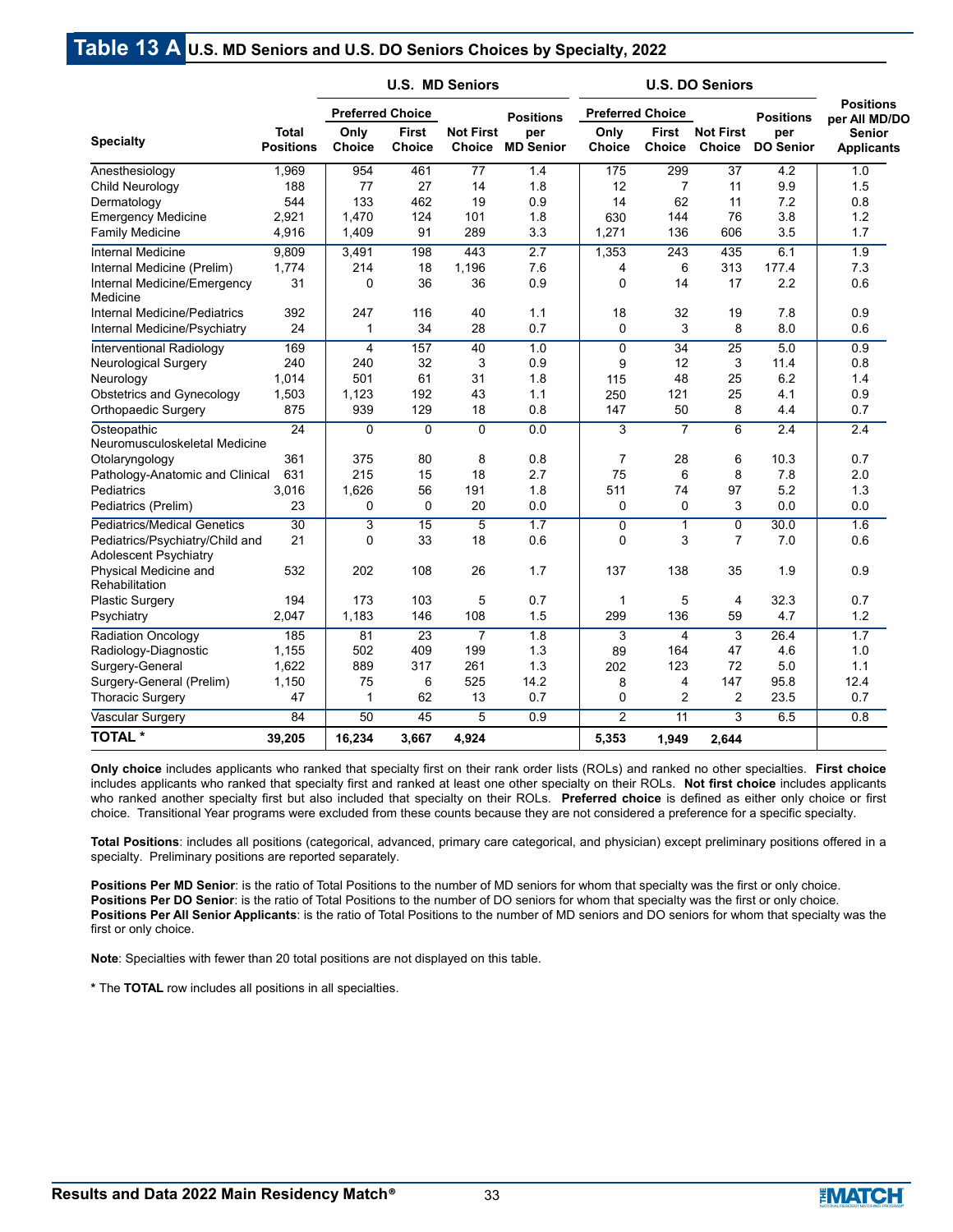|                                                                 |                                  | Non-U.S. IMG            |                               |                                   |                         |                       |                               |                                   |                  |                                            |
|-----------------------------------------------------------------|----------------------------------|-------------------------|-------------------------------|-----------------------------------|-------------------------|-----------------------|-------------------------------|-----------------------------------|------------------|--------------------------------------------|
|                                                                 |                                  | <b>Preferred Choice</b> |                               |                                   | <b>Positions</b><br>per |                       | <b>Preferred Choice</b>       |                                   | <b>Positions</b> | <b>Positions</b>                           |
| <b>Specialty</b>                                                | <b>Total</b><br><b>Positions</b> | Only<br><b>Choice</b>   | <b>First</b><br><b>Choice</b> | <b>Not First</b><br><b>Choice</b> | Non-U.S.<br><b>IMG</b>  | Only<br><b>Choice</b> | <b>First</b><br><b>Choice</b> | <b>Not First</b><br><b>Choice</b> | per<br>U.S. IMG  | per<br><b>AII IMG</b><br><b>Applicants</b> |
| Anesthesiology                                                  | 1,969                            | 96                      | 90                            | 26                                | 10.6                    | 77                    | 106                           | 30                                | 10.8             | 5.3                                        |
| Child Neurology                                                 | 188                              | 14                      | 16                            | 29                                | 6.3                     | 8                     | 8                             | 6                                 | 11.8             | 4.1                                        |
| Dermatology                                                     | 544                              | 16                      | 9                             | $\overline{2}$                    | 21.8                    | 17                    | 8                             | 4                                 | 21.8             | 10.9                                       |
| <b>Emergency Medicine</b>                                       | 2,921                            | 34                      | 29                            | 18                                | 46.4                    | 113                   | 102                           | 40                                | 13.6             | 10.5                                       |
| <b>Family Medicine</b>                                          | 4,916                            | 564                     | 227                           | 548                               | 6.2                     | 800                   | 294                           | 739                               | 4.5              | 2.6                                        |
| <b>Internal Medicine</b>                                        | 9,809                            | 3,233                   | 967                           | 625                               | 2.3                     | 1,160                 | 649                           | 593                               | 5.4              | 1.6                                        |
| Internal Medicine (Prelim)                                      | 1,774                            | 25                      | 22                            | 444                               | 37.7                    | 12                    | 21                            | 280                               | 53.8             | 22.2                                       |
| Internal Medicine/Emergency<br>Medicine                         | 31                               | 0                       | $\overline{2}$                | 1                                 | 15.5                    | $\mathbf 0$           | 3                             | 4                                 | 10.3             | 6.2                                        |
| Internal Medicine/Pediatrics                                    | 392                              | 6                       | 15                            | 53                                | 18.7                    | 5                     | 13                            | 10                                | 21.8             | 10.1                                       |
| Internal Medicine/Psychiatry                                    | 24                               | 1                       | $\overline{2}$                | 8                                 | 8.0                     | 1                     | $\overline{2}$                | 5                                 | 8.0              | 4.0                                        |
| <b>Interventional Radiology</b>                                 | 169                              | $\mathbf{1}$            | $\overline{13}$               | $\overline{11}$                   | 12.1                    | 0                     | $\overline{7}$                | $\overline{7}$                    | 24.1             | 8.0                                        |
| <b>Neurological Surgery</b>                                     | 240                              | 28                      | 14                            | $\mathbf{1}$                      | 5.7                     | 6                     | 3                             | $\overline{2}$                    | 26.7             | 4.7                                        |
| Neurology                                                       | 1.014                            | 221                     | 150                           | 166                               | 2.7                     | 65                    | 57                            | 44                                | 8.3              | 2.1                                        |
| Obstetrics and Gynecology                                       | 1,503                            | 59                      | 60                            | 21                                | 12.6                    | 54                    | 71                            | 22                                | 12.0             | 6.2                                        |
| <b>Orthopaedic Surgery</b>                                      | 875                              | 17                      | 3                             | 0                                 | 43.8                    | 19                    | 12                            | $\mathbf{1}$                      | 28.2             | 17.2                                       |
| Osteopathic                                                     | $\overline{24}$                  | $\overline{0}$          | $\overline{0}$                | $\overline{0}$                    | 0.0                     | $\mathbf{1}$          | $\overline{0}$                | $\overline{0}$                    | 24.0             | 24.0                                       |
| Neuromusculoskeletal Medicine<br>Otolaryngology                 | 361                              | $\overline{7}$          | 5                             | 0                                 | 30.1                    | $\overline{2}$        | $\overline{2}$                | $\mathbf{1}$                      | 90.3             | 22.6                                       |
| Pathology-Anatomic and Clinical                                 | 631                              | 305                     | 30                            | 80                                | 1.9                     | 100                   | 34                            | 43                                | 4.7              | 1.3                                        |
| Pediatrics                                                      | 3,016                            | 405                     | 133                           | 279                               | 5.6                     | 211                   | 79                            | 114                               | 10.4             | 3.6                                        |
| Pediatrics (Prelim)                                             | 23                               | 0                       | 3                             | 9                                 | 7.7                     | 0                     | $\Omega$                      | 2                                 | 0.0              | 7.7                                        |
| <b>Pediatrics/Medical Genetics</b>                              | $\overline{30}$                  | $\overline{2}$          | $\overline{8}$                | $\overline{9}$                    | 3.0                     | 0                     | 4                             | $\overline{0}$                    | 7.5              | 2.1                                        |
| Pediatrics/Psychiatry/Child and<br><b>Adolescent Psychiatry</b> | 21                               | $\mathbf 0$             | $\mathbf 0$                   | $\mathbf 0$                       | 0.0                     | 0                     | $\mathbf{1}$                  | 0                                 | 21.0             | 21.0                                       |
| Physical Medicine and<br>Rehabilitation                         | 532                              | 16                      | 17                            | 13                                | 16.1                    | 18                    | 25                            | 14                                | 12.4             | 7.0                                        |
| <b>Plastic Surgery</b>                                          | 194                              | 6                       | 11                            | $\mathbf{1}$                      | 11.4                    | 6                     | 7                             | 0                                 | 14.9             | 6.5                                        |
| Psychiatry                                                      | 2,047                            | 223                     | 58                            | 70                                | 7.3                     | 245                   | 145                           | 81                                | 5.2              | 3.1                                        |
| <b>Radiation Oncology</b>                                       | 185                              | 16                      | 8                             | 8                                 | 7.7                     | 9                     | 3                             | $\overline{4}$                    | 15.4             | 5.1                                        |
| Radiology-Diagnostic                                            | 1,155                            | 55                      | 104                           | 35                                | 7.3                     | 30                    | 56                            | 19                                | 13.4             | 4.7                                        |
| Surgery-General                                                 | 1,622                            | 110                     | 181                           | 121                               | 5.6                     | 96                    | 148                           | 81                                | 6.6              | 3.0                                        |
| Surgery-General (Prelim)                                        | 1,150                            | 66                      | 61                            | 288                               | 9.1                     | 12                    | 24                            | 187                               | 31.9             | 7.1                                        |
| <b>Thoracic Surgery</b>                                         | 47                               | 4                       | 12                            | $\overline{4}$                    | 2.9                     | 0                     | 4                             | $\mathbf{1}$                      | 11.8             | 2.4                                        |
| Vascular Surgery                                                | 84                               | $\overline{5}$          | $\overline{15}$               | 6                                 | $\overline{4.2}$        | $\overline{0}$        | $\overline{5}$                | $\overline{5}$                    | 16.8             | 3.4                                        |
| <b>TOTAL*</b>                                                   | 39,205                           | 5,570                   | 2,292                         | 3,117                             |                         | 3,117                 | 1,929                         | 2,587                             |                  |                                            |

**Only choice** includes applicants who ranked that specialty first on their rank order lists (ROLs) and ranked no other specialties. **First choice** includes applicants who ranked that specialty first and ranked at least one other specialty on their ROLs. **Not first choice** includes applicants who ranked another specialty first but also included that specialty on their ROLs. **Preferred choice** is defined as either only choice or first choice. Transitional Year programs were excluded from these counts because they are not considered a preference for a specific specialty.

**Total Positions**: includes all positions (categorical, advanced, primary care categorical, and physician) except preliminary positions offered in a specialty. Preliminary positions are reported separately.

**Positions Per Non-U.S. IMG:** is the ratio of Total Positions to the number of Non-U.S. IMG for whom that specialty was the first or only choice. Positions Per U.S. IMG: is the ratio of Total Positions to the number of U.S. IMG for whom that specialty was the first or only choice. **Positions Per All IMG Applicants**: is the ratio of Total Positions to the number of Non-U.S. IMG and U.S. IMG for whom that specialty was the first or only choice.

**Note**: Specialties with fewer than 20 total positions are not displayed on this table.

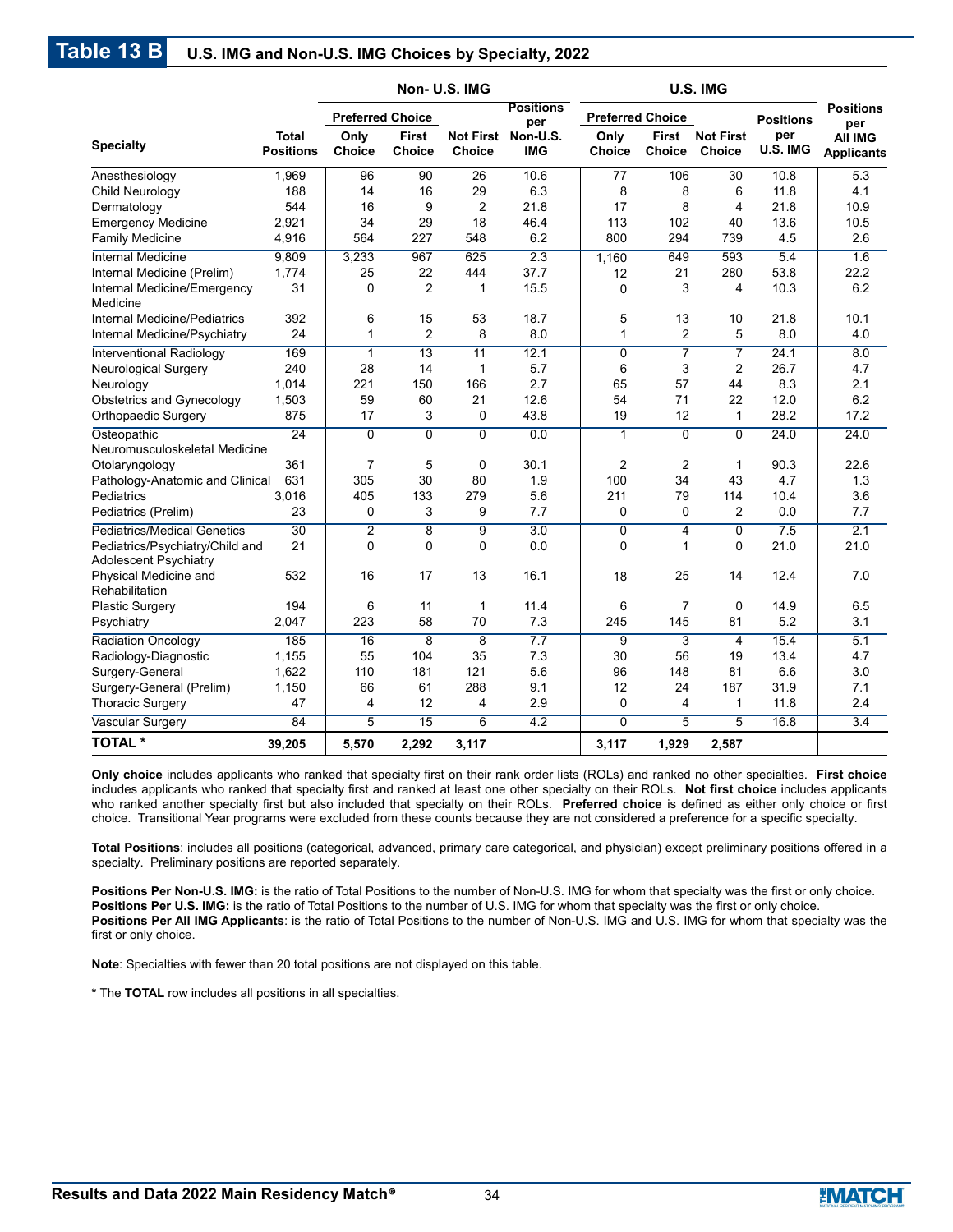# **Table 14**

Tables 14A and 14B present data on applicants who ranked each specialty as their only choice in the 2022 Match. Table 14A, reflects outcomes for U.S. MD and DO seniors, and the same categories are presented in Table 14B for U.S. IMGs and non-U.S. IMGs. Prior to 2012, Table 14 and Figure 6 reported Match results by specialty groups that included the combined specialties. In this report, results are aggregated by specialty instead of specialty group. Preliminary positions are reported separately.

Internal Medicine, Family Medicine, and Pediatrics had large numbers of matched U.S. MD seniors and DO seniors. Overall, 3,038 (61.8 percent) of matched U.S. DO seniors who ranked only one specialty (n=4,914) matched to a primary care specialty compared to 6,437 (42.6 percent) of matched U.S. MD seniors who ranked only one specialty (n=15,123). In contrast, 75.4 percent (1,368 of 1,815) matched U.S. citizen IMGs who ranked only one specialty matched in primary care along with 79.1 percent (2,468 of 3,119) of non-U.S. citizen IMGs.

As seen in Figure 6, higher proportions of unmatched U.S. MD seniors and DO seniors have been observed in traditionally competitive specialties like Orthopedic Surgery, Neurological Surgery, Plastic Surgery, Otolaryngology, Dermatology, and General Surgery.

#### **Match Results for U.S. MD Seniors and U.S. DO Seniors Applicants Who Ranked Each Specialty as Their Only Choice, 2022 Table 14 A**

|                                                          | <b>Matched</b> |                |              | <b>Unmatched</b> |             | <b>Total</b>   |           | <b>Percent</b><br><b>Matched</b> |           | <b>Percent</b><br><b>Unmatched</b> |
|----------------------------------------------------------|----------------|----------------|--------------|------------------|-------------|----------------|-----------|----------------------------------|-----------|------------------------------------|
| <b>Specialty</b>                                         | <b>MD</b>      | DO             | <b>MD</b>    | DO               | <b>MD</b>   | <b>DO</b>      | <b>MD</b> | DO                               | <b>MD</b> | <b>DO</b>                          |
| Anesthesiology                                           | 901            | 135            | 53           | 40               | 954         | 175            | 6.0       | 2.7                              | 5.6       | 22.9                               |
| Child Neurology                                          | 77             | 12             | $\Omega$     | 0                | 77          | 12             | 0.5       | 0.2                              | 0.0       | 0.0                                |
| Dermatology                                              | 106            | 10             | 27           | 4                | 133         | 14             | 0.7       | 0.2                              | 20.3      | 28.6                               |
| <b>Emergency Medicine</b>                                | 1,454          | 611            | 16           | 19               | 1,470       | 630            | 9.6       | 12.4                             | 1.1       | 3.0                                |
| <b>Family Medicine</b>                                   | 1,386          | 1.228          | 23           | 43               | 1,409       | 1,271          | 9.2       | 25.0                             | 1.6       | 3.4                                |
| <b>Internal Medicine</b>                                 | 3,443          | 1,305          | 48           | 48               | 3,491       | 1,353          | 22.8      | 26.6                             | 1.4       | $\overline{3.5}$                   |
| Internal Medicine (Prelim)                               | 210            | 4              | 4            | 0                | 214         | 4              | 1.4       | 0.1                              | 1.9       | 0.0                                |
| Internal Medicine/Emergency Medicine                     | 0              | 0              | $\mathbf 0$  | 0                | 0           | $\mathbf 0$    | 0.0       | 0.0                              | 0.0       | 0.0                                |
| Internal Medicine/Pediatrics                             | 242            | 18             | 5            | 0                | 247         | 18             | 1.6       | 0.4                              | 2.0       | 0.0                                |
| Internal Medicine/Psychiatry                             | 0              | 0              | 1            | 0                | 1           | 0              | 0.0       | 0.0                              | 100.0     | 0.0                                |
| Interventional Radiology                                 | 4              | $\overline{0}$ | $\mathbf{0}$ | $\mathbf{0}$     | 4           | $\Omega$       | 0.0       | 0.0                              | 0.0       | 0.0                                |
| <b>Neurological Surgery</b>                              | 196            | 5              | 44           | 4                | 240         | 9              | 1.3       | 0.1                              | 18.3      | 44.4                               |
| Neurology                                                | 494            | 111            | 7            | 4                | 501         | 115            | 3.3       | 2.3                              | 1.4       | 3.5                                |
| Obstetrics and Gynecology                                | 975            | 179            | 148          | 71               | 1,123       | 250            | 6.4       | 3.6                              | 13.2      | 28.4                               |
| Orthopaedic Surgery                                      | 658            | 91             | 281          | 56               | 939         | 147            | 4.4       | 1.9                              | 29.9      | 38.1                               |
| Osteopathic Neuromusculoskeletal                         | $\mathbf 0$    | $\overline{3}$ | $\mathbf 0$  | $\overline{0}$   | $\mathbf 0$ | $\overline{3}$ | 0.0       | 0.1                              | 0.0       | 0.0                                |
| Medicine                                                 |                |                |              |                  |             |                |           |                                  |           |                                    |
| Otolaryngology                                           | 275            | 7<br>70        | 100          | 0                | 375         | $\overline{7}$ | 1.8       | 0.1                              | 26.7      | 0.0                                |
| Pathology-Anatomic and Clinical                          | 210            |                | 5            | 5                | 215         | 75             | 1.4       | 1.4                              | 2.3       | 6.7                                |
| Pediatrics                                               | 1,608          | 505            | 18           | 6                | 1,626       | 511            | 10.6      | 10.3                             | 1.1       | 1.2                                |
| Pediatrics (Prelim)                                      | 0              | 0              | 0            | 0                | 0           | 0              | 0.0       | 0.0                              | 0.0       | 0.0                                |
| <b>Pediatrics/Medical Genetics</b>                       | 3              | 0              | 0            | 0                | 3           | 0              | 0.0       | 0.0                              | 0.0       | 0.0                                |
| Pediatrics/Psychiatry/Child and Adolescent<br>Psychiatry | $\Omega$       | 0              | $\Omega$     | 0                | $\Omega$    | $\Omega$       | 0.0       | 0.0                              | 0.0       | 0.0                                |
| Physical Medicine and Rehabilitation                     | 180            | 111            | 22           | 26               | 202         | 137            | 1.2       | 2.3                              | 10.9      | 19.0                               |
| <b>Plastic Surgery</b>                                   | 138            | 0              | 35           | $\mathbf{1}$     | 173         | 1              | 0.9       | 0.0                              | 20.2      | 100.0                              |
| Psychiatry                                               | 1,105          | 275            | 78           | 24               | 1,183       | 299            | 7.3       | 5.6                              | 6.6       | 8.0                                |
| <b>Radiation Oncology</b>                                | 80             | 3              | 1            | $\mathbf 0$      | 81          | 3              | 0.5       | 0.1                              | 1.2       | 0.0                                |
| Radiology-Diagnostic                                     | 444            | 68             | 58           | 21               | 502         | 89             | 2.9       | 1.4                              | 11.6      | 23.6                               |
| Surgery-General                                          | 775            | 146            | 114          | 56               | 889         | 202            | 5.1       | 3.0                              | 12.8      | 27.7                               |
| Surgery-General (Prelim)                                 | 66             | 7              | 9            | 1                | 75          | 8              | 0.4       | 0.1                              | 12.0      | 12.5                               |
| <b>Thoracic Surgery</b>                                  | $\Omega$       | 0              | 1            | 0                | 1           | 0              | 0.0       | 0.0                              | 100.0     | 0.0                                |
| Vascular Surgery                                         | 45             | 0              | 5            | $\overline{2}$   | 50          | $\overline{2}$ | 0.3       | 0.0                              | 10.0      | 100.0                              |
| <b>TOTAL*</b>                                            | 15,123 4,914   |                | 1,111        | 439              | 16,234      | 5,353          | 100.0     | 100.0                            | 6.8       | 8.2                                |

**Note**: Specialties with fewer than 20 total positions are not displayed on this table. Transitional Year is excluded.

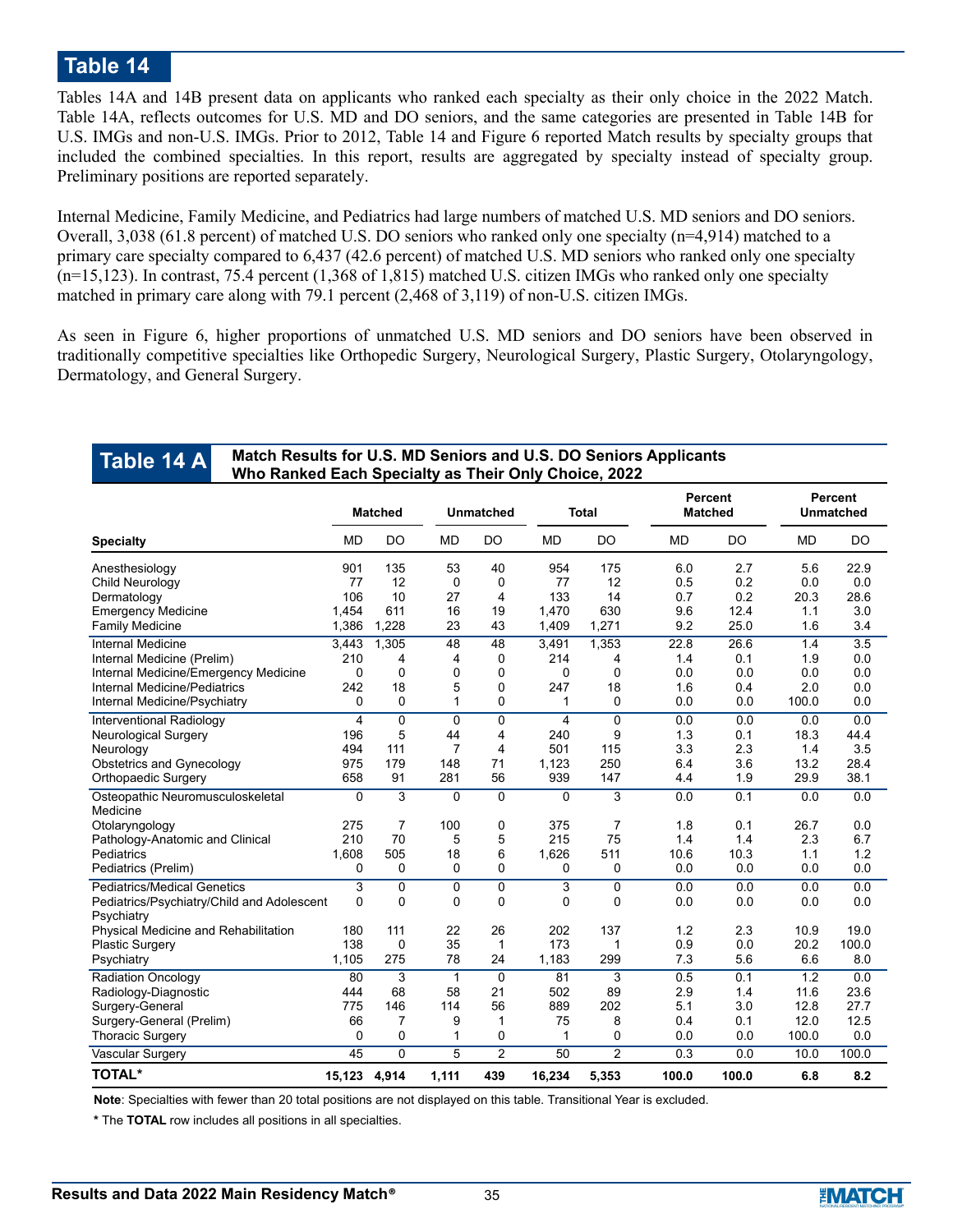#### **Match Results for U.S. IMG and Non-U.S. IMG Applicants Table 14 B** Match Results for U.S. IMG and Non-U.S. IMG Applicants<br>Who Ranked Each Specialty as Their Only Choice, 2022

|                                                                |                | <b>Matched</b><br><b>Unmatched</b> |                | <b>Total</b> |                | <b>Percent</b><br><b>Matched</b> |            | <b>Percent</b><br><b>Unmatched</b> |              |              |
|----------------------------------------------------------------|----------------|------------------------------------|----------------|--------------|----------------|----------------------------------|------------|------------------------------------|--------------|--------------|
| <b>Specialty</b>                                               | U.S.IMG        | <b>IMG</b>                         | U.S. IMG       |              | IMG U.S. IMG   | <b>IMG</b>                       | U.S. IMG   | <b>IMG</b>                         | U.S. IMG     | <b>IMG</b>   |
| Anesthesiology                                                 | 35             | 39                                 | 42             | 57           | 77             | 96                               | 1.9        | 1.3                                | 54.5         | 59.4         |
| Child Neurology                                                | 5              | 7                                  | 3              | 7            | 8              | 14                               | 0.3        | 0.2                                | 37.5         | 50.0         |
| Dermatology                                                    | $\overline{7}$ | $\overline{7}$                     | 10             | 9            | 17             | 16                               | 0.4        | 0.2                                | 58.8         | 56.3         |
| <b>Emergency Medicine</b>                                      | 92             | 24                                 | 21             | 10           | 113            | 34                               | 5.1        | 0.8                                | 18.6         | 29.4         |
| <b>Family Medicine</b>                                         | 478            | 265                                | 322            | 299          | 800            | 564                              | 26.3       | 8.5                                | 40.3         | 53.0         |
| Internal Medicine                                              | 726            | 1,955                              | 434            | 1,278        | 1,160          | 3,233                            | 40.0       | 62.7                               | 37.4         | 39.5         |
| Internal Medicine (Prelim)                                     | 4              | 11                                 | 8              | 14           | 12             | 25                               | 0.2        | 0.4                                | 66.7         | 56.0         |
| Internal Medicine/Emergency Medicine                           | 0              | $\Omega$                           | $\Omega$       | $\Omega$     | 0              | 0                                | 0.0        | 0.0                                | 0.0          | 0.0          |
| <b>Internal Medicine/Pediatrics</b>                            | 1              | $\overline{2}$                     | 4              | 4            | 5              | 6                                | 0.1        | 0.1                                | 80.0         | 66.7         |
| <b>Internal Medicine/Psychiatry</b>                            | 0              | $\Omega$                           | $\mathbf{1}$   | 1            | 1              | $\mathbf{1}$                     | 0.0        | 0.0                                | 100.0        | 100.0        |
| Interventional Radiology                                       | 0              | 0                                  | 0              | 1            | 0              | 1                                | 0.0        | 0.0                                | 0.0          | 100.0        |
| <b>Neurological Surgery</b>                                    | 2              | 13                                 | 4              | 15           | 6              | 28                               | 0.1        | 0.4                                | 66.7         | 53.6         |
| Neurology                                                      | 37             | 122                                | 28             | 99           | 65             | 221                              | 2.0        | 3.9                                | 43.1         | 44.8         |
| <b>Obstetrics and Gynecology</b>                               | 19             | 18                                 | 35             | 41           | 54             | 59                               | 1.0        | 0.6                                | 64.8         | 69.5         |
| Orthopaedic Surgery                                            | 6              | 11                                 | 13             | 6            | 19             | 17                               | 0.3        | 0.4                                | 68.4         | 35.3         |
| Osteopathic Neuromusculoskeletal                               | 1              | $\Omega$                           | $\Omega$       | 0            | 1              | $\Omega$                         | 0.1        | 0.0                                | 0.0          | 0.0          |
| Medicine                                                       |                |                                    |                |              |                |                                  |            |                                    |              |              |
| Otolaryngology                                                 | 1              | 1                                  | $\mathbf{1}$   | 6            | $\overline{2}$ | 7                                | 0.1        | 0.0                                | 50.0         | 85.7         |
| Pathology-Anatomic and Clinical                                | 48             | 185                                | 52             | 120          | 100            | 305                              | 2.6        | 5.9                                | 52.0         | 39.3         |
| Pediatrics                                                     | 164            | 248                                | 47             | 157          | 211            | 405                              | 9.0        | 8.0                                | 22.3         | 38.8         |
| Pediatrics (Prelim)                                            | 0              | $\mathbf 0$                        | $\mathbf 0$    | 0            | $\mathbf 0$    | $\mathbf 0$                      | 0.0        | 0.0                                | 0.0          | 0.0          |
| <b>Pediatrics/Medical Genetics</b>                             | 0              | 1                                  | 0              | 1            | 0              | 2                                | 0.0        | 0.0                                | 0.0          | 50.0         |
| Pediatrics/Psychiatry/Child and Adolescent                     | 0              | 0                                  | 0              | 0            | $\mathbf{0}$   | 0                                | 0.0        | 0.0                                | 0.0          | 0.0          |
| Psychiatry                                                     | 5              | 6                                  | 13             | 10           | 18             | 16                               | 0.3        | 0.2                                | 72.2         | 62.5         |
| Physical Medicine and Rehabilitation<br><b>Plastic Surgery</b> | $\overline{2}$ | 3                                  | 4              | 3            | 6              | 6                                | 0.1        | 0.1                                | 66.7         | 50.0         |
|                                                                |                |                                    |                |              |                |                                  |            |                                    |              | 54.7         |
| Psychiatry                                                     | 112            | 101<br>9                           | 133            | 122<br>7     | 245<br>9       | 223<br>16                        | 6.2<br>0.4 | $\overline{3.2}$                   | 54.3<br>22.2 | 43.8         |
| <b>Radiation Oncology</b>                                      | 7<br>13        | 24                                 | 2<br>17        | 31           | 30             | 55                               | 0.7        | 0.3<br>0.8                         | 56.7         | 56.4         |
| Radiology-Diagnostic                                           | 33             | 32                                 | 63             | 78           | 96             | 110                              | 1.8        | 1.0                                | 65.6         | 70.9         |
| Surgery-General<br>Surgery-General (Prelim)                    | 5              | 28                                 | $\overline{7}$ | 38           | 12             | 66                               | 0.3        | 0.9                                | 58.3         | 57.6         |
|                                                                |                |                                    |                |              |                |                                  |            |                                    |              |              |
| <b>Thoracic Surgery</b>                                        | 0              | 1                                  | 0              | 3<br>4       | 0<br>0         | 4<br>5                           | 0.0        | 0.0<br>0.0                         | 0.0          | 75.0<br>80.0 |
| Vascular Surgery                                               | 0              | 1                                  | $\Omega$       |              |                |                                  | 0.0        |                                    | 0.0          |              |
| <b>TOTAL*</b>                                                  | 1,815          | 3,119                              | 1,302          | 2,451        | 3,117          | 5,570                            | 100.0      | 100.0                              | 41.8         | 44.0         |

**Note**: Specialties with fewer than 20 total positions are not displayed on this table. Transitional Year is excluded.

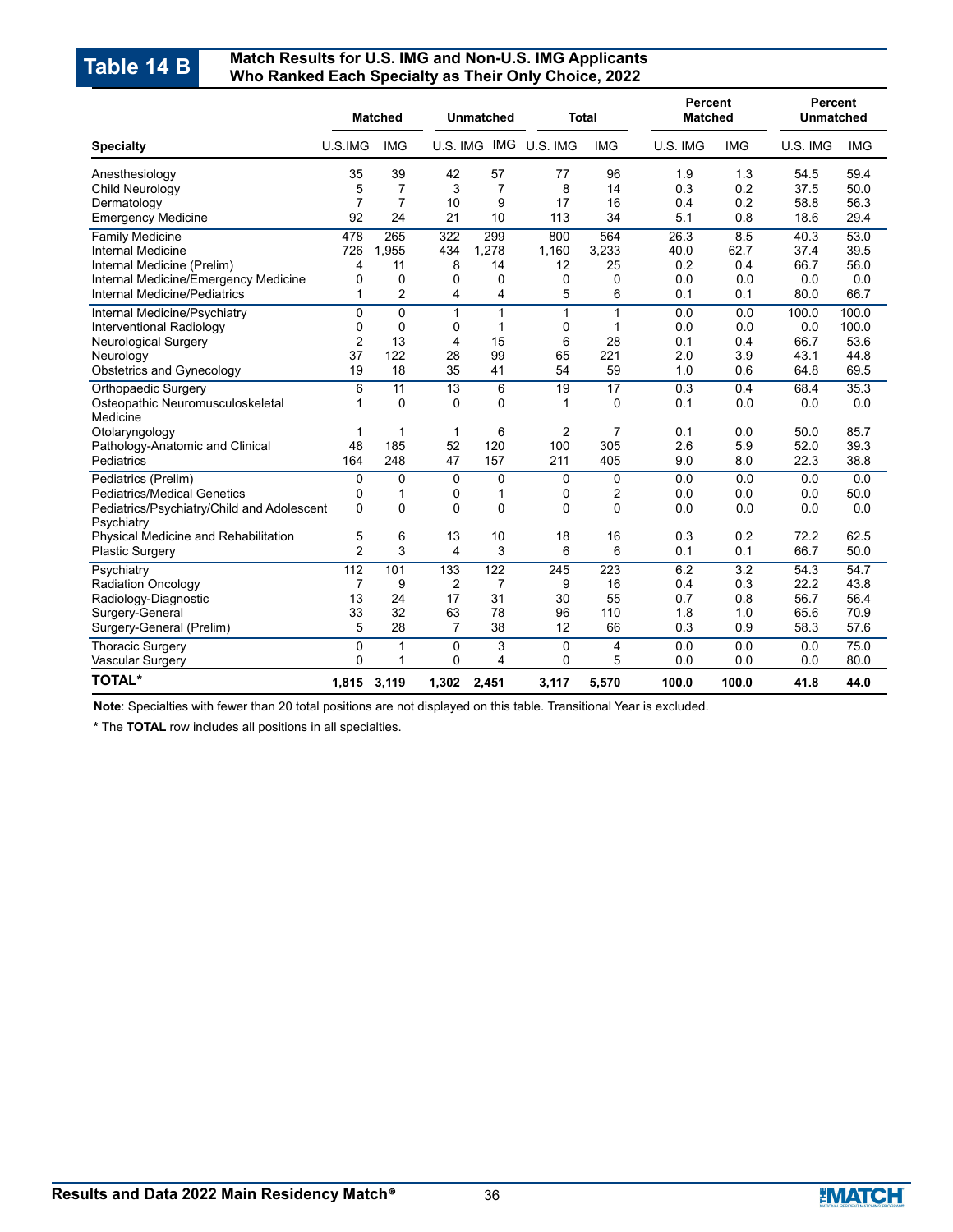#### **Figure 6 Percentages of Unmatched MD Seniors and DO Seniors Who Ranked Each Specialty as Their Only Choice, 2022**



**Note**: Specialties with fewer than 20 matched applicants are excluded from this figure. Transitional Year is excluded.

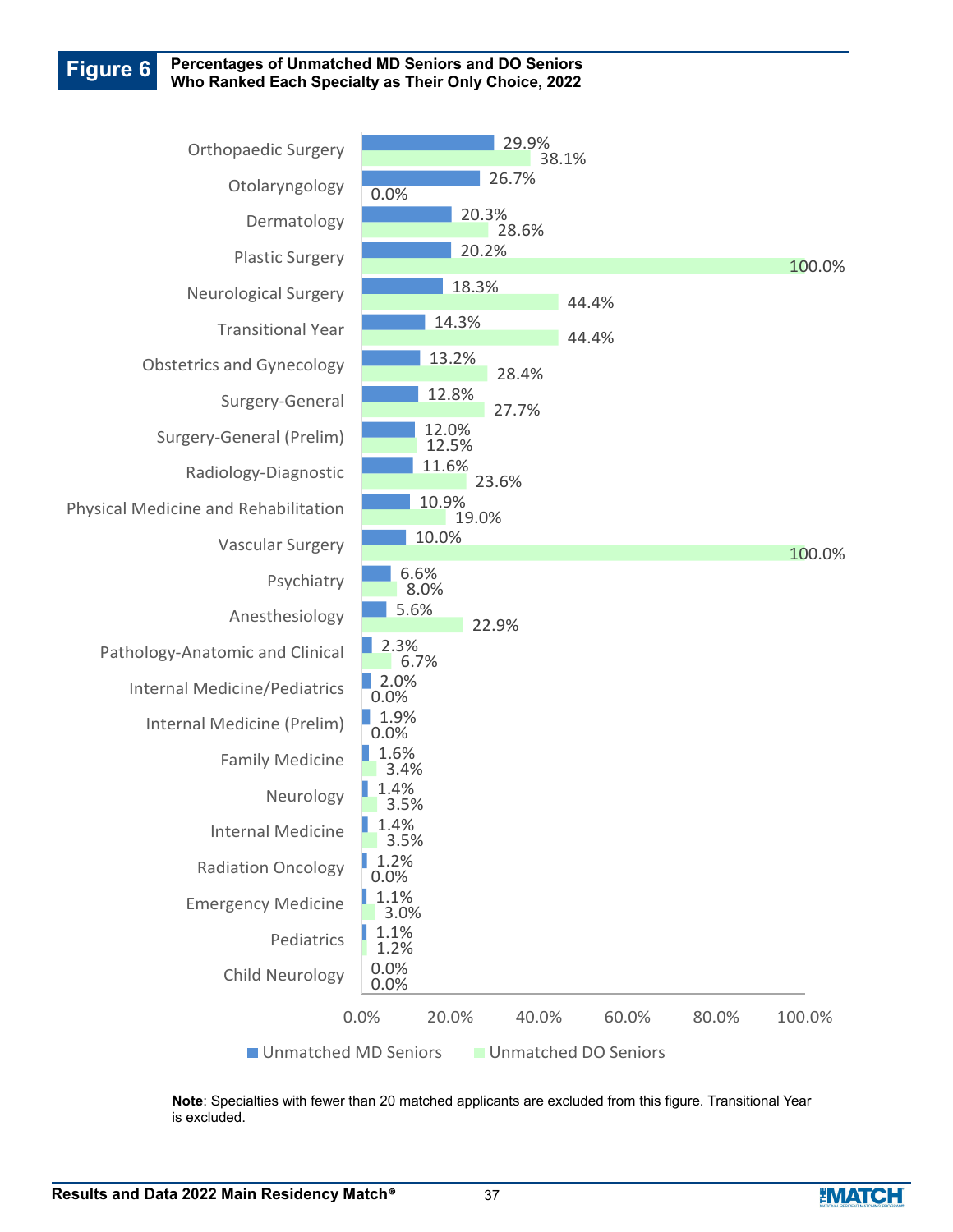# **Table 15 and Figure 7**

Table 15 shows trends between 1997 and 2022 in the percentages of U.S. MD seniors and U.S. DO seniors who matched to their first, second, third, fourth, or lower than fourth program choice on their rank order lists. (See Table 6 for trends in overall match rates by applicant type based on total active applicants).

In 2022, 48.5 percent of matched U.S. MD seniors matched to their first-choice programs, 2.1 percentage points higher than in 2021. Among matched U.S. DO seniors, the percentage of first-choice matches was 47.7 percent, 5.3 percentage points higher than in 2021. Among all active U.S. MD senior applicants, 6.7 percent were unmatched; among all active U.S. DO senior applicants, 8.2 percent were unmatched.

Figure 7 shows the percentage of applicants matched to programs by rank choice using both matched applicants (top two figures) and all applicants (bottom two figures).

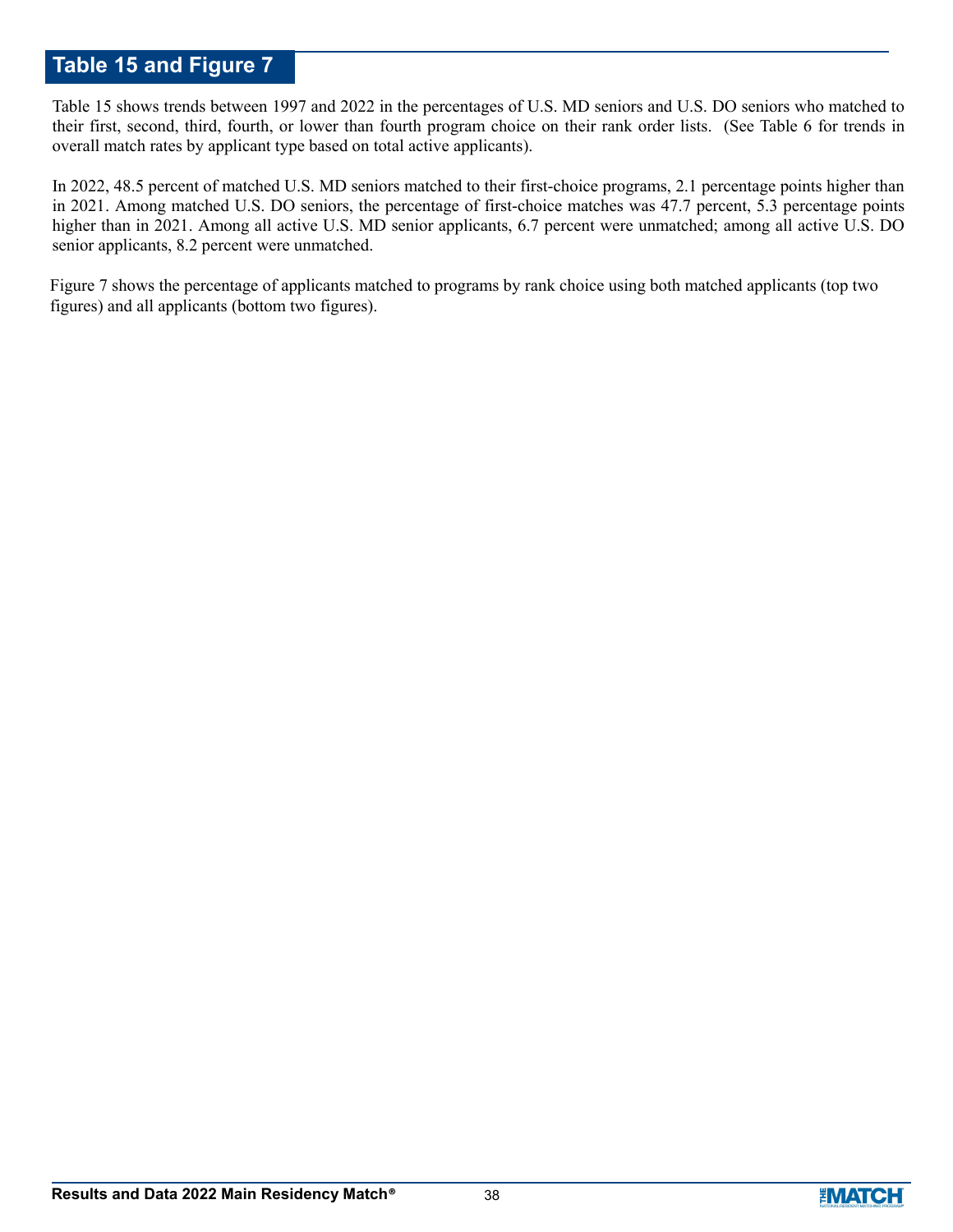|                   |                | <b>First Rank</b>        |                | <b>Second Rank</b>       |                | <b>Third Rank</b>        |            | <b>Fourth Rank</b>       |                 | > Fourth Rank            | Unmatched  |            |
|-------------------|----------------|--------------------------|----------------|--------------------------|----------------|--------------------------|------------|--------------------------|-----------------|--------------------------|------------|------------|
| Year              | No.            | $%$ of<br><b>Matches</b> | No.            | $%$ of<br><b>Matches</b> | No.            | $%$ of<br><b>Matches</b> | No.        | $%$ of<br><b>Matches</b> | No.             | $%$ of<br><b>Matches</b> | No.        | %          |
| <b>MD Seniors</b> |                |                          |                |                          |                |                          |            |                          |                 |                          |            |            |
|                   |                |                          |                |                          |                |                          |            |                          |                 |                          |            |            |
| 1997              | 8,079          | 59.0                     | 2,182          | 15.9                     | 1,311          | 9.6                      | 761        | 5.6                      | 1,369           | 10.0                     | 912        | 6.2        |
| 1998              | 8,028          | 58.0                     | 2,283          | 16.5                     | 1,332          | 9.6                      | 802        | 5.8                      | 1,398           | 10.1                     | 767        | 5.2        |
| 1999              | 8,455          | 60.7                     | 2,181          | 15.7                     | 1,234          | 8.9                      | 774        | 5.6                      | 1,277           | 9.2                      | 686        | 4.7        |
| 2000              | 8,542          | 62.4                     | 2,102          | 15.3                     | 1,187          | 8.7                      | 656        | 4.8                      | 1,209           | 8.8                      | 662        | 4.6        |
| 2001              | 8,393          | 61.0                     | 2,149          | 15.6                     | 1,199          | 8.7                      | 698        | 5.1                      | 1,314           | 9.6                      | 702        | 4.9        |
| 2002              | 8,370          | 61.0                     | 2,130          | 15.5                     | 1,289          | 9.4                      | 687        | 5.0                      | 1,249           | 9.1                      | 611        | 4.3        |
| 2003              | 8,482          | 62.4                     | 2,135          | 15.7                     | 1,144          | 8.4                      | 701        | 5.2                      | 1,133           | 8.3                      | 737        | 5.1        |
| 2004<br>2005      | 8,510<br>8,729 | 61.9<br>62.5             | 2,138<br>2,091 | 15.6<br>15.0             | 1,188<br>1,219 | 8.6<br>8.7               | 659<br>655 | 4.8<br>4.7               | 1,243<br>1,267  | 9.0<br>9.1               | 871<br>758 | 6.0<br>5.1 |
|                   |                |                          |                |                          | 1,286          |                          | 734        |                          | 1,451           | 10.2                     |            | 5.3        |
| 2006              | 8,551          | 60.1                     | 2,198          | 15.5                     |                | 9.0                      |            | 5.2                      |                 |                          | 788        |            |
| 2007              | 8,442          | 58.6                     | 2,266          | 15.7                     | 1,367<br>1,300 | 9.5                      | 797        | 5.5                      | 1,537<br>1,505  | 10.7                     | 797        | 5.2        |
| 2008<br>2009      | 8,692<br>8,318 | 59.9<br>56.4             | 2,280<br>2,394 | 15.7<br>16.2             | 1,355          | $9.0\,$<br>9.2           | 738<br>788 | 5.1<br>5.3               | 1,887           | 10.4<br>12.8             | 727<br>896 | 4.8<br>5.7 |
| 2010              | 8,462          |                          | 2,468          | 16.3                     | 1,471          | 9.7                      | 852        | 5.6                      | 1,869           | 12.4                     | 948        | 5.9        |
| 2011              | 8,707          | 56.0<br>55.4             | 2,531          | 16.1                     | 1,547          | 9.9                      | 913        | 5.8                      | 2,006           | 12.8                     | 855        | 5.2        |
| 2012              | 8,946          | 56.5                     | 2,467          | 15.6                     | 1,500          | 9.5                      | 904        | 5.7                      | 2,015           | 12.7                     | 695        | 4.2        |
| 2013              | 8,672          | 52.5                     | 2,650          | 16.0                     | 1,700          | 10.3                     | 1,100      | 6.7                      | 2,402           | 14.5                     | 963        | 5.5        |
| 2014              | 8,970          | 54.2                     | 2,691          | 16.3                     | 1,710          | 10.3                     | 1,001      | 6.1                      | 2,163           | 13.1                     | 839        | 4.8        |
| 2015              | 8,789          | 51.6                     | 2,817          | 16.5                     | 1,748          | 10.3                     | 1,134      | 6.7                      | 2,544           | 14.9                     | 993        | 5.5        |
| 2016              | 9,110          | 53.0                     | 2,830          | 16.5                     | 1,673          | 9.7                      | 1,023      | 5.9                      | 2,561           | 14.9                     | 990        | 5.4        |
| 2017              | 8,976          | 51.0                     | 2,920          | 16.6                     | 1,885          | 10.7                     | 1,102      | 6.3                      | 2,722           | 15.5                     | 934        | 5.0        |
| 2018              | 9,128          | 51.1                     | 2,831          | 15.9                     | 1,832          | 10.3                     | 1,184      | 6.6                      | 2,877           | 16.1                     | 966        | 5.1        |
| 2019              | 8,915          | 50.0                     | 2,888          | 16.2                     | 1,914          | 10.7                     | 1,235      | 6.9                      | 2,883           | 16.2                     | 1,090      | 5.8        |
| 2020              | 8,955          | 49.2                     | 2,979          | 16.4                     | 1,820          | 10.0                     | 1,237      | 6.8                      | 3,198           | 17.6                     | 1,137      | 5.9        |
| 2021              | 8,569          | 46.4                     | 2,907          | 15.7                     | 1,880          | 10.2                     | 1,349      | 7.3                      | 3,778           | 20.4                     | 1,383      | 7.0        |
| 2022              | 8,999          | 48.5                     | 2,993          | 16.1                     | 1,833          | $9.9\,$                  | 1,250      | 6.7                      | 3,485           | 18.8                     | 1,342      | 6.7        |
| <b>DO Seniors</b> |                |                          |                |                          |                |                          |            |                          |                 |                          |            |            |
| 1997              | 250            | 62.0                     | 68             | 16.9                     | 49             | 12.2                     | 16         | 4.0                      | 20              | $5.0\,$                  | 134        | 25.0       |
| 1998              | 281            | 57.3                     | 99             | 20.2                     | 39             | 8.0                      | 26         | 5.3                      | 45              | 9.2                      | 114        | 18.9       |
| 1999              | 357            | 60.6                     | 107            | 18.2                     | 49             | 8.3                      | 30         | 5.1                      | 46              | 7.8                      | 129        | 18.0       |
| 2000              | 438            | 59.0                     | 127            | 17.1                     | 69             | 9.3                      | 48         | 6.5                      | 60              | 8.1                      | 130        | 14.9       |
| 2001              | 511            | 58.9                     | 145            | 16.7                     | 96             | 11.1                     | 47         | 5.4                      | 68              | 7.8                      | 150        | 14.7       |
| 2002              | 512            | 55.2                     | 183            | 19.7                     | 102            | 11.0                     | 56         | 6.0                      | 75              | 8.1                      | 152        | 14.1       |
| 2003              | 605            | 59.7                     | 196            | 19.3                     | 93             | 9.2                      | 61         | 6.0                      | 59              | 5.8                      | 154        | 13.2       |
| 2004              | 647            | 57.6                     | 231            | 20.6                     | 113            | 10.1                     | 56         | $5.0\,$                  | $77 \,$         | 6.9                      | 187        | 14.3       |
| 2005              | 628            | 58.1                     | 196            | 18.1                     | 102            | 9.4                      | 69         | 6.4                      | 85              | 7.9                      | 210        | 16.3       |
| 2006              | 586            | 56.2                     | 209            | 20.1                     | 110            | 10.6                     | 65         | 6.2                      | $\overline{72}$ | 6.9                      | 209        | 16.7       |
| 2007              | 641            | 55.1                     | 225            | 19.3                     | 110            | $9.5\,$                  | 85         | 7.3                      | 103             | 8.8                      | 239        | 17.0       |
| 2008              | 752            | 54.3                     | 283            | 20.4                     | 148            | 10.7                     | 81         | 5.9                      | 120             | 8.7                      | 274        | 16.5       |
| 2009              | 755            | 52.3                     | 282            | 19.5                     | 174            | 12.1                     | $90\,$     | $6.2\,$                  | 142             | $9.8\,$                  | 320        | 18.2       |
| 2010              | 718            | 48.5                     | 310            | 21.0                     | 174            | 11.8                     | 98         | 6.6                      | 179             | 12.1                     | 312        | 17.4       |
| 2011              | 817            | 50.7                     | 305            | 18.9                     | 184            | 11.4                     | 120        | 7.4                      | 185             | 11.5                     | 338        | 17.3       |
| 2012              | 888            | 49.4                     | 385            | 21.4                     | 216            | 12.0                     | 111        | $6.2\,$                  | 198             | 11.0                     | 325        | 15.3       |
| 2013              | 971            | 48.3                     | 368            | 18.3                     | 227            | 11.3                     | 133        | 6.6                      | 313             | 15.6                     | 413        | 17.0       |
| 2014              | 1,021          | 47.6                     | 439            | 20.5                     | 267            | 12.5                     | 131        | 6.1                      | 285             | 13.3                     | 338        | 13.6       |
| 2015              | 1,162          | 49.7                     | 456            | 19.5                     | 254            | 10.9                     | 164        | 7.0                      | 302             | 12.9                     | 377        | 13.9       |
| 2016              | 1,174          | 48.9                     | 461            | 19.2                     | 294            | 12.2                     | 186        | 7.7                      | 288             | 12.0                     | 360        | 13.0       |
| 2017              | 1,453          | 49.8                     | 528            | 18.1                     | 342            | 11.7                     | 195        | 6.7                      | 399             | 13.7                     | 418        | 12.5       |
| 2018              | 1,780          | 48.2                     | 672            | 18.2                     | 451            | 12.2                     | 244        | 6.6                      | 549             | 14.9                     | 579        | 13.5       |
| 2019              | 2,338          | 47.7                     | 929            | 19.0                     | 564            | 11.5                     | 346        | 7.1                      | 722             | 14.7                     | 579        | 10.6       |
| 2020              | 2,869          | 47.8                     | 1,059          | 17.6                     | 677            | 11.3                     | 442        | 7.4                      | 958             | 16.0                     | 576        | 8.8        |
| 2021              | 2,692          | 42.4                     | 1,146          | 18.0                     | 749            | 11.8                     | 513        | 8.1                      | 1,252           | 19.7                     | 749        | 10.5       |
| 2022              | 3,195          | 47.7                     | 1,237          | 18.5                     | 711            | 10.6                     | 464        | 6.9                      | 1,094           | 16.3                     | 602        | 8.2        |
|                   |                |                          |                |                          |                |                          |            |                          |                 |                          |            |            |

**Note:** Percent matched by rank are not a reflection of applicant or match quality. Ranking preferences are individualized decisions based on a variety of factors.

**Table 15**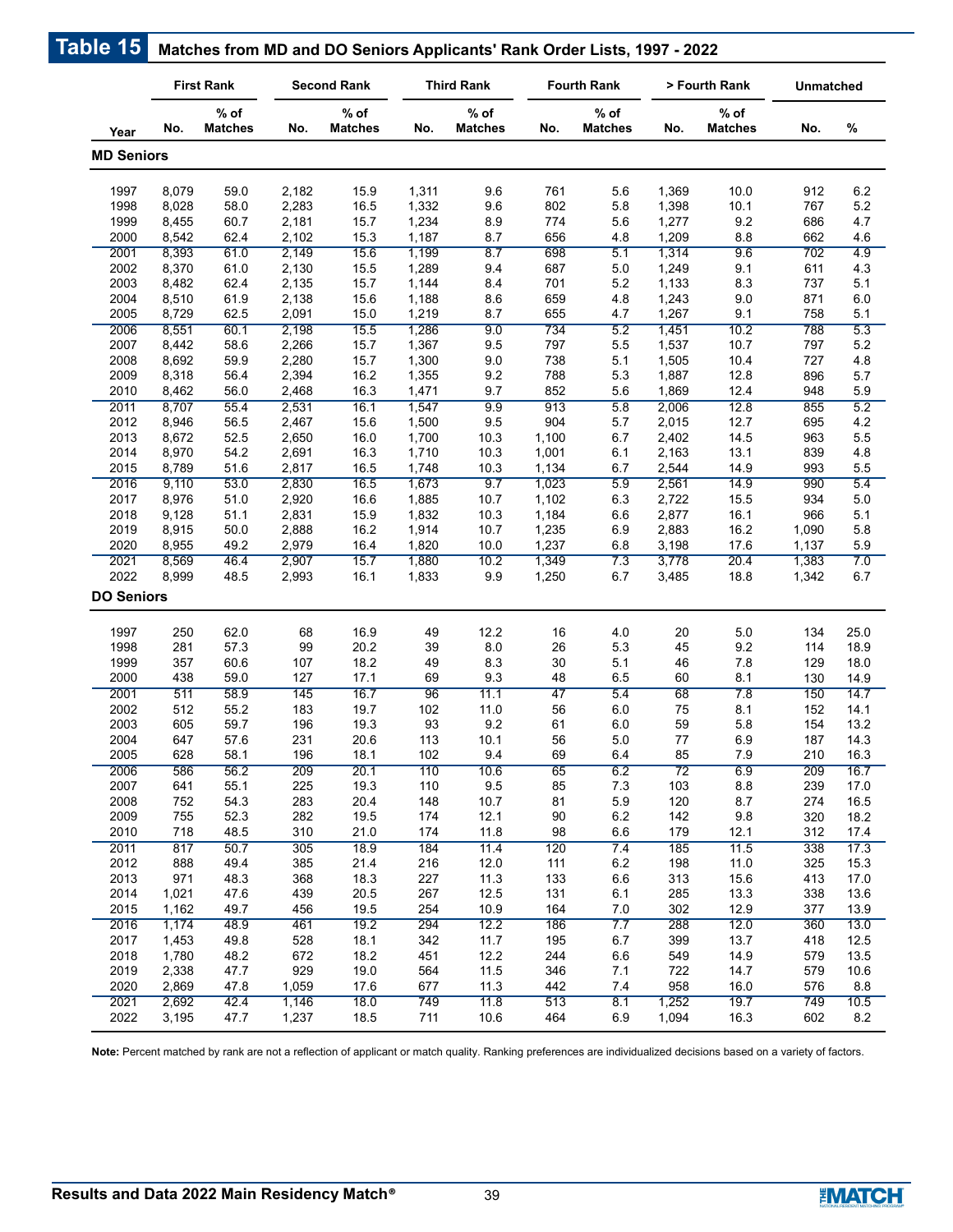

 **Figure 7 Percent of Matches by Choice and Type of Applicant, 2022**

# **Matched Applicants**



**All Applicants**



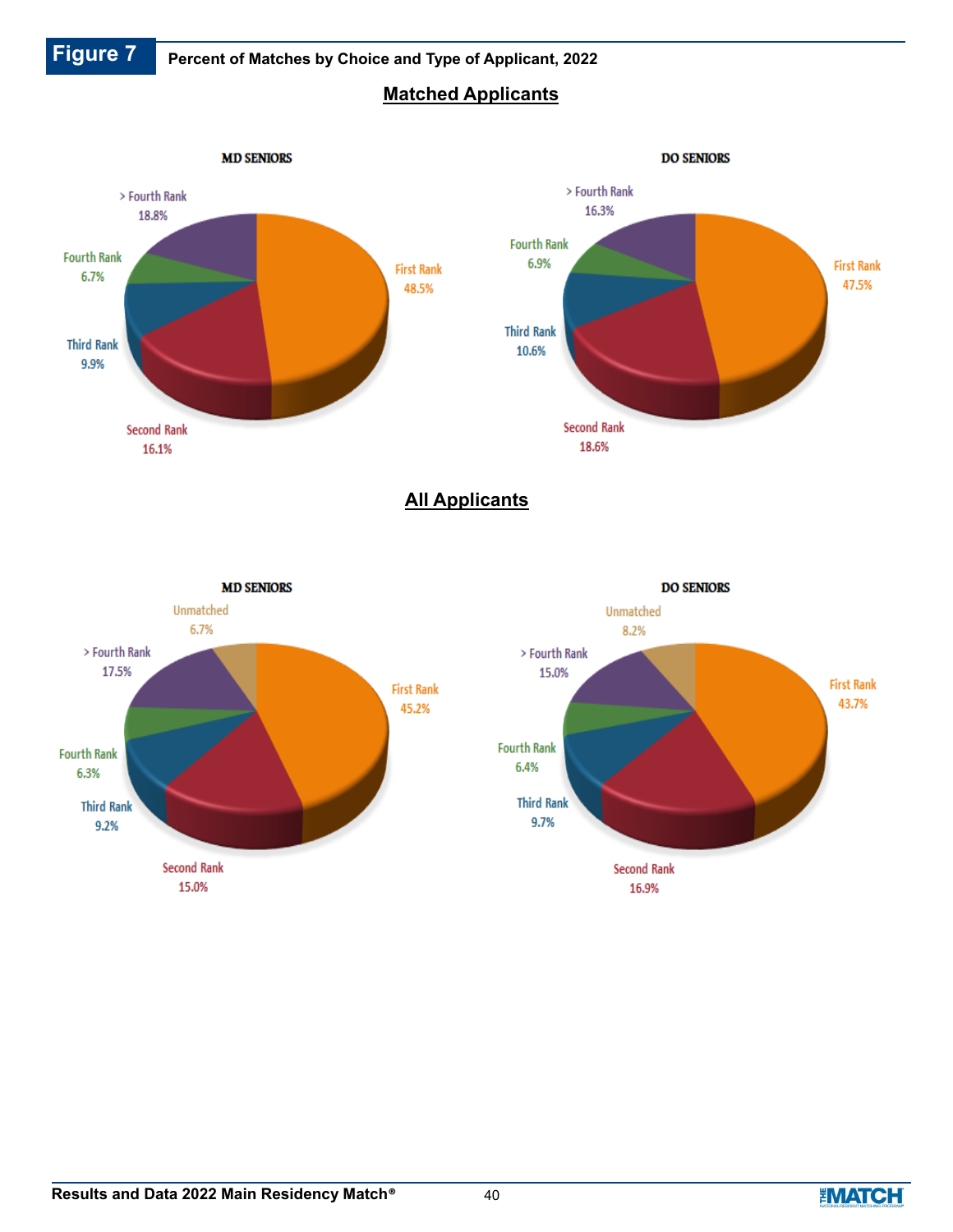# **Table 16**

The NRMP began offering the couples match in 1984. Any two individuals can identify themselves as a couple to the NRMP and submit rank order lists of identical length. The matching algorithm treats the two lists as a unit, matching the couple to the highest pair of program choices where both partners obtain a match.

Table 16 presents the number of couples in the Match and their match outcomes. In 2022, 2,444 individual applicants participated in the Match as a couple  $(2,444/2 = 1,222$  couples).

Couples often rank the same program multiple times against a different program on the partner's list. They also have the option of one partner indicating a willingness to be unmatched at a specific rank on the rank order list if the other partner matches to the program paired to that rank. Table 16 shows the number of couples matched with that option in the One Matched column (100 in 2022).

Couples enjoy success, with match rates above 90 percent every year since 1984. In 2022, the match rate for couples was 93.7 percent, calculated by adding number of 'Both Matched' ( $n= 1,095 \times 2 = 2,190$ ) to number of 'One Matched' (n=100) and dividing by number of 'Individual' (n=2,444). Approximately 66 percent of couples are U.S. MD seniors.

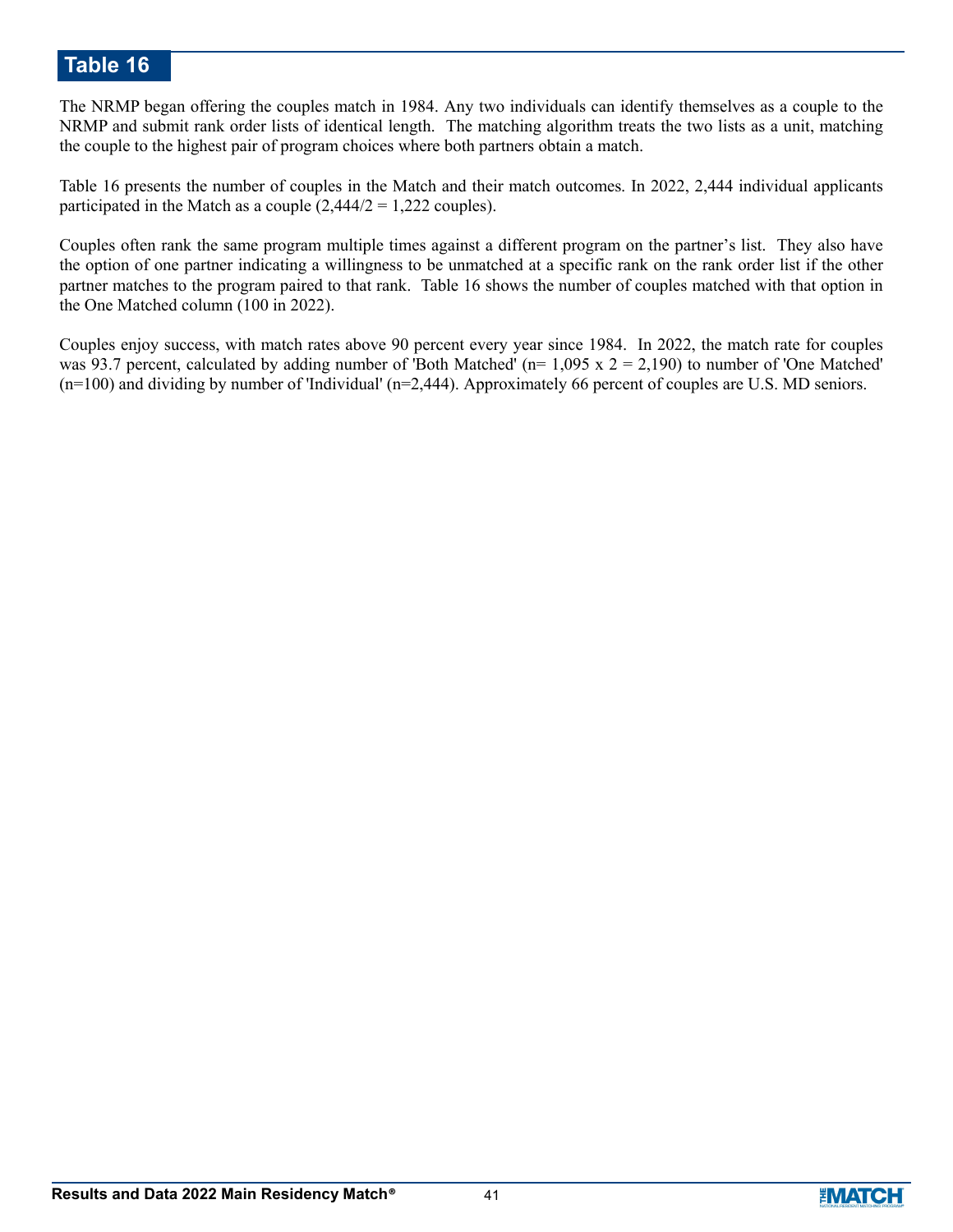| Table 16 |      |                | Number of Couples in the Match and Match Outcome, 1987 - 2022 |                               |                       |                                  |                        |
|----------|------|----------------|---------------------------------------------------------------|-------------------------------|-----------------------|----------------------------------|------------------------|
|          | Year | <b>Couples</b> | <b>Individuals</b>                                            | <b>Both</b><br><b>Matched</b> | One<br><b>Matched</b> | <b>Neither</b><br><b>Matched</b> | <b>Match</b><br>Rate % |
|          | 1987 | 347            | 694                                                           | 316                           | 14                    | 17                               | 93.1                   |
|          | 1988 | 388            | 776                                                           | 355                           | 19                    | 14                               | 93.9                   |
|          | 1989 | 421            | 842                                                           | 384                           | 21                    | 16                               | 93.7                   |
|          | 1990 | 397            | 794                                                           | 356                           | 20                    | 21                               | 92.2                   |
|          | 1991 | 377            | 754                                                           | 349                           | 17                    | 11                               | 94.8                   |
|          | 1992 | 461            | 922                                                           | 412                           | 20                    | 29                               | 91.5                   |
|          | 1993 | 427            | 854                                                           | 384                           | 27                    | 16                               | 93.1                   |
|          | 1994 | 446            | 892                                                           | 391                           | 35                    | 20                               | 91.6                   |
|          | 1995 | 499            | 998                                                           | 433                           | 33                    | 33                               | 90.1                   |
|          | 1996 | 504            | 1,008                                                         | 446                           | 20                    | 38                               | 90.5                   |
|          | 1997 | 535            | 1,070                                                         | 479                           | 29                    | 27                               | 92.2                   |
|          | 1998 | 525            | 1,050                                                         | 481                           | 27                    | 17                               | 94.2                   |
|          | 1999 | 536            | 1,072                                                         | 496                           | 27                    | 13                               | 95.1                   |
|          | 2000 | 508            | 1,016                                                         | 475                           | 18                    | 15                               | 95.3                   |
|          | 2001 | 561            | 1,122                                                         | 518                           | 25                    | 18                               | 94.6                   |
|          | 2002 | 543            | 1,086                                                         | 507                           | 19                    | 17                               | 95.1                   |
|          | 2003 | 570            | 1,140                                                         | 529                           | 22                    | 19                               | 94.7                   |
|          | 2004 | 641            | 1,282                                                         | 584                           | 36                    | 21                               | 93.9                   |
|          | 2005 | 606            | 1,212                                                         | 552                           | 39                    | 15                               | 94.3                   |
|          | 2006 | 610            | 1,220                                                         | 552                           | 36                    | 22                               | 93.4                   |
|          | 2007 | 621            | 1,242                                                         | 553                           | 36                    | 32                               | 91.9                   |
|          | 2008 | 738            | 1,476                                                         | 667                           | 47                    | 24                               | 93.6                   |
|          | 2009 | 788            | 1,576                                                         | 706                           | 55                    | 27                               | 93.1                   |
|          | 2010 | 808            | 1,616                                                         | 730                           | 50                    | 28                               | 93.4                   |
|          | 2011 | 809            | 1,618                                                         | 739                           | 53                    | 17                               | 94.6                   |
|          | 2012 | 878            | 1,756                                                         | 804                           | 54                    | 19                               | 94.6                   |
|          | 2013 | 935            | 1,870                                                         | 868                           | 44                    | 23                               | 95.2                   |
|          | 2014 | 925            | 1,850                                                         | 843                           | 56                    | 26                               | 94.2                   |
|          | 2015 | 1,035          | 2,070                                                         | 950                           | 62                    | 23                               | 94.8                   |
|          | 2016 | 1,046          | 2,092                                                         | 971                           | 61                    | 14                               | 95.7                   |
|          | 2017 | 1,125          | 2,250                                                         | 1,040                         | 66                    | 19                               | 95.4                   |
|          | 2018 | 1,165          | 2,330                                                         | 1,082                         | 67                    | 16                               | 95.8                   |
|          | 2019 | 1,076          | 2,152                                                         | 993                           | 59                    | 24                               | 95.0                   |
|          | 2020 | 1,224          | 2,448                                                         | 1,128                         | 84                    | 12                               | 95.6                   |
|          | 2021 | 1,224          | 2,448                                                         | 1,089                         | 108                   | 27                               | 93.4                   |
|          | 2022 | 1,222          | 2,444                                                         | 1,095                         | 100                   | 27                               | 93.7                   |

**Figure 8 Number of Couples in the Match and Match Outcome, 1987-2022**



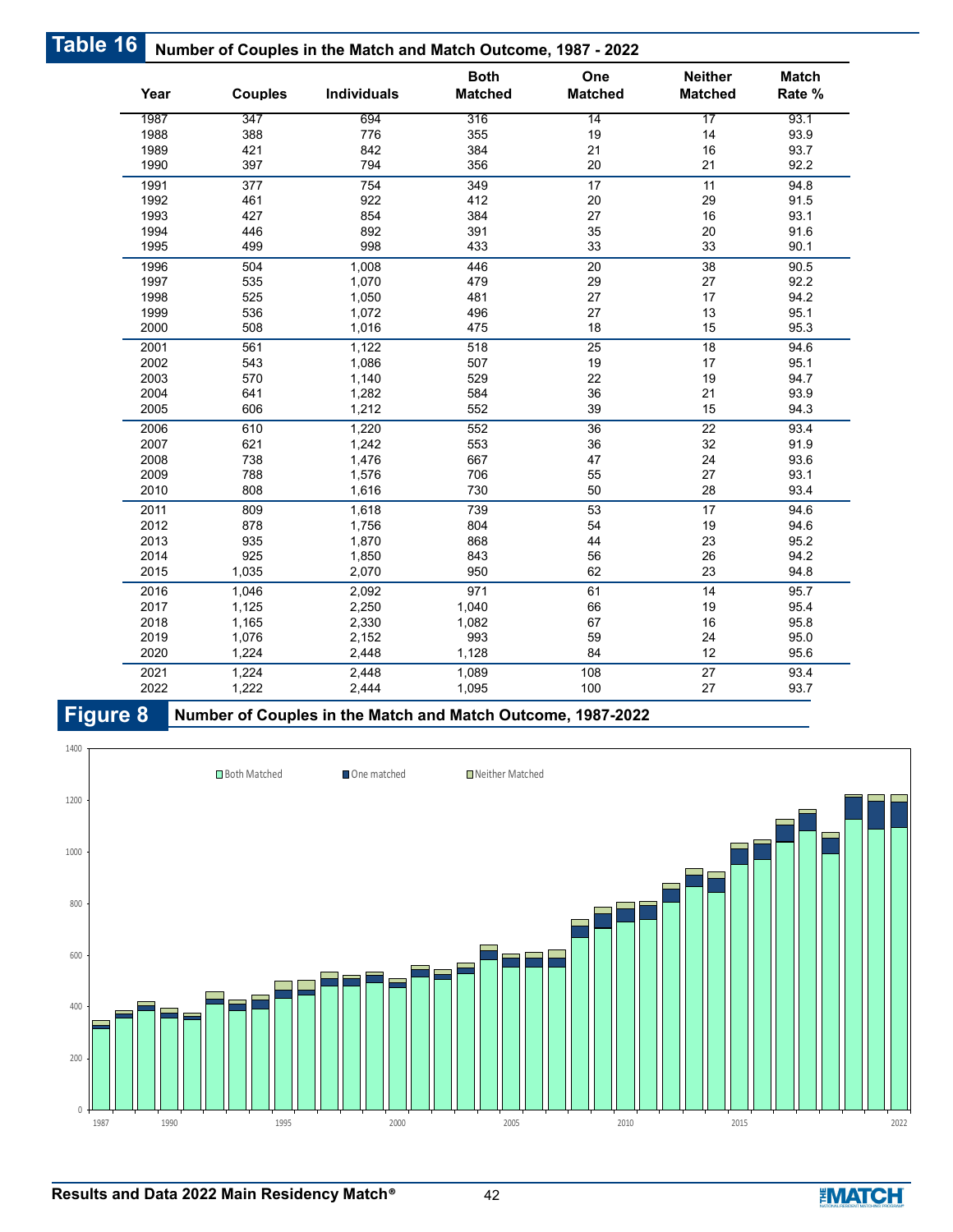# **Table 17**

Table 17 displays by specialty the average number of ranked applicants needed to fill each position within programs. Only programs that filled all positions are included in the calculations. Specialties with fewer than 5 programs that filled all positions were excluded to maintain their anonymity. Although this measure is affected by such factors as the number and geographic distribution of programs as well as the number of applicants ranked by the programs, it is a rough measure of specialty competitiveness. It may be more appropriate to interpret the data within each specialty across time and less appropriate to compare across specialties, especially for specialties with a large proportion of programs that do not fill.

Using Emergency Medicine as an example, on average programs that filled all positions ranked 8.8 applicants per available position in the 2022 Match. That figure represents an increase of 3.0 ranked applicants per filled position when compared with the 2021 average of 5.8.

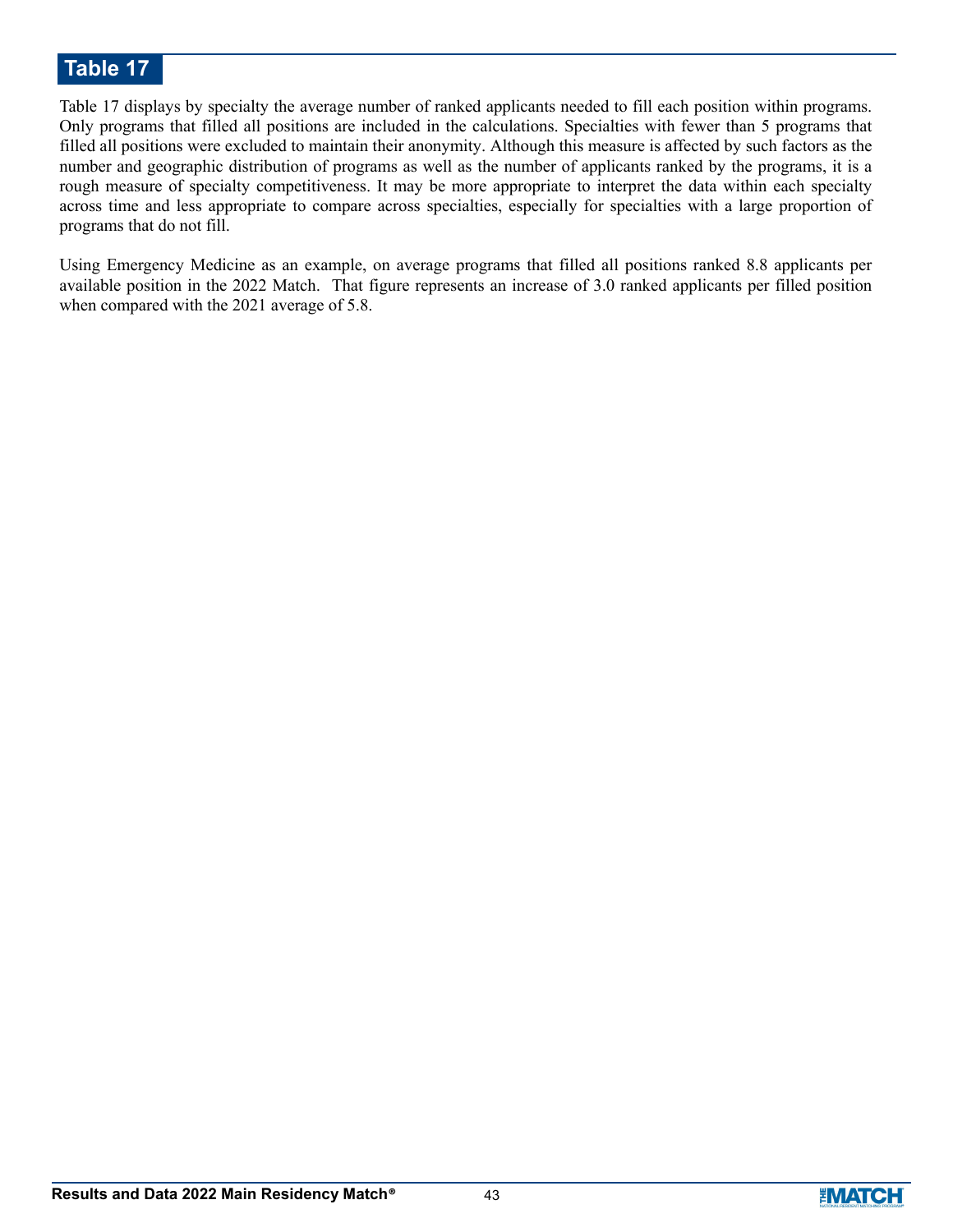|                                       |      |       |      | to Fill All Positions within Programs' |      |
|---------------------------------------|------|-------|------|----------------------------------------|------|
| <b>Specialty</b>                      | 2022 | 2021  | 2020 | 2019                                   | 2018 |
| <b>PGY-1</b>                          |      |       |      |                                        |      |
| Anesthesiology                        | 5.7  | 5.6   | 6.5  | 7.0                                    | 7.7  |
| <b>Child Neurology</b>                | 7.6  | 7.8   | 5.9  | 6.2                                    | 6.3  |
| Dermatology                           | 2.6  | 5.5   | 5.3  | 4.1                                    | 4.6  |
| <b>Emergency Medicine</b>             | 8.8  | 5.8   | 6.0  | 6.8                                    | 6.4  |
| <b>Family Medicine</b>                | 7.5  | 7.7   | 6.5  | 6.0                                    | 6.0  |
| Internal Medicine (Categorical)       | 7.3  | 7.8   | 6.5  | 7.2                                    | 7.3  |
| Medicine-Dermatology                  | 2.3  | --    | --   | 2.5                                    | --   |
| Medicine-Emergency Med                | 4.8  | 2.9   | 4.0  | 4.3                                    | 5.0  |
| <b>Medicine-Pediatrics</b>            | 6.1  | 5.4   | 6.4  | 6.6                                    | 6.1  |
| Medicine-Preliminary (PGY-1 Only)     | 8.5  | 8.4   | 7.6  | 8.2                                    | 7.5  |
| Medicine-Primary                      | 9.9  | 9.2   | 8.2  | 6.7                                    | 9.4  |
| Medicine-Psychiatry                   | 3.8  | 5.2   | 3.1  | 3.6                                    | 3.7  |
| Interventional Radiology (Integrated) | 5.5  | 7.5   | 7.6  | 5.2                                    | 6.6  |
| Neurological Surgery                  | 5.2  | 5.6   | 4.1  | 4.8                                    | 5.2  |
| Neurology                             | 6.9  | 7.0   | 6.2  | 6.3                                    | 5.4  |
| Obstetrics-Gynecology                 | 4.0  | 4.5   | 4.3  | 4.1                                    | 4.4  |
| OB/GYN-Preliminary (PGY-1 Only)       | 7.6  | 21.6  | 13.4 | 8.7                                    | 8.4  |
| <b>Orthopedic Surgery</b>             | 3.8  | 4.6   | 4.5  | 5.8                                    | 5.7  |
| Otolaryngology                        | 4.8  | 4.5   | 4.7  | 4.3                                    | 6.9  |
| Pathology                             | 5.3  | 6.5   | 4.9  | 4.4                                    | 5.2  |
| Pediatrics (Categorical)              | 9.0  | 8.8   | 8.2  | 8.3                                    | 7.9  |
| Pediatrics-Anesthesiology             | 2.6  | 2.4   | 3.8  | 1.9                                    | 5.5  |
| <b>Pediatrics-Medical Genetics</b>    | 5.6  | 3.8   | 3.8  | 3.7                                    | 4.2  |
| Pediatrics-Preliminary                | 3.4  | 5.9   | 4.0  | 4.3                                    | 7.1  |
| Pediatrics-Primary                    | 6.0  | 8.2   | 8.3  | 5.6                                    | 6.5  |
| Peds/Psych/Child Psych                | 3.6  | 3.7   | 3.6  | 3.3                                    | 4.1  |
| Physical Medicine & Rehab             | 4.4  | 5.3   | 5.0  | 5.3                                    | 4.3  |
| Plastic Surgery (Integrated)          | 4.5  | 4.3   | 4.3  | 5.6                                    | 5.4  |
| Psychiatry                            | 5.2  | 4.8   | 4.9  | 4.3                                    | 3.9  |
| Psychiatry-Family Medicine            | 3.4  | 3.9   | 3.5  | 2.9                                    | 2.7  |
| <b>Radiation Oncology</b>             | --   | 13.3  | 6.1  | 3.4                                    | 6.1  |
| Radiology-Diagnostic                  | 6.0  | 8.1   | 7.1  | 8.3                                    | 6.0  |
| Surgery (Categorical)                 | 4.5  | 4.9   | 4.5  | 4.6                                    | 5.0  |
| Surgery-Preliminary (PGY-1 Only)      | 5.3  | 5.3   | 4.5  | 4.7                                    | 3.0  |
| <b>Thoracic Surgery</b>               | 3.8  | 3.8   | 2.5  | 2.8                                    | 3.2  |
| Transitional (PGY-1 Only)             | 5.2  | 5.5   | 4.7  | 4.9                                    | 4.7  |
| Vascular Surgery                      | 4.8  | 4.2   | 4.2  | 5.9                                    | 5.9  |
| <b>PGY-2</b>                          |      |       |      |                                        |      |
| Anesthesiology                        | 17.4 | 20.6  | 18.8 | 21.9                                   | 20.7 |
| Child Neurology                       |      |       |      | 2.9                                    | 8.3  |
| Dermatology                           | 3.0  | 3.7   | 3.9  | 3.3                                    | 3.8  |
| Interventional Radiology (Integrated) | 6.9  | 6.8   | 7.3  | 5.7                                    | 4.6  |
| Neurology                             | 7.7  | 9.6   | 9.0  | 7.9                                    | 6.2  |
| Physical Medicine & Rehab             | 5.8  | 6.2   | 6.1  | 6.8                                    | 5.4  |
| <b>Radiation Oncology</b>             | 9.2  | 10.0  | 6.0  | 6.7                                    | 5.9  |
| Radiology-Diagnostic                  | 5.4  | 6.5   | 7.6  | 7.2                                    | 6.0  |
| Physician (R)*                        |      |       |      |                                        |      |
| Anesthesiology                        | 3.0  | 1.8   | 2.4  | 2.1                                    | 2.5  |
| Child Neurology                       | 2.9  | 2.9   | 1.7  | 1.3                                    | 1.4  |
| Dermatology                           | 1.8  | $1.3$ | 1.3  | 1.2                                    | 1.4  |
| Neurology                             | 1.2  | 1.7   | 1.6  | 2.5                                    | 1.4  |
| Physical Medicine & Rehab             | 1.8  | 1.4   | 1.0  | 2.3                                    | 1.3  |
| Radiology-Diagnostic                  | 2.0  | 1.7   | 1.9  | 1.6                                    | 1.4  |
|                                       |      |       |      |                                        |      |

**Average Number of Ranked Applicants Per Position Needed to Fill All Positions within Programs\***

Only those programs that filled all positions were included in the calculations. Specialties with fewer than 5 \* programs that filled all positions were excluded from this table to maintain anonymity.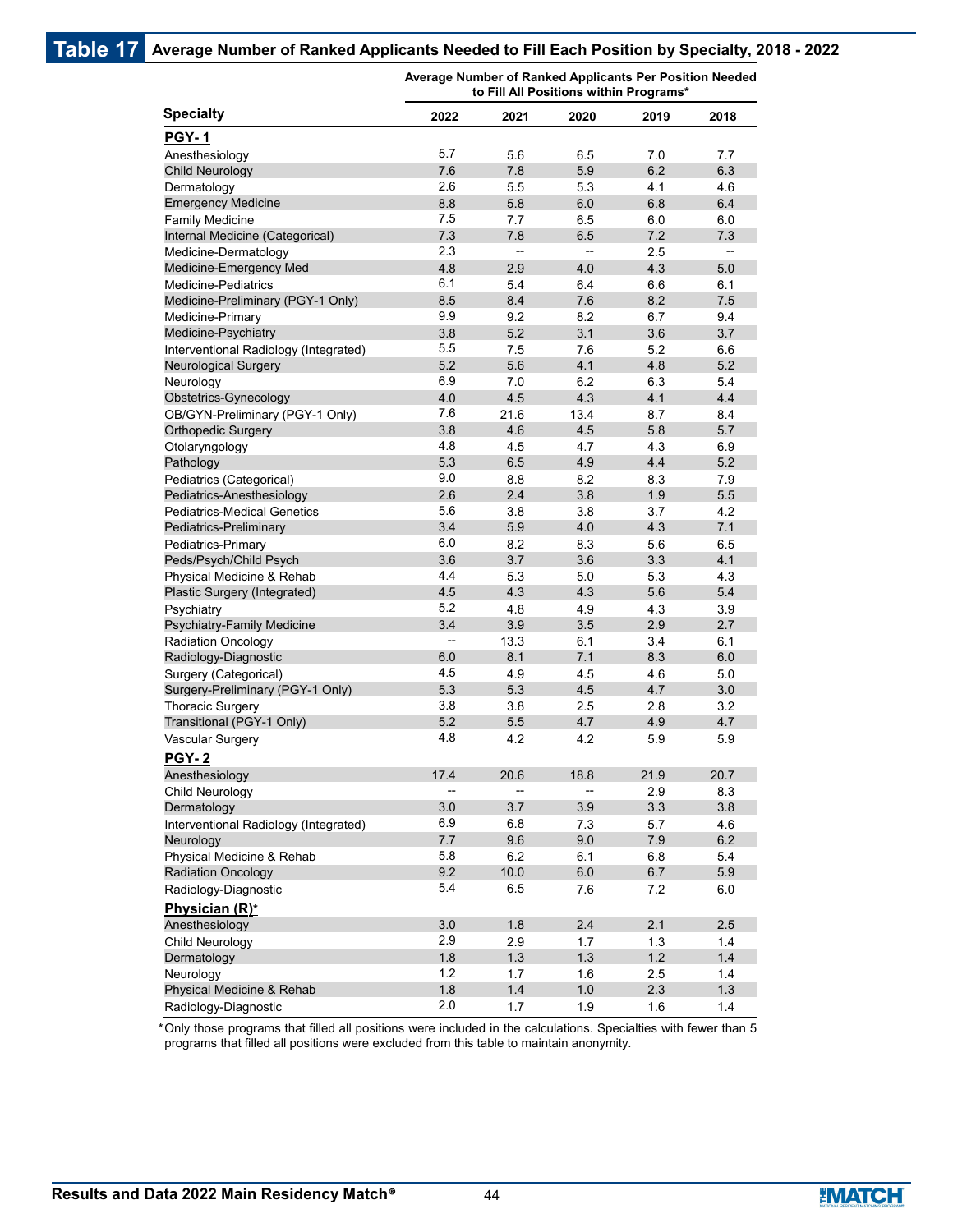# **Tables 18 and 19**

In 2012, NRMP launched the Match Week Supplemental Offer and Acceptance Program® (SOAP®) to replace the "Scramble," streamlining the process for unmatched applicants and the directors of unfilled programs. During SOAP, eligible unmatched applicants use ERAS®, a service of the Association of American Medical Colleges (AAMC®), to apply to programs with unfilled positions. Programs interview applicants and create preference lists in the NRMP Registration, Ranking, and Results® (R3®) system, which offers positions to applicants in order of the program's preference through a series of offer rounds.

The universe of SOAP-eligible applicants is slightly different from that of unmatched active applicants. An applicant is eligible for SOAP if the applicant is 1) registered for the Main Residency Match, 2) eligible to enter graduate medical education on July 1 in the year of the Match, and 3) fully unmatched or partially matched (i.e., with only a preliminary or an advanced position) on Monday of Match week. Applicants do not have to submit rank order lists when the matching algorithm is processed to be eligible to participate in SOAP.

In 2022, 12,836 applicants were SOAP-eligible, 1,279 fewer than in 2021 (Table 19). In 2022, U.S. citizen and non-U.S. citizen IMGs together constituted more than two thirds (64.8 percent) of SOAP-eligible applicants. Compared with 2021, 673 fewer non-U.S. citizen IMGs and 586 fewer U.S. citizen IMGs were eligible for SOAP this year, driven largely by lower overall participation rates among these groups. The number of SOAP-eligible U.S. MD seniors was 159 more than in 2021 while the number of SOAP-eligible U.S. DO seniors was 73 fewer.

As is true for applicants, the universe of SOAP programs is also slightly different. Programs can elect not to submit a rank order list to be processed by the matching algorithm. Programs also can elect whether to participate in SOAP should they have unfilled positions after the matching algorithm is processed. In 2022, there were 46 programs that did not submit a rank order list, accounting for 96 unfilled positions. There were 766 programs with 2,358 unfilled positions. Additionally, there are unfilled programs that submit a rank order list but elect not to participate in SOAP to fill their unfilled positions. After removing the unfilled positions in programs that elected not to participate in SOAP, 2,262 positions were placed in SOAP, coincidentally, the same number of positions that remained after the algorithm was processed. 907 (40.1 percent) of the SOAP positions were PGY-1 only: 537 Preliminary Surgery, 140 Preliminary Medicine, 10 Preliminary Obstetrics and Gynecology, 2 Preliminary Pediatrics and 218 Transitional Year. Other specialties with large numbers of positions in SOAP were Family Medicine (468), Internal Medicine (451 categorical and 10 primary), and Pediatrics (80 categorical and 1 primary). There were 370 more SOAP positions offered in 2022 compared to 2021 and 383 more PGY-1 positions available.

During SOAP, offers are extended to applicants in rounds based upon the number of unfilled positions remaining in the program, and a position can be re-offered in a subsequent round if an offer from a prior round is rejected or expires. As presented in Figure 9, in 2022, a total of 3,555 offers were sent to applicants; of those, 2,111 were accepted, 1,353 were rejected, and 91 were left to expire. By the conclusion of SOAP, 93.3 percent (2,111 of 2,262) of the available positions in SOAP were filled, resulting in a 99.6 percent fill rate overall for all positions placed in the 2022 Match and SOAP. After SOAP's conclusion, 151 positions placed in SOAP remained unfilled.

As presented in Table 19, U.S. MD seniors accounted for 43.2 percent (911 of 2,111) of the total positions filled during SOAP. U.S. DO seniors accounted for 24.2 percent (511 of 2,111) of the total positions filled. International medical graduates, as a group, accounted for 22.4 percent (473 of 2,111) total positions filled during SOAP.



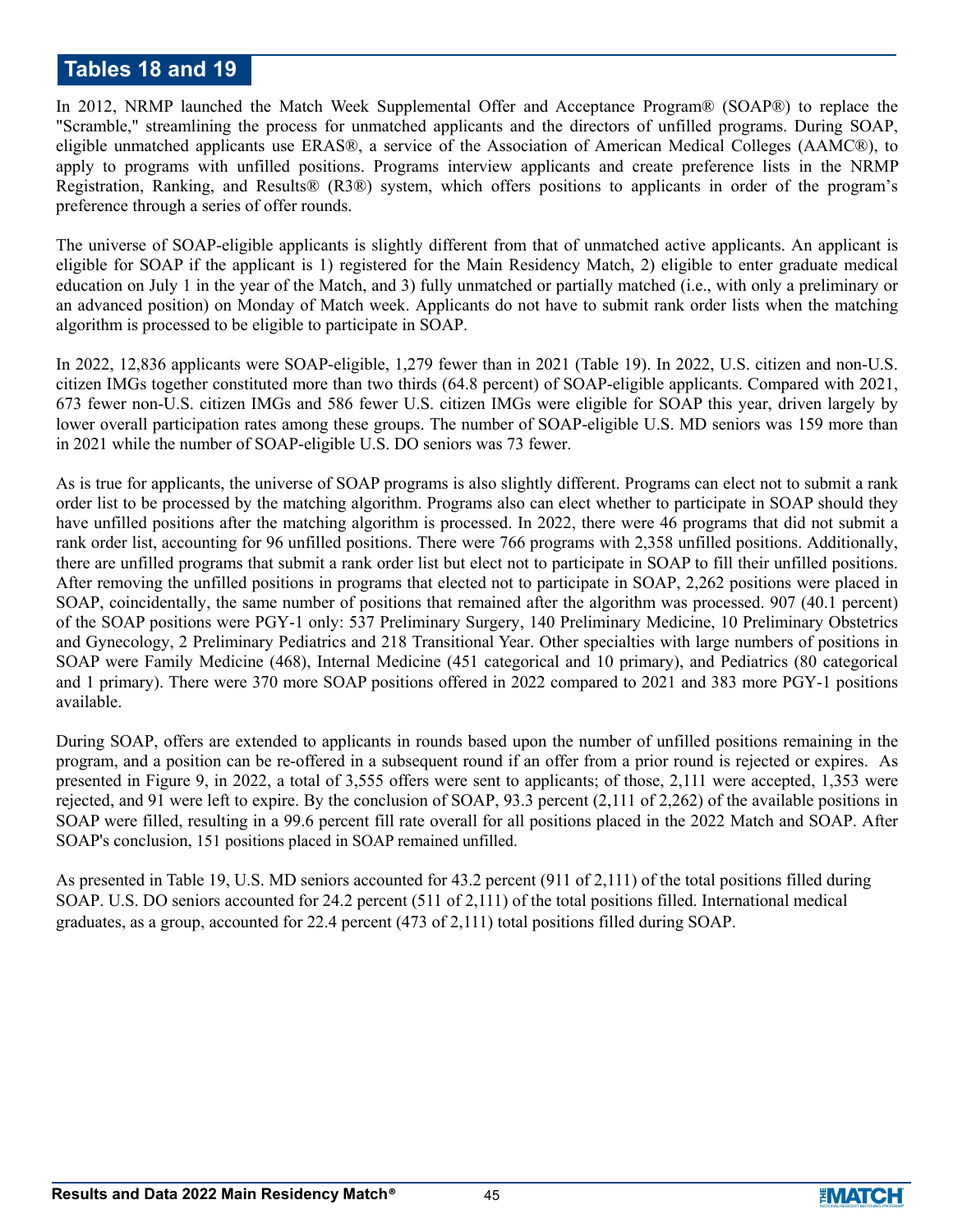# **Table 18 Participating Programs and Positions Filled in SOAP, 2021 - 2022**

|                                       |                |                | 2022           |                         | 2021           |                         |                |                         |
|---------------------------------------|----------------|----------------|----------------|-------------------------|----------------|-------------------------|----------------|-------------------------|
|                                       | Participating  | Available      | Filled         | Filled                  | Participating  | Available               | Filled         | Filled                  |
| <b>Specialty</b>                      | Programs       | Positions      | Programs       | Positions               | Programs       | Positions               | Programs       | Positions               |
| <b>PGY-1 Positions</b>                |                |                |                |                         |                |                         |                |                         |
| Anesthesiology                        |                |                |                |                         | 2              | 3                       | 2              | 3                       |
| <b>Child Neurology</b>                | 12             | 14             | 11             | 13                      | 9              | 10                      | 8              | 9                       |
| Dermatology                           | 1              | $\overline{2}$ | -1             | 2                       |                |                         |                |                         |
| <b>Emergency Medicine</b>             | 67             | 217            | 57             | 202                     | $\overline{4}$ | $\overline{7}$          | 3              | 6                       |
| <b>Family Medicine</b>                | 176            | 468            | 160            | 445                     | 129            | 348                     | 124            | 340                     |
| Internal Medicine (Categorical)       | 88             | 451            | 75             | 427                     | 72             | 387                     | 62             | 368                     |
| Medicine-Dermatology                  |                |                |                |                         | $\mathbf{1}$   | 1                       | $\mathbf{1}$   | $\mathbf{1}$            |
| Medicine-Preliminary (PGY-1 Only)     | 46             | 140            | 39             | 125                     | 75             | 195                     | 69             | 181                     |
| Medicine-Primary                      | 3              | 10             | $\overline{2}$ | 9                       | $\mathbf 1$    | 4                       | $\mathbf{1}$   | 4                       |
| Interventional Radiology (Integrated) |                |                |                |                         | 3              | 3                       | $\overline{2}$ | $\overline{2}$          |
| Neurology                             | 7              | 11             | 7              | 11                      | $\overline{7}$ | 13                      | 7              | 13                      |
| Obstetrics-Gynecology                 | 3              | $\overline{4}$ | 3              | $\overline{\mathbf{4}}$ | $\overline{2}$ | 3                       | $\overline{2}$ | $\mathfrak{S}$          |
| OB/GYN-Preliminary (PGY-1 Only)       | 7              | 10             | 7              | 10                      | 5              | $\overline{7}$          | 5              | $\overline{7}$          |
| <b>Orthopedic Surgery</b>             |                |                |                |                         | $\overline{2}$ | $\overline{4}$          | $\overline{2}$ | $\overline{4}$          |
| Osteo Neuromusculoskeletal Med        | 2              | 3              | $\overline{2}$ | 3                       | 3              | 6                       | 2              | $\overline{4}$          |
| Pathology                             | 8              | 10             | 6              | 8                       | 12             | 18                      | 11             | 17                      |
| Pediatrics (Categorical)              | 27             | 80             | 26             | 79                      | 14             | 38                      | 14             | 38                      |
| <b>Pediatrics-Medical Genetics</b>    | $\mathbf{1}$   | $\mathbf{1}$   | $\mathbf{1}$   | $\mathbf{1}$            | $\mathbf{1}$   | $\mathbf{1}$            | $\mathbf{1}$   | $\mathbf{1}$            |
| Pediatrics-Preliminary                | $\overline{c}$ | $\overline{2}$ | $\overline{c}$ | 2                       |                |                         |                |                         |
| Pediatrics-Primary                    | $\mathbf{1}$   | $\mathbf{1}$   | $\mathbf{1}$   | $\mathbf{1}$            | $\mathbf{1}$   | $\mathbf{1}$            | $\mathbf{1}$   | $\mathbf{1}$            |
| Physical Medicine & Rehab             |                |                |                |                         | $\mathbf{1}$   | $\mathbf{1}$            | $\mathbf{1}$   | $\mathbf{1}$            |
| Psychiatry                            | 9              | 14             | 9              | 14                      | $\overline{1}$ | $\overline{4}$          | $\mathbf{1}$   | $\overline{4}$          |
| <b>Radiation Oncology</b>             | 1              | 1              | 1              | 1                       | 1              | 3                       |                | 2                       |
| Radiology-Diagnostic                  | $\mathbf{1}$   | $\mathbf{1}$   |                |                         | 1              | $\overline{4}$          | $\mathbf{1}$   | $\overline{\mathbf{4}}$ |
| Surgery (Categorical)                 | 3              | 3              | 3              | 3                       | 3              | 5                       | 3              | 5                       |
| Surgery-Preliminary (PGY-1 Only)      | 145            | 537            | 132            | 518                     | 144            | 519                     | 130            | 493                     |
| Transitional (PGY-1 Only)             | 44             | 218            | 33             | 199                     | 50             | 230                     | 47             | 219                     |
| Total - PGY-1                         | 654            | 2,198          | 578            | 2,077                   | 544            | 1,815                   | 500            | 1,730                   |
| <b>PGY-2 Positions</b>                |                |                |                |                         |                |                         |                |                         |
| <b>Child Neurology</b>                | 1              | $\mathbf{1}$   |                |                         | $\overline{2}$ | $\overline{2}$          |                |                         |
| Dermatology                           | $\overline{2}$ | 3              | 1              | 1                       | 3              | 4                       | $\overline{c}$ | $\overline{c}$          |
| Interventional Radiology (Integrated) |                |                |                |                         | 3              | $\overline{4}$          | 3              | $\overline{\mathbf{4}}$ |
| Neurology                             |                |                |                |                         | 3              | 4                       | $\mathbf 1$    | $\mathbf{1}$            |
| Osteo Neuromusculoskeletal Med        |                |                |                |                         | 3              | $\overline{4}$          | $\overline{2}$ | $\overline{2}$          |
| Physical Medicine & Rehab             | $\mathbf 1$    | $\overline{2}$ | $\mathbf 1$    | 2                       | $\mathbf 1$    | 2                       | 1              | $\overline{2}$          |
| <b>Radiation Oncology</b>             | 20             | 26             | 15             | 20                      | 23             | 28                      | 15             | 19                      |
| Radiology-Diagnostic                  | 1              | $\mathbf{1}$   | $\mathbf{1}$   | 1                       | 2              | 3                       |                |                         |
| Total - PGY-2                         | 25             | 33             | 18             | 24                      | 40             | 51                      | 24             | 30                      |
| Physician (R) Positions*              |                |                |                |                         |                |                         |                |                         |
| Anesthesiology                        | $\overline{2}$ | $\overline{4}$ | $\mathbf{1}$   | 3                       | $\overline{4}$ | $\overline{\mathbf{4}}$ | $\mathbf{1}$   | $\mathbf{1}$            |
| Child Neurology                       | 8              | 8              | 1              | $\mathbf{1}$            | 6              | 6                       | 1              | $\mathbf{1}$            |
| Dermatology                           | 3              | 3              | $\mathbf{1}$   | 1                       |                |                         |                |                         |
| Neurology                             | 5              | 5              | $\overline{c}$ | $\overline{2}$          | 3              | 3                       | $\mathbf{1}$   | $\mathbf{1}$            |
| Osteo Neuromusculoskeletal Med        | $\mathbf{1}$   | 2              |                |                         | $\mathbf{1}$   | $\mathbf{1}$            |                |                         |
| Physical Medicine & Rehab             | $\overline{c}$ | 6              | $\mathbf{1}$   | 1                       | $\overline{c}$ | 3                       | $\overline{c}$ | 3                       |
| <b>Radiation Oncology</b>             | $\overline{2}$ | $\overline{2}$ | $\overline{2}$ | $\overline{2}$          | $\mathbf{1}$   | $\mathbf{1}$            | $\mathbf{1}$   | $\mathbf{1}$            |
| Radiology-Diagnostic                  | 1              | $\mathbf{1}$   |                |                         | 5              | 8                       | 4              | 6                       |
| <b>Total - Physician</b>              | 24             | 31             | 8              | 10                      | 22             | 26                      | 10             | 13                      |
| <b>Grand Total</b>                    | 703            | 2,262          | 604            | 2,111                   | 606            | 1,892                   | 534            | 1,773                   |

\* Physician (R) positions are PGY-2 positions starting in the year of the Match that are reserved for applicants who have had prior graduate medical education. Physician positions are not available to senior medical students. In *Results and Data Books* prior to 2014, the numbers of R positions were small and they were included in the categorical position counts. In this report, R positions are listed separately.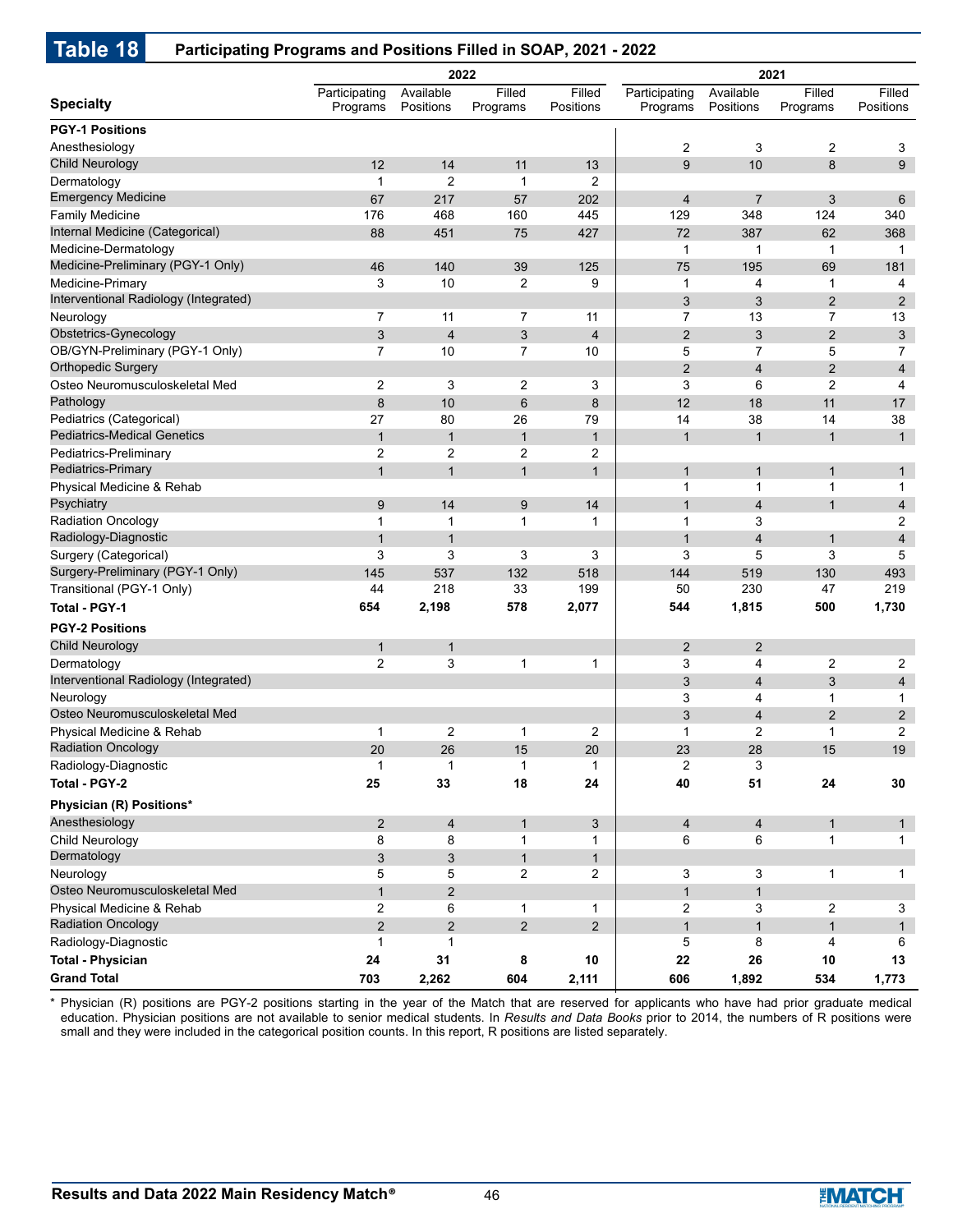# **Table 19 SOAP Applicants Accepting Positions by Type, 2021 - 2022**

|                                                                        |                        | 2022                  |                                                | 2021                   |                       |                                                |  |
|------------------------------------------------------------------------|------------------------|-----------------------|------------------------------------------------|------------------------|-----------------------|------------------------------------------------|--|
| <b>Applicant Type</b>                                                  | Eligible<br>Applicants | Positions<br>Accepted | Unique<br>Applicants<br>Accepting<br>Positions | Eligible<br>Applicants | Positions<br>Accepted | Unique<br>Applicants<br>Accepting<br>Positions |  |
| Seniors of U.S. MD Medical Schools                                     | 2.284                  | 911                   | 902                                            | 2.125                  | 846                   | 842                                            |  |
| Graduates of U.S. MD Medical Schools                                   | 945                    | 125                   | 125                                            | 999                    | 89                    | 89                                             |  |
| Seniors of U.S. DO Medical Schools                                     | 891                    | 511                   | 511                                            | 964                    | 484                   | 484                                            |  |
| Graduates of U.S. DO Medical Schools                                   | 384                    | 91                    | 91                                             | 428                    | 41                    | 41                                             |  |
| U.S. Citizen Students/Graduates of International Medical Schools       | 3,114                  | 305                   | 304                                            | 3.700                  | 175                   | 175                                            |  |
| Non-U.S. Citizen Students/Graduates of International Medical Schools   | 5,203                  | 168                   | 168                                            | 5,876                  | 138                   | 138                                            |  |
| Students/Graduates of Canadian Medical Schools and Fifth Pathway Progs | 15                     | $\mathbf 0$           | 0                                              | 23                     | 0                     | $\Omega$                                       |  |
| <b>Total</b>                                                           | 12,836                 | 2,111                 | 2,101                                          | 14,115                 | 1,773                 | 1,769                                          |  |



\*When an applicant accepts a position, the R3 system creates an automatic rejection of position offers for which the applicant no longer is eligible. A position may be offered in multiple rounds if it has not been accepted.

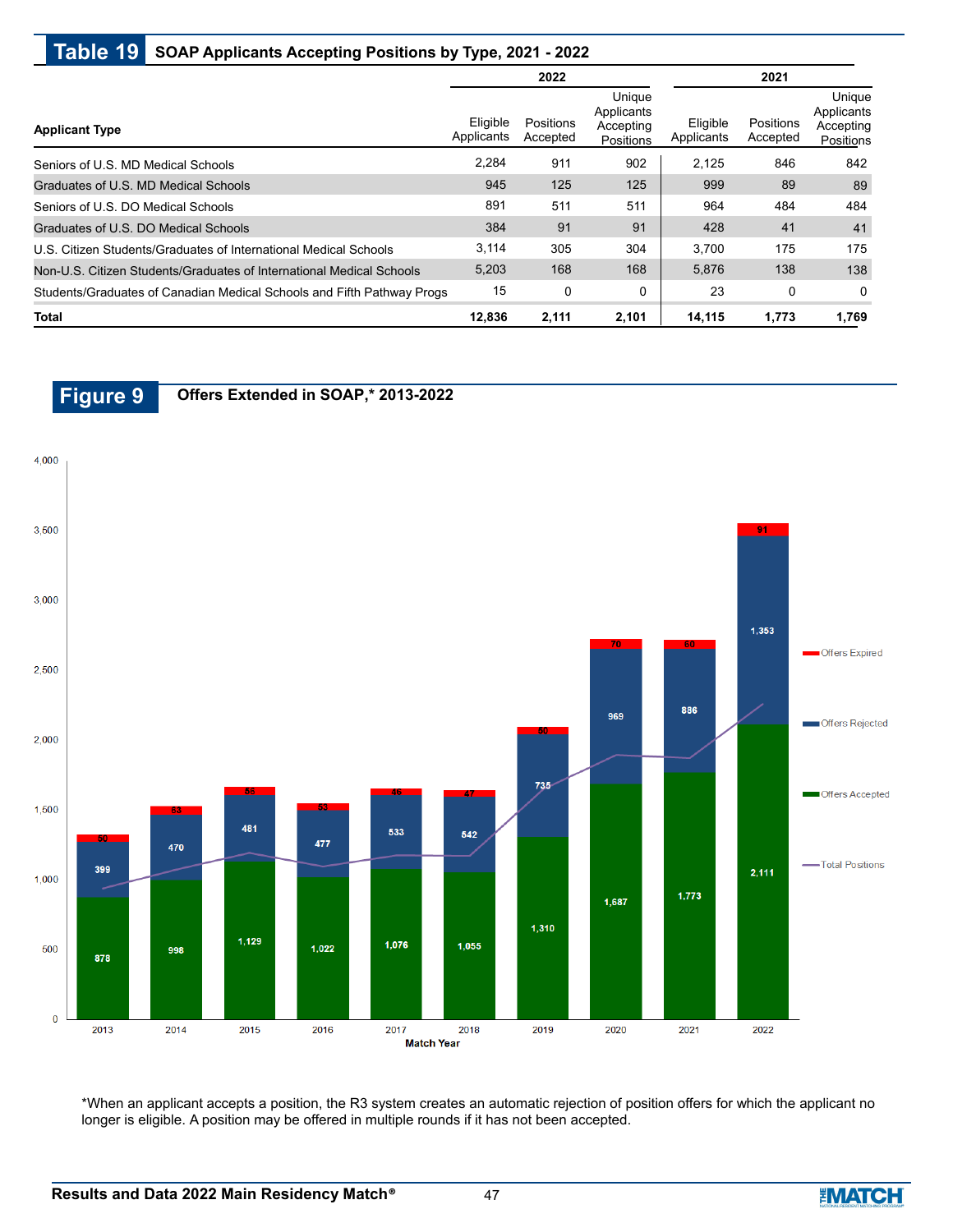*NRMP Program Results* lists every hospital that participated in the Main Residency Match, along with the number of positions offered and filled for each of the institution's programs.

Sponsoring institutions are arranged alphabetically within state. The listing includes the institution name (abbreviated in some instances); the program code, which identifies each program; the quota (the number of positions offered by the program); and the number of applicants matched with that program.

There are three reasons why a program that ranked an adequate number of applicants did not fill its quota: (1) the applicants preferred other programs offering positions; (2) the applicants did not rank the program; or (3) the applicants had withdrawn from the Match.

There are also three reasons why applicants may not be matched with their most preferred program: (1) the program was filled with applicants it preferred; (2) the program did not rank the applicant; or (3) the program had withdrawn from the Match.

The following types of positions are offered through the NRMP:

- Categorical (C) positions are positions in programs that expect applicants who enter in their first post graduate year to complete the training required for certification in that specialty, provided their performance is satisfactory. Categorical programs in primary care Medicine and primary care Pediatrics are designated by (M) to distinguish them from regular Medicine and Pediatrics programs.
- Preliminary  $(P)$  positions are for one or two years of training needed as a prerequisite for entering advanced positions in specialty programs that require one or more years of broad clinical training. Internal Medicine, Surgery, and Transitional programs commonly offer preliminary positions.
- Advanced (A) positions beginning in 2023 are positions in specialty programs that begin after completion of one or more years of preliminary training. Applicants without prior graduate medical education can apply for those positions while also applying for preliminary positions that are compatible with their plans.
- Physician (R) positions are PGY-2 positions starting in the year of the Match that are reserved for physicians who have had prior graduate medical

education. Physician positions are not available to U.S. senior medical students.

#### **NRMP Program Code Structure**

The NRMP program code is a **9-11 character** code based on the following criteria.

- The first four characters are the Institution Code.
- The fifth through the seventh characters represent the specialty code obtained from the first three digits of the program's ACGME Code and designates the specialty.

**Note**: See ACGME Specialty Codes on the following page.

- The eighth character represents the program type:
	- P Preliminary program
	- C Categorical program
	- M Primary program
	- A Advanced program
	- R Physician program
	- F Fellowship program
- The ninth through eleven character represents the track:
	- 0 first program/track in the specialty and program type at the institution
	- 1 second program/track in the same specialty and program type at the same institution (i.e. 34th Street Clinic)
	- 2 third program/track in the same specialty and program type at the same institution (i.e. Rural Clinic).

#### **Examples:**

|                         | Institution: 3099 - University at Buffalo SOM |
|-------------------------|-----------------------------------------------|
|                         | ACGME Code: 120-35-21-489 - Family Medicine   |
|                         | Program Type: C - Categorical                 |
|                         |                                               |
| First Track:            | 0 - Buffalo General Hospital                  |
|                         | (Main Program)                                |
| Program Code: 3099120C0 |                                               |
|                         |                                               |
|                         | Second Track: 1 - Erie County Medical Center  |
| Program Code: 3099120C1 |                                               |
|                         |                                               |
| T1.4.4 T2.51.7          | <b>1</b> Millard Eilmann Culture on Hagnit    |

Third Track: **2** - Millard Fillmore Suburban Hospital Program Code: 3099120C2

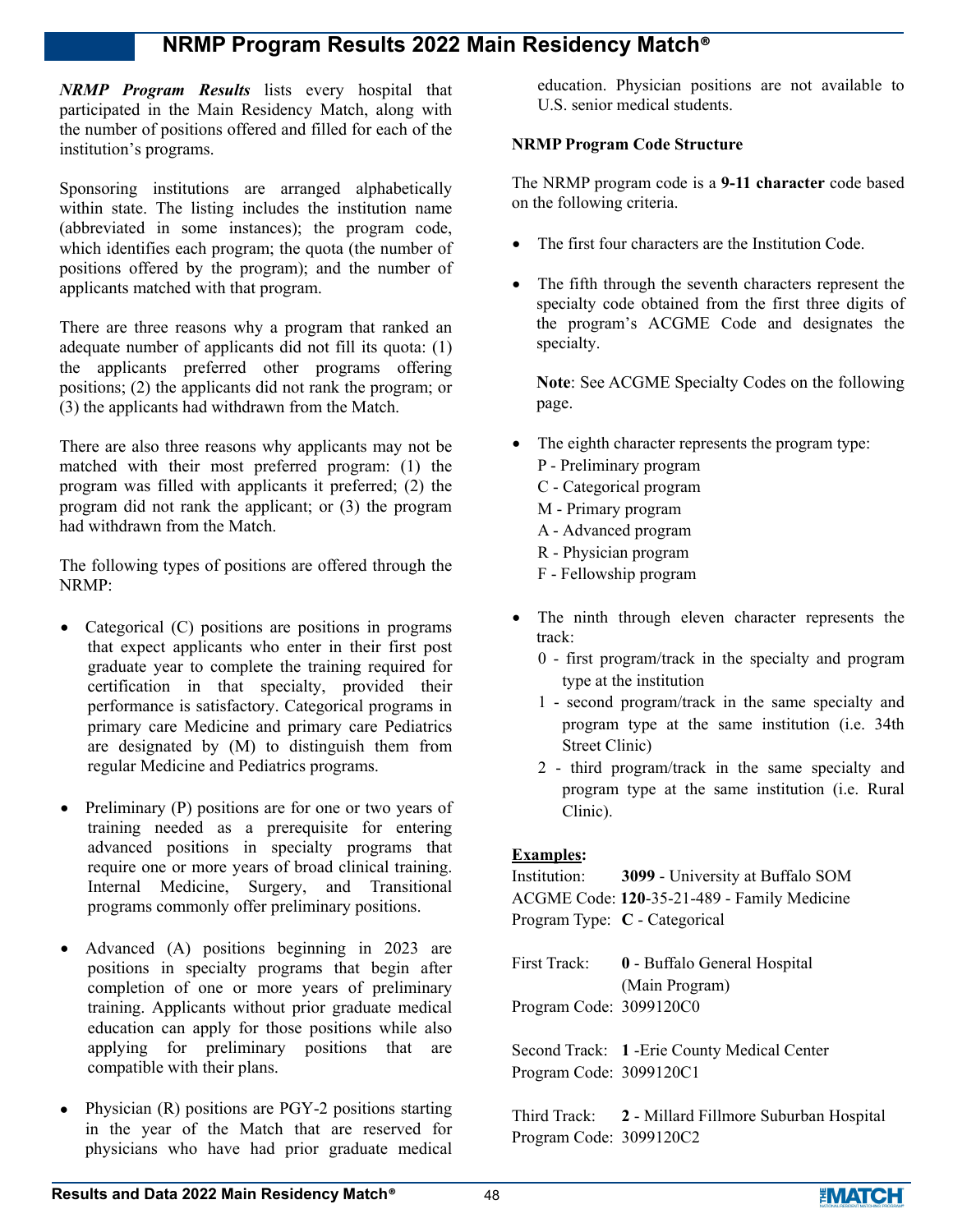# **ACGME SPECIALTY CODES AND DESCRIPTIONS 5th, 6th, and 7th Characters of the NRMP Program Code**

| <b>SPECIALTY CODE</b> | <b>SPECIALTY DESCRIPTION</b>                              |
|-----------------------|-----------------------------------------------------------|
| 040                   | Anesthesiology                                            |
| 080                   | Dermatology                                               |
| 110                   | <b>Emergency Medicine</b>                                 |
| 120                   | Family Medicine                                           |
| 140                   | Internal Medicine                                         |
| 160                   | Neurological Surgery                                      |
| 180                   | Neurology                                                 |
| 185                   | Child Neurology (Neurology)                               |
| 186                   | Neurodevelopmental Disabilities                           |
| 200                   | Nuclear Medicine                                          |
| 220                   | Obstetrics and Gynecology                                 |
| 260                   | Orthopaedic Surgery                                       |
| 275                   | Osteopathic Neuromusculoskeletal Medicine                 |
| 280                   | Otolaryngology                                            |
| 300                   | Pathology-Anatomic and Clinical                           |
| 320                   | Pediatrics                                                |
| 340                   | Physical Medicine and Rehabilitation                      |
| 362                   | Plastic Surgery (Integrated)                              |
| 380                   | Preventive Medicine                                       |
| 400                   | Psychiatry                                                |
| 416                   | Interventional Radiology (Integrated)                     |
| 420                   | Radiology-Diagnostic                                      |
| 430                   | <b>Radiation Oncology</b>                                 |
| 440                   | Surgery-General                                           |
| 451                   | Vascular Surgery                                          |
| 461                   | Thoracic Surgery                                          |
| 700                   | <b>Internal Medicine/Pediatrics</b>                       |
| 705                   | Internal Medicine/Emergency Medicine                      |
| 715                   | Internal Medicine/Psychiatry                              |
| 720                   | Psychiatry/Family Medicine                                |
| 725                   | Pediatrics/Emergency Medicine                             |
| 726                   | Pediatrics/Anesthesiology                                 |
| 730                   | Pediatrics/Psychiatry/Child and Adolescent Psychiatry     |
| 735                   | Pediatrics/Physical Medicine and Rehabilitation           |
| 740                   | Internal Medicine/Family Medicine                         |
| 742                   | Internal Medicine/Anesthesiology                          |
| 751                   | Internal Medicine/Preventive Medicine                     |
| 752                   | Family Medicine/Preventive Medicine                       |
| 753                   | Family Medicine/Osteopathic Neuromusculoskeletal Medicine |
| 755                   | Psychiatry/Neurology                                      |
| 765                   | Pediatrics/Medical Genetics                               |
| 766                   | Internal Medicine/Medical Genetics                        |
| 770                   | Diagnostic Radiology/Nuclear Medicine/Nuclear Radiology   |
| 785                   | Internal Medicine/Dermatology                             |
| 795                   | Emergency Medicine/Family Medicine                        |
| 796                   | Emergency Medicine/Anesthesiology                         |
| 999                   | <b>Transitional Year</b>                                  |

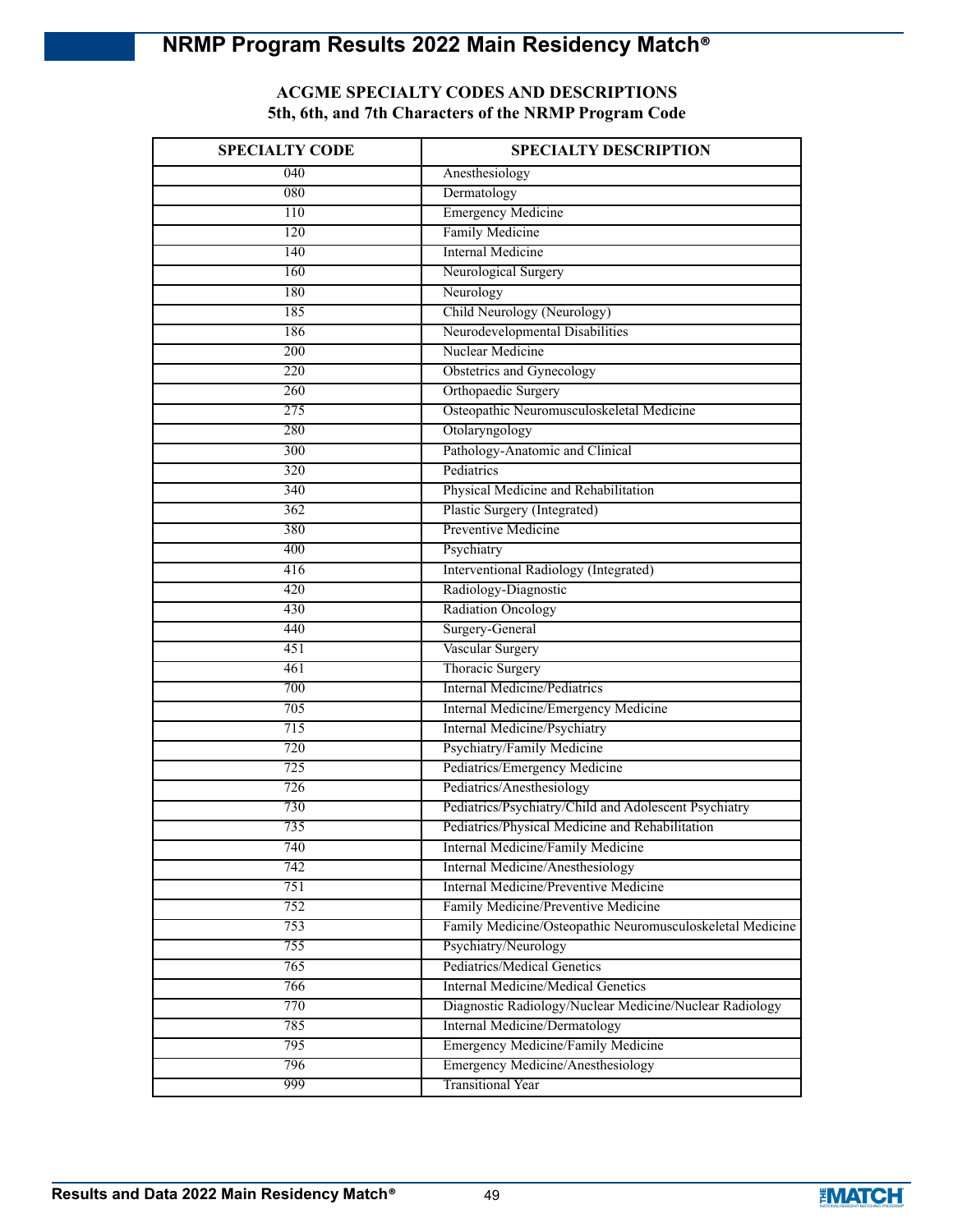# **ALABAMA**

| <b>Baptist Outreach Services-AL</b>    |                                 |               |
|----------------------------------------|---------------------------------|---------------|
| Montgomery                             | Code                            | Quota Matched |
| Family Medicine                        | 3082120C0<br>8                  | 8             |
| <b>Brookwood Baptist Health-AL</b>     |                                 |               |
| Birmingham                             | Quota<br>Code                   | Matched       |
| <b>Internal Medicine</b>               | 1903140C0<br>10                 | 8             |
| Med-Prelim/UAB PM&R                    | 1903140P1<br>4                  | 4             |
| Pathology                              | 1903300C0<br>2                  | 1             |
| Radiology-Diagnostic                   | 1903420C0<br>4                  | 4             |
| General Surgery<br>Surgery-Preliminary | 1903440C0<br>5<br>3             | 5<br>3        |
| Transitional                           | 1903440P0<br>1903999P0<br>13    | 13            |
| <b>Cahaba Medical Care-AL</b>          |                                 |               |
| Centreville                            |                                 | Matched       |
| Family Medicine/Rural                  | Quota<br>Code<br>1590120C0<br>5 | 5             |
| Family Medicine/Urban                  | 1590120C1<br>7                  | 7             |
| Family Medicine/Frontier               | 1590120C2<br>4                  | 4             |
| <b>East Alabama Med Ctr</b>            |                                 |               |
| Opelika                                | Quota<br>Code                   | Matched       |
| Internal Medicine                      | 2265140C0<br>10                 | 10            |
| <b>Gadsden Regional Med Ctr-AL</b>     |                                 |               |
| Gadsden                                | Code<br>Quota                   | Matched       |
| Family Medicine                        | 2315120C0<br>6                  | 6             |
| <b>Jack Hughston Memorial Hosp-AL</b>  |                                 |               |
| Phenix City                            | Code<br>Quota                   | Matched       |
| Orthopaedic Surgery                    | 2233260C0<br>3                  | 3             |
| <b>North Alabama Med Ctr</b>           |                                 |               |
| Florence                               | Code<br>Quota                   | Matched       |
| Internal Medicine                      | 2239140C0<br>12                 | 12            |
| <b>South Baldwin Reg Med Ctr-AL</b>    |                                 |               |
| Foley                                  | Quota<br>Code                   | Matched       |
| Family Medicine                        | 2143120C0<br>11                 | 11            |
| <b>Southeast Health-AL</b>             |                                 |               |
| Dothan                                 | Code                            | Quota Matched |
| Internal Medicine                      | 2132140C0<br>16                 | 16            |
| Transitional                           | 2132999P0<br>12                 | 12            |
| <b>St Vincents East-AL</b>             |                                 |               |
| Birmingham                             | Code<br>Quota                   | Matched       |
| Family Medicine                        | 3060120C0<br>8                  | 8             |
| <b>Thomas Hospital-AL</b>              |                                 |               |
| Fairhope                               | Code                            | Quota Matched |
| <b>Internal Medicine</b>               | 2271140C0<br>14                 | 7             |
| <b>U Alabama CCHS-Tuscaloosa</b>       |                                 |               |
| Tuscaloosa                             | Code<br>Quota                   | Matched       |
| Family Medicine                        | 2955120C0<br>16                 | 16            |
| <b>U Alabama Med Ctr-Birmingham</b>    |                                 |               |
| Birmingham                             | Code<br>Quota                   | Matched       |
| Anesthesiology                         | 1007040C0<br>21                 | 21            |

| Dermatology                      | 1007080A0 | 5              | 5              |
|----------------------------------|-----------|----------------|----------------|
| <b>Emergency Medicine</b>        | 1007110C0 | 12             | 12             |
| Internal Medicine                | 1007140C0 | 37             | 37             |
| Int Med/ABIM Research Pathway    | 1007140C2 | 2              | $\overline{2}$ |
| Neurological Surgery             | 1007160C0 | 3              | 3              |
| Neurology                        | 1007180C0 | 9              | 9              |
| Child Neurology                  | 1007185C0 | 2              | 2              |
| Obstetrics-Gynecology            | 1007220C0 | 8              | 8              |
| Orthopaedic Surgery              | 1007260C0 | 6              | 6              |
| Otolaryngology                   | 1007280C0 | 4              | 4              |
| Pathology                        | 1007300C0 | 7              | 7              |
| Pediatrics                       | 1007320C0 | 25             | 25             |
| Phys Medicine & Rehab            | 1007340A0 | $\overline{4}$ | 4              |
| Plastic Surgery (Integrated)     | 1007362C0 | $\mathbf{1}$   | 1              |
| Psychiatry                       | 1007400C0 | 8              | 8              |
| Psychiatry/Research              | 1007400C1 | $\overline{2}$ | $\overline{2}$ |
| Interventional Radiology (Integ) | 1007416A0 | $\mathfrak{D}$ | 2              |
| Radiology-Diagnostic             | 1007420A0 | 9              | 9              |
| Radiation Oncology               | 1007430A0 | 3              | $\overline{2}$ |
| General Surgery                  | 1007440C0 | 7              | 7              |
| Gen Surg/Integ 4/3 CT Surgery    | 1007440C1 | 1              | 1              |
| Surgery-Preliminary              | 1007440P2 | 1              | 1              |
| Vascular Surgery                 | 1007451C0 | 1              | 1              |
| Medicine-Pediatrics              | 1007700C0 | 4              | 4              |
| Pediatrics-Medical Genetics      | 1007765C0 | 1              | 1              |
| Medicine-Medical Genetics        | 1007766C0 | 1              | $\overline{0}$ |

#### **U Alabama SOM-Huntsville**

| Huntsville        |           |                | Code Quota Matched |
|-------------------|-----------|----------------|--------------------|
| Family Medicine   | 2947120C0 | $\frac{12}{2}$ |                    |
| Internal Medicine | 2947140C0 |                | Q                  |

### **U Alabama SOM-Montgomery**

|           |   | Code Quota Matched |
|-----------|---|--------------------|
| 1009140C0 | 5 |                    |
| 1009140P0 | 6 | 6                  |

### **U South Alabama Hospitals**

Montgomery

Internal Medicine Medicine-Preliminary

| Mobile                    |           |    | Code Quota Matched          |
|---------------------------|-----------|----|-----------------------------|
| <b>Emergency Medicine</b> | 1852110C0 | 6  | 6                           |
| Family Medicine           | 1852120C0 | 6  | 3                           |
| Internal Medicine         | 1852140C0 | 18 | 18                          |
| Medicine-Preliminary      | 1852140P0 | 6  | 5                           |
| Neurology                 | 1852180C0 | 4  | $\mathcal{D}_{\mathcal{L}}$ |
| Neurology                 | 1852180R0 | 1  | 1                           |
| Obstetrics-Gynecology     | 1852220C0 | 4  | 4                           |
| Orthopaedic Surgery       | 1852260C0 | 3  | 3                           |
| Pathology                 | 1852300C0 | 3  | 3                           |
| Pediatrics                | 1852320C0 | 12 | 12                          |
| Psychiatry                | 1852400C0 | 5  | 5                           |
| Radiology-Diagnostic      | 1852420A0 | 4  | 4                           |
| Radiology-Diagnostic      | 1852420R0 | 1  | 1                           |
| General Surgery           | 1852440C0 | 6  | 6                           |
| Surgery-Preliminary       | 1852440P0 | 4  |                             |
| Medicine-Pediatrics       | 1852700C0 | 3  | 3                           |

#### **UAB Selma Fam Med Res-AL**

| Selma           |           | Code Quota Matched |
|-----------------|-----------|--------------------|
| Family Medicine | 3061120C0 |                    |

Anesthesiology/Research 1007040C1 0 0

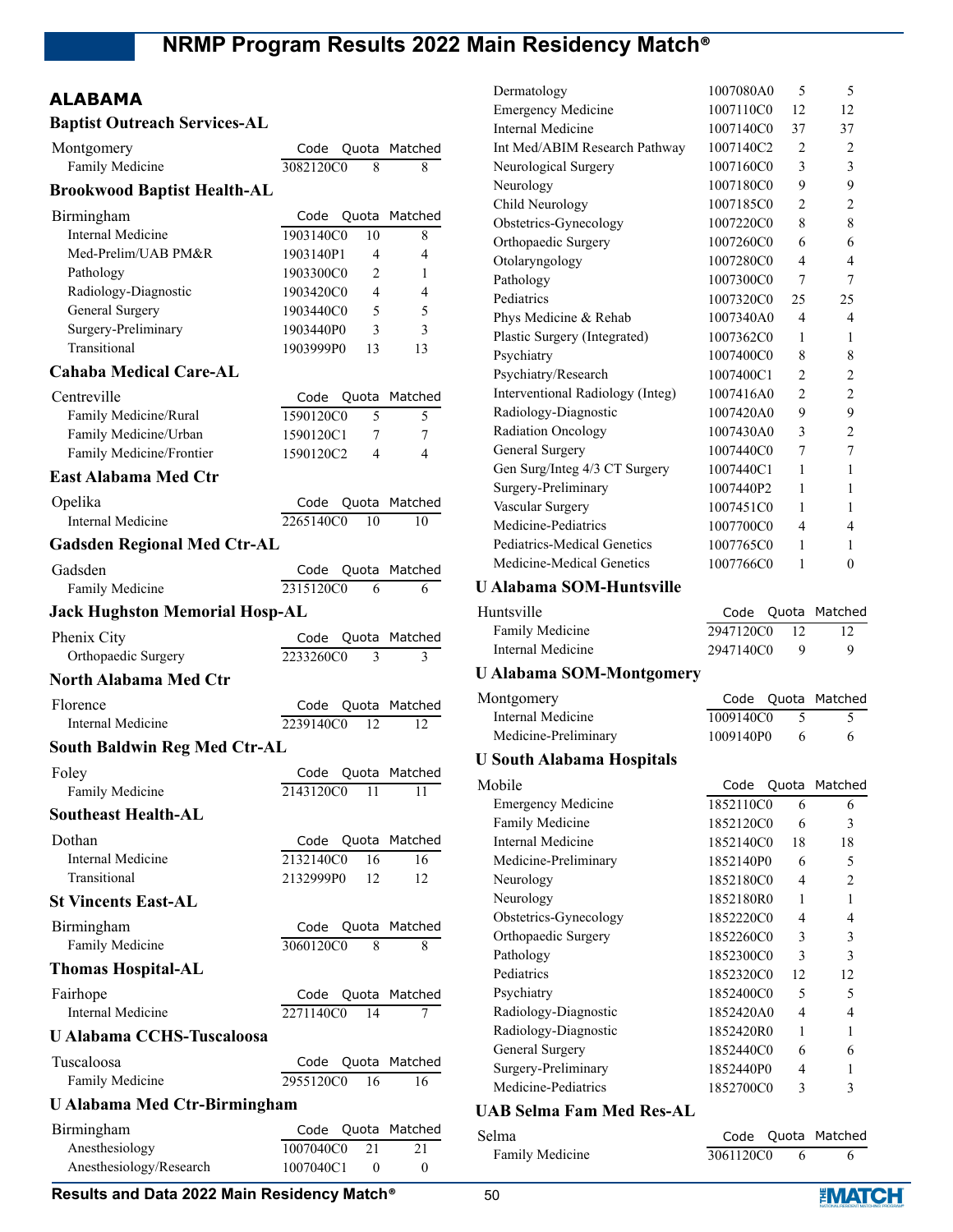# **ALASKA**

# **Providence Hospital-AK**

| Anchorage       |              | Code Quota Matched |
|-----------------|--------------|--------------------|
| Family Medicine | 1313120C0 12 |                    |

# **ARIZONA**

## **Abrazo Health Network-AZ**

| Phoenix                   |           |    | Code Quota Matched |
|---------------------------|-----------|----|--------------------|
| <b>Emergency Medicine</b> | 2002110C0 |    |                    |
| Family Medicine           | 2002120C0 |    |                    |
| Internal Medicine         | 2002140C0 | 16 | 16                 |
| General Surgery           | 2002440C0 | 3  | 3                  |
| Transitional              | 2002999P0 |    |                    |
|                           |           |    |                    |

# **Barrow Neurological Inst at SJHMC-AZ**

| Phoenix              |           | Code Quota Matched |
|----------------------|-----------|--------------------|
| Neurological Surgery | 1012160C0 |                    |
| Neurology            | 1012180C0 |                    |

# **Creighton University-AZ**

| Phoenix                         | Code      |    | Quota Matched |
|---------------------------------|-----------|----|---------------|
| Emergency Medicine/Phoenix      | 2154110C0 | 16 | 16            |
| Family Medicine/Phoenix         | 2154120C0 | 8  | 8             |
| Internal Medicine/St Josephs    | 2154140C0 | 26 | 26            |
| Med-Prelim/St Josephs           | 2154140P0 | 7  | 5             |
| Ob-Gyn/Phoenix Integ            | 2154220C0 | 8  | 8             |
| Ob-Gyn/Phoenix Prelim           | 2154220P0 | 1  |               |
| Psychiatry/Phoenix              | 2154400C0 | 6  | 6             |
| Radiology-Diagnostic/St Josephs | 2154420A0 | 8  | 8             |
| General Surgery/Valleywise      | 2154440C2 | 8  | 8             |
| Surg-Prelim/Valleywise          | 2154440P2 | 12 | 2             |

# **HonorHealth-AZ**

| Scottsdale                 |           |               | Code Quota Matched |
|----------------------------|-----------|---------------|--------------------|
| Dermatology/Thompson Peak  | 1929080A0 | 2             | $\mathcal{D}$      |
| Family Medicine/Osborn     | 1929120C0 | 8             | 8                  |
| Internal Med/Thompson Peak | 1929140C0 | 6             | 6                  |
| Med-Prelim/PM&R            | 1929140P1 | 2             | $\mathcal{P}$      |
| Med-Prelim/Dermatology     | 1929140P2 | 2             | 2                  |
| Phys Medicine & Rehab      | 1929340A0 | $\mathcal{P}$ | $\mathcal{P}$      |
| General Surgery/Lincoln    | 1929440C0 |               |                    |

# **Mayo Clinic School of Grad Med Educ-AZ**

| Scottsdale                   |           |                | Code Quota Matched |
|------------------------------|-----------|----------------|--------------------|
| Anesthesiology               | 3200040A0 |                |                    |
| Anesthesiology               | 3200040C0 | 4              | 4                  |
| Anesthesiology               | 3200040R0 | 1              |                    |
| Dermatology                  | 3200080C0 | $\mathcal{L}$  | $\mathcal{P}$      |
| Internal Medicine            | 3200140C0 | 13             | 13                 |
| Medicine-Primary             | 3200140M0 | $\theta$       | 0                  |
| Neurological Surgery         | 3200160C0 | 1              |                    |
| Neurology                    | 3200180C0 | 5              | 5                  |
| Orthopaedic Surgery          | 3200260C0 | 3              | 3                  |
| Otolaryngology               | 3200280C0 | $\mathfrak{D}$ | $\mathfrak{D}$     |
| Plastic Surgery (Integrated) | 3200362C0 | 1              | 1                  |
| Radiology-Diagnostic         | 3200420A0 | $\mathcal{P}$  | $\mathcal{P}$      |
| Radiology-Diagnostic         | 3200420C0 | 2              | 2                  |
|                              |           |                |                    |

| Radiation Oncology  | 3200430C0 |  |
|---------------------|-----------|--|
| General Surgery     | 3200440C0 |  |
| Surgery-Preliminary | 3200440P0 |  |

# **Midwestern University OPTI-AZ**

| 6 |                                                                                                                            |
|---|----------------------------------------------------------------------------------------------------------------------------|
| 4 | $\theta$                                                                                                                   |
| 5 | 5                                                                                                                          |
| 5 | ٩                                                                                                                          |
| 5 | 5                                                                                                                          |
| 5 | 5                                                                                                                          |
| 5 | 5                                                                                                                          |
| 2 |                                                                                                                            |
|   | Code Quota Matched<br>2156110C0<br>2156120C0<br>2156120C1<br>2156120C2<br>2156140C0<br>2156140C1<br>2156140C2<br>2156440C0 |

# **North Country HealthCare-AZ**

| Flagstaff       |           | Code Quota Matched |
|-----------------|-----------|--------------------|
| Family Medicine | 2243120C0 |                    |

# **Phoenix Childrens Hospital-AZ**

| Phoenix           |              | Code Quota Matched |
|-------------------|--------------|--------------------|
| Child Neurology   | 2952185C0    |                    |
| <b>Pediatrics</b> | 2952320C0 36 | 36                 |

### **Tucson Hospitals Med Ed-AZ**

| Tucson            | Code Quota Matched |
|-------------------|--------------------|
| <b>Pediatrics</b> | 1014320C0          |
| Transitional      | 1014999P0 13       |

### **U Arizona COM-Phoenix**

| Phoenix                          |           |                | Code Quota Matched |
|----------------------------------|-----------|----------------|--------------------|
| <b>Family Medicine</b>           | 1011120C0 | 8              | 8                  |
| Internal Medicine                | 1011140C0 | 23             | 23                 |
| Medicine-Primary                 | 1011140M0 | $\mathcal{L}$  | $\mathfrak{D}$     |
| Medicine-Preliminary             | 1011140P0 | 8              | 8                  |
| Neurology                        | 1011180C0 | 3              | 3                  |
| Obstetrics-Gynecology            | 1011220C0 | 9              | 9                  |
| Orthopaedic Surgery              | 1011260C0 | 4              | 4                  |
| Psychiatry                       | 1011400C0 | 6              | 6                  |
| Interventional Radiology (Integ) | 1011416A0 | $\overline{c}$ | 2                  |
| General Surgery                  | 1011440C0 | 7              |                    |
| General Surgery/Rural            | 1011440C1 |                |                    |
| Surgery-Preliminary              | 1011440P1 | 5              | 3                  |
| Medicine-Pediatrics              | 1011700C0 | 6              |                    |
|                                  |           |                |                    |

### **U Arizona COM-South Campus**

| Tucson                    | Code                        | Quota Matched  |
|---------------------------|-----------------------------|----------------|
| <b>Emergency Medicine</b> | 1371110C0<br>6              | 6              |
| <b>Family Medicine</b>    | 1371120C0<br>8              | 6              |
| U Arizona COM-Tucson      |                             |                |
| Tueson                    | Code                        | Quota Matched  |
| Anesthesiology            | 1015040A0<br>12             | 12             |
| Anesthesiology            | 1015040R0<br>$\mathfrak{D}$ | $\mathfrak{D}$ |
| Dermatology               | 3<br>1015080A2              | 3              |
| <b>Emergency Medicine</b> | 1015110C0<br>15             | 15             |
| <b>Family Medicine</b>    | 1015120C0<br>8              | 8              |
| Internal Medicine         | 1015140C0<br>38             | 38             |
| Medicine-Preliminary      | 1015140P0<br>7              | 6              |
| Neurological Surgery      | 1015160C0<br>1              |                |
| Neurology                 | 1015180C0<br>6              | 6              |
|                           |                             |                |

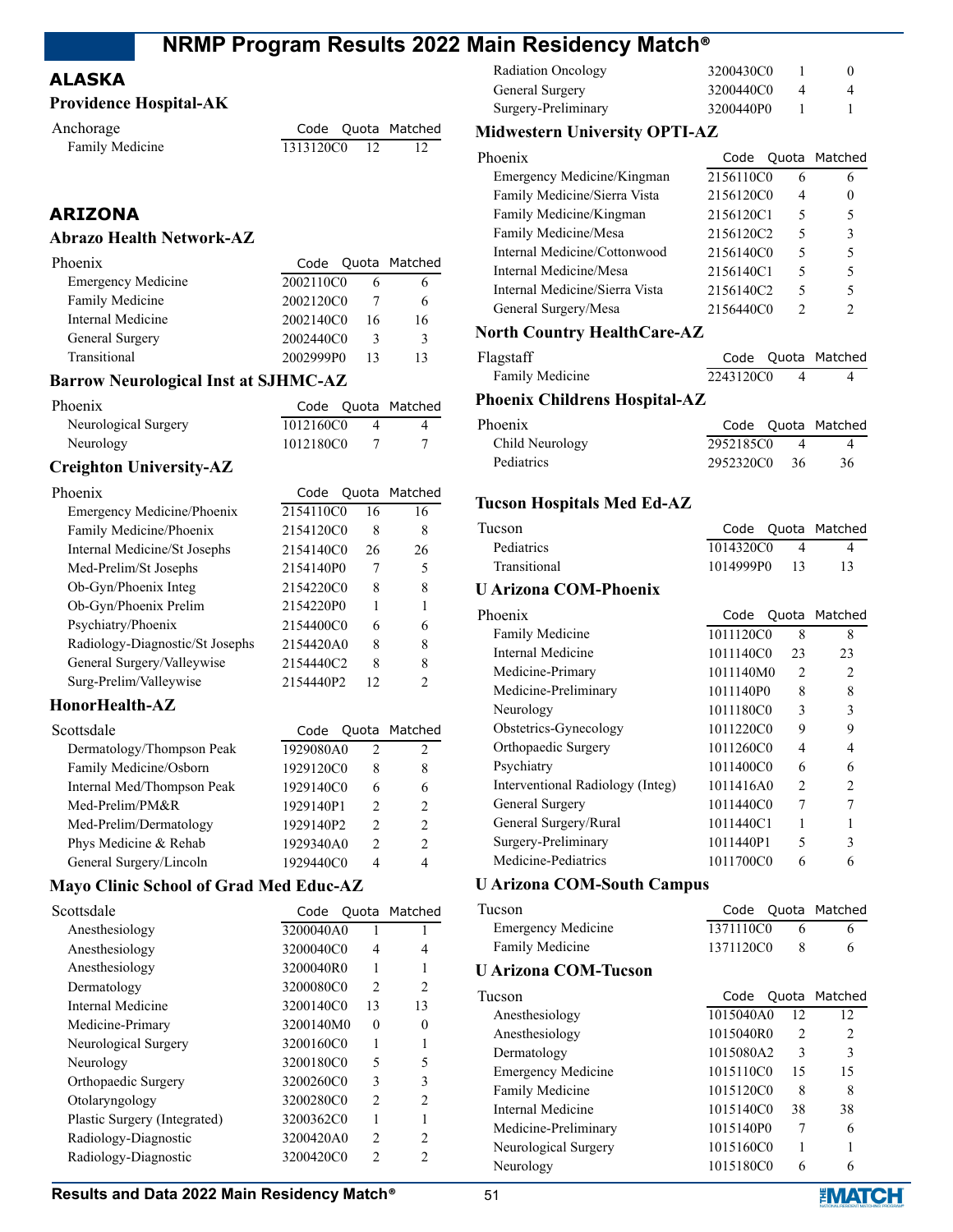### **U Arizona COM-Tucson (Continued)**

| Obstetrics-Gynecology            | 1015220C0 | 4                             |    |
|----------------------------------|-----------|-------------------------------|----|
| Orthopaedic Surgery              | 1015260C0 | 4                             | 4  |
| Otolaryngology                   | 1015280C0 | $\mathfrak{D}_{\mathfrak{p}}$ | 2  |
| Pathology                        | 1015300C0 | 4                             | 4  |
| Pediatrics                       | 1015320C0 | 14                            | 14 |
| Psychiatry                       | 1015400C0 | 12                            | 12 |
| Interventional Radiology (Integ) | 1015416A0 | 1                             |    |
| Radiology-Diagnostic             | 1015420A0 | 9                             | 9  |
| <b>Radiation Oncology</b>        | 1015430A0 |                               |    |
| General Surgery                  | 1015440C0 | 8                             | 8  |
| Surgery-Preliminary              | 1015440P0 | 8                             | 8  |
| Vascular Surgery                 | 1015451C0 |                               |    |
| Pediatrics-Emergency Med         | 1015725C0 | 3                             | 3  |
|                                  |           |                               |    |

#### **Yuma Regional Med Ctr-AZ**

| Yuma            |           | Code Quota Matched |
|-----------------|-----------|--------------------|
| Family Medicine | 1488120C1 |                    |

### **ARKANSAS**

#### **Arkansas Coll Osteo Med**

| Fort Smith                       |           |   | Code Quota Matched |
|----------------------------------|-----------|---|--------------------|
| Family Medicine/Mercy-Ft Smith   | 2295120C0 |   | 8.                 |
| Internal Medicine/Poplar Bluff   | 2295140C0 | 6 | 6.                 |
| Internal Medicine/Mercy-Ft Smith | 2295140C1 |   | 8.                 |

#### **Baptist Health-AR**

| North Little Rock      |           |    | Code Quota Matched |
|------------------------|-----------|----|--------------------|
| <b>Family Medicine</b> | 2198120C0 | 12 |                    |
| Internal Medicine      | 2198140C0 | 12 | 12                 |
| Psychiatry             | 2198400C0 |    | 4                  |
| Transitional           | 2198999P0 | 12 | 6                  |

#### **Baptist Mem Med Education-AR**

| Jonesboro                            |             |                | Code Quota Matched       |
|--------------------------------------|-------------|----------------|--------------------------|
| Internal Medicine                    | 2269140C0   | $\overline{8}$ | 8                        |
| <b>CHI St Vincent Hot Springs-AR</b> |             |                |                          |
| <b>Hot Springs</b>                   |             |                | Code Quota Matched       |
| Internal Medicine                    | 2277140C0 6 |                |                          |
| <b>Conway Reg Health Sys-AR</b>      |             |                |                          |
| Conway                               |             |                | Code Quota Matched       |
| Family Medicine                      | 2250120C0 4 |                | 4                        |
| Internal Medicine                    | 2250140C0   | 5              | $\overline{\phantom{0}}$ |
| <b>St Bernards Med Ctr-AR</b>        |             |                |                          |
| Jonesboro                            |             |                | Code Quota Matched       |
|                                      |             |                |                          |
| Internal Medicine                    | 2214140C0   | -8             |                          |

### **U Arkansas COM-Little Rock**

| Little Rock               | Code      |               | Quota Matched  |
|---------------------------|-----------|---------------|----------------|
| Anesthesiology            | 1018040C0 | 13            | 13             |
| Anesthesiology            | 1018040R0 |               |                |
| Dermatology               | 1018080C0 | 3             | 3              |
| <b>Emergency Medicine</b> | 1018110C0 | 12            | 11             |
| Family Medicine           | 1018120C0 | 6             | 6              |
| Internal Medicine         | 1018140C0 | 21            | 21             |
| Neurological Surgery      | 1018160C0 | $\mathcal{P}$ | $\overline{c}$ |
| Neurology                 | 1018180C0 | 4             | 4              |
| Child Neurology           | 1018185C0 |               |                |

| Obstetrics-Gynecology     | 1018220C0 | 5  | 5  |
|---------------------------|-----------|----|----|
| Orthopaedic Surgery       | 1018260C0 | 5  | 5  |
| Otolaryngology            | 1018280C0 | 3  | 3  |
| Pathology                 | 1018300C0 | 5  | 5  |
| Pediatrics                | 1018320C0 | 25 | 25 |
| Phys Medicine & Rehab     | 1018340C0 | 4  | 4  |
| Psychiatry                | 1018400C0 | 8  | 8  |
| Radiology-Diagnostic      | 1018420C0 |    |    |
| <b>Radiation Oncology</b> | 1018430A0 |    |    |
| General Surgery           | 1018440C0 | 5  |    |
| Vascular Surgery          | 1018451C0 |    |    |
| Medicine-Pediatrics       | 1018700C0 |    |    |

# **U Arkansas-Fayetteville Comm Progs**

| Fayetteville      |           | Code Quota Matched |
|-------------------|-----------|--------------------|
| Internal Medicine | 1871140C0 |                    |

### **UAMS Regional Centers-AR**

| Little Rock                  | Code      |    | Quota Matched |
|------------------------------|-----------|----|---------------|
| Family Medicine/Fayetteville | 1582120C0 | 10 | 10            |
| Family Medicine/Fort Smith   | 1582120C1 | 9  | 9             |
| Family Medicine/Jonesboro    | 1582120C2 | 8  | 5             |
| Family Medicine/Pine Bluff   | 1582120C4 | 9  | 9             |
| Family Medicine/Texarkana    | 1582120C5 | 8  | 8             |
| Family Medicine/Batesville   | 1582120C6 |    |               |

#### **Unity Health-AR**

| Searcy                    |           |    | Code Quota Matched |
|---------------------------|-----------|----|--------------------|
| <b>Emergency Medicine</b> | 2104110C0 |    |                    |
| Family Medicine           | 2104120C0 |    |                    |
| Internal Medicine         | 2104140C0 | 12 |                    |
| Psychiatry                | 2104400C0 |    |                    |
| Transitional              | 2104999P0 | 13 |                    |
|                           |           |    |                    |

### **White River Health System-AR**

| Batesville        |           | Code Quota Matched |
|-------------------|-----------|--------------------|
| Internal Medicine | 1991140C0 |                    |

# **CALIFORNIA**

#### **Adventist Health Glendale-CA**

| Glendale                           |             |   | Code Quota Matched |
|------------------------------------|-------------|---|--------------------|
| Family Medicine                    | 1023120C0 8 |   | 8                  |
| Adventist Health Hanford-CA        |             |   |                    |
| Hanford                            | Code        |   | Quota Matched      |
| Family Medicine                    | 2029120C0   | 6 | 6                  |
| Family Medicine/Tulare             | 2029120C1 6 |   | 6                  |
| Adventist Health Ukiah Valley-CA   |             |   |                    |
| Ukiah                              | Code        |   | Quota Matched      |
| Family Medicine                    | 2180120C0 7 |   | $\mathfrak{D}$     |
| Adventist Health White Memorial-CA |             |   |                    |
|                                    |             |   |                    |
| Los Angeles                        |             |   | Code Quota Matched |
| Family Medicine                    | 1040120C0   | 8 | 8                  |
| Internal Medicine                  | 1040140C0   | 6 | 6                  |
| Medicine-Preliminary               | 1040140P0   | 4 | 2                  |

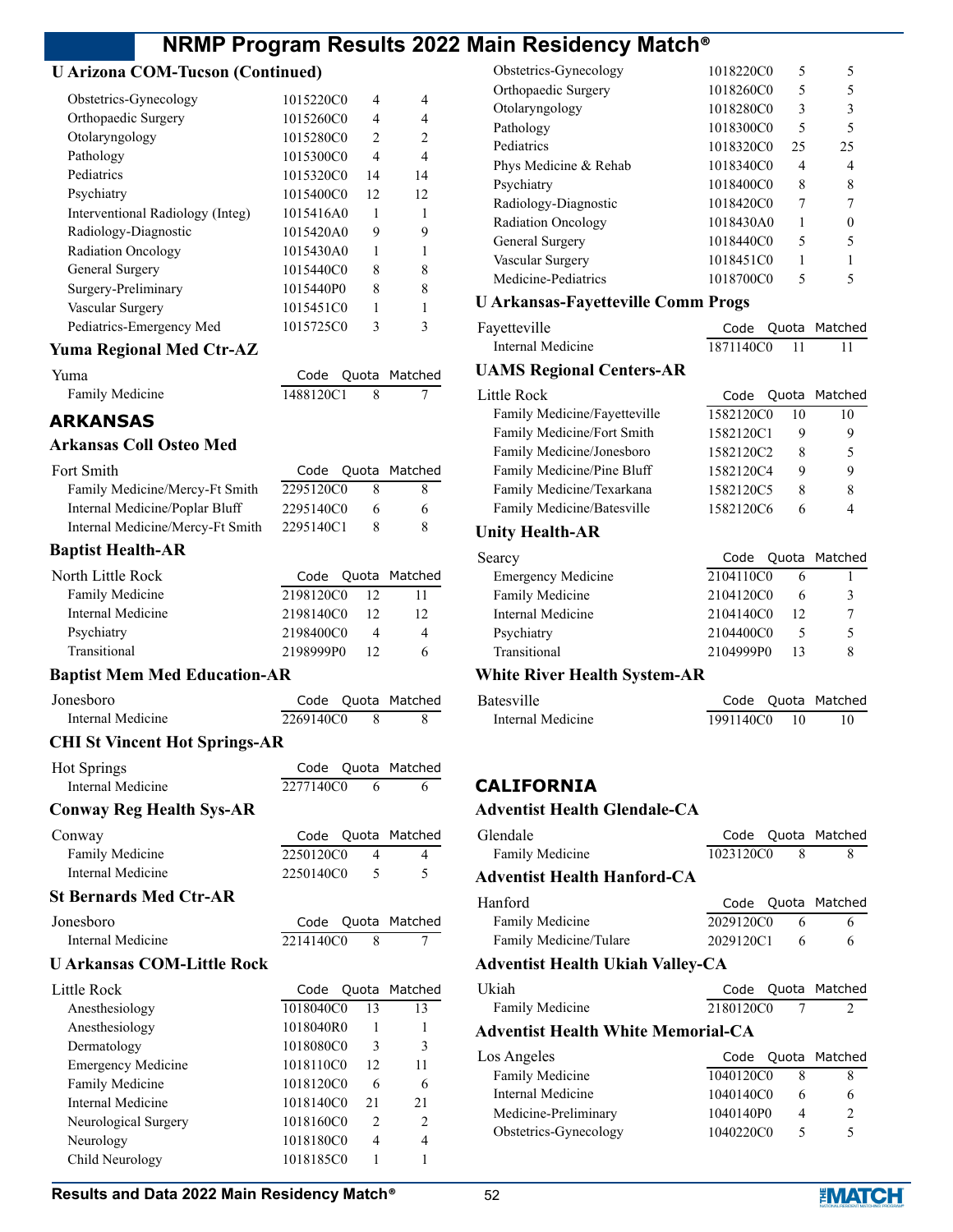#### **Alameda Health Sys-Highland Hosp-CA**

| Oakland                   |           |     | Code Quota Matched |
|---------------------------|-----------|-----|--------------------|
| <b>Emergency Medicine</b> | 1041110C0 |     |                    |
| Internal Medicine         | 1041140C0 | -15 | 15                 |
| Medicine-Primary          | 1041140M0 |     | ↖                  |
| Medicine-Preliminary      | 1041140P0 | 12  | 12                 |
|                           |           |     |                    |

# **AltaMed Health Services-CA**

| South Gate      |           | Code Quota Matched |
|-----------------|-----------|--------------------|
| Family Medicine | 2236120C0 |                    |

# **Arrowhead Reg Med Ctr-CA**

| Colton                    | Code      |               | Quota Matched  |
|---------------------------|-----------|---------------|----------------|
| <b>Emergency Medicine</b> | 1047110C0 | 8             | 8              |
| Family Medicine           | 1047120C0 | 16            | 16             |
| Internal Medicine         | 1047140C0 | 16            | 16             |
| Neurology                 | 1047180C0 | $\mathcal{L}$ | 0              |
| Obstetrics-Gynecology     | 1047220C0 | 3             | 3              |
| Psychiatry                | 1047400C0 | 6             | 6              |
| Radiology-Diagnostic      | 1047420A0 | 2             | $\mathfrak{D}$ |
| General Surgery           | 1047440C0 | 5             | 5              |
| Surgery-Preliminary       | 1047440P0 |               | っ              |

### **CA Pacific Med Center**

| San Francisco             |           |    | Code Quota Matched |
|---------------------------|-----------|----|--------------------|
| Internal Medicine         | 1061140C0 | 14 | 14                 |
| Medicine-Preliminary      | 1061140P0 | 9  | 9                  |
| Med-Prelim/Neurology      | 1061140P1 |    |                    |
| Med-Prelim/Ophthalmology  | 1061140P2 | 3  | 3                  |
| Med-Prelim/Anesthesiology | 1061140P3 | 2  | $\mathcal{P}$      |
| Psychiatry                | 1061400C0 | 4  | 4                  |
|                           |           |    |                    |

Code Quota Matched 2092120C0 8 8

### **California Hosp Med Ctr**

| Los Angeles     |  |
|-----------------|--|
| Family Medicine |  |

# **Casa Colina Hosp-CA**

Pomona **Code Quota Matched** Phys Medicine & Rehab  $2151340A0 \quad 3 \quad 3$ 

# **Cedars-Sinai Med Ctr-CA**

| West Hollywood            |           |                               | Code Quota Matched |
|---------------------------|-----------|-------------------------------|--------------------|
| Anesthesiology            | 1030040C0 | 14                            | 14                 |
| Internal Medicine         | 1030140C0 | 22                            | 22                 |
| Internal Medicine/PSTP    | 1030140C1 | $\mathfrak{D}_{\mathfrak{p}}$ | $\mathfrak{D}$     |
| Medicine-Primary          | 1030140M0 | 7                             | 7                  |
| Medicine-Preliminary      | 1030140P0 | $\overline{c}$                | $\overline{c}$     |
| Med-Prelim/Neurology      | 1030140P1 | 5                             | 5                  |
| Neurological Surgery      | 1030160C0 | 2                             | 2                  |
| Neurology                 | 1030180A0 | 4                             | 4                  |
| Neurology/PSTP            | 1030180A1 | 1                             | 1                  |
| Obstetrics-Gynecology     | 1030220C0 | 7                             | 7                  |
| Orthopaedic Surgery       | 1030260C0 | 5                             | 5                  |
| Otolaryngology            | 1030280C0 | $\mathfrak{D}$                | $\mathfrak{D}$     |
| Pathology                 | 1030300C0 | 4                             | 4                  |
| Pathology/Phys Scientist  | 1030300C1 | 1                             | $\Omega$           |
| Radiology-Diagnostic      | 1030420A0 | 3                             | 3                  |
| <b>Radiation Oncology</b> | 1030430A0 | 1                             | 1                  |
| General Surgery           | 1030440C0 | 6                             | 6                  |
| Surgery-Preliminary       | 1030440P0 | 1                             |                    |
| Thoracic Surgery          | 1030461C0 | $\mathfrak{D}$                | 2                  |
|                           |           |                               |                    |

# **Charles R Drew University-CA**

| Los Angeles                               | Code Quota                  | Matched             |
|-------------------------------------------|-----------------------------|---------------------|
| Family Medicine                           | 2114120C0                   | 8<br>8              |
| <b>Internal Medicine</b>                  | 2114140C0                   | 8<br>8              |
| Psychiatry                                | 2114400C0                   | 6<br>6              |
| Childrens Hospital-LA-CA                  |                             |                     |
| Los Angeles                               | Code Quota Matched          |                     |
| Child Neurology                           | 1031185C0                   | 3<br>3              |
| Pediatrics                                | 1031320C0<br>35             | 35                  |
| <b>Childrens Hospital-Oakland-CA</b>      |                             |                     |
| Oakland                                   | Code                        | Quota Matched       |
| Pediatrics                                | 1939320C0<br>27             | 25                  |
| Peds-Prelim/Child Neurology               | 1939320P0<br>1              | 1                   |
| <b>City Of Hope-CA</b>                    |                             |                     |
| Duarte                                    | Code Quota                  | Matched             |
| Radiation Oncology                        | 1183430A0                   | 1<br>1              |
| Clinica Sierra Vista-CA                   |                             |                     |
| Bakersfield                               | Quota<br>Code               | Matched             |
| Family Medicine                           | 1708120C0                   | 8<br>8              |
| <b>College Med Ctr-CA</b>                 |                             |                     |
| Long Beach                                | Code<br>Quota               | Matched             |
| <b>Internal Medicine</b>                  | 2133140C0                   | 5<br>2              |
| <b>Community Mem Health Sys-CA</b>        |                             |                     |
| Ventura                                   | Code Quota                  | Matched             |
| Family Medicine                           | 2018120C0                   | 8<br>6              |
| Internal Medicine                         | 2018140C0                   | 8<br>8              |
| Orthopaedic Surgery                       | 2018260C0                   | $\overline{4}$<br>4 |
| Psychiatry                                | 2018400C0<br>$\overline{4}$ | 4                   |
| General Surgery                           | 2018440C0                   | 3<br>3              |
| <b>Contra Costa Reg Med Ctr-CA</b>        |                             |                     |
| <b>Martinez</b>                           | Quota<br>Code               | Matched             |
| Family Medicine                           | 2071120C0<br>13             | 13                  |
| <b>Desert Regional Med Ctr-CA</b>         |                             |                     |
| Palm Springs                              | Quota<br>Code               | Matched             |
| <b>Emergency Medicine</b>                 | 2131110C0<br>10             | 10                  |
| Family Medicine                           | 2131120C0<br>10             | 10                  |
| Dignity Health Northridge Hosp Med Ctr-CA |                             |                     |
| Northridge                                | Quota<br>Code               | Matched             |
| Family Medicine                           | 3036120C1                   | 8<br>8              |
| Dignity Methodist Hosp-Sacramento-CA      |                             |                     |
| Sacramento                                | Quota<br>Code               | Matched             |
| Family Medicine                           | 1140120C0                   | 8<br>8              |
| Eisenhower Med Ctr-CA                     |                             |                     |
| Rancho Mirage                             | Code<br>Quota               | Matched             |
| <b>Emergency Medicine</b>                 | 1485110C0                   | 8<br>8              |
| Family Medicine                           | 1485120C0<br>12             | 12                  |
| <b>Internal Medicine</b>                  | 1485140C0<br>20             | 20                  |
| <b>Emanate Health-CA</b>                  |                             |                     |
| West Covina                               | Code                        |                     |
| <b>Family Medicine</b>                    | Quota<br>1974120C0          | Matched<br>8<br>8   |
|                                           |                             |                     |

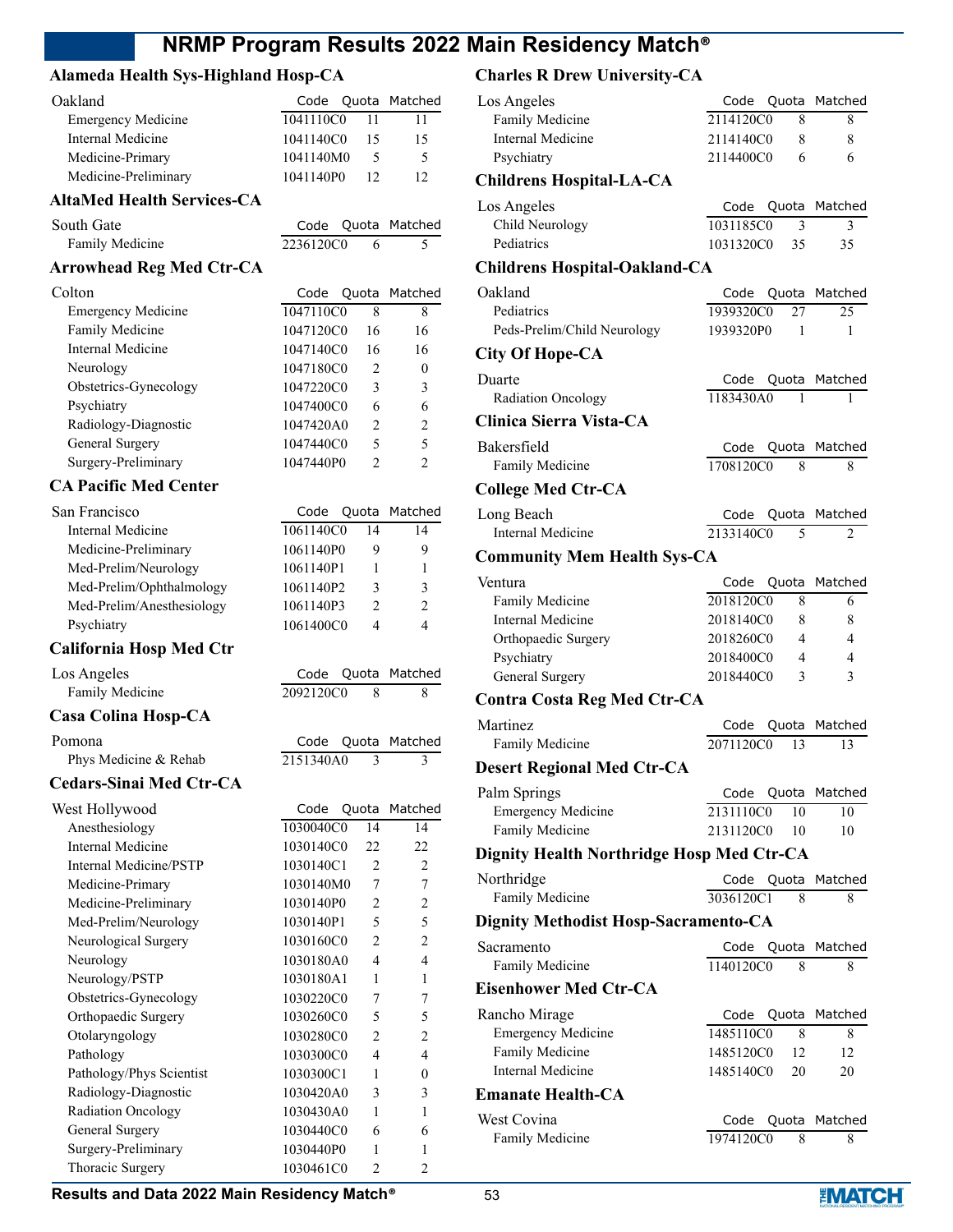| <b>Family Health Ctrs of San Diego-CA</b> |           |                |                |
|-------------------------------------------|-----------|----------------|----------------|
| San Diego                                 | Code      |                | Quota Matched  |
| Family Medicine                           | 1682120C0 | 6              | 6              |
| <b>Harbor-UCLA Med Ctr-CA</b>             |           |                |                |
| Torrance                                  | Code      |                | Quota Matched  |
| Anesthesiology                            | 1067040C0 | 9              | 9              |
| Dermatology                               | 1067080A0 | 1              | 1              |
| <b>Emergency Medicine</b>                 | 1067110C0 | 16             | 16             |
| Family Medicine                           | 1067120C0 | 12             | 12             |
| Internal Medicine                         | 1067140C0 | 17             | 17             |
| Medicine-Preliminary                      | 1067140P0 | 10             | 7              |
| Med-Prelim/Radiology                      | 1067140P1 | 2              | 2              |
| Med-Prelim/Dermatology                    | 1067140P2 | $\Omega$       | $\theta$       |
| Neurology                                 | 1067180C0 | $\overline{4}$ | 4              |
| Obstetrics-Gynecology                     | 1067220C0 | 5              | 5              |
| Orthopaedic Surgery                       | 1067260C0 | 5              | 5              |
| Pathology                                 | 1067300C0 | $\overline{4}$ | $\overline{4}$ |
| Pediatrics                                | 1067320C0 | 10             | 10             |
| Psychiatry                                | 1067400C0 | 7              | 7              |
| Radiology-Diagnostic                      | 1067420A0 | 6              | 6              |
| General Surgery                           | 1067440C0 | 6              | 6              |
| Surgery-Preliminary                       | 1067440P0 | 8              | $\theta$       |
| Surg-Prelim/Radiology                     | 1067440P2 | $\theta$       | $\theta$       |
| Vascular Surgerv                          | 1067451C0 | 1              | 1              |

### **Huntington Memorial Hosp-CA**

| Pasadena                                  |           |    | Code Quota Matched |
|-------------------------------------------|-----------|----|--------------------|
| Internal Medicine                         | 1044140C0 | 8  | 8                  |
| Medicine-Preliminary                      | 1044140P0 | 6  | 6                  |
| General Surgery                           | 1044440C0 | 4  |                    |
| John Muir Health-CA                       |           |    |                    |
| Walnut Creek                              |           |    | Code Quota Matched |
| Family Medicine                           | 1917120C0 | 8  | 8                  |
| <b>KPC Health Hemet Valley Med Ctr-CA</b> |           |    |                    |
| Corona                                    |           |    | Code Quota Matched |
| Radiology-Diagnostic                      | 2124420C0 | 3  | 3                  |
| Transitional                              | 2124999P0 | 15 |                    |

#### **Kaiser Permanente-Central Valley-CA**

| Modesto                   |           | Code Quota Matched |
|---------------------------|-----------|--------------------|
| <b>Emergency Medicine</b> | 2272110C0 |                    |

#### **Kaiser Permanente-Fontana-CA**

| Fontana              |           | Code Quota Matched |
|----------------------|-----------|--------------------|
| Family Medicine      | 2037120C0 |                    |
| Internal Medicine    | 2037140C0 |                    |
| Medicine-Preliminary | 2037140P0 |                    |
| Psychiatry           | 2037400C0 |                    |

#### **Kaiser Permanente-Los Angeles-CA**

| Pasadena              |           |    | Code Quota Matched |
|-----------------------|-----------|----|--------------------|
| Dermatology           | 2055080C0 |    | $\mathcal{D}$      |
| Family Med/LA Med Ctr | 2055120C0 | 9  |                    |
| Internal Medicine     | 2055140C0 | 11 | 11                 |
| Internal Med/Research | 2055140C2 |    |                    |
| Medicine-Preliminary  | 2055140P0 | 6  |                    |
| Neurology             | 2055180C0 | 3  |                    |
| Obstetrics-Gynecology | 2055220C0 |    |                    |

### Interventional Radiology (Integ) 2055416C0 1 1 Radiology-Diagnostic 2055420C0 2 2 Radiation Oncology 2055430A0 2 0 General Surgery 2055440C0 4 4 Surgery-Preliminary 2055440P0 5 5 **Kaiser Permanente-Napa/Solano-CA** Vallejo Code Quota Matched Family Medicine 1637120C0 6 6 **Kaiser Permanente-Oakland-CA** Oakland Code Quota Matched Internal Medicine 1042140C0 9 9 Internal Medicine/MPH 1042140C1 2 2 Med-Primary/Equity & Disparities 1042140M0 2 2 Medicine-Preliminary 1042140P0 7 7 Obstetrics-Gynecology 1042220C0 6 6 Otolaryngology 1042280C0 2 2 Pediatrics 1042320C0 8 8 Pediatrics/MPH 1042320C1 2 2 Psychiatry/East Bay 1042400C0 6 6 **Kaiser Permanente-Orange Co-CA** Santa Ana Code Quota Matched Family Medicine 1073120C0 8 8 **Kaiser Permanente-Riverside-CA** Riverside **Code Quota Matched** Family Medicine 3620120C0 6 6 **Kaiser Permanente-SF-CA** San Francisco Code Quota Matched Internal Medicine 1959140C0 10 10 Medicine-Preliminary 1959140P0 8 8 Obstetrics-Gynecology 1959220C0 4 4 Medicine-Preventive Med 1959751C0 2 2 **Kaiser Permanente-Sacramento Valley-CA** Sacramento Code Quota Matched Family Medicine 2273120C0 6 6 **Kaiser Permanente-San Diego-CA** San Diego Code Quota Matched Emergency Medicine 1454110C0 6 6 Family Medicine 1454120C0 6 6 **Kaiser Permanente-San Jose-CA** San Jose **Code Quota Matched** Family Medicine 2119120C0 6 6 Psychiatry 2119400C0 6 6 **Kaiser Permanente-Santa Clara-CA** Santa Clara **Code Quota Matched** Internal Medicine 2135140C0 12 12 Medicine-Primary/CHOICE 2135140M0 4 4 Medicine-Preliminary 2135140P0 4 4 Obstetrics-Gynecology 2135220C0 6 6 **Kaiser Permanente-Santa Rosa-CA** Santa Rosa **Code Quota Matched** Family Medicine 2115120C0 6 6

Pediatrics 2055320C0 8 8

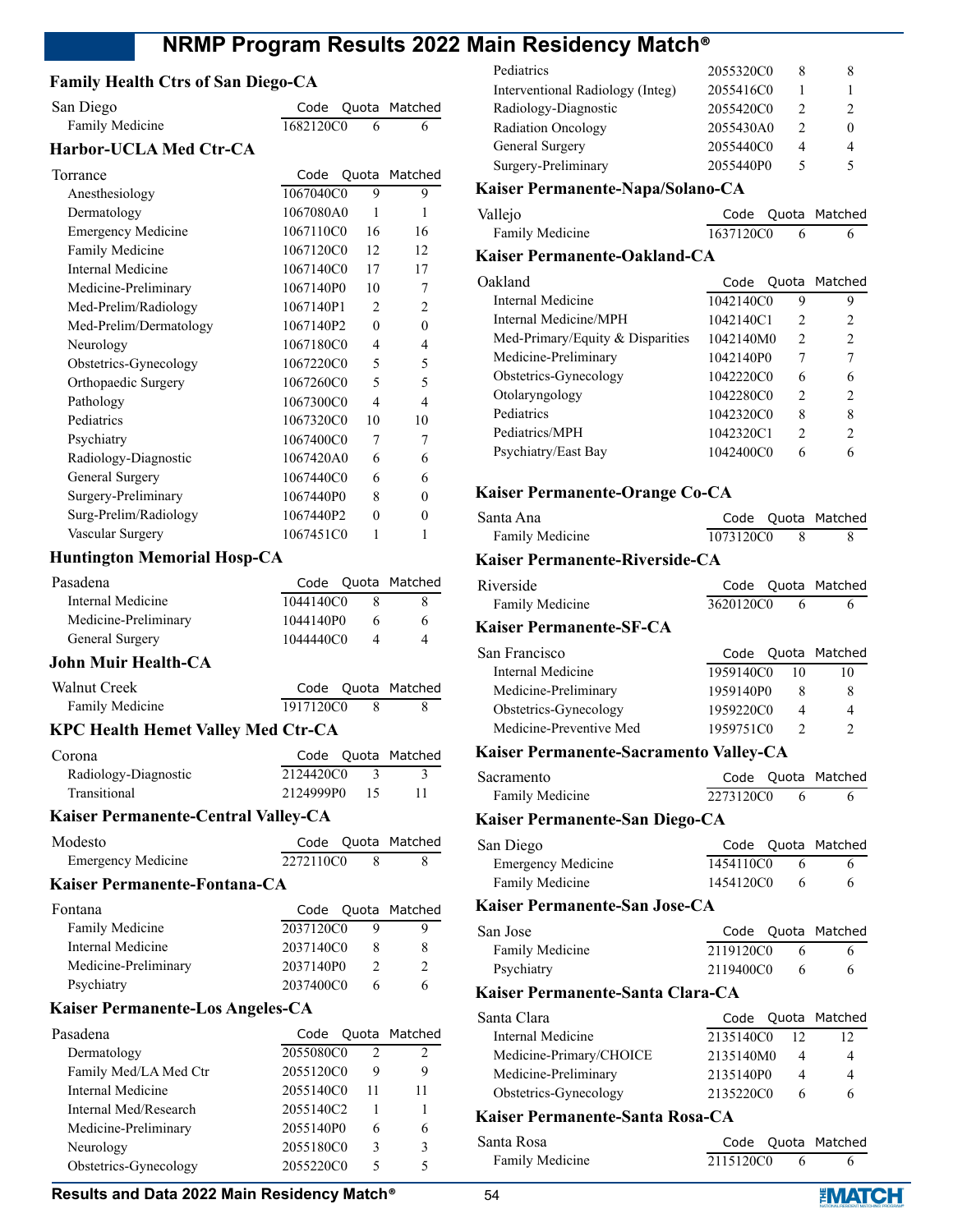# **Kaiser Permanente-Woodland Hills-CA**

| <b>Woodland Hills</b>                          | Code      | Quota                   | Matched          |
|------------------------------------------------|-----------|-------------------------|------------------|
| Family Medicine                                | 1001120C0 | 6                       | 6                |
| Kaweah Delta Health Care District-CA           |           |                         |                  |
| Visalia                                        | Code      | Quota                   | Matched          |
| Anesthesiology                                 | 1572040C0 | 4                       | 4                |
| <b>Emergency Medicine</b>                      | 1572110C0 | 13                      | 13               |
| Family Medicine                                | 1572120C0 | 7                       | 7                |
| Psychiatry                                     | 1572400C0 | 7                       | 7                |
| General Surgery                                | 1572440C0 | 3                       | 3                |
| Surgery-Preliminary                            | 1572440P0 | 2                       | $\mathbf{0}$     |
| Transitional                                   | 1572999P0 | 12                      | 12               |
| <b>Keck Medicine-CA</b>                        |           |                         |                  |
| Los Angeles                                    | Code      | Quota                   | Matched          |
| Family Medicine                                | 2284120C0 | 6                       | 6                |
| <b>Kern Med Ctr-CA</b>                         |           |                         |                  |
| Bakersfield                                    | Code      | Quota                   | Matched          |
| <b>Emergency Medicine</b>                      | 1921110C0 | $\overline{7}$          | 6                |
| Internal Medicine                              | 1921140C0 | 12                      | 12               |
| Obstetrics-Gynecology                          | 1921220C0 | 4                       | 4                |
| Psychiatry                                     | 1921400C0 | 6                       | 6                |
| <b>Lifelong Medical Care-CA</b>                |           |                         |                  |
| Berkeley                                       | Code      | Quota                   | Matched          |
| Family Medicine                                | 2217120C0 | 6                       | 6                |
| Loma Linda Univ Med Ctr-Murrieta-CA            |           |                         |                  |
| Murrieta                                       | Code      | Quota                   | Matched          |
| Family Medicine                                | 2251120C0 | 12                      | 12               |
| Loma Linda University-CA                       |           |                         |                  |
| Loma Linda                                     | Code      | Quota                   | Matched          |
| Anesthesiology                                 | 1024040C0 | 14                      | 14               |
| Dermatology                                    | 1024080A0 | 3                       | 3                |
| <b>Emergency Medicine</b>                      | 1024110C0 | 16                      | 16               |
| Family Medicine                                | 1024120C0 | 12                      | 12               |
| <b>Internal Medicine</b>                       | 1024140C0 | 28                      | 28               |
| Medicine-Primary                               | 1024140M0 | $\overline{\mathbf{3}}$ | $\overline{3}$   |
| Medicine-Preliminary                           | 1024140P0 | 11                      | 11               |
| Neurological Surgery                           | 1024160C0 | 1                       | 1                |
| Neurology                                      | 1024180C0 | 4                       | 4                |
| Child Neurology                                | 1024185C0 | 1                       | 1                |
| Obstetrics-Gynecology                          | 1024220C0 | 9                       | 9                |
| Orthopaedic Surgery                            | 1024260C0 | 5                       | 5                |
| Otolaryngology                                 | 1024280C0 | 4                       | 4                |
| Pathology                                      | 1024300C0 | 5                       | 5                |
| Pediatrics                                     | 1024320C0 | 23                      | 23               |
| Pediatrics-Primary                             | 1024320M0 | 4                       | 4                |
| Phys Medicine & Rehab                          | 1024340A0 | 1                       | 1                |
| Phys Medicine & Rehab                          | 1024340C0 | 4                       | 4                |
| Physical Medicine and Rehabilitation 1024340R0 |           | 1                       | $\boldsymbol{0}$ |
| Plastic Surgery (Integrated)                   | 1024362C0 | 2                       | 2                |
| Psychiatry                                     | 1024400C0 | 8                       | 8                |
| Psychiatry/CAP                                 | 1024400C2 | 2                       | $\overline{c}$   |
| Interventional Radiology (Integ)               | 1024416A0 | 1                       | 1                |
| Radiology-Diagnostic                           | 1024420A0 | 8                       | 8                |
| Radiology-Diagnostic/ESIR Pathway 1024420A2    |           | 1                       | 1                |
| Radiology-Diagnostic                           | 1024420R0 | 1                       | 1                |

| Radiation Oncology                   | 1024430A0<br>1          | 1                   |
|--------------------------------------|-------------------------|---------------------|
| General Surgery                      | 3<br>1024440C0          | 3                   |
| Gen Surg/Dedicated Research          | 1024440C1<br>2          | 2                   |
| Surgery-Preliminary                  | 1024440P0<br>12         | 7                   |
| Vascular Surgery                     | 1024451C0<br>1          | 1                   |
| Medicine-Pediatrics                  | 1024700C0<br>4          | 4                   |
| Medicine-Anesthesiology              | 1024742C0<br>2          | $\overline{2}$      |
| Transitional                         | 5<br>1024999P0          | 5                   |
| Transitional/Preventive Med          | 1024999P1<br>1          | 1                   |
| Transitional/Occupational Med        | 1024999P2<br>1          | 1                   |
| <b>Long Beach Mem Med Ctr-CA</b>     |                         |                     |
| Long Beach                           | Code<br>Quota           | Matched             |
| Family Medicine                      | 1027120C0<br>8          | 8                   |
| Los Robles Heaith System-CA          |                         |                     |
| <b>Thousand Oaks</b>                 | Code                    | Quota Matched       |
| Anesthesiology                       | 2264040C0<br>6          | 6                   |
| Internal Medicine                    | 2264140C0<br>15         | 11                  |
| Medicine-Preliminary                 | 2264140P0<br>5          | 2                   |
| Neurology                            | 2264180C0<br>3          | 1                   |
| General Surgery                      | 2264440C0<br>3          | 3                   |
| <b>MLK Jr Community Hospital</b>     |                         |                     |
| Los Angeles                          | Code Quota Matched      |                     |
| <b>Internal Medicine</b>             | 2311140C0<br>5          | 5                   |
| <b>Marian Regional Med Ctr-CA</b>    |                         |                     |
| Santa Maria                          | Quota<br>Code           | Matched             |
| Family Medicine                      | 1690120C0<br>6          | 6                   |
| Obstetrics-Gynecology                | 1690220C0<br>3          | 3                   |
| Mercy Med Ctr-Merced-CA              |                         |                     |
| Merced                               | Code                    | Quota Matched       |
| Family Medicine                      | 3080120C0<br>8          | 8                   |
| <b>Mercy Med Ctr-Redding-CA</b>      |                         |                     |
| Redding                              | Code<br>Quota           | Matched             |
| Family Medicine/MFHC                 | 3081120C0<br>6          | 4                   |
| <b>Natividad Med Ctr-CA</b>          |                         |                     |
| Salinas                              |                         |                     |
| Family Medicine                      | Code<br>2971120C0<br>10 | Quota Matched<br>10 |
| <b>Olive View-UCLA Med Ctr-CA</b>    |                         |                     |
|                                      |                         |                     |
| Sylmar                               | Quota<br>Code           | Matched             |
| Internal Medicine                    | 2950140C0<br>21         | 21                  |
| Medicine-Preliminary                 | 2950140P0<br>4          | 4                   |
| Med-Prelim/Neurology                 | 2950140P2<br>3          | 3                   |
| Med-Prelim/Ophthalmology             | 2950140P3<br>7          | 7                   |
| Psychiatry                           | 2950400C0<br>7          | 7                   |
| PIH Health Hosp Downey-CA            |                         |                     |
| Downey                               | Code                    | Quota Matched       |
| Family Medicine                      | 2215120C0<br>7          | 7                   |
| Pomona Valley Hosp-CA                |                         |                     |
| Pomona                               | Code                    | Quota Matched       |
| Family Medicine                      | 1350120C0<br>8          | 3                   |
| <b>Presby Intercommunity Hosp-CA</b> |                         |                     |
| Whittier                             | Quota<br>Code           | Matched             |
| Family Medicine                      | 2013120C0<br>4          | 4                   |

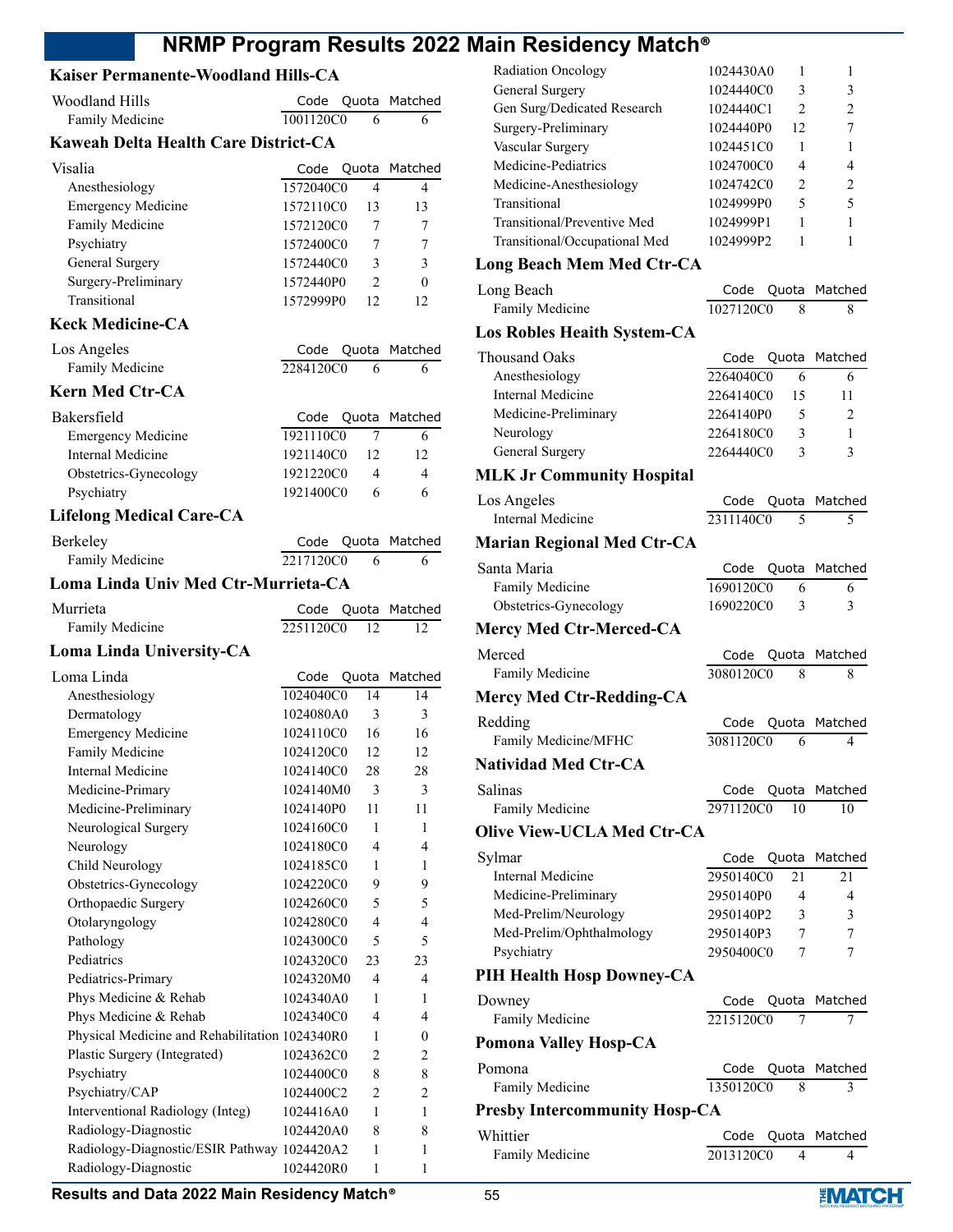### **Presby Intercommunity Hosp-CA (Continued)**

| Fam Med/Tropical Med<br>Fam Med/Chronic Dz Mgmt | 2013120C1<br>2013120C2 | $\theta$ | $\mathfrak{D}_{\mathfrak{p}}$<br>0 |
|-------------------------------------------------|------------------------|----------|------------------------------------|
| <b>Prime West/Chino Valley Med Ctr-CA</b>       |                        |          |                                    |
| Chino                                           | Code Quota Matched     |          |                                    |
| Dermatology                                     | 2150080R0              |          |                                    |
| Family Medicine                                 | 2150120C0              | 4        |                                    |

#### **Prime West/West Anaheim Med Ctr-CA**

| Anaheim           |           | Code Quota Matched |
|-------------------|-----------|--------------------|
| Internal Medicine | 2224140C0 |                    |

#### **Riverside Community Hospital-CA**

| Riverside                 |           |    | Code Quota Matched |
|---------------------------|-----------|----|--------------------|
| Anesthesiology            | 1877040C0 | 8  | 8                  |
| <b>Emergency Medicine</b> | 1877110C0 | 13 | 13                 |
| Family Medicine           | 1877120C0 | 8  |                    |
| Internal Medicine         | 1877140C0 | 15 | 15                 |
| Medicine-Preliminary      | 1877140P0 | 10 | 10                 |
| Neurology                 | 1877180C0 | 4  | 4                  |
| Obstetrics-Gynecology     | 1877220C0 | 4  | 4                  |
| Radiology-Diagnostic      | 1877420A0 | 4  |                    |
| General Surgery           | 1877440C0 | 3  |                    |
| Surgery-Preliminary       | 1877440P0 | 3  |                    |
| Transitional              | 1877999P0 |    |                    |

#### **Riverside University Health Sys-CA**

| Moreno Valley             |           |               | Code Quota Matched |
|---------------------------|-----------|---------------|--------------------|
| Anesthesiology            | 1850040C0 | 5             | 5                  |
| <b>Emergency Medicine</b> | 1850110C0 | 10            | 9                  |
| Family Medicine           | 1850120C0 | 12            | 12                 |
| Internal Medicine         | 1850140C0 | 13            | 13                 |
| Neurological Surgery      | 1850160C0 |               |                    |
| Neurology                 | 1850180C0 | $\mathcal{P}$ | $\mathcal{P}$      |
| Orthopaedic Surgery       | 1850260C0 | 3             | 3                  |
| Psychiatry                | 1850400C0 | 6             |                    |
| Radiology-Diagnostic      | 1850420C0 | $\mathcal{P}$ | $\mathfrak{D}$     |
| General Surgery           | 1850440C0 | 4             |                    |
| Surgery-Preliminary       | 1850440P0 |               |                    |

#### **San Joaquin Gen Hosp-CA**

| French Camp          | Code Quota Matched |    |               |
|----------------------|--------------------|----|---------------|
| Family Medicine      | 1021120C0          |    |               |
| Internal Medicine    | 1021140C0          | 10 | 10            |
| Medicine-Preliminary | 1021140P0          |    | $\mathcal{D}$ |
| General Surgery      | 1021440C0          | 3  | 3             |
| Surgery-Preliminary  | 1021440P1          |    |               |

#### **San Mateo Behavioral Hlth & Recovery Svcs-CA**

| San Mateo                     |           | Code Quota Matched |
|-------------------------------|-----------|--------------------|
| Psychiatry                    | 1010400C0 | $\Delta$           |
| San Ysidro Health-CA          |           |                    |
| San Ysidro                    |           | Code Quota Matched |
| Internal Medicine             | 2220140C0 |                    |
| Santa Rarhara Cattaga Haen CA |           |                    |

### **Santa Barbara Cottage Hosp-CA**

| Santa Barbara        |           |               | Code Quota Matched |
|----------------------|-----------|---------------|--------------------|
| Internal Medicine    | 1064140C0 | 10            |                    |
| Medicine-Preliminary | 1064140P0 | $\mathcal{F}$ |                    |
| Pediatrics           | 1064320C0 | 6             |                    |

| Radiology-Diagnostic | 1064420A0 |  |
|----------------------|-----------|--|
| General Surgery      | 1064440C0 |  |

#### **Santa Clara Valley Med Ctr-CA**

| San Jose              | Code      |    | Quota Matched |
|-----------------------|-----------|----|---------------|
| Internal Medicine     | 1063140C0 | 18 | 18            |
| Medicine-Preliminary  | 1063140P0 |    | 4             |
| Med-Prelim/Neurology  | 1063140P1 | 4  | 4             |
| Obstetrics-Gynecology | 1063220C0 | 4  | 4             |
| Radiology-Diagnostic  | 1063420A0 | 5  | 5             |
| Transitional          | 1063999P0 | 13 | 13            |
|                       |           |    |               |

#### **Scripps Clinic/Green Hospital-CA**

La Jolla

| a Jolla           |              | Code Quota Matched |
|-------------------|--------------|--------------------|
| Internal Medicine | 1340140C0 15 |                    |

#### **Scripps Mercy Hosp-Chula Vista-CA**

| Chula Vista                     |           |    | Code Quota Matched |
|---------------------------------|-----------|----|--------------------|
| Family Medicine                 | 1375120C0 | Q  | Q                  |
| Scripps Mercy Hosp-San Diego-CA |           |    |                    |
| San Diego                       |           |    | Code Quota Matched |
| Internal Medicine               | 1048140C0 | 14 | 14                 |
| Transitional                    | 1048999P0 | 12 | 12                 |
| Transitional/Anesthesia         | 1048999P2 | 6  | 6                  |

#### **Shasta Community Health Ctr-CA**

| Redding                   |           |                | Code Quota Matched |
|---------------------------|-----------|----------------|--------------------|
| <b>Family Medicine</b>    | 1531120C0 | $\overline{4}$ | 4                  |
| Sierra View Med Ctr-CA    |           |                |                    |
| Porterville               | Code      |                | Quota Matched      |
| Internal Medicine         | 2278140C0 | 12             | 12                 |
| Medicine-Preliminary      | 2278140P0 | $\overline{4}$ | 3                  |
| St Agnes Med Ctr-CA       |           |                |                    |
| Fresno                    |           |                | Code Quota Matched |
| <b>Emergency Medicine</b> | 2138110C0 | 8              | 8                  |
| <b>Family Medicine</b>    | 2138120C0 | 8              | 8                  |
| Internal Medicine         | 2138140C0 | 11             | 11                 |
| Transitional              | 2138999P0 | 12             | 12                 |

#### **St Joseph Hospital-Eureka-CA**

| Eureka                        | Code       |    | Quota Matched |
|-------------------------------|------------|----|---------------|
| Family Medicine               | 2160120C0  | 6  | $\mathcal{D}$ |
| <b>St Josephs Med Ctr-CA</b>  |            |    |               |
| Stockton                      | Code       |    | Quota Matched |
| Anesthesiology                | 2161040C0  | 8  | 8             |
| <b>Emergency Medicine</b>     | 2161110C0  | 12 | 6             |
| Family Medicine               | 2161120C0  | 6  | 6             |
| Internal Medicine             | 2161140C0  | 10 | 10            |
| Psychiatry                    | 2161400C0  | 7  | 7             |
| Transitional                  | 2161999P0  | 16 | 16            |
| $\blacksquare$<br>$\sim$<br>™ | $\sqrt{1}$ |    |               |

#### **St Mary Med Ctr-Long Beach-CA**

|            | Code Quota Matched |
|------------|--------------------|
|            |                    |
| $^{\circ}$ |                    |
| $^{\circ}$ |                    |
|            |                    |

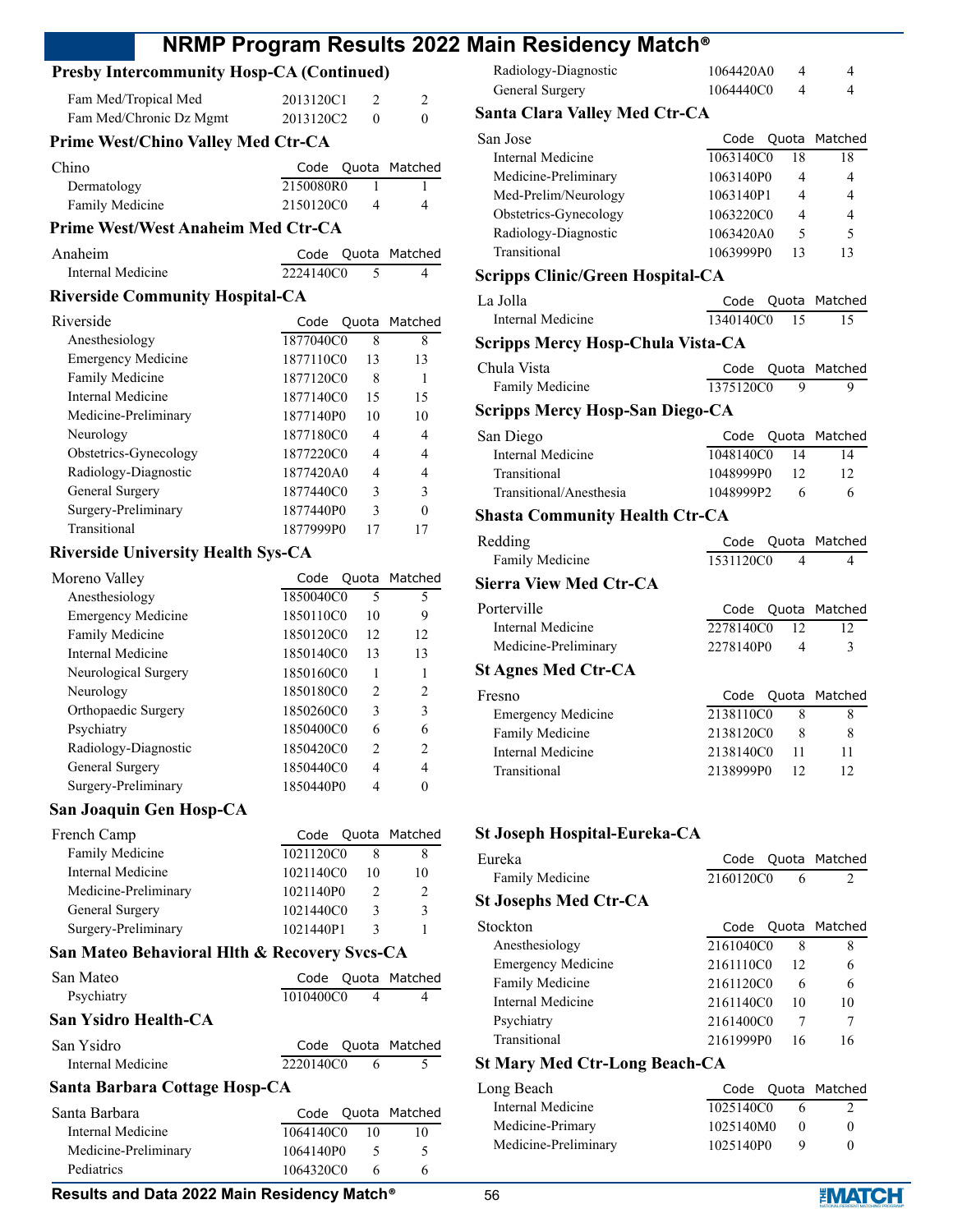#### **St Marys Med Ctr-SF-CA**

| San Francisco                  |           |   | Code Quota Matched |
|--------------------------------|-----------|---|--------------------|
| Internal Medicine              | 1057140C0 |   |                    |
| Medicine-Preliminary           | 1057140P0 |   | 3                  |
| Orthopaedic Surgery            | 1057260C0 | 3 | 3                  |
| <b>Stanford Health Care-CA</b> |           |   |                    |

| Stanford                         | Code      | Quota          | Matched                  |
|----------------------------------|-----------|----------------|--------------------------|
| Anesthesiology                   | 1820040A0 | 13             | 13                       |
| Anesthesiology                   | 1820040C0 | 14             | 14                       |
| Anesthesiology                   | 1820040R0 | 3              | 3                        |
| Dermatology                      | 1820080A0 | 7              | 7                        |
| <b>Emergency Medicine</b>        | 1820110C0 | 15             | 15                       |
| Family Medicine/OConnor          | 1820120C0 | 8              | 8                        |
| Internal Medicine                | 1820140C0 | 42             | 42                       |
| Internal Med/Global Health       | 1820140C1 | $\overline{2}$ | $\overline{2}$           |
| Neurological Surgery             | 1820160C0 | 3              | 3                        |
| Neurology                        | 1820180A0 | 6              | 6                        |
| Neurology                        | 1820180C0 | 6              | 6                        |
| Child Neurology                  | 1820185C0 | 4              | 4                        |
| Obstetrics-Gynecology            | 1820220C0 | 6              | 6                        |
| Orthopaedic Surgery              | 1820260C0 | 7              | 7                        |
| Otolaryngology                   | 1820280C0 | 4              | 4                        |
| Otolaryngology/Research          | 1820280C1 | 1              | 1                        |
| Pathology                        | 1820300C0 | 9              | 9                        |
| Clinical Pathology Track         | 1820300C1 | $\overline{c}$ | $\overline{c}$           |
| Path-Anatomic Neuro Track        | 1820300C2 | 1              | 1                        |
| Pediatrics                       | 1820320C0 | 27             | 27                       |
| Pediatrics/Research Trk          | 1820320C1 | 4              | 4                        |
| Phys Medicine & Rehab            | 1820340A0 | 7              | 7                        |
| Plastic Surgery (Integrated)     | 1820362C0 | 4              | $\overline{\mathcal{L}}$ |
| Psychiatry                       | 1820400C0 | 9              | 9                        |
| Psychiatry/Research              | 1820400C1 | $\overline{2}$ | 2                        |
| Psychiatry/Public                | 1820400C2 | 2              | $\overline{2}$           |
| Interventional Radiology (Integ) | 1820416A0 | 3              | 3                        |
| Radiology-Diagnostic             | 1820420A0 | 9              | 9                        |
| Radiation Oncology               | 1820430A0 | 4              | $\overline{4}$           |
| General Surgery                  | 1820440C0 | 6              | 6                        |
| General Surgery/SASS             | 1820440C1 | 1              | 1                        |
| Surgery-Preliminary              | 1820440P0 | 6              | 5                        |
| Surg-Prelim/Opthalmology         | 1820440P4 | 5              | 5                        |
| Vascular Surgery                 | 1820451C0 | $\overline{2}$ | $\overline{2}$           |
| Thoracic Surgery                 | 1820461C0 | 3              | 3                        |
| Pediatrics-Anesthesiology        | 1820726C0 | $\overline{c}$ | $\overline{c}$           |
| Medicine-Anesthesiology          | 1820742C0 | 1              | 1                        |
| Pediatrics-Medical Genetics      | 1820765C0 | $\overline{2}$ | $\overline{2}$           |
| Radiology-Nuclear Medicine       | 1820770A0 | $\mathbf{1}$   | 1                        |
| Trans/Anesthesiology Santa Clara | 1820999P0 | 3              | 3                        |

#### **Sutter Health-CA**

| Sacramento             |           |    | Code Quota Matched |
|------------------------|-----------|----|--------------------|
| Family Med/Sacramento  | 1135120C0 |    |                    |
| Family Medicine/Davis  | 1135120C1 |    |                    |
| Family Medicine/Amador | 1135120C2 |    |                    |
| Internal Medicine      | 1135140C0 | 13 | 13                 |
| General Surgery        | 1135440C0 | 4  |                    |
| Surgery-Preliminary    | 1135440P0 |    |                    |

#### **Sutter Med Ctr of Santa Rosa-CA**

Santa Rosa **Code Quota Matched** Family Medicine 1065120C0 12 12

| <b>U Southern California</b>     |           |                |                |
|----------------------------------|-----------|----------------|----------------|
| Los Angeles                      | Code      |                | Quota Matched  |
| Anesthesiology                   | 1033040C0 | 18             | 18             |
| Dermatology                      | 1033080A0 | 4              | 4              |
| <b>Emergency Medicine</b>        | 1033110C0 | 20             | 20             |
| <b>Internal Medicine</b>         | 1033140C0 | 55             | 55             |
| Neurological Surgery             | 1033160C0 | 3              | 3              |
| Neurology                        | 1033180A0 | 6              | 6              |
| Obstetrics-Gynecology            | 1033220C0 | 9              | 9              |
| Orthopaedic Surgery              | 1033260C0 | 8              | 8              |
| Otolaryngology                   | 1033280C0 | 3              | 3              |
| Otolaryngology/Research          | 1033280C1 | 1              | 1              |
| Pathology                        | 1033300C0 | 6              | 6              |
| Pediatrics                       | 1033320C0 | 11             | 8              |
| Plastic Surgery (Integrated)     | 1033362C0 | 3              | 3              |
| Psychiatry                       | 1033400C0 | 12             | 12             |
| Interventional Radiology (Integ) | 1033416A0 | 2              | 2              |
| Radiology-Diagnostic             | 1033420A0 | 8              | 8              |
| Radiation Oncology               | 1033430A0 | 1              | 1              |
| General Surgery                  | 1033440C0 | 7              | 7              |
| Surg-Prelim/OMS                  | 1033440P3 | $\overline{2}$ | $\overline{c}$ |
| Vascular Surgery                 | 1033451C0 | 1              | 1              |
| Thoracic Surgery                 | 1033461C0 | $\overline{c}$ | 2              |
| Medicine-Pediatrics              | 1033700C0 | 6              | 6              |
| <b>UC Davis Med Ctr-CA</b>       |           |                |                |
| Sacramento                       | Code      | Quota          | Matched        |
| Anesthesiology                   | 1046040C0 | 14             | 14             |
| Dermatology                      | 1046080A0 | 5              | 5              |
| <b>Emergency Medicine</b>        | 1046110C0 | 15             | 15             |
| Family Medicine                  | 1046120C0 | 10             | 9              |
| Family Medicine/OB               | 1046120C2 | 1              | 1              |
| Internal Medicine                | 1046140C0 | 21             | 21             |
| Medicine-Primary                 | 1046140M0 | 4              | 4              |
| Med-Primary/Innovations          | 1046140M1 | 2              | 2              |
| Neurological Surgery             | 1046160C0 | 2              | 2              |
| Neurology                        | 1046180C0 | 8              | 8              |
| Obstetrics-Gynecology            | 1046220C0 | 7              | 7              |
| Orthopaedic Surgery              | 1046260C0 | $\mathfrak{Z}$ | 3              |
| Ortho Surgery/6 Yr Prog          | 1046260C1 | $\mathbf{1}$   | $\mathbf{1}$   |
| Otolaryngology                   | 1046280C0 | 3              | 3              |
| Pathology                        | 1046300C0 | 3              | 3              |
| Pediatrics                       | 1046320C0 | 13             | 13             |
| Phys Medicine & Rehab            | 1046340A0 | $\overline{c}$ | 2              |
| Phys Medicine & Rehab            | 1046340C0 | $\overline{c}$ | $\overline{c}$ |
| Plastic Surgery (Integrated)     | 1046362C0 | 1              | $\mathbf{1}$   |
| Psychiatry                       | 1046400C0 | 9              | 9              |
| Interventional Radiology (Integ) | 1046416A0 | $\overline{c}$ | $\sqrt{2}$     |
| Radiology-Diagnostic             | 1046420A0 | 6              | 6              |
| Radiation Oncology               | 1046430A0 | $\mathbf{1}$   | $\mathbf{1}$   |
| General Surgery                  | 1046440C0 | 7              | 7              |
| Surgery-Preliminary              | 1046440P0 | 10             | 10             |
| Vascular Surgery                 | 1046451C0 | 1              | 1              |
| Thoracic Surgery                 | 1046461C0 | 1              | 1              |
| Medicine-Psychiatry              | 1046715C1 | $\overline{c}$ | $\overline{c}$ |
|                                  |           |                |                |

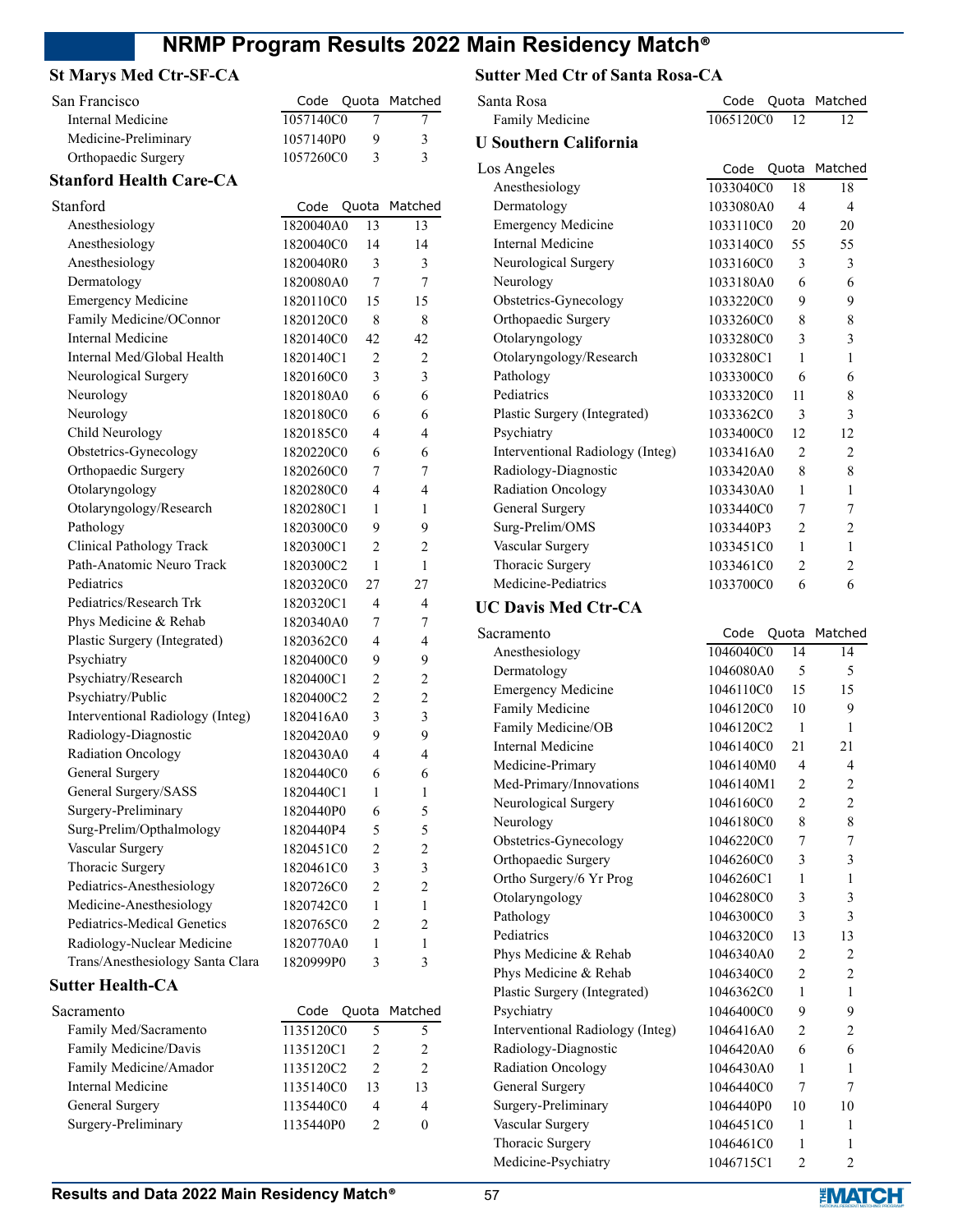| NRMP Program Results 202               |           |                |                |
|----------------------------------------|-----------|----------------|----------------|
| <b>UC Davis Med Ctr-CA (Continued)</b> |           |                |                |
| Psychiatry-Family Med                  | 1046720C0 | 2              | 2              |
| Radiology-Nuclear Medicine             | 1046770A0 | 1              | 1              |
| <b>UC Irvine Med Ctr-CA</b>            |           |                |                |
| Orange                                 | Code      | Quota          | Matched        |
| Anesthesiology                         | 1043040C0 | 12             | 12             |
| Anesthesiology/Critical Care Med       | 1043040C1 | 0              | 0              |
| Dermatology                            | 1043080A0 | 5              | 5              |
| <b>Emergency Medicine</b>              | 1043110C0 | 9              | 9              |
| Family Medicine                        | 1043120C0 | 10             | 10             |
| <b>Internal Medicine</b>               | 1043140C0 | 26             | 26             |
| Medicine-Preliminary                   | 1043140P0 | 20             | 20             |
| Med-Prelim/Neurology                   | 1043140P1 | 5              | 5              |
| Neurological Surgery                   | 1043160C0 | 1              | 1              |
| Neurology                              | 1043180A0 | 5              | 5              |
| Child Neurology                        | 1043185C0 | $\overline{2}$ | $\overline{c}$ |
| Obstetrics-Gynecology                  | 1043220C0 | 7              | $\overline{7}$ |
| Orthopaedic Surgery                    | 1043260C0 | 4              | 4              |
| Otolaryngology                         | 1043280C0 | $\overline{2}$ | $\overline{2}$ |
| Pathology                              | 1043300C0 | 6              | 6              |
| Pediatrics/UCI-CHOC                    | 1043320C1 | 25             | 25             |
| Phys Medicine & Rehab                  | 1043340A0 | 5              | 5              |
| Plastic Surgery (Integrated)           | 1043362C0 | 3              | 3              |
| Psychiatry                             | 1043400C0 | 9              | 9              |
| Interventional Radiology (Integ)       | 1043416A0 | 1              | 1              |
| Radiology-Diagnostic                   | 1043420A0 | 6              | 6              |
| Radiation Oncology                     | 1043430A0 | 1              | 0              |
| General Surgery                        | 1043440C0 | 6              | 6              |
| Surg-Prelim/Non-designated             | 1043440P0 | 4              | 4              |
| Surg-Prelim/Int Radiology              | 1043440P3 | $\theta$       | $\theta$       |
| <b>UC Riverside SOM-CA</b>             |           |                |                |
| Riverside                              | Code      | Quota          | Matched        |
| Internal Med/St. Bernardine            | 1522140C1 | 15             | 15             |
| Med-Prelim/St. Bernardine              | 1522140P0 | 10             | 3              |
| Psychiatry                             | 1522400C0 | 8              | 8              |
| UC San Diego Med Ctr-CA                |           |                |                |
| San Diego                              | Code      | Quota          | Matched        |
| Anesthesiology                         | 1049040A0 | 16             | 16             |
| Anesthesiology                         | 1049040R0 | 2              | 2              |
| Dermatology                            | 1049080A0 | 5              | 5              |
| <b>Emergency Medicine</b>              | 1049110C0 | 12             | 12             |

| Code      |                | Matched                                          | C                      |
|-----------|----------------|--------------------------------------------------|------------------------|
| 1522140C1 | 15             | 15                                               | C                      |
| 1522140P0 | 10             | 3                                                | $\overline{P}$         |
| 1522400C0 | 8              | 8                                                | P                      |
|           |                |                                                  | P<br>P                 |
| Code      |                |                                                  | P                      |
| 1049040A0 | 16             | 16                                               | P                      |
| 1049040R0 | $\overline{c}$ | $\overline{2}$                                   | P                      |
| 1049080A0 | 5              | 5                                                | P                      |
|           | 12             | 12                                               | Ŀ                      |
| 1049120C0 | 9              | 9                                                | R                      |
|           | 42             | 42                                               | R                      |
| 1049140C1 | $\theta$       | $\theta$                                         | $\mathsf{C}$           |
| 1049160C0 | $\overline{2}$ | $\overline{c}$                                   | S                      |
| 1049180A0 | 6              | 6                                                | S                      |
|           | $\overline{2}$ | $\overline{2}$                                   | J                      |
| 1049220C0 | 6              | 6                                                | P                      |
| 1049260C0 | 4              | 4                                                |                        |
| 1049260C1 | 1              | 1                                                |                        |
| 1049280C0 | 3              | 3                                                |                        |
| 1049300C0 | 6              | 6                                                | UC                     |
|           | 15             | 15                                               | Oal                    |
| 1049320C1 | $\overline{2}$ | $\overline{2}$                                   | C                      |
| 1049362C0 | $\overline{2}$ | $\overline{c}$                                   | S                      |
| 1049400C0 | 8              | 8                                                |                        |
|           |                | 1049110C0<br>1049140C0<br>1049185C0<br>1049320C0 | Quota<br>Quota Matched |

| Psychiatry/Research              | 1049400C1 | 2                | 2              |
|----------------------------------|-----------|------------------|----------------|
| Psychiatry/Community             | 1049400C2 | $\overline{2}$   | $\overline{2}$ |
| Interventional Radiology (Integ) | 1049416A0 | 1                | 1              |
| Intervent Rad (Integ)/Research   | 1049416A1 | 1                | 1              |
| Radiology-Diagnostic             | 1049420A0 | 6                | 6              |
| Rad-Diag/Research                | 1049420A1 | $\overline{2}$   | $\overline{2}$ |
| Radiation Oncology               | 1049430A0 | 3                | 3              |
| General Surgery                  | 1049440C0 | 7                | 7              |
| Surgery-Preliminary              | 1049440P0 | 1                | 1              |
| Vascular Surgery                 | 1049451C0 | 1                | 1              |
| Medicine-Pediatrics              | 1049700C0 | 4                | 4              |
| <b>UC San Francisco-CA</b>       |           |                  |                |
| San Francisco                    | Code      | Quota            | Matched        |
| Anesthesiology                   | 1062040A0 | 16               | 16             |
| Anesthesiology                   | 1062040C0 | 10               | 10             |
| Anesthesiology/Research          | 1062040C1 | $\boldsymbol{0}$ | 0              |
| Anesthesiology/Critical Care     | 1062040C2 | 0                | 0              |
| Anesthesiology                   | 1062040R0 | 0                | 0              |
| Dermatology                      | 1062080A0 | 5                | 5              |
| Dermatology/2+2 Scientists       | 1062080A1 | $\overline{2}$   | $\overline{2}$ |
| <b>Emergency Medicine</b>        | 1062110C0 | 15               | 15             |
| Family Medicine                  | 1062120C0 | 15               | 15             |
| <b>Internal Medicine</b>         | 1062140C0 | 45               | 45             |
| Medicine-Primary/UC              | 1062140M0 | 10               | 10             |
| Medicine-Primary/SFGH            | 1062140M1 | 8                | 8              |
| Neurological Surgery             | 1062160C0 | 3                | 3              |
| Neurology                        | 1062180A0 | $\overline{2}$   | $\overline{2}$ |
| Neurology                        | 1062180C0 | 10               | 10             |
| Child Neurology/Adv PGY3         | 1062185A0 | 1                | 1              |
| Child Neurology                  | 1062185C0 | $\overline{2}$   | 2              |
| Obstetrics-Gynecology            | 1062220C0 | 10               | 10             |
| Orthopaedic Surgery              | 1062260C0 | 6                | 6              |
| Ortho Surgery/Research           | 1062260C1 | 1                | 1              |
| Otolaryngology                   | 1062280C0 | 5                | 5              |
| Pathology                        | 1062300C0 | 10               | 10             |
| Pediatrics                       | 1062320C0 | 20               | 20             |
| Pediatrics/Physician Scientist   | 1062320C2 | 3                | $\sqrt{3}$     |
| Pediatrics-Primary/PLUS          | 1062320M0 | 5                | 5              |
| Plastic Surgery (Integrated)     | 1062362C0 | $\overline{c}$   | $\overline{c}$ |
| Plastic Surgery (Integ)/Research | 1062362C1 | 1                | 1              |
| Psychiatry                       | 1062400C0 | 13               | 13             |
| Psychiatry/Research              | 1062400C2 | 3                | 3              |
| Interventional Radiology (Integ) | 1062416A0 | 1                | 1              |
| Radiology-Diagnostic             | 1062420A0 | 14               | 14             |
| Radiation Oncology               | 1062430A0 | 3                | 3              |
| General Surgery                  | 1062440C0 | 8                | 8              |
| Surg-Prelim/General/Specialty    | 1062440P0 | 18               | 10             |
| Surg-Prelim/Int Radiology        | 1062440P2 | 0                | 0              |
| Vascular Surgery                 | 1062451C0 | 1                | 1              |
| Pediatrics-Medical Genetics      | 1062765C0 | 1                | 1              |
|                                  |           |                  |                |

### **San Francisco-East Bay-CA**

| Oakland             |           | Code Quota Matched |
|---------------------|-----------|--------------------|
| General Surgery     | 3625440C0 |                    |
| Surgery-Preliminary | 3625440P0 |                    |

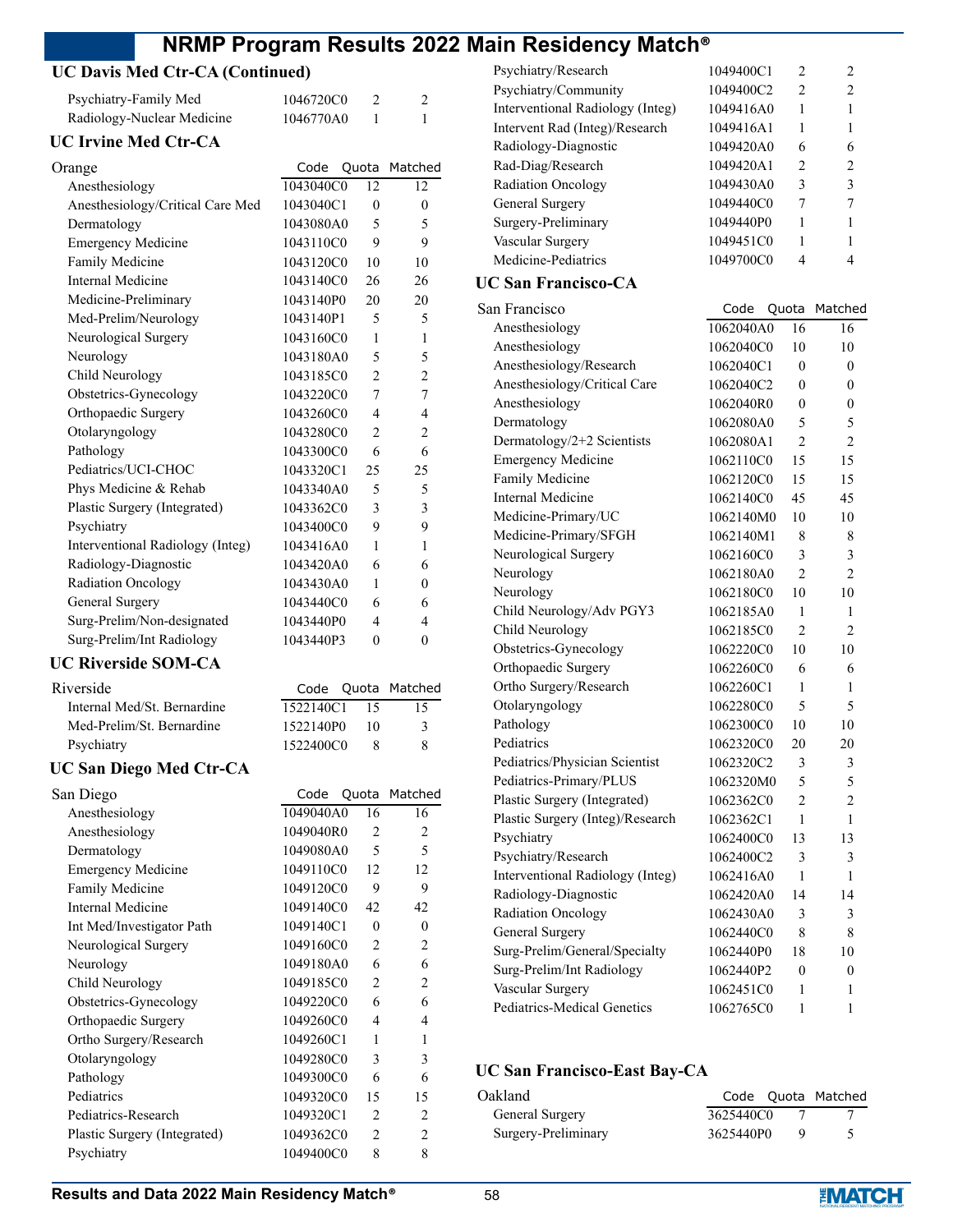### **UC San Francisco-Fresno-CA**

| Fresno                    |           |    | Code Quota Matched |
|---------------------------|-----------|----|--------------------|
| <b>Emergency Medicine</b> | 1022110C0 | 12 | 12                 |
| Family Medicine           | 1022120C0 | 12 | 12                 |
| Internal Medicine         | 1022140C0 | 23 | 23                 |
| Obstetrics-Gynecology     | 1022220C0 | 4  |                    |
| Orthopaedic Surgery       | 1022260C0 | 4  | 4                  |
| Pediatrics                | 1022320C0 |    |                    |
| Psychiatry                | 1022400C0 | 6  |                    |
| General Surgery           | 1022440C0 | 5  |                    |
|                           |           |    |                    |

### **UCLA Med Ctr-CA**

| Los Angeles                      | Code      | Quota          | Matched        |
|----------------------------------|-----------|----------------|----------------|
| Anesthesiology                   | 1956040C0 | 27             | 27             |
| Dermatology                      | 1956080A0 | 3              | 3              |
| Dermatology/5yr Star             | 1956080A1 | $\overline{2}$ | 1              |
| <b>Emergency Medicine</b>        | 1956110C0 | 15             | 15             |
| Fam Med/UCLA/Santa Monica        | 1956120C1 | 12             | 12             |
| Internal Medicine                | 1956140C0 | 47             | 47             |
| Internal Med/ProSTAR/PSTP        | 1956140C1 | $\overline{c}$ | 2              |
| Medicine-Primary/UCLA-VA         | 1956140M0 | 6              | 6              |
| Med-Primary/UCLA-Olive View      | 1956140M1 | 6              | 6              |
| Med-Prelim/Neurology             | 1956140P1 | 3              | 3              |
| Neurological Surgery             | 1956160C0 | 3              | 3              |
| Neurology                        | 1956180A0 | 9              | 9              |
| Child Neurology                  | 1956185C0 | $\overline{2}$ | $\overline{c}$ |
| Obstetrics-Gynecology            | 1956220C0 | 8              | 8              |
| Ob-Gyn/Preliminary               | 1956220P0 | $\overline{2}$ | $\overline{0}$ |
| Orthopaedic Surgery              | 1956260C0 | 6              | 6              |
| Otolaryngology                   | 1956280C0 | 5              | 5              |
| Pathology                        | 1956300C0 | 6              | 6              |
| Pediatrics                       | 1956320C0 | 26             | 26             |
| Pediatrics/PSTP                  | 1956320C1 | 1              | $\mathbf{1}$   |
| Plastic Surgery (Integrated)     | 1956362C0 | 3              | 3              |
| Interventional Radiology (Integ) | 1956416C0 | 3              | 3              |
| Radiology-Diagnostic             | 1956420A0 | 12             | 12             |
| Radiation Oncology               | 1956430A0 | 3              | 3              |
| General Surgery                  | 1956440C0 | 7              | 7              |
| Surgery-Preliminary              | 1956440P0 | 3              | $\overline{2}$ |
| Vascular Surgery                 | 1956451C0 | 1              | 1              |
| Medicine-Pediatrics              | 1956700C0 | 4              | 4              |
|                                  |           |                |                |

#### **UCLA Semel Inst for Neuroscience-CA**

| Los Angeles            |           |    | Code Quota Matched |
|------------------------|-----------|----|--------------------|
| Psychiatry             | 3030400C0 | 14 | 14                 |
| Psychiatry/Research    | 3030400C1 |    |                    |
| Psych/Harbor-NPI-WLAVA | 3030400C2 |    |                    |

### **UHS So California Med Ed Consortium**

| <b>Temecula</b>           |           |     | Code Quota Matched |
|---------------------------|-----------|-----|--------------------|
| <b>Emergency Medicine</b> | 2213110C0 | 10  |                    |
| <b>Family Medicine</b>    | 2213120C0 | 6   | 6                  |
| Internal Medicine         | 2213140C0 | -20 | 20                 |

Transitional Year 2213999P0 13 13

### **VA Greater LA Hlth Sys-CA**

| Los Angeles                           |              |                | Code Quota Matched |
|---------------------------------------|--------------|----------------|--------------------|
| Phys Medicine & Rehab                 | 1039340A0    | 9              | 9                  |
| Psychiatry/UCLA/SFVP                  | 1039400C0    | 6              | 6                  |
| <b>Valley Childrens Healthcare-CA</b> |              |                |                    |
| Madera                                |              |                | Code Quota Matched |
| Pediatrics                            | 1907320C0    | 13             | 13                 |
| <b>Valley Consortium-CA</b>           |              |                |                    |
| Modesto                               |              |                | Code Quota Matched |
| <b>Family Medicine</b>                | 1444120C0 12 |                | 12                 |
| Orthopaedic Surgery                   | 1444260C0    | 3              | 3                  |
| <b>Valley Health Team-CA</b>          |              |                |                    |
| San Joaquin                           |              |                | Code Quota Matched |
| <b>Family Medicine</b>                | 2111120C0    | $\overline{4}$ | 4                  |
| <b>Ventura County Med Ctr-CA</b>      |              |                |                    |
| Ventura                               | Code         |                | Quota Matched      |
| <b>Family Medicine</b>                | 1068120C0 15 |                | 15                 |

# **COLORADO**

# **Denver Health Med Ctr-CO**

| Denver                          | Code      |    | Quota Matched |
|---------------------------------|-----------|----|---------------|
| <b>Emergency Medicine</b>       | 1077110C0 | 17 | 17            |
| <b>HealthONE-CO</b>             |           |    |               |
| Denver                          | Code      |    | Quota Matched |
| Family Medicine/Aurora          | 1997120C0 | 8  | 8             |
| Internal Medicine/Sky Ridge     | 1997140C0 | 18 | 13            |
| Neurology/Swedish Med Ctr       | 1997180C0 | 6  | 6             |
| Psychiatry/Aurora               | 1997400C0 | 8  | 8             |
| General Surgery/Swedish Med Ctr | 1997440C0 | 3  | 3             |
| General Surgery/Sky Ridge       | 1997440C1 | 3  | 3             |
| Transitional/Sky Ridge          | 1997999P0 | 8  | 8             |
| North Colorado Med Ctr          |           |    |               |

| Greeley                      |           | Code Quota Matched |
|------------------------------|-----------|--------------------|
| <b>Family Medicine</b>       | 1853120C0 | <sub>t</sub>       |
| Family Med/Wray              | 1853120C1 | 0                  |
| Family Med/Sunrise           | 1853120C2 | $\mathcal{D}$      |
| Family Med/Hospitalist       | 1853120C3 | 0                  |
| Family Medicine/Sterling RTT | 1853120C4 |                    |
|                              |           |                    |

# **Parkview Med Ctr-CO**

| Pueblo                     | Code Quota Matched |    |
|----------------------------|--------------------|----|
| Internal Medicine          | 2050140C0 10       | 10 |
| <b>Penrose Hospital-CO</b> |                    |    |
| Colorado Springs           | Code Quota Matched |    |
| Pathology                  | 2021300C0          |    |

# **Poudre Valley Hospital-CO**

| Fort Collins    |           | Code Quota Matched |
|-----------------|-----------|--------------------|
| Family Medicine | 3063120C0 |                    |

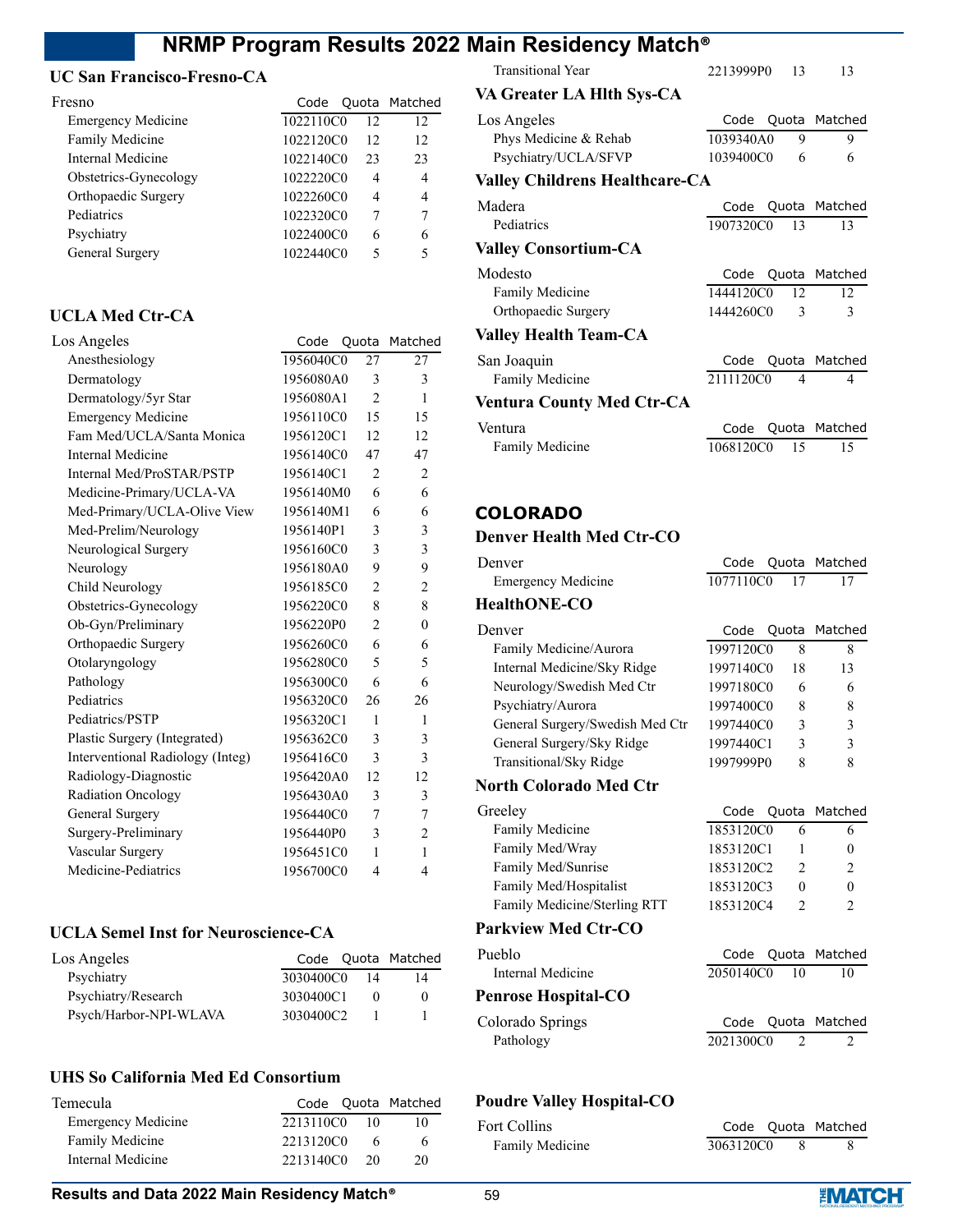# **St Anthony Hospital North-CO**

| Westminister             |           |    | Code Quota Matched |
|--------------------------|-----------|----|--------------------|
| Family Med/Health Campus | 1922120C0 |    |                    |
| Family Med/84th Street   | 1922120C1 | -3 |                    |

#### **St Joseph Hospital SCL Health-CO**

| Denver                |           |    | Code Quota Matched |
|-----------------------|-----------|----|--------------------|
| Family Medicine       | 1074120C0 |    |                    |
| Internal Medicine     | 1074140C0 | 10 | 10                 |
| Medicine-Preliminary  | 1074140P0 | 8  |                    |
| Obstetrics-Gynecology | 1074220C0 | 5  | ↖                  |
| General Surgery       | 1074440C0 | 5  |                    |
| Surgery-Preliminary   | 1074440P0 |    |                    |
|                       |           |    |                    |

#### **St Mary-Corwin Med Ctr-CO**

| Pueblo                  |           | Code Quota Matched |
|-------------------------|-----------|--------------------|
| Family Medicine         | 3005120C0 | 6                  |
| Family Medicine/Alamosa | 3005120C1 |                    |

# **St Marys Med Ctr SCL Health-CO**

| Grand Junction  |           | Code Quota Matched |
|-----------------|-----------|--------------------|
| Family Medicine | 3069120C0 |                    |

#### **U Colorado SOM-Denver**

| Aurora                           | Code      | Quota          | Matched        |
|----------------------------------|-----------|----------------|----------------|
| Anesthesiology                   | 1076040A0 | 11             | 11             |
| Anesthesiology/Critical Care     | 1076040A1 | 1              | 1              |
| Anesthesiology                   | 1076040C0 | 3              | 3              |
| Anesthesiology/Critical Care     | 1076040C1 | 1              | 1              |
| Anesthesiology                   | 1076040R0 | $\mathfrak{D}$ | $\overline{2}$ |
| Dermatology                      | 1076080A0 | 6              | 6              |
| Family Med/Denver Hlth           | 1076120C0 | 5              | 5              |
| Family Med/Swedish Med           | 1076120C2 | 6              | 6              |
| Family Med/Univ Hosp             | 1076120C3 | 6              | 6              |
| Family Med/Rural                 | 1076120C4 | $\overline{c}$ | 1              |
| <b>Internal Medicine</b>         | 1076140C0 | 33             | 33             |
| Internal Med/Hospitalist         | 1076140C1 | 6              | 6              |
| Int Med/Physician Scientist      | 1076140C2 | $\overline{2}$ | 2              |
| Medicine-Primary                 | 1076140M0 | 9              | 9              |
| Medicine-Preliminary             | 1076140P0 | 9              | 9              |
| Neurological Surgery             | 1076160C0 | $\overline{c}$ | $\overline{2}$ |
| Neurology                        | 1076180C0 | 9              | 9              |
| Child Neurology                  | 1076185C0 | 1              | $\mathbf{1}$   |
| Child Neurology/Adult            | 1076185R1 | 1              | 0              |
| Obstetrics-Gynecology            | 1076220C0 | 9              | 9              |
| Ob-Gyn/Preliminary               | 1076220P0 | 1              | 0              |
| Orthopaedic Surgery              | 1076260C0 | 6              | 6              |
| Ortho Surgery/Research           | 1076260C1 | 1              | 1              |
| Otolaryngology                   | 1076280C0 | 3              | 3              |
| Otolaryngology/Research          | 1076280C1 | 1              | 1              |
| Pathology                        | 1076300C0 | 6              | 5              |
| Pediatrics                       | 1076320C0 | 30             | 30             |
| Phys Medicine & Rehab            | 1076340A0 | 6              | 6              |
| Plastic Surgery (Integrated)     | 1076362C0 | $\overline{2}$ | 2              |
| Psychiatry                       | 1076400C0 | 13             | 13             |
| Psychiatry/Research              | 1076400C2 | $\overline{2}$ | 2              |
| Interventional Radiology (Integ) | 1076416A0 | $\overline{c}$ | $\overline{2}$ |
| Radiology-Diagnostic             | 1076420A0 | 9              | 9              |
| Radiation Oncology               | 1076430A0 | 1              | 1              |
| General Surgery/2 Yr Research    | 1076440C0 | 11             | 11             |
|                                  |           |                |                |

| 1076440P0 | 4             |
|-----------|---------------|
| 1076700C0 | 4             |
| 1076735C0 |               |
| 1076765C0 | $\mathcal{D}$ |
|           | 14            |

# **CONNECTICUT**

#### **Bridgeport Hospital-CT**

| Bridgeport            |           |    | Code Quota Matched |
|-----------------------|-----------|----|--------------------|
| Internal Medicine     | 1079140C0 | 18 | 18                 |
| Medicine-Preliminary  | 1079140P0 |    |                    |
| Med-Prelim/Radiology  | 1079140P1 |    |                    |
| Obstetrics-Gynecology | 1079220C0 | 4  |                    |
| Radiology-Diagnostic  | 1079420A0 | Δ  | 4                  |
|                       |           |    |                    |

#### **Danbury Hospital-CT**

| Danbury               |           |    | Code Quota Matched |
|-----------------------|-----------|----|--------------------|
| Internal Medicine     | 1081140C0 | 16 | 16                 |
| Obstetrics-Gynecology | 1081220C0 |    | 3                  |
| Pathology             | 1081300C0 |    | $\mathcal{D}$      |
| General Surgery       | 1081440C0 | 4  | 4                  |
| Surgery-Preliminary   | 1081440P0 | ς  |                    |
|                       |           |    |                    |

## **Eastern CT Health Network**

| Manchester                      | Code      | Quota                    | Matched        |
|---------------------------------|-----------|--------------------------|----------------|
| Family Medicine                 | 2186120C0 | 7                        | 7              |
| Transitional                    | 2186999P0 | 8                        | 8              |
| <b>Greenwich Hospital-CT</b>    |           |                          |                |
| Greenwich                       | Code      | Quota                    | Matched        |
| Internal Medicine               | 1082140C0 | 6                        | 6              |
| Medicine-Preliminary            | 1082140P0 | 7                        | 7              |
| <b>Griffin Hospital-CT</b>      |           |                          |                |
| Derby                           | Code      | Quota                    | Matched        |
| Internal Medicine               | 1977140C0 | 6                        | 6              |
| Medicine-Primary                | 1977140M0 | 2                        | 2              |
| Medicine-Preliminary            | 1977140P0 | 6                        | 6              |
| Medicine-Preventive Med/General | 1977751C0 | 3                        | 3              |
| <b>Hartford Hospital-CT</b>     |           |                          |                |
| Hartford                        | Code      | Quota                    | Matched        |
| Pathology                       | 1083300C0 | 3                        | 3              |
| Psychiatry                      | 1083400C0 | 6                        | 6              |
| Radiology-Diagnostic            | 1083420A0 | $\overline{\phantom{0}}$ | 5              |
| <b>Middlesex Hospital-CT</b>    |           |                          |                |
| Middleton                       | Code      | Quota                    | Matched        |
| Family Medicine                 | 1087120C0 | 7                        | 7              |
| <b>Norwalk Hospital-CT</b>      |           |                          |                |
| Norwalk                         | Code      | Quota                    | Matched        |
| <b>Internal Medicine</b>        | 1093140C0 | 15                       | 15             |
| Radiology-Diagnostic            | 1093420A0 | 2                        | 2              |
| <b>St Francis Hospital-CT</b>   |           |                          |                |
| Hartford                        | Code      | Quota                    | Matched        |
| Obstetrics-Gynecology           | 1085220C0 | 5                        | 5              |
| <b>St Marys Hospital-CT</b>     |           |                          |                |
| Waterbury                       | Code      | Quota                    | Matched        |
| <b>Internal Medicine</b>        | 1096140C0 | $\overline{1}0$          | 10             |
| Medicine-Preliminary            | 1096140P0 | 4                        | 4              |
| General Surgery                 | 1096440C0 | $\overline{2}$           | $\overline{c}$ |

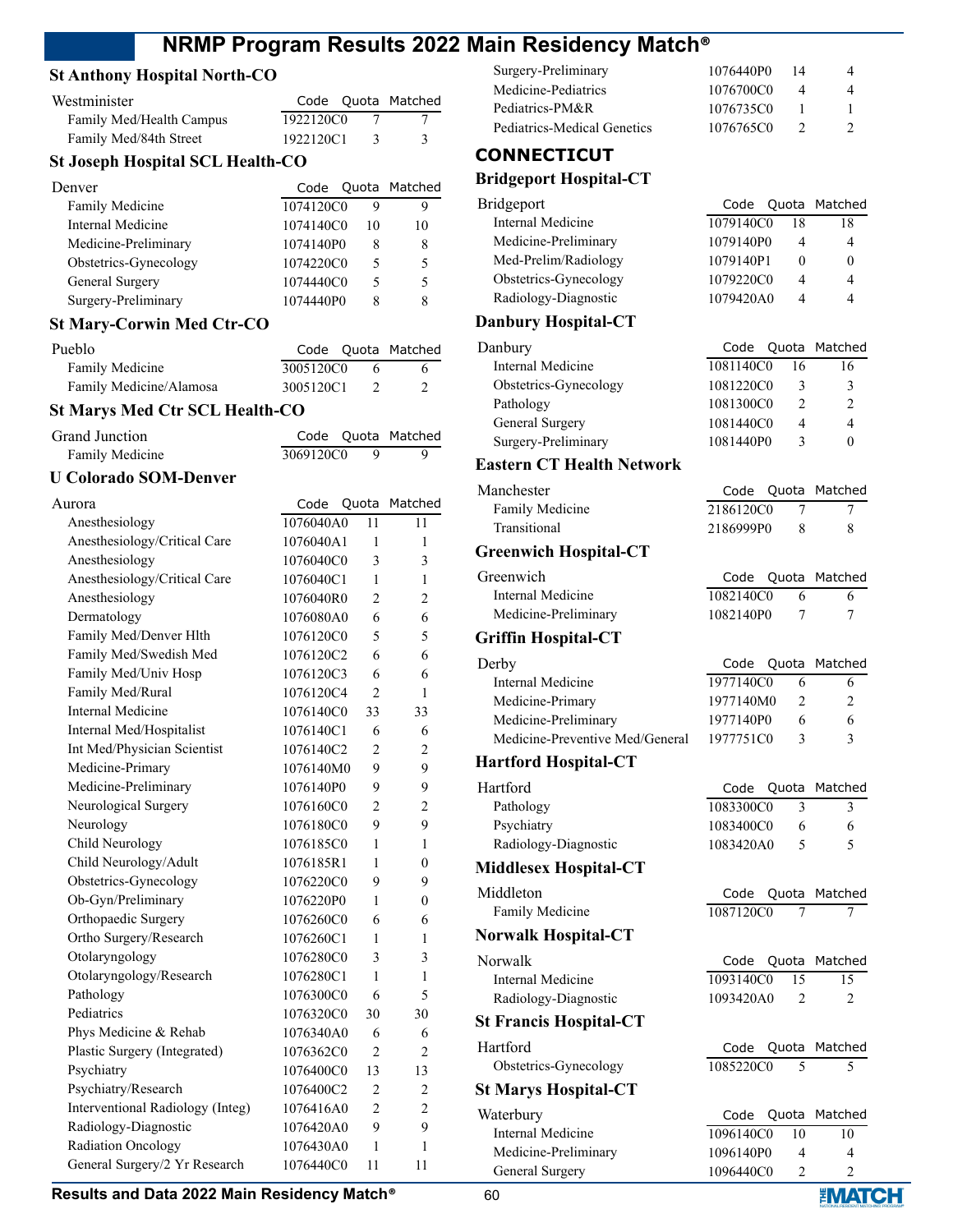# **St Marys Hospital-CT (Continued)**

| Surgery-Preliminary           | 1096440P0          |    |    |
|-------------------------------|--------------------|----|----|
| <b>St Vincents Med Ctr-CT</b> |                    |    |    |
| <b>Bridgeport</b>             | Code Quota Matched |    |    |
| Internal Medicine             | 1080140C0          | 10 | 10 |
| Medicine-Preliminary          | 1080140P0          |    |    |

Med-Prelim/Radiology 1080140P1 0 0 Radiology-Diagnostic 1080420A0 3 3

# **Stamford Hospital/Columbia-CT**

| Stamford              |           |   | Code Quota Matched |
|-----------------------|-----------|---|--------------------|
| Family Medicine       | 1095120C0 |   |                    |
| Internal Medicine     | 1095140C0 | х |                    |
| Obstetrics-Gynecology | 1095220C0 |   |                    |
| General Surgery       | 1095440C0 | 3 | κ                  |
| Surgery-Preliminary   | 1095440P0 |   |                    |

#### **U Connecticut School of Medicine**

| Farmington                | Code      |                | Quota Matched |
|---------------------------|-----------|----------------|---------------|
| Anesthesiology            | 1094040A0 | 3              | 3             |
| Anesthesiology            | 1094040C0 | 6              | 6             |
| Dermatology               | 1094080A0 | 4              | 4             |
| <b>Emergency Medicine</b> | 1094110C0 | 18             | 18            |
| Family Medicine           | 1094120C0 | 7              | 7             |
| Internal Medicine         | 1094140C0 | 40             | 40            |
| Medicine-Primary          | 1094140M0 | 16             | 16            |
| Medicine-Preliminary      | 1094140P0 | 5              | 5             |
| Neurological Surgery      | 1094160C0 | 1              | 1             |
| Neurology                 | 1094180C0 | 7              | 7             |
| Obstetrics-Gynecology     | 1094220C0 | 10             | 10            |
| Orthopaedic Surgery       | 1094260C0 | 5              | 5             |
| Otolaryngology            | 1094280C0 | 3              | 3             |
| Pediatrics                | 1094320C0 | 20             | 20            |
| Phys Medicine & Rehab     | 1094340C1 | 4              | 4             |
| Psychiatry                | 1094400C0 | 7              | 7             |
| Radiology-Diagnostic      | 1094420A0 | $\overline{c}$ | 2             |
| General Surgery           | 1094440C0 | 6              | 6             |
| Surgery-Preliminary       | 1094440P0 | 6              | 3             |

#### **Waterbury Hospital-CT**

| Waterbury           |           |  | Code Quota Matched |
|---------------------|-----------|--|--------------------|
| General Surgery     | 1097440C0 |  |                    |
| Surgery-Preliminary | 1097440P0 |  |                    |

#### **Yale-New Haven Hosp-CT**

| New Haven                        | Code      |                | Quota Matched |
|----------------------------------|-----------|----------------|---------------|
| Anesthesiology                   | 1089040A0 |                |               |
| Anesthesiology                   | 1089040C0 | 21             | 21            |
| Dermatology                      | 1089080A0 | 6              | 6             |
| <b>Emergency Medicine</b>        | 1089110C0 | 18             | 18            |
| Emergency Medicine/Research      | 1089110C1 |                |               |
| Internal Medicine                | 1089140C0 | 36             | 36            |
| Int Med/Physician Scientist      | 1089140C1 | 6              | 6             |
| Internal Medicine/Yale-Waterbury | 1089140C2 | 10             | 10            |
| Medicine-Primary                 | 1089140M0 | 16             | 16            |
| Medicine-Primary/HIV             | 1089140M1 | $\mathfrak{D}$ | 2             |
| Medicine-Preliminary             | 1089140P0 | $\mathfrak{D}$ | $\mathcal{L}$ |
| Med-Prelim/Neurology             | 1089140P2 | 9              | 9             |
| Med-Prelim/Yale-Waterbury        | 1089140P4 | 6              | 6             |
|                                  |           |                |               |

| Med-Prelim/Ophthalmology         | 1089140P6 | 5              | 5              |
|----------------------------------|-----------|----------------|----------------|
| Neurological Surgery             | 1089160C0 | $\overline{2}$ | $\overline{2}$ |
| Neurology                        | 1089180A0 | 10             | 10             |
| Child Neurology                  | 1089185C0 | $\overline{c}$ | 2              |
| Obstetrics-Gynecology            | 1089220C0 | 8              | 8              |
| Ob-Gyn/Preliminary               | 1089220P1 | 1              | 1              |
| Orthopaedic Surgery              | 1089260C0 | 5              | 5              |
| Otolaryngology                   | 1089280C0 | $\overline{4}$ | 4              |
| Pathology/Comb-Anat & Clin       | 1089300C0 | 8              | 8              |
| Pathology/Anatomic Only          | 1089300C1 | $\theta$       | $\mathbf{0}$   |
| Pathology/Clinical Only          | 1089300C2 | 1              | 1              |
| Pathology/AP & NP                | 1089300C3 | $\theta$       | $\theta$       |
| Pediatrics                       | 1089320C0 | 20             | 20             |
| Plastic Surgery (Integrated)     | 1089362C0 | 3              | 3              |
| Psychiatry                       | 1089400C0 | 13             | 13             |
| Psychiatry/Combined Adult/Child  | 1089400C2 | $\overline{c}$ | 2              |
| Psychiatry/Research              | 1089400C3 | 3              | 3              |
| Interventional Radiology (Integ) | 1089416C0 | 3              | 3              |
| Radiology-Diagnostic             | 1089420A0 | 14             | 14             |
| Radiation Oncology               | 1089430A0 | 3              | 3              |
| General Surgery                  | 1089440C0 | 8              | 8              |
| Surgery-Preliminary              | 1089440P0 | 9              | 7              |
| Vascular Surgery                 | 1089451C0 | 1              | 1              |
| Thoracic Surgery                 | 1089461C0 | $\overline{c}$ | 2              |
| Medicine-Pediatrics              | 1089700C0 | $\overline{4}$ | 4              |

## **DELAWARE**

#### **Bayhealth Med Ctr-DE**

| Dover                     | Code Quota Matched                   |
|---------------------------|--------------------------------------|
| <b>Family Medicine</b>    | 2260120C0<br>8                       |
| Internal Medicine         | 2260140C0<br>12<br>12                |
| General Surgery           | 2260440C0<br>3<br>3                  |
| Christiana Care-DE        |                                      |
| Newark                    | Quota Matched<br>Code                |
| <b>Emergency Medicine</b> | 1099110C0<br>12<br>$12 \overline{)}$ |
| Family Medicine           | 1099120C0<br>9<br>9                  |
| Internal Medicine         | 1099140C0<br>13<br>13                |

| Obstetrics-Gynecology            | 1099220C0 |   |   |
|----------------------------------|-----------|---|---|
| Psychiatry                       | 1099400C0 | 4 | 4 |
| Interventional Radiology (Integ) | 1099416C0 |   |   |
| Radiology-Diagnostic             | 1099420C0 | 4 | 4 |
| General Surgery                  | 1099440C0 | 6 | 6 |
| Medicine-Pediatrics              | 1099700C0 | 5 |   |
| Medicine-Emergency Med           | 1099705C0 | 3 | 3 |
| Emergency Med-Family Med         | 1099795C0 | 3 |   |
|                                  |           |   |   |

### **St Francis Hospital-DE**

| Wilmington      |           | Code Quota Matched |
|-----------------|-----------|--------------------|
| Family Medicine | 2058120C0 |                    |

# **DISTRICT OF COLUMBIA**

#### **Childrens National Med Ctr-DC**

| Washington                    |           |    | Code Quota Matched |
|-------------------------------|-----------|----|--------------------|
| Child Neurology               | 1070185C0 |    | 3                  |
| Pediatrics                    | 1070320C0 | 20 | 20                 |
| Pediatrics-Research           | 1070320C3 |    | $\mathcal{P}$      |
| Pediatrics-Primary            | 1070320M0 | 5  | 5                  |
| Peds-Primary/Community Health | 1070320M1 | 8  | 8                  |
| Pediatrics-Medical Genetics   | 1070765C0 |    |                    |

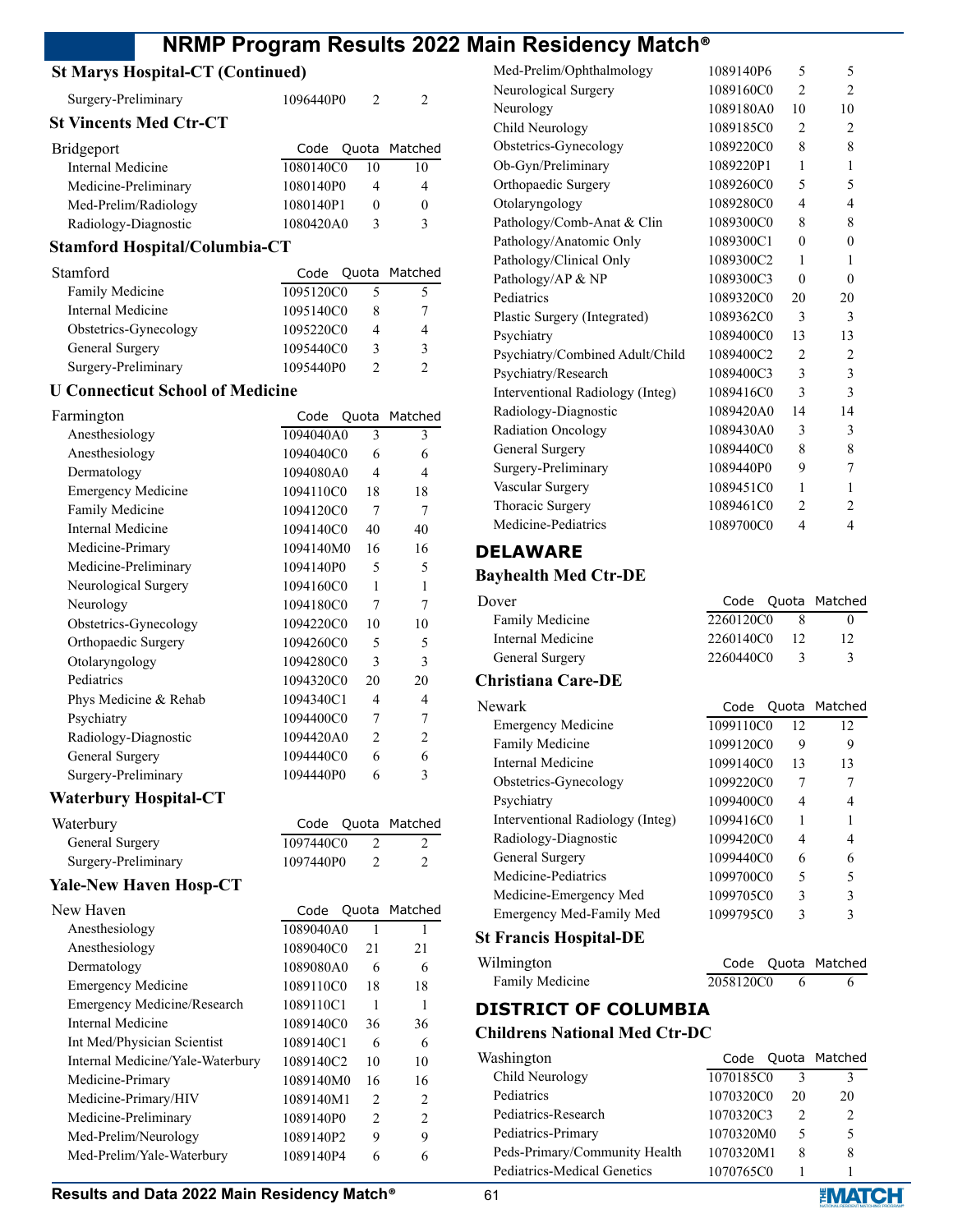# **George Washington Univ-DC**

| Washington                       | Code      |                          | Quota Matched            |
|----------------------------------|-----------|--------------------------|--------------------------|
| Anesthesiology                   | 1802040A0 | 5                        | 5                        |
| Anesthesiology                   | 1802040C0 | 5                        | 5                        |
| Anesthesiology                   | 1802040R0 | $\overline{2}$           | 2                        |
| Dermatology                      | 1802080A0 | $\overline{2}$           | $\overline{2}$           |
| <b>Emergency Medicine</b>        | 1802110C0 | 11                       | 11                       |
| Internal Medicine                | 1802140C0 | 28                       | 28                       |
| Int Med/Sponsored IMG            | 1802140C1 | 2                        | 2                        |
| Medicine-Primary                 | 1802140M0 | 5                        | 5                        |
| Medicine-Preliminary             | 1802140P0 | 6                        | 6                        |
| Med-Prelim/Dermatology           | 1802140P4 | $\overline{0}$           | $\theta$                 |
| Med-Prelim/Radiology             | 1802140P5 | 1                        | 1                        |
| Neurological Surgery             | 1802160C0 | 1                        | 1                        |
| Neurology                        | 1802180C0 | 4                        | 4                        |
| Obstetrics-Gynecology            | 1802220C0 | 8                        | 8                        |
| Orthopaedic Surgery              | 1802260C0 | 4                        | 4                        |
| Otolaryngology                   | 1802280C0 | $\overline{2}$           | $\overline{c}$           |
| Pathology                        | 1802300C0 | $\overline{\mathcal{L}}$ | $\overline{\mathcal{L}}$ |
| Psychiatry                       | 1802400C0 | 6                        | 6                        |
| Interventional Radiology (Integ) | 1802416A0 | 1                        | 1                        |
| Radiology-Diagnostic             | 1802420A0 | 4                        | 4                        |
| General Surgery                  | 1802440C0 | 5                        | 5                        |
| <b>Howard Univ Hosp-DC</b>       |           |                          |                          |
| Washington                       | Code      |                          | Quota Matched            |
| Dermatology                      | 2193080A0 | $\overline{4}$           | 4                        |
| Family Medicine                  | 2193120C0 | 6                        | 6                        |
| $\mathbf{r}$ . The $\mathbf{r}$  |           | $\sim$                   |                          |

| <b>Family Medicine</b> | 2193120C0 |               | 6             |
|------------------------|-----------|---------------|---------------|
| Internal Medicine      | 2193140C0 | 22.           | 22            |
| Medicine-Preliminary   | 2193140P0 | 13            | 11            |
| Neurology              | 2193180A0 | $\mathcal{L}$ | $\mathcal{L}$ |
| Obstetrics-Gynecology  | 2193220C0 | 4             | 4             |
| Orthopaedic Surgery    | 2193260C0 | 4             | 4             |
| Pathology              | 2193300C0 | 3             | 3             |
| Psychiatry             | 2193400C0 | 4             | 4             |
| General Surgery        | 2193440C0 | 5             | 5             |
| Surgery-Preliminary    | 2193440P0 |               | ٩             |
|                        |           |               |               |

# **MedStar Georgetown Univ Hosp-DC**

| Washington                       | Code      | Quota         | Matched        |
|----------------------------------|-----------|---------------|----------------|
| Anesthesiology                   | 1801040C0 | 12            | 12             |
| Internal Medicine                | 1801140C0 | 29            | 29             |
| Neurological Surgery             | 1801160C0 | 2             | $\overline{c}$ |
| Neurology                        | 1801180C0 | 6             | 6              |
| Neurology/Clinician Scientist    | 1801180C1 | 1             | 1              |
| Orthopaedic Surgery              | 1801260C0 | 4             | 4              |
| Otolaryngology                   | 1801280C0 | 3             | 3              |
| Pathology                        | 1801300C0 | 3             | 3              |
| Pediatrics                       | 1801320C0 | 11            | 11             |
| Plastic Surgery (Integrated)     | 1801362C0 | 4             | 4              |
| Psychiatry                       | 1801400C0 | 9             | 9              |
| Interventional Radiology (Integ) | 1801416C0 | 2             | $\overline{c}$ |
| Radiology-Diagnostic             | 1801420A0 | 4             | 4              |
| <b>Radiation Oncology</b>        | 1801430A0 | $\mathcal{L}$ | 1              |
| Gen Surgery/Georgetown-WHC       | 1801440C0 | 10            | 10             |
| Surg-Prelim/Georgetown-WHC       | 1801440P0 | 9             | $\theta$       |
| Medicine-Pediatrics              | 1801700C0 | 4             | 4              |
|                                  |           |               |                |

# **MedStar National Rehab Hosp-DC**

| Washington                            | Code       | Quota          | Matched        |
|---------------------------------------|------------|----------------|----------------|
| Phys Medicine & Rehab                 | 3191340C0  | 6              | 6              |
| <b>MedStar Washington Hosp Ctr-DC</b> |            |                |                |
| Washington                            | Code       | Quota          | Matched        |
| Dermatology                           | 1800080A0  | $\overline{2}$ | 2              |
| Emergency Med/Georgetown-WHC          | 1800110C0  | 10             | 10             |
| Family Med/Georgetown-WHC             | 1800120C0  | 4              | 4              |
| <b>Internal Medicine</b>              | 1800140C0  | 29             | 29             |
| Medicine-Preliminary                  | 1800140P0  | 11             | 11             |
| Obstetrics-Gynecology                 | 1800220C0  | 10             | 10             |
| Vascular Surgery                      | 1800451C0  | 2              | 2              |
| Medicine-Dermatology                  | 1800785C0  | $\overline{2}$ | $\mathfrak{D}$ |
| <b>St Elizabeths Hospital/DBH-DC</b>  |            |                |                |
| Washington                            | Code       | Quota          | Matched        |
| Psychiatry                            | 1804400C0  | 9              | 9              |
| <b>FLORIDA</b>                        |            |                |                |
| <b>AdventHealth Florida</b>           |            |                |                |
| Orlando                               | Code       | Quota          | Matched        |
| <b>Emergency Medicine</b>             | 1102110C0  | 6              | 6              |
| Family Medicine                       | 1102120C0  | 12             | 12             |
| Fam Med/East Orlando/Osteopathic      | 1102120C1  | 8              | 8              |
| Family Medicine/Sebring               | 1102120C2  | 8              | 4              |
| <b>Internal Medicine</b>              | 1102140C0  | 12             | 12             |
| Internal Medicine/Sebring             | 1102140C1  | 8              | 8              |
| Medicine-Primary                      | 1102140M0  | $\overline{2}$ | 2              |
| Pediatrics                            | 1102320C0  | 6              | 6              |
| Radiology-Diagnostic                  | 1102420A0  | 4              | 4              |
| General Surgery                       | 1102440C0  | 4              | 4              |
| <b>BayCare Health System-FL</b>       |            |                |                |
| Clearwater                            | Code       | Quota          | Matched        |
| Pediatrics                            | 2300320C0  | 8              | 8              |
| Psychiatry                            | 2300400C0  | 6              | 6              |
| <b>Bayfront Med Ctr-FL</b>            |            |                |                |
| St Petersburg                         | Code       |                | Quota Matched  |
| Family Medicine                       | 1911120C0  | 8              | 8              |
| Obstetrics-Gynecology                 | 1911220C0  | 4              | 4              |
|                                       |            |                |                |
| <b>Borinquen Health Care Ctr-FL</b>   |            |                |                |
| Miami                                 | Code Quota |                | Matched        |
| Family Medicine                       | 2254120C0  | 4              | 4              |
| <b>Reaward Hoalth Mod Ctr. FL</b>     |            |                |                |

### **Broward Health Med Ctr-FL**

| Fort Lauderdale            |           |    | Code Quota Matched |
|----------------------------|-----------|----|--------------------|
| Dermatology                | 1892080A0 | 3  | 3                  |
| <b>Emergency Medicine</b>  | 1892110C0 | 13 | 8                  |
| Family Medicine            | 1892120C0 | 5  | 5                  |
| Internal Medicine          | 1892140C0 | 16 | 12                 |
| Internal Med/North Program | 1892140C1 | 15 | 15                 |
| Orthopaedic Surgery        | 1892260C0 | 3  | 3                  |
| Pediatrics                 | 1892320C0 | 8  | 8                  |
| Psychiatry                 | 1892400C0 | 5  | 5                  |
| General Surgery            | 1892440C0 | 6  | 6                  |

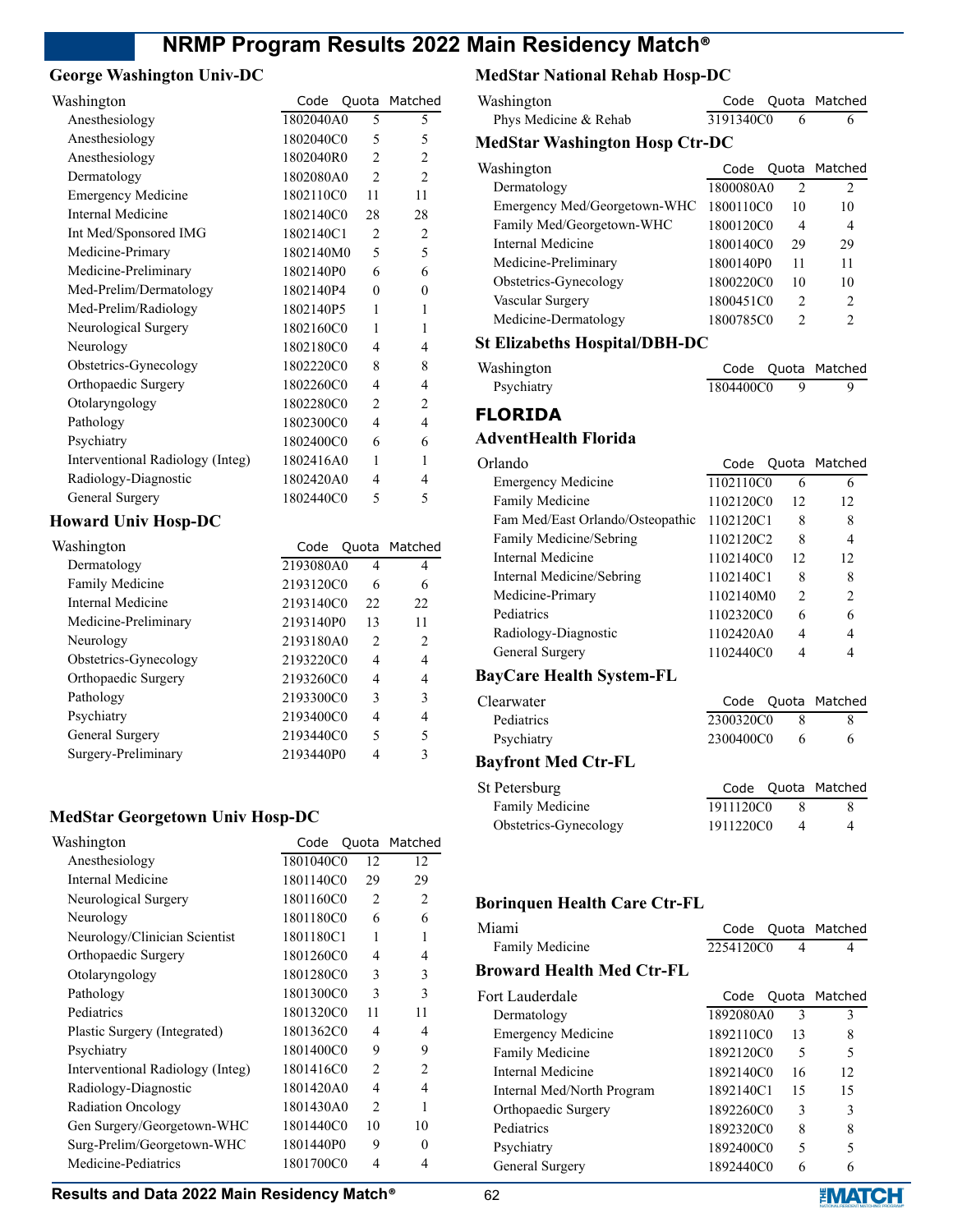# **Broward Health Med Ctr-FL (Continued)**

| Droward Health Med Cu-FL (Continued)     |               |                                  |
|------------------------------------------|---------------|----------------------------------|
| Transitional                             | 1892999P0     | $\overline{4}$<br>4              |
| Transitional/North Program               | 1892999P1     | 16<br>16                         |
| <b>Centerstone-FL</b>                    |               |                                  |
| <b>Bradenton</b>                         | Code<br>Quota | Matched                          |
| Psychiatry                               | 2242400C0     | 5<br>5                           |
| <b>Citrus Health Network-FL</b>          |               |                                  |
| Hialeah                                  | Code<br>Quota | Matched                          |
| Psychiatry                               | 1864400C0     | 4<br>4                           |
| <b>Cleveland Clinic Florida</b>          |               |                                  |
| Weston                                   | Code<br>Quota | Matched                          |
| Anesthesiology                           | 1383040C0     | 5<br>5                           |
| Internal Medicine                        | 1383140C0     | 9<br>9                           |
| Med-Prelim/Neurology                     | 1383140P0     | $\overline{c}$<br>$\overline{2}$ |
| Medicine-Preliminary                     | 1383140P1     | $\overline{c}$<br>$\overline{2}$ |
| Neurology                                | 1383180A0     | $\overline{c}$<br>$\overline{c}$ |
| General Surgery                          | 1383440C0     | $\overline{3}$<br>3              |
| Surgery-Preliminary                      | 1383440P0     | $\mathcal{E}$<br>3               |
| <b>Community Health of South Florida</b> |               |                                  |
| Miami                                    | Code<br>Quota | Matched                          |
| Family Medicine                          | 2194120C0     | 6<br>6                           |
| Psychiatry                               | 2194400C0     | 5<br>5                           |
| <b>FAU-Schmidt COM-FL</b>                |               |                                  |
| Boca Raton                               | Quota<br>Code | Matched                          |
| <b>Emergency Medicine</b>                | 1586110C0     | 6<br>6                           |
| <b>Internal Medicine</b>                 | 1586140C0     | 24<br>24                         |
| Medicine-Preliminary                     | 1586140P0     | $\overline{2}$<br>2              |
| Neurology                                | 1586180C0     | 3<br>3                           |
| Psychiatry                               | 1586400C0     | $\overline{4}$<br>$\overline{4}$ |
| General Surgery                          | 1586440C0     | 6<br>6                           |

# Surgery-Preliminary 1586440P0 5 1

### **FIU Herbert Wertheim COM-FL**

| Miami            |             | Code Quota Matched |
|------------------|-------------|--------------------|
| Medicine-Primary | 2317140M0 6 |                    |

#### **Florida State University COM**

| Code |                | Quota Matched                                                                                                     |
|------|----------------|-------------------------------------------------------------------------------------------------------------------|
|      | 9              |                                                                                                                   |
|      | 8              | 8                                                                                                                 |
|      | 8              | 8                                                                                                                 |
|      | 8              | 8                                                                                                                 |
|      | 13             | 13                                                                                                                |
|      | 12             | 12                                                                                                                |
|      | $\mathcal{P}$  | $\mathcal{P}$                                                                                                     |
|      | $\mathfrak{D}$ | $\mathcal{P}$                                                                                                     |
|      | 2              |                                                                                                                   |
|      |                | 1826110C0<br>1826120C0<br>1826120C1<br>1826140C0<br>1826140C1<br>1826140C2<br>1826140P0<br>1826440C0<br>1826440P0 |

### **HCA Healthcare East FL Division GME**

| Tamarac                     | Code      |    | Quota Matched |
|-----------------------------|-----------|----|---------------|
| Anesthesiology/Kendall      | 2232040A0 | 6  | h             |
| Anesthesiology/Westside     | 2232040C0 | 6  | 6             |
| Emergency Medicine/Aventura | 2232110C0 | 12 | 11            |
| Emergency Medicine/St Lucie | 2232110C1 | 6  | 0             |
| Emergency Medicine/Kendall  | 2232110C2 | 12 | 10            |
| Emergency Medicine/Westside | 2232110C3 | 13 | 6             |
| Family Medicine/St Lucie    | 2232120C0 | 6  |               |

| Internal Medicine/Westside         | 2232140C0 | 15                       | $\mathfrak{D}$                |
|------------------------------------|-----------|--------------------------|-------------------------------|
| Internal Medicine/Aventura         | 2232140C1 | 15                       | 8                             |
| Internal Medicine/Kendall          | 2232140C2 | 14                       | 14                            |
| Obstetrics-Gynecology/Westside     | 2232220C0 | 4                        | 4                             |
| Pathology/Westside                 | 2232300C0 | 2                        | 1                             |
| Pediatrics/Palms West              | 2232320C0 | 6                        | $\mathfrak{D}_{\mathfrak{p}}$ |
| Psychiatry/Aventura                | 2232400C0 | $\overline{\phantom{0}}$ | 5                             |
| Psychiatry/University              | 2232400C1 | 8                        | 8                             |
| Radiology-Diagnostic/Aventura      | 2232420C0 | 5                        | $\overline{\phantom{0}}$      |
| General Surgery/Westside           | 2232440C0 | 4                        | 4                             |
| General Surgery/Kendall            | 2232440C1 | 5                        | 5                             |
| Surgery-Preliminary/Kendall        | 2232440P0 | 4                        | 0                             |
| Surg-Prelim/Anesthesiology-Kendall | 2232440P1 | 1                        | 1                             |
| Transitional/Aventura              | 2232999P0 | 8                        | 8                             |
| Transitional/Kendall               | 2232999P1 | 8                        | 8                             |
| Trans/Anesthesiology-Kendall       | 2232999P2 | 5                        | 5                             |
| Transitional/Westside              | 2232999P3 | 15                       | 4                             |

### **HCA Healthcare/JFK Med Center-UMiami-FL**

| Atlantis            |           |    | Code Quota Matched |
|---------------------|-----------|----|--------------------|
| Internal Medicine   | 1384140C0 | 19 |                    |
| General Surgery     | 1384440C0 |    | 3                  |
| Surgery-Preliminary | 1384440P0 |    |                    |

#### **HCA Healthcare/USF Morsani GME-Blake-FL**

| Bradenton            |           |                 | Code Quota Matched |
|----------------------|-----------|-----------------|--------------------|
| Internal Medicine    | 1899140C0 | 22              |                    |
| Medicine-Preliminary | 1899140P0 |                 |                    |
| Transitional         | 1899999P0 | $\overline{10}$ | 10                 |

#### **HCA Healthcare/USF Morsani GME-Brandon-FL**

| Brandon                   |           |               | Code Quota Matched |
|---------------------------|-----------|---------------|--------------------|
| <b>Emergency Medicine</b> | 1772110C0 | 15            |                    |
| Internal Medicine         | 1772140C0 | 15            | 8                  |
| Obstetrics-Gynecology     | 1772220C0 | 5             | 5                  |
| Pathology                 | 1772300C0 | $\mathcal{P}$ | $\mathcal{D}$      |
| General Surgery           | 1772440C0 | 4             | 4                  |
| Surgery-Preliminary       | 1772440P0 | 4             |                    |
| Transitional              | 1772999P0 |               |                    |
|                           |           |               |                    |

### **HCA Healthcare/USF Morsani GME-Citrus-FL**

| <i>Inverness</i>     |              |          | Code Quota Matched |
|----------------------|--------------|----------|--------------------|
| Internal Medicine    | 2195140C0 15 |          |                    |
| Medicine-Preliminary | 2195140P0    | $\sim$ 5 |                    |

#### **HCA Healthcare/USF Morsani GME-Largo-FL**

| Largo                    |           |    | Code Quota Matched |
|--------------------------|-----------|----|--------------------|
| Dermatology              | 1981080A0 |    | ٩                  |
| Internal Medicine        | 1981140C0 | 13 | 13                 |
| Orthopaedic Surgery      | 1981260C0 | 2  |                    |
| Psychiatry               | 1981400C0 | 4  |                    |
| Transitional             | 1981999P0 | 8  |                    |
| Transitional/Dermatology | 1981999P1 |    |                    |
|                          |           |    |                    |

### **HCA Healthcare/USF Morsani GME-Oak Hill-FL**

| x  |                                                                                     |
|----|-------------------------------------------------------------------------------------|
| 20 |                                                                                     |
|    | Code Quota Matched<br>1662040A0<br>1662040R1<br>1662110C0<br>1662120C0<br>1662140C0 |

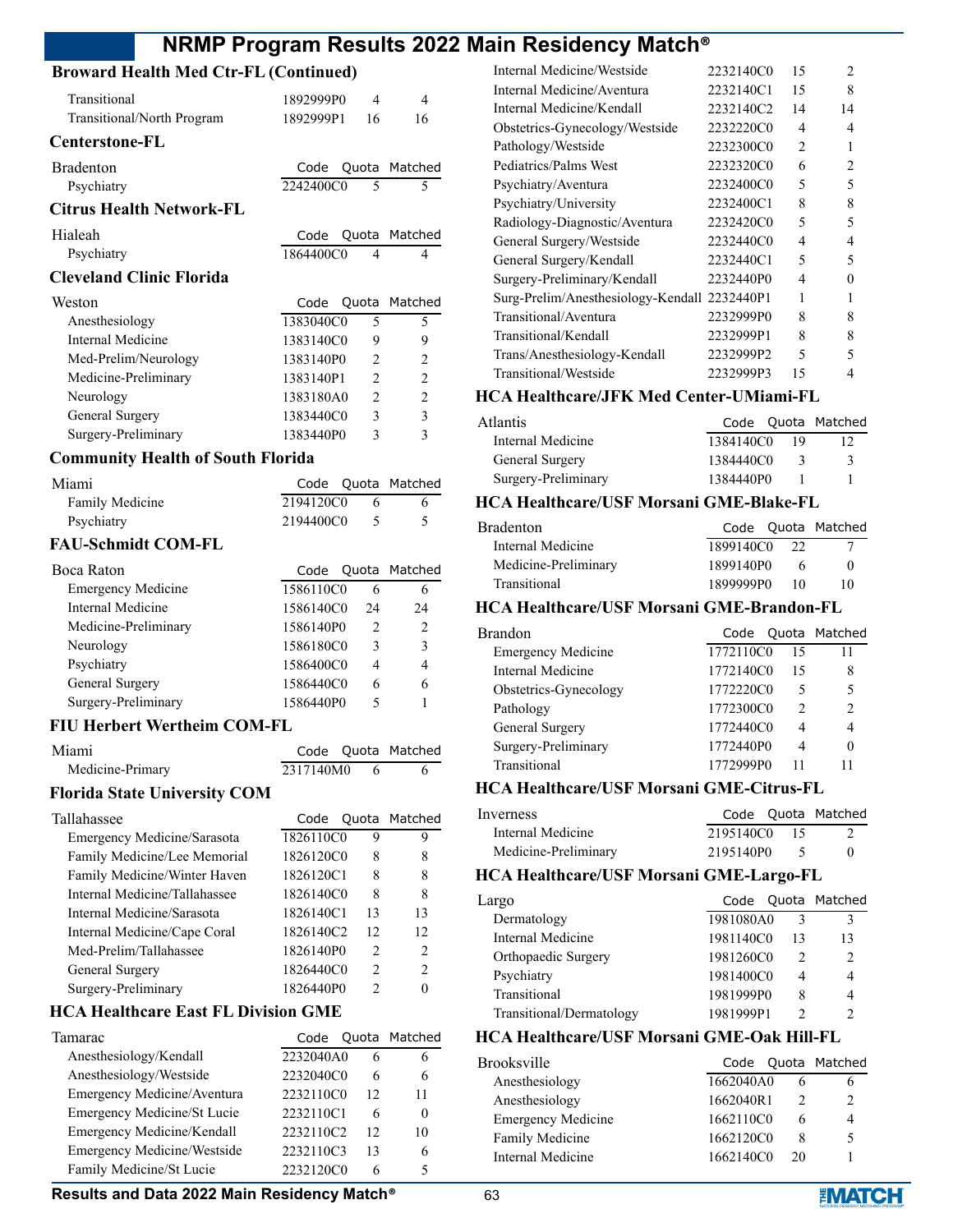#### **HCA Healthcare/USF Morsani GME-Oak Hill-FL (Continued)**

| Continued)                  |           |    |             |
|-----------------------------|-----------|----|-------------|
| Medicine-Preliminary        | 1662140P0 |    | $^{\prime}$ |
| Transitional                | 1662999P0 | 10 | 4           |
| Transitional/Anesthesiology | 1662999P1 |    |             |

#### **HCA Healthcare/USF Morsani GME-St Pete-FL**

| St. Petersburg  |           |                 | Code Quota Matched |
|-----------------|-----------|-----------------|--------------------|
| Family Medicine | 2196120C0 | $\overline{10}$ | 10                 |
| Transitional    | 2196999P0 |                 | X.                 |

#### **HCA Healthcare/USF Morsani GME-Trinity-FL**

| Trinity                |           |    | Code Quota Matched |
|------------------------|-----------|----|--------------------|
| Internal Medicine      | 2235140C0 | 20 |                    |
| Radiology-Diagnostic   | 2235420A0 |    |                    |
| Transitional           | 2235999P0 |    |                    |
| Transitional/Radiology | 2235999P1 |    |                    |
|                        |           |    |                    |

#### **HCA Healthcare/USF Morsani-Bayonet Pt-FL**

| Hudson                     |           |    | Code Quota Matched |
|----------------------------|-----------|----|--------------------|
| Internal Medicine          | 2137140C0 | 20 |                    |
| General Surgery            | 2137440C0 | 3  | 3                  |
| Surgery-Preliminary        | 2137440P0 | κ  |                    |
| Transitional               | 2137999P0 |    | 2                  |
| Transitional/Ophthalmology | 2137999P1 |    |                    |

#### **HCA Healthcare/USF Morsani-Northside-FL**

| <b>St Petersburg</b>                           | Code      |    | Quota Matched |
|------------------------------------------------|-----------|----|---------------|
| Internal Medicine                              | 2107140C0 | 10 | 3             |
| <b>Halifax Med Ctr-FL</b>                      |           |    |               |
| Daytona Beach                                  | Code      |    | Quota Matched |
| Family Medicine                                | 1629120C0 | 8  | 7             |
| <b>Johns Hopkins All Childrens Hosp-FL</b>     |           |    |               |
| St Petersburg                                  | Code      |    | Quota Matched |
| Pediatrics                                     | 1589320C0 | 12 | 12            |
| <b>Lakeside Med Ctr-FL</b>                     |           |    |               |
| Belle Glade                                    | Code      |    | Quota Matched |
| Family Medicine                                | 2282120C0 | 5  | 5             |
| <b>Larkin Comm Hosp Palm Springs Campus-FL</b> |           |    |               |
| Hialeah                                        | Code      |    | Quota Matched |
| Dermatology                                    | 2238080A0 | 3  | 3             |
| Family Medicine                                | 2238120C0 | 8  | 8             |
| Internal Medicine                              | 2238140C0 | 7  | 7             |
| Neurology                                      | 2238180C0 | 4  | 4             |
| Osteo Neuromusculo Med                         | 2238275R0 | 6  | 4             |
| Phys Medicine & Rehab                          | 2238340C0 | 8  | 8             |
| Plastic Surgery (Integrated)                   | 2238362C0 | 3  | 3             |

#### **Larkin Community Hospital-FL**

| South Miami           | Code      |   | Quota Matched |
|-----------------------|-----------|---|---------------|
| Anesthesiology        | 1481040C0 | 4 | 4             |
| Dermatology           | 1481080A0 | 5 | 3             |
| Dermatology           | 1481080R0 | 3 | 3             |
| Family Medicine       | 1481120C0 | 9 | 9             |
| Internal Medicine     | 1481140C0 | 6 | 6             |
| Neurology             | 1481180C0 | 4 | 3             |
| Orthopaedic Surgery   | 1481260C0 | 4 | 4             |
| Phys Medicine & Rehab | 1481340A0 |   | 7             |

#### Psychiatry 1481400C0 10 10 Radiology-Diagnostic 1481420A0 4 4 General Surgery 1481440C0 2 2

#### **Manatee Memorial Hosp-FL**

| Bradenton         |              | Code Quota Matched |
|-------------------|--------------|--------------------|
| Family Medicine   | 2109120C0    |                    |
| Internal Medicine | 2109140C0 12 |                    |

### **Mayo Clinic School of Grad Med Educ-FL**

| Jacksonville                     |           |                | Code Quota Matched |
|----------------------------------|-----------|----------------|--------------------|
| Anesthesiology                   | 1032040C0 | 6              | 6                  |
| Dermatology                      | 1032080C0 | 2              | 2                  |
| Family Medicine                  | 1032120C0 | 6              | 6                  |
| Internal Medicine                | 1032140C0 | 14             | 14                 |
| Neurological Surgery             | 1032160C0 | 1              |                    |
| Neurology                        | 1032180C0 | 6              | 6                  |
| Child Neurology                  | 1032185A0 | $\mathfrak{D}$ | $\mathcal{L}$      |
| Interventional Radiology (Integ) | 1032416C0 |                |                    |
| Radiology-Diagnostic             | 1032420C0 | 5              |                    |
| Radiation Oncology               | 1032430C0 |                |                    |
| General Surgery                  | 1032440C0 | 3              | ٩                  |
| Surgery-Preliminary              | 1032440P0 | C              |                    |
|                                  |           |                |                    |

#### **Memorial Healthcare System-FL**

| Pembroke Pines            |           |    | Code Quota Matched |
|---------------------------|-----------|----|--------------------|
| Anesthesiology            | 2085040C0 | 3  | 3                  |
| <b>Emergency Medicine</b> | 2085110C0 | 10 | 10                 |
| Internal Medicine         | 2085140C0 | 15 | 15                 |
| Medicine-Preliminary      | 2085140P0 | 4  | 4                  |
| Neurology                 | 2085180C0 | 4  | 4                  |
| Obstetrics-Gynecology     | 2085220C0 | 4  | 4                  |
| Pediatrics                | 2085320C0 | 8  | 8                  |
| Phys Medicine & Rehab     | 2085340C0 | 4  | 4                  |
| Psychiatry                | 2085400C0 | 4  | 4                  |
| General Surgery           | 2085440C0 | 6  | 6                  |
| Transitional              | 2085999P0 | 20 | 20                 |

#### **Mt Sinai Med Ctr-Miami-FL**

| Miami Beach                  |           |    | Code Quota Matched |
|------------------------------|-----------|----|--------------------|
| Anesthesiology               | 1105040R0 | 6  | 3                  |
| <b>Emergency Medicine</b>    | 1105110C0 | 7  | 7                  |
| Internal Medicine            | 1105140C0 | 17 | 17                 |
| Medicine-Preliminary         | 1105140P0 | 4  | 4                  |
| Obstetrics-Gynecology        | 1105220C0 | 3  | 3                  |
| Psychiatry                   | 1105400C0 | 3  | 3                  |
| Radiology-Diagnostic         | 1105420A0 | 5  | 5                  |
| General Surgery              | 1105440C0 | 3  | 3                  |
| Surgery-Preliminary          | 1105440P0 | 3  | 3                  |
| <b>NCH Healthcare Sys-FL</b> |           |    |                    |

| Naples                    |              |  | Code Quota Matched |
|---------------------------|--------------|--|--------------------|
| Internal Medicine         | 1958140C0 16 |  | 16                 |
| Transitional              | 1958999P0    |  | 6                  |
| Nemours Childrens Hosp-FL |              |  |                    |
| Orlando                   |              |  | Code Quota Matched |
| Pediatrics                | 2175320C0 12 |  |                    |
|                           |              |  |                    |

#### **Nicklaus Childrens Hospital-Miami-FL**

| Miami             |           | Code Quota Matched |
|-------------------|-----------|--------------------|
| <b>Pediatrics</b> | 1110320C0 |                    |

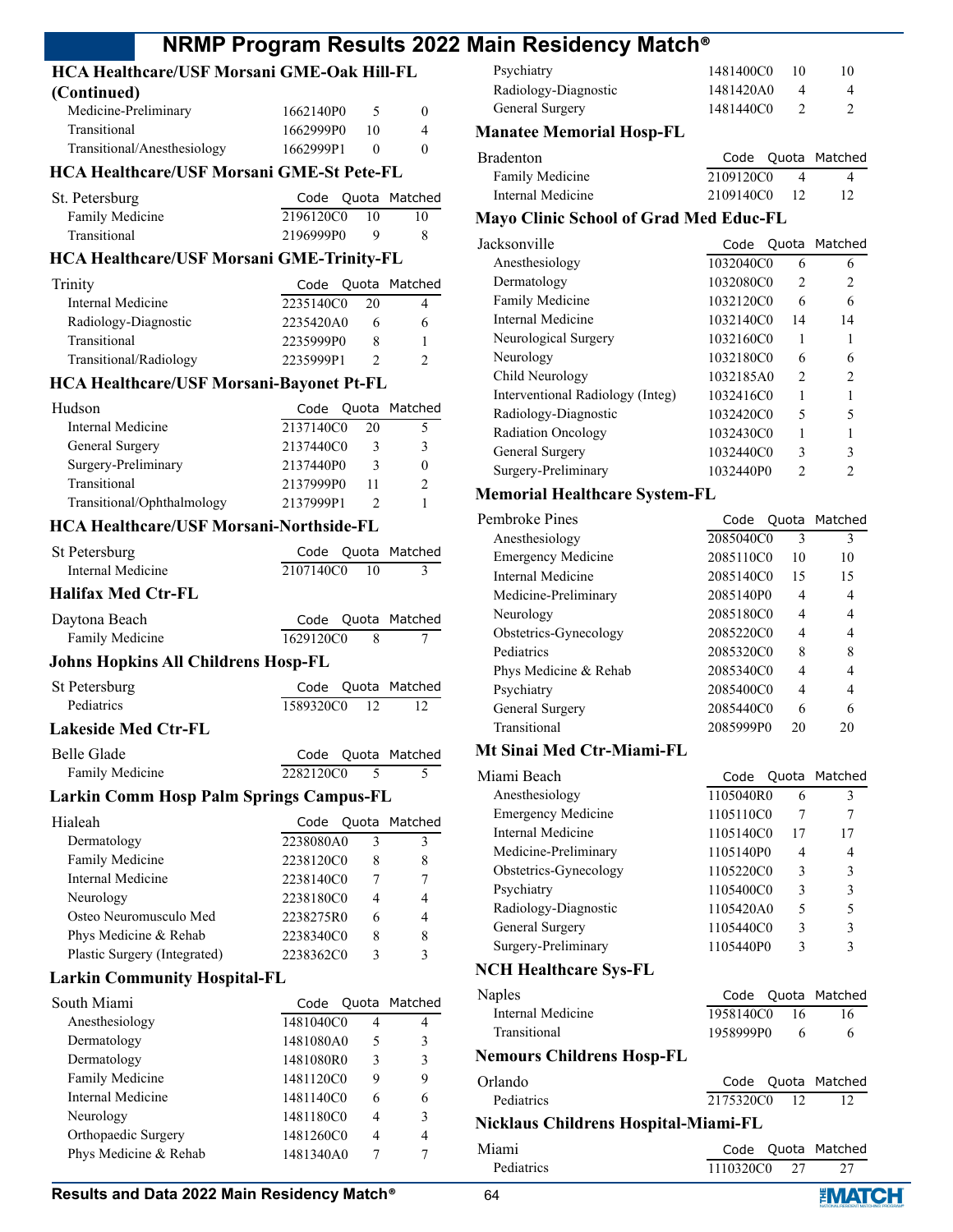### **Nicklaus Childrens Hospital-Miami-FL (Continued)**

### **Nova Southeastern University KPCOM-FL**

|  | h.                                           |
|--|----------------------------------------------|
|  |                                              |
|  | Code Quota Matched<br>2256400C0<br>2256400C1 |

## **Orange Park Med Ctr-FL**

| Orange Park               |           |    | Code Quota Matched |
|---------------------------|-----------|----|--------------------|
| Dermatology               | 1771080A0 | 3  | ζ                  |
| <b>Emergency Medicine</b> | 1771110C0 | 12 | $\mathcal{D}$      |
| Family Medicine           | 1771120C0 | 6  |                    |
| Internal Medicine         | 1771140C0 | 13 | ٩                  |
| Psychiatry                | 1771400C0 | 4  |                    |
| General Surgery           | 1771440C0 | ٩  | ٩                  |
| Transitional              | 1771999P0 |    |                    |

#### **Orlando Health-FL**

| Orlando                   |           |                               | Code Quota Matched |
|---------------------------|-----------|-------------------------------|--------------------|
| <b>Emergency Medicine</b> | 1107110C0 | 18                            | 18                 |
| Internal Medicine         | 1107140C0 | 13                            | 13                 |
| Medicine-Preliminary      | 1107140P0 | $\mathfrak{D}_{\mathfrak{p}}$ | 2                  |
| Neurology                 | 1107180C0 | $\mathfrak{D}_{\mathfrak{p}}$ | $\mathfrak{D}$     |
| Obstetrics-Gynecology     | 1107220C0 | 7                             |                    |
| Orthopaedic Surgery       | 1107260C0 | 5                             | 5                  |
| Pathology                 | 1107300C0 | 2                             | $\mathfrak{D}$     |
| General Surgery           | 1107440C0 | 6                             | 6                  |
| Surgery-Preliminary       | 1107440P0 | 6                             |                    |

#### **Palmetto General Hosp-FL**

| Hialeah           |           |      | Code Quota Matched |
|-------------------|-----------|------|--------------------|
| Family Medicine   | 2121120C0 |      |                    |
| Internal Medicine | 2121140C0 | - 19 | 13                 |
| Neurology         | 2121180C0 |      |                    |

#### **St Vincents Med Ctr-FL**

| Jacksonville    |           |      | Code Quota Matched |
|-----------------|-----------|------|--------------------|
| Family Medicine | 3125120C0 | - 10 |                    |

#### **Tallahassee Mem Healthcare-FL**

| Tallahassee     |              | Code Quota Matched |
|-----------------|--------------|--------------------|
| Family Medicine | 2926120C0 11 |                    |

### **U Central FL/HCA Healthcare GME**

| Orlando                     | Code      | Quota          | Matched        |
|-----------------------------|-----------|----------------|----------------|
| Anesthesiology/Ocala        | 1587040A0 | 9              | 9              |
| Dermatology                 | 1587080A0 | 2              | $\overline{c}$ |
| Dermatology                 | 1587080R0 | 2              | $\overline{c}$ |
| Emergency Med/Orlando       | 1587110C0 | 7              | 7              |
| Emergency Med/Gainesville   | 1587110C1 | 8              | 8              |
| Emergency Med/Ocala         | 1587110C2 | 7              | 6              |
| Family Medicine/Gainesville | 1587120C0 | 8              | 8              |
| Family Medicine/Ocala       | 1587120C1 | 6              | 3              |
| Internal Med/Orlando        | 1587140C0 | 25             | 25             |
| Internal Medicine/Ocala     | 1587140C1 | 15             | 8              |
| Internal Med/Gainesville    | 1587140C2 | 20             | 15             |
| Neurology/Kissimmee         | 1587180C0 | $\overline{4}$ | 4              |
| Ob-Gyn/Kissimmee            | 1587220C0 | 3              | 3              |
| Ob-Gyn/Gainesville          | 1587220C1 | 4              | 4              |
| Ob-Gyn/Pensacola            | 1587220C2 | 3              | 3              |

| Orthopaedic Surgery/Ocala      | 1587260C0 | 3  | 3        |
|--------------------------------|-----------|----|----------|
| Phys Med & Rehab/Pensacola     | 1587340A0 | 4  | 4        |
| Psychiatry/Gainesville         | 1587400C0 | 8  | 8        |
| Psychiatry/Kissimmee           | 1587400C1 | 6  | 6        |
| Psychiatry/Tallahassee         | 1587400C2 | 6  | 4        |
| General Surgery/Ocala          | 1587440C0 | 4  | 4        |
| General Surgery/Kissimmee      | 1587440C1 | 3  | 3        |
| Surg-Prelim/Ocala              | 1587440P0 | 4  | $\Omega$ |
| Transitional/Orlando           | 1587999P0 | 14 | 14       |
| Transitional/Ocala             | 1587999P1 | 13 | 11       |
| <b>TransitionalGainesville</b> | 1587999P2 | 12 | 12       |
| $\mathbf{m}$ . $\alpha$        |           |    |          |

#### **U Florida COM-Jacksonville**

| Jacksonville                       | Code      |                             | Quota Matched  |
|------------------------------------|-----------|-----------------------------|----------------|
| Anesthesiology                     | 1101040C0 | 4                           | 4              |
| <b>Emergency Medicine</b>          | 1101110C0 | 15                          | 15             |
| <b>Emergency Medicine/Military</b> | 1101110C1 | 1                           | 1              |
| Internal Medicine                  | 1101140C0 | 14                          | 14             |
| Medicine-Preliminary               | 1101140P0 | 6                           | $\mathcal{D}$  |
| Med-Prelim/Neurology               | 1101140P1 | 4                           | $\overline{4}$ |
| Med-Prelim/Radiology               | 1101140P2 | 1                           | 1              |
| Neurology                          | 1101180A0 | 4                           | 4              |
| Obstetrics-Gynecology              | 1101220C0 | 6                           | 6              |
| Orthopaedic Surgery                | 1101260C0 | 4                           | 4              |
| Pathology                          | 1101300C0 | $\mathcal{D}_{\mathcal{L}}$ | $\mathfrak{D}$ |
| Pediatrics                         | 1101320C0 | 14                          | 11             |
| Peds-Prelim/Child Neurology        | 1101320P0 | 2                           | 2              |
| Psychiatry                         | 1101400C0 | 3                           | 3              |
| Psychiatry/CAP                     | 1101400C1 | $\mathfrak{D}$              | $\overline{2}$ |
| Interventional Radiology (Integ)   | 1101416A0 | 1                           | $\mathbf{1}$   |
| Radiology-Diagnostic               | 1101420A0 | 5                           | 5              |
| General Surgery                    | 1101440C0 | 5                           | 5              |
| Surgery-Preliminary                | 1101440P0 | 6                           | 0              |
| Surg-Prelim/Ophthalmology          | 1101440P2 | 0                           | 0              |
|                                    |           |                             |                |

#### **U Florida COM-Shands Hosp**

| Gainesville                  | Code      |                | Quota Matched  |
|------------------------------|-----------|----------------|----------------|
| Anesthesiology               | 1824040A0 | $\mathbf{1}$   | 1              |
| Anesthesiology               | 1824040C0 | 20             | 20             |
| Anesthesiology/Research      | 1824040C1 | $\Omega$       | $\theta$       |
| Anesthesiology               | 1824040R1 | 6              | 6              |
| Dermatology                  | 1824080A0 | 4              | 4              |
| <b>Emergency Medicine</b>    | 1824110C0 | 14             | 14             |
| Family Medicine              | 1824120C0 | 9              | 6              |
| Internal Med/Gainesville     | 1824140C0 | 33             | 33             |
| Internal Med/Pensacola       | 1824140C1 | 4              | 4              |
| Medicine-Preliminary         | 1824140P0 | 14             | 14             |
| Neurological Surgery         | 1824160C0 | $\overline{c}$ | 2              |
| Neurology                    | 1824180C0 | 8              | 8              |
| Child Neurology              | 1824185C0 | 1              | $\theta$       |
| Ob-Gyn/Gainesville           | 1824220C0 | 5              | 5              |
| Ob-Gyn/Pensacola             | 1824220C1 | 4              | 4              |
| Orthopaedic Surgery          | 1824260C0 | 4              | 4              |
| Otolaryngology               | 1824280C0 | 3              | 3              |
| Pathology                    | 1824300C0 | 4              | $\overline{4}$ |
| Pediatrics/Gainesville       | 1824320C0 | 17             | 17             |
| Peds/Arnold Palmer-Orlando   | 1824320C1 | 14             | 14             |
| Pediatrics/Pensacola         | 1824320C3 | 9              | 9              |
| Phys Medicine & Rehab        | 1824340A0 | 4              | 4              |
| Plastic Surgery (Integrated) | 1824362C0 | $\mathbf{1}$   | 1              |

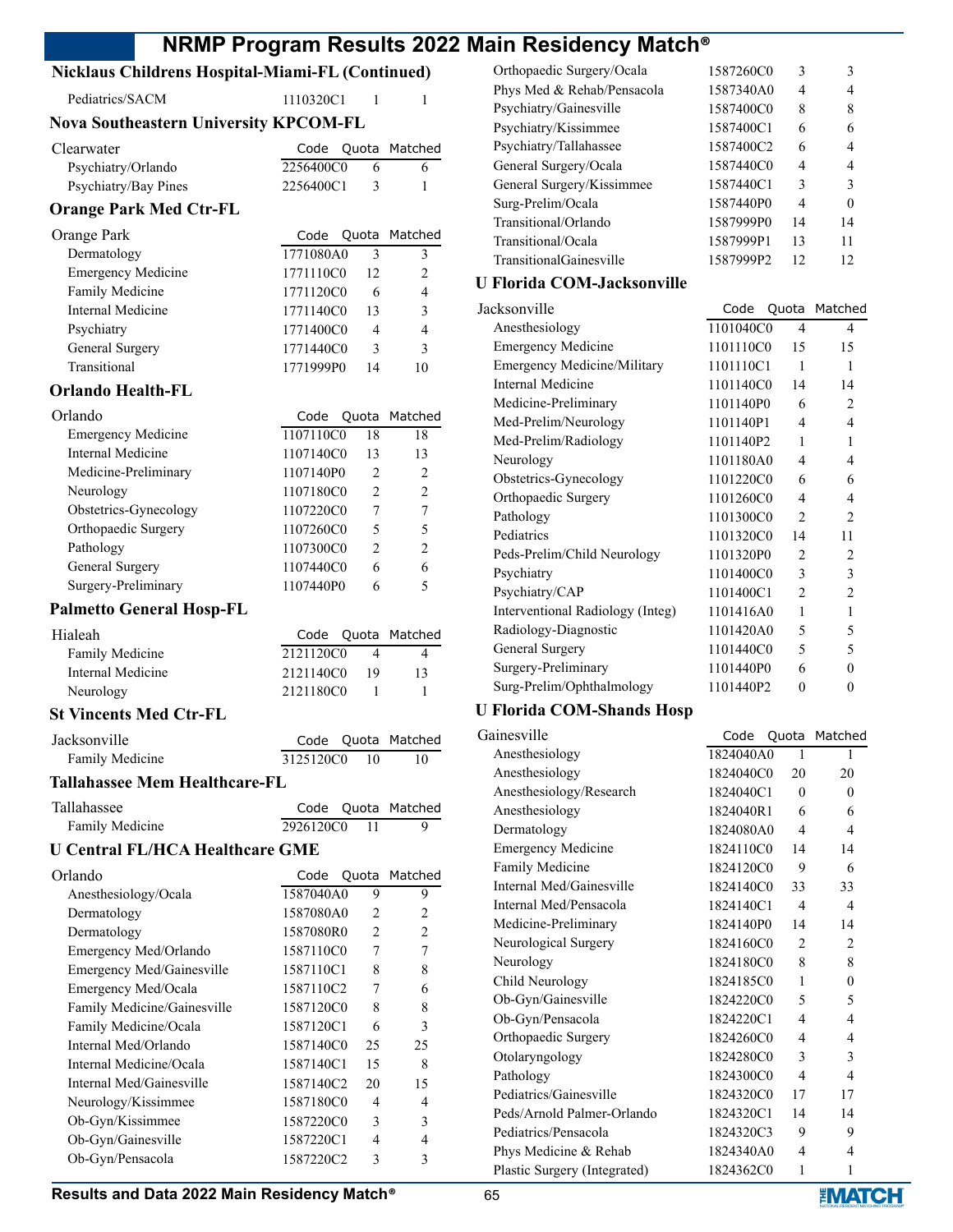### **U Florida COM-Shands Hosp (Continued)**

| Psychiatry                | 1824400C0 | 11 | 11 |
|---------------------------|-----------|----|----|
| Radiology-Diagnostic      | 1824420A0 |    | 11 |
| <b>Radiation Oncology</b> | 1824430A0 |    | 2  |
| General Surgery           | 1824440C0 | h  | 6  |
| Surgery-Preliminary       | 1824440P0 | 8  | 3  |
| Thoracic Surgery          | 1824461C0 |    |    |

### **U Miami MSOM/Holy Cross-FL**

| Miami                |           |    | Code Quota Matched |
|----------------------|-----------|----|--------------------|
| Internal Medicine    | 1821140C0 | 14 |                    |
| Medicine-Preliminary | 1821140P0 | 6  | h                  |
| General Surgery      | 1821440C0 | 3  |                    |
| Transitional         | 1821999P0 |    | 15                 |

### **U Miami/Jackson Health System-FL**

| Miami                            | Code      | Quota          | Matched        |
|----------------------------------|-----------|----------------|----------------|
| Anesthesiology                   | 1104040A0 | $\mathfrak{D}$ | $\mathfrak{D}$ |
| Anesthesiology                   | 1104040C3 | 26             | 26             |
| Dermatology                      | 1104080A0 | 5              | 5              |
| <b>Emergency Medicine</b>        | 1104110C0 | 14             | 14             |
| Emergency Med/Funded             | 1104110C1 | 1              | $\theta$       |
| Family Medicine                  | 1104120C0 | 8              | 8              |
| Internal Medicine                | 1104140C0 | 24             | 24             |
| Internal Med/Funded              | 1104140C1 | 1              | 1              |
| Internal Med/Harrington          | 1104140C2 | 11             | 11             |
| Internal Med/Urban Health        | 1104140C3 | $\overline{2}$ | 2              |
| Medicine-Preliminary             | 1104140P0 | 4              | 4              |
| Med-Prelim/BPEI                  | 1104140P3 | 7              | 7              |
| Neurological Surgery             | 1104160C0 | 3              | 3              |
| Neurology                        | 1104180A0 | 3              | 3              |
| Neurology                        | 1104180C0 | 9              | 9              |
| Neurology                        | 1104180R0 | 1              | 1              |
| Obstetrics-Gynecology            | 1104220C0 | 8              | 8              |
| Orthopaedic Surgery              | 1104260C0 | 7              | 7              |
| Otolaryngology                   | 1104280C0 | 3              | 3              |
| Otolaryngology/Research          | 1104280C1 | 1              | 1              |
| Pathology                        | 1104300C0 | 6              | 6              |
| Pediatrics                       | 1104320C0 | 22             | 22             |
| Phys Medicine & Rehab            | 1104340A0 | 8              | 8              |
| Plastic Surgery (Integrated)     | 1104362C0 | $\overline{2}$ | 2              |
| Psychiatry                       | 1104400C0 | 14             | 14             |
| Interventional Radiology (Integ) | 1104416A0 | 3              | 3              |
| Radiology-Diagnostic             | 1104420A0 | 9              | 9              |
| Rad-Diag/International           | 1104420A2 | 1              | 1              |
| <b>Radiation Oncology</b>        | 1104430A0 | $\overline{2}$ | 1              |
| General Surgery                  | 1104440C0 | 7              | 7              |
| Surgery-Preliminary              | 1104440P1 | 13             | 13             |
| Vascular Surgery                 | 1104451C0 | 1              | 1              |
| Medicine-Pediatrics              | 1104700C0 | 5              | 5              |
|                                  |           |                |                |

### **U South Florida Morsani COM-Tampa**

| Tampa                     |           |    | Code Quota Matched |
|---------------------------|-----------|----|--------------------|
| Dermatology               | 1109080A0 |    |                    |
| <b>Emergency Medicine</b> | 1109110C0 | 10 | 10                 |
| Family Medicine           | 1109120C0 | 8  |                    |
| Internal Medicine         | 1109140C0 | 33 | 33                 |
| Medicine-Preliminary      | 1109140P0 | 6  |                    |
| Med-Prelim/Dermatology    | 1109140P1 |    |                    |
|                           |           |    |                    |

| Med-Prelim/Radiology             | 1109140P2 | 4                             | 4              |
|----------------------------------|-----------|-------------------------------|----------------|
| Med-Prelim/Radiation Onc         | 1109140P3 | $\mathfrak{D}_{\mathfrak{p}}$ | 2              |
| Med-Prelim/Ophthalmology         | 1109140P4 | 4                             | 4              |
| Neurological Surgery             | 1109160C0 | $\mathcal{D}_{\mathcal{L}}$   | $\overline{c}$ |
| Neurology                        | 1109180C0 | 8                             | 8              |
| Obstetrics-Gynecology            | 1109220C0 | 6                             | 6              |
| Orthopaedic Surgery              | 1109260C0 | 4                             | 4              |
| Otolaryngology                   | 1109280C0 | 3                             | 3              |
| Pathology                        | 1109300C0 | 3                             | 3              |
| Pediatrics                       | 1109320C0 | 12                            | 12             |
| Phys Medicine & Rehab            | 1109340C2 | 3                             | 3              |
| Plastic Surgery (Integrated)     | 1109362C0 | $\overline{4}$                | 4              |
| Psychiatry                       | 1109400C0 | 10                            | 10             |
| Interventional Radiology (Integ) | 1109416A0 | $\overline{2}$                | $\overline{2}$ |
| Radiology-Diagnostic             | 1109420A0 | 6                             | 6              |
| Radiology-Diagnostic             | 1109420R0 | 1                             | 1              |
| <b>Radiation Oncology</b>        | 1109430A0 | 2                             | 2              |
| General Surgery                  | 1109440C0 | 6                             | 6              |
| Surgery-Preliminary              | 1109440P0 | 4                             | 3              |
| Vascular Surgery                 | 1109451C0 | $\mathcal{D}_{\mathcal{L}}$   | $\overline{c}$ |
| Medicine-Pediatrics              | 1109700C0 | 5                             | 5              |

### **Wellington Reg Med Ctr-FL**

| Wellington                       |           |  | Code Quota Matched |  |  |
|----------------------------------|-----------|--|--------------------|--|--|
| Internal Medicine                | 2218140C0 |  |                    |  |  |
| West Kendall Baptist Hospital-FL |           |  |                    |  |  |

### **West Kendall Baptist Hosp**

| Miami           |           | Code Quota Matched |
|-----------------|-----------|--------------------|
| Family Medicine | 1538120C0 |                    |

### **GEORGIA**

### **AU-UGA Medical Partnership-GA**

| Athens                                   | Code      |                          | Quota Matched |
|------------------------------------------|-----------|--------------------------|---------------|
| Internal Medicine                        | 1744140C0 | 11                       | 8             |
| Medicine-Preliminary                     | 1744140P0 | 1                        | 1             |
| Archbold Medical Center                  |           |                          |               |
| Thomasville                              | Code      |                          | Quota Matched |
| Internal Medicine                        | 2324140C0 | $\overline{\phantom{0}}$ | 5             |
| Atlanta Med Ctr-GA                       |           |                          |               |
| Atlanta                                  | Code      |                          | Quota Matched |
| Family Medicine                          | 1112120C0 | 6                        | 6             |
| Internal Medicine                        | 1112140C0 | 10                       | 10            |
| Orthopaedic Surgery                      | 1112260C0 | 4                        | 4             |
| General Surgery                          | 1112440C0 | 3                        | 3             |
| Surgery-Preliminary                      | 1112440P0 | $\mathfrak{D}$           | 1             |
| <b>Atrium Health Navicent Med Ctr-GA</b> |           |                          |               |
| Macon                                    | Code      |                          | Quota Matched |
| Family Medicine                          | 1120120C0 | 6                        | 6             |
| Internal Medicine                        | 1120140C0 | 9                        | 9             |
| Medicine-Preliminary                     | 1120140P0 | 3                        | $\mathbf{1}$  |
| Obstetrics-Gynecology                    | 1120220C0 | $\overline{4}$           | 4             |
| Pediatrics                               | 1120320C0 | 6                        | 2             |
| General Surgery                          | 1120440C0 | 5                        | 5             |
| Coliseum Med Ctrs-GA                     |           |                          |               |

#### Macon Code Quota Matched Emergency Medicine 1972110C0 8 4 Internal Medicine 1972140C0 10 1

#### **Results and Data 2022 Main Residency Match®** 66

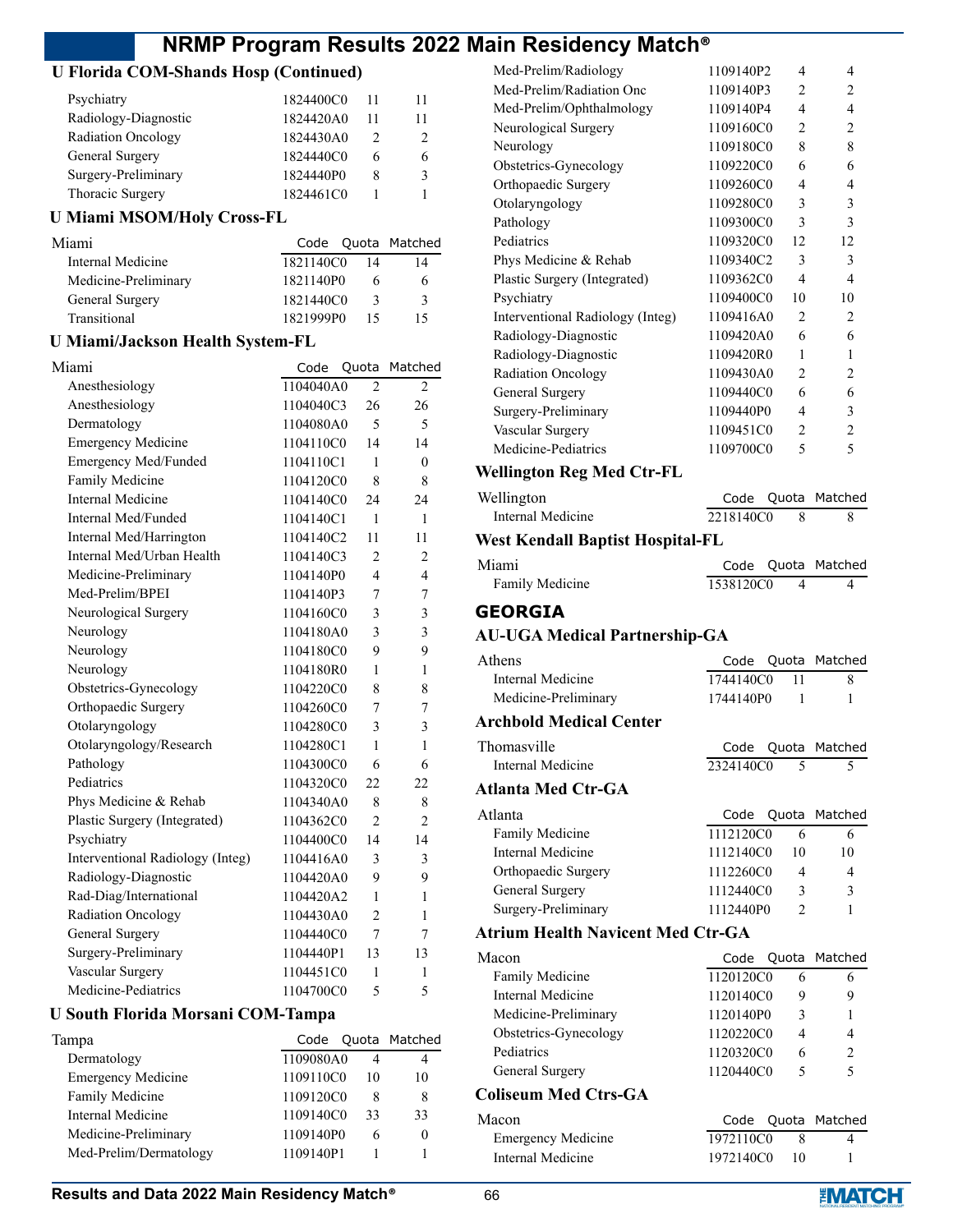### **Coliseum Med Ctrs-GA (Continued)**

| Psychiatry                                              | 1972400C0         | 5              | 4                  |
|---------------------------------------------------------|-------------------|----------------|--------------------|
| Transitional                                            | 1972999P0         | 13             | 13                 |
| <b>Emory Univ SOM-GA</b>                                |                   |                |                    |
| Atlanta                                                 | Code              | Quota          | Matched            |
| Anesthesiology                                          | 1113040A0         | 4              | 4                  |
| Anesthesiology                                          | 1113040C0         | 8              | 8                  |
| Dermatology                                             | 1113080A0         | 7              | 7                  |
| <b>Emergency Medicine</b>                               | 1113110C0         | 19             | 19                 |
| Family Medicine                                         | 1113120C0         | 10             | 10                 |
| <b>Internal Medicine</b>                                | 1113140C0         | 43             | 43                 |
| Internal Med/Research                                   | 1113140C1         | 3              | 3                  |
| Medicine-Primary                                        | 1113140M0         | 8              | 8                  |
| Medicine-Preliminary                                    | 1113140P1         | 6              | 6                  |
| Neurological Surgery                                    | 1113160C0         | $\overline{2}$ | 2                  |
| Neurology                                               | 1113180A0         | 10             | 10                 |
| Child Neurology                                         | 1113185C0         | 3              | 3                  |
| Child Neurology                                         | 1113185R1         | 1              | 1                  |
| Obstetrics-Gynecology                                   | 1113220C0         | 9              | 9                  |
| Orthopaedic Surgery                                     | 1113260C0         | 6              | 6                  |
| Otolaryngology                                          | 1113280C0         | 4              | 4                  |
| Pathology                                               | 1113300C0         | 9              | 9                  |
| Pathology/Research                                      | 1113300C1         | $\theta$       | $\boldsymbol{0}$   |
| Pediatrics                                              | 1113320C0         | 25             | 25                 |
|                                                         | 1113340A0         | 6              | 6                  |
| Phys Medicine & Rehab                                   | 1113362C0         | $\overline{c}$ | 2                  |
| Plastic Surgery (Integrated)<br>Psychiatry              | 1113400C0         | 11             | 11                 |
|                                                         |                   |                |                    |
| Psychiatry/Research<br>Interventional Radiology (Integ) | 1113400C1         | 1<br>4         | 1<br>4             |
|                                                         | 1113416A0         |                |                    |
| Radiology-Diagnostic                                    | 1113420A0         | 11             | 11                 |
| Radiology-Diag/Research<br>Rad-Diag/Molecular Imaging   | 1113420A1         | 2              | 2                  |
|                                                         | 1113420A3         | 1              | 1                  |
| Radiation Oncology                                      | 1113430A0         | 3              | 3                  |
| General Surgery                                         | 1113440C0         | 10             | 10                 |
| Surgery-Preliminary                                     | 1113440P0         | 3              | 3                  |
| Vascular Surgery                                        | 1113451C0         | $\overline{2}$ | $\overline{2}$     |
| Thoracic Surgery                                        | 1113461C0         | 1              | 1                  |
| Medicine-Psychiatry                                     | 1113715C0         | 2              | 2                  |
| Transitional                                            | 1113999P0         | 4              | 4                  |
| Transitional/Anesthesiology                             | 1113999P1         | 4              | 4                  |
| Transitional/Neurology                                  | 1113999P2         | 10             | 10                 |
| Transitional/Radiology                                  | 1113999P3         | 9              | 9                  |
| <b>Floyd Med Ctr-GA</b>                                 |                   |                |                    |
| Rome                                                    | Code              |                | Quota Matched      |
| Family Medicine                                         | 1992120C0         | 8              | 8                  |
| <b>Gateway Behavioral Hlth Comm Svc-GA</b>              |                   |                |                    |
| Savannah                                                | Code              | Quota          | Matched            |
| Psychiatry                                              | 2165400C0         | 8              | 8                  |
| <b>Hamilton Med Ctr-GA</b>                              |                   |                |                    |
| Dalton                                                  |                   |                |                    |
| Family Medicine                                         | Code<br>2222120C0 | 6              | Quota Matched<br>6 |
| <b>Internal Medicine</b>                                | 2222140C0         | 10             | 10                 |
|                                                         |                   |                |                    |
| <b>Houston Healthcare-GA</b>                            |                   |                |                    |
| Warner Robins                                           | Code              | Quota          | Matched            |
| Family Medicine                                         | 2130120C0         | 6              | 6                  |
|                                                         |                   |                |                    |

### **Medical College of Georgia**

| Augusta                                | Code      | Quota          | Matched        |
|----------------------------------------|-----------|----------------|----------------|
| Anesthesiology                         | 1985040C0 | 11             | 11             |
| Anesthesiology                         | 1985040R0 | 1              | 1              |
| Dermatology                            | 1985080A0 | 3              | 3              |
| <b>Emergency Medicine</b>              | 1985110C0 | 6              | 6              |
| Family Medicine                        | 1985120C0 | 11             | 11             |
| Family Med/Waycross                    | 1985120C1 | $\overline{2}$ | 2              |
| <b>Internal Medicine</b>               | 1985140C0 | 20             | 20             |
| Int Med/Research Clinician             | 1985140C1 | 1              | 0              |
| Medicine-Preliminary                   | 1985140P0 | 6              | 6              |
| Med-Prelim/Ophthalmology               | 1985140P1 | 3              | 3              |
| Neurological Surgery                   | 1985160C0 | 1              | 1              |
| Neurology                              | 1985180C0 | 6              | 6              |
| Child Neurology                        | 1985185C0 | 1              | 0              |
| Obstetrics-Gynecology                  | 1985220C0 | 5              | 5              |
| Orthopaedic Surgery                    | 1985260C0 | 4              | 4              |
| Otolaryngology                         | 1985280C0 | 3              | 3              |
| Pathology                              | 1985300C0 | 2              | $\overline{2}$ |
| Pediatrics                             | 1985320C0 | 15             | 15             |
| Psychiatry                             | 1985400C0 | 7              | 7              |
| Interventional Radiology (Integ)       | 1985416A0 | 1              | 1              |
| Radiology-Diagnostic                   | 1985420A0 | 5              | 5              |
| General Surgery                        | 1985440C0 | 5              | 5              |
| Surg-Prelim/Non-designated             | 1985440P1 | $\mathfrak{D}$ | 1              |
| <b>Memorial Health-Univ Med Ctr-GA</b> |           |                |                |
| Savannah                               | Code      | Quota          | Matched        |
| Family Medicine                        | 1971120C0 | 5              | $\overline{c}$ |
| <b>Internal Medicine</b>               | 1971140C0 | 13             | 11             |
| Obstetrics-Gynecology                  | 1971220C0 | 4              | 4              |
| Pediatrics                             | 1971320C0 | 7              | 7              |
| Radiology-Diagnostic                   | 1971420A0 | 4              | 4              |
| General Surgery                        | 1971440C0 | 5              | 5              |
| <b>Morehouse Sch of Med-GA</b>         |           |                |                |
| Atlanta                                | Code      | Quota          | Matched        |
| Family Medicine                        | 2099120C0 | 6              | 6              |
| Internal Medicine                      | 2099140C0 | 27             | 23             |

| <b>Family Medicine</b> | 2099120C0 | 6  |    |
|------------------------|-----------|----|----|
| Internal Medicine      | 2099140C0 | 27 | 23 |
| Medicine-Preliminary   | 2099140P0 | 4  | 4  |
| Obstetrics-Gynecology  | 2099220C0 | 4  | 4  |
| Pediatrics             | 2099320C0 | 6  | 3  |
| Psychiatry             | 2099400C0 | 5  | 5  |
| General Surgery        | 2099440C0 | 3  | 3  |
| Surgery-Preliminary    | 2099440P0 | 6  | 3  |
|                        |           |    |    |

### **Northeast Georgia Med Ctr**

| Gainesville               |           |    | Code Quota Matched |
|---------------------------|-----------|----|--------------------|
| <b>Emergency Medicine</b> | 2166110C0 | 12 | 12                 |
| <b>Family Medicine</b>    | 2166120C0 | 12 | 12                 |
| Internal Medicine         | 2166140C0 | 20 | 20                 |
| Psychiatry                | 2166400C0 | h  | 6                  |
| General Surgery           | 2166440C0 | h  | h                  |
|                           |           |    |                    |

### **Northside Hospital Gwinnett-GA**

| Lawrenceville        |           |              | Code Quota Matched |
|----------------------|-----------|--------------|--------------------|
| Family Medicine      | 1796120C0 |              |                    |
| Internal Medicine    | 1796140C0 | 14           | 14                 |
| Medicine-Preliminary | 1796140P0 | $\mathbf{R}$ | $^{\circ}$         |
| Transitional         | 1796999P0 | -10          | 10                 |

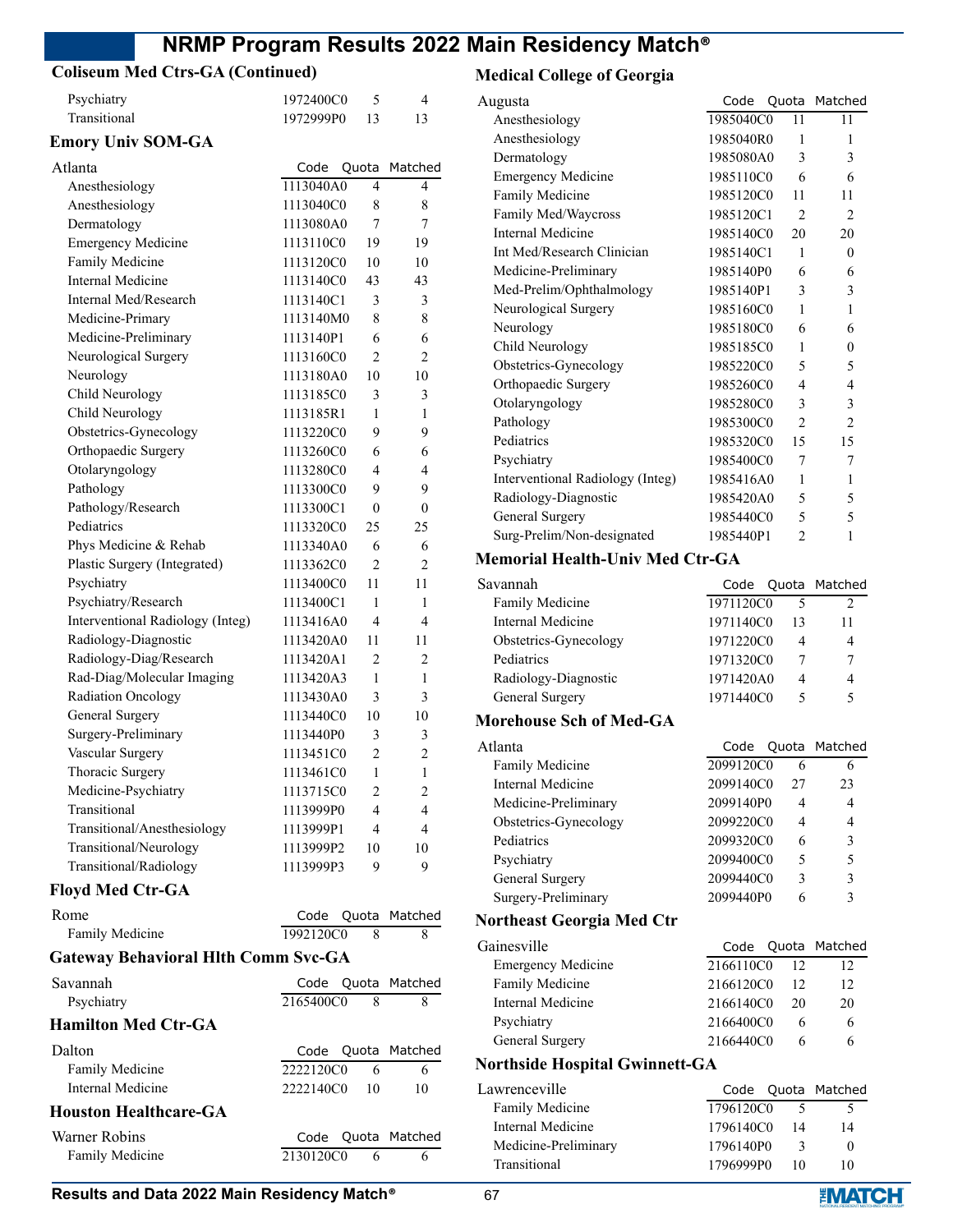### **Phoebe Putney Mem Hosp-GA**

| Albany                                    | Code                            |                | Quota Matched  |
|-------------------------------------------|---------------------------------|----------------|----------------|
| Family Medicine                           | 1020120C0                       | 8              | 5              |
| <b>Piedmont Athens Regional-GA</b>        |                                 |                |                |
| Athens                                    | Code                            |                | Quota Matched  |
| Internal Medicine                         | 1805140C0                       | 20             | 20             |
| Transitional                              | 1805999P0                       | 10             | 7              |
| <b>Piedmont Columbus Regional-GA</b>      |                                 |                |                |
| Columbus                                  | Code Quota Matched              |                |                |
| Family Medicine                           | 1118120C0                       | 12             | 12             |
| <b>Redmond Regional Med Ctr-GA</b>        |                                 |                |                |
| Rome                                      | Code                            |                | Quota Matched  |
| Internal Medicine                         | 1867140C0                       | 13             | 13             |
| Transitional                              | 1867999P0                       | 13             | 10             |
| South Georgia Med Ctr                     |                                 |                |                |
| Valdosta<br>Internal Medicine             | Code Quota Matched<br>2292140C0 | 8              | 8              |
|                                           |                                 |                |                |
| South Georgia Med Ed & Res Consortium     |                                 |                |                |
| Moultrie                                  | Code Quota Matched              |                |                |
| Family Medicine<br>Psychiatry             | 2147120C0<br>2147400C0          | 4<br>3         | 4<br>3         |
| <b>St Francis-Emory Healthcare-GA</b>     |                                 |                |                |
|                                           |                                 |                |                |
| Columbus<br>Internal Medicine             | Code<br>2326140C0               | Quota<br>10    | Matched<br>8   |
| <b>WellStar Kennestone Reg Med Ctr-GA</b> |                                 |                |                |
|                                           |                                 |                |                |
| Marietta<br><b>Emergency Medicine</b>     | Code<br>1814110C0               | Quota<br>14    | Matched<br>14  |
| Family Medicine                           | 1814120C0                       | 8              | 8              |
| Internal Medicine                         | 1814140C0 17                    |                | 17             |
| Obstetrics-Gynecology                     | 1814220C0                       | $\overline{4}$ | 4              |
| Transitional                              | 1814999P0 20                    |                | 20             |
| <b>Wellstar Spalding Reg Hosp-GA</b>      |                                 |                |                |
| Griffin                                   | Code Quota Matched              |                |                |
| Internal Medicine                         | 2328140C0 10                    |                | 10             |
| <b>HAWAII</b>                             |                                 |                |                |
| <b>Hilo Medical Center-HI</b>             |                                 |                |                |
| Hilo                                      | Code                            | Quota          | Matched        |
| Family Medicine                           | 1691120C0                       | 6              | 6              |
| Kaiser Permanente Hawaii                  |                                 |                |                |
| Honolulu                                  | Code                            | Quota          | Matched        |
| <b>Internal Medicine</b>                  | 1727140C0                       | 5              | 5              |
| <b>Tripler Army Med Ctr-HI</b>            |                                 |                |                |
| Tripler Amc                               | Code                            | Quota          | Matched        |
| <b>Internal Medicine</b>                  | 1431140C0                       | 6              | 6              |
| Psychiatry                                | 1431400C0                       | 1              | 1              |
| Radiology-Diagnostic                      | 1431420C0                       | 1              | 1              |
| <b>University of Hawaii</b>               |                                 |                |                |
| Honolulu                                  | Code                            | Quota          | Matched        |
| Family Medicine                           | 3350120C0                       | 7              | 7              |
| <b>Internal Medicine</b>                  | 3350140C0                       | 17             | 17             |
| Medicine-Primary                          | 3350140M0                       | 2              | $\overline{c}$ |

| Medicine-Preliminary   | 3350140P0 |   |   |
|------------------------|-----------|---|---|
| Obstetrics-Gynecology  | 3350220C0 | 6 |   |
| Orthopaedic Surgery    | 3350260C0 |   |   |
| Ortho Surgery/Research | 3350260C1 |   |   |
| Pathology              | 3350300C0 | 3 |   |
| Pediatrics             | 3350320C0 | 8 | 8 |
| Psychiatry             | 3350400C0 |   |   |
| General Surgery        | 3350440C0 | 5 |   |
|                        |           |   |   |

### **IDAHO**

### **Eastern Idaho Reg Med Ctr**

| Idaho Falls                  |           |     | Code Quota Matched |
|------------------------------|-----------|-----|--------------------|
| <b>Family Medicine</b>       | 2140120C0 | 6   |                    |
| Internal Medicine            | 2140140C0 | -10 |                    |
| Family Medicine Res of Idaho |           |     |                    |

# **Family Medicine Res of Idaho**

| <b>Boise</b>                  |           | Code Quota Matched |
|-------------------------------|-----------|--------------------|
| Family Medicine               | 3039120C0 |                    |
| Family Med/Rural              | 3039120C1 | 4                  |
| Family Med/Magic Valley Rural | 3039120C2 | $\mathcal{D}$      |
| Family Med/Nampa              | 3039120C3 | 6                  |
|                               |           |                    |

### **Idaho State University**

| Pocatello               |           | Code Quota Matched |
|-------------------------|-----------|--------------------|
| Family Medicine         | 1005120C0 |                    |
| Family Medicine/Rexburg | 1005120C1 |                    |

### **Kootenai Health-ID**

| Coeur D'Alene                |           |  | Code Quota Matched |
|------------------------------|-----------|--|--------------------|
| Family Medicine              | 1593120C0 |  |                    |
| <b>U Washington Boise-ID</b> |           |  |                    |

| <b>Boise</b>         |           |    | Code Quota Matched |
|----------------------|-----------|----|--------------------|
| Internal Medicine    | 1172140C0 | 10 | 10                 |
| Medicine-Preliminary | 1172140P1 |    | 4                  |
| Psychiatry           | 1172400C0 |    | 4                  |
|                      |           |    |                    |

### **ILLINOIS**

### **Advocate Health Care-IL**

| Downers Grove               | Code      |                | Quota Matched  |
|-----------------------------|-----------|----------------|----------------|
| Emergency Medicine/ACMC     | 2117110C0 | 14             | 14             |
| Family Medicine/ACMC        | 2117120C0 | 8              | 8              |
| Family Medicine/AIMMC       | 2117120C1 | 8              | 8              |
| Family Medicine/ALGH        | 2117120C2 | 9              | 9              |
| Internal Medicine/AIMMC     | 2117140C0 | 16             | 16             |
| Internal Medicine/ALGH      | 2117140C1 | 18             | 18             |
| Internal Medicine/ACMC      | 2117140C2 | 21             | 21             |
| Med-Prelim/AIMMC            | 2117140P0 | 6              | 6              |
| Med-Prelim/ALGH             | 2117140P1 | 8              | 8              |
| Medicine-Preliminary/ACMC   | 2117140P2 | $\mathfrak{D}$ | 2              |
| Obstetrics-Gynecology/AIMMC | 2117220C0 | $\mathcal{E}$  | 3              |
| Obstetrics-Gynecology/ALGH  | 2117220C1 | 4              | $\overline{4}$ |
| Pediatrics/ACMC             | 2117320C0 | 13             | 13             |
| Pediatrics/ALGH             | 2117320C1 | 14             | 14             |
| Psychiatry/ALGH             | 2117400C0 | 4              | 4              |
| Radiology-Diagnostic/AIMMC  | 2117420A0 | 3              | 3              |
| General Surgery             | 2117440C0 | 7              | 7              |
| Surgery-Preliminary         | 2117440P0 | 2              | 2              |
|                             |           |                |                |

**Results and Data 2022 Main Residency Match<sup>®</sup> 68** 

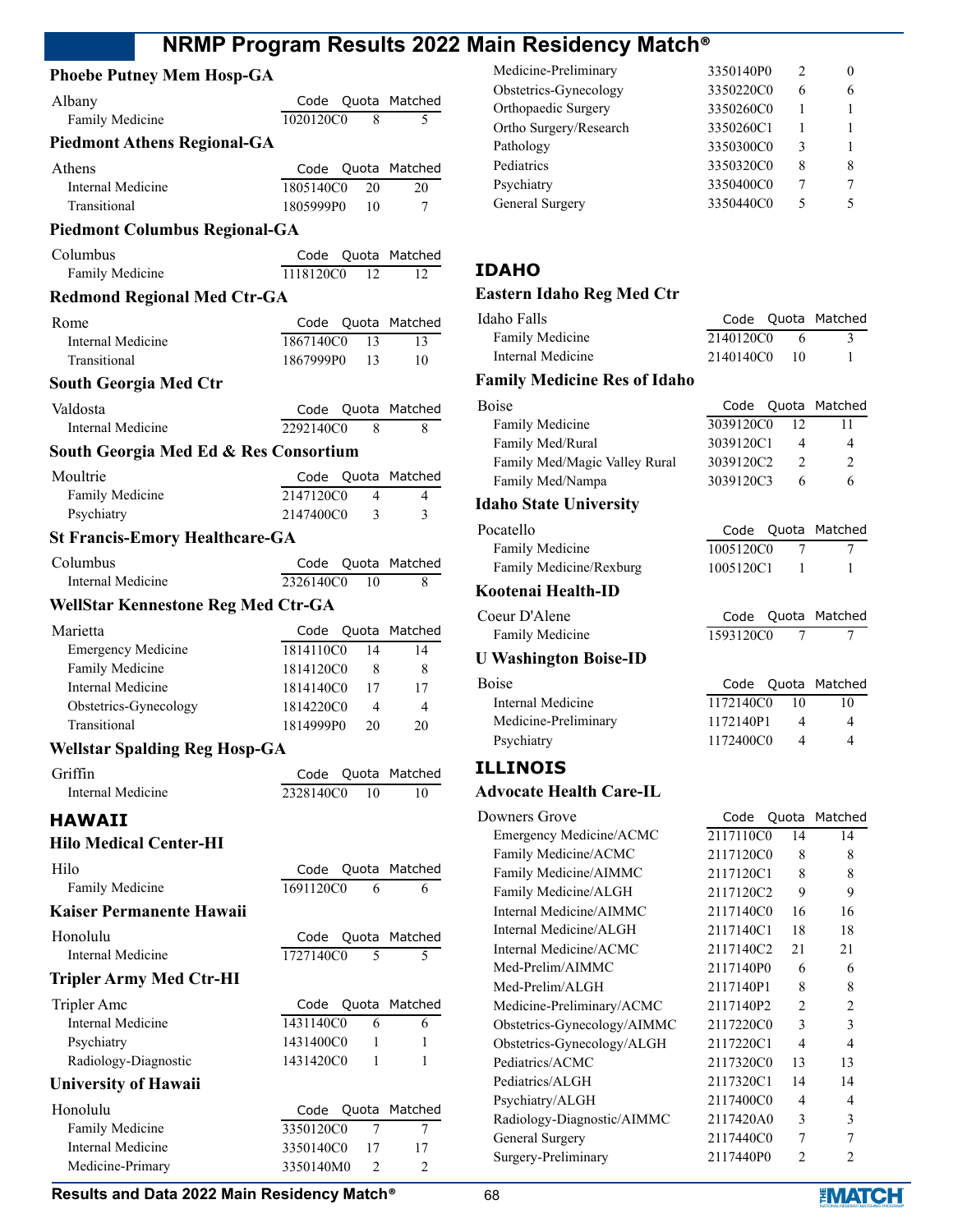#### **Amita Resurrection Med Ctr-IL**

| Chicago                   |           |    | Code Quota Matched |
|---------------------------|-----------|----|--------------------|
| <b>Emergency Medicine</b> | 1937110C0 | 13 |                    |
| Family Medicine           | 1937120C0 | 6  |                    |
| Transitional              | 1937999P0 | 14 | 14                 |

#### **Amita St Francis Hosp-IL**

| Evanston              |           |    | Code Quota Matched |
|-----------------------|-----------|----|--------------------|
| Internal Medicine     | 1168140C0 | 16 | 16                 |
| Medicine-Preliminary  | 1168140P0 | h  | 6                  |
| Obstetrics-Gynecology | 1168220C0 | h  | 6                  |
| Radiology-Diagnostic  | 1168420A0 | 3  | $\mathcal{P}$      |
| Transitional          | 1168999P0 | 10 | 10                 |
|                       |           |    |                    |

#### **Amita St Joseph Hosp-IL**

| Chicago               |           |               | Code Quota Matched |
|-----------------------|-----------|---------------|--------------------|
| Family Medicine       | 1405120C0 | 6             | 6                  |
| Internal Medicine     | 1405140C0 | 20            | 20                 |
| Medicine-Preliminary  | 1405140P0 | 5             | 5                  |
| Obstetrics-Gynecology | 1405220C0 | 3             |                    |
| General Surgery       | 1405440C0 | $\mathcal{P}$ | $\mathcal{P}$      |
| Surgery-Preliminary   | 1405440P0 | $\mathcal{P}$ | $\mathcal{D}$      |
| Transitional          | 1405999P0 |               |                    |

#### **Amita Sts Mary and Elizabeth Med Ctr-IL**

| Chicago                         |              |  | Code Quota Matched |
|---------------------------------|--------------|--|--------------------|
| Family Medicine                 | 1389120C0 12 |  |                    |
| <b>Carle Foundation Hosp-IL</b> |              |  |                    |
| Urbana                          |              |  | Code Quota Matched |

| 1226120C0 | 6                        | 6              |
|-----------|--------------------------|----------------|
| 1226120C2 | $\mathfrak{D}$           |                |
| 1226140C0 | 11                       | 11             |
| 1226140C1 | $\theta$                 |                |
| 1226140M0 | $\mathfrak{D}_{1}^{(1)}$ | $\mathfrak{D}$ |
| 1226140P0 | $\mathfrak{D}$           | 2              |
| 1226180C0 |                          |                |
| 1226220C0 | 4                        | 4              |
| 1226400C0 | 4                        | 4              |
| 1226440C0 | 4                        |                |
| 1226451C0 |                          |                |
|           |                          |                |

#### **Cook County Health and Hosps Sys-IL**

| Chicago                   |           |               | Code Quota Matched |
|---------------------------|-----------|---------------|--------------------|
| Anesthesiology            | 1127040C0 | 9             | 9                  |
| Dermatology               | 1127080A0 | $\mathcal{E}$ | 3                  |
| <b>Emergency Medicine</b> | 1127110C0 | 17            | 17                 |
| Family Medicine           | 1127120C0 | 12            | 12                 |
| Internal Medicine         | 1127140C0 | 41            | 41                 |
| Medicine-Primary          | 1127140M0 | 4             | 4                  |
| Pediatrics                | 1127320C0 | 4             | 4                  |
| Radiology-Diagnostic      | 1127420A0 |               |                    |

### **Franciscan Health Olympia Fields-IL**

| Olympia Fields            |           |    | Code Quota Matched |
|---------------------------|-----------|----|--------------------|
| <b>Emergency Medicine</b> | 1950110C0 |    |                    |
| Internal Medicine         | 1950140C0 | 16 | 16                 |
| Orthopaedic Surgery       | 1950260C0 |    |                    |
| Radiology-Diagnostic      | 1950420C0 | 3  | 2                  |
| General Surgery           | 1950440C0 | ς  |                    |

### **Hinsdale Hospital-IL**

| Hinsdale                                | Code      | Quota                   | Matched        |
|-----------------------------------------|-----------|-------------------------|----------------|
| Family Medicine                         | 3006120C0 | 9                       | 9              |
| La Grange Mem Hosp-IL                   |           |                         |                |
| La Grange                               | Code      | Quota                   | Matched        |
| Family Medicine                         | 3037120C0 | 7                       | 7              |
| <b>Lawndale Christian Health Ctr-IL</b> |           |                         |                |
| Chicago                                 | Code      | Quota                   | Matched        |
| Family Medicine                         | 2237120C0 | 6                       | 6              |
| Loyola Univ Med Ctr-IL                  |           |                         |                |
| Maywood                                 | Code      | Quota                   | Matched        |
| Anesthesiology                          | 1170040C0 | 13                      | 13             |
| Anesthesiology                          | 1170040R0 | $\mathbf{1}$            | 1              |
| Dermatology                             | 1170080A0 | 3                       | 3              |
| <b>Emergency Medicine</b>               | 1170110C0 | 6                       | 6              |
| <b>Internal Medicine</b>                | 1170140C0 | 34                      | 34             |
| Medicine-Preliminary                    | 1170140P0 | 5                       | 5              |
| Neurological Surgery                    | 1170160C0 | $\overline{c}$          | $\overline{2}$ |
| Neurology                               | 1170180C0 | 6                       | 6              |
| Obstetrics-Gynecology                   | 1170220C0 | 5                       | 5              |
| Orthopaedic Surgery                     | 1170260C0 | 5                       | 5              |
| Otolaryngology                          | 1170280C0 | 3                       | 3              |
| Pathology                               | 1170300C0 | 4                       | 4              |
| Pediatrics                              | 1170320C0 | 10                      | 10             |
| Plastic Surgery (Integrated)            | 1170362C0 | 1                       | 1              |
| Psychiatry                              | 1170400C0 | 6                       | 6              |
| Radiology-Diagnostic                    | 1170420A0 | 7                       | 7              |
| Radiation Oncology                      | 1170430A0 | $\overline{2}$          | $\overline{c}$ |
| General Surgery                         | 1170440C0 | 6                       | 6              |
| Surgery-Preliminary                     | 1170440P0 | 10                      | 1              |
| Vascular Surgery                        | 1170451C0 | 1                       | 1              |
| Medicine-Pediatrics                     | 1170700C0 | $\overline{\mathbf{4}}$ | $\overline{4}$ |
| <b>MacNeal Hosnital-IL</b>              |           |                         |                |

### **MacNeal Hospital**

| Berwyn                     |           |     | Code Quota Matched |
|----------------------------|-----------|-----|--------------------|
| Family Medicine            | 1121120C0 | 12  |                    |
| Internal Medicine          | 1121140C0 | -14 | 14                 |
| Transitional               | 1121999P0 |     | 12                 |
| Transitional/Ophthalmology | 1121999P1 |     |                    |
|                            |           |     |                    |

### **Marianjoy Rehab Hosp-IL**

| Wheaton               |           | Code Quota Matched |
|-----------------------|-----------|--------------------|
| Phys Medicine & Rehab | 1103340A0 |                    |

#### **Mercyhealth GME Consortium-IL**

| Rockford                 |              | Code Quota Matched |
|--------------------------|--------------|--------------------|
| Family Medicine          | 2163120C0 10 | 10                 |
| Internal Medicine        | 2163140C0 13 | 13                 |
| Mt Sinai Hosp Med Ctr-IL |              |                    |

| Chicago               |           | Code Quota Matched |
|-----------------------|-----------|--------------------|
| Medicine-Preliminary  | 1144140P0 |                    |
| Obstetrics-Gynecology | 1144220C0 | 4                  |

### **Northwestern McGaw/Lurie Childrens-IL**

| Chicago           |              | Code Quota Matched |
|-------------------|--------------|--------------------|
| Child Neurology   | 1842185C0    |                    |
| <b>Pediatrics</b> | 1842320C0 31 |                    |

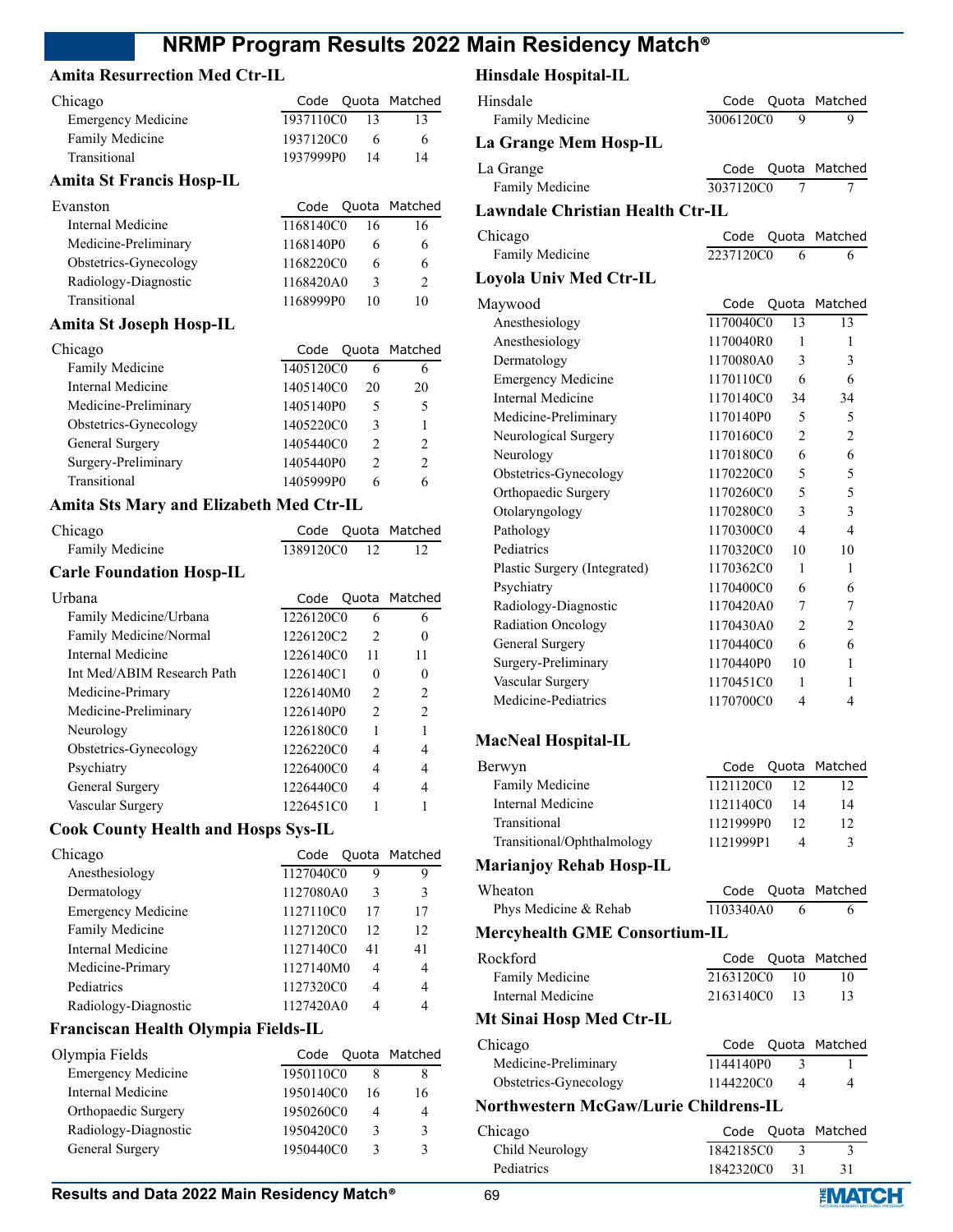### **Northwestern McGaw/NMH/VA-IL**

| Chicago                                | Code      | Quota          | Matched       |
|----------------------------------------|-----------|----------------|---------------|
| Anesthesiology/3 Yr                    | 2247040A0 | 8              | 8             |
| Anesthesiology/4 Yr                    | 2247040C0 | 15             | 15            |
| Anesthesiology                         | 2247040R0 | 1              | 1             |
| Dermatology                            | 2247080A0 | 5              | 5             |
| <b>Emergency Medicine</b>              | 2247110C0 | 15             | 15            |
| Family Med/Erie-Swedish                | 2247120C0 | 8              | 8             |
| Family Med/Lake Forest                 | 2247120C1 | 8              | 8             |
| Family Med/Delnor                      | 2247120C2 | 8              | 8             |
| <b>Internal Medicine</b>               | 2247140C0 | 34             | 34            |
| <b>Internal Medicine/PSTP</b>          | 2247140C1 | 4              | 4             |
| Medicine-Preliminary                   | 2247140P0 | 1              | 1             |
| Med-Prelim/Neurology                   | 2247140P1 | 10             | 10            |
| Neurological Surgery                   | 2247160C0 | 3              | 3             |
| Neurology                              | 2247180A0 | 10             | 10            |
| Obstetrics-Gynecology                  | 2247220C0 | 12             | 12            |
| Orthopaedic Surgery                    | 2247260C0 | 6              | 6             |
| Otolaryngology                         | 2247280C0 | 3              | 3             |
| Pathology                              | 2247300C0 | 5              | 5             |
| Pathology/Investigator Trk             | 2247300C1 | 1              | 1             |
| Plastic Surgery (Integrated)           | 2247362C0 | $\overline{2}$ | 2             |
| Psychiatry                             | 2247400C0 | 8              | 8             |
| Psychiatry/Research                    | 2247400C1 | 1              | 1             |
| Interventional Radiology (Integ)       | 2247416A0 | $\overline{2}$ | 2             |
| Radiology-Diagnostic                   | 2247420A0 | 10             | 10            |
| Radiology-Diagnostic                   | 2247420R0 | 1              | 1             |
| Radiation Oncology/4 yr                | 2247430A0 | $\overline{2}$ | 2             |
| General Surgery                        | 2247440C0 | 6              | 6             |
| Surgery-Preliminary                    | 2247440P0 | 4              | 3             |
| Vascular Surgery                       | 2247451C0 | 1              | 1             |
| Thoracic Surgery                       | 2247461C0 | 1              | 1             |
| Medicine-Dermatology                   | 2247785C0 | 1              | 1             |
|                                        |           |                |               |
| Northwestern McGaw/RIC-IL              |           |                |               |
| Chicago                                | Code      | Quota          | Matched       |
| Phys Medicine & Rehab                  | 2155340A0 | 8              | 8             |
| Phys Medicine & Rehab                  | 2155340C0 | 4              | 4             |
| <b>Quincy Fam Prac Ctr-IL</b>          |           |                |               |
| Quincy                                 | Code      | Quota          | Matched       |
| Family Medicine                        | 2026120C0 | 6              | 5             |
| <b>RFUMS/Chicago Medical School-IL</b> |           |                |               |
|                                        |           |                |               |
| North Chicago                          | Code      |                | Quota Matched |
| <b>Internal Medicine</b>               | 3053140C0 | 10             | 10            |
| Internal Medicine/McHenry              | 3053140C1 | 13             | 13            |
| Psychiatry                             | 3053400C0 | 8              | 8             |
| <b>Riverside Medical Ctr-IL</b>        |           |                |               |
| Kankakee                               | Code      | Quota          | Matched       |
| <b>Internal Medicine</b>               | 2177140C0 | 5              | 5             |
| Psychiatry                             | 2177400C0 | 3              | 3             |
| <b>Rush University Med Ctr-IL</b>      |           |                |               |
|                                        |           |                |               |
| Chicago                                | Code      | Quota          | Matched       |
| Anesthesiology                         | 1147040C0 | 16<br>4        | 16<br>4       |
| Anesthesiology                         | 1147040R0 |                |               |
| Dermatology                            | 1147080A0 | 2              | 2             |
| <b>Emergency Medicine</b>              | 1147110C0 | 12             | 12            |

| Family Medicine                     | 1147120C0    | 8                                 | 3              |
|-------------------------------------|--------------|-----------------------------------|----------------|
| Internal Medicine                   | 1147140C0    | 34                                | 34             |
| Neurological Surgery                | 1147160C0    | 3                                 | 3              |
| Neurology                           | 1147180C0    | 8                                 | 8              |
| Obstetrics-Gynecology               | 1147220C0    | 6                                 | 6              |
| Orthopaedic Surgery                 | 1147260C0    | 5                                 | 5              |
| Otolaryngology                      | 1147280C0    | 2                                 | $\overline{2}$ |
| Pathology                           | 1147300C0    | 4                                 | 4              |
| Pediatrics                          | 1147320C0    | 11                                | 10             |
| Phys Medicine & Rehab               | 1147340C0    | 4                                 | 4              |
| Plastic Surgery (Integrated)        | 1147362C0    | 2                                 | 2              |
| Psychiatry                          | 1147400C0    | 8                                 | 8              |
| Interventional Radiology (Integ)    | 1147416C0    | 4                                 | 4              |
| Radiology-Diagnostic                | 1147420A0    | 5                                 | 5              |
| Radiation Oncology                  | 1147430A1    | 1                                 | 1              |
| Radiation Oncology                  | 1147430C1    | 1                                 | 1              |
| General Surgery                     | 1147440C0    | 9                                 | 9              |
| Surgery-Preliminary                 | 1147440P0    | 12                                | 1              |
| Medicine-Pediatrics                 | 1147700C0    | 4                                 | 4              |
| <b>Rush-Copley Mem Hosp-IL</b>      |              |                                   |                |
| Aurora                              | Code         |                                   | Matched        |
| Family Medicine                     | 1323120C0    | Quota<br>$\overline{\mathcal{A}}$ | 4              |
|                                     |              |                                   |                |
| <b>SIU Carbondale-IL</b>            |              |                                   |                |
| Carbondale                          | Code         | Quota                             | Matched        |
| Family Medicine                     | 2948120C0    | 6                                 | 6              |
| <b>SIU Decatur-IL</b>               |              |                                   |                |
| Decatur                             | Code         | Quota                             | Matched        |
| Family Medicine                     | 2016120C0    | 5                                 | 5              |
|                                     |              |                                   |                |
|                                     |              |                                   |                |
| <b>SIU SOM &amp; Affil Hosps-IL</b> |              |                                   |                |
| Springfield                         | Code         | Quota                             | Matched        |
| Dermatology                         | 2922080C0    | 3                                 | 3              |
| <b>Emergency Medicine</b>           | 2922110C0    | 8                                 | 7              |
| Family Medicine                     | 2922120C0    | 10                                | 10             |
| Family Medicine/Alton               | 2922120C1    | 6                                 | 6              |
| Internal Medicine                   | 2922140C0 16 |                                   | 16             |
| Medicine-Preliminary                | 2922140P0    | 2                                 | 2              |
| Neurological Surgery                | 2922160C0    | 1                                 | 1              |
| Neurology                           | 2922180C0    | 4                                 | $\overline{4}$ |
| Obstetrics-Gynecology               | 2922220C0    | 4                                 | 4              |
| Orthopaedic Surgery                 | 2922260C0    | 3                                 | $\mathfrak{Z}$ |
| Otolaryngology                      | 2922280C0    | $\overline{c}$                    | $\overline{c}$ |
| Pediatrics                          | 2922320C0    | 8                                 | 8              |
| Plastic Surgery (Integrated)        | 2922362C0    | 2                                 | $\overline{c}$ |
| Psychiatry                          | 2922400C0    | $\overline{4}$                    | $\overline{4}$ |
| Psychiatry/Child Psych              | 2922400C2    | 2                                 | $\overline{2}$ |
| Radiology-Diagnostic                | 2922420C0    | $\overline{4}$                    | $\overline{4}$ |
| General Surgery                     | 2922440C0    | 5                                 | 5              |
| Vascular Surgery                    | 2922451C0    | 1                                 | 1              |
| Medicine-Psychiatry                 | 2922715C0    | 2                                 | $\overline{2}$ |
| <b>Schwab Rehab Hosp-IL</b>         |              |                                   |                |
|                                     | Code         | Quota                             | Matched        |
| Chicago                             | 1339340A0    | 5                                 | 5              |
| Phys Medicine & Rehab               |              |                                   |                |
| <b>Swedish Hospital-IL</b>          |              |                                   |                |
| Chicago                             | Code         | Quota                             | Matched        |
| <b>Emergency Medicine</b>           | 1159110C0    | 5                                 | 5              |

### **Results and Data 2022 Main Residency Match<sup>®</sup> 70**

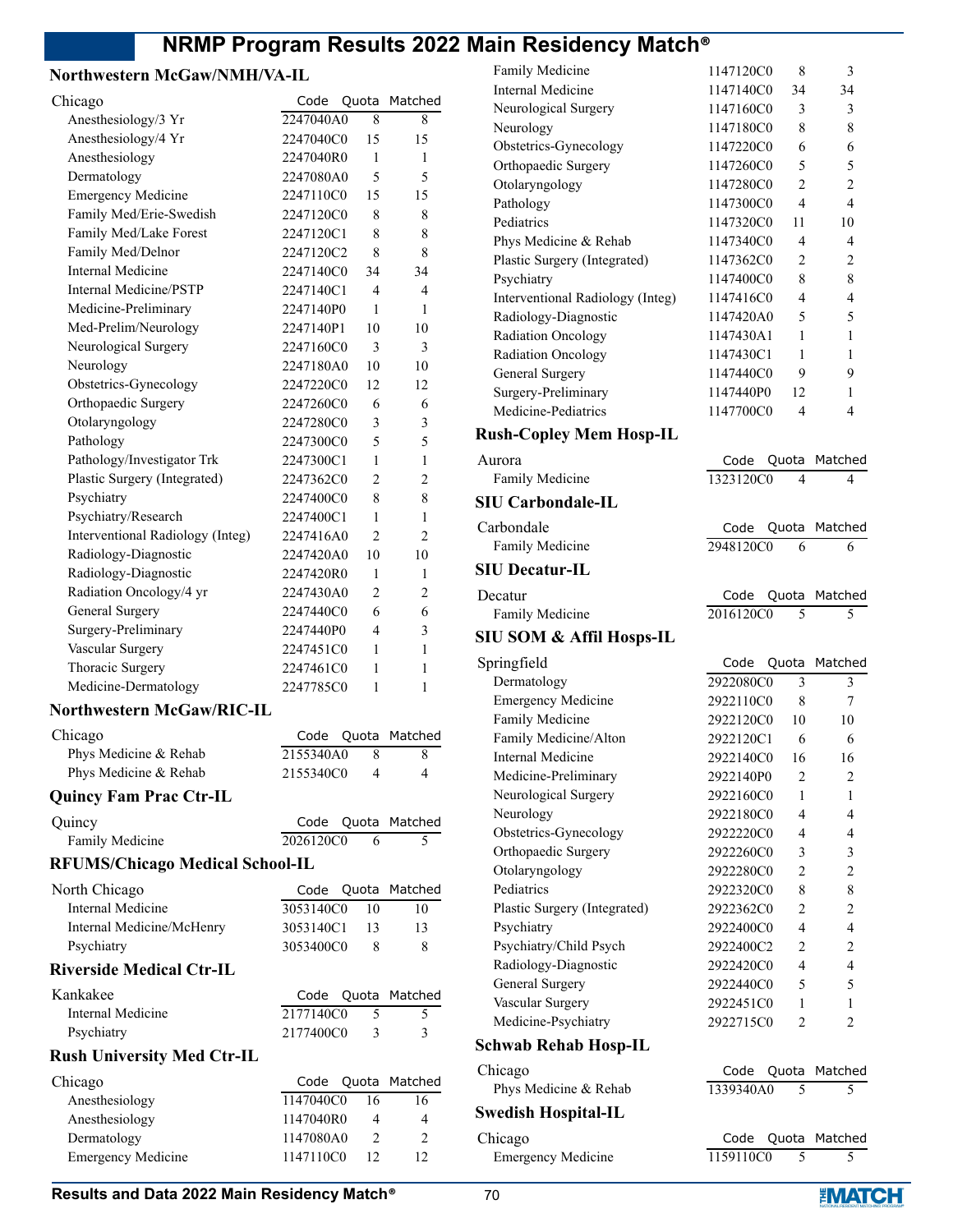### **Swedish Hospital-IL (Continued)**

| Family Medicine               |                                   | 1159120C1 | $\overline{4}$ | 4                        |
|-------------------------------|-----------------------------------|-----------|----------------|--------------------------|
| Internal Medicine             |                                   | 1159140C0 | 10             | 10                       |
| <b>U Illinois COM-Chicago</b> |                                   |           |                |                          |
| Chicago                       |                                   | Code      | Quota          | Matched                  |
| Anesthesiology                |                                   | 1150040C0 | 14             | 14                       |
| Anesthesiology                |                                   | 1150040R0 | 1              | 1                        |
| Dermatology                   |                                   | 1150080A0 | $\overline{4}$ | $\overline{4}$           |
| <b>Emergency Medicine</b>     |                                   | 1150110C0 | 15             | 15                       |
| Family Medicine/UIH           |                                   | 1150120C1 | 8              | 8                        |
| Family Med/Gibson City        |                                   | 1150120C2 | 1              | $\theta$                 |
| Internal Medicine/UIH         |                                   | 1150140C1 | 35             | 35                       |
| Med-Prelim/UIH                |                                   | 1150140P0 | 10             | 10                       |
| Neurological Surgery          |                                   | 1150160C0 | 1              | 1                        |
| Neurology                     |                                   | 1150180C0 | 5              | 5                        |
| Obstetrics-Gynecology         |                                   | 1150220C0 | 7              | 7                        |
| Orthopaedic Surgery           |                                   | 1150260C0 | 6              | 6                        |
| Otolaryngology                |                                   | 1150280C0 | 3              | 3                        |
| Pathology                     |                                   | 1150300C1 | 6              | 6                        |
| Pediatrics                    |                                   | 1150320C0 | 10             | 10                       |
|                               | Pediatrics/Internationally Funded | 1150320C1 | 1              | 1                        |
| Peds-Prelim/Child Neurology   |                                   | 1150320P0 | 1              | 1                        |
| Psychiatry                    |                                   | 1150400C0 | 8              | 8                        |
| Psychiatry/Research           |                                   | 1150400C2 | $\overline{2}$ | 2                        |
|                               | Interventional Radiology (Integ)  | 1150416A0 | $\overline{2}$ | $\overline{c}$           |
| Radiology-Diagnostic          |                                   | 1150420A0 | 4              | $\overline{\mathcal{L}}$ |
| General Surgery               |                                   | 1150440C0 | 7              | 7                        |
| Surg-Prelim/Undesignated      |                                   | 1150440P1 | 11             | $\theta$                 |
| Medicine-Pediatrics           |                                   | 1150700C0 | $\overline{4}$ | 4                        |
| Medicine-Emergency Med        |                                   | 1150705C0 | 3              | 3                        |

#### **U Illinois COM-Peoria OSF**

| Peoria                    |           |    | Code Quota Matched |
|---------------------------|-----------|----|--------------------|
| <b>Emergency Medicine</b> | 1175110C0 | 14 | 14                 |
| Internal Medicine         | 1175140C0 | 12 | 12                 |
| Neurological Surgery      | 1175160C0 | 2  | 2                  |
| Neurology                 | 1175180C0 | 4  | 4                  |
| Obstetrics-Gynecology     | 1175220C0 | 4  | 4                  |
| Pediatrics                | 1175320C0 | 12 | 12                 |
| Radiology-Diagnostic      | 1175420C0 | 4  | 4                  |
| General Surgery           | 1175440C0 | 4  | 4                  |
| Medicine-Pediatrics       | 1175700C0 | 9  | 9                  |
| Transitional              | 1175999P0 | 8  | 8                  |
|                           |           |    |                    |

### **U Illinois COM-Peoria UPHM**

| Peoria                         |           |    | Code Quota Matched |
|--------------------------------|-----------|----|--------------------|
| Family Medicine                | 2267120C0 | 10 | 10                 |
| Psychiatry                     | 2267400C0 | 4  |                    |
| <b>U Illinois COM-Rockford</b> |           |    |                    |
| Rockford                       |           |    | Code Quota Matched |
| Family Medicine                | 2268120C0 | 8  | 8                  |
| Family Med/Dixon Rural         | 2268120C1 |    |                    |

# Family Medicine/Monroe 2268120C2 3 2

### **UIC/Mt Sinai Hosp Med Ctr-IL**

| Chicago             |           |               | Code Quota Matched |
|---------------------|-----------|---------------|--------------------|
| General Surgery     | 1287440C0 | $\mathcal{L}$ |                    |
| Surgery-Preliminary | 1287440P0 |               |                    |

### **Univ of Chicago Med Ctr-IL**

| Chicago                                                | Code      | Quota                    | Matched                 |
|--------------------------------------------------------|-----------|--------------------------|-------------------------|
| Anesthesiology                                         | 1160040A0 | 8                        | 8                       |
| Anesthesiology/UCM-NS Prelim                           | 1160040C0 | 12                       | 12                      |
| Dermatology                                            | 1160080A0 | 3                        | 3                       |
| <b>Emergency Medicine</b>                              | 1160110C0 | 18                       | 18                      |
| Family Medicine/NorthShore                             | 1160120C0 | 6                        | 6                       |
| <b>Internal Medicine</b>                               | 1160140C0 | 33                       | 33                      |
| Int Med/MD Scientist                                   | 1160140C1 | 1                        | 1                       |
| Internal Medicine/NorthShore                           | 1160140C2 | 16                       | 16                      |
| Medicine-Preliminary                                   | 1160140P0 | 5                        | 5                       |
| Med-Prelim/NorthShore                                  | 1160140P2 | 13                       | 13                      |
| Med-Prelim/Neurology-NShore                            | 1160140P3 | 5                        | 5                       |
| Med-Prelim/Neurology                                   | 1160140P5 | 1                        | 1                       |
| Neurological Surgery                                   | 1160160C0 | $\overline{2}$           | $\overline{2}$          |
| Neurology                                              | 1160180A0 | 8                        | 8                       |
| Child Neurology                                        | 1160185C0 | $\overline{2}$           | $\overline{c}$          |
| Obstetrics-Gynecology                                  | 1160220C0 | 7                        | 7                       |
| Orthopaedic Surgery                                    | 1160260C0 | 5                        | 5                       |
| Otolaryngology                                         | 1160280C0 | 3                        | 3                       |
| Pathology                                              | 1160300C0 | 7                        | 7                       |
| Pathology/Clinical                                     | 1160300C1 | 1                        | 1                       |
| Pathology/NorthShore                                   | 1160300C2 | 3                        | 3                       |
| Pediatrics                                             | 1160320C0 | 20                       | 20                      |
| Pediatrics/Med Education                               | 1160320C1 | 1                        | 1                       |
| Pediatrics/Health Services                             | 1160320C4 | $\theta$                 | 0                       |
| Plastic Surgery (Integrated)                           | 1160362C0 | 3                        | 3                       |
| Psychiatry                                             | 1160400C0 | 7                        | 7                       |
| Interventional Radiology (Integ)                       | 1160416A0 | $\overline{2}$           | $\overline{c}$          |
| Radiology-Diagnostic                                   | 1160420A0 | 6                        | 6                       |
| Radiation Oncology                                     | 1160430A0 | $\overline{2}$           | $\overline{c}$          |
| General Surgery                                        | 1160440C0 | 7                        | 7                       |
| Surgery-Preliminary                                    | 1160440P2 | $\overline{\mathcal{L}}$ | $\overline{\mathbf{4}}$ |
| Medicine-Pediatrics                                    | 1160700C0 | 4                        | 4                       |
| $\mathbf{M}$ . The set of $\mathbf{M}$<br>$\mathbf{r}$ |           |                          |                         |

### **Weiss Memorial Hospital-IL**

| Chicago                  |           | Code Quota Matched |
|--------------------------|-----------|--------------------|
| Transitional             | 1846999P0 |                    |
| West Suburban Med Ctr-IL |           |                    |
| Oak Park                 |           | Code Quota Matched |
| Family Medicine          | 1173120C0 |                    |

### **INDIANA**

### **Ascension St Vincent Hosp-IN**

| Indianapolis          |           |    | Code Quota Matched |
|-----------------------|-----------|----|--------------------|
| Family Medicine       | 1189120C0 | 8  | 8                  |
| Internal Medicine     | 1189140C0 | 16 | 16                 |
| Medicine-Preliminary  | 1189140P0 | 4  | 4                  |
| Obstetrics-Gynecology | 1189220C0 | 5  | 5                  |
| Pediatrics            | 1189320C0 | 6  |                    |
| General Surgery       | 1189440C0 | ٩  |                    |
| Transitional          | 1189999P0 | 18 | 18                 |
|                       |           |    |                    |

#### **Community Health Network-IN**

| Indianapolis              |           |    | Code Quota Matched |
|---------------------------|-----------|----|--------------------|
| Family Medicine           | 3027120C0 | 10 | 10                 |
| Family Med/South Hospital | 3027120C1 |    | 4                  |
| Psychiatry                | 3027400C0 |    | 4                  |
|                           |           |    |                    |

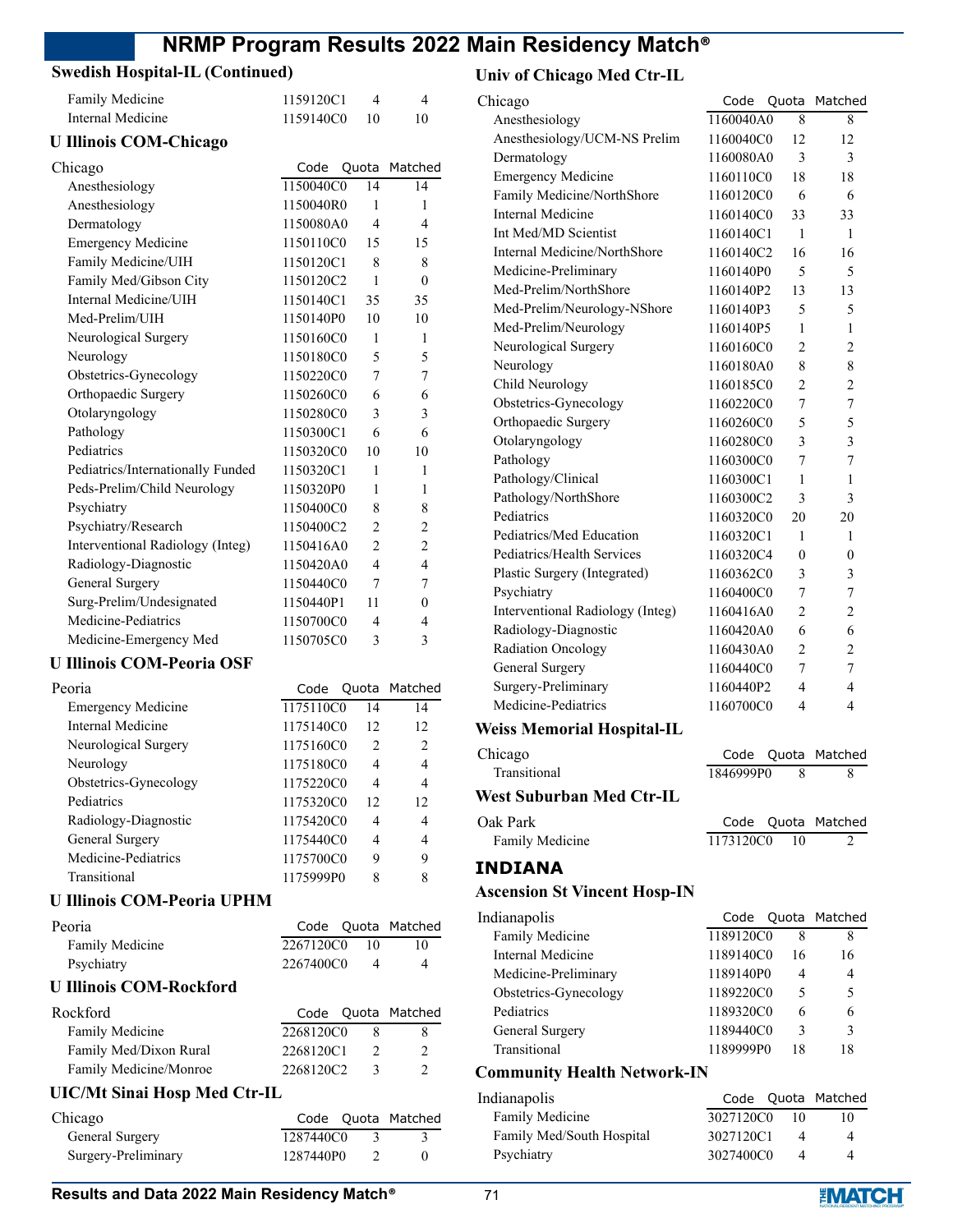### **Deaconess Hospital-IN**

| Evansville                     |           |   | Code Quota Matched |
|--------------------------------|-----------|---|--------------------|
| Family Medicine                | 3029120C0 | 8 | 8                  |
| <b>Franciscan Health-IN</b>    |           |   |                    |
| Indianapolis                   | Code      |   | Quota Matched      |
| <b>Family Medicine</b>         | 2963120C0 | 9 | Q                  |
| <b>Ft Wayne Med Ed Prog-IN</b> |           |   |                    |
| Fort Wayne                     | Code      |   | Quota Matched      |
| <b>Family Medicine</b>         | 1178120C0 | 8 | 8                  |

#### **Indiana Univ Health Ball Memorial Hosp**

| Muncie            |           |     | Code Quota Matched |
|-------------------|-----------|-----|--------------------|
| Family Medicine   | 1192120C0 |     |                    |
| Internal Medicine | 1192140C0 | x   |                    |
| Transitional      | 1192999P0 | -11 |                    |

### **Indiana University SOM**

| Indianapolis                     | Code      | Quota          | Matched        |
|----------------------------------|-----------|----------------|----------------|
| Anesthesiology                   | 1187040A0 | 22             | 22             |
| Anesthesiology                   | 1187040C0 | 4              | 4              |
| Anesthesiology                   | 1187040R1 | 1              | 1              |
| Dermatology                      | 1187080A0 | 3              | 3              |
| Dermatology                      | 1187080C0 | $\overline{2}$ | $\overline{2}$ |
| Emergency Med/Indianapolis       | 1187110C0 | 21             | 21             |
| Family Med/Indianapolis          | 1187120C0 | 13             | 13             |
| Family Medicine/Arnett           | 1187120C2 | 5              | 5              |
| Family Medicine/Jasper           | 1187120C3 | 5              | 5              |
| Internal Med/Indianapolis        | 1187140C0 | 35             | 35             |
| Internal Medicine/SW Indiana     | 1187140C1 | 16             | 16             |
| Med-Prelim/SW Indiana            | 1187140P0 | 8              | 8              |
| Neurological Surgery             | 1187160C0 | 3              | 3              |
| Neurology                        | 1187180C0 | 10             | 10             |
| Child Neurology                  | 1187185C0 | $\mathfrak{D}$ | $\mathfrak{D}$ |
| Neurodevelopmental Disabilities  | 1187186C0 | $\overline{2}$ | 2              |
| Obstetrics-Gynecology            | 1187220C0 | 10             | 10             |
| Orthopaedic Surgery              | 1187260C0 | 5              | 5              |
| Ortho Surgery/Research           | 1187260C1 | 1              | 1              |
| Otolaryngology-Clinical          | 1187280C0 | 4              | 4              |
| Pathology                        | 1187300C0 | $\overline{4}$ | 4              |
| Pediatrics                       | 1187320C0 | 24             | 24             |
| Pediatrics/Research              | 1187320C1 | 1              | 1              |
| Phys Medicine & Rehab            | 1187340A0 | 4              | 4              |
| Plastic Surgery (Integrated)     | 1187362C0 | $\mathfrak{D}$ | $\mathfrak{D}$ |
| Psychiatry/Indianapolis          | 1187400C0 | 10             | 10             |
| Psychiatry/Vincennes             | 1187400C1 | 6              | 6              |
| Psychiatry/Merrillville          | 1187400C2 | 4              | 4              |
| Interventional Radiology (Integ) | 1187416A0 | $\overline{2}$ | $\overline{2}$ |
| Radiology-Diagnostic             | 1187420A0 | 9              | 9              |
| Radiology-Diagnostic             | 1187420C0 | $\overline{c}$ | $\overline{c}$ |
| Radiation Oncology               | 1187430A0 | 1              | 1              |
| General Surgery                  | 1187440C0 | 10             | 10             |
| Surgery-Preliminary              | 1187440P0 | 6              | 4              |
| Vascular Surgery                 | 1187451C0 | 1              | 1              |
| Thoracic Surgery                 | 1187461C0 | 1              | 1              |
| Medicine-Pediatrics              | 1187700C0 | 14             | 14             |
| Pediatrics-Emergency Med         | 1187725C0 | $\overline{2}$ | 2              |

| Peds/Psych/Child Psych<br>Pediatrics-Medical Genetics | 1187730C0<br>1187765C0 | 4<br>1     | 4<br>0        |
|-------------------------------------------------------|------------------------|------------|---------------|
| Transitional                                          | 1187999P0              | 15         | 15            |
| Memorial Hospital-IN                                  |                        |            |               |
| South Bend<br>Family Medicine                         | Code<br>1193120C0      | Quota<br>9 | Matched<br>9  |
| <b>Parkview Health-IN</b>                             |                        |            |               |
| Fort Wayne                                            | Code                   |            | Quota Matched |
| <b>Internal Medicine</b>                              | 2306140C0              | 15         | 15            |
| General Surgery                                       | 2306440C0              | 4          | 4             |
| St Josephs Reg Med Ctr-IN                             |                        |            |               |
| Mishawaka                                             | Code                   | Quota      | Matched       |
| Family Medicine                                       | 1194120C0              | 9          | 9             |
| <b>Union Hospital-IN</b>                              |                        |            |               |
| Terre Haute                                           | Code                   | Quota      | Matched       |
| Family Medicine                                       | 3007120C0              | 7          | 6             |
| IOWA                                                  |                        |            |               |
| <b>Broadlawns Med Ctr-IA</b>                          |                        |            |               |
| Des Moines                                            | Code                   |            | Quota Matched |
| Family Medicine                                       | 1199120C0              | 8          | 8             |
| Transitional                                          | 1199999P0              | 4          | 4             |
| <b>Central Iowa Health System</b>                     |                        |            |               |
| Des Moines                                            | Code                   | Quota      | Matched       |
| Family Medicine/Lutheran-DSM                          | 1201120C0              | 6          | 6             |
| Family Med/Allen-Waterloo                             | 1201120C1              | 3          | 2             |
| Internal Medicine/IA Methodist                        | 1201140C0              | 10         | 10            |
| Med-Prelim/IA Methodist                               | 1201140P0              | 2          | 2             |
| Pediatrics/Blank Childrens                            | 1201320C0              | 7          | 7             |
| General Surgery/IA Methodist                          | 1201440C0              | 4          | 4             |
| Surg-Prelim/IA Methodist<br>Transitional/IA Methodist | 1201440P0<br>1201999P0 | 2<br>4     | 1<br>4        |
| <b>Genesis Quad Cities-IA</b>                         |                        |            |               |
|                                                       |                        |            |               |
| Davenport<br><b>Family Medicine</b>                   | Code<br>2969120C0      | Quota<br>6 | Matched<br>6  |
| <b>Mercy Med Ctr-Des Moines-IA</b>                    |                        |            |               |
|                                                       |                        |            |               |
| Des Moines<br>Family Medicine                         | Code<br>1346120C0      | Quota<br>8 | Matched<br>8  |
| Family Medicine/Rural                                 | 1346120C1              | 2          | 1             |
| Internal Medicine                                     | 1346140C0              | 10         | 9             |
| Psychiatry                                            | 1346400C0              | 4          | 4             |
| General Surgery                                       | 1346440C1              | 4          | 4             |
| MercyOne North Iowa Med Ctr                           |                        |            |               |
| Mason City                                            | Code                   | Quota      | Matched       |
| Family Medicine                                       | 2015120C0              | 6          | 4             |
| Family Medicine/Waterloo                              | 2015120C1              | 4          | 4             |
| Internal Medicine                                     | 2015140C0              | 6          | 6             |
| Siouxland Med Ed Fdn-IA                               |                        |            |               |
| Sioux City                                            | Code                   | Quota      | Matched       |
| Family Medicine                                       | 3022120C0              | 6          | 0             |
| <b>U</b> Iowa Hosps and Clinics                       |                        |            |               |
| Iowa City                                             | Code                   | Quota      | Matched       |
| Anesthesiology                                        | 1203040C0              | 15         | 15            |

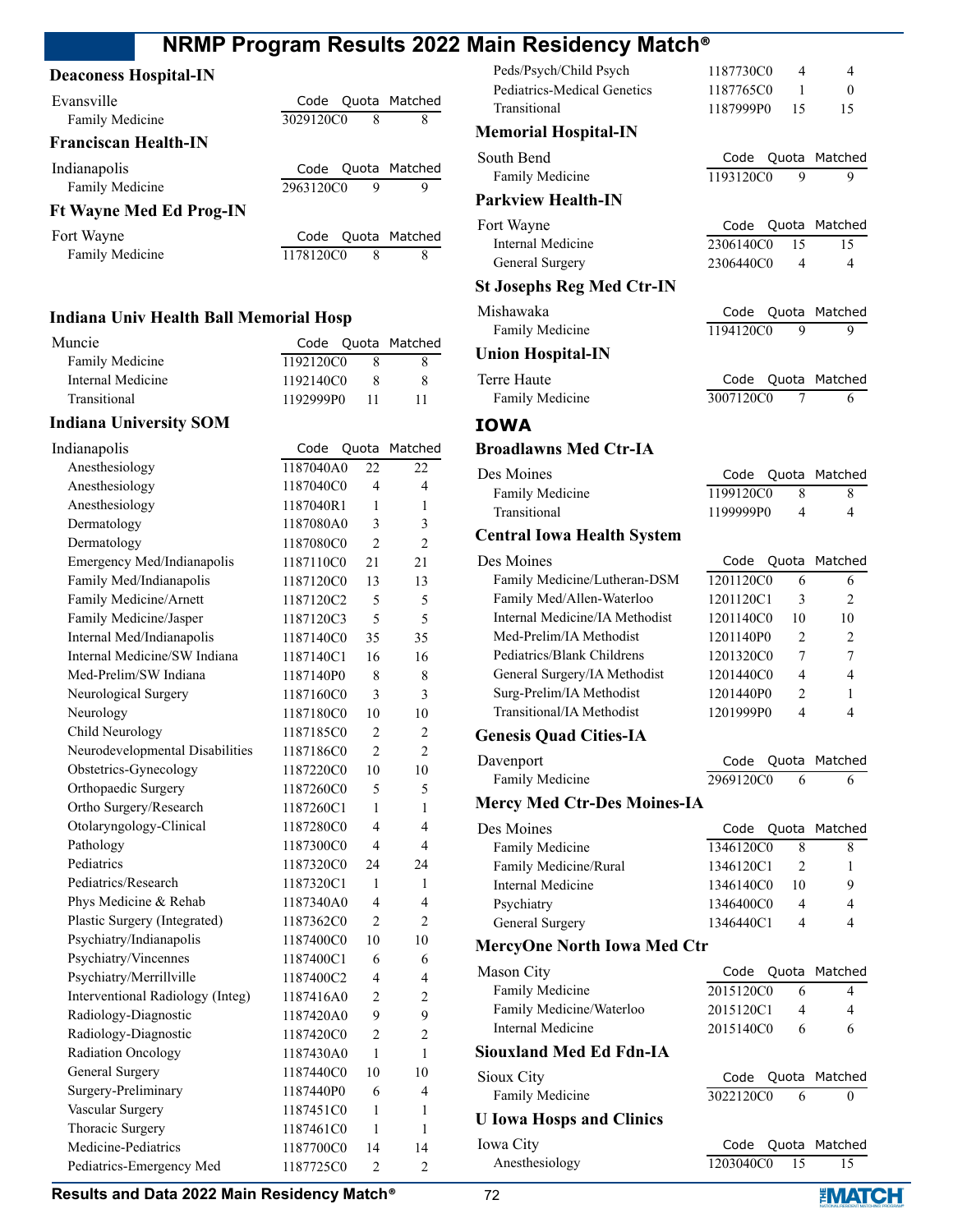### **U Iowa Hosps and Clinics (Continued)**

| Medicine-Psychiatry<br>Psychiatry-Family Med     | 1203715C0<br>1203720C0 | $\overline{2}$<br>$\overline{2}$ | 2<br>$\overline{2}$      |
|--------------------------------------------------|------------------------|----------------------------------|--------------------------|
| Thoracic Surgery                                 | 1203461C0              | 1                                | 1                        |
| Vascular Surgery                                 | 1203451C0              | 1                                | $\mathbf{1}$             |
| Surgery-Preliminary                              | 1203440P3              | $\overline{2}$                   | $\overline{c}$           |
| General Surgery                                  | 1203440C0              | 7                                | 7                        |
| <b>Radiation Oncology</b>                        | 1203430A0              | 3                                | 3                        |
| Radiology-Diagnostic                             | 1203420C0              | 4                                | $\overline{\mathcal{L}}$ |
| Radiology-Diagnostic                             | 1203420A0              | 3                                | 3                        |
| Interventional Radiology (Integ)                 | 1203416C0              | 1                                | 1                        |
| Psychiatry                                       | 1203400C0              | 9                                | 9                        |
| Pediatrics                                       | 1203320C0              | 15                               | 15                       |
| Pathology                                        | 1203300C0              | 6                                | 6                        |
| Otolaryngology/Research                          | 1203280C1              | $\overline{2}$                   | $\overline{c}$           |
| Otolaryngology                                   | 1203280C0              | 3                                | 3                        |
| Orthopaedic Surgery                              | 1203260C0              | 6                                | 6                        |
| Obstetrics-Gynecology/Rural                      | 1203220C1              | $\overline{2}$                   | 2                        |
| Obstetrics-Gynecology                            | 1203220C0              | $\overline{4}$                   | $\overline{\mathcal{L}}$ |
| Child Neurology                                  | 1203185C0              | $\overline{2}$                   | $\overline{c}$           |
| Neurology                                        | 1203180C0              | 8                                | 8                        |
| Med-Prelim/Ophthalmology<br>Neurological Surgery | 1203140P2<br>1203160C0 | 5<br>$\overline{2}$              | 5<br>$\overline{2}$      |
| Medicine-Preliminary                             | 1203140P0              | 3                                | 3                        |
| Internal Medicine                                | 1203140C0              | 23                               | 23                       |
| Family Medicine                                  | 1203120C0              | 8                                | 8                        |
| <b>Emergency Medicine</b>                        | 1203110C0              | 10                               | 10                       |
| Dermatology                                      | 1203080A0              | 5                                | 5                        |

Psychiatry 2184400C0 4 4

# **KANSAS**

### **U Kansas SOM-Kansas City**

| Kansas City                              |           |                          | Code Quota Matched       |
|------------------------------------------|-----------|--------------------------|--------------------------|
| Anesthesiology                           | 1208040C0 | 11                       | 11                       |
| Anesthesiology                           | 1208040R0 | $\mathfrak{D}$           | $\mathfrak{D}$           |
| Dermatology                              | 1208080A0 | $\overline{\phantom{0}}$ | $\overline{\phantom{0}}$ |
| <b>Emergency Medicine</b>                | 1208110C0 | 10                       | 10                       |
| Family Medicine                          | 1208120C0 | 9                        | 9                        |
| Family Medicine/KU-CHCSEK Rura 1208120C3 |           | $\mathfrak{D}$           | $\mathfrak{D}$           |
| Internal Medicine                        | 1208140C0 | 23                       | 23                       |
| Medicine-Preliminary                     | 1208140P0 | 8                        | 8                        |
| $Med-Prelim/PM\&R$                       | 1208140P1 | 1                        | 1                        |
| Med-Prelim/Radiology                     | 1208140P3 | $\mathfrak{D}$           | $\mathcal{L}$            |
| Med-Prelim/Dermatology                   | 1208140P5 | $\Omega$                 | $\Omega$                 |
| Med-Prelim/Radiation Onc                 | 1208140P6 | 1                        | 1                        |
| Med-Prelim/Ophthalmology                 | 1208140P7 | $\theta$                 | $\Omega$                 |
| Med-Prelim/Int Radiology                 | 1208140P8 | 1                        | 1                        |
| Neurological Surgery                     | 1208160C0 | $\overline{c}$           | 2                        |
| Neurology                                | 1208180C0 | $\overline{\phantom{0}}$ | 5                        |
| Obstetrics-Gynecology                    | 1208220C0 | 4                        | 4                        |
| Orthopaedic Surgery                      | 1208260C0 | 5                        | 5                        |
| Otolaryngology                           | 1208280C0 | 4                        | 4                        |
| Pathology                                | 1208300C0 | 4                        | 3                        |

| Phys Medicine & Rehab            | 1208340A0 | 4              | 4              |
|----------------------------------|-----------|----------------|----------------|
| Plastic Surgery (Integrated)     | 1208362C0 | 2              | 2              |
| Psychiatry                       | 1208400C0 | 6              | 6              |
| Interventional Radiology (Integ) | 1208416A0 | 2              | 2              |
| Radiology-Diagnostic             | 1208420A0 | 6              | 6              |
| Radiology-Diagnostic             | 1208420R0 | 1              | 1              |
| <b>Radiation Oncology</b>        | 1208430A0 | $\mathfrak{D}$ | $\mathfrak{D}$ |
| General Surgery                  | 1208440C0 | 5              | 5              |
| Medicine-Psychiatry              | 1208715C0 | 2              | $\mathfrak{D}$ |
| U Kansas SOM-Wichita             |           |                |                |
| Wichita                          | Codo      | ∩⊔∩t∍          | Matche         |

| Wichita                | Code      |    | Quota Matched |
|------------------------|-----------|----|---------------|
| Anesthesiology         | 3054040C0 | 5  | 5             |
| Family Med/Via Christi | 3054120C0 | 18 | 18            |
| Family Med/Smoky Hill  | 3054120C1 | 5  | 5             |
| Family Med/Wesley      | 3054120C2 | 9  | 8             |
| Internal Medicine      | 3054140C0 | 12 | 12            |
| Medicine-Preliminary   | 3054140P0 | 6  | 6             |
| Obstetrics-Gynecology  | 3054220C0 | 5  | 5             |
| Orthopaedic Surgery    | 3054260C0 | 4  | 4             |
| Pediatrics             | 3054320C0 | 5  | 5             |
| Psychiatry             | 3054400C0 | 6  | 6             |
| Radiology-Diagnostic   | 3054420A0 | 4  | 4             |
| General Surgery        | 3054440C0 | 7  |               |
| Surgery-Preliminary    | 3054440P0 |    |               |
| Medicine-Pediatrics    | 3054700C0 | 3  | 3             |

#### **KENTUCKY**

### **Appalachian OPTIC-KY**

| Pikeville                  |           |                | Code Quota Matched |
|----------------------------|-----------|----------------|--------------------|
| Family Med/Lake Cumberland | 2134120C1 | -6             |                    |
| Internal Medicine          | 2134140C0 | $7\phantom{0}$ |                    |

### **Appalachian Regional Healthcare-KY**

| Lexington                          | Code      |                          | Quota Matched            |
|------------------------------------|-----------|--------------------------|--------------------------|
| Internal Medicine                  | 2227140C0 | $\overline{4}$           | 4                        |
| <b>Baptist Health Deaconess-KY</b> |           |                          |                          |
| Madisonville                       | Code      |                          | Quota Matched            |
| Family Medicine                    | 2912120C0 | $\overline{\phantom{0}}$ | 5                        |
| <b>St Elizabeth Med Ctr-KY</b>     |           |                          |                          |
| Edgewood                           | Code      | Quota                    | Matched                  |
| Family Medicine                    | 1213120C0 | 10                       | 10                       |
| <b>U Kentucky Med Ctr</b>          |           |                          |                          |
| Lexington                          | Code      |                          | Quota Matched            |
| Anesthesiology                     | 1848040C0 | 16                       | 16                       |
| <b>Emergency Medicine</b>          | 1848110C0 | 12                       | 12                       |
| Family Medicine                    | 1848120C0 | 6                        | 4                        |
| Family Med/East Kentucky           | 1848120C1 | $\overline{\mathcal{A}}$ | 4                        |
| Family Med/Rural-Morehead          | 1848120C3 | 4                        | $\overline{\mathcal{A}}$ |
| Internal Medicine                  | 1848140C0 | 18                       | 18                       |
| Int Med/Bowling Green              | 1848140C1 | 7                        | 2                        |
| Medicine-Primary                   | 1848140M0 | 6                        | 6                        |
| Medicine-Preliminary               | 1848140P0 | 4                        | 3                        |
| Neurological Surgery               | 1848160C0 | 2                        | $\overline{c}$           |
| Neurology                          | 1848180C0 | 7                        | 7                        |
|                                    |           |                          |                          |

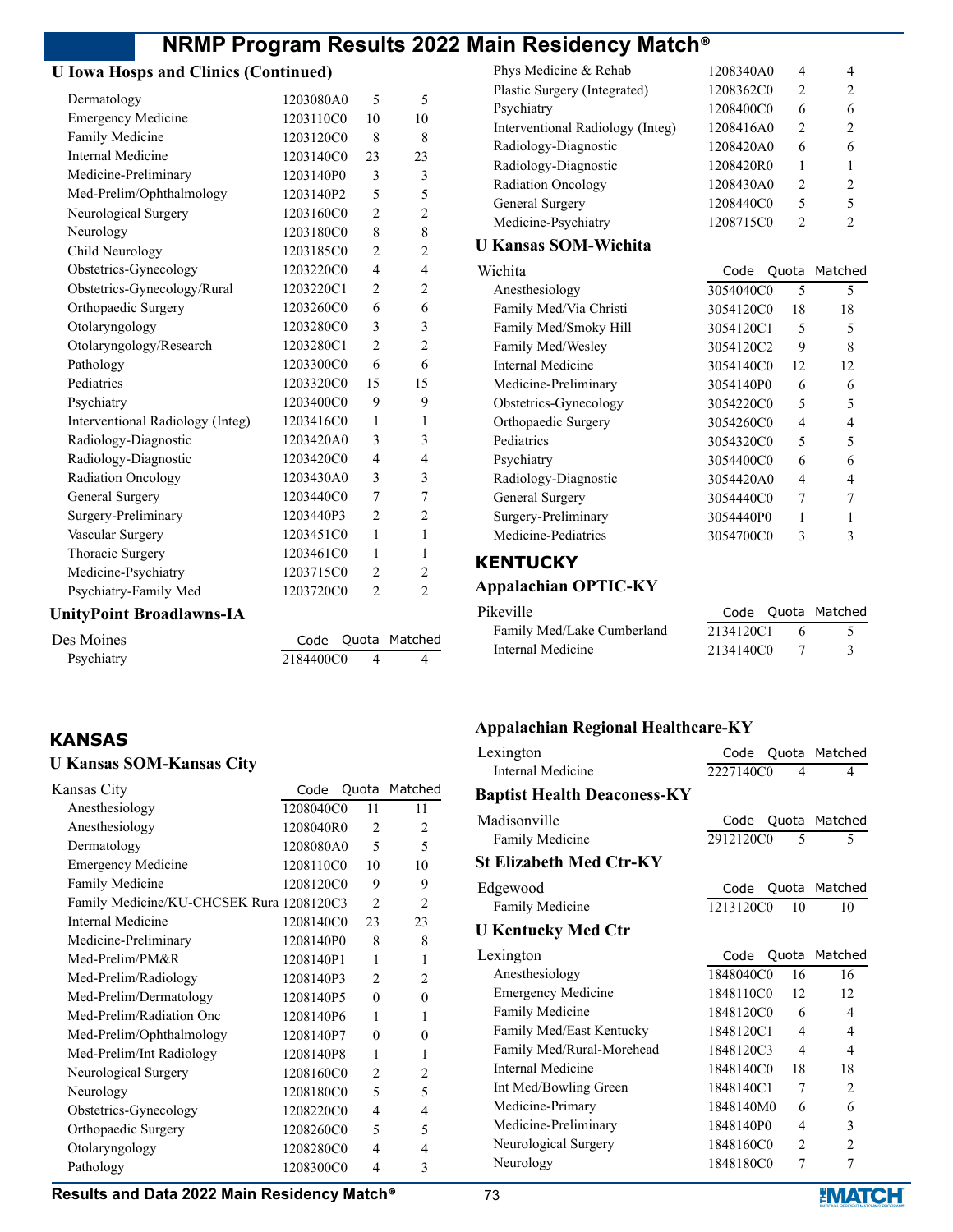### **U Kentucky Med Ctr (Continued)**

| Child Neurology              | 1848185C0 | $\mathfrak{D}$ | $\mathfrak{D}$ |
|------------------------------|-----------|----------------|----------------|
| Obstetrics-Gynecology        | 1848220C0 | 5              | 5              |
| Ob-Gyn/Bowling Green         | 1848220C1 | 3              | 3              |
| Orthopaedic Surgery          | 1848260C0 | 5              | 5              |
| Otolaryngology               | 1848280C0 | 4              | 4              |
| Pathology                    | 1848300C0 | 4              | 4              |
| Pediatrics                   | 1848320C0 | 12             | 12             |
| Phys Medicine & Rehab        | 1848340C0 | 5              | 5              |
| Plastic Surgery (Integrated) | 1848362C0 | $\mathfrak{D}$ | $\overline{c}$ |
| Psychiatry                   | 1848400C0 | 4              | 4              |
| Psychiatry/Adult Child Integ | 1848400C2 | $\mathfrak{D}$ | 2              |
| Radiology-Diagnostic         | 1848420A0 | 8              | 8              |
| General Surgery              | 1848440C0 | 8              | 8              |
| Gen Surg/Bowling Green       | 1848440C1 | 2              | $\overline{c}$ |
| Surgery-Preliminary          | 1848440P0 | 17             | $\overline{c}$ |
| Thoracic Surgery             | 1848461C0 | 1              | 1              |
| Medicine-Pediatrics          | 1848700C0 | 6              | 6              |
| Medicine-Psychiatry          | 1848715C0 | $\mathfrak{D}$ | 2              |
| Peds/Psych/Child Psych       | 1848730C0 | $\overline{c}$ | $\mathfrak{D}$ |
| Transitional/Bowling Green   | 1848999P0 | 12             | 12             |
|                              |           |                |                |

#### **U Louisville SOM-KY**

| Louisville                   | Code      |                | Quota Matched  |
|------------------------------|-----------|----------------|----------------|
| Anesthesiology               | 1217040C0 | 11             | 11             |
| Dermatology                  | 1217080A0 | $\overline{c}$ | $\overline{c}$ |
| <b>Emergency Medicine</b>    | 1217110C0 | 12             | 12             |
| Family Medicine              | 1217120C0 | 8              | 8              |
| Family Med/Glasgow           | 1217120C1 | 4              | 4              |
| Family Med/Owensboro         | 1217120C2 | 6              | 3              |
| Internal Medicine            | 1217140C0 | 24             | 24             |
| Medicine-Preliminary         | 1217140P0 | 12.            | 12             |
| Med-Prelim/Ophthalmology     | 1217140P1 | 4              | 4              |
| Neurological Surgery         | 1217160C0 | $\overline{2}$ | $\overline{c}$ |
| Neurology                    | 1217180C0 | 4              | 4              |
| Child Neurology              | 1217185C0 | 3              | 3              |
| Obstetrics-Gynecology        | 1217220C0 | 6              | 6              |
| Orthopaedic Surgery          | 1217260C0 | 5              | 5              |
| Otolaryngology               | 1217280C0 | 3              | 3              |
| Pathology                    | 1217300C0 | 3              | 3              |
| Pediatrics                   | 1217320C0 | 24             | 22             |
| Phys Medicine & Rehab        | 1217340A0 | 4              | 4              |
| Plastic Surgery (Integrated) | 1217362C0 | 2              | $\overline{2}$ |
| Psychiatry                   | 1217400C0 | 9              | 9              |
| Radiology-Diagnostic         | 1217420A0 | 6              | 6              |
| Radiology-Diagnostic         | 1217420R0 | 1              | 1              |
| Radiation Oncology           | 1217430A0 | 1              | 1              |
| General Surgery              | 1217440C0 | 9              | 9              |
| Surg-Prelim/Non-Desig        | 1217440P1 | $\overline{2}$ | 1              |
| Medicine-Pediatrics          | 1217700C0 | 5              | 5              |
|                              |           |                |                |

### **LOUISIANA**

### **Baton Rouge Gen Med Ctr-LA**

| Baton Rouge       |           |                 | Code Quota Matched |
|-------------------|-----------|-----------------|--------------------|
| Family Medicine   | 1139120C0 | - 83            |                    |
| Internal Medicine | 1139140C0 | $\overline{12}$ |                    |

### **East Jefferson Gen Hosp-LA**

| еам јенегми чен поѕр-ел              |                        |                     |                     |
|--------------------------------------|------------------------|---------------------|---------------------|
| Metairie                             | Code                   |                     | Quota Matched       |
| Family Medicine                      | 1404120C0              | 6                   | 6                   |
| <b>LSU SOM-Baton Rouge-LA</b>        |                        |                     |                     |
| <b>Baton Rouge</b>                   | Code                   |                     | Quota Matched       |
| <b>Emergency Medicine</b>            | 1221110C0              | 12                  | 12                  |
| <b>Internal Medicine</b>             | 1221140C0              | 12                  | 9                   |
| Medicine-Preliminary                 | 1221140P0              | 4                   | 4                   |
| Obstetrics-Gynecology                | 1221220C0              | 4                   | 4                   |
| <b>LSU SOM-New Orleans-LA</b>        |                        |                     |                     |
| New Orleans                          | Code                   |                     | Quota Matched       |
| Anesthesiology                       | 1224040C0              | 7                   | 7                   |
| Dermatology                          | 1224080A0              | 6                   | 6                   |
| <b>Emergency Medicine</b>            | 1224110C0              | 12                  | 12                  |
| Family Medicine                      | 1224120C0              | 6                   | 2                   |
| Family Med/Rural-Bogalusa            | 1224120C1              | 6                   | 6                   |
| <b>Internal Medicine</b>             | 1224140C0              | 18                  | 18                  |
| Medicine-Preliminary                 | 1224140P0              | 5                   | 5                   |
| Neurological Surgery                 | 1224160C0              | 2                   | $\overline{c}$      |
| Neurology                            | 1224180C0              | 4                   | 4                   |
| Child Neurology                      | 1224185C0              | 1                   | 1                   |
| Obstetrics-Gynecology                | 1224220C0              | 6                   | 6                   |
| Orthopaedic Surgery                  | 1224260C0              | 4                   | 4                   |
| Otolaryngology                       | 1224280C0              | 4                   | 4                   |
| Pathology                            | 1224300C0              | 3                   | 3                   |
| Pediatrics                           | 1224320C0              | 14                  | 14                  |
| Phys Medicine & Rehab                | 1224340C0              | 6                   | 6                   |
| Plastic Surgery (Integrated)         | 1224362C0              | $\overline{c}$      | 2                   |
| Psychiatry                           | 1224400C0              | 12                  | 12                  |
| Psychiatry-LSU-OLOL                  | 1224400C1              | 8                   | 8                   |
| Interventional Radiology (Integ)     | 1224416A0              | $\overline{2}$      | 2                   |
| Radiology-Diagnostic                 | 1224420A0              | 5                   | 5                   |
| General Surgery                      | 1224440C0              | 11                  | 11                  |
| Surgery-Preliminary                  |                        |                     |                     |
| Vascular Surgery                     | 1224440P3<br>1224451C0 | 8<br>$\overline{2}$ | 2<br>$\overline{c}$ |
| Medicine-Pediatrics                  | 1224700C0              | 6                   |                     |
|                                      |                        |                     | 6                   |
| Medicine-Emergency Med               | 1224705C0              | 2                   | 2                   |
| Pediatrics-Emergency Med             | 1224725C0              | 2                   | 2                   |
| LSUHSC University Hosps & Clinics-LA |                        |                     |                     |
| Lafayette<br>Family Medicine         | Code                   | Quota               | Matched             |
| <b>Internal Medicine</b>             | 1225120C0              | 8                   | 8                   |
|                                      | 1225140C0              | 9                   | 5                   |
| Medicine-Preliminary                 | 1225140P0              | 2                   | 2                   |
| <b>LSUHSC-Lake Charles-LA</b>        |                        |                     |                     |
| Lake Charles                         | Code                   | Quota               | Matched             |
| Family Medicine                      | 1278120C0              | 7                   | 3                   |
| LSUHSC-Shreveport-LA                 |                        |                     |                     |
| Shreveport                           | Code                   |                     | Quota Matched       |
| Anesthesiology                       | 1232040C0              | 8                   | 8                   |
| <b>Emergency Medicine</b>            | 1232110C0              | 9                   | 8                   |
| Family Medicine                      | 1232120C0              | 6                   | 6                   |
| Family Med/N Caddo                   | 1232120C1              | 3                   | 3                   |

Family Med/Monroe 1232120C3 8 8 Internal Medicine 1232140C0 26 26 Medicine-Preliminary 1232140P0 2 1

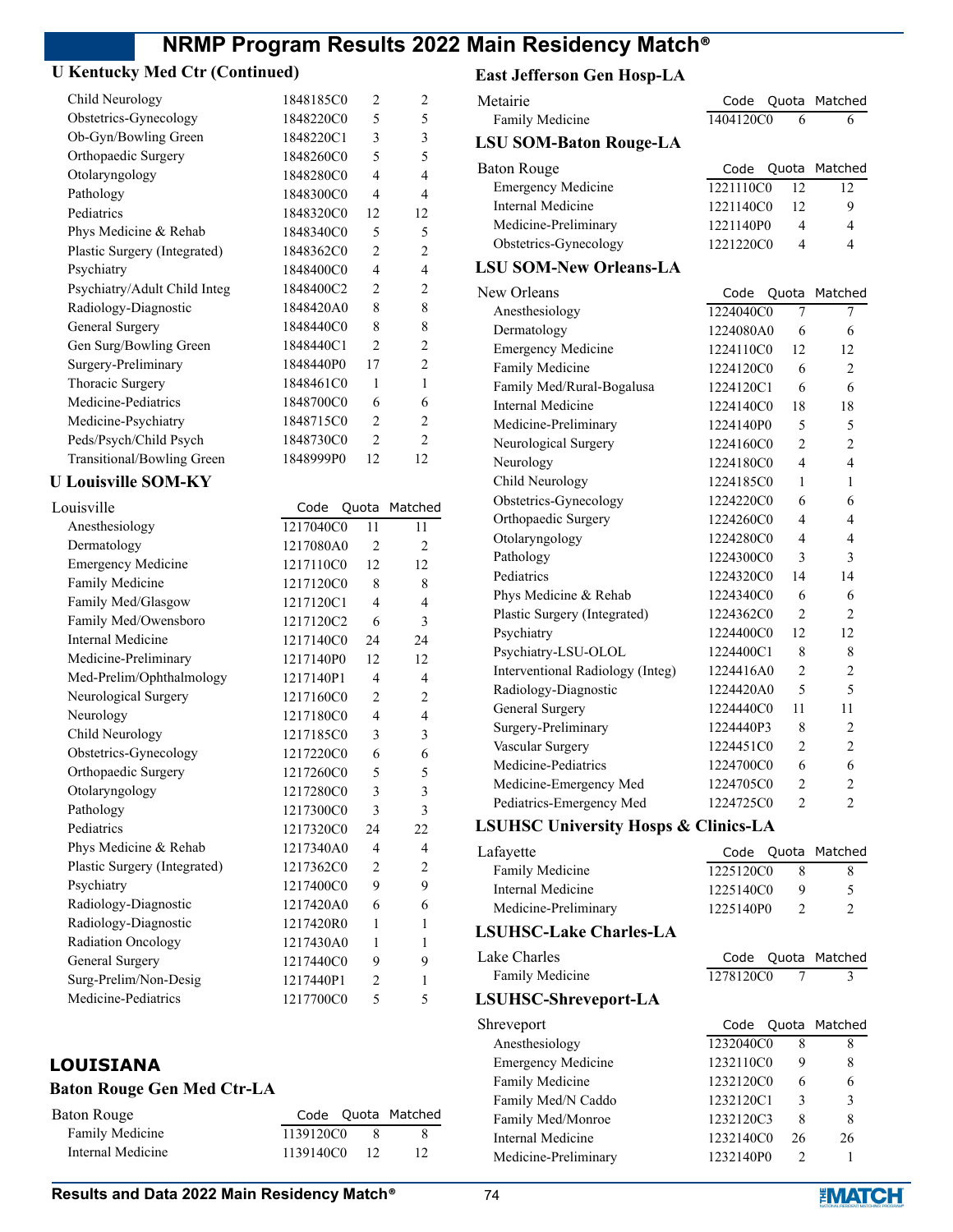### **LSUHSC-Shreveport-LA (Continued)**

| Med-Prelim/Ophthalmology         | 1232140P1 | 4              | 4              |
|----------------------------------|-----------|----------------|----------------|
| Neurological Surgery             | 1232160C0 | $\overline{c}$ | $\overline{c}$ |
| Neurology                        | 1232180C0 | 4              | 4              |
| Obstetrics-Gynecology            | 1232220C0 | 7              |                |
| Orthopaedic Surgery              | 1232260C0 | 3              | 3              |
| Otolaryngology                   | 1232280C0 | 3              | 3              |
| Pathology                        | 1232300C0 | 4              | 4              |
| Pediatrics                       | 1232320C0 | 8              | 8              |
| Psychiatry                       | 1232400C0 | 5              | 5              |
| Interventional Radiology (Integ) | 1232416C0 |                |                |
| Radiology-Diagnostic             | 1232420C0 | 4              | 4              |
| General Surgery                  | 1232440C0 | 5              | 5              |
| Surgery-Preliminary              | 1232440P1 | 4              |                |
| Medicine-Pediatrics              | 1232700C0 | 5              | 5              |
| Emergency Med-Family Med         | 1232795C0 | $\mathfrak{D}$ | 2              |

#### **Ochsner Clinic Foundation-LA**

| New Orleans               |           |                | Code Quota Matched |
|---------------------------|-----------|----------------|--------------------|
| Anesthesiology            | 1966040C0 |                | 11                 |
| <b>Emergency Medicine</b> | 1966110C0 | 6              | 6                  |
| Internal Medicine         | 1966140C0 | 17             | 17                 |
| Medicine-Primary          | 1966140M0 | $\mathfrak{D}$ | 2                  |
| Medicine-Preliminary      | 1966140P0 |                |                    |
| Neurology                 | 1966180C0 | 3              | 3                  |
| Obstetrics-Gynecology     | 1966220C0 | 6              | 6                  |
| Orthopaedic Surgery       | 1966260C0 | 3              | 3                  |
| Radiology-Diagnostic      | 1966420C0 | 5              | 5                  |
| General Surgery           | 1966440C0 | 7              |                    |
| Surgery-Preliminary       | 1966440P0 |                |                    |

### **Our Lady of the Lake Reg Med Ctr-LA**

| <b>Baton Rouge</b>            | Code      | Quota          | Matched       |
|-------------------------------|-----------|----------------|---------------|
| Pediatrics                    | 1421320C0 | 12             | 12            |
| Pediatrics-Primary            | 1421320M0 | $\Omega$       | $\theta$      |
| <b>Rapides Reg Med Ctr-LA</b> |           |                |               |
| Shreveport                    | Code      |                | Quota Matched |
| Family Medicine               | 1273120C0 | 6              | 6             |
| <b>Tulane Univ SOM-LA</b>     |           |                |               |
| New Orleans                   | Code      | Quota          | Matched       |
| Anesthesiology                | 3073040C0 | 6              | 6             |
| Dermatology                   | 3073080A0 | 4              | 4             |
| Internal Medicine             | 3073140C0 | 32             | 32            |
| Int Med-Primary Care          | 3073140C1 | 1              | 1             |
| Internal Medicine/Research    | 3073140C2 | 1              | 1             |
| Medicine-Preliminary          | 3073140P0 | 10             | 10            |
| Neurological Surgery          | 3073160C0 | 1              | 1             |
| Neurology                     | 3073180C0 | 5              | 5             |
| Obstetrics-Gynecology         | 3073220C0 | 6              | 6             |
| Orthopaedic Surgery           | 3073260C0 | 4              | 4             |
| Otolaryngology                | 3073280C0 | 3              | 3             |
| Pathology                     | 3073300C0 | 3              | 3             |
| Pediatrics                    | 3073320C0 | 8              | 8             |
| Pediatrics/Research           | 3073320C1 | 1              | 1             |
| Psychiatry                    | 3073400C0 | 7              | 7             |
| Radiology-Diagnostic          | 3073420C0 | 5              | 5             |
| General Surgery               | 3073440C0 | 5              | 5             |
| Surg-Prelim/Non-Desig         | 3073440P1 | $\overline{4}$ | 1             |

| Medicine-Pediatrics    | 3073700C0 |  |
|------------------------|-----------|--|
| Medicine-Psychiatry    | 3073715C0 |  |
| Peds/Psych/Child Psych | 3073730C0 |  |

#### **Willis-Knighton Health System-LA**

| Shreveport        |           |    | Code Quota Matched |
|-------------------|-----------|----|--------------------|
| Internal Medicine | 2313140C0 | 10 |                    |
| General Surgery   | 2313440C0 |    |                    |
|                   |           |    |                    |

### **MAINE**

### **Central Maine Med Ctr**

| Lewiston                     | Code Quota Matched                 |
|------------------------------|------------------------------------|
| Family Medicine              | 2327120C0                          |
| <b>Eastern Maine Med Ctr</b> |                                    |
| Bangor                       | Code Quota Matched                 |
| Family Medicine              | 2520120C0<br>$\overline{10}$<br>10 |
| <b>Maine Med Ctr</b>         |                                    |

| Portland                         | Code      | Quota | Matched |
|----------------------------------|-----------|-------|---------|
| Anesthesiology                   | 1236040C0 | 8     | 8       |
| Anesthesiology                   | 1236040R0 | 1     | 1       |
| <b>Emergency Medicine</b>        | 1236110C0 | 10    | 10      |
| Family Medicine                  | 1236120C0 | 7     | 7       |
| Internal Medicine                | 1236140C0 | 12    | 12      |
| Internal Medicine/Geriatrics     | 1236140C1 | 1     | 0       |
| Medicine-Primary/Rural           | 1236140M0 | 1     | 1       |
| Neurology                        | 1236180C0 | 3     | 3       |
| Obstetrics-Gynecology            | 1236220C0 | 4     | 4       |
| Pediatrics                       | 1236320C0 | 6     | 6       |
| Psychiatry                       | 1236400C0 | 4     | 4       |
| Psychiatry/Comb General-Child    | 1236400C1 | 1     | 1       |
| Psychiatry/Rural                 | 1236400C2 | 2     | 2       |
| Interventional Radiology (Integ) | 1236416C0 | 1     | 1       |
| Radiology-Diagnostic             | 1236420C0 | 3     | 3       |
| General Surgery                  | 1236440C0 | 4     | 4       |
| Surgery-Preliminary              | 1236440P0 | 1     | 0       |
| Vascular Surgery                 | 1236451C0 | 1     |         |
| Medicine-Pediatrics              | 1236700C0 | 4     | 4       |
|                                  |           |       |         |

### **Maine-Dartmouth Family Med**

| Augusta         |           | Code Quota Matched |
|-----------------|-----------|--------------------|
| Family Medicine | 2956120C0 |                    |

#### **MARYLAND**

#### **Anne Arundel Med Ctr-MD**

| 15 | 15                                                        |
|----|-----------------------------------------------------------|
|    |                                                           |
|    |                                                           |
|    | Code Quota Matched<br>1942140C0<br>1942220C0<br>1942440C0 |

#### **Greater Baltimore Med Ctr-MD**

| Baltimore             |           |                 | Code Quota Matched |
|-----------------------|-----------|-----------------|--------------------|
| Medicine-Primary      | 1241140M0 | $\overline{13}$ | 13                 |
| Medicine-Preliminary  | 1241140P0 | 4               | 4                  |
| Johns Hopkins Hosp-MD |           |                 |                    |
| Baltimore             | Code      |                 | Quota Matched      |
| Anesthesiology        | 1242040A0 | 20              | 20                 |

Anesthesiology/Critical Care 1242040A1 1 1

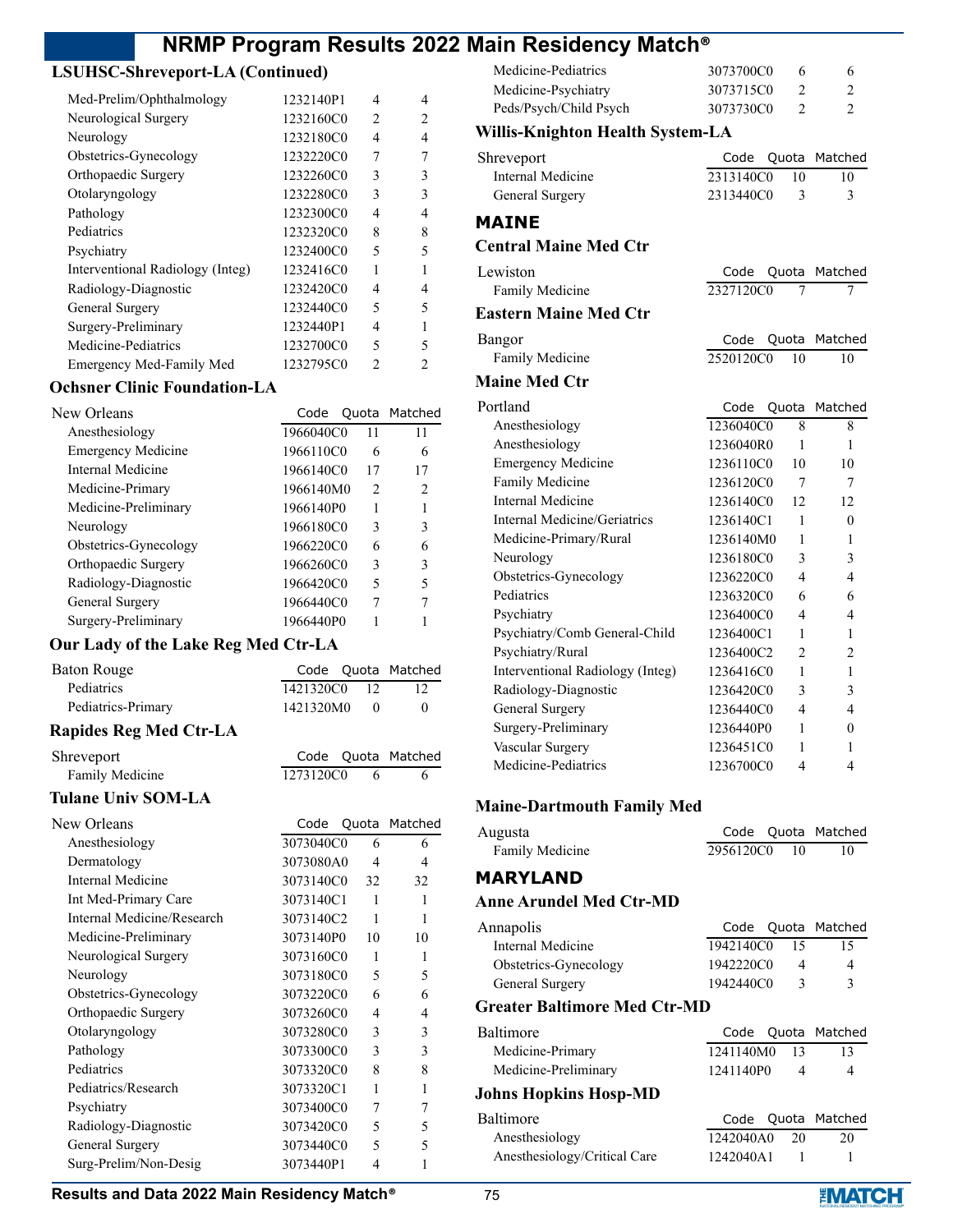### **Johns Hopkins Hosp-MD (Continued)**

| Anesthesiology/Research             | 1242040A2 | $\overline{c}$   | 2                |
|-------------------------------------|-----------|------------------|------------------|
| Anesthesiology                      | 1242040R0 | $\overline{c}$   | 1                |
| Dermatology                         | 1242080A0 | 6                | 6                |
| Dermatology/Research                | 1242080A1 | 1                | 1                |
| <b>Emergency Medicine</b>           | 1242110C0 | 11               | 11               |
| <b>Internal Medicine</b>            | 1242140C0 | 41               | 41               |
| Medicine-Primary                    | 1242140M0 | 4                | 4                |
| Medicine-Preliminary                | 1242140P0 | 1                | 1                |
| Neurological Surgery                | 1242160C0 | 4                | 4                |
| Neurology                           | 1242180A0 | 10               | 10               |
| Child Neurology                     | 1242185C0 | 4                | 4                |
| Neurodevelopmental Disabilities     | 1242186A0 | 2                | 2                |
| Neurodevelopmental Disabilities     | 1242186R0 | 1                | 1                |
| Obstetrics-Gynecology               | 1242220C0 | 9                | 9                |
| Orthopaedic Surgery                 | 1242260C0 | 6                | 6                |
| Otolaryngology                      | 1242280C0 | 2                | 2                |
| Otolaryngology/T32 Research         | 1242280C1 | $\overline{2}$   | $\overline{2}$   |
| Pathology AP/CP or AP Only          | 1242300C0 | 12               | 12               |
| Pathology CP Only                   | 1242300C1 | $\boldsymbol{0}$ | $\boldsymbol{0}$ |
| Pathology AP/NP                     | 1242300C2 | 1                | 1                |
| Pediatrics                          | 1242320C0 | 19               | 19               |
| Pediatrics/Research                 | 1242320C1 | 2                | 1                |
| Peds/Health Equity-Urban Health     | 1242320C2 | $\overline{2}$   | $\overline{c}$   |
| Pediatrics/Global Health            |           | $\overline{2}$   | $\overline{c}$   |
| Peds-Prelim/NDD                     | 1242320C3 |                  |                  |
|                                     | 1242320P2 | 1                | 1                |
| Phys Medicine & Rehab               | 1242340A0 | 8                | 8                |
| Plastic Surgery (Integrated)        | 1242362C0 | 4                | 4                |
| Psychiatry                          | 1242400C0 | 10               | 10               |
| Psychiatry/Peds                     | 1242400C1 | 1                | 0                |
| Interventional Radiology (Integ)    | 1242416A0 | 3                | 3                |
| Radiology-Diagnostic                | 1242420A0 | 8                | 8                |
| Radiation Oncology                  | 1242430A0 | 4                | 4                |
| <b>General Surgery</b>              | 1242440C0 | 6                | 6                |
| Surgery-Preliminary                 | 1242440P0 | 7                | 7                |
| Surg-Prelim/Designated              | 1242440P1 | 5                | 4                |
| Medicine-Pediatrics                 | 1242700C0 | 4                | 4                |
| Pediatrics-Anesthesiology           | 1242726C0 | $\mathbf{1}$     | $\mathbf{1}$     |
| Pediatrics-Medical Genetics         | 1242765C0 | 1                | 0                |
| Medicine-Medical Genetics           | 1242766C0 | 1                | 0                |
| Radiology-Nuclear Medicine          | 1242770A0 | 1                | 1                |
| <b>Emergency Med-Anesthesiology</b> | 1242796C0 | 2                | 2                |
| <b>Johns Hopkins/Bayview-MD</b>     |           |                  |                  |
|                                     |           |                  |                  |
| Baltimore                           | Code      | Quota            | Matched          |
| <b>Internal Medicine</b>            | 1237140C0 | 14               | 14               |
| Medicine-Primary                    | 1237140M0 | 2                | 2                |
| Medicine-Preliminary                | 1237140P0 | 1                | 1                |
| Med-Prelim/Neurology                | 1237140P1 | 6                | 6                |
| Kaiser Permanente Mid-Atlantic-MD   |           |                  |                  |
| Rockville                           | Code      |                  | Quota Matched    |
| Internal Medicine                   | 2219140C0 | 6                | 6                |
| MedStar Franklin Square Med Ctr-MD  |           |                  |                  |
| Baltimore                           | Code      | Quota            | Matched          |
| Family Medicine                     | 1240120C0 | 8                | 8                |
|                                     |           |                  |                  |

### **MedStar Union Memorial Hosp-MD**

| мсаэтаг онгон менюгтаг ноэр-мь        |           |                |         |
|---------------------------------------|-----------|----------------|---------|
| Baltimore                             | Code      | Quota          | Matched |
| <b>Internal Medicine</b>              | 1251140C0 | 44             | 44      |
| Medicine-Preliminary                  | 1251140P0 | 7              | 7       |
| Med-Prelim/Neurology-JHU              | 1251140P3 | 3              | 3       |
| Med-Prelim/Radiology-GT               | 1251140P4 | $\theta$       | 0       |
| Med-Prelim/Anesthesiology-JHU         | 1251140P5 | 6              | 6       |
| Orthopaedic Surgery                   | 1251260C0 | 2              | 2       |
| General Surgery                       | 1251440C0 | 3              | 3       |
| Surgery-Preliminary                   | 1251440P0 | 6              | 2       |
| <b>Meritus Medical Center-MD</b>      |           |                |         |
| Hagerstown                            | Code      | Quota          | Matched |
| Family Medicine                       | 2274120C0 | 6              | 6       |
| <b>Natl Insts of Health-MD</b>        |           |                |         |
| Bethesda                              |           |                |         |
|                                       | Code      | Quota          | Matched |
| Neurological Surgery                  | 2006160C0 | 1              | 1       |
| Pathology                             | 2006300C0 | 3              | 3       |
| <b>Sinai Hospital of Baltimore-MD</b> |           |                |         |
| Baltimore                             | Code      | Quota          | Matched |
| <b>Internal Medicine</b>              | 1249140C0 | 16             | 16      |
| Medicine-Preliminary                  | 1249140P0 | 4              | 4       |
| Med-Prelim/Anesthesiology             | 1249140P1 | 2              | 2       |
| Med-Prelim/KEI                        | 1249140P2 | 3              | 3       |
| Obstetrics-Gynecology                 | 1249220C0 | 4              | 4       |
| Orthopaedic Surgery                   | 1249260C0 | $\overline{2}$ | 2       |
| Pediatrics                            | 1249320C0 | 8              | 8       |
| Peds-Prelim/Child Neurology/NDD       | 1249320P0 | $\theta$       | 0       |
| Phys Medicine & Rehab                 | 1249340A0 | 4              | 4       |
| General Surgery                       | 1249440C0 | 4              | 4       |
| <b>St Agnes Hospital-MD</b>           |           |                |         |
| Baltimore                             | Code      | Quota          | Matched |
| Internal Medicine                     | 1247140C0 | 12             | 12      |
| Medicine-Primary                      | 1247140M0 | 2              | 2       |
| Medicine-Preliminary                  | 1247140P0 | 4              | 3       |
| General Surgery                       | 1247440C0 | 3              | 3       |
| Surgery-Preliminary                   | 1247440P0 | 4              | 4       |
| TidalHealth                           |           |                |         |
|                                       |           |                |         |
| Salisbury                             | Code      | Quota          | Matched |
| <b>Internal Medicine</b>              | 2316140C0 | 10             | 10      |
| <b>U Maryland Med Ctr</b>             |           |                |         |
| Baltimore                             | Code      | Quota          | Matched |
| Anesthesiology                        | 1252040A0 | 8              | 8       |
| Anesthesiology                        | 1252040C0 | 8              | 8       |
| Dermatology                           | 1252080A0 | 3              | 3       |
| <b>Emergency Medicine</b>             | 1252110C0 | 11             | 11      |
| Family Medicine                       | 1252120C0 | 10             | 10      |
| <b>Internal Medicine</b>              | 1252140C0 | 28             | 28      |
| Internal Med/Research Pathway         | 1252140C1 | 2              | 2       |
| Internal Med/Intl Scholars            | 1252140C2 | 3              | 3       |
| Medicine-Preliminary                  |           | 8              | 8       |
|                                       | 1252140P0 |                |         |
| Med-Prelim/Intl Scholars              | 1252140P2 | 1              | 1       |
| Neurological Surgery                  | 1252160C0 | 2              | 2       |
|                                       | 1252180C0 | 7              | 7       |
| Neurology<br>Obstetrics-Gynecology    | 1252220C0 | 8              | 8       |

Family Med-Preventive Med 1240752C0 1 1

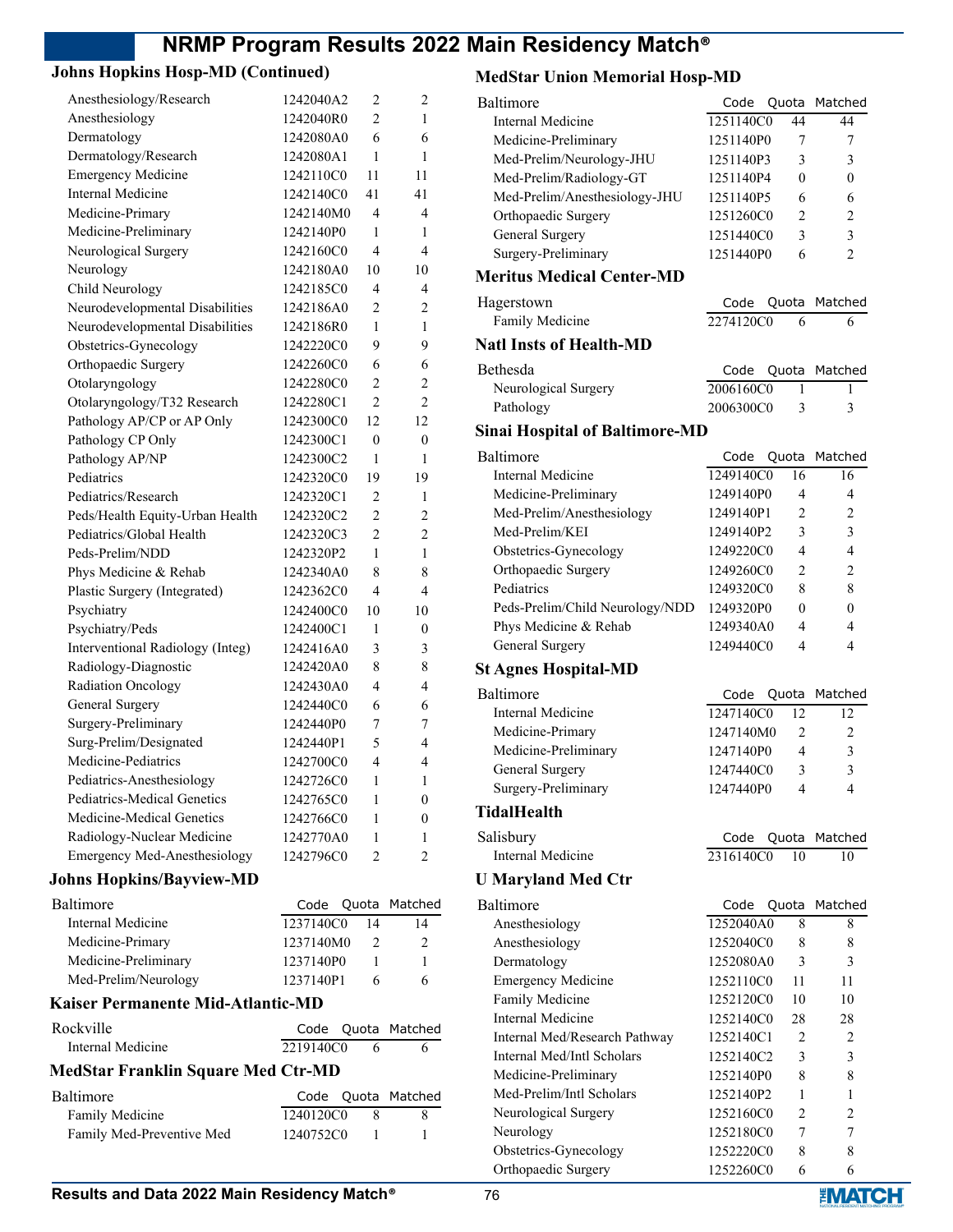### **U Maryland Med Ctr (Continued)**

| Otolaryngology                   | 1252280C0 | 3              | 3              |
|----------------------------------|-----------|----------------|----------------|
| Pathology                        | 1252300C0 | 4              | 4              |
| Pediatrics                       | 1252320C0 | 14             | 11             |
| Peds-Prelim/Child Neurology/NDD  | 1252320P0 | 1              | 1              |
| Psychiatry/Sheppard Pratt        | 1252400C0 | 16             | 16             |
| Psychiatry/Physician Scientist   | 1252400C1 | 1              | 1              |
| Interventional Radiology (Integ) | 1252416A0 | 2              | $\overline{c}$ |
| Radiology-Diagnostic             | 1252420A0 | 7              | 7              |
| <b>Radiation Oncology</b>        | 1252430A0 | 3              | 3              |
| General Surgery                  | 1252440C0 | 6              | 6              |
| Surgery-Preliminary              | 1252440P0 | 5              | 5              |
| Surg-Prelim/SACM                 | 1252440P3 | 1              |                |
| Surg-Prelim/Int Radiology        | 1252440P4 | 1              |                |
| Thoracic Surgery                 | 1252461C0 | 1              |                |
| Medicine-Pediatrics              | 1252700C0 | 4              | 4              |
| Medicine-Emergency Med           | 1252705C0 | $\mathfrak{D}$ | 2              |
| Pediatrics-Emergency Med         | 1252725C0 | $\mathfrak{D}$ | 2              |
|                                  |           |                |                |

#### **U Maryland Med Ctr Midtown Campus**

| <b>Baltimore</b>           |           |   | Code Quota Matched |
|----------------------------|-----------|---|--------------------|
| Internal Medicine          | 1244140C0 |   |                    |
| Transitional               | 1244999P0 | 6 |                    |
| Transitional/Ophthalmology | 1244999P1 |   |                    |

#### **U Maryland Mercy Med Ctr**

| Baltimore                     |           |      | Code Quota Matched |
|-------------------------------|-----------|------|--------------------|
| Medicine-Preliminary          | 1245140P0 | - 12 |                    |
| Med-Prelim/Anesthesiology-JHU | 1245140P1 |      | 6                  |

### **U Maryland Prince Georges Hosp Ctr**

| Largo                |           |    | Code Quota Matched |
|----------------------|-----------|----|--------------------|
| Family Medicine      | 1905120C0 |    |                    |
| Internal Medicine    | 1905140C0 | 12 | 12                 |
| Medicine-Preliminary | 1905140P0 |    | 6                  |

### **MASSACHUSETTS**

#### **B I Deaconess Med Ctr-MA**

| Boston                           | Code      |                          | Quota Matched  |
|----------------------------------|-----------|--------------------------|----------------|
| Anesthesiology                   | 1256040A0 | 6                        | 6              |
| Anesthesiology                   | 1256040C0 | 12                       | 12             |
| Anesthesiology/Clin Scientist    | 1256040C1 | $\theta$                 | $\theta$       |
| <b>Emergency Medicine</b>        | 1256110C0 | 13                       | 13             |
| Internal Medicine                | 1256140C0 | 49                       | 49             |
| Medicine-Primary                 | 1256140M0 | 2                        | $\overline{c}$ |
| Medicine-Preliminary             | 1256140P0 | 8                        | 8              |
| Med-Prelim/Neurology             | 1256140P1 | $\overline{\mathcal{A}}$ | 4              |
| Neurological Surgery             | 1256160C0 | 1                        | 1              |
| Neurology                        | 1256180A0 | $\overline{\mathcal{A}}$ | 4              |
| Neurology                        | 1256180C0 | $\overline{4}$           | 4              |
| Obstetrics-Gynecology            | 1256220C0 | 6                        | 6              |
| Otolaryngology                   | 1256280C0 | 2                        | $\mathfrak{D}$ |
| Pathology                        | 1256300C0 | 10                       | 10             |
| Plastic Surgery (Integrated)     | 1256362C0 | 1                        | 1              |
| Psychiatry                       | 1256400C0 | 9                        | 9              |
| Psychiatry/Research              | 1256400C1 | 1                        | 1              |
| Interventional Radiology (Integ) | 1256416A0 | 2                        | $\overline{c}$ |
| Radiology-Diagnostic             | 1256420A0 | 8                        | 8              |
| General Surgery                  | 1256440C0 | 9                        | 9              |

| Surgery-Preliminary         | 1256440P0 |   |
|-----------------------------|-----------|---|
| Vascular Surgery            | 1256451C0 |   |
| Transitional/Brockton-BIDMC | 1256999P0 | u |

### **Baystate Franklin Med Ctr-MA**

### Greenfield Code Quota Matched Family Medicine 2303120C0 4 4 **Berkshire Med Ctr-MA** Pittsfield **Code Quota Matched** Internal Medicine 1281140C0 13 13 Medicine-Preliminary 1281140P0 5 5 Psychiatry 1281400C0 4 4 General Surgery 1281440C1 2 2 Surgery-Preliminary 1281440P1 2 2

#### **Boston Univ Med Ctr-MA**

| Boston                           | Code      |                | Quota Matched  |
|----------------------------------|-----------|----------------|----------------|
| Anesthesiology                   | 1257040A0 | $\overline{4}$ | 4              |
| Anesthesiology                   | 1257040C0 | 7              | 7              |
| Dermatology                      | 1257080A0 | 5              | 5              |
| <b>Emergency Medicine</b>        | 1257110C0 | 14             | 14             |
| Family Medicine                  | 1257120C0 | 12             | 8              |
| <b>Internal Medicine</b>         | 1257140C0 | 41             | 41             |
| Int Med/ABIM Research Pathway    | 1257140C1 | $\theta$       | $\theta$       |
| Medicine-Primary                 | 1257140M0 | 5              | 5              |
| Med-Prelim/Ophthalmology         | 1257140P2 | $\overline{4}$ | 4              |
| Neurology                        | 1257180C0 | 7              | 7              |
| Child Neurology                  | 1257185C0 | 1              | 1              |
| Child Neurology                  | 1257185R0 | 1              | $\theta$       |
| Obstetrics-Gynecology            | 1257220C0 | 5              | 5              |
| Orthopaedic Surgery              | 1257260C0 | 4              | 4              |
| Ortho Surgery/Research           | 1257260C1 | 1              | $\mathbf{1}$   |
| Otolaryngology                   | 1257280C0 | 4              | 4              |
| Pathology                        | 1257300C0 | 2              | $\overline{2}$ |
| Psychiatry                       | 1257400C0 | 8              | 8              |
| Interventional Radiology (Integ) | 1257416A0 | 1              | $\mathbf{1}$   |
| Radiology-Diagnostic             | 1257420A0 | 9              | 9              |
| General Surgery                  | 1257440C0 | 5              | 5              |
| Surgery-Preliminary              | 1257440P0 | 4              | 4              |
| Psychiatry-Family Med            | 1257720C0 | $\overline{2}$ | $\overline{2}$ |

#### **Brigham & Womens Hosp-MA**

| Boston                        | Code      |                | Quota Matched |
|-------------------------------|-----------|----------------|---------------|
| Anesthesiology                | 1265040A0 | 7              | 7             |
| Anesthesiology                | 1265040C0 | 16             | 16            |
| Anesthesiology/Research       | 1265040C1 | $\overline{c}$ | 2             |
| Anesthesiology                | 1265040R0 | 1              |               |
| Internal Medicine             | 1265140C0 | 41             | 41            |
| Medicine-Primary/DGM          | 1265140M0 | 8              | 8             |
| Medicine-Primary/HVMA         | 1265140M1 | 4              | 4             |
| Medicine-Preliminary          | 1265140P0 | 11             | 11            |
| Med-Prelim/Neurology          | 1265140P1 | 8              | 8             |
| Neurological Surgery          | 1265160C0 | 3              | 3             |
| Neurology/BWH-MGH             | 1265180A0 | 19             | 19            |
| Obstetrics-Gynecology/BWH-MGH | 1265220C0 | 11             | 11            |
| Pathology/AP only or AP/CP    | 1265300C0 | 9              | 9             |
| Pathology/CP only             | 1265300C1 | $\overline{c}$ | 2             |
| Plastic Surgery (Integrated)  | 1265362C0 | 3              | 3             |
| Psychiatry                    | 1265400C0 | 10             | 10            |
|                               |           |                |               |

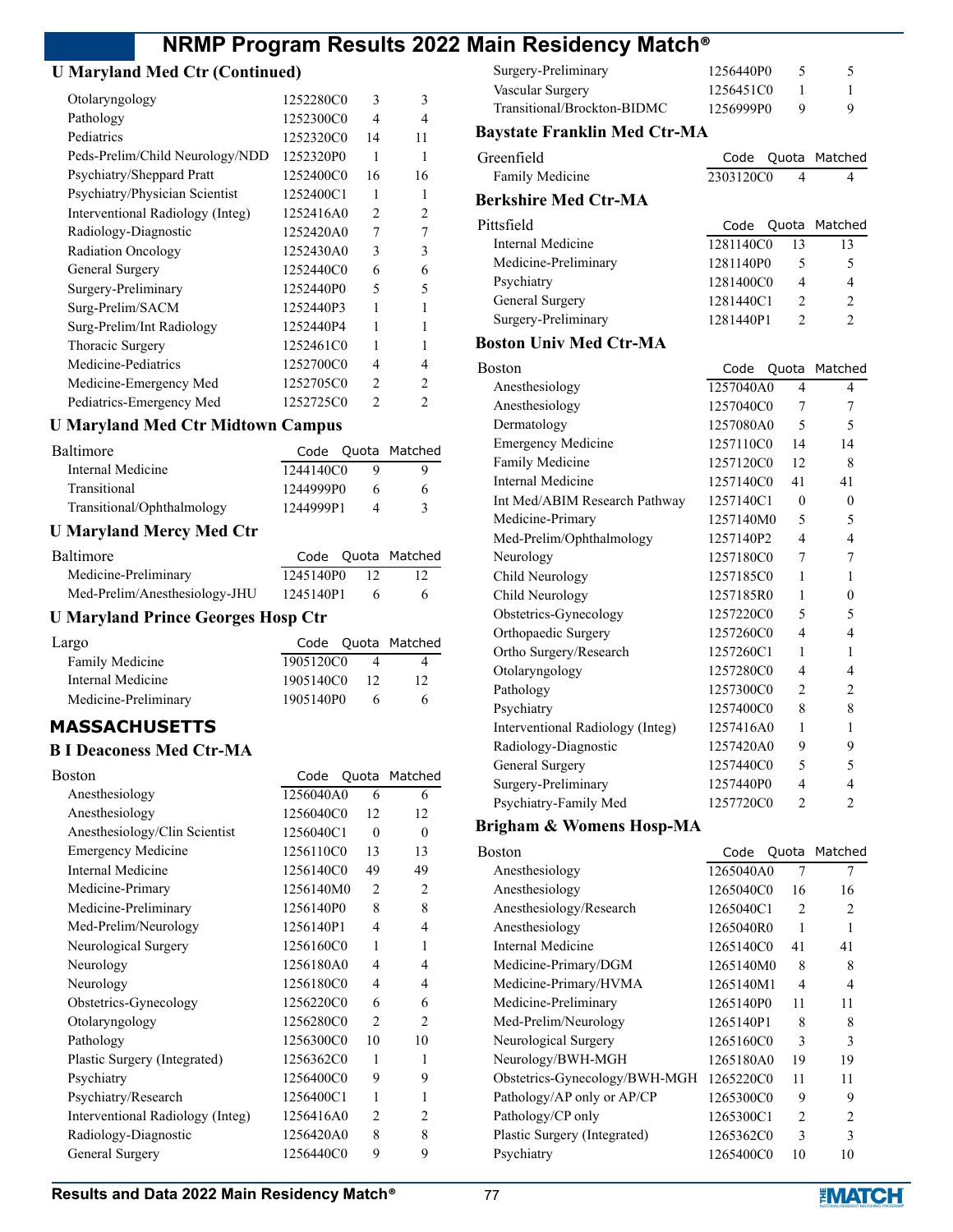### **Brigham & Womens Hosp-MA (Continued)**

| Psychiatry/Research              | 1265400C1 | $\mathcal{P}$ | $\mathcal{L}$ |
|----------------------------------|-----------|---------------|---------------|
| Psychiatry/Child                 | 1265400C2 | $\mathcal{P}$ | $\mathcal{L}$ |
| Interventional Radiology (Integ) | 1265416C0 | $\mathcal{P}$ | $\mathcal{L}$ |
| Radiology-Diagnostic             | 1265420A0 | 8             | 8             |
| General Surgery                  | 1265440C0 | 9             | 9             |
| Surgery-Preliminary              | 1265440P0 | 5             | 3             |
| Thoracic Surgery/Non-cardiac     | 1265461C0 |               |               |
| Thoracic Surgery/Cardiac         | 1265461C1 |               |               |
| Med-Peds/Harvard BWH/CHB         | 1265700C0 | Λ             |               |

#### **Cambridge Health Alliance-MA**

| Cambridge             |           |   | Code Quota Matched |
|-----------------------|-----------|---|--------------------|
| Family Medicine/Tufts | 1268120C0 |   |                    |
| Medicine-Primary      | 1268140M0 | x |                    |
| Psychiatry            | 1268400C0 |   |                    |
| Transitional          | 1268999P0 |   |                    |

#### **Childrens Hospital-Boston-MA**

| <b>Boston</b>                   | Code      |    | Quota Matched |
|---------------------------------|-----------|----|---------------|
| Child Neurology                 | 1259185C0 | 5  | 5             |
| Child Neurology                 | 1259185R0 |    |               |
| Neurodevelopmental Disabilities | 1259186A0 |    |               |
| Peds/Childrens Hosp             | 1259320C0 | 35 | 35            |
| Peds/Urban Health Advocacy-BMC  | 1259320C1 | 10 | 10            |
| Pediatrics-Anesthesiology       | 1259726C0 |    |               |
| Pediatrics-Medical Genetics     | 1259765C0 |    |               |

#### **Grtr Lawrence Fam Hlth Ctr-MA**

| Lawrence        |           |       | Code Quota Matched |
|-----------------|-----------|-------|--------------------|
| Family Medicine | 1283120C0 | - 12. |                    |

#### **Harvard Med School/Mass Eye and Ear**

| <b>Boston</b>                          | Code      |                | Quota Matched            |
|----------------------------------------|-----------|----------------|--------------------------|
| Otolaryngology                         | 1180280C0 | 4              | 4                        |
| Otolaryngology/Research                | 1180280C1 | 1              | 1                        |
| <b>Harvard South Shore-MA</b>          |           |                |                          |
| <b>Brockton</b>                        | Code      |                | Quota Matched            |
| Psychiatry                             | 3120400C0 | 8              | 8                        |
| <b>Harvard Spaulding Rehab Hosp-MA</b> |           |                |                          |
| Charlestown                            | Code      |                | Quota Matched            |
| Phys Medicine & Rehab                  | 1260340A0 | 8              | 8                        |
| <b>Lahey Clinic-MA</b>                 |           |                |                          |
| Burlington                             | Code      |                | Quota Matched            |
| Anesthesiology                         | 3130040C0 | 8              | 8                        |
| Internal Medicine                      | 3130140C0 | 12             | 12                       |
| Med-Prelim/Neurology-Tufts             | 3130140P1 | 6              | 6                        |
| Plastic Surgery (Integrated)           | 3130362C0 | 1              | 1                        |
| Radiology-Diagnostic                   | 3130420A0 | 4              | 4                        |
| General Surgery                        | 3130440C0 | 5              | $\overline{\phantom{0}}$ |
| <b>Lemuel Shattuck Hosp-MA</b>         |           |                |                          |
| Jamaica Plain                          | Code      |                | Quota Matched            |
| Transitional                           | 3112999P0 | 6              | 6                        |
| <b>Massachusetts Gen Hosp</b>          |           |                |                          |
| <b>Boston</b>                          | Code      |                | Quota Matched            |
| Anesthesiology/PG 1-4                  | 1261040C0 | 24             | 24                       |
| Anesthesiology/Research                | 1261040C1 | $\overline{2}$ | $\overline{2}$           |

|           |                                     | $\mathfrak{D}$      |
|-----------|-------------------------------------|---------------------|
|           |                                     |                     |
|           |                                     | 8                   |
|           | 15                                  | 15                  |
| 1261140C0 | 54                                  | 54                  |
| 1261140M0 | 7                                   | 7                   |
| 1261140P0 | 8                                   | 8                   |
| 1261140P1 | 7                                   | 7                   |
| 1261160C0 | 3                                   | 3                   |
| 1261185C0 | $\overline{c}$                      | $\overline{2}$      |
| 1261260C0 | 12                                  | 12                  |
| 1261300C0 | $\overline{2}$                      | $\overline{2}$      |
| 1261300C1 | 9                                   | 9                   |
| 1261320C0 | 14                                  | 14                  |
| 1261320P0 | $\mathfrak{D}$                      | $\overline{c}$      |
| 1261400C0 | $\mathfrak{D}$                      | $\mathfrak{D}$      |
| 1261400C1 | 14                                  | 14                  |
| 1261416C0 | 3                                   | 3                   |
| 1261420A0 | 8                                   | 8                   |
| 1261430A0 | 6                                   | 6                   |
| 1261440C0 | 10                                  | 10                  |
| 1261440P0 | 4                                   | $\overline{c}$      |
| 1261451C0 | $\overline{c}$                      | $\overline{c}$      |
| 1261700C2 | $\overline{4}$                      | $\overline{4}$      |
| 1261785C0 | 1                                   | 1                   |
|           | 1261040R0<br>1261080A0<br>1261110C0 | $\mathfrak{D}$<br>8 |

#### **MetroWest Med Ctr-Framingham-MA**

| Framingham        |              |     | Code Quota Matched |
|-------------------|--------------|-----|--------------------|
| Internal Medicine | 1812140C0    | - 8 |                    |
| Transitional      | 1812999P0 12 |     |                    |

#### **Mt Auburn Hospital-MA**

| Cambridge            |           |   | Code Quota Matched |
|----------------------|-----------|---|--------------------|
| Internal Medicine    | 1269140C0 |   | 13                 |
| Medicine-Primary     | 1269140M0 |   |                    |
| Medicine-Preliminary | 1269140P0 | 8 | 8                  |
| Med-Prelim/Neurology | 1269140P1 |   |                    |
| Radiology-Diagnostic | 1269420A0 | 3 | ι                  |
| . .                  |           |   |                    |

#### **Newton-Wellesley Hosp-MA**

| Newton       |           | Code Quota Matched |
|--------------|-----------|--------------------|
| Transitional | 1280999P0 |                    |

#### **North Shore Med Ctr/Salem Hosp-MA**

| Salem                    |           | Code Quota Matched |
|--------------------------|-----------|--------------------|
| Internal Medicine        | 1284140C0 |                    |
| Medicine-Preliminary     | 1284140P0 |                    |
| Med-Prelim/Neurology-MGH | 1284140P1 |                    |

#### **St Elizabeths Med Ctr-MA**

| Boston               | Code Quota Matched |                |                |
|----------------------|--------------------|----------------|----------------|
| Anesthesiology       | 1266040A0          | $\mathfrak{D}$ | $\mathfrak{D}$ |
| Anesthesiology       | 1266040C0          | 6              | 6              |
| Anesthesiology       | 1266040R0          |                |                |
| Internal Medicine    | 1266140C0          | 15             | 15             |
| Medicine-Preliminary | 1266140P0          | 8              | 4              |
| Psychiatry           | 1266400C0          | 5              | 5              |
| General Surgery      | 1266440C0          | 3              | 3              |
| Surgery-Preliminary  | 1266440P0          | 4              |                |

#### **Results and Data 2022 Main Residency Match<sup>®</sup> 78**

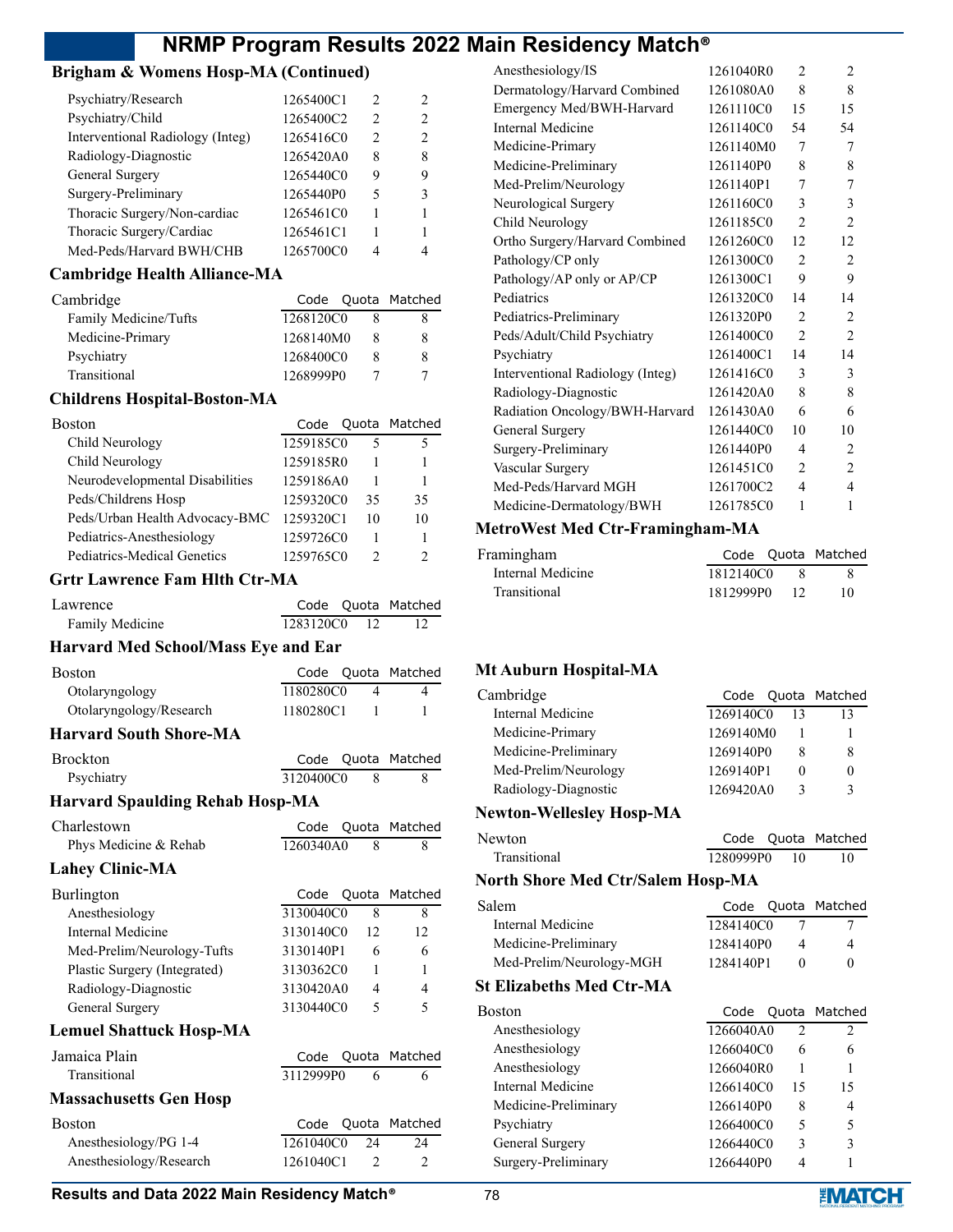### **St Vincent Hosp-Worcester-MA**

| Worcester            |           |     | Code Quota Matched |
|----------------------|-----------|-----|--------------------|
| Internal Medicine    | 1290140C0 | -24 | 24                 |
| Medicine-Preliminary | 1290140P0 |     | $\Delta$           |
| Radiology-Diagnostic | 1290420A0 |     | Δ                  |

### **Steward Carney Hospital-MA**

| Boston               |           | Code Quota Matched |
|----------------------|-----------|--------------------|
| Internal Medicine    | 1258140C0 |                    |
| Medicine-Preliminary | 1258140P0 |                    |
| Transitional         | 1258999P0 |                    |

### **Tufts Medical Center-MA**

| Boston                     | Code      |                | Quota Matched  |
|----------------------------|-----------|----------------|----------------|
| Anesthesiology             | 1263040A0 | 10             | 10             |
| Dermatology                | 1263080A0 | 4              | 4              |
| Internal Medicine          | 1263140C0 | 26             | 26             |
| Neurological Surgery       | 1263160C0 | 1              | 1              |
| Neurology                  | 1263180A0 | 6              | 6              |
| Obstetrics-Gynecology      | 1263220C0 | 5              | 5              |
| Ob-Gyn/Preliminary         | 1263220P0 | 1              |                |
| Orthopaedic Surgery        | 1263260C0 | 4              | 4              |
| Otolaryngology             | 1263280C0 | 2              | $\mathfrak{D}$ |
| Pathology                  | 1263300C0 | 3              | 3              |
| Phys Medicine & Rehab      | 1263340A0 | 3              | 3              |
| Psychiatry                 | 1263400C0 | 7              | 7              |
| Radiology-Diagnostic       | 1263420A0 | 5              | 5              |
| <b>Radiation Oncology</b>  | 1263430A0 | $\mathfrak{D}$ | $\Omega$       |
| General Surgery            | 1263440C0 | 4              | 4              |
| Surgery-Preliminary        | 1263440P0 | 3              | $\Omega$       |
| Surg-Prelim/Anesthesiology | 1263440P2 | $\overline{2}$ | $\overline{c}$ |

## **UMass Chan - Baystate-MA**

| Springfield                      |           |                | Code Quota Matched |
|----------------------------------|-----------|----------------|--------------------|
| Anesthesiology-4 yr              | 1286040C0 | 8              | 8                  |
| <b>Emergency Medicine</b>        | 1286110C0 | 16             | 16                 |
| Internal Medicine                | 1286140C0 | 16             | 16                 |
| Medicine-Primary                 | 1286140M0 | $\mathfrak{D}$ | $\mathcal{L}$      |
| Obstetrics-Gynecology            | 1286220C0 | 6              | 6                  |
| Pathology                        | 1286300C0 | 4              | 4                  |
| Pediatrics                       | 1286320C0 | 9              | 9                  |
| Peds-Prelim/Boston Childrens NDD | 1286320P1 | 1              |                    |
| Psychiatry                       | 1286400C0 | 4              | 4                  |
| Radiology-Diagnostic             | 1286420A0 | 4              | 4                  |
| General Surgery                  | 1286440C0 | 7              |                    |
| Medicine-Pediatrics              | 1286700C0 | 8              |                    |

#### **UMass Chan Medical School-MA**

| Worcester                 | Code      |    | Quota Matched            |
|---------------------------|-----------|----|--------------------------|
| Anesthesiology            | 3050040A1 |    |                          |
| Anesthesiology            | 3050040C0 | 8  | 8                        |
| Dermatology               | 3050080A0 | 4  | 4                        |
| Dermatology               | 3050080R0 |    | 1                        |
| <b>Emergency Medicine</b> | 3050110C0 | 14 | 14                       |
| Fam Med/Hahnemann FHC     | 3050120C0 | 4  | 4                        |
| Fam Med/Oueen St FHC      | 3050120C1 |    | 4                        |
| Family Med/Barre FHC      | 3050120C2 | 4  | 4                        |
| Family Med/Fitchburg      | 3050120C3 | 5  | $\overline{\mathcal{L}}$ |
| Internal Medicine         | 3050140C0 | 29 | 29                       |
| Medicine-Primary          | 3050140M0 |    |                          |

| Medicine-Preliminary             | 3050140P0 | 4              | 4              |
|----------------------------------|-----------|----------------|----------------|
|                                  |           |                |                |
| Med-Prelim/Neurology             | 3050140P1 | 7              | 7              |
| Neurological Surgery             | 3050160C0 | 1              | 1              |
| Neurology                        | 3050180A0 | 8              | 8              |
| Obstetrics-Gynecology            | 3050220C0 | 5              | 5              |
| Orthopaedic Surgery              | 3050260C0 | 4              | $\overline{4}$ |
| Ortho Surgery/Research           | 3050260C1 | 1              | 1              |
| Pathology                        | 3050300C0 | 4              | $\overline{4}$ |
| Pediatrics                       | 3050320C0 | 8              | 8              |
| Plastic Surgery (Integrated)     | 3050362C0 | $\overline{2}$ | $\overline{2}$ |
| Psychiatry                       | 3050400C0 | 4              | $\overline{4}$ |
| Psychiatry/Child Psych           | 3050400C1 | $\overline{c}$ | 2              |
| Interventional Radiology (Integ) | 3050416A0 | 1              | 1              |
| Radiology-Diagnostic             | 3050420A0 | 4              | 4              |
| General Surgery                  | 3050440C0 | 8              | 8              |
| Surgery-Preliminary              | 3050440P0 | 4              | $\overline{4}$ |
| Vascular Surgery                 | 3050451C0 | 2              | $\overline{c}$ |
| Medicine-Pediatrics              | 3050700C0 | 4              | 4              |
| Psychiatry-Neurology             | 3050755C1 | 1              | 1              |

### **MICHIGAN**

### **Ascension Genesys Hospital-MI**

| Grand Blanc               |           |    | Code Quota Matched |
|---------------------------|-----------|----|--------------------|
| <b>Emergency Medicine</b> | 1308110C0 | 6  |                    |
| <b>Family Medicine</b>    | 1308120C0 | 13 | 13                 |
| Internal Medicine         | 1308140C0 | 13 | 13                 |
| Obstetrics-Gynecology     | 1308220C0 | 3  |                    |
| Orthopaedic Surgery       | 1308260C0 | 3  |                    |
| General Surgery           | 1308440C0 | 2  |                    |
|                           |           |    |                    |

### **Ascension Macomb-Oakland Hosp-MI**

| Warren                      | Code      |    | Quota Matched |
|-----------------------------|-----------|----|---------------|
| <b>Emergency Medicine</b>   | 1930110C0 | 8  |               |
| Family Medicine/Osteopathic | 1930120C0 | 5  | $\mathcal{L}$ |
| Internal Medicine           | 1930140C0 | 12 | 12            |
| Neurology                   | 1930180C0 | 3  |               |
| Obstetrics-Gynecology       | 1930220C0 | 3  | 3             |
| Orthopaedic Surgery         | 1930260C0 | っ  | $\mathcal{D}$ |
| Otolaryngology              | 1930280C0 | っ  | $\mathcal{D}$ |
| General Surgery             | 1930440C0 | 4  |               |
|                             |           |    |               |

### **Ascension Providence/MSUCHM-MI**

| Southfield                       |           |                | Code Quota Matched |
|----------------------------------|-----------|----------------|--------------------|
| <b>Emergency Medicine</b>        | 1303110C0 | 10             | 4                  |
| Family Medicine                  | 1303120C0 | 9              | 9                  |
| Internal Medicine                | 1303140C0 | 17             | 17                 |
| Neurological Surgery             | 1303160C0 | $\mathfrak{D}$ | $\mathfrak{D}$     |
| Obstetrics-Gynecology            | 1303220C0 | 5              | 5                  |
| Orthopaedic Surgery              | 1303260C0 | 3              | 3                  |
| Radiology-Diagnostic             | 1303420A0 | 3              | 3                  |
| General Surgery                  | 1303440C0 | 3              | 3                  |
| Surgery-Preliminary              | 1303440P0 | 6              | 6                  |
| Transitional                     | 1303999P0 | 7              | 7                  |
| Transitional/Radiology           | 1303999P1 | 3              | $\mathfrak{D}$     |
| <b>Ascension St John Hosp-MI</b> |           |                |                    |
| $\sim$ $\sim$                    |           |                |                    |

| Detroit                   |           |    | Code Quota Matched |
|---------------------------|-----------|----|--------------------|
| <b>Emergency Medicine</b> | 1915110C0 | 12 |                    |
| <b>Family Medicine</b>    | 1915120C0 |    |                    |
| Internal Medicine         | 1915140C0 | 21 | 21                 |
|                           |           |    |                    |

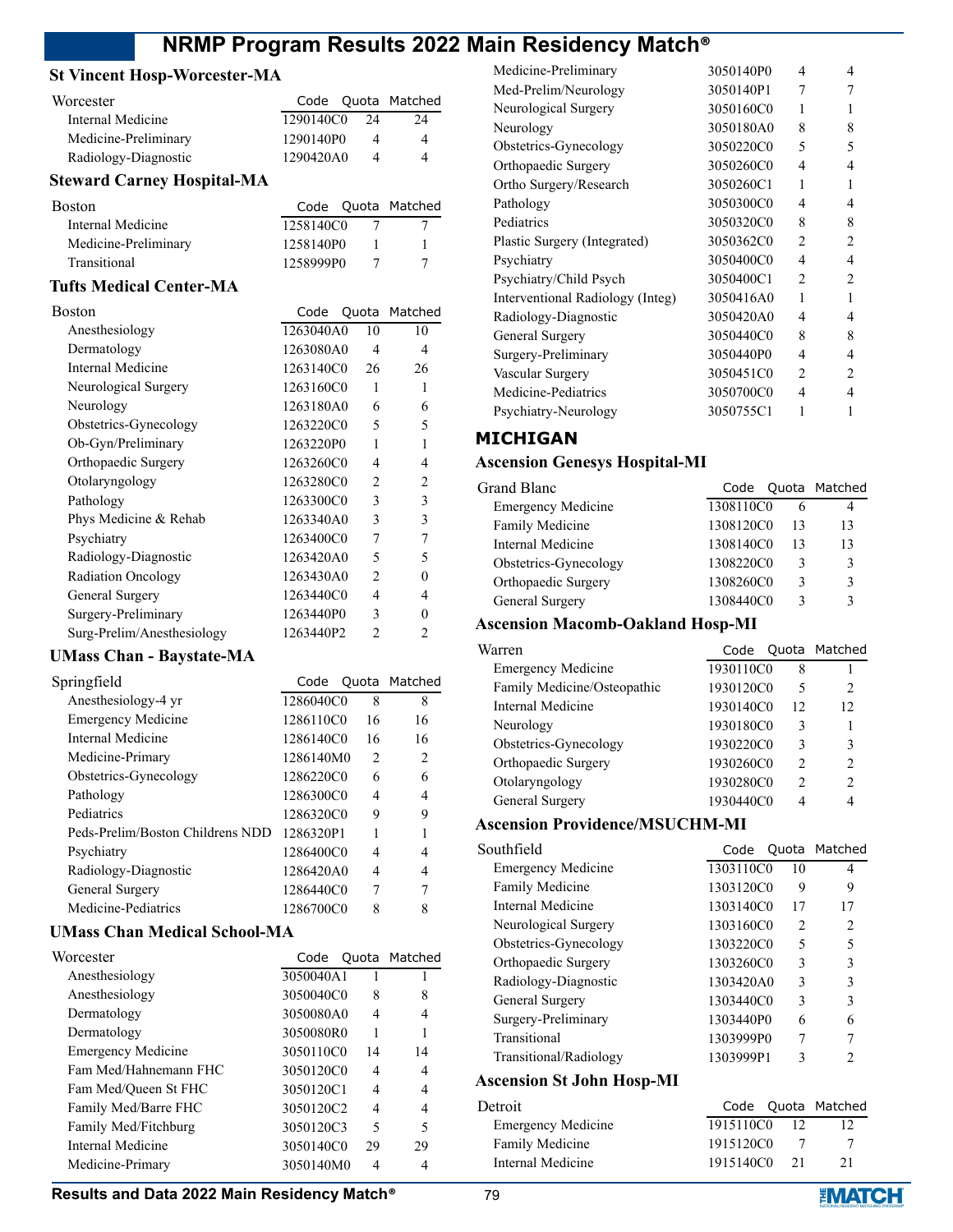### **Ascension St John Hosp-MI (Continued)**

| Medicine-Preliminary  | 1915140P0 | 4             |                               |
|-----------------------|-----------|---------------|-------------------------------|
| Obstetrics-Gynecology | 1915220C0 | 4             | 4                             |
| Pathology             | 1915300C0 | $\mathcal{L}$ | $\mathfrak{D}_{\mathfrak{p}}$ |
| Pediatrics            | 1915320C0 | 8             | 7                             |
| General Surgery       | 1915440C0 | 5             | 5                             |
| Surgery-Preliminary   | 1915440P0 |               |                               |

### **Authority Health GME-MI**

| Detroit           |           |   | Code Quota Matched |
|-------------------|-----------|---|--------------------|
| Family Medicine   | 1920120C0 |   |                    |
| Internal Medicine | 1920140C0 | 2 | 3                  |
| Pediatrics        | 1920320C0 |   | 6                  |
| Psychiatry        | 1920400C0 | Q | Q                  |
|                   |           |   |                    |

#### **Beaumont Health-MI**

| Southfield                             | Code      | Quota          | Matched        |
|----------------------------------------|-----------|----------------|----------------|
| Anesthesiology/Royal Oak               | 1978040C0 | 6              | 6              |
| Dermatology/Trenton                    | 1978080C0 | 2              | 2              |
| Derm/Farm Hills/Osteopathic            | 1978080C2 | $\overline{2}$ | 0              |
| Emergency Medicine/Royal Oak           | 1978110C0 | 14             | 14             |
| Emergency Med/Farm Hills               | 1978110C1 | 7              | 5              |
| Emer Med/Trenton & Dearborn            | 1978110C2 | 8              | 8              |
| Family Medicine/Troy                   | 1978120C0 | 8              | 8              |
| Family Med/Grosse Pointe               | 1978120C1 | 6              | 6              |
| Fam Med/Farm Hills/Osteopathic         | 1978120C2 | 5              | 5              |
| Family Medicine/Wayne                  | 1978120C3 | 10             | 10             |
| Internal Medicine/Royal Oak            | 1978140C0 | 24             | 24             |
| Internal Medicine/Dearborn             | 1978140C1 | 10             | 10             |
| Internal Medicine/Trenton              | 1978140C2 | 5              | 3              |
| Internal Medicine/Farm Hills           | 1978140C3 | 8              | 8              |
| Med-Prelim/Dearborn                    | 1978140P1 | 3              | 3              |
| Neuro Surg/Royal Oak & Dearborn        | 1978160C0 | 1              | 1              |
| Neurology/Farm Hills & Royal Oak       | 1978180C0 | 4              | 4              |
| Obstetrics-Gynecology/Royal Oak        | 1978220C0 | 6              | 6              |
| Obstetrics-Gynecology/Dearborn         | 1978220C1 | 4              | 4              |
| Obstetrics-Gynecology/Trenton          | 1978220C2 | $\overline{c}$ | $\overline{c}$ |
| Obstetrics-Gynecology/Farm Hills       | 1978220C3 | $\overline{c}$ | $\overline{2}$ |
| Ortho Surgery/Royal Oak & Taylor       | 1978260C0 | 8              | 8              |
| Ortho Surg/Farm Hills & Dearborn       | 1978260C1 | 4              | 4              |
| Otolaryngology/Farmington Hills        | 1978280C0 | 1              | 1              |
| Pathology/Royal Oak                    | 1978300C0 | 3              | 3              |
| Pediatrics/Royal Oak                   | 1978320C0 | 8              | 8              |
| Phys Med & Rehab/Royal Oak             | 1978340C0 | 4              | 4              |
| Phys Medicine & Rehab/Taylor           | 1978340C1 | 5              | 5              |
| Psychiatry/Southfield                  | 1978400C0 | 6              | 6              |
| Intervent Rad (Integ)/Royal Oak        | 1978416C0 | $\overline{c}$ | $\overline{c}$ |
| Radiology-Diagnostic/Royal Oak         | 1978420C0 | 8              | 8              |
| Radiology-Diagnostic/Dearborn          | 1978420C1 | $\overline{4}$ | 4              |
| Radiology-Diagnostic/Farm Hills        | 1978420C2 | $\overline{c}$ | $\overline{c}$ |
| Radiation Oncology/Royal Oak           | 1978430C0 | 3              | 3              |
| General Surgery/Royal Oak              | 1978440C0 | 6              | 6              |
| Gen Surg/Trenton & Dearborn            | 1978440C1 | 4              | 4              |
| General Surgery/Farm Hills             | 1978440C2 | 3              | 3              |
| Surg-Prelim/Royal Oak                  | 1978440P0 | $\overline{2}$ | 2              |
| Medicine-Pediatrics/Royal Oak          | 1978700C0 | 4              | 4              |
| Trans/Ophthalmology/Royal Oak          | 1978999P1 | 3              | 3              |
| Trans/Ophthal/Dearborn & Taylor        | 1978999P4 | $\overline{c}$ | 2              |
| <b>Central Michigan University COM</b> |           |                |                |

| Saginaw                           | Code                   | Quota          | Matched          |
|-----------------------------------|------------------------|----------------|------------------|
| <b>Emergency Medicine</b>         | 1320110C0              | 10             | 10               |
| Family Medicine                   | 1320120C0              | 6              | 6                |
| Family Medicine/MIDOCS            | 1320120C1              | 2              | 2                |
| <b>Internal Medicine</b>          | 1320140C0              | 8              | 8                |
| Internal Medicine/MIDOCS          | 1320140C2              | 2              | 0                |
| Obstetrics-Gynecology             | 1320220C0              | 4              | 4                |
| Pediatrics                        | 1320320C0              | 4              | 4                |
| Psychiatry                        | 1320400C0              | 4              | 4                |
| Psychiatry/MIDOCS                 | 1320400C1              | $\overline{2}$ | 1                |
| <b>General Surgery</b>            | 1320440C0              | $\overline{4}$ | 4                |
| <b>Childrens Hosp of Michigan</b> |                        |                |                  |
| Detroit                           | Code                   | Quota          | Matched          |
| Pediatrics                        | 1843320C0              | 24             | 24               |
| Peds-Prelim/Child Neurology       | 1843320P0              | 2              | 2                |
| <b>Detroit Med Ctr/WSU-MI</b>     |                        |                |                  |
| Detroit                           | Code                   | Quota          | Matched          |
| Anesthesiology                    | 1295040C0              | 12             | 12               |
| Anesthesiology/Military           | 1295040C1              | 1              | 0                |
| <b>Emergency Medicine</b>         | 1295110C0              | 14             | 14               |
| Emergency Med/Sinai-Grace         | 1295110C1              | 12             | 12               |
| Family Medicine                   | 1295120C0              | 5              | 5                |
| Int Med/Det/Harper/VA             | 1295140C0              | 36             | 36               |
| Internal Med/Sinai-Grace          | 1295140C1              | 20             | 20               |
| Internal Medicine/HVSH            | 1295140C2              | 8              | 6                |
| Neurology                         | 1295180C0              | 9              | 9                |
| Child Neurology                   | 1295185A0              | 2              | $\overline{2}$   |
| Child Neurology                   | 1295185R0              | 1              | $\boldsymbol{0}$ |
| Obstetrics-Gynecology             | 1295220C0              | 10             | 10               |
| Orthopaedic Surgery               | 1295260C0              | 4              | 4                |
| Otolaryngology/Huron Valley       | 1295280C1              | 2              | $\overline{c}$   |
| Pathology                         | 1295300C0              | 3              | 3                |
| Phys Medicine & Rehab             | 1295340A0              | 4              | $\overline{4}$   |
| Psychiatry                        | 1295400C0              | 9              | 9                |
| Psychiatry/Child Psych            | 1295400C2              | $\overline{c}$ | $\overline{c}$   |
| Radiology-Diagnostic              | 1295420A0              | 9              | 9                |
| Radiation Oncology                | 1295430A0              | 2              | 2                |
| General Surgery                   | 1295440C0              | 7              | 7                |
| General Surgery/Sinai-Grace       | 1295440C1              | 3              | 3                |
| Surgery-Preliminary               | 1295440P0              | 10             | $\overline{c}$   |
| Medicine-Pediatrics               |                        | 5              | 5                |
| Pediatrics-Medical Genetics       | 1295700C0<br>1295765C0 | 1              | 1                |
| Transitional                      |                        |                | 13               |
|                                   | 1295999P0              | 22             |                  |
| <b>Garden City Hospital-MI</b>    |                        |                |                  |
| Garden City                       | Code                   | Quota          | Matched          |
| <b>Emergency Medicine</b>         | 2106110C0              | 6              | 2                |
| Family Medicine                   | 2106120C0              | 4              | 4                |
| <b>Internal Medicine</b>          | 2106140C0              | 8              | 8                |
| Neurology                         | 2106180C0              | 2              | 1                |
| Obstetrics-Gynecology             | 2106220C0              | 3              | 3                |

### **Henry Ford Allegiance Health-MI**

| Jackson                   |           | Code Quota Matched |
|---------------------------|-----------|--------------------|
| <b>Emergency Medicine</b> | 1741110C0 |                    |
| Family Medicine           | 1741120C0 |                    |

Orthopaedic Surgery 2106260C0 2 2 General Surgery 2106440C0 2 2

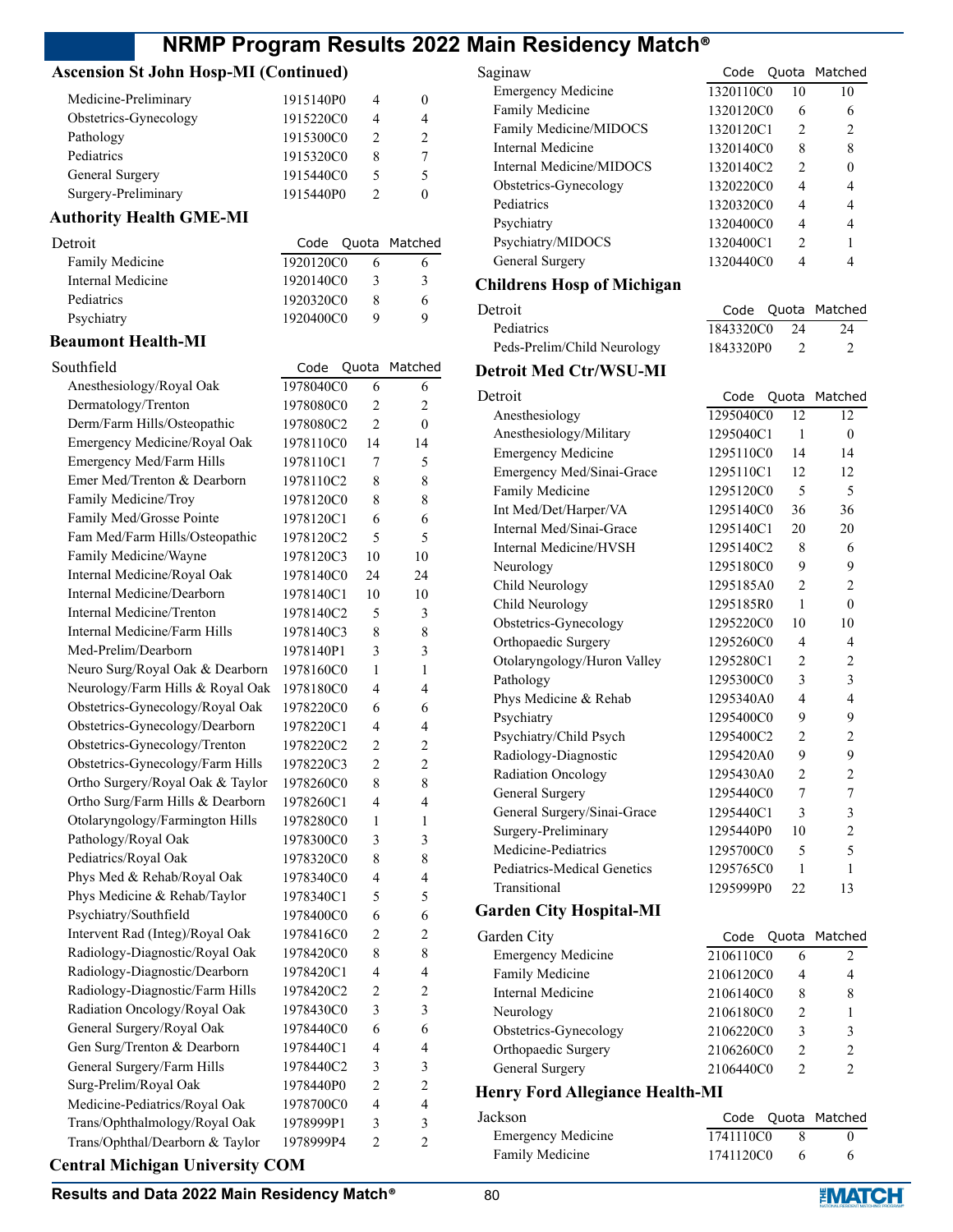### **Henry Ford Allegiance Health-MI (Continued)**

| Internal Medicine             | 1741140C0 |  |
|-------------------------------|-----------|--|
| Psychiatry                    | 1741400C0 |  |
| General Surgery               | 1741440C0 |  |
| Transitional                  | 1741999P0 |  |
| <b>Henry Ford Hospital-MI</b> |           |  |

| Detroit                          | Code      |                | Quota Matched |
|----------------------------------|-----------|----------------|---------------|
| Anesthesiology                   | 1300040C0 | 12             | 12            |
| Dermatology                      | 1300080A0 | 7              | 7             |
| Emergency Medicine               | 1300110C0 | 15             | 15            |
| Family Medicine                  | 1300120C0 | 8              | 8             |
| Internal Medicine                | 1300140C0 | 36             | 36            |
| Neurological Surgery             | 1300160C0 | 2              | 2             |
| Neurology                        | 1300180C0 | 6              | 6             |
| Obstetrics-Gynecology            | 1300220C0 | 5              | 5             |
| Orthopaedic Surgery              | 1300260C0 | 6              | 6             |
| Otolaryngology                   | 1300280C0 | 3              | 3             |
| Pathology                        | 1300300C0 | 4              | 4             |
| Psychiatry                       | 1300400C0 | 6              | 6             |
| Interventional Radiology (Integ) | 1300416C0 | 1              | 1             |
| Radiology-Diagnostic             | 1300420C0 | 8              | 8             |
| Radiation Oncology               | 1300430A0 | 2              | $\Omega$      |
| General Surgery                  | 1300440C0 | 6              | 6             |
| Surgery-Preliminary              | 1300440P0 | $\overline{c}$ | 1             |
| Medicine-Emergency Med           | 1300705C0 | $\mathfrak{D}$ | $\mathcal{D}$ |
| Transitional                     | 1300999P0 | 15             | 15            |

#### **Henry Ford Macomb Hospital-MI**

| Clinton Township          |           |    | Code Quota Matched |
|---------------------------|-----------|----|--------------------|
| <b>Emergency Medicine</b> | 1924110C0 | 8  |                    |
| Family Medicine           | 1924120C0 | 4  | 4                  |
| Internal Medicine         | 1924140C0 | 13 | 13                 |
| Obstetrics-Gynecology     | 1924220C0 | ٩  |                    |
| Orthopaedic Surgery       | 1924260C0 | 2  |                    |
| Otolaryngology            | 1924280C0 |    |                    |
| General Surgery           | 1924440C0 |    |                    |

#### **Henry Ford Wyandotte Hospital-MI**

| Wyandotte                 |           | Code Quota Matched |
|---------------------------|-----------|--------------------|
| <b>Emergency Medicine</b> | 2043110C0 |                    |
| Obstetrics-Gynecology     | 2043220C0 |                    |
| General Surgery           | 2043440C0 |                    |

#### **Hurley Medical Ctr-MI**

| Flint                 |           |   | Code Quota Matched |
|-----------------------|-----------|---|--------------------|
| Internal Medicine     | 1307140C0 |   |                    |
| Obstetrics-Gynecology | 1307220C0 |   |                    |
| Pediatrics            | 1307320C0 |   |                    |
| Medicine-Pediatrics   | 1307700C0 | κ | 3                  |
| Transitional          | 1307999P0 |   |                    |

#### **MSUCOM Statewide Campus Sys-MI**

| East Lansing                     |           | Code Quota Matched |
|----------------------------------|-----------|--------------------|
| Osteo Neuromusculo Med           | 2123275C0 |                    |
| <b>Mary Free Bed Hospital-MI</b> |           |                    |
| <b>Grand Rapids</b>              |           | Code Quota Matched |
| Phys Medicine & Rehab            | 1944340A0 |                    |

### **McLaren Health Care Corp-MI**

| Grand Blanc                   | Code      | Quota          | Matched                  |
|-------------------------------|-----------|----------------|--------------------------|
| Anesthesiology/Lansing        | 1866040C0 | 4              | 4                        |
| Anesthesiology/Oakland        | 1866040C1 | 3              | 3                        |
| Emergency Medicine/Macomb     | 1866110C0 | 6              | 5                        |
| Emergency Medicine/Oakland    | 1866110C1 | 6              | 6                        |
| Family Medicine/Flint         | 1866120C0 | 6              | 6                        |
| Family Medicine/Macomb        | 1866120C1 | 4              | 3                        |
| Family Medicine/Oakland       | 1866120C2 | 4              | 3                        |
| Family Medicine/Lansing       | 1866120C3 | 4              | $\overline{\mathcal{L}}$ |
| Family Medicine/Bay           | 1866120C4 | 4              | $\theta$                 |
| Family Medicine/St Lukes      | 1866120C5 | 6              | 3                        |
| Family Medicine/Petoskey      | 1866120C6 | $\overline{2}$ | $\overline{2}$           |
| Internal Medicine/Flint       | 1866140C0 | 12             | 12                       |
| Internal Medicine/Lansing     | 1866140C1 | 10             | 8                        |
| Internal Medicine/Macomb      | 1866140C2 | 8              | 8                        |
| Internal Medicine/Oakland     | 1866140C3 | 5              | 5                        |
| Obstetrics-Gynecology/Lansing | 1866220C0 | 3              | 3                        |
| Obstetrics-Gynecology/Macomb  | 1866220C1 | $\overline{c}$ | $\overline{2}$           |
| Orthopaedic Surgery/Flint     | 1866260C0 | 3              | 3                        |
| Orthopaedic Surgery/Oakland   | 1866260C1 | 3              | 3                        |
| Orthopaedic Surgery/Macomb    | 1866260C2 | 3              | 3                        |
| Orthopaedic Surgery/Lansing   | 1866260C3 | 4              | $\overline{4}$           |
| Otolaryngology/Oakland        | 1866280C0 | $\overline{2}$ | $\overline{c}$           |
| Radiology-Diagnostic/Oakland  | 1866420C0 | 3              | 3                        |
| General Surgery/Lansing       | 1866440C0 | 3              | 3                        |
| General Surgery/Macomb        | 1866440C1 | 5              | 5                        |
| Transitional/Oakland          | 1866999P0 | 4              | $\overline{2}$           |

#### **Mercy Health Grand Rapids-MI**

| Grand Rapids           |           |    | Code Quota Matched |
|------------------------|-----------|----|--------------------|
| <b>Family Medicine</b> | 1995120C0 | 10 | 10                 |
| Internal Medicine      | 1995140C0 |    |                    |
| Neurology              | 1995180C0 |    | 4                  |
| Transitional           | 1995999P0 |    |                    |
|                        |           |    |                    |

### **Mercy Health Muskegon-MI**

| Muskegon                  |           |   | Code Quota Matched |
|---------------------------|-----------|---|--------------------|
| <b>Emergency Medicine</b> | 2102110C0 |   |                    |
| Family Medicine           | 2102120C0 |   | 6                  |
| Internal Medicine         | 2102140C0 |   | 6                  |
| Obstetrics-Gynecology     | 2102220C0 | 3 |                    |
|                           |           |   |                    |

### **Metro Health/U Michigan Health**

| Wyoming                           |           |   | Code Quota Matched |
|-----------------------------------|-----------|---|--------------------|
| <b>Emergency Medicine</b>         | 2170110C0 | h |                    |
| Family Medicine/Osteopathic       | 2170120C0 |   |                    |
| Internal Medicine                 | 2170140C0 | 6 | 6                  |
| Obstetrics-Gynecology/Osteopathic | 2170220C0 | 3 |                    |
| Orthopaedic Surgery               | 2170260C0 | 2 |                    |
| General Surgery/Osteopathic       | 2170440C0 |   |                    |

### **Michigan St Univ CHM-East Lansing**

| Lansing          |           | Code Quota Matched |
|------------------|-----------|--------------------|
| Family Medicine  | 2436120C0 |                    |
| Psychiatry       | 2436400C0 | ৲                  |
| Psychiatry/Rural | 2436400C1 |                    |
|                  |           |                    |

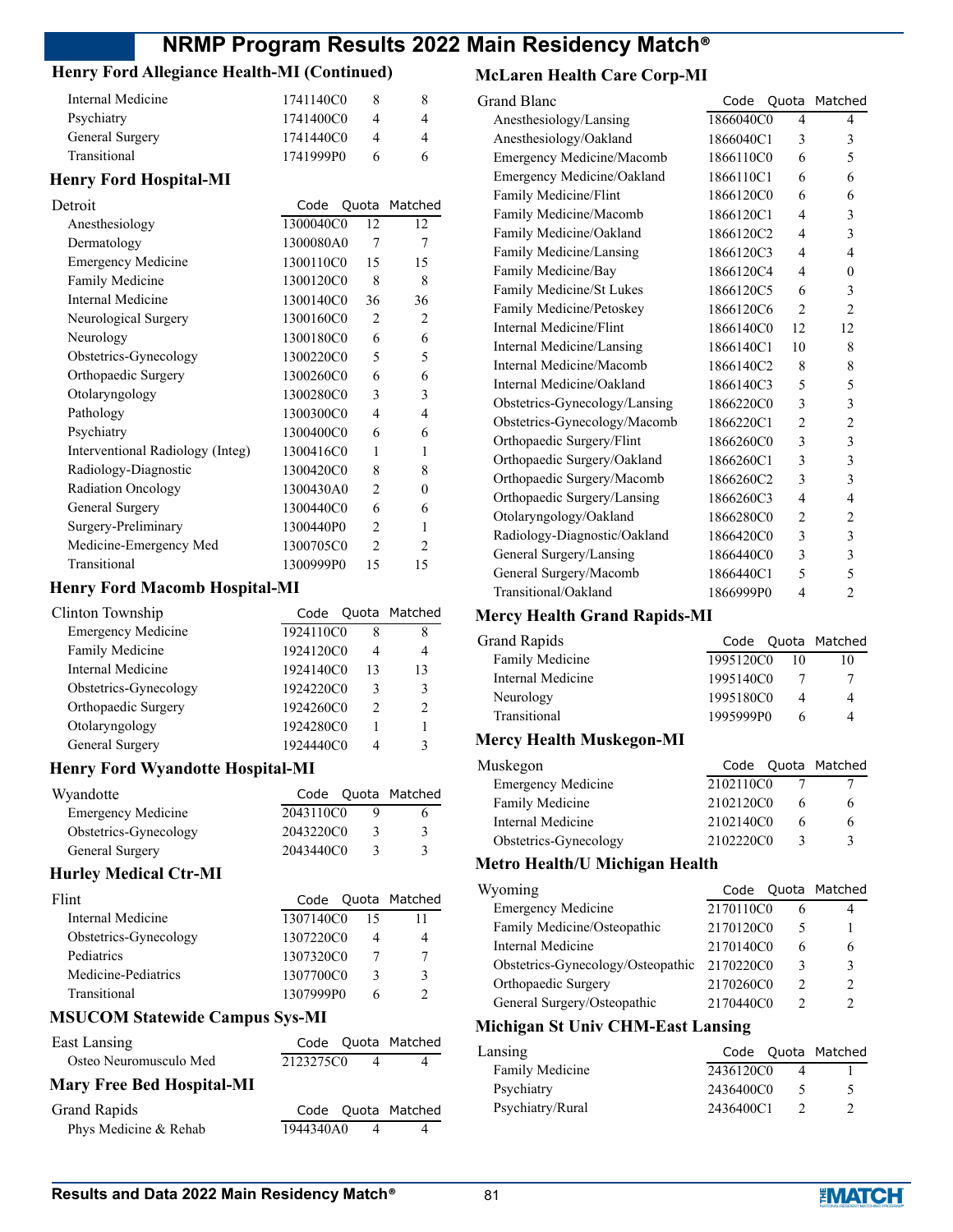### **MidMichigan Med Center-MI**

| Midland                                        | Code              | Quota                    | Matched        |
|------------------------------------------------|-------------------|--------------------------|----------------|
| Family Medicine/Midland                        | 1961120C0         | 6                        | 6              |
| Family Med/Rural-Alpena                        | 1961120C1         | $\overline{c}$           | 0              |
| <b>Munson Med Ctr-MI</b>                       |                   |                          |                |
| Traverse City                                  |                   | Code Quota               | Matched        |
| Family Medicine                                | 1349120C0         | 6                        | 4              |
| <b>Oakland Physicians Med Ctr-MI</b>           |                   |                          |                |
| Pontiac                                        |                   |                          |                |
| Psychiatry                                     | Code<br>1318400C0 | Quota<br>2               | Matched<br>2   |
|                                                |                   |                          |                |
| <b>Pine Rest Christian Mental Hlth Svcs-MI</b> |                   |                          |                |
| <b>Grand Rapids</b>                            | Code              | Quota                    | Matched        |
| Psychiatry                                     | 1634400C0         | 10                       | 10             |
| Psychiatry/Rural                               | 1634400C1         | 2                        | 2              |
| <b>Promedica Monroe Reg Hosp-MI</b>            |                   |                          |                |
| Monroe                                         |                   | Code Quota               | Matched        |
| <b>Emergency Medicine</b>                      | 1530110C0         | 8                        | 3              |
| Family Medicine                                | 1530120C0         | 6                        | 3              |
| Transitional                                   | 1530999P0         | 6                        | 6              |
| <b>Sparrow Hospital-MI</b>                     |                   |                          |                |
| Lansing                                        | Code              | Quota                    | Matched        |
| <b>Emergency Medicine</b>                      | 1315110C0         | 8                        | 8              |
| Family Medicine                                | 1315120C0         | 9                        | 9              |
| <b>Internal Medicine</b>                       | 1315140C0         | 15                       | 15             |
| Neurology                                      | 1315180C0         | 5                        | 5              |
| Obstetrics-Gynecology                          | 1315220C0         | 4                        | 4              |
| Pediatrics                                     | 1315320C0         | 7                        | 7              |
| Phys Medicine & Rehab                          | 1315340C0         | 4                        | 4              |
| General Surgery                                | 1315440C0         | 5                        | 5              |
| <b>Spectrum Health Lakeland-MI</b>             |                   |                          |                |
| Saint Joseph                                   | Code              | Quota                    | Matched        |
| <b>Emergency Medicine</b>                      | 1951110C0         | 9                        | 5              |
| Family Medicine                                | 1951120C0         | 5                        | 5              |
| <b>Internal Medicine</b>                       | 1951140C0         | 7                        | 7              |
|                                                |                   |                          |                |
| Spectrum Health/Michigan State Univ            |                   |                          |                |
| <b>Grand Rapids</b>                            | Code              | Quota                    | Matched        |
| <b>Emergency Medicine</b>                      | 2077110C0         | 10                       | 10             |
| Family Medicine                                | 2077120C1         | 6                        | 6              |
| <b>Internal Medicine</b>                       | 2077140C0         | 15                       | 15             |
| Neurological Surgery                           | 2077160C0         | 1                        | 1              |
| Neurology                                      | 2077180C1         | $\overline{\mathcal{L}}$ | 4              |
| Child Neurology                                | 2077185C0         | $\overline{c}$           | $\overline{c}$ |
| Obstetrics-Gynecology                          | 2077220C0         | 8                        | 8              |
| Orthopaedic Surgery                            | 2077260C0         | 5                        | 5              |
| Pediatrics                                     | 2077320C0         | 20                       | 20             |
| Plastic Surgery (Integrated)                   | 2077362C0         | 3                        | 3              |
| Interventional Radiology (Integ)               | 2077416C0         | 3                        | 3              |
| Radiology-Diagnostic                           | 2077420C0         | 3                        | 3              |
| General Surgery                                | 2077440C0         | 7                        | 7              |
| Surgery-Preliminary                            | 2077440P0         | 3                        | 0              |
| Vascular Surgery                               | 2077451C0         | 1                        | 1              |
| Medicine-Pediatrics                            | 2077700C0         | 4                        | 4              |
| Transitional                                   | 2077999P0         | 6                        | 6              |

### **St Joseph Mercy-Ann Arbor-MI**

| Ann Arhor             |           |    | Code Quota Matched |
|-----------------------|-----------|----|--------------------|
| Internal Medicine     | 1292140C0 | 16 | 16                 |
| Obstetrics-Gynecology | 1292220C0 |    | 4                  |
| General Surgery       | 1292440C0 |    | 5                  |
| Transitional          | 1292999P0 | 12 | 12                 |
| ∩. т<br>.             |           |    |                    |

### **St Joseph Mercy-Livingston-MI**

| Howell          |           |  | Code Quota Matched |
|-----------------|-----------|--|--------------------|
| Dermatology     | 1400080A0 |  |                    |
| Family Medicine | 1400120C0 |  |                    |

### **St Joseph Mercy-Oakland-MI**

| Pontiac                        | Code      |    | Quota Matched |
|--------------------------------|-----------|----|---------------|
| Internal Medicine              | 1319140C0 | 18 | 18            |
| Obstetrics-Gynecology          | 1319220C0 | 4  |               |
| Radiology-Diagnostic           | 1319420C0 | 3  | 3             |
| General Surgery                | 1319440C0 | 2  |               |
| Surgery-Preliminary            | 1319440P0 | 2  |               |
| Surg-Prelim/Anesthesiology-WSU | 1319440P1 | 2  |               |
| Transitional                   | 1319999P0 | ∍  |               |

### **St Mary Mercy Hospital-MI**

| Livonia                   |           |    | Code Quota Matched |
|---------------------------|-----------|----|--------------------|
| <b>Emergency Medicine</b> | 1418110C0 |    |                    |
| Family Medicine           | 1418120C0 |    |                    |
| Internal Medicine         | 1418140C0 | 15 | 15                 |
| Psychiatry                | 1418400C0 |    |                    |
| Transitional              | 1418999P0 | 16 | 16                 |

### **U Michigan Hosps-Ann Arbor**

| Ann Arbor                        | Code      | Quota          | Matched        |
|----------------------------------|-----------|----------------|----------------|
| Anesthesiology                   | 1293040C0 | 27             | 27             |
| Dermatology                      | 1293080A0 | 8              | 8              |
| <b>Emergency Medicine</b>        | 1293110C0 | 16             | 16             |
| Family Med/Ypsilanti             | 1293120C0 | 5              | 5              |
| Family Med/Chelsea               | 1293120C1 | 7              | 7              |
| Family Med/Spanish               | 1293120C3 | $\mathbf{1}$   | $\mathbf{1}$   |
| Internal Medicine                | 1293140C0 | 42             | 42             |
| <b>Internal Medicine/PSTP</b>    | 1293140C1 | $\overline{4}$ | 4              |
| Med-Prelim/Ophthalmology         | 1293140P2 | 7              | 7              |
| Neurological Surgery             | 1293160C0 | 3              | 3              |
| Neurology                        | 1293180C0 | 9              | 9              |
| Child Neurology                  | 1293185C0 | $\overline{4}$ | 4              |
| Obstetrics-Gynecology            | 1293220C0 | 6              | 6              |
| Orthopaedic Surgery              | 1293260C0 | 7              | 7              |
| Otolaryngology                   | 1293280C0 | 4              | 4              |
| Otolaryngology/Research          | 1293280C1 | 1              | 1              |
| Pathology                        | 1293300C0 | 6              | 6              |
| Pathology/PSTP                   | 1293300C1 | 1              | 1              |
| Pediatrics                       | 1293320C0 | 20             | 20             |
| Pediatrics/PPSTP                 | 1293320C2 | 1              | 1              |
| Phys Medicine & Rehab            | 1293340A0 | 6              | 6              |
| Plastic Surgery (Integrated)     | 1293362C0 | 4              | $\overline{4}$ |
| Psychiatry                       | 1293400C0 | 12             | 12             |
| Interventional Radiology (Integ) | 1293416C0 | 3              | 3              |
| Radiology-Diagnostic             | 1293420A0 | 8              | 8              |
| Radiation Oncology               | 1293430A0 | 3              | 3              |
| General Surgery                  | 1293440C0 | 7              | 7              |
|                                  |           |                |                |

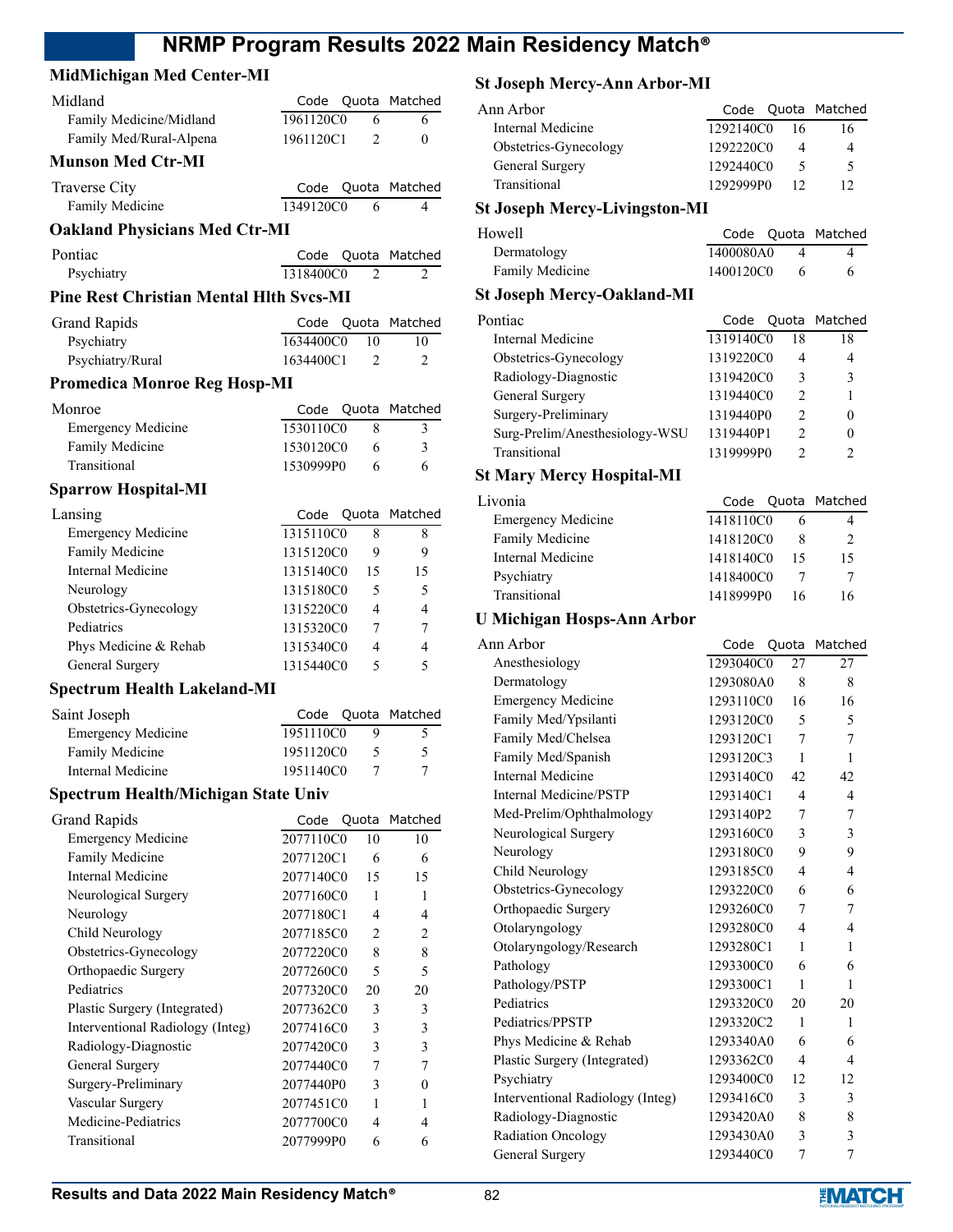### **U Michigan Hosps-Ann Arbor (Continued)**

| Surgery-Preliminary         | 1293440P0 |   |
|-----------------------------|-----------|---|
| Vascular Surgery            | 1293451C0 |   |
| Thoracic Surgery            | 1293461C0 |   |
| Medicine-Pediatrics         | 1293700C0 | x |
| Pediatrics-Medical Genetics | 1293765C0 |   |

#### **UP Health System-Marquette-MI**

| Marquette       |           | Code Quota Matched |
|-----------------|-----------|--------------------|
| Family Medicine | 2014120C0 |                    |

### **Wayne State University SOM-MI**

| Detroit                     | Code      |    | Quota Matched |
|-----------------------------|-----------|----|---------------|
| Anesthesiology              | 1361040A0 | 6  | 6             |
| Dermatology                 | 1361080A0 | 4  | 4             |
| Family Medicine             | 1361120C0 | 6  | 4             |
| Family Medicine/Urban       | 1361120C1 | 3  | $\theta$      |
| Internal Medicine           | 1361140C0 | 12 | 12            |
| Otolaryngology              | 1361280C0 | 4  | 4             |
| Transitional                | 1361999P0 | 4  | 4             |
| Transitional/Preventive Med | 1361999P1 |    | $\mathcal{D}$ |

### **Western Michigan Univ Stryker SOM**

| Kalamazoo                    |           |                | Code Quota Matched |
|------------------------------|-----------|----------------|--------------------|
| <b>Emergency Medicine</b>    | 1314110C0 | 15             | 15                 |
| Family Medicine/Kalamazoo    | 1314120C0 | 8              | 8                  |
| Family Medicine/Battle Creek | 1314120C1 | 6              | 6                  |
| Family Med/Kalamazoo MIDocs  | 1314120C2 | 1              |                    |
| Internal Medicine            | 1314140C0 | 11             | 11                 |
| Medicine-Primary/MIDocs      | 1314140M0 | 1              | 0                  |
| Obstetrics-Gynecology        | 1314220C0 | 4              | 4                  |
| Orthopaedic Surgery          | 1314260C0 | 3              | 3                  |
| Pediatrics                   | 1314320C0 | 8              | 8                  |
| Pediatrics-Primary/MIDocs    | 1314320M0 | $\mathfrak{D}$ |                    |
| Psychiatry                   | 1314400C0 | 6              | 6                  |
| Psychiatry/MIDocs            | 1314400C1 | 1              |                    |
| General Surgery              | 1314440C0 | 4              | 4                  |
| Gen Surg/MIDocs Rural Surg   | 1314440C1 | 1              |                    |
| Medicine-Pediatrics          | 1314700C0 | 4              |                    |

### **MINNESOTA**

#### **Abbott Northwestern Hosp-MN**

| Minneapolis                        | Code      |              | Quota Matched      |
|------------------------------------|-----------|--------------|--------------------|
| Internal Medicine                  | 1330140C0 | 11           | 11                 |
| Allina Health-MN                   |           |              |                    |
| St Paul                            | Code      |              | Quota Matched      |
| <b>Family Medicine</b>             | 1342120C0 | $\tau$       | 7                  |
| <b>HealthPartners Institute-MN</b> |           |              |                    |
| St Paul                            |           |              | Code Quota Matched |
| Dermatology                        | 1335080A0 | 2            | 2                  |
| Dermatology                        | 1335080R0 | $\mathbf{1}$ | $\theta$           |
| Emergency Medicine                 | 1335110C0 | 11           | 11                 |
| Family Med/Western WI Rural        | 1335120C2 | 2            | $\mathfrak{D}$     |
| <b>Hennepin Co Med Ctr-MN</b>      |           |              |                    |
| Minneapolis                        | Code      |              | Quota Matched      |
| Emergency Medicine                 | 1329110C0 | 12           | 12                 |
| Family Medicine                    | 1329120C0 | 11           | 11                 |
| Internal Medicine                  | 1329140C0 | 19           | 19                 |

| Med-Primary/MNDOH Grant | 1329140M0 | 2 |   |
|-------------------------|-----------|---|---|
| Psychiatry              | 1329400C0 |   |   |
| General Surgery         | 1329440C0 |   |   |
| Surgery-Preliminary     | 1329440P0 |   | 0 |
| Medicine-Emergency Med  | 1329705C0 | 2 | 2 |
| Transitional            | 1329999P0 |   |   |
|                         |           |   |   |

#### **Mayo Clinic School of Grad Med Educ-MN**

| Code |                | Matched                                                                                                                                                                                                                                                                                                                                                                                                                                                                      |
|------|----------------|------------------------------------------------------------------------------------------------------------------------------------------------------------------------------------------------------------------------------------------------------------------------------------------------------------------------------------------------------------------------------------------------------------------------------------------------------------------------------|
|      | 6              | 6                                                                                                                                                                                                                                                                                                                                                                                                                                                                            |
|      | 12             | 12                                                                                                                                                                                                                                                                                                                                                                                                                                                                           |
|      | 2              | 2                                                                                                                                                                                                                                                                                                                                                                                                                                                                            |
|      | 5              | 5                                                                                                                                                                                                                                                                                                                                                                                                                                                                            |
|      | 1              | 1                                                                                                                                                                                                                                                                                                                                                                                                                                                                            |
|      | 2              | $\overline{c}$                                                                                                                                                                                                                                                                                                                                                                                                                                                               |
|      | 9              | 9                                                                                                                                                                                                                                                                                                                                                                                                                                                                            |
|      | 9              | 9                                                                                                                                                                                                                                                                                                                                                                                                                                                                            |
|      | 5              | 5                                                                                                                                                                                                                                                                                                                                                                                                                                                                            |
|      | 6              | 6                                                                                                                                                                                                                                                                                                                                                                                                                                                                            |
|      | 49             | 49                                                                                                                                                                                                                                                                                                                                                                                                                                                                           |
|      | 3              | 3                                                                                                                                                                                                                                                                                                                                                                                                                                                                            |
|      | $\overline{2}$ | $\overline{2}$                                                                                                                                                                                                                                                                                                                                                                                                                                                               |
|      | 4              | $\overline{\mathbf{4}}$                                                                                                                                                                                                                                                                                                                                                                                                                                                      |
|      | 3              | 3                                                                                                                                                                                                                                                                                                                                                                                                                                                                            |
|      | 6              | 6                                                                                                                                                                                                                                                                                                                                                                                                                                                                            |
|      | $\overline{2}$ | $\overline{c}$                                                                                                                                                                                                                                                                                                                                                                                                                                                               |
|      | 5              | 5                                                                                                                                                                                                                                                                                                                                                                                                                                                                            |
|      | 12             | 12                                                                                                                                                                                                                                                                                                                                                                                                                                                                           |
|      | 5              | 5                                                                                                                                                                                                                                                                                                                                                                                                                                                                            |
|      | 6              | 6                                                                                                                                                                                                                                                                                                                                                                                                                                                                            |
|      | 1              | 1                                                                                                                                                                                                                                                                                                                                                                                                                                                                            |
|      | 13             | 13                                                                                                                                                                                                                                                                                                                                                                                                                                                                           |
|      | 6              | 6                                                                                                                                                                                                                                                                                                                                                                                                                                                                            |
|      | 2              | 2                                                                                                                                                                                                                                                                                                                                                                                                                                                                            |
|      | 4              | $\overline{\mathbf{4}}$                                                                                                                                                                                                                                                                                                                                                                                                                                                      |
|      | 11             | 11                                                                                                                                                                                                                                                                                                                                                                                                                                                                           |
|      | 1              | 1                                                                                                                                                                                                                                                                                                                                                                                                                                                                            |
|      | 12             | 12                                                                                                                                                                                                                                                                                                                                                                                                                                                                           |
|      | 1              | 1                                                                                                                                                                                                                                                                                                                                                                                                                                                                            |
|      | 3              | 3                                                                                                                                                                                                                                                                                                                                                                                                                                                                            |
|      | 9              | 9                                                                                                                                                                                                                                                                                                                                                                                                                                                                            |
|      | 1              | 1                                                                                                                                                                                                                                                                                                                                                                                                                                                                            |
|      | 12             | 12                                                                                                                                                                                                                                                                                                                                                                                                                                                                           |
|      | $\mathbf{1}$   | $\mathbf{1}$                                                                                                                                                                                                                                                                                                                                                                                                                                                                 |
|      |                | Quota<br>1328040A0<br>1328040C0<br>1328040R0<br>1328080A0<br>1328080A1<br>1328080C0<br>1328110C0<br>1328120C0<br>1328120C1<br>1328120C2<br>1328140C0<br>1328140C1<br>1328140P0<br>1328160C0<br>1328180A0<br>1328180C0<br>1328185C0<br>1328220C0<br>1328260C0<br>1328280C0<br>1328300C0<br>1328300C2<br>1328320C0<br>1328340A0<br>1328340C0<br>1328362C0<br>1328400C0<br>1328416A0<br>1328420A0<br>1328420R0<br>1328430A0<br>1328440C0<br>1328440C2<br>1328440P0<br>1328451C0 |

### **U Minnesota Med School**

| Minneapolis            |           |    | Code Quota Matched |
|------------------------|-----------|----|--------------------|
| Anesthesiology         | 1334040C0 | 9  | 9                  |
| Dermatology            | 1334080A0 | 4  | 4                  |
| Family Med/Methodist   | 1334120C0 | 6  | 6                  |
| Family Med/N Memorial  | 1334120C1 | 8  | 8                  |
| Family Med/Smileys     | 1334120C2 | 6  | 6                  |
| Family Med/St Johns    | 1334120C3 | 6  | 6                  |
| Family Med/Woodwinds   | 1334120C4 | 8  | 8                  |
| Family Med/Mankato     | 1334120C5 | 5  | 5                  |
| Family Med/St Cloud    | 1334120C6 | 6  | 6                  |
| Family Med/Duluth      | 1334120C7 | 8  | 8                  |
| Internal Medicine      | 1334140C0 | 30 | 30                 |
| Internal Medicine/PSTP | 1334140C1 |    |                    |
| Medicine-Primary       | 1334140M0 |    |                    |

#### **Results and Data 2022 Main Residency Match<sup>®</sup> 83**

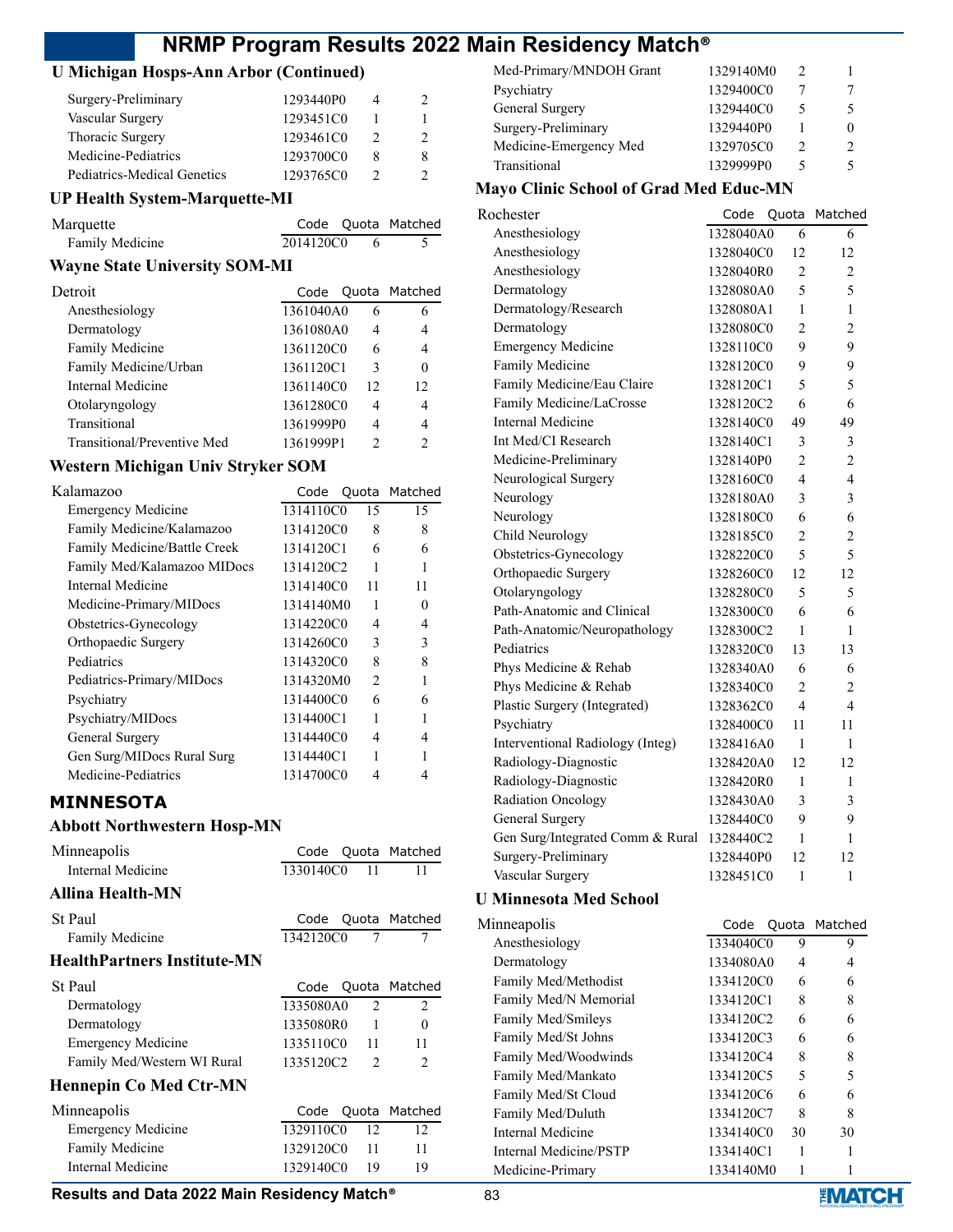## **U Minnesota Med School (Continued)**

| Neurological Surgery             | 1334160C0 | $\overline{2}$ | $\overline{2}$           |
|----------------------------------|-----------|----------------|--------------------------|
| Neurology                        | 1334180C0 | 6              | 6                        |
| Obstetrics-Gynecology            | 1334220C0 | 9              | 9                        |
| Orthopaedic Surgery              | 1334260C0 | 8              | 8                        |
| Otolaryngology                   | 1334280C0 | 4              | 4                        |
| Pathology                        | 1334300C0 | 3              | 3                        |
| Pathology/CP only                | 1334300C1 | $\theta$       | $\theta$                 |
| Pathology/AP only                | 1334300C2 | $\theta$       | $\theta$                 |
| Pathology/AP-NP                  | 1334300C3 | 1              | 1                        |
| Pediatrics                       | 1334320C0 | 23             | 23                       |
| Pediatrics/MN Immigrant IMG      | 1334320C1 | 1              | 1                        |
| Pediatrics/PSTP                  | 1334320C2 | $\overline{2}$ | $\overline{2}$           |
| Phys Medicine & Rehab            | 1334340A0 | 1              | $\mathbf{1}$             |
| Phys Medicine & Rehab            | 1334340C0 | 4              | $\overline{\mathcal{L}}$ |
| Plastic Surgery (Integrated)     | 1334362C0 | $\overline{2}$ | $\mathfrak{2}$           |
| Psychiatry                       | 1334400C0 | 7              | 7                        |
| Psychiatry/PSTP                  | 1334400C1 | 1              | 1                        |
| Interventional Radiology (Integ) | 1334416C0 | 2              | $\overline{c}$           |
| Radiology-Diagnostic             | 1334420C0 | 8              | 8                        |
| Radiology-Diagnostic             | 1334420R0 | 1              | 1                        |
| <b>Radiation Oncology</b>        | 1334430A0 | 1              | $\theta$                 |
| General Surgery                  | 1334440C0 | 7              | 7                        |
| General Surgery/Rural            | 1334440C1 | 1              | 1                        |
| Surgery-Preliminary              | 1334440P0 | 4              | $\overline{\mathcal{L}}$ |
| Surg-Prelim/Gen Surg & Neurosurg | 1334440P1 | 1              | 1                        |
| Vascular Surgery                 | 1334451C0 | 1              | 1                        |
| Medicine-Pediatrics              | 1334700C0 | 10             | 10                       |
| Medicine-Dermatology             | 1334785C0 | $\overline{2}$ | $\overline{2}$           |

### **MISSISSIPPI**

### **Baptist Mem Hosp DeSoto-MS**

| Southaven                                  | Code         |   | Quota Matched      |
|--------------------------------------------|--------------|---|--------------------|
| Family Medicine                            | 2299120C0    | 6 | 6                  |
| Transitional                               | 2299999P0    | 6 | 4                  |
| <b>Baptist Mem Hosp Golden Triangle-MS</b> |              |   |                    |
| Columbus                                   |              |   | Code Quota Matched |
| Internal Medicine                          | 2266140C0    | 6 | 6                  |
| <b>Baptist Mem Hosp North-MS</b>           |              |   |                    |
| Oxford                                     | Code         |   | Quota Matched      |
| Internal Medicine                          | 2288140C0 12 |   | 12                 |
| <b>East Central Mississippi Health</b>     |              |   |                    |
| Meridian                                   | Code         |   | Quota Matched      |
| <b>Family Medicine</b>                     | 2144120C0    | 6 | 6                  |
| <b>Forrest General Hospital-MS</b>         |              |   |                    |
| Hattiesburg                                | Code         |   | Quota Matched      |
| Family Medicine                            | 1692120C0    | 6 | 3                  |
| <b>Magnolia Regional Health Ctr-MS</b>     |              |   |                    |
| Corinth                                    | Code         |   | Quota Matched      |
| <b>Emergency Medicine</b>                  | 1923110C0    | 6 | 6                  |
| Internal Medicine                          | 1923140C0    | 6 | 6                  |
| <b>Memorial Hospital at Gulfport-MS</b>    |              |   |                    |
| Gulfport                                   | Code         |   | Quota Matched      |
| <b>Family Medicine</b>                     | 2294120C0    | 9 | 9                  |

### **Merit Health Wesley-MS**

| Hattiesburg                              | Code                   | Quota            | Matched             |
|------------------------------------------|------------------------|------------------|---------------------|
| <b>Emergency Medicine</b>                | 2174110C0              | 6                | 5                   |
| <b>Internal Medicine</b>                 | 2174140C0              | 8                | 8                   |
| Transitional                             | 2174999P0              | 11               | 1                   |
| <b>Mississippi Med Ed Res Consortium</b> |                        |                  |                     |
| Greenville                               | Code                   | Quota            | Matched             |
| Family Medicine                          | 2253120C0              | 6                | 4                   |
| <b>Mississippi State Hospital</b>        |                        |                  |                     |
| Whitfield                                | Code                   | Quota            | Matched             |
| Psychiatry                               | 2296400C0              | 6                | 6                   |
| <b>North Mississippi Med Ctr</b>         |                        |                  |                     |
| Tupelo                                   | Code                   |                  | Quota Matched       |
| Family Medicine                          | 1218120C0              | 8                | 8                   |
| <b>Internal Medicine</b>                 | 1218140C0              | 12               | 12                  |
|                                          |                        |                  |                     |
| <b>University Hosps-Jackson-MS</b>       |                        |                  |                     |
| Jackson                                  | Code                   | Quota            | Matched             |
| Anesthesiology                           | 1957040C0              | 8                | 8                   |
| Anesthesiology                           | 1957040R0              | 2<br>4           | $\overline{c}$<br>4 |
| Dermatology                              | 1957080A0              |                  |                     |
| <b>Emergency Medicine</b>                | 1957110C0<br>1957120C0 | 16               | 16                  |
| Family Medicine                          |                        | 10               | 10                  |
| <b>Internal Medicine</b>                 | 1957140C0              | 25               | 25                  |
| Medicine-Primary                         | 1957140M0              | 1                | 1                   |
| Medicine-Preliminary                     | 1957140P0              | 4                | 4                   |
| Med-Prelim/Ophthalmology                 | 1957140P2              | 4                | 4                   |
| Med-Prelim/Dermatology                   | 1957140P4              | 4                | 1                   |
| Med-Prelim/Radiation Onc                 | 1957140P5              | 1                | 1                   |
| Med-Prelim/Prevent Med                   | 1957140P6              | 2                | 1                   |
| Neurological Surgery                     | 1957160C0              | $\overline{2}$   | 2                   |
| Neurology                                | 1957180C0              | 4                | 4                   |
| Child Neurology                          | 1957185C0              | 1                | 1                   |
| Child Neurology                          | 1957185R0              | 1                | 1                   |
| Obstetrics-Gynecology                    | 1957220C0              | 6                | 6                   |
| Orthopaedic Surgery                      | 1957260C0              | 4                | 4                   |
| Otolaryngology                           | 1957280C0              | 3                | 3                   |
| Pathology                                | 1957300C0              | $\overline{4}$   | $\overline{4}$      |
| Pediatrics                               | 1957320C0              | 16               | 16                  |
| Plastic Surgery (Integrated)             | 1957362C0              | $\overline{c}$   | 2                   |
| Psychiatry                               | 1957400C0              | $\boldsymbol{7}$ | $\boldsymbol{7}$    |
| Psychiatry/Child/Adult Psych             | 1957400C1              | $\mathfrak{2}$   | $\overline{c}$      |
| Interventional Radiology (Integ)         | 1957416C0              | 1                | $\mathbf{1}$        |
| Radiology-Diagnostic                     | 1957420A0              | 1                | $\mathbf{1}$        |
| Radiology-Diagnostic                     | 1957420C0              | 8                | 8                   |
| Radiation Oncology                       | 1957430A0              | 1                | $\mathbf{1}$        |
| General Surgery                          | 1957440C0              | 5                | 5                   |
| Surgery-Preliminary                      | 1957440P0              | 5                | 3                   |
| Medicine-Pediatrics                      | 1957700C0              | 5                | 5                   |

### **MISSOURI**

### **Barnes-Jewish Hosp-MO**

| St Louis                 |           | Code Quota Matched |
|--------------------------|-----------|--------------------|
| Anesthesiology/3 yr      | 1353040A0 |                    |
| Anesthesiology/4 yr      | 1353040C0 | 17                 |
| Anesthesiology/ASAP 5 yr | 1353040C1 |                    |
| Dermatology              | 1353080A0 |                    |

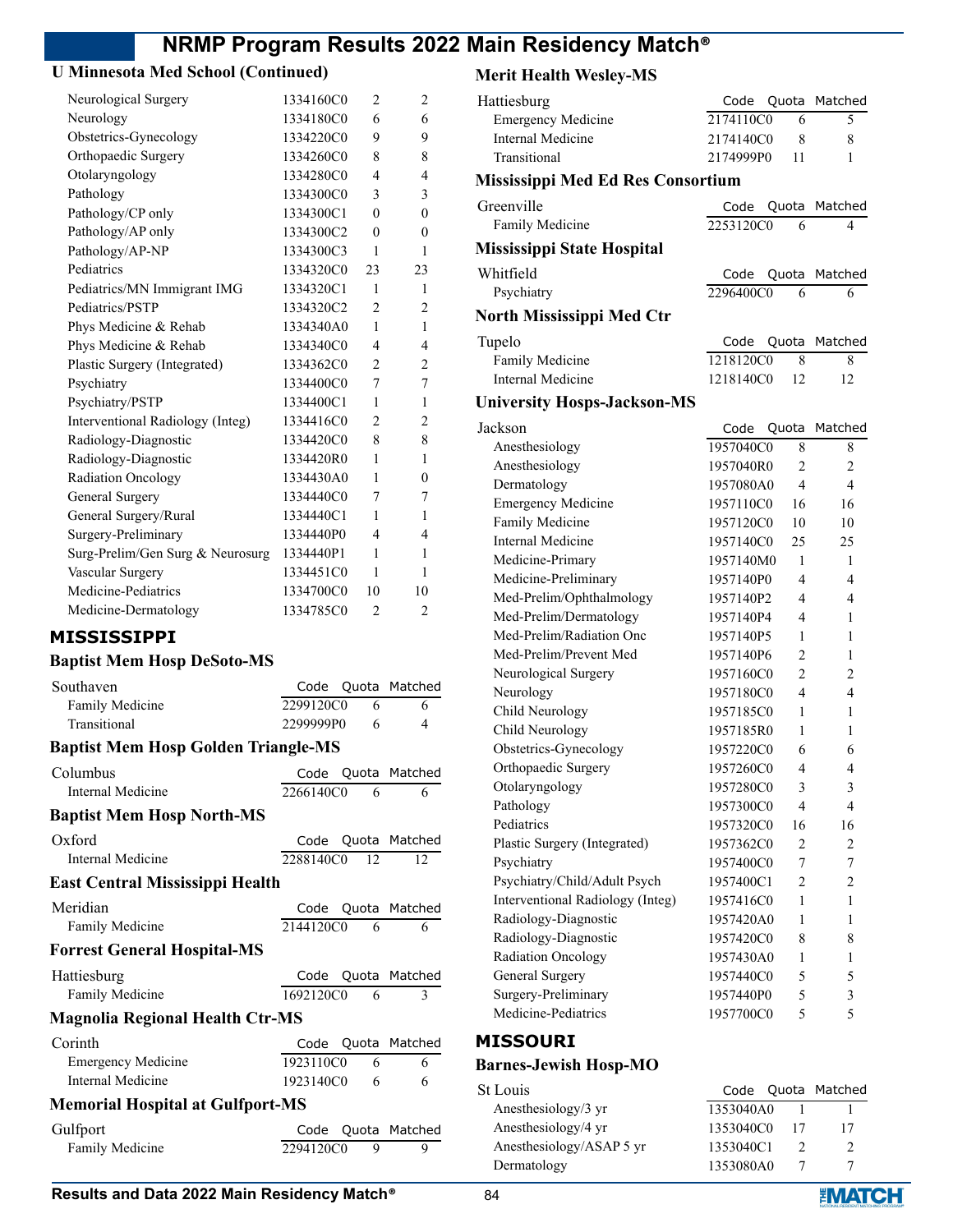### **Barnes-Jewish Hosp-MO (Continued)**

| Dermatology/Physician Scientist  | 1353080A1 | $\theta$                 | $\theta$                 |
|----------------------------------|-----------|--------------------------|--------------------------|
| <b>Emergency Medicine</b>        | 1353110C0 | 14                       | 14                       |
| Internal Medicine                | 1353140C0 | 41                       | 41                       |
| Internal Medicine/PSTP           | 1353140C1 | 6                        | 6                        |
| Medicine-Primary                 | 1353140M0 | 5                        | 5                        |
| Medicine-Preliminary             | 1353140P0 | 5                        | 5                        |
| Med-Prelim/Ophthalmology         | 1353140P2 | 5                        | 5                        |
| Neurological Surgery             | 1353160C0 | 4                        | $\overline{\mathcal{L}}$ |
| Neurology                        | 1353180C0 | 11                       | 11                       |
| Obstetrics-Gynecology            | 1353220C0 | 9                        | 9                        |
| Orthopaedic Surgery              | 1353260C0 | 8                        | 8                        |
| Otolaryngology                   | 1353280C0 | 3                        | 3                        |
| Otolaryngology/Research          | 1353280C1 | $\overline{c}$           | $\overline{c}$           |
| Clinical Pathology               | 1353300C0 | 3                        | 3                        |
| Anat/Clin & Anat Path            | 1353300C1 | 8                        | 8                        |
| Phys Medicine & Rehab            | 1353340A0 | 3                        | 3                        |
| Phys Medicine & Rehab            | 1353340C0 | $\overline{2}$           | $\overline{c}$           |
| Plastic Surgery (Integrated)     | 1353362C0 | $\overline{\mathcal{A}}$ | $\overline{\mathbf{4}}$  |
| Psychiatry                       | 1353400C0 | 14                       | 14                       |
| Interventional Radiology (Integ) | 1353416A0 | $\overline{c}$           | $\overline{c}$           |
| Radiology-Diagnostic             | 1353420A0 | 16                       | 16                       |
| Rad-Diag/Research                | 1353420A1 | 1                        | 1                        |
| Radiation Oncology               | 1353430A0 | 3                        | 3                        |
| General Surgery                  | 1353440C0 | 9                        | 9                        |
| Surgery-Preliminary              | 1353440P2 | 5                        | 5                        |
| Surg-Prelim/Int Radiology        | 1353440P3 | $\overline{0}$           | $\overline{0}$           |
| Vascular Surgery                 | 1353451C0 | 1                        | 1                        |
|                                  |           |                          |                          |

### **Childrens Mercy Hospital-MO**

| Kansas City                          | Code      |                | Quota Matched  |
|--------------------------------------|-----------|----------------|----------------|
| Child Neurology                      | 1494185C0 | 3              | 1              |
| Pediatrics                           | 1494320C0 | 27             | 27             |
| Pediatrics-Preliminary               | 1494320P0 | 1              | 1              |
| CoxHealth-MO                         |           |                |                |
| Springfield                          | Code      | Quota          | Matched        |
| Family Medicine                      | 3167120C0 | 8              | 8              |
| Family Med/Jordan Valley             | 3167120C1 | $\mathfrak{D}$ | $\mathfrak{D}$ |
| <b>HCA Healthcare Kansas City-MO</b> |           |                |                |
| Kansas City                          | Code      | Quota          | Matched        |
| Family Med/Research Med Ctr          | 2984120C0 | 8              | 7              |
| Internal Med/Overland Park           | 2984140C0 | 12             | 1              |
| Ob-Gyn/Overland Park                 | 2984220C0 | 5              | 5              |
| General Surgery/Menorah              | 2984440C0 | 5              | 4              |
| <b>KCU-GME Consortium-MO</b>         |           |                |                |
| Kansas City                          | Code      | Quota          | Matched        |
| Dermatology/ADCS-Orlando             | 1987080A2 | 3              | 3              |
| Emergency Medicine/Freeman           | 1987110C0 | 6              | 4              |
| Family Medicine/Reid                 | 1987120C0 | 5              | 5              |
| Family Med/St Lukes Des Peres        | 1987120C1 | 4              | 4              |
| Family Medicine/Freeman              | 1987120C2 | 5              | 3              |
| Internal Medicine/Freeman            | 1987140C0 | 5              | 3              |
| Orthopaedic Surgery/HCA              | 1987260C0 | $\overline{4}$ | 4              |
| Otolaryngology/Freeman               | 1987280C0 | 1              | 1              |
| Psychiatry/Ozark                     | 1987400C0 | 4              | 4              |
| General Surgery/St Anthony           | 1987440C0 | $\overline{2}$ | 2              |
| General Surgery/St Marys             | 1987440C1 | $\overline{2}$ | $\overline{2}$ |
|                                      |           |                |                |

### **Mercy Hospital St Louis-MO**

| <b>Mercy Hospital St Louis-MO</b>        |            |                |                |
|------------------------------------------|------------|----------------|----------------|
| <b>St Louis</b>                          | Code       |                | Quota Matched  |
| Family Medicine                          | 1362120C0  | 6              | 6              |
| <b>Internal Medicine</b>                 | 1362140C0  | 8              | 8              |
| Obstetrics-Gynecology                    | 1362220C0  | 6              | 6              |
| Transitional                             | 1362999P0  | 7              | 7              |
| <b>SSM St Marys Hospital-St Louis-MO</b> |            |                |                |
| <b>St Louis</b>                          | Code       | Quota          | Matched        |
| Internal Medicine                        | 1999140C0  | 10             | 10             |
| <b>St Louis Childrens Hosp-MO</b>        |            |                |                |
| St Louis                                 | Code       | Quota          | Matched        |
| Child Neurology                          | 1869185C0  | 5              | 5              |
| Child Neurology                          | 1869185R0  | 1              | 1              |
| Pediatrics                               | 1869320C0  | 31             | 31             |
| Pediatrics-Preliminary                   | 1869320P0  | 1              | 1              |
| Pediatrics-Medical Genetics              | 1869765C0  | $\overline{c}$ | $\overline{c}$ |
| <b>St Louis Univ SOM-MO</b>              |            |                |                |
| <b>St Louis</b>                          | Code Quota |                | Matched        |
| Anesthesiology                           | 1365040C0  | 10             | 10             |
| Dermatology                              | 1365080A0  | 4              | 4              |
| <b>Emergency Medicine</b>                | 1365110C0  | 6              | 6              |
| Family Med/Belleville                    | 1365120C0  | 6              | 6              |
| Family Medicine                          | 1365120C1  | 6              | 6              |
| <b>Internal Medicine</b>                 | 1365140C0  | 26             | 26             |
| Internal Medicine/Med-Geri Trk           | 1365140C1  | 0              | 0              |
| Medicine-Preliminary                     | 1365140P0  | 6              | 6              |
| Neurological Surgery                     | 1365160C0  | 2              | $\overline{2}$ |
| Neurology                                | 1365180C0  | 5              | 5              |
| Child Neurology                          | 1365185C0  | $\overline{c}$ | 1              |
| Obstetrics-Gynecology                    | 1365220C0  | 6              | 6              |
| Orthopaedic Surgery                      | 1365260C0  | 5              | 5              |
| Otolaryngology                           | 1365280C0  | 2              | $\overline{2}$ |
| Pathology                                | 1365300C0  | 3              | 3              |
| Pediatrics                               | 1365320C0  | 20             | 20             |
| Plastic Surgery (Integrated)             | 1365362C0  | $\overline{c}$ | $\overline{c}$ |
| Psychiatry                               | 1365400C0  | 8              | 8              |
| Interventional Radiology (Integ)         | 1365416A0  | 1              | 1              |
| Interventional Radiology (Integ)         | 1365416R0  | 1              | 1              |
| Radiology-Diagnostic                     | 1365420A0  | 6              | 6              |
| Radiology-Diagnostic                     | 1365420R0  | 1              | 1              |
| General Surgery                          | 1365440C0  | 5              | 5              |
| Surgery-Preliminary                      | 1365440P0  | 6              | 0              |
| Vascular Surgery                         | 1365451C0  | 1              | 1              |
| <b>St Lukes Hospital-St Louis-MO</b>     |            |                |                |

## **St Lukes Hospital-St Louis-MO**

| Chesterfield         |              |    | Code Quota Matched |
|----------------------|--------------|----|--------------------|
| Internal Medicine    | 1364140C0 13 |    | 13.                |
| Medicine-Preliminary | 1364140P0    | -3 |                    |

### **Still OPTI-Northeast Reg Med Ctr-MO**

|  | 4                                                         |
|--|-----------------------------------------------------------|
|  |                                                           |
|  | Code Quota Matched<br>2152080A0<br>2152120C0<br>2152275C0 |

### **Univ of Missouri-KC Programs**

| Kansas City             |           | Code Quota Matched |  |
|-------------------------|-----------|--------------------|--|
| Anesthesiology/St Lukes | 1343040C0 |                    |  |

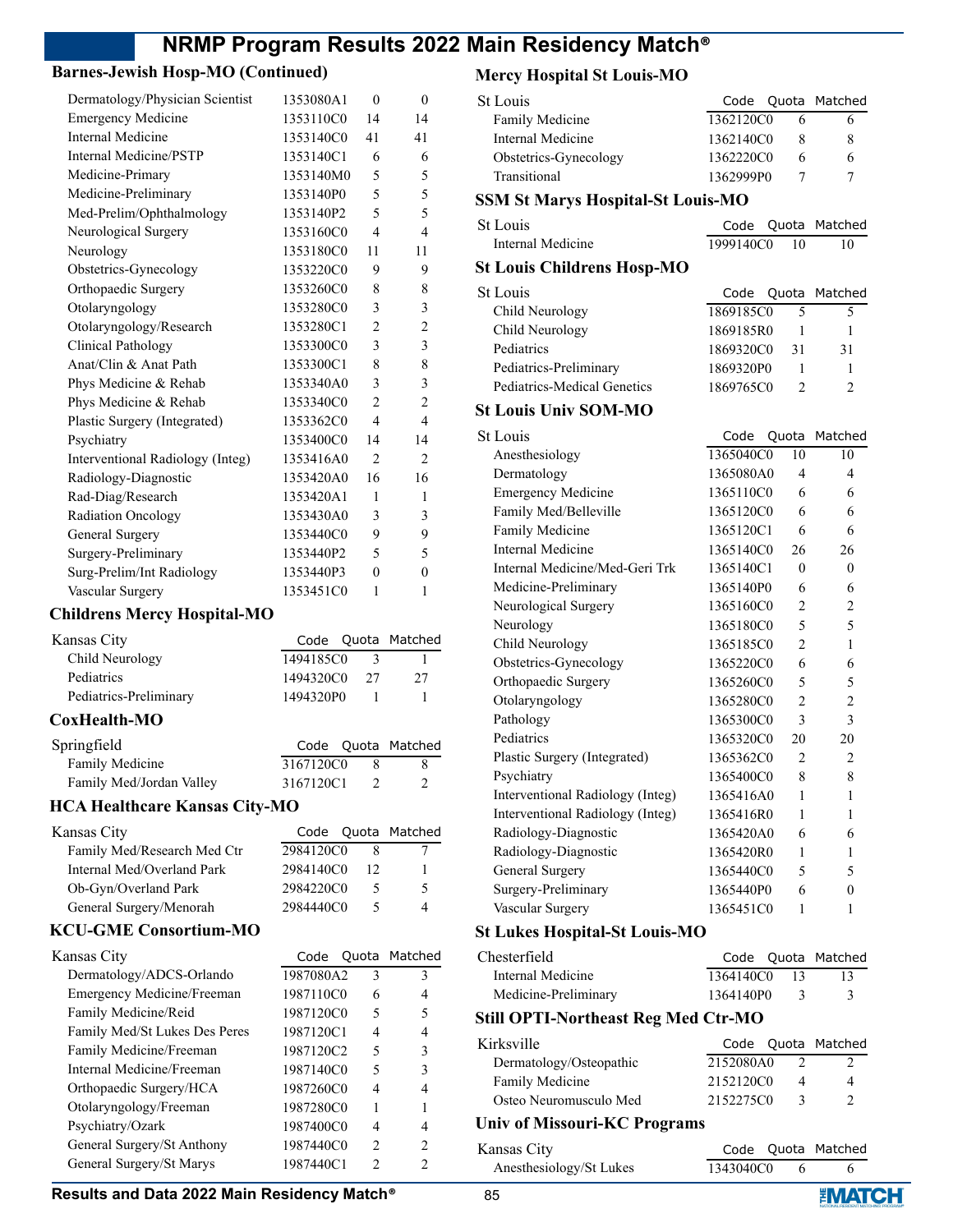### **Univ of Missouri-KC Programs (Continued)**

| <b>Emergency Medicine</b>      | 1343110C0 | 11             | 11            |
|--------------------------------|-----------|----------------|---------------|
| <b>Family Medicine</b>         | 1343120C0 | 12             | 11            |
| Internal Medicine              | 1343140C0 | 19             | 19            |
| Medicine-Preliminary           | 1343140P0 | 7              | 7             |
| Neurology                      | 1343180C0 | 3              | 3             |
| Obstetrics-Gynecology          | 1343220C0 | 8              | 8             |
| Orthopaedic Surgery            | 1343260C0 | 4              | 4             |
| Pathology                      | 1343300C0 | $\mathfrak{D}$ | $\mathcal{P}$ |
| Radiology-Diagnostic           | 1343420A0 | 6              | 6             |
| General Surgery                | 1343440C0 | 5              | 5             |
| Surgery-Preliminary            | 1343440P0 | 4              |               |
| Medicine-Pediatrics            | 1343700C0 | 6              |               |
| <b>Univ of Missouri-KC/CBM</b> |           |                |               |

### Kansas City **Code Quota Matched** Psychiatry 2075400C0 6 6

### **University Hosps-Columbia-MO**

| Columbia                       | Code      | Quota          | Matched  |
|--------------------------------|-----------|----------------|----------|
| Anesthesiology                 | 1994040C0 | 4              | 4        |
| Anesthesiology                 | 1994040R0 | 1              | 1        |
| Dermatology                    | 1994080A0 | 3              | 3        |
| <b>Emergency Medicine</b>      | 1994110C0 | 10             | 10       |
| Family Medicine                | 1994120C0 | 14             | 14       |
| Family Medicine/CRMC           | 1994120C1 | 3              | 3        |
| Family Med/Bothwell Rural      | 1994120C2 | $\mathfrak{D}$ | 1        |
| <b>Internal Medicine</b>       | 1994140C0 | 21             | 21       |
| Medicine-Preliminary           | 1994140P0 | 6              | 6        |
| Neurological Surgery           | 1994160C0 | 1              | 1        |
| Neurology                      | 1994180C0 | 6              | 6        |
| Obstetrics-Gynecology          | 1994220C0 | 4              | 4        |
| Orthopaedic Surgery/5 Yr       | 1994260C0 | 5              | 5        |
| Otolaryngology                 | 1994280C0 | 3              | 3        |
| Pathology                      | 1994300C0 | 3              | 3        |
| Pediatrics                     | 1994320C0 | 7              | 7        |
| Peds/Health Informatics        | 1994320C1 | 1              | 1        |
| Phys Medicine & Rehab          | 1994340A0 | 4              | 4        |
| Plastic Surgery (Integrated)   | 1994362C0 | 1              | 1        |
| Psychiatry                     | 1994400C0 | 10             | 10       |
| Radiology-Diagnostic           | 1994420A0 | 5              | 5        |
| General Surgery                | 1994440C0 | 4              | 4        |
| Surgery-Preliminary            | 1994440P0 | 7              | $\theta$ |
| Medicine-Pediatrics            | 1994700C0 | 4              | 4        |
| <b>MONTANA</b>                 |           |                |          |
| <b>Billings Clinic-MT</b>      |           |                |          |
| <b>Billings</b>                | Code      | Quota          | Matched  |
| <b>Internal Medicine</b>       | 1633140C0 | 8              | 8        |
| Medicine-Preliminary           | 1633140P0 | $\overline{4}$ | 2        |
| <b>Montana Family Medicine</b> |           |                |          |
| <b>Billings</b>                | Code      | Quota          | Matched  |
| Family Medicine                | 1216120C0 | 10             | 4        |
| <b>University of Montana</b>   |           |                |          |
| Missoula                       | Code      | Quota          | Matched  |
| Family Medicine/Missoula       | 1524120C0 | 7              | 2        |

### **NEBRASKA**

### **Clarkson Family Med Res-NE**

| Omaha                                | Code      |                               | Quota Matched  |
|--------------------------------------|-----------|-------------------------------|----------------|
| <b>Family Medicine</b>               | 3197120C0 | 6                             | 4              |
| <b>Creighton University-NE</b>       |           |                               |                |
| Omaha                                | Code      |                               | Quota Matched  |
| <b>Family Medicine</b>               | 1372120C0 | 8                             | 8              |
| Internal Medicine                    | 1372140C0 | 23                            | 23             |
| Medicine-Primary                     | 1372140M0 | 2                             | $\overline{c}$ |
| Neurology                            | 1372180C0 | $\mathfrak{D}_{\mathfrak{p}}$ | $\overline{2}$ |
| Obstetrics-Gynecology                | 1372220C0 | 4                             | 4              |
| Pathology                            | 1372300C0 | 2                             | $\overline{2}$ |
| Psychiatry                           | 1372400C0 | 6                             | 6              |
| Radiology-Diagnostic                 | 1372420A0 | 3                             | 3              |
| General Surgery                      | 1372440C0 | 4                             | 4              |
| Surgery-Preliminary                  | 1372440P0 | $\mathcal{D}$                 | $\mathfrak{D}$ |
| <b>Lincoln Med Ed Partnership-NE</b> |           |                               |                |
| Lincoln                              | Code      |                               | Quota Matched  |

| ncoln           |           | Code Quota Matched |
|-----------------|-----------|--------------------|
| Family Medicine | 3021120C0 |                    |

#### **University of Nebraska Med Ctr**

| Omaha                            | Code      |                | Quota Matched            |
|----------------------------------|-----------|----------------|--------------------------|
| Anesthesiology                   | 1376040A0 | 2              | $\overline{2}$           |
| Anesthesiology                   | 1376040C0 | 8              | 8                        |
| Anesthesiology                   | 1376040R0 | 1              | 1                        |
| Dermatology                      | 1376080A0 | 3              | 3                        |
| <b>Emergency Medicine</b>        | 1376110C0 | 12             | 12                       |
| Fam Med/Grand Island             | 1376120C1 | $\overline{c}$ | $\overline{2}$           |
| Fam Med/North Platte             | 1376120C3 | 1              | $\mathbf{1}$             |
| Fam Med/Scottsbluff              | 1376120C4 | 2              | $\overline{2}$           |
| Fam Med/Traditional              | 1376120C5 | 7              | 7                        |
| Family Med/Kearney               | 1376120C6 | $\overline{c}$ | $\overline{2}$           |
| Family Med/Urban                 | 1376120C7 | 1              | $\mathbf{1}$             |
| Internal Medicine                | 1376140C0 | 23             | 23                       |
| Internal Medicine/Geriatrics     | 1376140C1 | 1              | 1                        |
| Medicine-Primary                 | 1376140M0 | 1              | 1                        |
| Medicine-Preliminary             | 1376140P0 | 6              | 6                        |
| Neurological Surgery             | 1376160C0 | $\overline{c}$ | $\overline{2}$           |
| Neurology                        | 1376180C0 | 6              | 6                        |
| Obstetrics-Gynecology            | 1376220C0 | 4              | 4                        |
| Orthopaedic Surgery              | 1376260C0 | 5              | 5                        |
| Otolaryngology                   | 1376280C0 | 3              | 3                        |
| Pathology                        | 1376300C0 | $\overline{4}$ | $\overline{\mathcal{L}}$ |
| Pediatrics                       | 1376320C0 | 15             | 15                       |
| Phys Medicine & Rehab            | 1376340C0 | $\overline{4}$ | 4                        |
| Psychiatry                       | 1376400C0 | 5              | 5                        |
| Interventional Radiology (Integ) | 1376416A0 | 1              | 1                        |
| Radiology-Diagnostic             | 1376420A0 | 5              | 5                        |
| Radiation Oncology               | 1376430A0 | 1              | $\mathbf{1}$             |
| General Surgery                  | 1376440C0 | 6              | 6                        |
| Medicine-Pediatrics              | 1376700C0 | $\overline{4}$ | $\overline{4}$           |
|                                  |           |                |                          |

## **NEVADA**

### **Kirk Kerkorian SOM at UNLV-NV**

| Las Vegas                 |           |               | Code Quota Matched |
|---------------------------|-----------|---------------|--------------------|
| <b>Emergency Medicine</b> | 2028110C0 |               |                    |
| Family Medicine           | 2028120C0 | $\rightarrow$ |                    |

Family Medicine/Kalispell 1524120C1 3 1

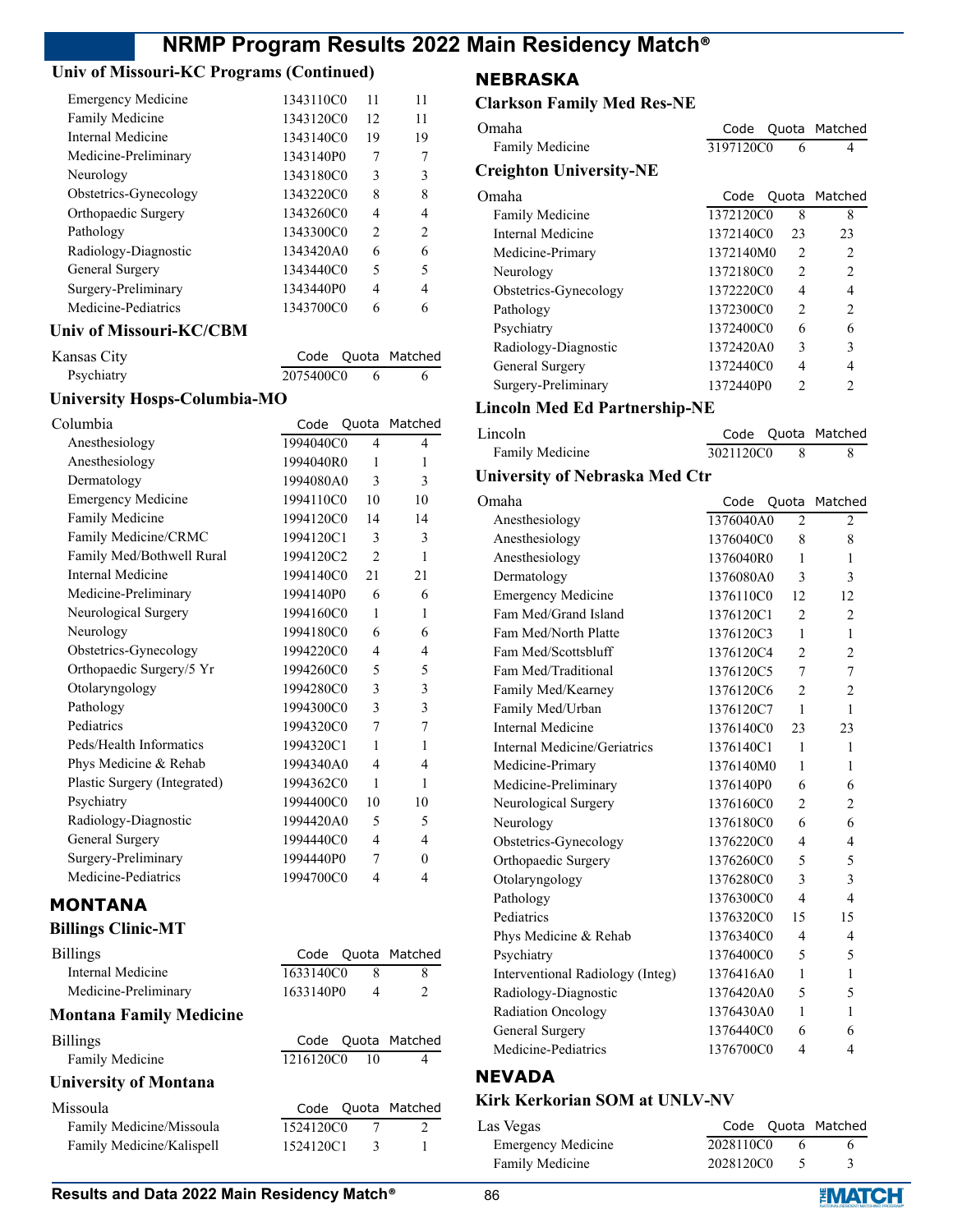### **Kirk Kerkorian SOM at UNLV-NV (Continued)**

| Family Medicine/Rural        | 2028120C1 | $\mathcal{P}$ |    |
|------------------------------|-----------|---------------|----|
| Internal Medicine            | 2028140C0 | 22            | 20 |
| Medicine-Preliminary         | 2028140P0 | 4             |    |
| Obstetrics-Gynecology        | 2028220C0 | 4             | 4  |
| Orthopaedic Surgery          | 2028260C0 | 4             |    |
| Otolaryngology               | 2028280C0 |               |    |
| Pediatrics                   | 2028320C0 | 10            |    |
| Plastic Surgery (Integrated) | 2028362C0 |               |    |
| Psychiatry                   | 2028400C0 | 10            | 10 |
| General Surgery              | 2028440C0 | 3             | 3  |
| Surgery-Preliminary          | 2028440P0 |               |    |
|                              |           |               |    |

### **Sunrise Health GME Consortium-NV**

| Las Vegas                   |           |                          | Code Quota Matched |
|-----------------------------|-----------|--------------------------|--------------------|
| Anesthesiology              | 1884040C0 | 8                        | 8                  |
| <b>Emergency Medicine</b>   | 1884110C0 | 11                       | 11                 |
| Family Medicine             | 1884120C0 | 8                        | 4                  |
| Internal Medicine           | 1884140C0 | 22                       | 16                 |
| Neurology                   | 1884180C0 | 3                        | 3                  |
| Obstetrics-Gynecology       | 1884220C0 | 4                        | 4                  |
| Phys Medicine & Rehab       | 1884340A0 | 6                        | 6                  |
| Phys Medicine & Rehab       | 1884340R0 | 1                        |                    |
| Psychiatry                  | 1884400C0 | 4                        | 4                  |
| Radiology-Diagnostic        | 1884420A0 | $\overline{\mathcal{L}}$ | 5                  |
| General Surgery             | 1884440C0 | 4                        | 4                  |
| Surgery-Preliminary         | 1884440P0 | 8                        | 0                  |
| Transitional/Mountain View  | 1884999P0 | 13                       | 13                 |
| Transitional/Southern Hills | 1884999P1 | 13                       | 11                 |

### **U Nevada Reno SOM**

| Reno                 |           |    | Code Quota Matched |
|----------------------|-----------|----|--------------------|
| Family Medicine      | 2017120C0 |    |                    |
| Family Med/Rural     | 2017120C1 |    |                    |
| Internal Medicine    | 2017140C0 | 18 | 10                 |
| Medicine-Preliminary | 2017140P0 |    |                    |
| Psychiatry           | 2017400C0 |    |                    |
|                      |           |    |                    |

### **Valley Health System-NV**

| Las Vegas                 |           |    | Code Quota Matched |
|---------------------------|-----------|----|--------------------|
| <b>Emergency Medicine</b> | 2201110C0 |    |                    |
| Family Medicine           | 2201120C0 | 10 | 10                 |
| General Surgery           | 2201440C0 |    | 4                  |
| Surgery-Preliminary       | 2201440P0 |    | 4                  |
|                           |           |    |                    |

### **Valley Hosp Med Ctr-NV**

| Las Vegas           |           |    | Code Quota Matched |
|---------------------|-----------|----|--------------------|
| Family Medicine     | 2223120C0 |    |                    |
| Internal Medicine   | 2223140C0 | 15 | 15                 |
| Neurology           | 2223180C0 |    | 2                  |
| Orthopaedic Surgery | 2223260C0 |    |                    |

### **NEW HAMPSHIRE**

#### **Concord Hospital-NH**

| Concord         |  |
|-----------------|--|
| Family Medicine |  |

#### **Dartmouth-Hitchcock Med Ctr-NH**

| Lebanon                          | Code      |                | Quota Matched            |
|----------------------------------|-----------|----------------|--------------------------|
| Anesthesiology                   | 1377040C0 | 7              | 7                        |
| Anesthesiology                   | 1377040R0 | 2              | 1                        |
| Dermatology                      | 1377080A0 | 3              | 3                        |
| <b>Emergency Medicine</b>        | 1377110C0 | 6              | 6                        |
| Internal Medicine                | 1377140C0 | 18             | 18                       |
| Medicine-Primary                 | 1377140M0 | 3              | 3                        |
| Medicine-Preliminary             | 1377140P0 | 4              | 4                        |
| Neurological Surgery             | 1377160C0 | 1              | 1                        |
| Neurology                        | 1377180C0 | 5              | $\overline{\phantom{0}}$ |
| Obstetrics-Gynecology            | 1377220C0 | 4              | $\overline{4}$           |
| Orthopaedic Surgery              | 1377260C0 | 4              | 4                        |
| Otolaryngology                   | 1377280C0 | 1              | 1                        |
| Pathology                        | 1377300C0 | 4              | 4                        |
| Pediatrics                       | 1377320C0 | 7              | 7                        |
| Plastic Surgery (Integrated)     | 1377362C0 | 1              | 1                        |
| Psychiatry                       | 1377400C0 | 9              | 9                        |
| Psychiatry/Reseach Track         | 1377400C1 | $\theta$       | $\Omega$                 |
| Psychiatry/Child Track           | 1377400C2 | $\theta$       | $\theta$                 |
| Interventional Radiology (Integ) | 1377416A0 | $\overline{2}$ | $\overline{2}$           |
| Radiology-Diagnostic             | 1377420A0 | 3              | 3                        |
| <b>Radiation Oncology</b>        | 1377430A0 | 1              | $\theta$                 |
| General Surgery                  | 1377440C0 | 4              | 4                        |
| Surgery-Preliminary              | 1377440P0 | 6              | 3                        |
| Vascular Surgery                 | 1377451C0 | $\mathbf{1}$   | 1                        |

### **Portsmouth Regional Hosp-NH**

| Portsmouth        |           |    | Code Quota Matched |
|-------------------|-----------|----|--------------------|
| Family Medicine   | 2248120C0 |    |                    |
| Internal Medicine | 2248140C0 | 10 | 6                  |
| Psychiatry        | 2248400C0 |    |                    |

### **NEW JERSEY**

### **AtlantiCare Reg Med Ctr-NJ**

| Atlantic City     |           |     | Code Quota Matched |
|-------------------|-----------|-----|--------------------|
| Family Medicine   | 1378120C0 |     |                    |
| Internal Medicine | 1378140C0 | -14 | 14                 |
| Psychiatry        | 1378400C0 |     | 4                  |
|                   |           |     |                    |

### **Atlantic Health System-NJ**

| Morristown        |           |                 | Code Quota Matched |
|-------------------|-----------|-----------------|--------------------|
| <b>Pediatrics</b> | 3033320C0 | $\overline{12}$ |                    |

### **CMSRU/Cooper University Hospital-NJ**

| Camden                        | Code      |                | Quota Matched |
|-------------------------------|-----------|----------------|---------------|
| Anesthesiology                | 1380040C0 | 5              | 5             |
| Dermatology                   | 1380080A0 | $\mathfrak{D}$ | $\mathcal{P}$ |
| <b>Emergency Medicine</b>     | 1380110C0 | 13             | 13            |
| <b>Family Medicine</b>        | 1380120C0 | 10             | 10            |
| Internal Medicine             | 1380140C0 | 22.            | 22            |
| Medicine-Primary              | 1380140M0 | 3              | 3             |
| Medicine-Primary/3-yr MD Path | 1380140M1 | $\mathfrak{D}$ | $\mathcal{P}$ |
| Medicine-Preliminary          | 1380140P0 | 1              |               |
| Neurology                     | 1380180C0 | 4              | 4             |
| Obstetrics-Gynecology         | 1380220C0 | 4              |               |
| Orthopaedic Surgery           | 1380260C0 | $\mathfrak{D}$ | $\mathcal{P}$ |
| Otolaryngology                | 1380280C0 | 1              |               |
| Pediatrics                    | 1380320C0 | 8              |               |
|                               |           |                |               |

Code Quota Matched 1091120C0 8 8

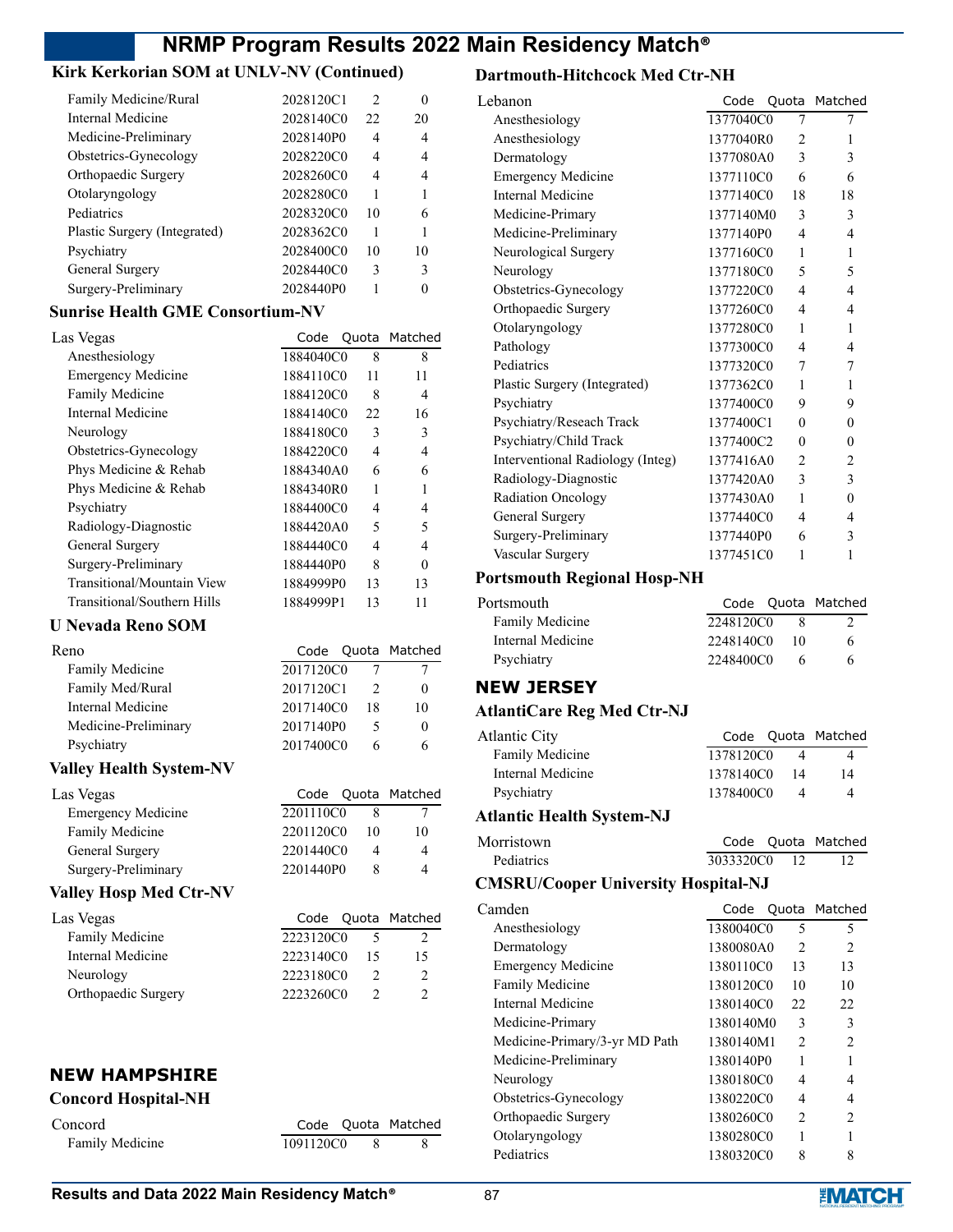### **CMSRU/Cooper University Hospital-NJ (Continued)**

| Pediatrics Primary/3-yr MD Path | 1380320M1 |   |   |
|---------------------------------|-----------|---|---|
| Plastic Surgery (Integrated)    | 1380362C0 |   |   |
| Psych/Cooper Hosp               | 1380400C0 | 4 | 4 |
| Radiology-Diagnostic            | 1380420A0 | 5 | 5 |
| General Surgery                 | 1380440C0 | 4 | 4 |
| Vascular Surgery                | 1380451C0 |   |   |

### **Capital Health Reg Med Ctr-NJ**

| 6  |                                                                        |
|----|------------------------------------------------------------------------|
| 20 | 20                                                                     |
|    |                                                                        |
|    | Code Quota Matched<br>2003110C0<br>2003120C0<br>2003140C0<br>2003999P0 |

#### **Englewood Hosp-NJ**

| Englewood            |              |    | Code Quota Matched |
|----------------------|--------------|----|--------------------|
| Internal Medicine    | 1386140C0 13 |    | 13                 |
| Medicine-Preliminary | 1386140P0    | -3 |                    |

#### **HMH-Palisades Med Ctr-NJ**

| North Bergen                |           |    | Code Quota Matched |
|-----------------------------|-----------|----|--------------------|
| Dermatology                 | 2136080A0 | ٩  | 3                  |
| Family Medicine             | 2136120C0 | 4  |                    |
| Internal Medicine           | 2136140C0 | 10 | 10                 |
| Internal Medicine/Phase 3-R | 2136140C1 |    |                    |
| General Surgery             | 2136440C0 | 4  |                    |
| Surgery-Preliminary         | 2136440P0 | 2  | $\mathcal{P}$      |
| Transitional                | 2136999P0 |    |                    |

#### **Hackensack U Med Ctr-NJ**

| Hackensack                      |           |                | Code Quota Matched |
|---------------------------------|-----------|----------------|--------------------|
| Anesthesiology                  | 1387040C0 | 1              | 1                  |
| Anesthesiology/Phase 3-R        | 1387040C1 | $\overline{2}$ | $\mathfrak{D}$     |
| <b>Emergency Medicine</b>       | 1387110C0 | 10             | 10                 |
| Internal Medicine               | 1387140C0 | 7              | 7                  |
| Internal Medicine/Phase 3-R     | 1387140C1 | 5              | 5                  |
| Medicine-Preliminary            | 1387140P0 | 1              | 1                  |
| Obstetrics-Gynecology           | 1387220C0 | 3              | 3                  |
| Obstetrics-Gynecology/Phase 3-R | 1387220C1 | 1              | 1                  |
| Pediatrics                      | 1387320C0 | 5              | 5                  |
| Pediatrics/Phase 3-R            | 1387320C1 | 3              | 3                  |
| General Surgery                 | 1387440C0 | 3              | 3                  |
| General Surgery/Phase 3-R       | 1387440C1 | $\mathfrak{D}$ | $\overline{c}$     |
| Surgery-Preliminary             | 1387440P0 | $\overline{c}$ | $\mathfrak{D}$     |
| Hoboken Univ Med Ctr-NJ         |           |                |                    |
| Hoboken                         | Code      |                | Quota Matched      |
| Family Medicine/NYMC            | 1451120C0 | 8              | 7                  |
| Family Medicine/Christ          | 1451120C1 | 6              | 4                  |
| Internal Medicine/Bayonne       | 1451140C0 | 12             | 7                  |
| General Surgery                 | 1451440C0 | 4              | 4                  |
| Transitional/Bayonne            | 1451999P0 | 4              | 1                  |
|                                 |           |                |                    |

#### **Hunt**

| THE PIECE CIT-NJ                 |           |     |                    |
|----------------------------------|-----------|-----|--------------------|
| Flemington                       |           |     | Code Quota Matched |
| Family Medicine                  | 1838120C0 |     |                    |
| <b>Inspira Health Network-NJ</b> |           |     |                    |
| Vineland                         |           |     | Code Quota Matched |
| Emergency Med/Vineland           | 2086110C0 | -11 |                    |

| Emergency Med/Mullica Hill   | 2086110C1 | 8  |                |
|------------------------------|-----------|----|----------------|
| Family Medicine/Mullica Hill | 2086120C0 | 6  | 4              |
| Family Medicine/Vineland     | 2086120C2 | 6  | $\mathfrak{D}$ |
| Internal Medicine/Vineland   | 2086140C0 | 11 | 11             |
| Internal Med/Mullica Hill    | 2086140C1 | 12 | 9              |
| Obstetrics-Gynecology        | 2086220C0 | 4  | 4              |
| Orthopaedic Surgery          | 2086260C0 | 3  | 3              |
| General Surgery              | 2086440C0 | 4  | 4              |
| Transitional/Vineland        | 2086999P0 | 15 | 0              |
| Transitional/Mullica Hill    | 2086999P1 | 12 |                |

#### **JFK Med Ctr-NJ**

| Edison                    |           |   | Code Quota Matched |
|---------------------------|-----------|---|--------------------|
| <b>Family Medicine</b>    | 3043120C0 |   |                    |
| Neurology                 | 3043180C0 | 8 | 8                  |
| Neurology/Phase-3-R       | 3043180C1 |   |                    |
| Phys Medicine & Rehab/RWJ | 3043340A0 | 5 | 5                  |
| Phys Medicine & Rehab     | 3043340R0 |   |                    |
|                           |           |   |                    |

#### **Jersey Shore Univ Med Ctr-NJ**

| Neptune                         | Code      |                | Quota Matched  |
|---------------------------------|-----------|----------------|----------------|
| Internal Medicine               | 1395140C0 | 18             | 18             |
| Internal Medicine/Phase 3-R     | 1395140C1 | $\mathfrak{D}$ | $\mathcal{P}$  |
| Medicine-Preliminary            | 1395140P0 | 9              | 9              |
| Medicine-Preliminary/Phase 3-R  | 1395140P1 | 1              |                |
| Child Neurology                 | 1395185C0 | $\mathfrak{D}$ | $\mathfrak{D}$ |
| Child Neurology                 | 1395185R0 | 0              | 0              |
| Obstetrics-Gynecology           | 1395220C0 | 3              | 3              |
| Obstetrics-Gynecology/Phase 3-R | 1395220C1 | 1              |                |
| Pediatrics                      | 1395320C0 | 7              | 6              |
| Pediatrics/Phase 3-R            | 1395320C1 | $\mathcal{L}$  | $\mathfrak{D}$ |
| Psychiatry                      | 1395400C0 | $\mathfrak{D}$ | $\mathfrak{D}$ |
| Psychiatry/Addiction Medicine   | 1395400C1 | 1              |                |
| Psychiatry/Child & Adolescent   | 1395400C2 | 0              |                |
| Psychiatry/HUMC                 | 1395400C4 | 1              |                |
| Psychiatry/Phase 3-R/HUMC       | 1395400C5 | 1              |                |
| General Surgery                 | 1395440C0 | 3              | 3              |
| Surgery-General/Preliminary     | 1395440P0 | 1              |                |
|                                 |           |                |                |

#### **Morristown Med Ctr-NJ**

| Morristown                  | Quota Matched<br>Code                         |
|-----------------------------|-----------------------------------------------|
| <b>Emergency Medicine</b>   | 1394110C0<br>10<br>10                         |
| Family Medicine             | 1394120C0<br>7<br>7                           |
| Internal Medicine           | 1394140C0<br>16<br>16                         |
| Medicine-Preliminary        | 1394140P0<br>9<br>9                           |
| Obstetrics-Gynecology       | 1394220C0<br>5<br>5                           |
| Radiology-Diagnostic        | 5<br>1394420A0<br>5                           |
| General Surgery             | 7<br>1394440C0<br>7                           |
| Surgery-Preliminary         | 1394440P0<br>3<br>っ                           |
| <b>Mountainside Hosp-NJ</b> |                                               |
| Montclair                   | Quota Matched<br>Code                         |
| <b>Family Medicine</b>      | 1393120C0<br>4<br>4                           |
| Family Medicine/Phase 3-R   | 1393120C1<br>3<br>3                           |
| Internal Medicine           | 1393140C0<br>8<br>8                           |
| Medicine-Preliminary        | 1393140P0<br>$\overline{2}$<br>$\overline{c}$ |

#### **NYMC-St Michaels Med Ctr-NJ**

| Newark            |           |      | Code Quota Matched |
|-------------------|-----------|------|--------------------|
| Internal Medicine | 1857140C0 | - 19 |                    |

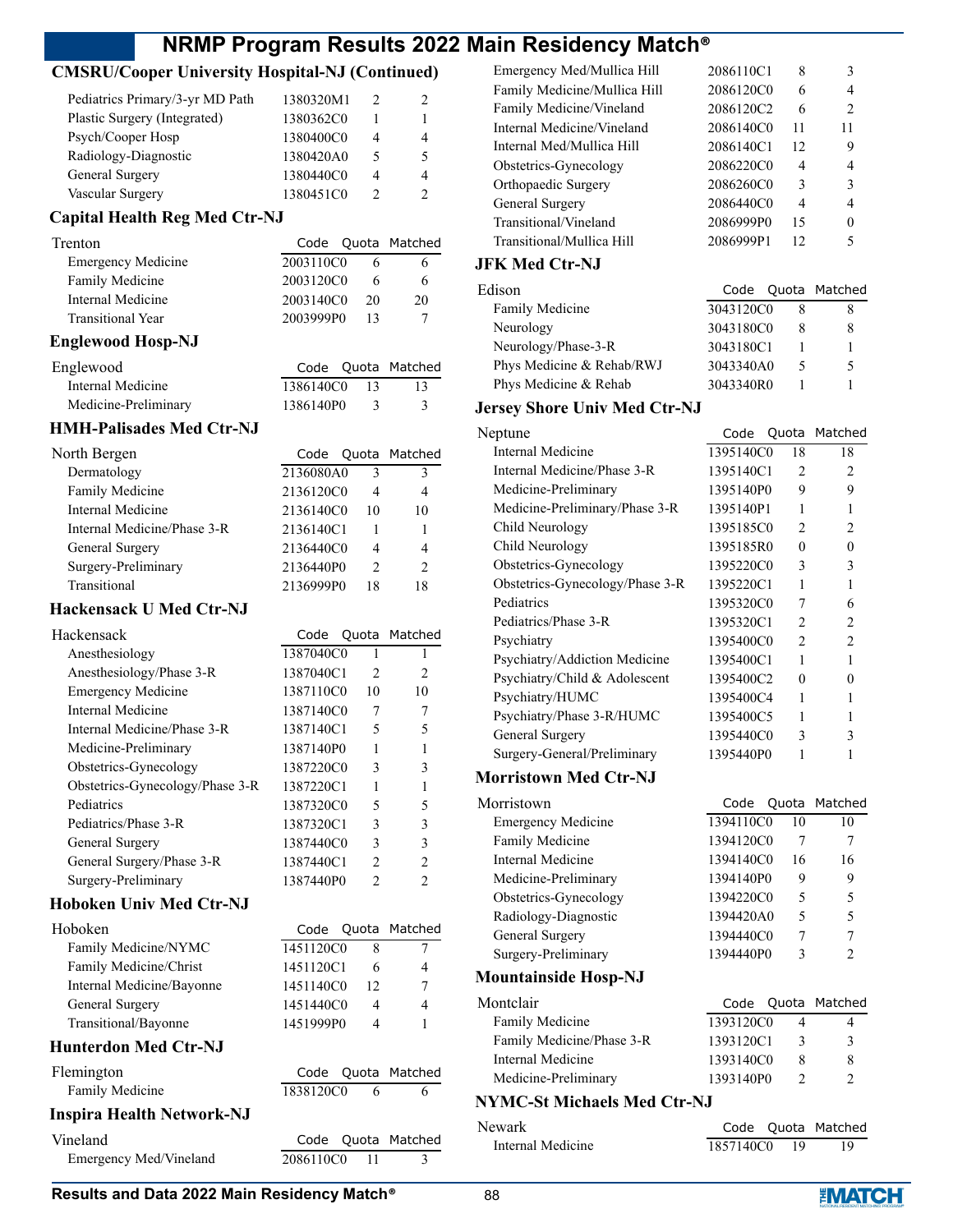Code Quota Matched

#### **New Bridge Med Ctr-NJ**

| Paramus                 |           |  | Code Quota Matche |
|-------------------------|-----------|--|-------------------|
| Psychiatry              | 1908400C0 |  |                   |
| <b>Ocean Med Ctr-NJ</b> |           |  |                   |

| <b>Brick</b>                  |           |               | Code Quota Matched |
|-------------------------------|-----------|---------------|--------------------|
| Family Medicine/Osteopathic   | 2108120C0 | 8             | 4                  |
| Internal Medicine             | 2108140C0 | 17            | 17                 |
| Psychiatry                    | 2108400C0 | 5             | 5                  |
| Psychiatry/Addiction Medicine | 2108400C1 |               |                    |
| Psychiatry/Geriatric Medicine | 2108400C3 |               |                    |
| Psychiatry/Phase 3-R          | 2108400C4 | $\mathcal{P}$ | $\mathcal{P}$      |
| Transitional                  | 2108999P0 | 12            | 12                 |
|                               |           |               |                    |

#### **Overlook Hospital-NJ**

| Summit               |           |     | Code Quota Matched |
|----------------------|-----------|-----|--------------------|
| Family Medicine      | 1408120C0 |     |                    |
| Internal Medicine    | 1408140C0 | -13 | 13                 |
| Medicine-Preliminary | 1408140P0 |     |                    |

#### **Rowan University SOM-NJ**

| Stratford                   |           |               | Code Quota Matched |
|-----------------------------|-----------|---------------|--------------------|
| <b>Emergency Medicine</b>   | 2120110C0 | 11            |                    |
| Family Medicine/Osteopathic | 2120120C0 | 8             |                    |
| Internal Medicine           | 2120140C0 | 18            | 18                 |
| Obstetrics-Gynecology       | 2120220C0 | $\mathcal{P}$ | 2                  |
| Orthopaedic Surgery         | 2120260C0 | 5             | 5                  |
| Psychiatry                  | 2120400C0 | 5             |                    |
| Transitional                | 2120999P0 | q             |                    |

#### **Rutgers-Community Med Ctr-NJ**

| Tom'S River               |           |     | Code Quota Matched |
|---------------------------|-----------|-----|--------------------|
| <b>Emergency Medicine</b> | 2298110C0 | 13  |                    |
| Internal Medicine         | 2298140C0 | -12 |                    |
| General Surgery           | 2298440C0 |     |                    |

### **Rutgers-Jersey City Med Ctr-NJ**

| Jersey City           |           |    | Code Quota Matched   |
|-----------------------|-----------|----|----------------------|
| Internal Medicine     | 1390140C0 | 18 | 18                   |
| Obstetrics-Gynecology | 1390220C0 |    | $\ddot{\phantom{0}}$ |
| Orthopaedic Surgery   | 1390260C0 |    |                      |

#### **Rutgers-Monmouth Med Ctr-NJ**

| Long Branch           | Code Quota Matched |   |               |
|-----------------------|--------------------|---|---------------|
| Internal Medicine     | 1392140C0          |   |               |
| Obstetrics-Gynecology | 1392220C0          |   | 4             |
| Orthopaedic Surgery   | 1392260C0          |   | $\mathcal{P}$ |
| Pediatrics            | 1392320C0          | 5 | 5             |
| Radiology-Diagnostic  | 1392420A0          | Δ |               |

#### **Rutgers-New Jersey Medical School**

| Code |               | Quota Matched                                                                                                     |
|------|---------------|-------------------------------------------------------------------------------------------------------------------|
|      | 8             | 8                                                                                                                 |
|      | 6             | 6                                                                                                                 |
|      | $\mathcal{L}$ | $\mathcal{L}$                                                                                                     |
|      | 9             | 9                                                                                                                 |
|      | 33            | 33                                                                                                                |
|      | 10            | 10                                                                                                                |
|      | $\mathcal{P}$ |                                                                                                                   |
|      | 9             | 9                                                                                                                 |
|      |               |                                                                                                                   |
|      |               | 1398040A0<br>1398040C0<br>1398040R0<br>1398110C0<br>1398140C0<br>1398140C2<br>1398140C3<br>1398140P0<br>1398140P3 |

| Neurological Surgery         | 1398160C0 | 3             | 3             |
|------------------------------|-----------|---------------|---------------|
| Neurology                    | 1398180C0 | 5             | 5             |
| Child Neurology              | 1398185C0 | 1             |               |
| Orthopaedic Surgery          | 1398260C0 | 6             | 6             |
| Otolaryngology               | 1398280C0 | 4             | 4             |
| Phys Medicine & Rehab        | 1398340A0 | 9             | 9             |
| Plastic Surgery (Integrated) | 1398362C0 | $\mathcal{L}$ | $\mathcal{D}$ |
| Psychiatry                   | 1398400C0 | 8             | 8             |
| Radiology-Diagnostic         | 1398420A0 | 4             | 4             |
| General Surgery              | 1398440C0 | 10            | 10            |
| Surgery-Preliminary          | 1398440P0 | 18            | 5             |
| Surg-Prelim/Anesthesiology   | 1398440P4 | 0             |               |
| Vascular Surgery             | 1398451C0 |               |               |
| Medicine-Pediatrics          | 1398700C0 |               |               |
|                              |           |               |               |

#### **Rutgers-Newark Beth Israel Med Ctr-NJ**

| Newark                    |           |    | Code Quota Matched |
|---------------------------|-----------|----|--------------------|
| <b>Emergency Medicine</b> | 1397110C0 |    |                    |
| Internal Medicine         | 1397140C0 | 12 | 12                 |
| Med-Prelim/Neurology      | 1397140P1 |    |                    |
| Obstetrics-Gynecology     | 1397220C0 |    |                    |
| Pediatrics                | 1397320C0 | 10 | 10                 |
| Radiology-Diagnostic      | 1397420A0 |    |                    |

#### **Rutgers-R W Johnson Medical School-NJ**

| New Brunswick                    | Code      |                | Quota Matched  |
|----------------------------------|-----------|----------------|----------------|
| Anesthesiology                   | 2918040A0 | 8              | 8              |
| Anesthesiology                   | 2918040C0 | 4              | 4              |
| Dermatology                      | 2918080A0 | 2              | 2              |
| <b>Emergency Medicine</b>        | 2918110C0 | 6              | 6              |
| Family Medicine/A-Prog           | 2918120C0 | 5              | 5              |
| Family Med/CentraState           | 2918120C2 | 6              | 6              |
| Internal Medicine                | 2918140C0 | 24             | 24             |
| Neurology                        | 2918180A0 | 4              | 4              |
| Obstetrics-Gynecology            | 2918220C0 | 5              | 5              |
| Orthopaedic Surgery              | 2918260C0 | 3              | 3              |
| Pathology                        | 2918300C0 | $\mathfrak{D}$ | $\overline{c}$ |
| Pediatrics                       | 2918320C0 | 11             | 11             |
| Psychiatry                       | 2918400C0 | 6              | 6              |
| Interventional Radiology (Integ) | 2918416A0 | 1              | 1              |
| Radiology-Diagnostic             | 2918420A0 | 4              | 4              |
| Radiation Oncology               | 2918430A0 | $\mathfrak{D}$ | 1              |
| <b>Radiation Oncology</b>        | 2918430R1 | 1              | 1              |
| General Surgery                  | 2918440C0 | 7              | 7              |
| Surgery-Preliminary              | 2918440P0 | 5              | 2              |
| Surg-Prelim/Anesthesiology       | 2918440P1 | 2              | $\overline{c}$ |
| Vascular Surgery                 | 2918451C0 | 1              | 1              |
|                                  |           |                |                |

#### **Rutgers-RWJUH Somerset-NJ**

| omerville :     |           | Code Quota Matched |
|-----------------|-----------|--------------------|
| Family Medicine | 1934120C0 |                    |

#### **Rutgers-St Barnabas Med Ctr-NJ**

| Livingston                   |           |    | Code Quota Matched |
|------------------------------|-----------|----|--------------------|
| Obstetrics-Gynecology        | 1396220C0 | 10 | 10                 |
| Radiology-Diagnostic         | 1396420A0 |    | 4                  |
| <b>St Francis Med Ctr-NJ</b> |           |    |                    |

### Trenton Code Quota Matched Internal Medicine 3194140C1 10 10

Somerville

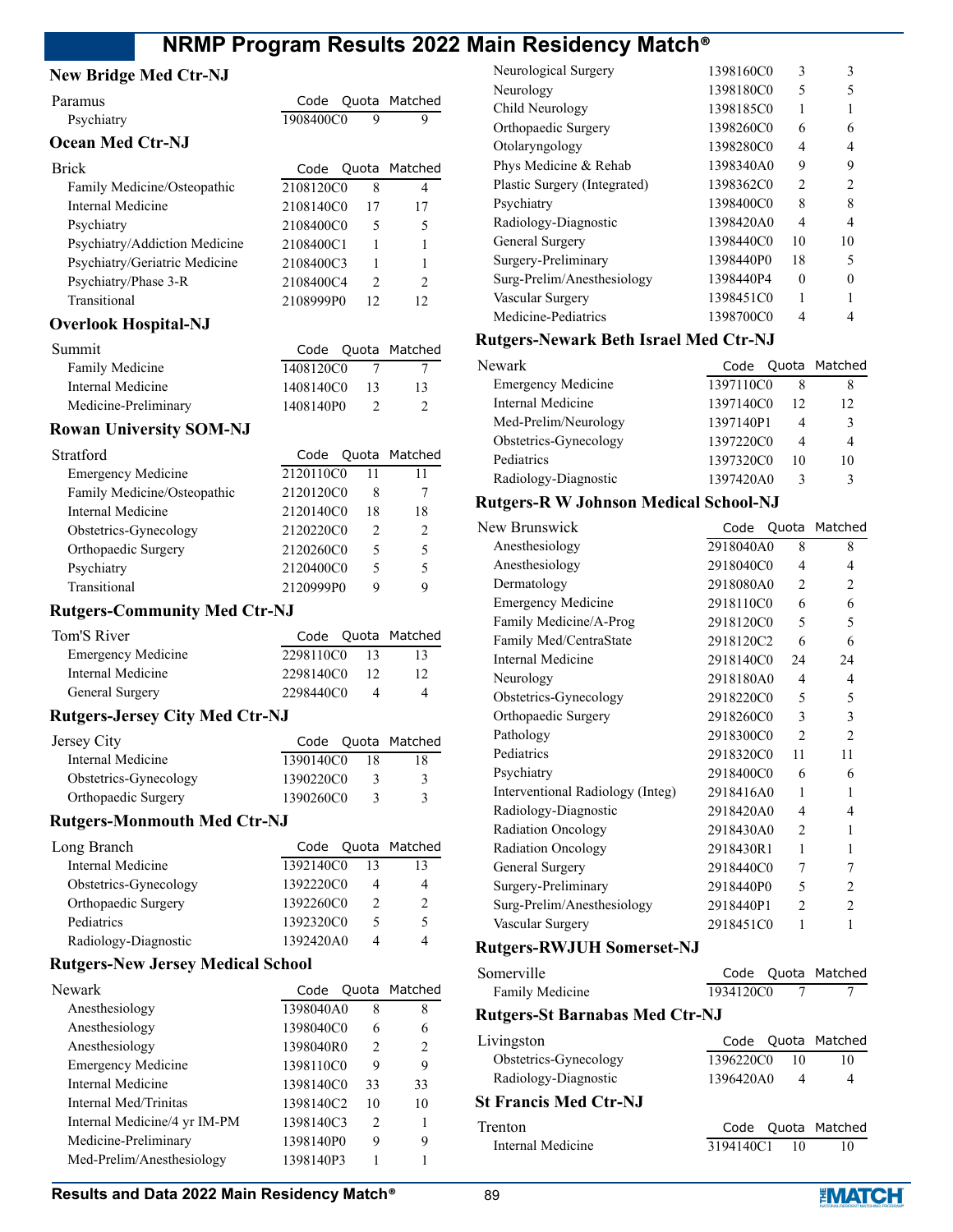#### **St Josephs Univ Med Ctr-NJ**

| Paterson                   |           |               | Code Quota Matched |
|----------------------------|-----------|---------------|--------------------|
| Anesthesiology             | 1406040A0 |               |                    |
| Anesthesiology             | 1406040R0 |               |                    |
| <b>Emergency Medicine</b>  | 1406110C0 | 8             | 8                  |
| <b>Family Medicine</b>     | 1406120C0 | 4             |                    |
| Internal Medicine          | 1406140C1 | 19            | 19                 |
| Obstetrics-Gynecology      | 1406220C0 | 3             | 3                  |
| Orthopaedic Surgery        | 1406260C0 | 3             | 3                  |
| Pediatrics                 | 1406320C0 | 12            | 12                 |
| General Surgery            | 1406440C0 | 3             | 3                  |
| Surg-Prelim/Anesthesiology | 1406440P0 | $\mathcal{P}$ |                    |
| Surgery-Preliminary        | 1406440P1 |               |                    |
|                            |           |               |                    |

#### **St Lukes Warren Hospital-NJ**

| Phillipsburg                        |           |    | Code Quota Matched |
|-------------------------------------|-----------|----|--------------------|
| Family Medicine                     | 2091120C0 | -6 | 6                  |
| <b>St Peters University Hosp-NJ</b> |           |    |                    |
| New Brunswick                       |           |    | Code Quota Matched |
| Internal Medicine                   | 3211140C0 | 17 | 17                 |
| Obstetrics-Gynecology               | 3211220C0 | 5  | 5                  |
| Pediatrics                          | 3211320C0 | 8  | 8                  |
| Virtua-NJ                           |           |    |                    |
| Voorhees                            | Code      |    | Quota Matched      |
| Family Medicine                     | 3084120C0 | 6  |                    |

| Family Medicine       | 3084120C0 |  |
|-----------------------|-----------|--|
| Obstetrics-Gynecology | 3084220C0 |  |

### **NEW MEXICO**

#### **Memorial Med Ctr-NM**

| Las Cruces            |              | Code Quota Matched |
|-----------------------|--------------|--------------------|
| Family Medicine       | 1214120C0 10 | 10                 |
| Family Medicine/Rural | 1214120C1 2  |                    |

#### **MountainView Reg Med Ctr-NM**

| Las Cruces             |           | Code Quota Matched |
|------------------------|-----------|--------------------|
| Internal Medicine      | 2182140C0 |                    |
| Osteo Neuromusculo Med | 2182275A0 |                    |
| Transitional           | 2182999P0 |                    |
| Transitional/ONMM      | 2182999P1 |                    |
|                        |           |                    |

1277120C0 6 6

### **Northern NM Family Med**

Santa Fe Code Quota Matched<br>Family Medicine 1277120C0 6 6

#### **U New Mexico SOM**

| Albuquerque               | Code      |                               | Quota Matched  |
|---------------------------|-----------|-------------------------------|----------------|
| Anesthesiology            | 1962040A0 |                               |                |
| Anesthesiology            | 1962040C0 | 6                             | 6              |
| Anesthesiology            | 1962040R0 |                               | 1              |
| Dermatology               | 1962080A0 | 3                             | 3              |
| <b>Emergency Medicine</b> | 1962110C0 | 12                            | 12             |
| Family Medicine           | 1962120C0 | 14                            | 14             |
| Family Medicine/Shiprock  | 1962120C1 | $\mathfrak{D}_{\mathfrak{p}}$ | $\overline{2}$ |
| Internal Medicine         | 1962140C0 | 30                            | 30             |
| Medicine-Preliminary      | 1962140P0 | 10                            | 10             |
| Neurology                 | 1962180C0 | 5                             | 5              |
| Neurology                 | 1962180R0 |                               |                |
| Child Neurology           | 1962185C0 | $\mathfrak{D}$                | 1              |
| Obstetrics-Gynecology     | 1962220C0 | 6                             | 6              |

| Orthopaedic Surgery          | 1962260C0 | 5  | 5  |
|------------------------------|-----------|----|----|
| Otolaryngology               | 1962280C0 | 2  | 2  |
| Pathology                    | 1962300C0 | 4  | 4  |
| Pediatrics                   | 1962320C0 | 21 | 21 |
| Phys Medicine & Rehab        | 1962340C0 | 5  | 5  |
| Phys Medicine & Rehab        | 1962340R1 | 1  | 1  |
| Plastic Surgery (Integrated) | 1962362C0 | 1  | 1  |
| Psychiatry                   | 1962400C0 | 15 | 15 |
| Psychiatry/Child             | 1962400C1 | 1  | 0  |
| Radiology-Diagnostic         | 1962420A0 | 8  | 8  |
| General Surgery              | 1962440C0 | 7  | 7  |
| Surgery-Preliminary          | 1962440P1 | 5  |    |

### **NEW YORK**

### **Albany Med Ctr-NY**

| Albany                           | Code      | Quota                       | Matched        |
|----------------------------------|-----------|-----------------------------|----------------|
| Anesthesiology                   | 1414040C0 | 6                           | 6              |
| <b>Emergency Medicine</b>        | 1414110C0 | 12                          | 12.            |
| Family Medicine                  | 1414120C0 | 6                           | 6              |
| Internal Medicine                | 1414140C0 | 18                          | 18             |
| Medicine-Preliminary             | 1414140P0 | 6                           | 6              |
| Neurological Surgery             | 1414160C0 | 2                           | $\overline{2}$ |
| Neurology                        | 1414180A0 | 1                           | 1              |
| Neurology                        | 1414180C0 | 6                           | 6              |
| Obstetrics-Gynecology            | 1414220C0 | 6                           | 6              |
| Orthopaedic Surgery              | 1414260C0 | 5                           | 5              |
| Otolaryngology                   | 1414280C0 | $\overline{c}$              | $\overline{2}$ |
| Pathology                        | 1414300C0 | 3                           | $\mathcal{E}$  |
| Pediatrics                       | 1414320C0 | 11                          | 11             |
| Phys Medicine & Rehab            | 1414340C0 | 2                           | $\overline{c}$ |
| Plastic Surgery (Integrated)     | 1414362C0 | $\mathcal{D}_{\mathcal{L}}$ | $\overline{2}$ |
| Psychiatry                       | 1414400C0 | 6                           | 6              |
| Interventional Radiology (Integ) | 1414416C0 | 1                           | 1              |
| Radiology-Diagnostic             | 1414420A0 | 5                           | 5              |
| General Surgery                  | 1414440C0 | 6                           | 6              |
| Surgery-Preliminary              | 1414440P0 | 4                           | 4              |
| Vascular Surgery                 | 1414451C0 | 1                           | 1              |
| Medicine-Pediatrics              | 1414700C0 | 4                           | 4              |
|                                  |           |                             |                |

#### **Arnot Ogden Med Ctr-NY**

| Elmira                    |           |                | Code Quota Matched          |
|---------------------------|-----------|----------------|-----------------------------|
| <b>Emergency Medicine</b> | 2113110C0 | 6              | $\mathcal{D}_{\mathcal{L}}$ |
| Family Medicine           | 2113120C0 | 8              | 8                           |
| Internal Medicine         | 2113140C0 | 10             | 10                          |
| Psychiatry                | 2113400C0 | 6              | 5                           |
| Radiology-Diagnostic      | 2113420C0 | $\overline{c}$ | $\mathfrak{D}$              |
| General Surgery           | 2113440C0 | 3              | 3                           |
| <b>Bassett Med Ctr-NY</b> |           |                |                             |
| $\sim$ $\sim$ $\sim$      |           |                | - - - - - - - -             |

| Cooperstown          |           |   | Code Quota Matched |
|----------------------|-----------|---|--------------------|
| Internal Medicine    | 1442140C0 |   |                    |
| Medicine-Preliminary | 1442140P0 |   |                    |
| General Surgery      | 1442440C0 | ٩ | ٩                  |
| Surgery-Preliminary  | 1442440P0 | 2 | $\mathcal{D}$      |
| Transitional         | 1442999P0 | Q | 6                  |
| Transitional/Hopkins | 1442999P1 | 0 |                    |

#### **BronxCare Health System-NY**

| Bronx              |              |  | Code Quota Matched |  |
|--------------------|--------------|--|--------------------|--|
| Pediatrics-Primary | 1471320M1 14 |  |                    |  |

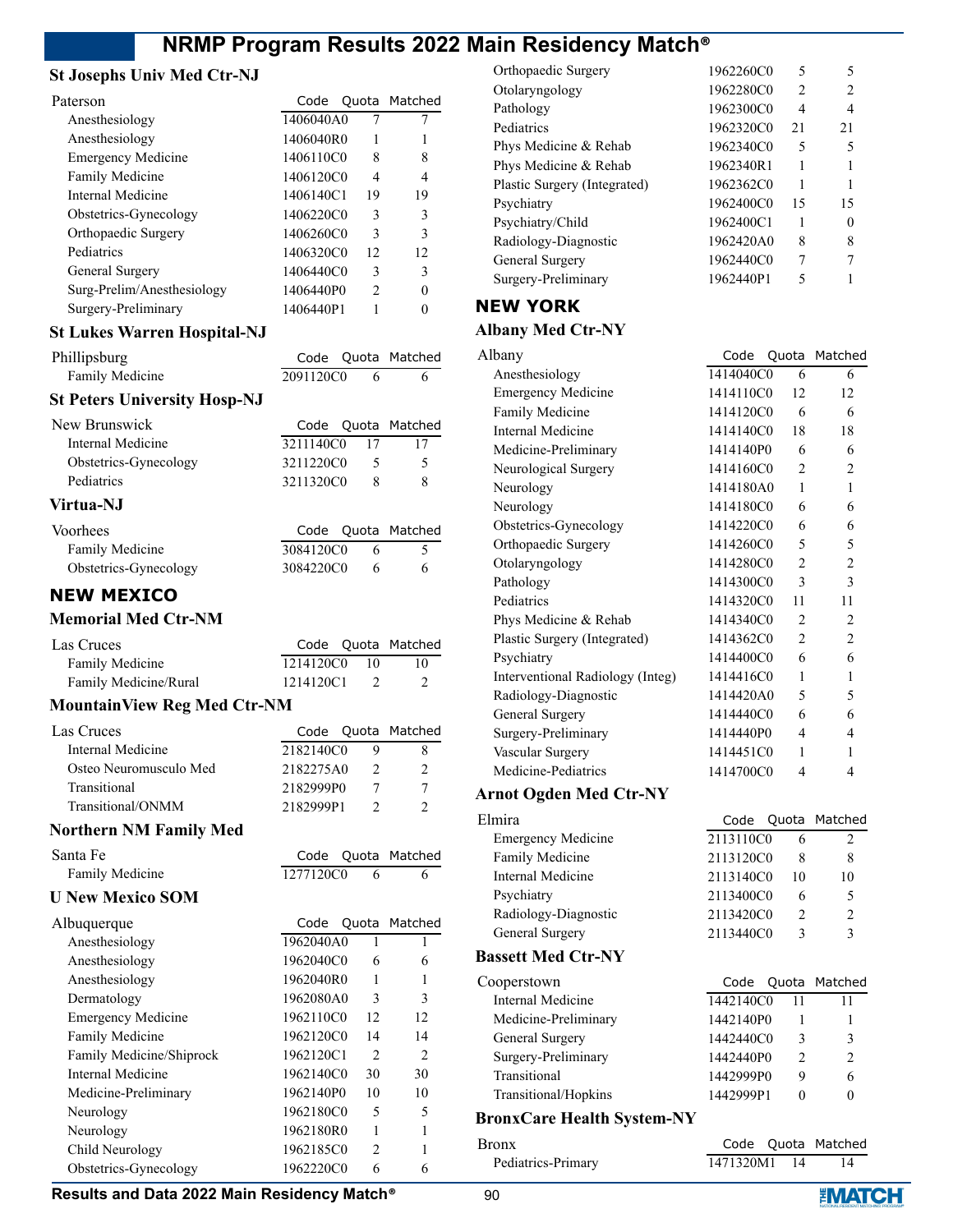### **BronxCare Health System-NY (Continued)**

| General Surgery     | 1471440C0 |   |
|---------------------|-----------|---|
| Surgery-Preliminary | 1471440P0 |   |
| Transitional        | 1471999P0 | 6 |
|                     |           |   |

#### **Brooklyn Hosp Ctr-NY**

| Brooklyn                  |           |    | Code Quota Matched |
|---------------------------|-----------|----|--------------------|
| <b>Emergency Medicine</b> | 1420110C0 | 8  | 8                  |
| Family Medicine           | 1420120C0 |    |                    |
| Internal Medicine         | 1420140C0 | 29 | 29                 |
| Obstetrics-Gynecology     | 1420220C0 | 4  | 4                  |
| Pediatrics                | 1420320C0 | 11 | 11                 |
| General Surgery           | 1420440C0 | ٩  | 3                  |
| Surgery-Preliminary       | 1420440P0 | 6  | ٩                  |
|                           |           |    |                    |

#### **Burke Rehabilitation Hosp-NY**

| White Plains          |           |  | Code Quota Matched |
|-----------------------|-----------|--|--------------------|
| Phys Medicine & Rehab | 1940340A0 |  |                    |
| Cayuga Med Ctr-NY     |           |  |                    |

| Ithaca                     |           | Code Quota Matched |
|----------------------------|-----------|--------------------|
| Medicine-Primary           | 2207140M0 |                    |
| Med-Primary/Cayuga-Cornell | 2207140M1 |                    |
|                            |           |                    |

### **Coney Island Hospital-NY**

| Brooklyn                   |           |    | Code Quota Matched |
|----------------------------|-----------|----|--------------------|
| <b>Emergency Medicine</b>  | 1422110C0 |    |                    |
| Internal Medicine          | 1422140C0 | 25 | 25                 |
| Obstetrics-Gynecology      | 1422220C0 |    | 3                  |
| Transitional/Ophthalmology | 1422999P1 |    |                    |

#### **Creedmoor Psych Ctr-NY**

| Queens Village                                                                       |           | Code Quota Matched |
|--------------------------------------------------------------------------------------|-----------|--------------------|
| Psychiatry                                                                           | 2599400C0 |                    |
| $\mathbf{F}\mathbf{B}$ is a set $\mathbf{H}\mathbf{A}$ in the $\mathbf{H}\mathbf{V}$ |           |                    |

#### **Ellis Hospital-NY**

| Schenectady     |              | Code Quota Matched |
|-----------------|--------------|--------------------|
| Family Medicine | 1513120C0 10 |                    |

#### **Family Health Ctrs at NYU Langone-NY**

| Brooklyn          |           |   | Code Quota Matched |
|-------------------|-----------|---|--------------------|
| Internal Medicine | 1663140C0 | 6 |                    |
| Psychiatry        | 1663400C0 |   |                    |

### **Flushing Hospital Med Ctr-NY**

| Flushing              |           |    | Code Quota Matched |
|-----------------------|-----------|----|--------------------|
| Internal Medicine     | 1445140C0 | 15 | 15                 |
| Medicine-Preliminary  | 1445140P0 | 10 | y                  |
| Obstetrics-Gynecology | 1445220C0 | 3  | ٩                  |
| Ob-Gyn/Preliminary    | 1445220P0 |    |                    |
| Pediatrics            | 1445320C0 | 10 | 10                 |
| General Surgery       | 1445440C0 | 3  | ς                  |
|                       |           |    |                    |

#### **Garnet Health Med Ctr-NY**

| Middletown                |           |    | Code Quota Matched |
|---------------------------|-----------|----|--------------------|
| <b>Emergency Medicine</b> | 2230110C0 |    |                    |
| Family Medicine           | 2230120C0 | 3  |                    |
| Internal Medicine         | 2230140C0 | 10 | 10                 |
| Psychiatry                | 2230400C0 |    |                    |
| General Surgery           | 2230440C0 | 3  |                    |
| Transitional              | 2230999P0 |    |                    |

### **Good Samaritan Hosp Med Ctr-NY**

| West Islip                    |           |    | Code Quota Matched |
|-------------------------------|-----------|----|--------------------|
| <b>Emergency Medicine</b>     | 2007110C0 | 6  | 6                  |
| Family Medicine               | 2007120C0 | 6  | 6                  |
| Obstetrics-Gynecology         | 2007220C0 | 4  | 4                  |
| Pediatrics                    | 2007320C0 | 5  | 5                  |
| Phys Medicine & Rehab         | 2007340A0 | 3  | 3                  |
| <b>Harlem Hospital Ctr-NY</b> |           |    |                    |
| New York                      | Code      |    | Quota Matched      |
| Internal Medicine             | 1478140C0 | 25 | 25                 |

| Internal Medicine    | 14/8140C0 |   | 25 |
|----------------------|-----------|---|----|
| Pediatrics           | 1478320C0 |   |    |
| Psychiatry           | 1478400C0 |   |    |
| Radiology-Diagnostic | 1478420A0 |   |    |
| General Surgery      | 1478440C0 | κ | 3  |
| Surgery-Preliminary  | 1478440P0 |   |    |

#### **Hosp For Special Surgery-NY**

| New York            |           | Code Quota Matched |
|---------------------|-----------|--------------------|
| Orthopaedic Surgery | 3128260C0 |                    |

### **ISMMS Mount Sinai Beth Israel-NY**

| Code |    | Quota Matched                                                              |
|------|----|----------------------------------------------------------------------------|
|      | 31 | 31                                                                         |
|      | 10 | 10                                                                         |
|      |    | 5                                                                          |
|      | 10 | 10                                                                         |
|      | 5  |                                                                            |
|      | 13 | 13                                                                         |
|      |    | 1470140C0<br>1470140P0<br>1470140P1<br>1470140P2<br>1470180A0<br>1470400C0 |

### **ISMMS Mount Sinai Hospital-NY**

| New York                         | Code      | Quota          | Matched        |
|----------------------------------|-----------|----------------|----------------|
| Anesthesiology                   | 1490040C0 | 26             | 26             |
| Dermatology                      | 1490080A0 | 9              | 9              |
| <b>Emergency Medicine</b>        | 1490110C0 | 25             | 25             |
| Family Medicine                  | 1490120C0 | 6              | 6              |
| Internal Medicine                | 1490140C0 | 43             | 43             |
| Internal Med/Research            | 1490140C1 | 4              | 4              |
| Internal Med/Comm Prim Care      | 1490140C2 | 8              | 8              |
| Neurological Surgery             | 1490160C0 | $\overline{2}$ | $\overline{2}$ |
| Neurology                        | 1490180A0 | $\overline{c}$ | 2              |
| Neurology                        | 1490180C0 | 8              | 8              |
| Child Neurology                  | 1490185C0 | 1              | 1              |
| Child Neurology                  | 1490185R0 | $\mathbf{1}$   | $\theta$       |
| Obstetrics-Gynecology            | 1490220C0 | 8              | 8              |
| Orthopaedic Surgery              | 1490260C0 | 7              | 7              |
| Otolaryngology                   | 1490280C0 | 6              | 6              |
| Pathology                        | 1490300C0 | 6              | 6              |
| Pediatrics                       | 1490320C0 | 14             | 14             |
| Pediatrics/Research              | 1490320C1 | $\overline{2}$ | 2              |
| Pediatrics-Preliminary           | 1490320P1 | $\mathbf{1}$   | 1              |
| Phys Medicine & Rehab            | 1490340A0 | $\overline{2}$ | $\overline{c}$ |
| Phys Medicine & Rehab            | 1490340C0 | 5              | 5              |
| Plastic Surgery (Integrated)     | 1490362C0 | 3              | 3              |
| Psychiatry                       | 1490400C0 | 12             | 12             |
| Psych/Physician-Scientist        | 1490400C2 | $\overline{2}$ | $\overline{2}$ |
| Interventional Radiology (Integ) | 1490416A0 | 3              | 3              |
| Radiology-Diagnostic             | 1490420A0 | 8              | 8              |
| Radiation Oncology               | 1490430A0 | 3              | 3              |
|                                  |           |                |                |

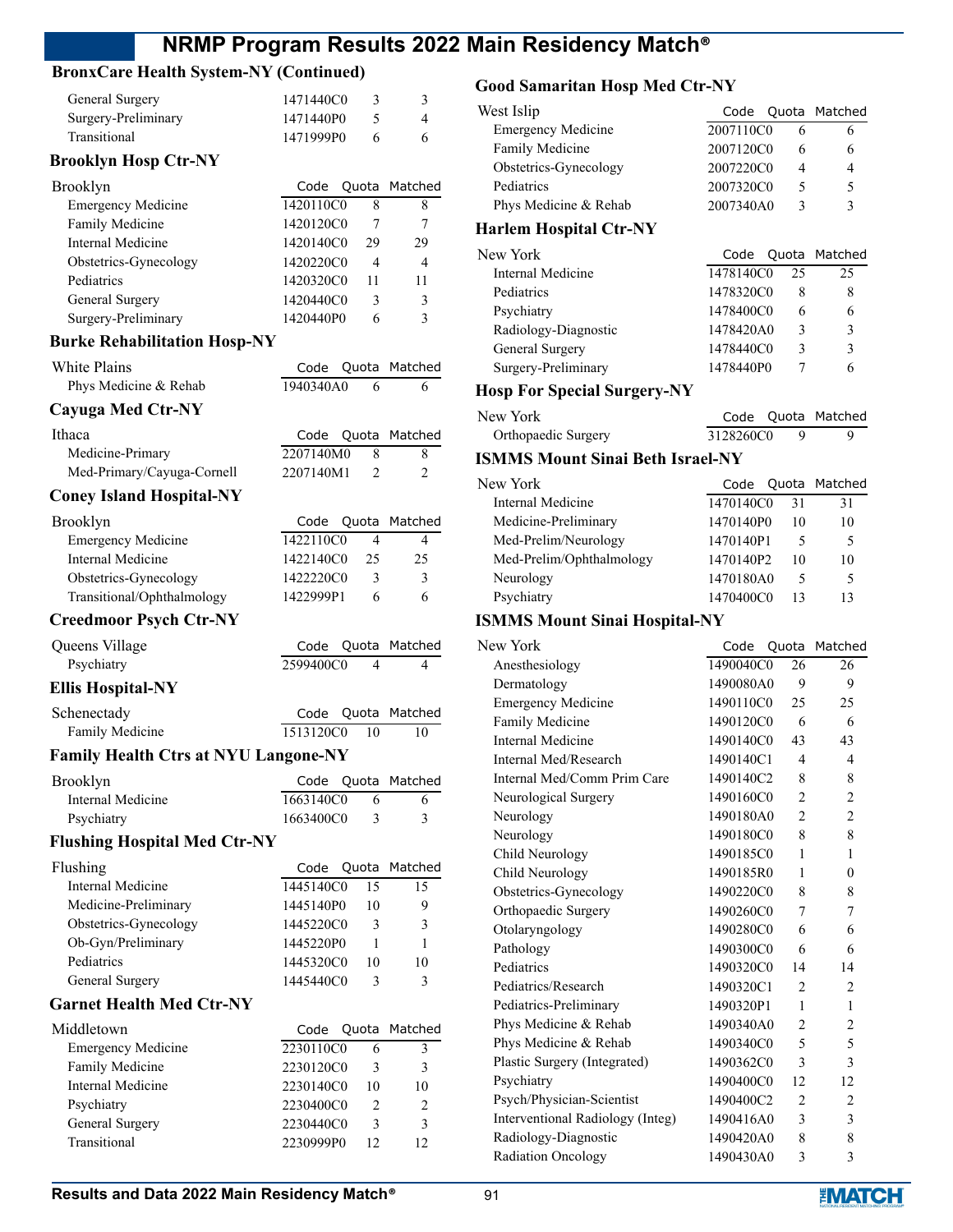### **ISMMS Mount Sinai Hospital-NY (Continued)**

| General Surgery             | 1490440C0 | 12            | 12             |
|-----------------------------|-----------|---------------|----------------|
| Surgery-Preliminary         | 1490440P0 | 10            | 10             |
| Surg-Prelim/Designated      | 1490440P1 | 11            | 10             |
| Vascular Surgery            | 1490451C0 | 3             | 3              |
| Thoracic Surgery            | 1490461C0 | $\mathcal{P}$ | $\mathfrak{D}$ |
| Medicine-Pediatrics         | 1490700C1 | 4             | 4              |
| Peds/Psych/Child Psych      | 1490730C0 | $\mathcal{P}$ | $\mathcal{L}$  |
| Pediatrics-Medical Genetics | 1490765C0 |               |                |
| Medicine-Medical Genetics   | 1490766C0 |               |                |

### **ISMMS Mount Sinai Morningside-West-NY**

| New York                  | Code      |                          | Quota Matched               |
|---------------------------|-----------|--------------------------|-----------------------------|
| Anesthesiology            | 2070040A0 | $\mathfrak{D}$           | $\mathcal{D}_{\mathcal{L}}$ |
| Anesthesiology            | 2070040C0 | 13                       | 13                          |
| <b>Emergency Medicine</b> | 2070110C0 | 20                       | 20                          |
| Internal Medicine         | 2070140C0 | 43                       | 43                          |
| Medicine-Primary          | 2070140M0 | 4                        | 4                           |
| Medicine-Preliminary      | 2070140P0 | 19                       | 19                          |
| Obstetrics-Gynecology     | 2070220C0 | 6                        | 6                           |
| Pathology                 | 2070300C0 | $\overline{\phantom{0}}$ | 5                           |
| Psychiatry                | 2070400C0 | 12                       | 12                          |
| Radiology-Diagnostic      | 2070420A0 | 11                       | 11                          |

### **ISMMS Mount Sinai South Nassau-NY**

| Oceanside                 |           |   | Code Quota Matched |
|---------------------------|-----------|---|--------------------|
| Family Medicine           | 3067120C0 | x |                    |
| Internal Medicine         | 3067140C0 | 8 | 8                  |
| Int Med/Sabbath Observant | 3067140C1 | 2 | $\mathcal{D}$      |
| Obstetrics-Gynecology     | 3067220C0 | 3 | ٩                  |
| General Surgery           | 3067440C0 | 3 | 3                  |
| Transitional              | 3067999P0 | 4 | າ                  |
|                           |           |   |                    |

### **ISMMS NYC Health+Hospitals/Elmhurst-NY**

| Elmhurst             |              |      | Code Quota Matched |
|----------------------|--------------|------|--------------------|
| Internal Medicine    | 1491140C0    | -20- | 20                 |
| Medicine-Preliminary | 1491140P0 15 |      | 14                 |

### **ISMMS NYC Health+Hospitals/Queens-NY**

| Jamaica               |           |               | Code Quota Matched |
|-----------------------|-----------|---------------|--------------------|
| Internal Medicine     | 1489140C0 | 20            | 20                 |
| Medicine Preliminary  | 1489140P0 |               | 4                  |
| Obstetrics-Gynecology | 1489220C0 | $\mathcal{R}$ |                    |

#### **Institute for Family Health-NY**

| New York                                 |           | Code Quota Matched |
|------------------------------------------|-----------|--------------------|
| Family Medicine/Mid-Hudson               | 2004120C0 |                    |
| Family Medicine/Harlem-Mt Sinai          | 2004120C1 |                    |
| Fam Med/Mid-Hudson/Osteopathic 2004120C2 |           |                    |

#### **Jacobi Med Ctr/Einstein-NY**

| <b>Bronx</b>                 |           |    | Code Quota Matched |
|------------------------------|-----------|----|--------------------|
| Internal Medicine            | 3172140C0 | 29 | 29                 |
| Int Med/Sabbath Observed     | 3172140C1 |    |                    |
| Internal Med/N Central Bronx | 3172140C4 | 16 | 16                 |
| Medicine-Primary             | 3172140M0 | 4  | 4                  |
| Pediatrics                   | 3172320C0 | 15 | 15                 |
| Radiology-Diagnostic         | 3172420A0 | 4  | 4                  |
| Radiology-Diagnostic/Sabbath | 3172420A1 |    |                    |
|                              |           |    |                    |

### **Jamaica Hosp Med Ctr-NY**

| Jamaica               |           |    | Code Quota Matched |
|-----------------------|-----------|----|--------------------|
| Family Medicine       | 1449120C0 | 10 |                    |
| Obstetrics-Gynecology | 1449220C0 | 3  |                    |
| Ob-Gyn/Preliminary    | 1449220P0 |    |                    |
| Psychiatry            | 1449400C0 |    |                    |
|                       |           |    |                    |

### **Lincoln Med Ctr-NY**

| Bronx                     | Code      |    | Quota Matched |
|---------------------------|-----------|----|---------------|
| <b>Emergency Medicine</b> | 1484110C0 |    | 11            |
| Internal Medicine         | 1484140C0 | 34 | 34            |
| Medicine-Preliminary      | 1484140P0 | 11 | 11            |
| Obstetrics-Gynecology     | 1484220C0 | 4  | 4             |
| Pediatrics-Primary        | 1484320M0 | 17 | 17            |
| General Surgery           | 1484440C0 | 3  | 3             |
| Surgery-Preliminary       | 1484440P0 | 3  | 3             |
| Transitional              | 1484999P0 |    |               |

### **Maimonides Med Ctr-NY**

| Brooklyn                  | Code      |    | Quota Matched |
|---------------------------|-----------|----|---------------|
| Anesthesiology            | 1428040A0 | 9  | 9             |
| Anesthesiology            | 1428040R0 | 1  |               |
| <b>Emergency Medicine</b> | 1428110C0 | 18 | 18            |
| Internal Medicine         | 1428140C0 | 29 | 29            |
| Internal Medicine/ROAP    | 1428140C1 | 1  |               |
| Medicine-Preliminary      | 1428140P0 | 16 | 16            |
| Obstetrics-Gynecology     | 1428220C0 | 6  | 6             |
| Orthopaedic Surgery       | 1428260C0 | 3  | 3             |
| Pediatrics                | 1428320C0 | 18 | 18            |
| Psychiatry                | 1428400C0 | 11 | 11            |
| Radiology-Diagnostic      | 1428420A0 | 4  | 4             |
| General Surgery           | 1428440C0 | 4  | 4             |
| Surgery-Preliminary       | 1428440P0 | 4  |               |
|                           |           |    |               |

### **Memorial Sloan-Kettering-NY**

| New York                  |              | Code Quota Matched |
|---------------------------|--------------|--------------------|
| <b>Radiation Oncology</b> | 1466430A0    | 6                  |
| Transitional              | 1466999P0 24 | 24                 |

### **Montefiore Med Ctr/Einstein-NY**

| Bronx                      | Code      |                | Quota Matched               |
|----------------------------|-----------|----------------|-----------------------------|
| Anesthesiology             | 3153040A0 | 6              | 6                           |
| Anesthesiology             | 3153040C0 | 11             | 11                          |
| Dermatology                | 3153080A0 | 6              | 6                           |
| Emergency Medicine/Jacobi  | 3153110C0 | 21             | 21                          |
| Family Medicine            | 3153120C0 | 10             | 10                          |
| Internal Medicine          | 3153140C0 | 39             | 39                          |
| Internal Med/Wakefield     | 3153140C3 | 23             | 23                          |
| Med-Primary/Social Int Med | 3153140M0 | 10             | 10                          |
| Med-Prelim/Wakefield       | 3153140P3 | 8              | 4                           |
| Med-Prelim/Ophthalmology   | 3153140P4 | 5              | 5                           |
| Neurological Surgery       | 3153160C0 | $\overline{2}$ | 2                           |
| Neurology                  | 3153180A0 | 3              | 3                           |
| Neurology                  | 3153180C0 | 6              | 6                           |
| Child Neurology            | 3153185C0 | $\mathfrak{D}$ | $\mathcal{D}_{\mathcal{L}}$ |
| Obstetrics-Gynecology      | 3153220C0 | 11             | 11                          |
| Ob-Gyn/Preliminary         | 3153220P0 | $\mathfrak{D}$ | 0                           |
| Orthopaedic Surgery        | 3153260C0 | 6              | 6                           |

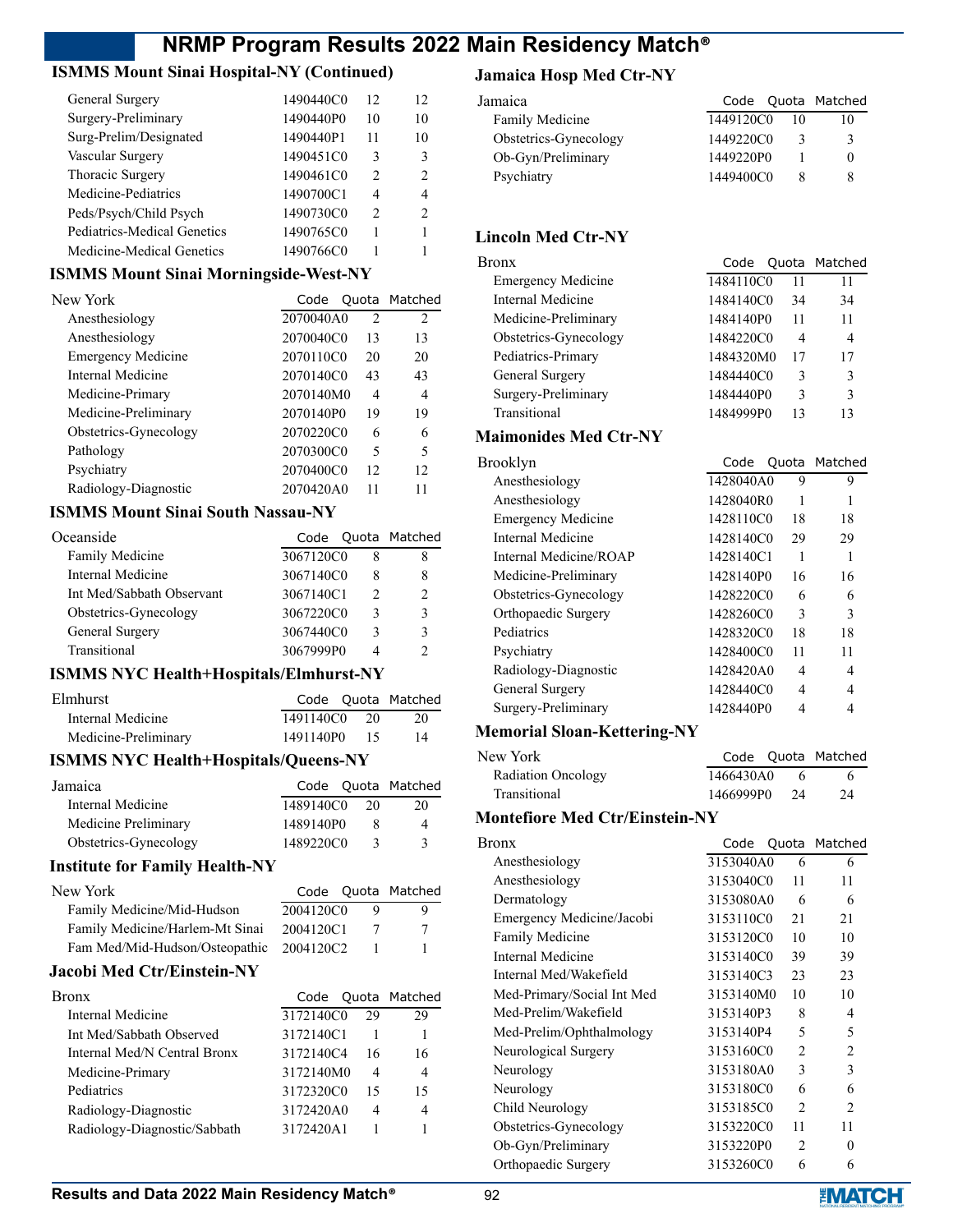### **Montefiore Med Ctr/Einstein-NY (Continued)**

| Otolaryngology                   | 3153280C0 | 4              | 4                             |
|----------------------------------|-----------|----------------|-------------------------------|
| Pathology                        | 3153300C0 | 6              | 6                             |
| Pediatrics                       | 3153320C0 | 23             | 23                            |
| Pediatrics-Primary/Social        | 3153320M0 | 4              | 4                             |
| Phys Medicine & Rehab            | 3153340A0 | 9              | 9                             |
| Plastic Surgery (Integrated)     | 3153362C0 | $\mathfrak{D}$ | $\mathcal{L}$                 |
| Psychiatry                       | 3153400C0 | 12             | 12                            |
| Interventional Radiology (Integ) | 3153416A0 | $\mathfrak{D}$ | $\mathfrak{D}_{\mathfrak{p}}$ |
| Radiology-Diagnostic             | 3153420A0 | 7              |                               |
| <b>Radiation Oncology</b>        | 3153430A0 | $\mathfrak{D}$ | $\mathcal{P}$                 |
| General Surgery                  | 3153440C0 | 10             | 10                            |
| Surgery-Preliminary              | 3153440P3 | 20             | 12                            |
| Vascular Surgery                 | 3153451C0 | 1              |                               |
| Thoracic Surgery                 | 3153461C0 |                |                               |
|                                  |           |                |                               |

#### **Montefiore St Lukes Cornwall-NY**

| Newburgh          |           |                | Code Quota Matched |
|-------------------|-----------|----------------|--------------------|
| Internal Medicine | 2309140C0 | $\frac{13}{2}$ |                    |

### **Montefiore-New Rochelle/Einstein-NY**

| New Rochelle         |              |      | Code Quota Matched |
|----------------------|--------------|------|--------------------|
| Internal Medicine    | 1459140C0 13 |      |                    |
| Medicine-Preliminary | 1459140P0    | - 83 | 8                  |

### **NYMC-Metropolitan Hosp Ctr-NY**

| Valhalla                  |           |                | Code Quota Matched |
|---------------------------|-----------|----------------|--------------------|
| Anesthesiology            | 1473040C0 | 4              | 4                  |
| Dermatology               | 1473080A0 | $\mathfrak{D}$ | 2                  |
| <b>Emergency Medicine</b> | 1473110C0 | 12             | 12                 |
| Internal Medicine         | 1473140C0 | 20             | 20                 |
| Medicine-Preliminary      | 1473140P0 | 6              | 6                  |
| Pediatrics                | 1473320C0 | 7              | 7                  |
| Phys Medicine & Rehab     | 1473340A1 | 3              | 3                  |
| Phys Medicine & Rehab     | 1473340R0 |                |                    |
| Psychiatry                | 1473400C0 | 5              | 5                  |
| General Surgery           | 1473440C0 | 4              | 4                  |
| Surgery-Preliminary       | 1473440P0 | 6              |                    |

#### **NYMC-St Josephs Med Ctr-NY**

| Valhalla        |           |      | Code Quota Matched |
|-----------------|-----------|------|--------------------|
| Family Medicine | 1525120C0 | - 10 |                    |

#### **NYP Brooklyn Methodist Hosp-NY**

| Brooklyn                  |           |                          | Code Quota Matched |
|---------------------------|-----------|--------------------------|--------------------|
| <b>Emergency Medicine</b> | 1429110C0 | 14                       | 14                 |
| Internal Medicine         | 1429140C0 | 34                       | 34                 |
| Medicine-Preliminary      | 1429140P0 | 8                        | 8                  |
| Obstetrics-Gynecology     | 1429220C0 | $\overline{\mathcal{A}}$ | 4                  |
| Ob-Gyn/Preliminary        | 1429220P0 |                          |                    |
| Pediatrics                | 1429320C0 | 10                       | 10                 |
| General Surgery           | 1429440C0 | 3                        | 3                  |
| Surgery-Preliminary       | 1429440P0 |                          | 3                  |

### **NYP Hosp-Columbia & Cornell-NY**

| New York                  |           |    | Code Quota Matched |
|---------------------------|-----------|----|--------------------|
| <b>Emergency Medicine</b> | 1409110C0 | 12 |                    |
| Otolaryngology            | 1409280C0 |    | 4                  |
| Phys Medicine & Rehab     | 1409340A0 |    |                    |

### **NYP Hosp-Columbia Univ Med Ctr-NY**

| New York                         | Code      |                | Quota Matched  |
|----------------------------------|-----------|----------------|----------------|
| Anesthesiology                   | 1495040C0 | 24             | 24             |
| Anesthesiology/Apgar Research    | 1495040C1 | $\overline{2}$ | 2              |
| Dermatology                      | 1495080A0 | $\overline{4}$ | 4              |
| Family Medicine                  | 1495120C0 | 6              | 6              |
| Internal Medicine                | 1495140C0 | 44             | 44             |
| Neurological Surgery             | 1495160C0 | 3              | 3              |
| Neurology                        | 1495180C0 | 10             | 10             |
| Child Neurology                  | 1495185C0 | $\overline{2}$ | 2              |
| Child Neurology                  | 1495185R1 | $\mathbf{1}$   | $\theta$       |
| Obstetrics-Gynecology            | 1495220C0 | 6              | 6              |
| Orthopaedic Surgery              | 1495260C0 | 5              | 5              |
| Ortho Surgery/Research COR 6 yr  | 1495260C2 | $\mathbf{1}$   | 1              |
| Pathology                        | 1495300C0 | $\tau$         | 7              |
| Pediatrics                       | 1495320C0 | 24             | 24             |
| Pediatrics/Physician Scientist   | 1495320C2 | 1              | 1              |
| Psychiatry                       | 1495400C0 | 10             | 10             |
| Psychiatry/Research              | 1495400C3 | $\overline{c}$ | 2              |
| Interventional Radiology (Integ) | 1495416A0 | 2              | 2              |
| Radiology-Diagnostic             | 1495420A0 | 6              | 6              |
| <b>Radiation Oncology</b>        | 1495430A0 | 1              | 1              |
| General Surgery                  | 1495440C0 | 7              | 7              |
| Surgery-Preliminary              | 1495440P0 | $\overline{2}$ | 2              |
| Surg-Prelim/Non-designated       | 1495440P2 | 5              | $\theta$       |
| Thoracic Surgery                 | 1495461C0 | $\overline{2}$ | $\overline{2}$ |
| Pediatrics-Medical Genetics      | 1495765C0 | 1              | 1              |
|                                  |           |                |                |

#### **NYP Hosp-Weill Cornell Med Ctr-NY**

| New York                         | Code      |                | Quota Matched  |
|----------------------------------|-----------|----------------|----------------|
| Anesthesiology                   | 1492040C0 | 18             | 18             |
| Anesth/Research Scholars         | 1492040C1 | $\theta$       | $\theta$       |
| Anesthesiology                   | 1492040R0 | 2              | 2              |
| Dermatology                      | 1492080A0 | 4              | $\overline{4}$ |
| Internal Medicine                | 1492140C0 | 36             | 36             |
| Internal Med/Research            | 1492140C1 | 5              | 5              |
| Medicine-Primary                 | 1492140M0 | 4              | 4              |
| Neurological Surgery             | 1492160C0 | 2              | $\overline{2}$ |
| Neurology                        | 1492180C0 | 8              | 8              |
| Child Neurology                  | 1492185C0 | 1              | 1              |
| Obstetrics-Gynecology            | 1492220C0 | 7              | 7              |
| Pathology                        | 1492300C0 | 6              | 6              |
| Pediatrics                       | 1492320C0 | 18             | 18             |
| Pediatrics/Gen Phys Sci Path     | 1492320C1 | 2              | 2              |
| Plastic Surgery (Integrated)     | 1492362C0 | $\overline{c}$ | $\overline{2}$ |
| Psych/Payne Whitney              | 1492400C0 | 11             | 11             |
| Interventional Radiology (Integ) | 1492416C0 | 3              | 3              |
| Radiology-Diagnostic             | 1492420A0 | 6              | 6              |
| General Surgery                  | 1492440C0 | 8              | 8              |
| Surgery-Preliminary              | 1492440P0 | 5              | 5              |

#### **NYU Grossman School Of Medicine-NY**

| New York                    | Code      |              | Quota Matched |
|-----------------------------|-----------|--------------|---------------|
| Anesthesiology/NYU Man      | 2978040A0 | 22           | 22            |
| Anesthesiology/NYU Bkln     | 2978040A1 | 6            |               |
| Anesthesiology/3-yr MD Path | 2978040A2 | $\mathbf{0}$ |               |
| Anesthesiology              | 2978040R0 | っ            |               |
| Dermatology                 | 2978080A0 | 8            | 8             |
| Dermatology/3-yr MD Path    | 2978080A2 |              |               |

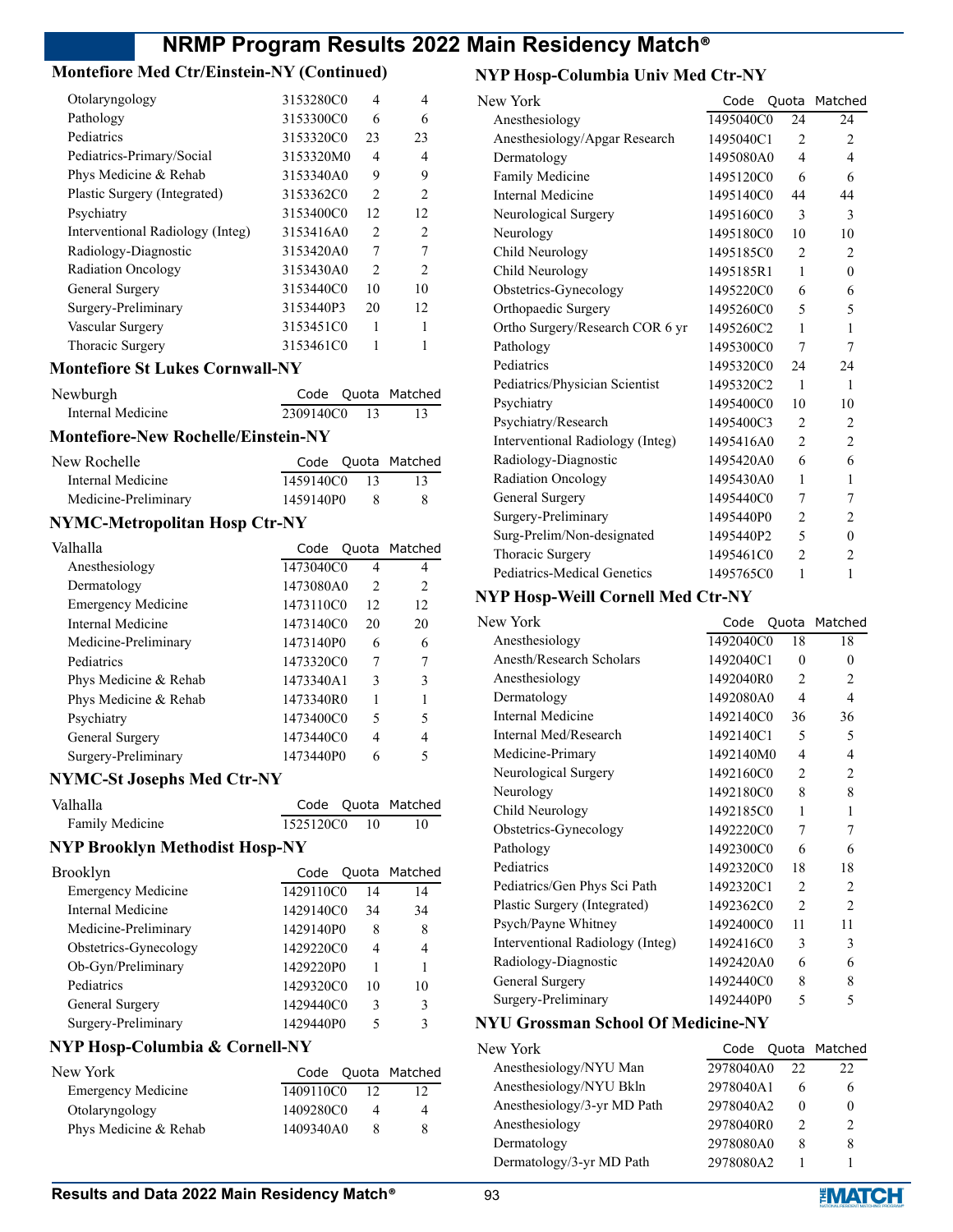### **NYU Grossman School Of Medicine-NY (Continued)**

| <b>Emergency Medicine</b>        | 2978110C0 | 18             | 18               |
|----------------------------------|-----------|----------------|------------------|
| <b>Internal Medicine</b>         | 2978140C0 | 24             | 24               |
| Int Med/Clin Invest Track        | 2978140C2 | 8              | 8                |
| Int Med/NYU-Tisch-Kimmel         | 2978140C3 | 12             | 12               |
| Int Med/3-yr MD Path             | 2978140C4 | 2              | 2                |
| Medicine-Primary/NYU Man         | 2978140M0 | 8              | 8                |
| Medicine-Primary/NYU Bkln        | 2978140M1 | 10             | 10               |
| Med-Prelim/NYU Man               | 2978140P0 | 1              | 1                |
| Med-Prelim/Neurology NYU Man     | 2978140P1 | 9              | 9                |
| Med-Prelim/Anesthesia NYU Man    | 2978140P2 | 8              | 8                |
| Med-Prelim/NYU Bkln              | 2978140P3 | 1              | 1                |
| Med-Prelim/Neurology NYU Bkln    | 2978140P4 | 5              | 5                |
| Med-Prelim/Anesthesia NYU Bkln   | 2978140P5 | 4              | 4                |
| Med-Prelim/3-yr MD Path Man      | 2978140P6 | 3              | 3                |
| Neurological Surgery             | 2978160C0 | 3              | 3                |
| Neurology/NYU Man                | 2978180A0 | 12             | 12               |
| Neurology/NYU Bkln               | 2978180A1 | 5              | 5                |
| Neurology/NYU Man                | 2978180R0 | 1              | 1                |
| Child Neurology                  | 2978185C0 | $\overline{2}$ | $\overline{2}$   |
| Obstetrics-Gynecology            | 2978220C0 | 9              | 9                |
| Ob-Gyn/3-yr MD Path              | 2978220C1 | 1              | 1                |
| Orthopaedic Surgery              | 2978260C0 | 11             | 11               |
| Ortho Surgery/3-yr MD Path       | 2978260C1 | 3              | 3                |
| Otolaryngology                   | 2978280C0 | 3              | 3                |
| Otolaryngology/3-yr MD Path      | 2978280C1 | 1              | 1                |
| Pathology                        | 2978300C0 | 7              | 7                |
| Pediatrics                       | 2978320C0 | 19             | 19               |
| Phys Medicine & Rehab            | 2978340A0 | 12             | 12               |
| Plastic Surgery (Integrated)     | 2978362C0 | 4              | 4                |
| Psychiatry                       | 2978400C0 | 13             | 13               |
| Psychiatry/Research/MDPhD        | 2978400C1 | 3              | 1                |
| Psychiatry/Child/Research        | 2978400C2 | 1              | 1                |
| Interventional Radiology (Integ) | 2978416A0 | $\overline{2}$ | 2                |
| Radiology-Diagnostic             | 2978420A0 | 8              | 8                |
| Radiology-Diag/3-Yr MD Path      | 2978420A1 | 2              | $\overline{2}$   |
| Radiation Oncology               | 2978430A0 | 3              | 3                |
| General Surgery/NYU Man          | 2978440C0 | 7              | $\boldsymbol{7}$ |
| General Surgery/NYU Bkln         | 2978440C1 | 3              | 3                |
| Gen Surgery/3-yr MD Path Man     | 2978440C2 | 1              | 1                |
| Surg-Prelim/NYU Man              | 2978440P0 | 4              | 4                |
| Surg-Prelim/Int Radiology        | 2978440P2 | 1              | 1                |
| Vascular Surgery                 | 2978451C0 | 1              | 1                |
| Thoracic Surgery                 | 2978461C0 | 1              | 1                |
| Psychiatry-Neurology             | 2978755C0 | 1              | 1                |
| <b>NYU Long Island SOM-NY</b>    |           |                |                  |
| Mineola                          | Code      | Quota          | Matched          |
| <b>Internal Medicine</b>         | 1455140C0 | 18             | 18               |
| Internal Medicine/LISOM Trk      | 1455140C1 | 4              | 4                |
| Medicine-Preliminary             | 1455140P0 | 16             | 16               |
| Obstetrics-Gynecology            | 1455220C0 | 4              | 4                |
| Obstetrics-Gynecology/LISOM Trk  | 1455220C1 | 1              | 1                |
| Orthopaedic Surgery              | 1455260C0 | 3              | 3                |
| Pathology                        | 1455300C0 | 2              | $\overline{2}$   |
| Pediatrics                       | 1455320C0 | 11             | 11               |
| Pediatrics/LISOM Trk             | 1455320C1 | 1              | 1                |
| General Surgery                  | 1455440C0 | 5              | 5                |
| Surgery-Preliminary              | 1455440P0 | 5              | 3                |

### **Nassau Univ Med Ctr-NY**

| . <b>.</b>                                |                 |                |
|-------------------------------------------|-----------------|----------------|
| <b>East Meadow</b>                        | Code<br>Quota   | Matched        |
| <b>Emergency Medicine</b>                 | 1448110C0<br>5  | 5              |
| <b>Internal Medicine</b>                  | 1448140C0<br>26 | 15             |
| Medicine-Preliminary                      | 1448140P0<br>7  | 6              |
| Med-Prelim/Ophthalmology                  | 1448140P1<br>4  | 4              |
| Obstetrics-Gynecology                     | 1448220C0<br>4  | 3              |
| Ob-Gyn/Preliminary                        | 1448220P0<br>1  | $\theta$       |
| Orthopaedic Surgery                       | 1448260C0<br>2  | 2              |
| Pediatrics                                | 1448320C0<br>6  | 6              |
| Phys Medicine & Rehab                     | 1448340A0<br>5  | 5              |
| Plastic Surgery (Integrated)              | 1448362C0<br>1  | 1              |
| Psychiatry                                | 1448400C0<br>7  | 7              |
| Psychiatry/CAP 5 yr                       | 2<br>1448400C1  | $\overline{2}$ |
| Radiology-Diagnostic                      | 1448420A0<br>4  | 4              |
| General Surgery                           | 1448440C0<br>3  | 3              |
| Surgery-Preliminary                       | 1448440P0<br>7  | 3              |
| Transitional                              | 1448999P0<br>10 | 6              |
| <b>New York Institute Technology COM</b>  |                 |                |
| Old Westbury                              | Code<br>Quota   | Matched        |
| Family Medicine                           | 2314120C0<br>7  | 7              |
| <b>New York-Presbyterian/Queens</b>       |                 |                |
| Flushing                                  | Code<br>Quota   | Matched        |
| <b>Emergency Medicine</b>                 | 1822110C0<br>9  | 9              |
| <b>Internal Medicine</b>                  | 1822140C0<br>18 | 18             |
| Medicine-Preliminary                      | 1822140P0<br>6  | 6              |
| General Surgery                           | 1822440C0<br>5  | 5              |
| Surgery-Preliminary                       | 1822440P0<br>6  | $\theta$       |
|                                           |                 |                |
| <b>Niagara Falls Mem Med Ctr-NY</b>       |                 |                |
| Niagara Falls                             | Code<br>Quota   | Matched        |
| Family Medicine                           | 2205120C0<br>4  | 4              |
| <b>Nuvance Health-NY</b>                  |                 |                |
| Poughkeepsie                              | Code<br>Quota   | Matched        |
| Anesthesiology                            | 2183040C0<br>6  | 6              |
| <b>Emergency Medicine</b>                 | 2183110C0<br>10 | 5              |
| Family Medicine                           | 2183120C0<br>8  | 7              |
| Internal Medicine                         | 25<br>2183140C0 | 25             |
| Neurology                                 | 2183180C0<br>5  | 5              |
| Psychiatry                                | 9<br>2183400C0  | 9              |
| General Surgery                           | 3<br>2183440C0  | 3              |
| Transitional                              | 4<br>2183999P0  | 1              |
| <b>OBH Brookdale Univ Hosp Med Ctr-NY</b> |                 |                |
| Brooklyn                                  | Code<br>Quota   | Matched        |
| <b>Emergency Medicine</b>                 | 1419110C0<br>8  | 8              |
| Psychiatry                                | 1419400C0<br>7  | 7              |
| General Surgery                           | 1419440C0<br>3  | 3              |
| Surgery-Preliminary                       | 1419440P0<br>9  | 3              |
|                                           |                 |                |
| <b>OBH Interfaith Med Ctr-NY</b>          |                 |                |
| Brooklyn                                  | Code<br>Quota   | Matched        |
| Psychiatry                                | 1425400C0<br>5  | 5              |
| <b>OBH Kingsbrook Jewish Med Ctr-NY</b>   |                 |                |
| Brooklyn                                  | Code<br>Quota   | Matched        |
| Phys Medicine & Rehab                     | 1476340A0<br>4  | 4              |
| Phys Medicine & Rehab                     | 1476340R0<br>1  | 1              |
|                                           |                 |                |

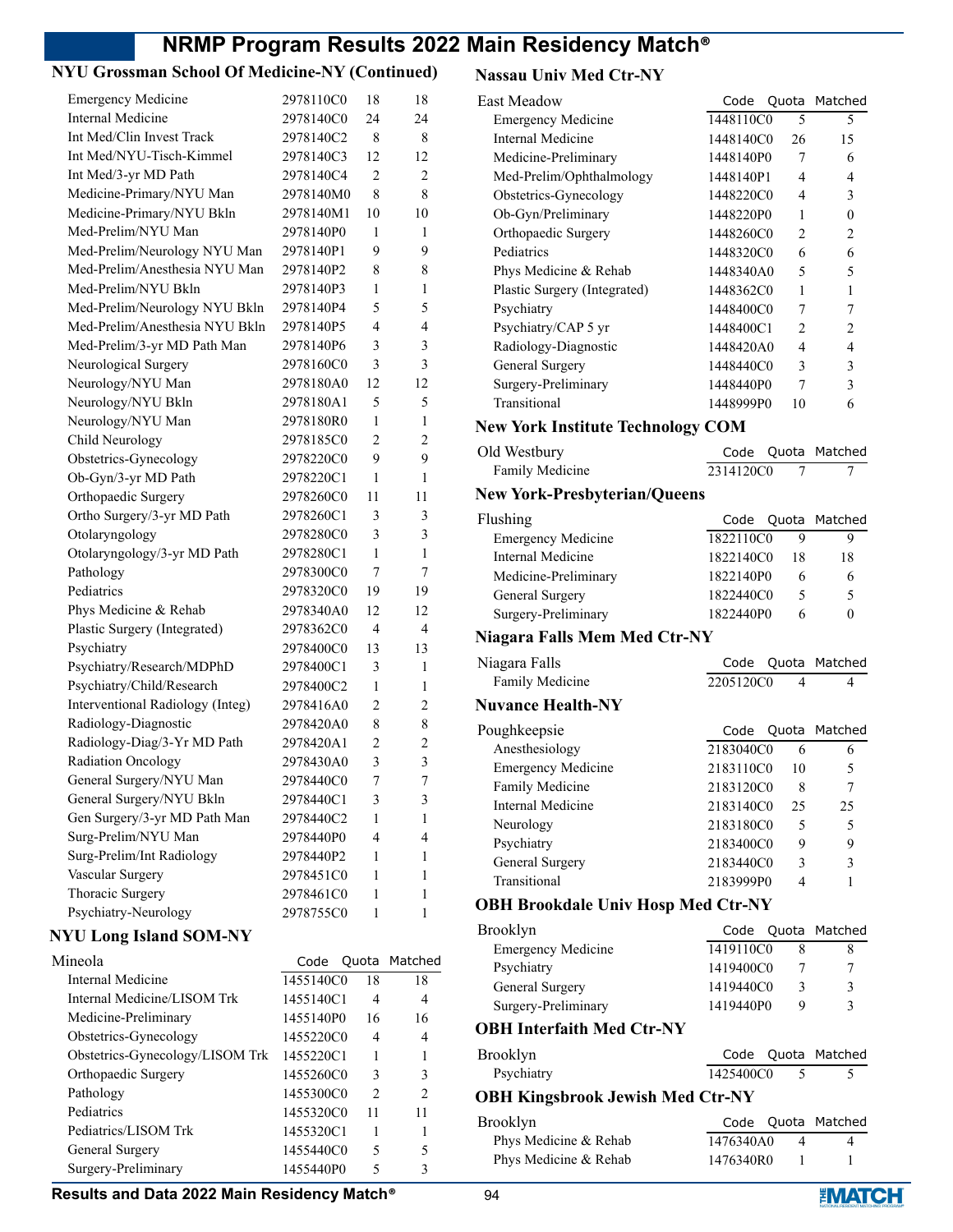#### **Our Lady Of Lourdes-NY**

| Binghamton                      |           |                | Code Quota Matched |
|---------------------------------|-----------|----------------|--------------------|
| Family Medicine                 | 2185120C0 | 10             | 10                 |
| <b>Richmond Univ Med Ctr-NY</b> |           |                |                    |
| Staten Island                   | Code      |                | Quota Matched      |
| Internal Medicine               | 1514140C0 | 12             | 11                 |
| Medicine-Preliminary            | 1514140P0 | 14             | 4                  |
| Obstetrics-Gynecology           | 1514220C0 | 4              | 4                  |
| Pediatrics                      | 1514320C0 | 6              | 6                  |
| Psychiatry                      | 1514400C0 | 6              | 6                  |
| Radiology-Diagnostic            | 1514420A0 | $\mathfrak{D}$ | $\mathfrak{D}$     |
| <b>Rochester Gen Hosp-NY</b>    |           |                |                    |

| Rochester                        | Code      |               | Quota Matched               |
|----------------------------------|-----------|---------------|-----------------------------|
| <b>Family Medicine</b>           | 1509120C0 | 5             | 4                           |
| Internal Medicine                | 1509140C0 | 24            | 24                          |
| Obstetrics-Gynecology            | 1509220C0 | 5             | 5                           |
| Psychiatry                       | 1509400C0 | 4             | 4                           |
| Interventional Radiology (Integ) | 1509416A0 | $\mathcal{L}$ | $\mathcal{D}_{\mathcal{L}}$ |
| Radiology-Diagnostic             | 1509420A0 | 5             | 5                           |
| Radiology-Diagnostic             | 1509420R0 |               |                             |

### **Rochester Regional Health/Unity Hosp-NY**

| Rochester             |           |    | Code Quota Matched |
|-----------------------|-----------|----|--------------------|
| Internal Medicine     | 1510140C0 | 16 | 16                 |
| Medicine-Preliminary  | 1510140P0 | 3  |                    |
| Phys Medicine & Rehab | 1510340A0 | 3  | 3                  |
| Phys Medicine & Rehab | 1510340R0 |    |                    |

### **SUNY HSC Brooklyn-NY**

| Brooklyn                  | Code      |     | Quota Matched  |
|---------------------------|-----------|-----|----------------|
| Anesthesiology            | 1426040C0 | 13  | 13             |
| Anesthesiology            | 1426040R0 | 4   | 4              |
| Dermatology               | 1426080A0 | 8   | 8              |
| <b>Emergency Medicine</b> | 1426110C0 | 21  | 21             |
| Family Medicine           | 1426120C0 | 6   | 6              |
| Internal Medicine         | 1426140C0 | 47  | 47             |
| Medicine-Primary          | 1426140M0 | 12. | 12.            |
| Medicine-Preliminary      | 1426140P0 | 8   | 8              |
| Med-Prelim/Ophthalmology  | 1426140P3 | 2   | $\overline{2}$ |
| Neurology                 | 1426180A0 | 1   | $\theta$       |
| Neurology                 | 1426180C0 | 11  | 11             |
| Child Neurology           | 1426185C0 | 2   | 2              |
| Obstetrics-Gynecology     | 1426220C0 | 6   | 6              |
| Orthopaedic Surgery       | 1426260C0 | 6   | 6              |
| Otolaryngology            | 1426280C0 | 3   | 3              |
| Pathology                 | 1426300C0 | 6   | 6              |
| Pediatrics                | 1426320C0 | 26  | 26             |
| Phys Medicine & Rehab     | 1426340A0 | 6   | 6              |
| Psychiatry                | 1426400C0 | 13  | 13             |
| Radiology-Diagnostic      | 1426420A0 | 8   | 8              |
| Radiation Oncology        | 1426430A0 | 2   | $\Omega$       |
| General Surgery           | 1426440C0 | 8   | 8              |
| Surgery-Preliminary       | 1426440P0 | 12  | 10             |
| Medicine-Emergency Med    | 1426705C0 | 4   | 4              |
|                           |           |     |                |

### **SUNY Upstate Med University**

| Syracuse       |           | Code Quota Matched |
|----------------|-----------|--------------------|
| Anesthesiology | 1516040C0 |                    |

| Anesthesiology                        | 1516040R0 | 3              | 3                        |
|---------------------------------------|-----------|----------------|--------------------------|
| <b>Emergency Medicine</b>             | 1516110C0 | 11             | 10                       |
| Family Medicine                       | 1516120C0 | 6              | 6                        |
| Internal Medicine                     | 1516140C0 | 35             | 35                       |
| Medicine-Preliminary                  | 1516140P0 | 18             | 18                       |
| Med-Prelim/PM&R                       | 1516140P3 | 1              | 1                        |
| Med-Prelim/Radiology                  | 1516140P4 | 6              | 6                        |
| Neurological Surgery                  | 1516160C0 | 2              | 2                        |
| Neurology                             | 1516180C0 | 9              | 9                        |
| Obstetrics-Gynecology                 | 1516220C0 | 5              | 5                        |
| Orthopaedic Surgery                   | 1516260C0 | 5              | 5                        |
| Otolaryngology                        | 1516280C0 | 3              | $\overline{\mathbf{3}}$  |
| Pathology                             | 1516300C0 | 5              | 5                        |
| Pediatrics                            | 1516320C0 | 15             | 10                       |
| Phys Medicine & Rehab                 | 1516340A0 | 6              | 6                        |
| Psychiatry                            | 1516400C0 | 8              | 8                        |
| Psychiatry/Rural-GBHC                 | 1516400C7 | $\overline{2}$ | $\overline{c}$           |
| Psychiatry/Rural-HPC                  | 1516400C8 | 2              | $\overline{c}$           |
| Radiology-Diagnostic                  | 1516420A0 | 7              | 7                        |
| <b>Radiation Oncology</b>             | 1516430A0 | $\overline{2}$ | 1                        |
| General Surgery                       | 1516440C0 | 5              | $\overline{\phantom{0}}$ |
| <b>Samaritan Med Ctr-NY</b>           |           |                |                          |
| Watertown                             | Code      | Quota          | Matched                  |
| Family Medicine                       | 2024120C0 | 3              | 1                        |
| <b>Internal Medicine</b>              | 2024140C0 | $\overline{2}$ | $\overline{2}$           |
| <b>St Barnabas Hosp-NY</b>            |           |                |                          |
| <b>Bronx</b>                          | Code      | Quota          | Matched                  |
| Dermatology                           | 3113080A0 | $\mathbf{1}$   | $\mathbf{1}$             |
| Emergency Medicine/Osteopathic        | 3113110C0 | 15             | 7                        |
| Osteo Neuromusculo Med                | 3113275C0 | 4              | 4                        |
| Pediatrics                            | 3113320C0 | 6              | 6                        |
| General Surgery                       | 3113440C0 | 3              | 3                        |
| <b>St Elizabeth Med Ctr-NY</b>        |           |                |                          |
| Utica                                 | Code      | Quota          | Matched                  |
| Family Medicine                       | 3064120C0 | 10             | 10                       |
| <b>St Johns Riverside Hospital-NY</b> |           |                |                          |
|                                       |           |                |                          |

| Yonkers                   |           |    | Code Quota Matched |
|---------------------------|-----------|----|--------------------|
| <b>Emergency Medicine</b> | 1897110C0 | 10 |                    |
| Internal Medicine         | 1897140C0 |    | Q                  |
| Medicine-Preliminary      | 1897140P0 |    | Δ                  |
|                           |           |    |                    |

### **St Josephs Health-NY**

Family Medicine Transitional

Syracuse

|           |  |    | Code Quota Matched |
|-----------|--|----|--------------------|
| 1518120C0 |  | 14 | 14                 |
| 1518999P0 |  | 6  | 5                  |

#### **Stony Brook Teach Hosps-NY**

| Stony Brook                     |           |    | Code Quota Matched |
|---------------------------------|-----------|----|--------------------|
| Anesthesiology                  | 2919040C0 | 11 | 11                 |
| Dermatology                     | 2919080A0 | 3  | 3                  |
| <b>Emergency Medicine</b>       | 2919110C0 | 15 | 15                 |
| Emergency Medicine/3-yr MD Path | 2919110C1 |    |                    |
| Family Medicine                 | 2919120C0 | 7  | 7                  |
| Internal Medicine               | 2919140C0 | 32 | 32                 |
| Internal Med/Southampton        | 2919140C2 |    |                    |
| Medicine-Primary                | 2919140M0 |    |                    |
| Neurological Surgery            | 2919160C0 |    |                    |
|                                 |           |    |                    |

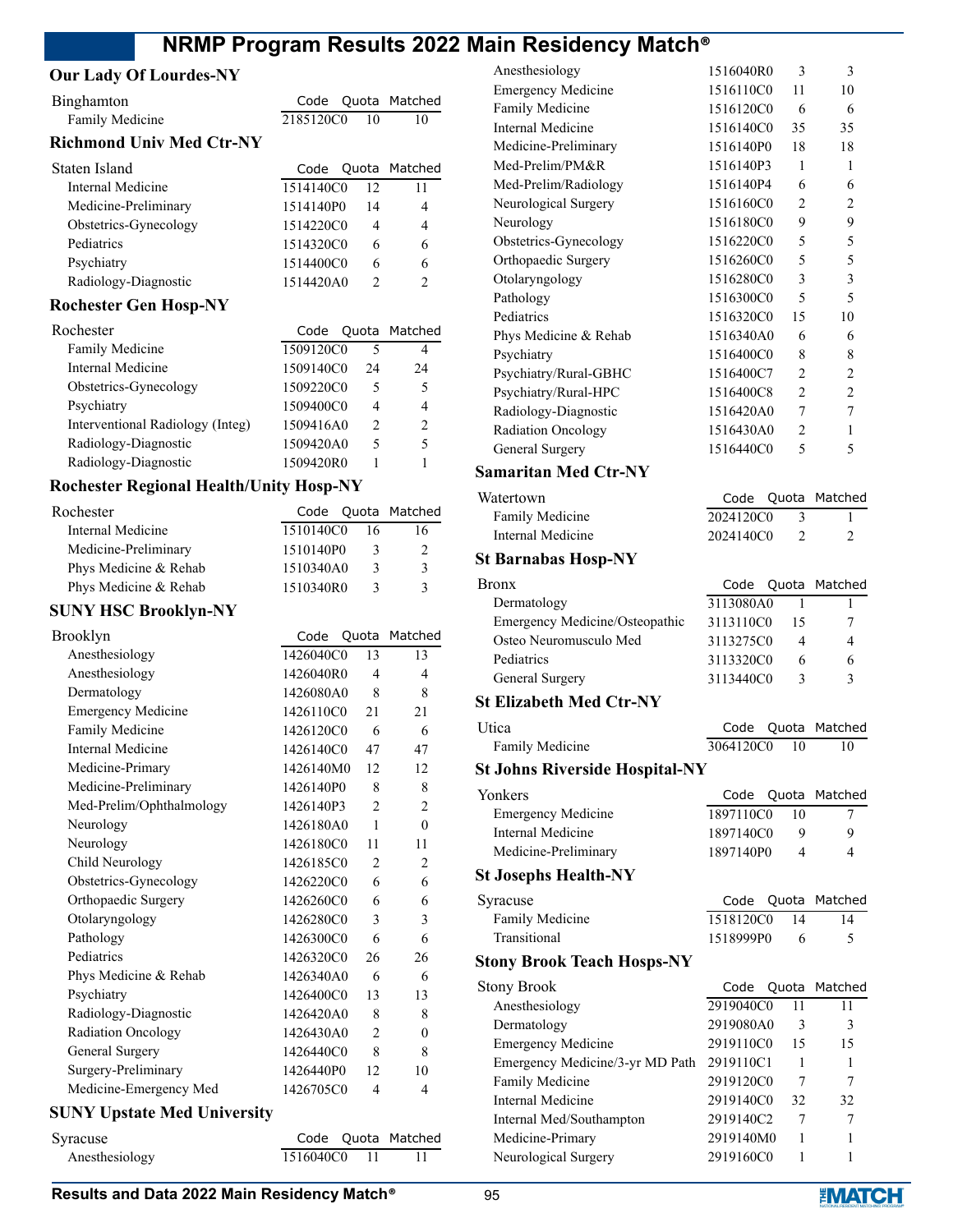### **Stony Brook Teach Hosps-NY (Continued)**

| Neurology                        | 2919180C0 | 5                        | 5                        |
|----------------------------------|-----------|--------------------------|--------------------------|
| Neurology/3-yr MD Path           | 2919180C1 | 1                        | 1                        |
| Child Neurology                  | 2919185C0 | 1                        | 0                        |
|                                  |           |                          |                          |
| Obstetrics-Gynecology            | 2919220C0 | 5                        | 5                        |
| Orthopaedic Surgery              | 2919260C0 | 5                        | $\overline{\phantom{0}}$ |
| Otolaryngology                   | 2919280C1 | 1                        | 1                        |
| Pathology                        | 2919300C0 | 4                        | 4                        |
| Pediatrics                       | 2919320C0 | 12                       | 12                       |
| Phys Medicine & Rehab            | 2919340A0 | 3                        | 3                        |
| Psychiatry                       | 2919400C0 | 6                        | 6                        |
| Psychiatry/Comb Adult/Child      | 2919400C2 | $\mathfrak{D}$           | $\mathfrak{D}$           |
| Psychiatry/ELIH                  | 2919400C3 | $\overline{\phantom{0}}$ | 5                        |
| Radiology-Diagnostic             | 2919420A0 | 7                        | 7                        |
| Radiation Oncology               | 2919430A0 | 1                        | $\theta$                 |
| General Surgery/Combined         | 2919440C2 | 7                        | 7                        |
| Surg-Prelim/Combined             | 2919440P3 | 9                        | 9                        |
| Vascular Surgery                 | 2919451C0 | 1                        | 1                        |
| Medicine-Pediatrics              | 2919700C0 | $\mathfrak{D}$           | $\overline{2}$           |
| Medicine-Pediatrics/3-yr MD Path | 2919700C1 | 1                        | 1                        |
| Transitional/Southhampton        | 2919999P1 | 12                       | 12                       |
| Transitional/Ophthalmology       | 2919999P2 | 3                        | 3                        |
|                                  |           |                          |                          |

#### **U Rochester/Strong Memorial-NY**

| Rochester                        | Code      |                | Quota Matched  |
|----------------------------------|-----------|----------------|----------------|
| Anesthesiology                   | 1511040C0 | 16             | 16             |
| Dermatology                      | 1511080A0 | 4              | 4              |
| Dermatology                      | 1511080R0 | 1              | 1              |
| <b>Emergency Medicine</b>        | 1511110C0 | 14             | 14             |
| Family Medicine/Urban            | 1511120C0 | 10             | 10             |
| Family Med/Inner City            | 1511120C1 | $\mathcal{L}$  | $\mathfrak{D}$ |
| <b>Internal Medicine</b>         | 1511140C0 | 21             | 21             |
| Int Med/Research Pathway         | 1511140C1 | 3              | 3              |
| Medicine-Primary                 | 1511140M0 | 3              | 3              |
| Medicine-Primary/Rural           | 1511140M1 | $\theta$       | $\theta$       |
| Medicine-Preliminary             | 1511140P0 | 3              | 3              |
| Neurological Surgery             | 1511160C0 | $\overline{2}$ | $\overline{c}$ |
| Neurology                        | 1511180C0 | 8              | 8              |
| Child Neurology                  | 1511185C0 | $\overline{c}$ | $\overline{c}$ |
| Obstetrics-Gynecology            | 1511220C0 | 8              | 8              |
| Orthopaedic Surgery              | 1511260C0 | 7              | 7              |
| Ortho Surgery/Research           | 1511260C1 | 1              | 1              |
| Otolaryngology                   | 1511280C0 | 3              | 3              |
| Pathology                        | 1511300C0 | 6              | 6              |
| Pediatrics                       | 1511320C0 | 14             | 14             |
| Phys Medicine & Rehab            | 1511340C0 | 4              | 4              |
| Plastic Surgery (Integrated)     | 1511362C0 | 2              | $\overline{2}$ |
| Psychiatry                       | 1511400C0 | 7              | 7              |
| Psychiatry/Child Psych           | 1511400C1 | 1              | 1              |
| Interventional Radiology (Integ) | 1511416A0 | $\overline{c}$ | $\overline{2}$ |
| Radiology-Diagnostic             | 1511420A0 | 9              | 9              |
| Radiology-Diagnostic             | 1511420R0 | 1              | 1              |
| Radiation Oncology               | 1511430A0 | $\overline{2}$ | $\theta$       |
| General Surgery                  | 1511440C0 | 7              | 7              |
| Surg-Prelim/Non-Designated       | 1511440P2 | $\overline{c}$ | $\overline{c}$ |
| Vascular Surgery                 | 1511451C0 | 1              | 1              |
| Thoracic Surgery                 | 1511461C0 | 1              | 1              |
| Medicine-Pediatrics              | 1511700C0 | 8              | 8              |
|                                  |           |                |                |

### **UHS-Wilson Med Ctr-NY**

| UHS-WIISON Med Utr-NY               |           |                |                |
|-------------------------------------|-----------|----------------|----------------|
| Johnson City                        | Code      | Quota          | Matched        |
| Family Medicine                     | 1452120C0 | 9              | 5              |
| <b>Internal Medicine</b>            | 1452140C0 | 12             | 12             |
| Medicine-Preliminary                | 1452140P0 | 4              | 4              |
| <b>UVM Health Network CVPH-NY</b>   |           |                |                |
| Plattsburgh                         | Code      | Quota          | Matched        |
| Family Medicine                     | 1813120C0 | 6              | 6              |
| <b>University at Buffalo SOM-NY</b> |           |                |                |
| Buffalo                             | Code      | Quota          | Matched        |
| Anesthesiology                      | 3099040C0 | 12             | 12             |
| <b>Emergency Medicine</b>           | 3099110C0 | 16             | 13             |
| Fam Med/Buffalo General             | 3099120C0 | 4              | 4              |
| Fam Med/Erie County                 | 3099120C1 | 5              | 5              |
| Fam Med/Millard Fillmore            | 3099120C2 | 5              | 5              |
| Family Med/Olean                    | 3099120C4 | 2              | 2              |
| Family Medicine/Sisters             | 3099120C5 | 5              | $\overline{4}$ |
| Internal Medicine                   | 3099140C0 | 33             | 33             |
| Internal Med/Sisters                | 3099140C5 | 13             | 13             |
| Medicine-Preliminary                | 3099140P1 | 1              | 1              |
| Med-Prelim/Sisters                  | 3099140P4 | $\overline{2}$ | $\overline{c}$ |
| Med-Prelim/Ophthalmology            | 3099140P6 | 3              | 3              |
| Neurological Surgery                | 3099160C0 | 3              | 3              |
| Neurology                           | 3099180C0 | 5              | 5              |
| Child Neurology                     | 3099185C0 | 1              | 1              |
| Obstetrics-Gynecology               | 3099220C0 | 9              | 9              |
| Obstetrics-Gynecology/Sisters       | 3099220C1 | 4              | 4              |
| Orthopaedic Surgery                 | 3099260C0 | 5              | 5              |
| Otolaryngology                      | 3099280C0 | $\overline{c}$ | $\overline{2}$ |
| Pathology                           | 3099300C0 | 3              | 3              |
| Pediatrics                          | 3099320C0 | 15             | 15             |
| Psychiatry                          | 3099400C0 | 5              | 5              |
| Combined Adult/Child Psych          | 3099400C1 | $\overline{2}$ | $\overline{c}$ |
| Radiology-Diagnostic                | 3099420A0 | 4              | 4              |
| Radiation Oncology                  | 3099430A0 | 1              | 0              |
| <b>General Surgery</b>              | 3099440C0 | 9              | 9              |
| Surgery-Preliminary                 | 3099440P0 | 5              | 2              |
| Vascular Surgery                    | 3099451C0 | 1              | 1              |
| Medicine-Pediatrics                 | 3099700C0 | 4              | 4              |
| Medicine-Preventive Med             | 3099751C0 | 1              | 1              |
| <b>Westchester Medical Ctr-NY</b>   |           |                |                |
| Valhalla                            | Code      | Quota          | Matched        |
| Anesthesiology                      | 2157040C0 | 10             | 10             |
| <b>Internal Medicine</b>            | 2157140C0 | 18             | 18             |
| Internal Medicine/Shabbos           | 2157140C1 | 2              | 2              |
| Neurological Surgery                | 2157160C0 | $\overline{c}$ | $\overline{c}$ |
| Neurology                           | 2157180C0 | 4              | 4              |
| Obstetrics-Gynecology               | 2157220C0 | 4              | 4              |
| Ob-Gyn/Preliminary                  | 2157220P0 | 1              | 1              |
| Orthopaedic Surgery                 | 2157260C0 | 3              | 3              |

Pathology 2157300C0 2 2 Pathology/Shabbos 2157300C1 1 1 Pediatrics 2157320C0 19 19 Pediatrics-Preliminary/2 yr 2157320P0 1 1 Pediatrics-Preliminary/1 yr 2157320P1 2 1 Psychiatry 2157400C0 11 11

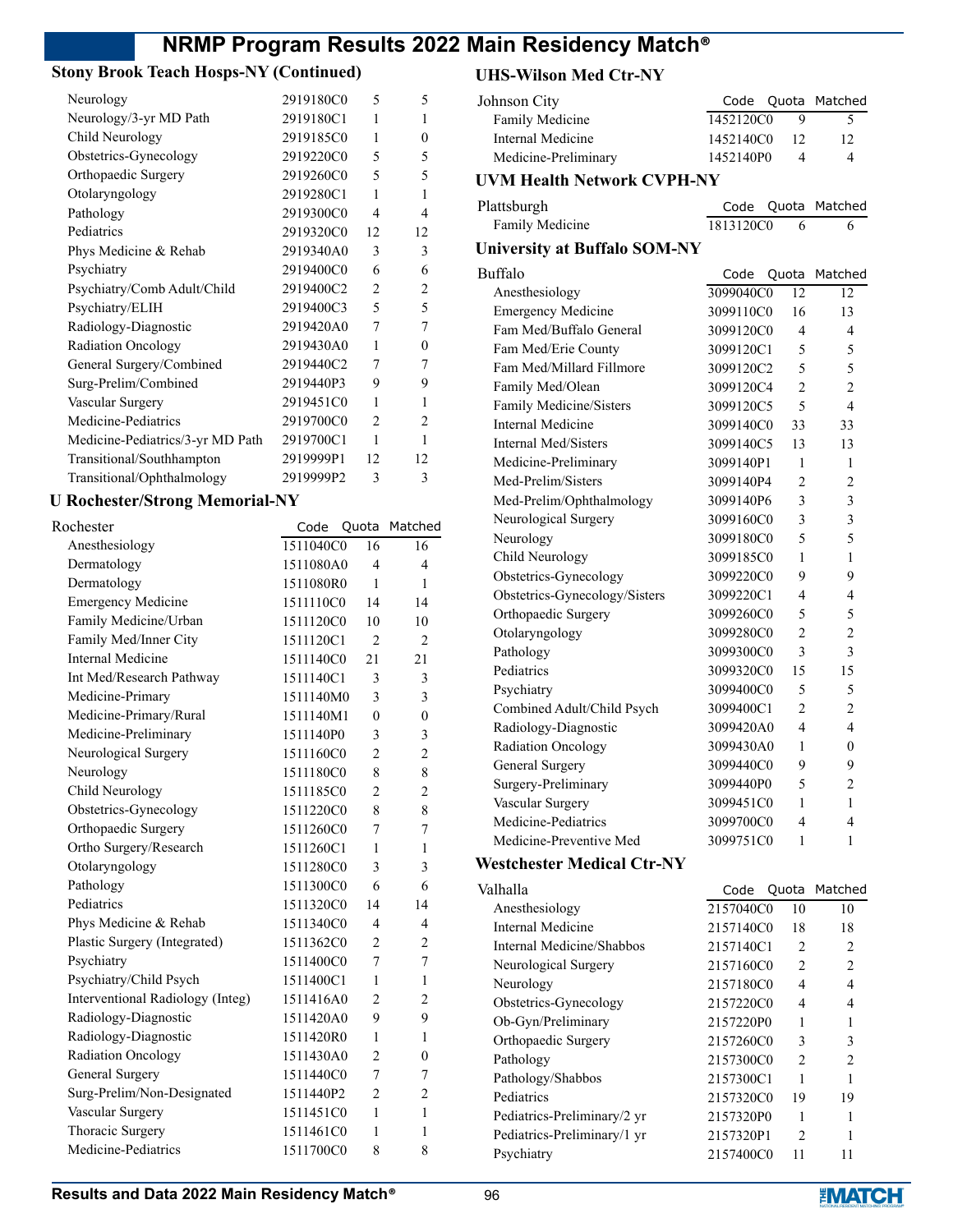### **Westchester Medical Ctr-NY (Continued)**

| Psychiatry/Shabbos<br>Radiology-Diagnostic<br>General Surgery | 2157400C1<br>2157420A0<br>2157440C0 | 5.<br>$\mathcal{P}$ |
|---------------------------------------------------------------|-------------------------------------|---------------------|
| General Surgery/Research                                      | 2157440C1                           | $\mathcal{P}$       |
| Surgery-Preliminary                                           | 2157440P0                           | 4                   |

### **Woodhull Med Ctr-NY**

| Brooklyn             |              | Code Quota Matched |
|----------------------|--------------|--------------------|
| Medicine-Primary     | 3116140M0 21 |                    |
| Medicine-Preliminary | 3116140P0    | $^{\prime}$        |

### **Wyckoff Heights Med Ctr-NY**

| Brooklyn                  |           |    | Code Quota Matched |
|---------------------------|-----------|----|--------------------|
| <b>Emergency Medicine</b> | 1435110C0 |    |                    |
| Internal Medicine         | 1435140C0 | 20 | 20                 |
| Obstetrics-Gynecology     | 1435220C0 | 3  |                    |
| Pediatrics                | 1435320C0 | 3  | 2                  |
| General Surgery           | 1435440C0 | 3  |                    |

### **Zucker SOM-Northwell Cohen Childrens-NY**

| New Hyde Park          |           |    | Code Quota Matched |
|------------------------|-----------|----|--------------------|
| Child Neurology        | 1861185A1 |    |                    |
| Pediatrics             | 1861320C0 | 33 | -33                |
| Pediatrics-Preliminary | 1861320P0 |    |                    |

### **Zucker SOM-Northwell Forest Hills Hosp-NY**

| Forest Hills         |              | Code Quota Matched |
|----------------------|--------------|--------------------|
| Internal Medicine    | 2062140C0 12 |                    |
| Medicine-Preliminary | 2062140P0 2  |                    |

### **Zucker SOM-Northwell Glen Cove Hosp-NY**

| Glen Cove       |  |           |  | Code Quota Matched |
|-----------------|--|-----------|--|--------------------|
| Family Medicine |  | 1446120C0 |  |                    |
|                 |  |           |  |                    |

### **Zucker SOM-Northwell Huntington Hosp-NY**

| Huntington          |           |  | Code Quota Matched |
|---------------------|-----------|--|--------------------|
| Orthopaedic Surgery | 2319260C0 |  |                    |

### **Zucker SOM-Northwell Lenox Hill Hosp-NY**

| New York              | Code      |               | Quota Matched                 |
|-----------------------|-----------|---------------|-------------------------------|
| Internal Medicine     | 1483140C0 | 23            | 23                            |
| Medicine-Primary      | 1483140M0 | 3             | 3                             |
| Medicine-Preliminary  | 1483140P0 | 14            | 14                            |
| Med-Prelim/Neurology  | 1483140P1 | $\mathcal{P}$ | $\mathfrak{D}_{\mathfrak{p}}$ |
| Obstetrics-Gynecology | 1483220C0 | 4             | 4                             |
| Orthopaedic Surgery   | 1483260C0 | 2             | $\mathfrak{D}$                |
| Pathology             | 1483300C0 | 3             | 3                             |
| Radiology-Diagnostic  | 1483420A0 | 4             | 4                             |
| General Surgery       | 1483440C0 | 4             | 4                             |
| Surgery-Preliminary   | 1483440P0 | 3             | 3                             |
| Vascular Surgery      | 1483451C0 |               |                               |

### **Zucker SOM-Northwell Mather Hosp-NY**

| Port Jefferson                   |           |    | Code Quota Matched |
|----------------------------------|-----------|----|--------------------|
| Internal Medicine                | 2187140C0 | 18 | 18                 |
| Psychiatry                       | 2187400C0 | 6  | 6                  |
| Interventional Radiology (Integ) | 2187416A0 |    |                    |
| Radiology-Diagnostic             | 2187420A0 | 3  | 3                  |
| Transitional                     | 2187999P0 | 9  | 9                  |
| Trans/Radiology Mather           | 2187999P1 |    | 3                  |
| Trans/Int Radiology Mather       | 2187999P2 |    |                    |

### **Zucker SOM-Northwell NS/LIJ-NY**

| New Hyde Park                    | Code      |                | Quota Matched  |
|----------------------------------|-----------|----------------|----------------|
| Anesthesiology                   | 1700040C0 | 6              | 6              |
| Dermatology                      | 1700080A0 | 5              | 5              |
| Dermatology                      | 1700080R0 | 1              | 1              |
| <b>Emergency Medicine</b>        | 1700110C2 | 23             | 23             |
| Internal Medicine                | 1700140C0 | 36             | 36             |
| Medicine-Preliminary             | 1700140P0 | 19             | 19             |
| Neurological Surgery             | 1700160C0 | $\overline{c}$ | 2              |
| Neurology                        | 1700180A0 | 7              | 7              |
| Obstetrics-Gynecology            | 1700220C0 | 10             | 10             |
| Ob-Gyn/Preliminary               | 1700220P0 | $\overline{2}$ | $\theta$       |
| Orthopaedic Surgery              | 1700260C0 | 4              | 4              |
| Otolaryngology                   | 1700280C0 | $\overline{2}$ | 2              |
| Pathology                        | 1700300C0 | 4              | 4              |
| Phys Medicine & Rehab            | 1700340A0 | 4              | 4              |
| Plastic Surgery (Integrated)     | 1700362C0 | 3              | 3              |
| Interventional Radiology (Integ) | 1700416A0 | $\overline{2}$ | $\overline{2}$ |
| Radiology-Diagnostic             | 1700420A0 | 10             | 10             |
| Radiation Oncology               | 1700430A0 | $\overline{2}$ | 2              |
| <b>Radiation Oncology</b>        | 1700430R0 | 1              | $\Omega$       |
| General Surgery                  | 1700440C0 | 8              | 8              |
| Surgery-Preliminary              | 1700440P0 | 12             | 0              |
| Vascular Surgery                 | 1700451C1 | 1              | 1              |
| Thoracic Surgery                 | 1700461C0 | 1              | 1              |
| Medicine-Emergency Med           | 1700705C0 | $\overline{c}$ | 2              |

### **Zucker SOM-Northwell Peconic Bay-NY**

| Riverhead       |              |     | Code Quota Matched |
|-----------------|--------------|-----|--------------------|
| Family Medicine | 2200120C0    | - 6 |                    |
| Transitional    | 2200999P0 12 |     |                    |

### **Zucker SOM-Northwell Phelps Hosp-NY**

| Sleepy Holllow  |           |  | Code Quota Matched |
|-----------------|-----------|--|--------------------|
| Family Medicine | 1453120C0 |  |                    |

### **Zucker SOM-Northwell Plainview Hosp-NY**

| Plainview       |           |      | Code Quota Matched |
|-----------------|-----------|------|--------------------|
| Family Medicine | 1938120C0 | - 10 |                    |
| Transitional    | 1938999P0 | -10  |                    |

### **Zucker SOM-Northwell South Shore-NY**

| Bay Shore                 |           |   | Code Quota Matched |
|---------------------------|-----------|---|--------------------|
| <b>Emergency Medicine</b> | 1417110C0 |   |                    |
| Obstetrics-Gynecology     | 1417220C0 | 4 |                    |
| Ob-Gyn/Preliminary        | 1417220P0 |   |                    |
| General Surgery           | 1417440C0 | 3 |                    |
| Surgery-Preliminary       | 1417440P0 |   |                    |
|                           |           |   |                    |

### **Zucker SOM-Northwell Staten Island Univ-NY**

| Staten Island             | Code      |                | Quota Matched |
|---------------------------|-----------|----------------|---------------|
| <b>Emergency Medicine</b> | 1515110C0 | 10             | 10            |
| Internal Medicine         | 1515140C0 | 33             | 33            |
| Medicine-Preliminary      | 1515140P0 | 16             | 16            |
| Med-Prelim/Neurology      | 1515140P1 | 3              | 3             |
| Med-Prelim/Radiology      | 1515140P2 |                |               |
| Neurology                 | 1515180A0 | 6              | 6             |
| Obstetrics-Gynecology     | 1515220C0 | 4              |               |
| Pathology                 | 1515300C0 | $\mathfrak{D}$ | 2             |
| Pediatrics                | 1515320C0 | 8              | 8             |
|                           |           |                |               |

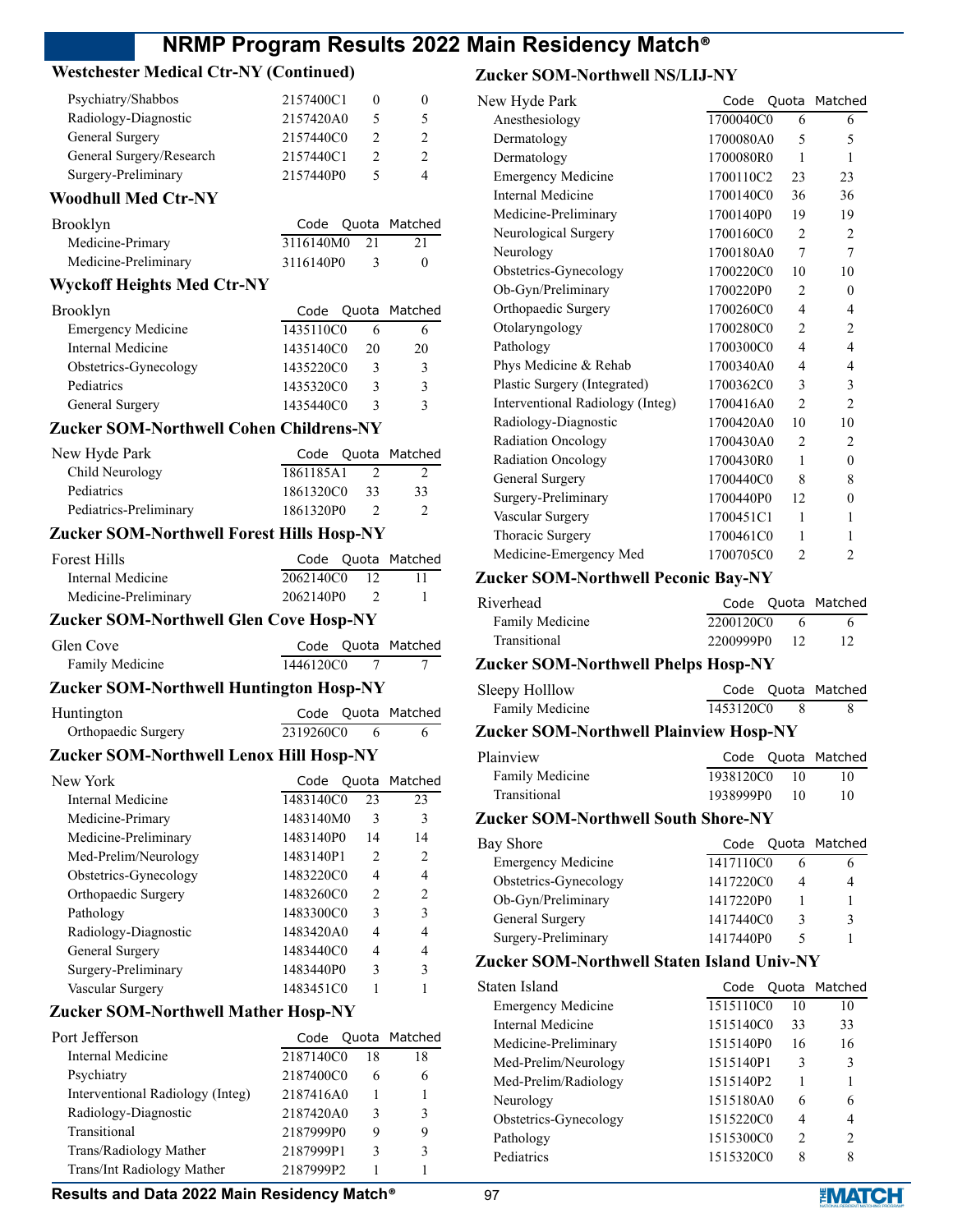## **Zucker SOM-Northwell Staten Island Univ-NY**

| (Continued)          |           |   |
|----------------------|-----------|---|
| Psychiatry           | 1515400C0 | 4 |
| Radiology-Diagnostic | 1515420A0 | 4 |
| General Surgery      | 1515440C0 | ζ |
| Surgery-Preliminary  | 1515440P0 |   |

### **Zucker SOM-Northwell Zucker Hillside-NY**

| Glen Oaks           |           |     | Code Quota Matched |
|---------------------|-----------|-----|--------------------|
| Psychiatry          | 1860400C0 | -11 |                    |
| Psychiatry/Research | 1860400C1 |     |                    |

### **NORTH CAROLINA**

| <b>Atrium Health Cabarrus-NC</b>    |           |       |                |                |
|-------------------------------------|-----------|-------|----------------|----------------|
| Concord                             | Code      | Quota |                | Matched        |
| Family Med/Cabarrus                 | 1231120C0 |       | 8              | 8              |
| <b>Campbell University-NC</b>       |           |       |                |                |
| Lillington                          | Code      | Quota |                | Matched        |
| Dermatology/Sampson RMC             | 2128080A0 |       | $\mathfrak{D}$ | $\overline{2}$ |
| Emergency Medicine/Cape Fear        | 2128110C0 |       | 11             | 5              |
| Emergency Med/Southeastern Hlth     | 2128110C1 |       | 6              | 3              |
| Family Medicine/Harnett Health      | 2128120C0 |       | 4              | 4              |
| Family Medicine/Sampson RMC         | 2128120C1 |       | 4              | $\theta$       |
| Family Medicine/Southeastern Hlth   | 2128120C2 |       | 8              | 2              |
| Family Medicine/Conway MC           | 2128120C3 |       | 8              | 5              |
| Internal Medicine/Cape Fear         | 2128140C0 |       | 20             | 16             |
| Internal Medicine/Southeastern Hlth | 2128140C1 |       | 13             | 5              |
| Internal Medicine/Harnett Health    | 2128140C2 |       | 8              | 8              |
| Obstetrics-Gynecology/Cape Fear     | 2128220C0 |       | 4              | 4              |
| Psychiatry/Cape Fear                | 2128400C0 |       | 9              | 9              |
| General Surgery/Cape Fear           | 2128440C0 |       | 4              | $\overline{4}$ |
| Transitional/Cape Fear              | 2128999P0 |       | 20             | $\overline{4}$ |
| Transitional/Harnett Health         | 2128999P1 |       | 13             | $\theta$       |
| Transitional/Sampson RMC            | 2128999P2 |       | 2              | 2              |
| Trans/Sampson RMC Dermatology       | 2128999P3 |       | $\overline{2}$ | $\overline{c}$ |
| Transitional/Conway MC              | 2128999P4 |       | 10             | 3              |
| <b>Carolinas Med Ctr-NC</b>         |           |       |                |                |

| Charlotte                        | Code      | Quota                         | Matched        |
|----------------------------------|-----------|-------------------------------|----------------|
| <b>Emergency Medicine</b>        | 1527110C0 | 14                            | 14             |
| Family Med/Elizabeth/Traditional | 1527120C0 | 6                             | 6              |
| Family Med/Biddle Point/Urban    | 1527120C1 | 3                             | $\overline{c}$ |
| Family Med/Union/Apprenticeship  | 1527120C2 | 3                             | 1              |
| Internal Medicine                | 1527140C0 | 12                            | 12             |
| Medicine-Preliminary             | 1527140P0 | 6                             | 6              |
| Med-Prelim/PM&R                  | 1527140P1 | $\mathfrak{D}_{\mathfrak{p}}$ | $\mathfrak{D}$ |
| Neurological Surgery             | 1527160C0 | 1                             | 1              |
| Obstetrics-Gynecology            | 1527220C0 | 6                             | 6              |
| Orthopaedic Surgery              | 1527260C0 | $\overline{\mathcal{L}}$      | 5              |
| Pediatrics                       | 1527320C0 | 12                            | 12             |
| Phys Medicine & Rehab            | 1527340A0 | 5                             | 5              |
| Psychiatry                       | 1527400C0 | 4                             | 4              |
| General Surgery                  | 1527440C0 | 6                             | 6              |
| Surgery-Preliminary              | 1527440P0 | 1                             | 1              |
| <b>Cone Health-NC</b>            |           |                               |                |
| Greenshoro                       | Code      | ∩⊔ota.                        | Matched        |

| Greensboro        |           |      | Code Quota Matched |
|-------------------|-----------|------|--------------------|
| Family Medicine   | 1943120C0 | - 83 |                    |
| Internal Medicine | 1943140C0 | - 6  |                    |

| Medicine-Preliminary | 1943140P0 |  |
|----------------------|-----------|--|
| Psychiatry           | 1943400C0 |  |

#### **Duke Univ Med Ctr-NC**

| Durham                           | Code      | Quota          | Matched        |
|----------------------------------|-----------|----------------|----------------|
| Anesthesiology                   | 1529040C0 | 15             | 15             |
| Anesthesiology/ACES 60 months    | 1529040C1 | $\theta$       | $\theta$       |
| Anesthesiology                   | 1529040R0 | $\theta$       | $\theta$       |
| Dermatology                      | 1529080A0 | 3              | 3              |
| Dermatology/Diversity            | 1529080A2 | 1              | 1              |
| Dermatology/Research             | 1529080A3 | 1              | 1              |
| <b>Emergency Medicine</b>        | 1529110C0 | 12             | 12             |
| Family Medicine                  | 1529120C0 | 6              | 6              |
| Family Medicine/Rural            | 1529120C1 | $\overline{c}$ | $\overline{c}$ |
| Internal Medicine                | 1529140C0 | 46             | 46             |
| Medicine-Preliminary             | 1529140P0 | 4              | 4              |
| Med-Prelim/Neurology             | 1529140P1 | 7              | 7              |
| Neurological Surgery             | 1529160C0 | 3              | 3              |
| Neurology                        | 1529180A0 | 7              | 7              |
| Child Neurology                  | 1529185C0 | 2              | 2              |
| Child Neurology                  | 1529185R0 | 1              | 1              |
| Obstetrics-Gynecology            | 1529220C0 | 9              | 9              |
| Orthopaedic Surgery              | 1529260C0 | 8              | 8              |
| Otolaryngology                   | 1529280C0 | 3              | 3              |
| Otolaryngology/Research          | 1529280C1 | 1              | 1              |
| Pathology                        | 1529300C0 | 6              | 6              |
| Pediatrics                       | 1529320C0 | 15             | 15             |
| Pediatrics/Research Scholars     | 1529320C1 | 1              | 1              |
| Plastic Surgery (Integrated)     | 1529362C0 | 3              | 3              |
| Psychiatry                       | 1529400C0 | 10             | 10             |
| Psychiatry/Research              | 1529400C3 | $\overline{c}$ | $\overline{2}$ |
| Interventional Radiology (Integ) | 1529416A0 | 3              | 3              |
| Radiology-Diagnostic             | 1529420A0 | 10             | 10             |
| Radiation Oncology               | 1529430A0 | 1              | 1              |
| Rad Onc/Research Scholar         | 1529430A1 | 1              | 1              |
| General Surgery                  | 1529440C0 | 7              | 7              |
| Surgery-Preliminary              | 1529440P0 | 3              | 3              |
| Surg-Prelim/Int Radiology        | 1529440P4 | 3              | $\theta$       |
| Vascular Surgery                 | 1529451C0 | 1              | 1              |
| Thoracic Surgery                 | 1529461C0 | 1              | 1              |
| Medicine-Pediatrics              | 1529700C0 | 6              | 6              |
| Medicine-Psychiatry              | 1529715C0 | $\overline{c}$ | $\overline{2}$ |
|                                  |           |                |                |

### **Mountain AHEC-NC**

| Asheville                 |           |    | Code Quota Matched            |
|---------------------------|-----------|----|-------------------------------|
| Family Medicine/Asheville | 3023120C0 | 12 | 5                             |
| Family Med/Hendersonville | 3023120C1 | 6  | 6                             |
| Family Medicine/Boone     | 3023120C2 | 6  | $\mathfrak{D}_{\mathfrak{p}}$ |
| Internal Medicine         | 3023140C0 | 15 | 15                            |
| Obstetrics-Gynecology     | 3023220C0 | 5  | 5                             |
| Psychiatry                | 3023400C0 | 6  | 6                             |
| General Surgery           | 3023440C0 | 5  |                               |
| Transitional              | 3023999P0 | 12 | 10                            |
|                           |           |    |                               |

### **New Hanover Reg Med Ctr-NC**

| Wilmington           |           | Code Quota Matched |
|----------------------|-----------|--------------------|
| Family Medicine      | 1534120C0 |                    |
| Internal Medicine    | 1534140C0 |                    |
| Medicine-Preliminary | 1534140P0 |                    |

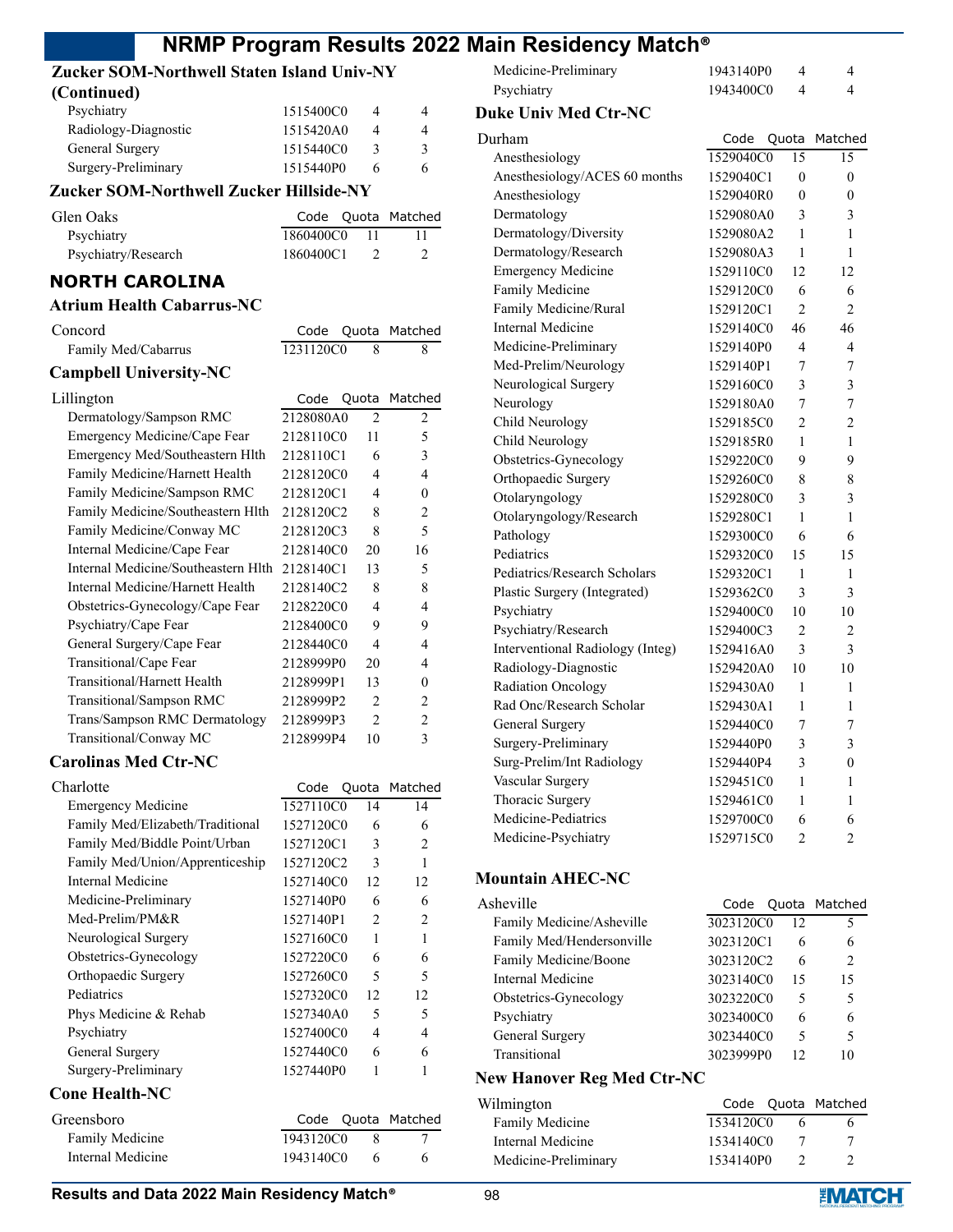### **New Hanover Reg Med Ctr-NC (Continued)**

| Obstetrics-Gynecology             | 1534220C0 | 4              | 4                |
|-----------------------------------|-----------|----------------|------------------|
| Ob-Gyn/Preliminary                | 1534220P1 | 1              | 1                |
| General Surgery                   | 1534440C0 | 4              | 4                |
| Surgery-Preliminary               | 1534440P0 | 1              | 1                |
| <b>Novant Health-NC</b>           |           |                |                  |
| Cornelius                         | Code      | Quota          | Matched          |
| Family Medicine                   | 1891120C0 | 6              | 6                |
| <b>Southern Regional AHEC-NC</b>  |           |                |                  |
| Fayetteville                      | Code      |                | Matched          |
| Family Medicine                   | 3046120C0 | Quota<br>8     | 6                |
|                                   |           |                |                  |
| <b>U North Carolina Hospitals</b> |           |                |                  |
| Chapel Hill                       | Code      | Quota          | Matched          |
| Anesthesiology                    | 1900040A0 | 2              | 2                |
| Anesthesiology                    | 1900040C0 | 12             | 12               |
| Anesthesiology                    | 1900040R0 | 4              | 4                |
| Dermatology                       | 1900080A0 | 6              | 6                |
| <b>Emergency Medicine</b>         | 1900110C0 | 12             | 12               |
| Family Medicine                   | 1900120C0 | 10             | 10               |
| Family Med/Rural Health           | 1900120C1 | 3              | 3                |
| Family Medicine-FIRST             | 1900120C2 | 1              | $\mathbf{1}$     |
| <b>Internal Medicine</b>          | 1900140C0 | 26             | 26               |
| Internal Med/Research             | 1900140C1 | 3              | 3                |
| Medicine-Preliminary              | 1900140P0 | 10             | 10               |
| Neurological Surgery              | 1900160C0 | 2              | 2                |
| Neurology                         | 1900180C0 | 7              | 7                |
| Child Neurology                   | 1900185C0 | 2              | 1                |
| Obstetrics-Gynecology             | 1900220C0 | 7              | 7                |
| Orthopaedic Surgery               | 1900260C0 | 4              | 4                |
| Ortho Surgery/Research 6 yr       | 1900260C1 | 1              | 1                |
| Otolaryngology                    | 1900280C0 | 3              | 3                |
| Otolaryngology/Research           | 1900280C1 | 1              | 1                |
| Pathology                         | 1900300C0 | 5              | 5                |
| Pediatrics                        | 1900320C0 | 15             | 15               |
| Pediatrics/Physician Scientist    | 1900320C2 | $\overline{2}$ | $\overline{c}$   |
| Pediatrics-Primary                | 1900320M0 | 4              | 4                |
| Pediatrics-Preliminary            | 1900320P0 | 1              | 1                |
| Phys Medicine & Rehab             | 1900340C0 | 4              | 4                |
| Plastic Surgery (Integrated)      | 1900362C0 | 2              | 2                |
| Psychiatry                        | 1900400C0 | 16             | 16               |
| Psychiatry/FIRST                  | 1900400C1 | 1              | 1                |
| Psychiatry/PSTP                   | 1900400C2 | 1              | 1                |
| Interventional Radiology (Integ)  | 1900416A0 | 1              | 1                |
| Radiology-Diagnostic              | 1900420A0 | 9              | 9                |
| Radiation Oncology                | 1900430A0 | 2              | 2                |
| Radiation Oncology                | 1900430R0 | 1              | $\boldsymbol{0}$ |
| General Surgery                   | 1900440C0 | 7              | 7                |
| Surgery-Preliminary               | 1900440P0 | 7              | $\overline{c}$   |
| Vascular Surgery                  | 1900451C0 | 1              | 1                |
| Thoracic Surgery                  | 1900461C0 | 1              | 1                |
| Medicine-Pediatrics               | 1900700C0 | 6              | 6                |
| <b>UNC Health Blue Ridge-NC</b>   |           |                |                  |
|                                   |           |                |                  |

#### **Vidant Med Ctr/East Carolina Univ-NC**

| Greenville                    | Code      |                | Quota Matched               |
|-------------------------------|-----------|----------------|-----------------------------|
| <b>Emergency Medicine</b>     | 3057110C0 | 12             | 12                          |
| <b>Family Medicine</b>        | 3057120C0 | 12             | 12                          |
| Family Medicine/Rural-Ahoskie | 3057120C1 | $\mathfrak{D}$ | 2                           |
| Family Medicine/Rural-Duplin  | 3057120C2 | $\mathfrak{D}$ | $\mathcal{D}_{\mathcal{L}}$ |
| Internal Medicine             | 3057140C0 | 18             | 18                          |
| Medicine-Preliminary          | 3057140P0 | 5              | 3                           |
| Obstetrics-Gynecology         | 3057220C0 | 5              | 5                           |
| Pathology                     | 3057300C0 | 3              | 3                           |
| Pediatrics                    | 3057320C0 | 10             | 10                          |
| Phys Medicine & Rehab         | 3057340C0 | 5              | 5                           |
| Psychiatry                    | 3057400C0 | 9              | 9                           |
| General Surgery               | 3057440C0 | 5              | 5                           |
| Surgery-Preliminary           | 3057440P0 | 4              | 2                           |
| Medicine-Pediatrics           | 3057700C0 | 6              | 6                           |
| Medicine-Emergency Med        | 3057705C0 | $\mathcal{D}$  | $\mathcal{P}$               |
| Medicine-Psychiatry           | 3057715C0 | $\mathcal{P}$  | 2                           |
|                               |           |                |                             |

### **Wake Forest Baptist Med Ctr-NC**

| Winston Salem                    | Code      |                | Quota Matched  |
|----------------------------------|-----------|----------------|----------------|
| Anesthesiology                   | 1537040C0 | 14             | 14             |
| Dermatology                      | 1537080A0 | 4              | 4              |
| <b>Emergency Medicine</b>        | 1537110C0 | 15             | 15             |
| Family Medicine                  | 1537120C0 | 10             | 10             |
| Internal Medicine                | 1537140C0 | 31             | 31             |
| Medicine-Primary                 | 1537140M0 | 3              | 3              |
| Medicine-Preliminary             | 1537140P0 | 3              | 3              |
| Neurological Surgery             | 1537160C0 | $\overline{2}$ | 2              |
| Neurology                        | 1537180C0 | 6              | 6              |
| Child Neurology                  | 1537185C0 | $\overline{2}$ | $\overline{c}$ |
| Obstetrics-Gynecology            | 1537220C0 | 6              | 6              |
| Orthopaedic Surgery              | 1537260C0 | 5              | 5              |
| Otolaryngology                   | 1537280C0 | 3              | 3              |
| Pathology                        | 1537300C0 | 5              | 5              |
| Pediatrics                       | 1537320C0 | 14             | 14             |
| Plastic Surgery (Integrated)     | 1537362C0 | 3              | 3              |
| Psychiatry                       | 1537400C0 | 7              | 7              |
| Interventional Radiology (Integ) | 1537416C0 | 1              | 1              |
| Radiology-Diagnostic             | 1537420A0 | 9              | 9              |
| <b>Radiation Oncology</b>        | 1537430A0 | 1              | 1              |
| General Surgery                  | 1537440C0 | 7              | 7              |
| Surgery-Preliminary              | 1537440P0 | 9              | $\overline{c}$ |
| WekeMed Health and Heenitals NC  |           |                |                |

### **WakeMed Health and Hospitals-NC**

| Raleigh                       |           |                          | Code Quota Matched |
|-------------------------------|-----------|--------------------------|--------------------|
| Internal Medicine             | 2275140C0 | $\overline{\phantom{0}}$ | 5                  |
| NORTH DAKOTA                  |           |                          |                    |
| <b>Altru Health System-ND</b> |           |                          |                    |
| Grand Forks                   |           |                          | Code Quota Matched |
| Family Med/Grand Forks        | 1100120C0 | 8                        | 8                  |
|                               |           |                          |                    |

### **U North Dakota SOM**

| Grand Forks               |           | Code Quota Matched |
|---------------------------|-----------|--------------------|
| Family Med/Bismarck       | 1539120C1 | $\Delta$           |
| Family Medicine/Minot     | 1539120C2 | 6                  |
| Family Medicine/Hettinger | 1539120C3 |                    |

Morganton Code Quota Matched Internal Medicine 1914140C0 8 8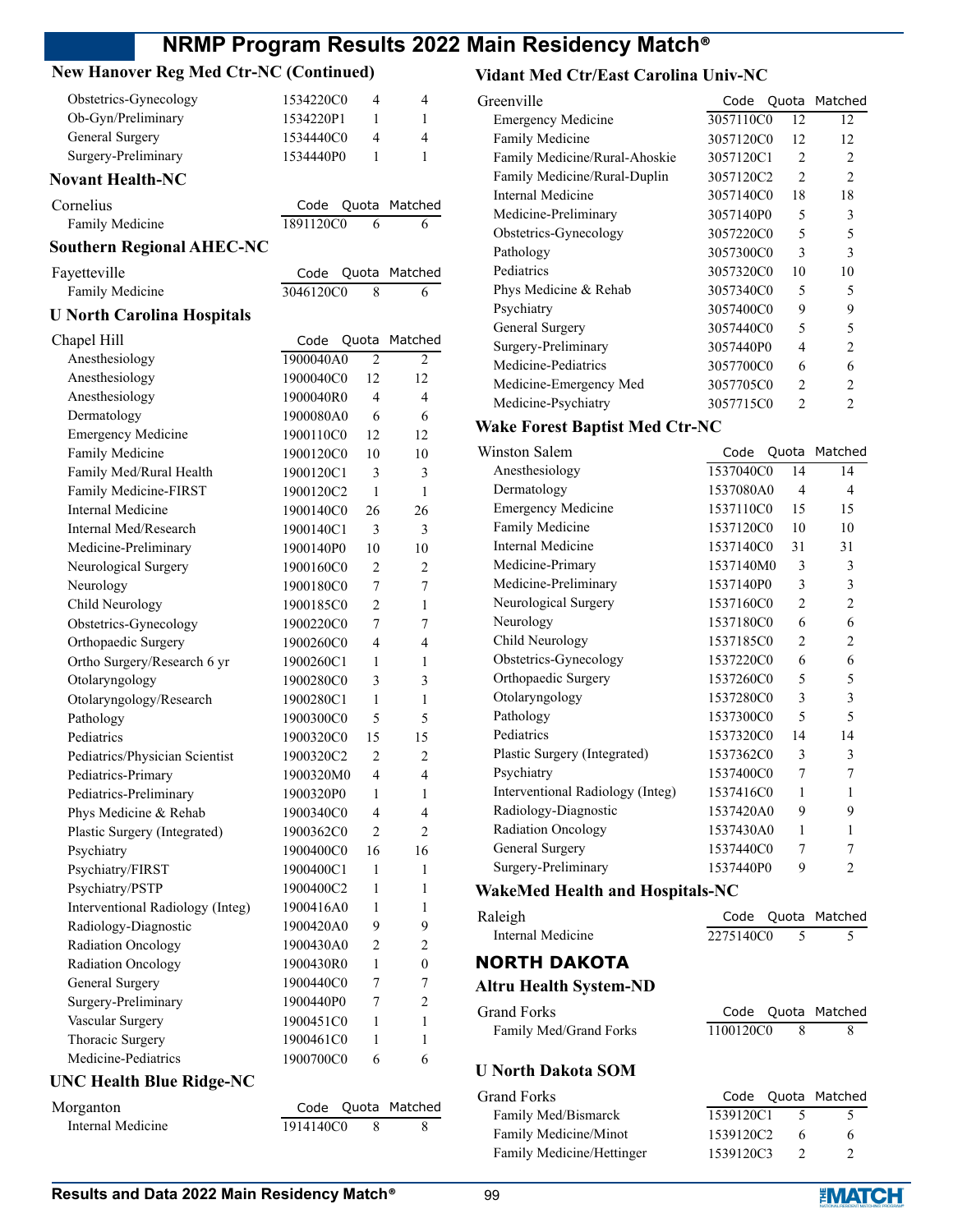### **U North Dakota SOM (Continued)**

| Family Medicine/Rural Williston | 1539120C4 | $\mathcal{D}$ | っ |
|---------------------------------|-----------|---------------|---|
| Family Medicine/Fargo           | 1539120C5 | 6             |   |
| Internal Medicine               | 1539140C0 | 8             | 8 |
| Neurology                       | 1539180C0 | 3             | 3 |
| Orthopaedic Surgery             | 1539260C0 | 3             | ٩ |
| Psychiatry                      | 1539400C0 | 6             |   |
| General Surgery                 | 1539440C0 | 3             | 3 |
| General Surgery/Rural           | 1539440C1 | $\mathcal{P}$ | 2 |
| Surgery-Preliminary             | 1539440P0 | 3             | 2 |
| Transitional                    | 1539999P0 | 5             |   |

### **OHIO**

#### **Adena Health System-OH**

| Chillicothe       |           | Code Quota Matched |
|-------------------|-----------|--------------------|
| Family Medicine   | 2127120C0 |                    |
| Internal Medicine | 2127140C0 |                    |
| Psychiatry        | 2127400C0 |                    |

#### **Akron Gen Med Ctr/NEOMED-OH**

| Akron                     |           |    | Code Quota Matched |
|---------------------------|-----------|----|--------------------|
| <b>Emergency Medicine</b> | 1542110C0 | 11 |                    |
| Family Medicine           | 1542120C0 | 4  | 4                  |
| Internal Medicine         | 1542140C0 | 12 | 12                 |
| Medicine-Preliminary      | 1542140P0 | 4  | 4                  |
| Obstetrics-Gynecology     | 1542220C0 | 5  | 5                  |
| Orthopaedic Surgery       | 1542260C0 | ٩  | ٩                  |
| Psychiatry                | 1542400C0 | 4  |                    |
| General Surgery           | 1542440C0 | 4  |                    |

### **Aultman Hospital/NEOMED-OH**

| Canton                                     | Code      |               | Quota Matched  |
|--------------------------------------------|-----------|---------------|----------------|
| <b>Emergency Medicine</b>                  | 1544110C0 | 6             | 6              |
| Family Medicine                            | 1544120C0 | 7             | 7              |
| Obstetrics-Gynecology                      | 1544220C0 | 5             | 5              |
| Radiology-Diagnostic                       | 1544420A0 | 4             | $\overline{4}$ |
| <b>Bethesda Hospital-OH</b>                |           |               |                |
| Cincinnati                                 | Code      |               | Quota Matched  |
| Family Medicine                            | 2689120C0 | 7             | 7              |
| <b>Canton Med Ed Fdn/NEOMED-OH</b>         |           |               |                |
| Canton                                     | Code      |               | Quota Matched  |
| Internal Medicine                          | 2009140C0 | 13            | 13             |
| <b>Case Western/MetroHealth Med Ctr-OH</b> |           |               |                |
| Cleveland                                  | Code      | Quota         | Matched        |
| Anesthesiology                             | 1553040A0 | 4             | 4              |
| Anesthesiology                             | 1553040C0 | 3             | 3              |
| Dermatology                                | 1553080A0 | $\mathcal{E}$ | 3              |
| <b>Emergency Medicine</b>                  | 1553110C0 | 13            | 13             |
| Family Medicine                            | 1553120C0 | 6             | 6              |
| Internal Medicine                          | 1553140C0 | 22            | 22             |
| Internal Med/Leadership in Med Ed          | 1553140C5 | 1             | 1              |
| Med-Primary/Vulnerable Pop                 | 1553140M1 | 2             | $\overline{2}$ |
| Medicine-Preliminary                       | 1553140P0 | 5             | 5              |
| Med-Prelim/Anesthesiology                  | 1553140P1 | $\mathbf{1}$  | $\mathbf{1}$   |
| Obstetrics-Gynecology                      | 1553220C0 | 5             | 5              |
| Pathology                                  | 1553300C0 | 3             | 3              |
| Pediatrics                                 | 1553320C0 | 8             | 8              |

| Phys Medicine & Rehab | 1553340C0 |   |   |
|-----------------------|-----------|---|---|
| Psychiatry            | 1553400C0 |   | 8 |
| Radiology-Diagnostic  | 1553420A0 | 4 | 4 |
| General Surgery       | 1553440C0 | 3 | 3 |
| Surgery-Preliminary   | 1553440P0 |   |   |
| Medicine-Pediatrics   | 1553700C0 |   |   |

#### **Case Western/Univ Hosps Cleveland Med Ctr-OH**

| Cleveland                        | Code      | Quota                    | Matched                  |
|----------------------------------|-----------|--------------------------|--------------------------|
| Anesthesiology                   | 1552040C0 | 12.                      | 12.                      |
| Anes/CCM-Periop Leadership       | 1552040C1 | 1                        | 1                        |
| Anesthesiology/Funded            | 1552040C3 | $\overline{2}$           | $\overline{c}$           |
| Dermatology                      | 1552080A0 | $\overline{\mathcal{L}}$ | $\overline{\mathcal{L}}$ |
| Dermatology/Osteopathic          | 1552080A1 | $\overline{2}$           | $\overline{2}$           |
| <b>Emergency Medicine</b>        | 1552110C0 | 12                       | 12                       |
| Family Medicine                  | 1552120C0 | 6                        | 6                        |
| Internal Medicine                | 1552140C0 | 23                       | 23                       |
| Int Med/International Health     | 1552140C1 | $\boldsymbol{0}$         | $\theta$                 |
| Int Med/Harrington Phys-Sci Path | 1552140C2 | 2                        | 2                        |
| Int Med/Ctr of Outpatient Ed     | 1552140C5 | 5                        | 5                        |
| Int Med/International Scholar    | 1552140C6 | $\overline{c}$           | $\overline{2}$           |
| Int Med/Leadership in Med Ed     | 1552140C8 | $\mathfrak{D}$           | $\overline{c}$           |
| Medicine-Preliminary             | 1552140P0 | 6                        | 6                        |
| Med-Prelim/Ophthalmology         | 1552140P3 | 6                        | 6                        |
| Neurological Surgery             | 1552160C0 | 1                        | 1                        |
| Neurology                        | 1552180C0 | 10                       | 10                       |
| Neurology/Funded                 | 1552180C1 | $\overline{c}$           | $\overline{c}$           |
| Child Neurology                  | 1552185C0 | 1                        | 1                        |
| Obstetrics-Gynecology            | 1552220C0 | 6                        | 6                        |
| Orthopaedic Surgery              | 1552260C0 | 5                        | 5                        |
| Ortho Surgery/Research           | 1552260C2 | 1                        | 1                        |
| Ortho Surgery/Regional           | 1552260C3 | $\overline{2}$           | $\overline{2}$           |
| Otolaryngology                   | 1552280C0 | $\overline{\mathcal{L}}$ | 4                        |
| Pathology                        | 1552300C0 | 7                        | 7                        |
| Pathology/CP Research            | 1552300C3 | $\theta$                 | $\theta$                 |
| Pediatrics                       | 1552320C0 | 27                       | 27                       |
| Psychiatry                       | 1552400C0 | 9                        | 9                        |
| Interventional Radiology (Integ) | 1552416A0 | 1                        | 1                        |
| Radiology-Diagnostic             | 1552420A0 | 9                        | 9                        |
| Radiology-Diagnostic             | 1552420R0 | 1                        | 1                        |
| <b>Radiation Oncology</b>        | 1552430A0 | 1                        | 1                        |
| General Surgery                  | 1552440C0 | 7                        | 7                        |
| Surgery-Preliminary              | 1552440P0 | 10                       | 7                        |
| Surg-Prelim/Int Radiology        | 1552440P4 | $\theta$                 | $\theta$                 |
| Vascular Surgery                 | 1552451C0 | 1                        | 1                        |
| Medicine-Pediatrics              | 1552700C0 | 4                        | $\overline{\mathcal{L}}$ |
| Family Med-Preventive Med        | 1552752C0 | 1                        | 1                        |
| Pediatrics-Medical Genetics      | 1552765C0 | 1                        | 1                        |
| Medicine-Medical Genetics        | 1552766C0 | 1                        | 1                        |
|                                  |           |                          |                          |

### **Childrens Hospital-NEOMED-OH**

| Akron                     | Code Quota Matched |
|---------------------------|--------------------|
| Pediatrics                | 1895320C0 21<br>21 |
| <b>Christ Hospital-OH</b> |                    |
| Cincinnati                | Code Quota Matched |
| Family Medicine           | 1547120C0          |
| Internal Medicine         | 1547140C0<br>9     |

Medicine-Preliminary 1547140P0 10 10

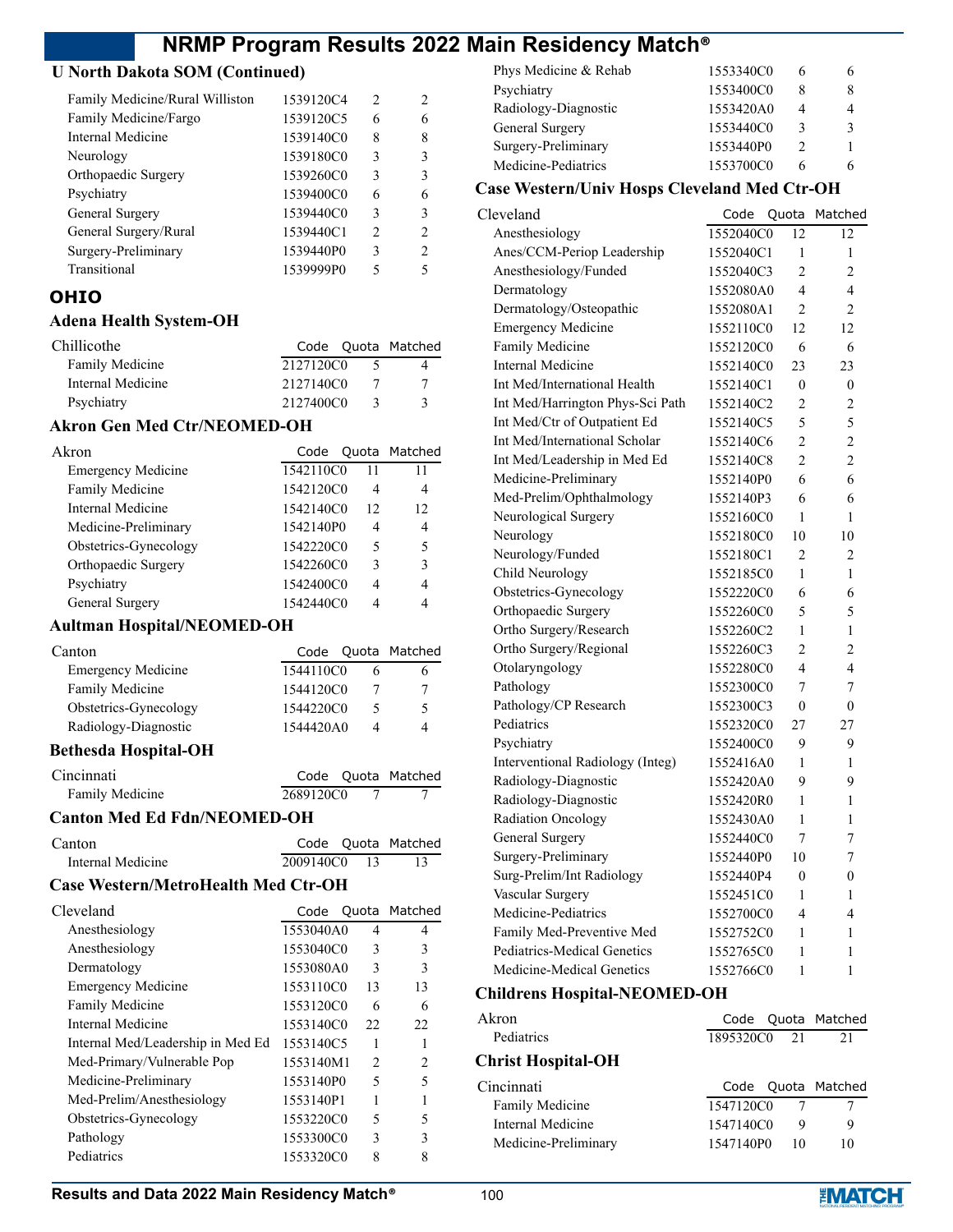# **Cincinnati Childrens Hosp Med Ctr-OH**

| Cincinnati                  |           |    | Code Quota Matched |
|-----------------------------|-----------|----|--------------------|
| Child Neurology             | 1808185C0 |    |                    |
| Pediatrics                  | 1808320C0 | 41 | 41                 |
| Peds/Psych/Child Psych      | 1808730C0 |    | 3                  |
| Pediatrics-Medical Genetics | 1808765C0 |    |                    |
|                             |           |    |                    |

#### **Cleveland Clinic Fdn-OH**

| Cleveland                         | Code      | Quota                    | Matched                  |
|-----------------------------------|-----------|--------------------------|--------------------------|
| Anesthesiology                    | 1968040C0 | 22                       | 22                       |
| Anesthesiology/South Pointe       | 1968040C1 | 3                        | 3                        |
| Dermatology                       | 1968080C0 | $\overline{\mathcal{L}}$ | 4                        |
| Family Medicine                   | 1968120C0 | 4                        | $\overline{\mathbf{4}}$  |
| Internal Medicine                 | 1968140C0 | 42                       | 42                       |
| Internal Med/Clin Ed              | 1968140C1 | 3                        | 3                        |
| Internal Med/VA                   | 1968140C2 | 6                        | 6                        |
| Internal Med/South Pointe         | 1968140C3 | 4                        | $\overline{\mathcal{L}}$ |
| Internal Med/Fairview             | 1968140C4 | 12                       | 12                       |
| Medicine-Primary                  | 1968140M0 | 4                        | 4                        |
| Med-Prelim/Fairview               | 1968140P2 | $\overline{2}$           | $\overline{2}$           |
| Neurological Surgery              | 1968160C0 | 3                        | 3                        |
| Neurology                         | 1968180C0 | 12                       | 12                       |
| Child Neurology                   | 1968185C0 | $\overline{2}$           | $\overline{2}$           |
| Obstetrics-Gynecology             | 1968220C0 | 7                        | 7                        |
| Orthopaedic Surgery               | 1968260C1 | 6                        | 6                        |
| Ortho Surgery/South Pointe        | 1968260C2 | 3                        | 3                        |
| Otolaryngology                    | 1968280C0 | 4                        | $\overline{\mathbf{4}}$  |
| Pathology                         | 1968300C0 | 7                        | 7                        |
| Pediatrics                        | 1968320C0 | 13                       | 13                       |
| Phys Medicine & Rehab             | 1968340A0 | $\overline{2}$           | $\overline{2}$           |
| Plastic Surgery (Integrated)      | 1968362C0 | 3                        | 3                        |
| Plastic Surg (Integ)/South Pointe | 1968362C1 | 1                        | 1                        |
| Psychiatry                        | 1968400C0 | 8                        | 8                        |
| Interventional Radiology (Integ)  | 1968416A0 | $\overline{2}$           | $\overline{2}$           |
| Radiology-Diagnostic              | 1968420A0 | 8                        | 8                        |
| Radiation Oncology                | 1968430A0 | $\overline{2}$           | $\overline{2}$           |
| General Surgery                   | 1968440C0 | 10                       | 10                       |
| General Surgery/South Pointe      | 1968440C1 | $\overline{2}$           | 2                        |
| Surgery-Preliminary               | 1968440P0 | 9                        | 9                        |
| Surg-Prelim/Int Radiology         | 1968440P3 | $\theta$                 | $\theta$                 |
| Vascular Surgery                  | 1968451C0 | 3                        | 3                        |
| Thoracic Surgery                  | 1968461C0 | 3                        | 3                        |

#### **East Liverpool City Hosp-OH**

| East Liverpool                       |           |   | Code Quota Matched |
|--------------------------------------|-----------|---|--------------------|
| Family Medicine                      | 2199120C0 | 4 | $\mathcal{E}$      |
| Internal Medicine                    | 2199140C0 | 6 | 6                  |
| <b>Fairfield Med Ctr-OH</b>          |           |   |                    |
| Lancaster                            | Code      |   | Quota Matched      |
| Family Medicine/Osteopathic          | 2208120C0 | 4 | 4                  |
| Internal Medicine                    | 2208140C0 | 4 |                    |
| <b>Firelands Regional Med Ctr-OH</b> |           |   |                    |
| Sandusky                             | Code      |   | Quota Matched      |

| Sandusky        |           |          | Code Quota Matched |
|-----------------|-----------|----------|--------------------|
| Family Medicine | 1984120C0 |          |                    |
| Transitional    | 1984999P0 | $\Delta$ |                    |

# **Good Samaritan Hosp-Cinn-OH**

| Cincinnati                | Code      |    | Quota Matched |
|---------------------------|-----------|----|---------------|
| Internal Medicine         | 1550140C0 | 10 | 10            |
| Ob-Gyn/GSH Bethesda       | 1550220C0 | 8  | 8             |
| General Surgery           | 1550440C0 | 4  | 4             |
| Surgery-Preliminary       | 1550440P0 |    |               |
| Vascular Surgery          | 1550451C0 |    |               |
| <b>Jewish Hospital-OH</b> |           |    |               |
| Cincinnati                | Code      |    | Quota Matched |
| Internal Medicine         | 1551140C0 | 13 |               |

Medicine-Preliminary 1551140P0 11 8

# General Surgery 1551440C0 2 2

#### **Kettering Health Network-OH**

| Kettering                     |           |                | Code Quota Matched          |
|-------------------------------|-----------|----------------|-----------------------------|
| Anesthesiology/Grandview      | 1576040C0 | 3              | 3                           |
| Emergency Med/Grandview       | 1576110C0 | 6              | 4                           |
| Family Medicine/Soin          | 1576120C0 | 8              | 8                           |
| Family Med/Grandview          | 1576120C1 | 5              | 3                           |
| Family Med/Soin Rural         | 1576120C2 | $\overline{c}$ |                             |
| Internal Medicine/Kettering   | 1576140C0 | 11             | 10                          |
| Internal Med/Grandview        | 1576140C1 | 6              | 5                           |
| Neurology/Grandview           | 1576180C0 | 3              | 3                           |
| Ob-Gyn/Grandview              | 1576220C0 | 3              | 3                           |
| Ortho Surgery/Grandview       | 1576260C0 | 3              | 3                           |
| Otolaryngology/Grandview      | 1576280C0 | 1              | 1                           |
| Radiology-Diag/Grandview      | 1576420A0 | 2              | $\mathfrak{D}$              |
| General Surgery/Grandview     | 1576440C0 | $\mathfrak{D}$ | $\mathcal{D}_{\mathcal{L}}$ |
| Transitional/Kettering        | 1576999P0 | 10             | 10                          |
| Transitional/Soin             | 1576999P1 | 5              | 5                           |
| Trans/Soin/Ophthalmology      | 1576999P2 | 1              |                             |
| Trans/Kettering/Ophthalmology | 1576999P3 |                |                             |
|                               |           |                |                             |

# **Memorial Health System-OH**

| Marietta                  |           |   | Code Quota Matched |
|---------------------------|-----------|---|--------------------|
| <b>Emergency Medicine</b> | 1954110C0 | 6 |                    |
| Family Medicine           | 1954120C0 |   |                    |

# **Mercy Health-Anderson Hosp-OH**

| Cincinnati      |           | Code Quota Matched |
|-----------------|-----------|--------------------|
| Family Medicine | 2302120C0 |                    |

### **Mercy Health-St Ritas Med Ctr-OH**

| Lima                      |           | Code Quota Matched |
|---------------------------|-----------|--------------------|
| <b>Emergency Medicine</b> | 2203110C0 |                    |
| Family Medicine           | 2203120C0 | 3                  |
| Internal Medicine         | 2203140C0 |                    |

#### **Mercy St Vincent Med Ctr-OH**

| Toledo                    |           |    | Code Quota Matched |
|---------------------------|-----------|----|--------------------|
| <b>Emergency Medicine</b> | 1580110C0 | 11 | 11                 |
| Family Medicine           | 1580120C0 | 6  | 6                  |
| Internal Medicine         | 1580140C0 | 12 | 12                 |
| Neurology                 | 1580180A0 | 4  | 4                  |
| Obstetrics-Gynecology     | 1580220C0 | 4  |                    |
| Orthopaedic Surgery       | 1580260C0 | 3  | 3                  |
| Pediatrics                | 1580320C0 | 4  | $\mathfrak{D}$     |
| General Surgery           | 1580440C0 | 3  | 3                  |
| Transitional              | 1580999P0 | 4  | 4                  |
| Transitional/Neurology    | 1580999P1 |    |                    |

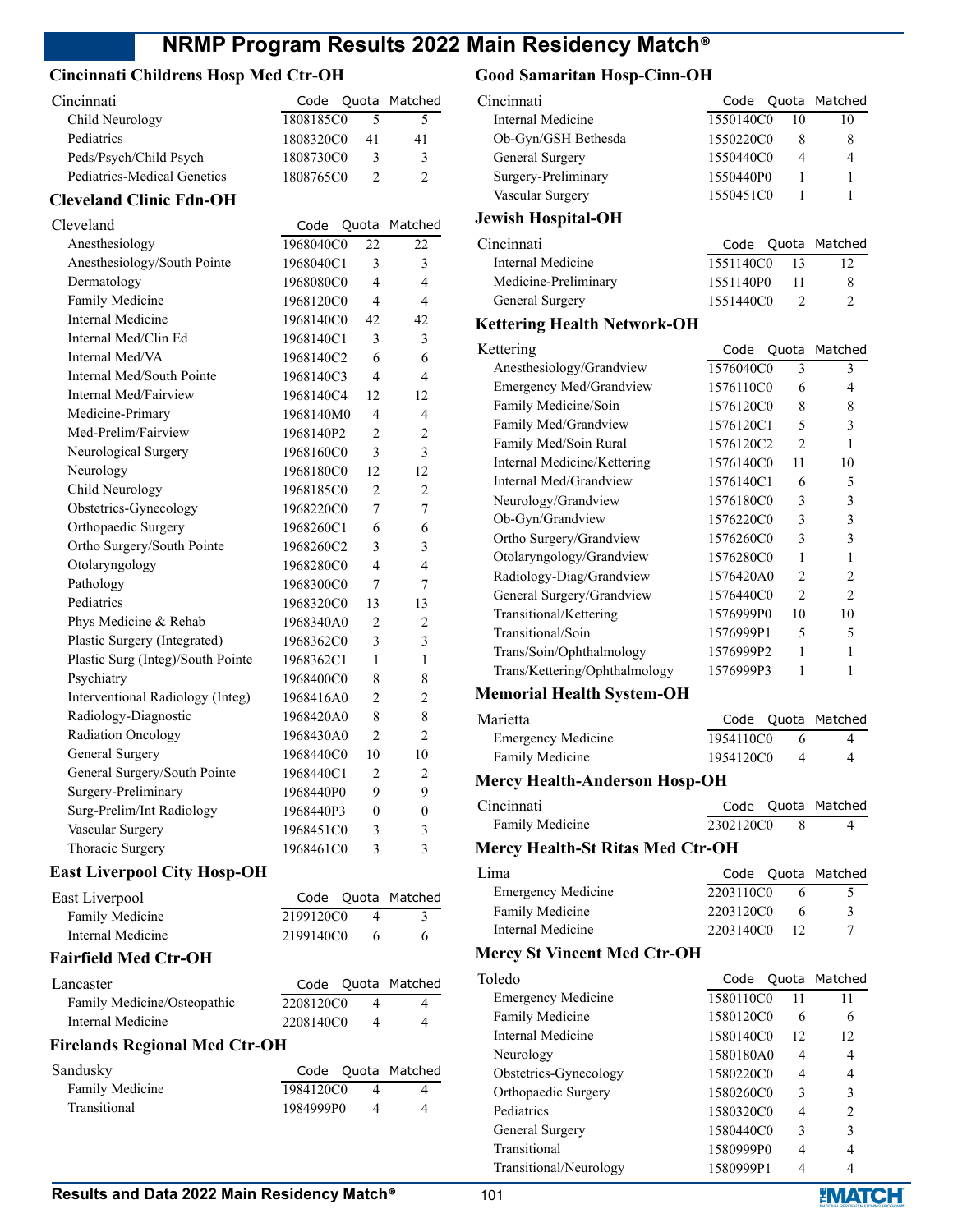# **Mount Carmel Health System-OH**

| Grove City          |           |   | Code Quota Matched |
|---------------------|-----------|---|--------------------|
| Family Medicine     | 1565120C0 |   |                    |
| Internal Medicine   | 1565140C0 | 9 |                    |
| Orthopaedic Surgery | 1565260C0 | 2 |                    |
| General Surgery     | 1565440C0 | 3 |                    |
| Surgery-Preliminary | 1565440P0 |   |                    |
| Transitional        | 1565999P0 |   |                    |

# **Nationwide Childrens Hosp-OH**

| Columbus                    |           |    | Code Quota Matched |
|-----------------------------|-----------|----|--------------------|
| Child Neurology             | 1351185C0 |    |                    |
| Child Neurology/Research    | 1351185C1 |    |                    |
| Pediatrics                  | 1351320C0 | 34 | 34                 |
| Pediatrics-Primary          | 1351320M0 |    |                    |
| Pediatrics-Medical Genetics | 1351765C0 |    |                    |

# **Ohio State University Med Ctr**

| Columbus                         | Code      | Quota                    | Matched                  |
|----------------------------------|-----------|--------------------------|--------------------------|
| Anest/Clinical Base Year         | 1566040C0 | 16                       | 16                       |
| Anesthesiology                   | 1566040R1 | $\overline{2}$           | 1                        |
| Dermatology                      | 1566080A0 | $\mathfrak{D}$           | $\overline{c}$           |
| Dermatology                      | 1566080C0 | $\overline{2}$           | $\overline{c}$           |
| <b>Emergency Medicine</b>        | 1566110C0 | 16                       | 16                       |
| Family Med/Rardin FPC            | 1566120C0 | 9                        | 9                        |
| <b>Internal Medicine</b>         | 1566140C0 | 26                       | 26                       |
| Internal Medicine/Research       | 1566140C1 | 3                        | 3                        |
| Internal Medicine/Res Cardio     | 1566140C2 | $\theta$                 | $\theta$                 |
| Internal Med/Intl Scholars       | 1566140C4 | 2                        | 2                        |
| Medicine-Primary                 | 1566140M0 | 4                        | 4                        |
| Internal Medicine/Geriatrics     | 1566140M1 | $\theta$                 | $\theta$                 |
| Medicine-Preliminary             | 1566140P0 | 6                        | 6                        |
| Neurological Surgery             | 1566160C0 | 3                        | 3                        |
| Neurology                        | 1566180C0 | 8                        | 8                        |
| Neurology                        | 1566180R0 | $\overline{2}$           | 2                        |
| Obstetrics-Gynecology            | 1566220C0 | 11                       | 11                       |
| Orthopaedic Surgery              | 1566260C0 | 6                        | 6                        |
| Otolaryngology                   | 1566280C0 | 5                        | 5                        |
| Pathology                        | 1566300C0 | 4                        | 4                        |
| Phys Medicine & Rehab            | 1566340A0 | 4                        | 4                        |
| Phys Medicine & Rehab            | 1566340C0 | 3                        | 3                        |
| Plastic Surgery (Integrated)     | 1566362C0 | $\overline{\mathcal{L}}$ | $\overline{\mathcal{L}}$ |
| Psychiatry                       | 1566400C0 | 15                       | 15                       |
| Psychiatry/Research              | 1566400C1 | $\theta$                 | $\theta$                 |
| Interventional Radiology (Integ) | 1566416A0 | $\overline{2}$           | 2                        |
| Radiology-Diagnostic             | 1566420A0 | 11                       | 11                       |
| Radiation Oncology               | 1566430A0 | $\overline{2}$           | 2                        |
| General Surgery                  | 1566440C0 | 7                        | 7                        |
| Surgery-Preliminary              | 1566440P0 | 5                        | 3                        |
| Vascular Surgery                 | 1566451C0 | 1                        | 1                        |
| Thoracic Surgery                 | 1566461C0 | 1                        | 1                        |
| Medicine-Pediatrics              | 1566700C0 | 10                       | 10                       |
| Medicine-Emergency Med           | 1566705C0 | $\overline{2}$           | $\overline{2}$           |
| <b>OhioHealth-Doctors Hosp</b>   |           |                          |                          |
| Columbus                         | Code      | Quota                    | Matched                  |
| Anesthesiology                   | 2122040C0 | $\overline{2}$           | 2                        |
| <b>Emergency Medicine</b>        | 2122110C0 | 8                        | 8                        |

| Internal Medicine                          | 2122140C0     | 8              | 6       |
|--------------------------------------------|---------------|----------------|---------|
| Obstetrics-Gynecology                      | 2122220C0     | 6              | 6       |
| Orthopaedic Surgery                        | 2122260C0     | 5              | 5       |
| Otolaryngology                             | 2122280C0     | 1              | 1       |
| General Surgery                            | 2122440C0     | 4              | 4       |
|                                            |               |                |         |
| <b>OhioHealth-Dublin Methodist Hosp</b>    |               |                |         |
| Dublin                                     | Code<br>Quota |                | Matched |
| Family Medicine                            | 2100120C0     | 6              | 6       |
| <b>OhioHealth-Grant Med Ctr</b>            |               |                |         |
|                                            |               |                |         |
| Columbus                                   | Code          | Quota          | Matched |
| Family Medicine                            | 1564120C0     | 10             | 10      |
| <b>OhioHealth-OBleness Hosp</b>            |               |                |         |
| Athens                                     | Code          | Quota          | Matched |
| <b>Family Medicine</b>                     | 2221120C0     | 4              | 4       |
|                                            |               |                |         |
| <b>OhioHealth-Riverside Methodist</b>      |               |                |         |
| Columbus                                   | Code<br>Quota |                | Matched |
| Dermatology                                | 1567080C0     | $\overline{c}$ | 2       |
| Family Medicine                            | 1567120C0     | 6              | 6       |
| <b>Internal Medicine</b>                   | 1567140C0     | 18             | 18      |
| Medicine-Preliminary                       | 1567140P0     | 6              | 6       |
| Obstetrics-Gynecology                      | 1567220C0     | 6              | 6       |
|                                            |               |                |         |
| Psychiatry                                 | 1567400C0     | 3              | 3       |
| General Surgery                            | 1567440C0     | 5              | 5       |
| Surgery-Preliminary                        | 1567440P0     | 4              | 1       |
| Transitional                               | 1567999P0     | 12             | 12      |
| <b>St Elizabeth Health Ctr-Boardman-OH</b> |               |                |         |
| Boardman                                   | Code<br>Quota |                | Matched |
|                                            |               |                |         |
| <b>Emergency Medicine</b>                  | 1904110C0     | 9              | 9       |
| Family Medicine                            | 1904120C0     | 5              | 5       |
| Otolaryngology                             | 1904280C0     | 1              | 1       |
| St Elizabeth Youngstown Hosp-OH            |               |                |         |
| Youngstown                                 | Code<br>Quota |                | Matched |
| Family Medicine                            | 1584120C0     | 4              | 4       |
| Internal Medicine                          | 1584140C0     | 11             |         |
|                                            |               |                | 11      |
| Orthopaedic Surgery                        | 1584260C0     | 3              | 3       |
| General Surgery                            | 1584440C0     | 4              | 4       |
| Transitional                               | 1584999P0     | 4              | 4       |
| <b>St Vincent Charity Med Ctr-OH</b>       |               |                |         |
| Cleveland                                  | Code          | Quota          | Matched |
| <b>Internal Medicine</b>                   | 1560140C0     | 12             | 12      |
| <b>Summa Health/NEOMED-OH</b>              |               |                |         |
|                                            |               |                |         |
| Akron                                      | Code<br>Quota |                | Matched |
| <b>Emergency Medicine</b>                  | 1541110C0     | 8              | 8       |
| Family Medicine                            | 1541120C0     | 7              | 7       |
| Family Med/Barberton Campus                | 1541120C1     | 6              | 6       |
| <b>Internal Medicine</b>                   | 1541140C0     | 20             | 20      |
| Medicine-Preliminary                       | 1541140P0     | 2              | 2       |
| Obstetrics-Gynecology                      | 1541220C0     | 6              | 6       |
| Orthopaedic Surgery                        | 1541260C0     | 4              | 4       |
| Pathology                                  | 1541300C0     | 3              | 3       |
|                                            |               |                |         |
| Psychiatry                                 | 1541400C0     | 5              | 5       |
| General Surgery                            | 1541440C0     | 4              | 4       |
| Transitional                               | 1541999P0     | 10             | 10      |
|                                            |               |                |         |

Family Medicine/Osteopathic 2122120C0 6 4

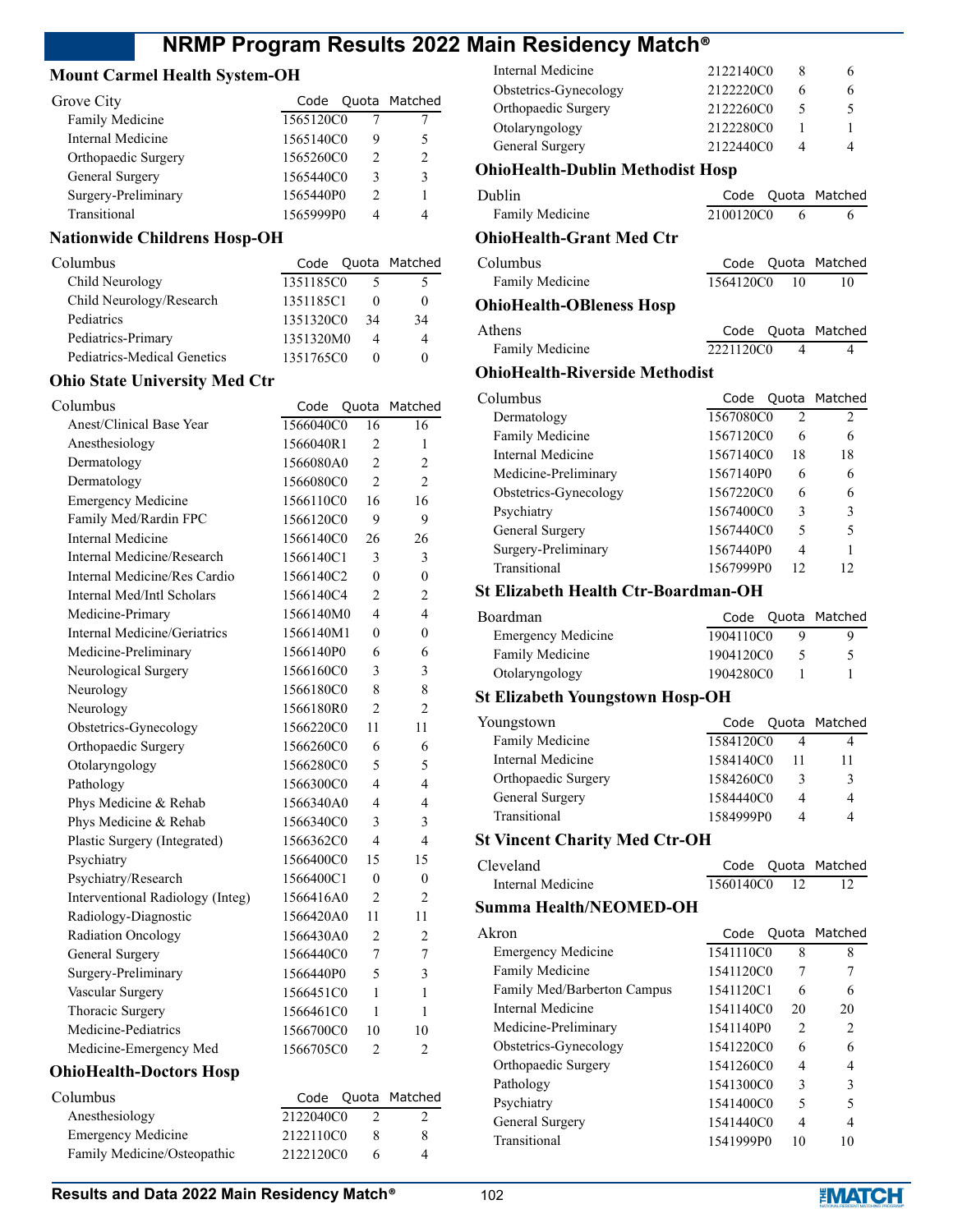# **Trinity Health System-OH**

| Steubenville              |           |               | Code Quota Matched |
|---------------------------|-----------|---------------|--------------------|
| <b>Emergency Medicine</b> | 2308110C0 |               |                    |
| Internal Medicine         | 2308140C0 | $\frac{1}{1}$ |                    |

#### **U Cincinnati Med Ctr-OH**

| Cincinnati                   | Code      |                | Quota Matched  |
|------------------------------|-----------|----------------|----------------|
| Anesthesiology               | 1548040C0 | 8              | 8              |
| Dermatology                  | 1548080A0 | 4              | 4              |
| <b>Emergency Medicine</b>    | 1548110C0 | 14             | 14             |
| Internal Medicine            | 1548140C0 | 31             | 31             |
| Internal Med/Clinical Sci    | 1548140C1 | 1              | 1              |
| Medicine-Preliminary         | 1548140P0 | 3              | 3              |
| Med-Prelim/Ophthalmology     | 1548140P2 | 4              | 4              |
| Neurological Surgery         | 1548160C0 | $\overline{2}$ | $\overline{2}$ |
| Neurology                    | 1548180C0 | 10             | 10             |
| Obstetrics-Gynecology        | 1548220C0 | 7              | 7              |
| Orthopaedic Surgery          | 1548260C0 | 5              | 5              |
| Otolaryngology               | 1548280C0 | 4              | 4              |
| Pathology                    | 1548300C0 | 3              | 3              |
| Phys Medicine & Rehab        | 1548340C0 | 3              | 3              |
| Plastic Surgery (Integrated) | 1548362C0 | 1              | 1              |
| Psychiatry                   | 1548400C0 | 6              | 6              |
| Radiology-Diagnostic         | 1548420A0 | 8              | 8              |
| Radiation Oncology           | 1548430A0 | $\overline{c}$ | $\overline{2}$ |
| General Surgery              | 1548440C0 | 6              | 6              |
| Surgery-Preliminary          | 1548440P1 | 1              | $\theta$       |
| Vascular Surgery             | 1548451C0 | 1              | 1              |
| Thoracic Surgery             | 1548461C0 | 1              | 1              |
| Medicine-Pediatrics          | 1548700C0 | 7              | 7              |
| Psychiatry-Family Med        | 1548720C0 | $\overline{2}$ | $\overline{2}$ |
| Pediatrics-PM&R              | 1548735C0 | 1              | 1              |

#### **Univ Hosps Community Consortium-OH**

| Westlake                    |           |    | Code Quota Matched |
|-----------------------------|-----------|----|--------------------|
| Emergency Medicine/SJMC     | 2189110C0 | 6  | 2                  |
| Family Medicine/SJMC        | 2189120C0 | 4  | 4                  |
| Fam Med/Osteo/Regionals     | 2189120C1 | 4  | 4                  |
| Internal Medicine/Parma     | 2189140C0 | 8  | $\mathcal{D}$      |
| Internal Medicine/Regionals | 2189140C1 |    | 6                  |
| Internal Medicine/SJMC      | 2189140C2 | 6  | 6                  |
| PMR/Osteopathic/Regionals   | 2189340C0 | 3  | 3                  |
| Transitional                | 2189999P0 | 10 | 10                 |

## **University of Toledo-OH**

| Toledo                    | Code Quota Matched |                          |                |
|---------------------------|--------------------|--------------------------|----------------|
| Anesthesiology            | 1579040C0          | 5                        | 5              |
| <b>Emergency Medicine</b> | 1579110C0          | 8                        | 7              |
| Family Medicine           | 1579120C1          | 6                        | $\mathfrak{D}$ |
| Internal Medicine         | 1579140C0          | 14                       | 14             |
| Medicine-Primary          | 1579140M0          | 4                        | 4              |
| Medicine-Preliminary      | 1579140P0          | 6                        | 5              |
| Neurology                 | 1579180C0          | 5                        | 5              |
| Neurology/PG2             | 1579180R0          |                          |                |
| Obstetrics-Gynecology     | 1579220C0          | 5                        | 5              |
| Orthopaedic Surgery       | 1579260C0          | 4                        | 4              |
| Pathology                 | 1579300C0          | $\mathfrak{D}_{1}^{(1)}$ | $\mathfrak{D}$ |
| Pediatrics                | 1579320C0          | 10                       | 5              |
| Phys Medicine & Rehab     | 1579340A0          | 3                        | 3              |

| Psychiatry                      | 1579400C0 |   |
|---------------------------------|-----------|---|
| Psychiatry/Child-Adolescent Trk | 1579400C1 |   |
| Radiology-Diagnostic            | 1579420A0 | 4 |
| General Surgery                 | 1579440C0 |   |
| Surgery-Preliminary             | 1579440P0 |   |
|                                 |           |   |

#### **Western Reserve Health Ed/NEOMED-OH**

| 12 | 12                                                                                  |
|----|-------------------------------------------------------------------------------------|
|    |                                                                                     |
|    |                                                                                     |
|    |                                                                                     |
|    | Code Quota Matched<br>1585120C0<br>1585140C0<br>1585140P0<br>1585440C0<br>1585440P0 |

#### **Western Reserve Hosp-OH**

| Cuyahoga Falls      | Code Quota Matched |   |
|---------------------|--------------------|---|
| Family Medicine     | 2179120C0          |   |
| Internal Medicine   | 2179140C0          | 6 |
| Orthopaedic Surgery | 2179260C0          |   |
| Otolaryngology      | 2179280C0          |   |
| General Surgery     | 2179440C0          |   |
|                     |                    |   |

## **Wright State Univ Boonshoft SOM-OH**

| Dayton                       |           |                | Code Quota Matched |
|------------------------------|-----------|----------------|--------------------|
| Dermatology                  | 2011080A0 | 2              | 2                  |
| <b>Emergency Medicine</b>    | 2011110C0 | 8              | 5                  |
| Family Medicine              | 2011120C0 | 10             | 10                 |
| Internal Medicine            | 2011140C0 | 11             | 9                  |
| Neurology                    | 2011180C0 | 4              | 4                  |
| Obstetrics-Gynecology        | 2011220C0 | 3              | 3                  |
| Orthopedic Surgery           | 2011260C0 | 2              | $\overline{c}$     |
| Ortho Surgery/Research       | 2011260C1 | $\mathfrak{D}$ | $\overline{c}$     |
| Pediatrics                   | 2011320C0 | 9              | 9                  |
| Plastic Surgery (Integrated) | 2011362C0 | $\overline{2}$ | 2                  |
| Psychiatry                   | 2011400C0 | 5              | 5                  |
| General Surgery              | 2011440C0 | 3              | 3                  |
| Surgery-Preliminary          | 2011440P0 |                |                    |

# **OKLAHOMA**

#### **Griffin Memorial Hospital-OK**

| Norman                            | Code      |                | Quota Matched  |
|-----------------------------------|-----------|----------------|----------------|
| Psychiatry                        | 1184400C0 | 6              | 6              |
| In His Image Family Med-OK        |           |                |                |
| Tulsa                             | Code      |                | Quota Matched  |
| <b>Family Medicine</b>            | 3192120C0 | 10             | 10             |
| <b>Integris Health-OK</b>         |           |                |                |
| Oklahoma City                     | Code      |                | Quota Matched  |
| <b>Emergency Medicine</b>         | 1830110C0 | 8              | 8              |
| <b>Family Medicine</b>            | 1830120C0 | 5              | 5              |
| Radiology-Diagnostic              | 1830420A0 | $\overline{4}$ | 4              |
| Radiology-Diagnostic              | 1830420R1 | 1              | 1              |
| <b>OMECO-OK</b>                   |           |                |                |
| Tulsa                             | Code      | Quota          | Matched        |
| Family Medicine/Tulsa             | 2171120C0 | 5              | $\overline{c}$ |
| Family Medicine/Talihina          | 2171120C1 | 3              | 3              |
| Family Medicine/Ada               | 2171120C2 | $\overline{4}$ | $\overline{4}$ |
| Internal Medicine                 | 2171140C1 | 5              | 1              |
| Obstetrics-Gynecology/Osteopathic | 2171220C0 | 6              | 6              |



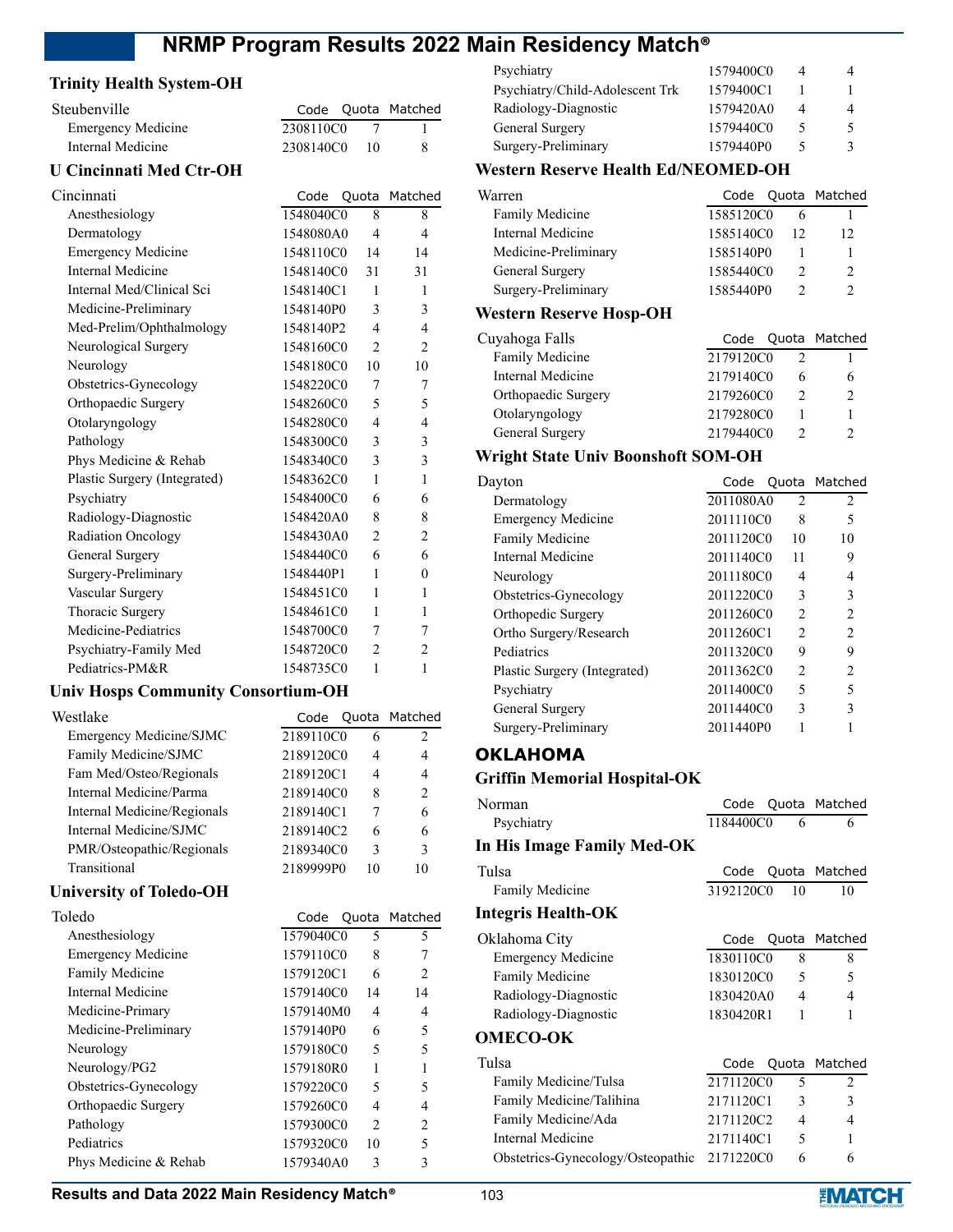# **OMECO-OK (Continued)**

| Pediatrics/Osteopathic  | 2171320C0 |  |
|-------------------------|-----------|--|
| Pediatrics/Osteo-Tribal | 2171320C1 |  |

## **Oklahoma State U Ctr for Health Sci**

| Tulsa                         |           |                | Code Quota Matched |
|-------------------------------|-----------|----------------|--------------------|
| Anesthesiology                | 2162040C0 | 3              | 3                  |
| Emergency Med/Osteopathic     | 2162110C0 | 7              | 6                  |
| Emergency Med/Lawton          | 2162110C1 | 6              | 5                  |
| Emergency Med/Norman          | 2162110C2 | 6              | 6                  |
| Family Medicine/Tulsa         | 2162120C0 | 9              | 4                  |
| Family Medicine/Lawton        | 2162120C2 | 4              | 3                  |
| Family Medicine/Durant        | 2162120C4 | 5              | 1                  |
| Family Medicine/McAlester     | 2162120C5 | 4              | 3                  |
| Family Med/Cherokee Nation    | 2162120C6 | 6              | 6                  |
| Internal Medicine/Tulsa       | 2162140C0 | 13             | 13                 |
| Internal Medicine/Stillwater  | 2162140C1 | 5              | 5                  |
| Med-Prelim/Radiology          | 2162140P0 | 3              | 2                  |
| Orthopaedic Surgery           | 2162260C0 | $\overline{2}$ | 2                  |
| Otolaryngology                | 2162280C0 | 1              | 1                  |
| Pediatrics/Osteopathic        | 2162320C0 | 4              | 3                  |
| Psychiatry                    | 2162400C0 | 6              | 6                  |
| Radiology-Diagnostic          | 2162420A0 | 3              | 3                  |
| General Surgery               | 2162440C0 | 3              | 3                  |
| <b>St Anthony Hospital-OK</b> |           |                |                    |
| $\Omega_{11}$ $\Omega_{21}$   |           |                | $C - 1 - C$        |

| Oklahoma City         |           | Code Quota Matched |
|-----------------------|-----------|--------------------|
| Family Medicine       | 2087120C0 |                    |
| Obstetrics-Gynecology | 2087220C0 | 3                  |
| Transitional          | 2087999P0 | 6                  |

# **U Oklahoma COM-OK City**

| Oklahoma City               | Code      | Quota          | Matched        |
|-----------------------------|-----------|----------------|----------------|
| Anesthesiology              | 1588040C0 | 12             | 12             |
| Dermatology                 | 1588080A0 | 3              | 3              |
| Family Medicine             | 1588120C0 | 12             | 12             |
| Internal Medicine           | 1588140C0 | 20             | 20             |
| Medicine-Preliminary        | 1588140P0 | 6              | 4              |
| Neurological Surgery        | 1588160C0 | 2              | $\mathfrak{D}$ |
| Neurology                   | 1588180C0 | 6              | 6              |
| Nuclear Medicine            | 1588200A0 | 1              | 0              |
| Obstetrics-Gynecology       | 1588220C0 | 6              | 6              |
| Orthopaedic Surgery         | 1588260C0 | 6              | 6              |
| Otolaryngology              | 1588280C0 | 2              | $\overline{c}$ |
| Pathology                   | 1588300C0 | 4              | 4              |
| Pediatrics                  | 1588320C0 | 22.            | 22.            |
| Psychiatry                  | 1588400C0 | 6              | 6              |
| Radiology-Diagnostic        | 1588420A0 | 6              | 6              |
| <b>Radiation Oncology</b>   | 1588430A0 | $\overline{c}$ | 1              |
| General Surgery             | 1588440C0 | 6              | 6              |
| Surgery-Preliminary         | 1588440P0 | 6              | 3              |
| Medicine-Pediatrics         | 1588700C0 | 3              | 3              |
| Pediatrics-Medical Genetics | 1588765C0 | 1              | 1              |

# **U Oklahoma COM-Tulsa**

| Tulsa                     |           | Code Quota Matched |
|---------------------------|-----------|--------------------|
| <b>Emergency Medicine</b> | 2727110C0 |                    |
| Family Medicine           | 2727120C0 |                    |
| Internal Medicine         | 2727140C0 |                    |
| Medicine-Preliminary      | 2727140P0 |                    |

## **OREGON**

# **Legacy Emanuel/Good Samaritan-OR**

| Portland          |           |      | Code Quota Matched |
|-------------------|-----------|------|--------------------|
| Internal Medicine | 1594140C0 | - 18 |                    |

#### **Oregon Health & Science Univ**

| Portland                                      | Code      | Quota          | Matched        |
|-----------------------------------------------|-----------|----------------|----------------|
| Anesthesiology                                | 1599040C0 | 12             | 12             |
| Anesthesiology/Clin Scientist                 | 1599040C2 | $\theta$       | $\theta$       |
| Anesthesiology/CCM                            | 1599040C3 | 1              | 1              |
| Dermatology                                   | 1599080A0 | 4              | 4              |
| Derm/Basic Science Research                   | 1599080A1 | 1              | 1              |
| Derm/Clinical Trials Research                 | 1599080A2 | $\theta$       | 0              |
| <b>Emergency Medicine</b>                     | 1599110C0 | 11             | 11             |
| Family Medicine                               | 1599120C0 | 12             | 12             |
| Fam Med/Cascades East                         | 1599120C2 | 8              | 8              |
| Family Medicine/Hillsboro                     | 1599120C3 | 8              | 8              |
| <b>Internal Medicine</b>                      | 1599140C0 | 35             | 35             |
| Internal Medicine/Hillsboro                   | 1599140C1 | 8              | 8              |
| Neurological Surgery                          | 1599160C0 | 3              | 3              |
| Neurology                                     | 1599180C0 | 5              | 5              |
| Child Neurology                               | 1599185C0 | 1              | 1              |
| Obstetrics-Gynecology                         | 1599220C0 | 7              | 7              |
| Orthopaedic Surgery                           | 1599260C0 | 5              | 5              |
| Otolaryngology                                | 1599280C0 | 3              | 3              |
| Pathology                                     | 1599300C0 | 3              | 3              |
| Pediatrics                                    | 1599320C0 | 18             | 18             |
| Plastic Surgery (Integrated)                  | 1599362C0 | 3              | 3              |
| Psychiatry                                    | 1599400C0 | 8              | 8              |
| Interventional Radiology (Integ)              | 1599416A0 | 2              | 2              |
| Radiology-Diagnostic                          | 1599420A0 | 5              | 5              |
| Radiation Oncology                            | 1599430A0 | $\mathfrak{D}$ | $\overline{2}$ |
| General Surgery                               | 1599440C0 | 12             | 12             |
| Surgery-Preliminary                           | 1599440P0 | 10             | 5              |
| Surg-Prelim/Int Radiology                     | 1599440P4 | 0              | 0              |
| Transitional/Radiology                        | 1599999P0 | 3              | 3              |
| Transitional                                  | 1599999P1 | 1              | 1              |
|                                               |           |                |                |
| <b>Providence Health-OR</b>                   |           |                |                |
| Portland                                      | Code      | Quota          | Matched        |
| Family Medicine/Milwaukie                     | 1827120C0 | 7              | 7              |
| Family Medicine/Hood River                    | 1827120C1 | 2              | 2              |
| Internal Medicine/Portland                    | 1827140C0 | 9              | 5              |
| <b>Internal Medicine/St Vincent</b>           | 1827140C1 | 8              | 8              |
| Med-Prelim/Portland                           | 1827140P0 | 4              | 4              |
| Med-Prelim/St Vincent                         | 1827140P1 | 4              | 4              |
| <b>Roseburg Family Medicine-OR</b>            |           |                |                |
| Roseburg                                      |           | Code Quota     | Matched        |
| Family Medicine                               | 2190120C0 | 8              | 8              |
| <b>Samaritan Health Services-Corvallis-OR</b> |           |                |                |
| Corvallis                                     | Code      | Quota          | Matched        |
| Dermatology                                   | 1715080A0 | 2              | 2              |

# **Results and Data 2022 Main Residency Match<sup>®</sup> 104**

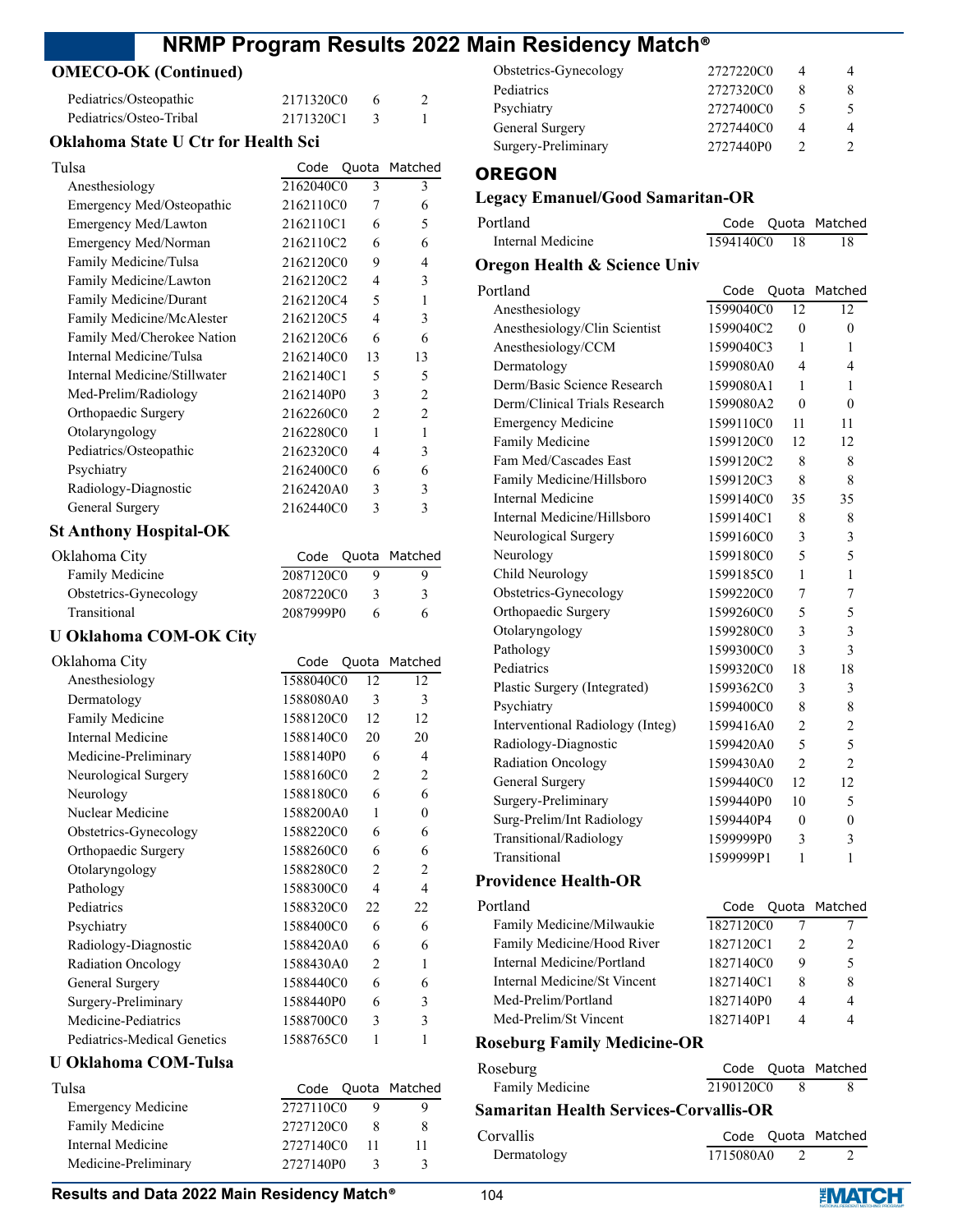# **Samaritan Health Services-Corvallis-OR (Continued)**

| Family Medicine             | 1715120C0 | 9              | 9             |
|-----------------------------|-----------|----------------|---------------|
| Family Medicine/RTT-Newport | 1715120C1 | 3              | 3             |
| Internal Medicine           | 1715140C0 | 9              | 9             |
| Medicine-Preliminary        | 1715140P0 | $\mathfrak{D}$ | $\mathcal{D}$ |
| Orthopaedic Surgery         | 1715260C0 | ٩              | 3             |
| Psychiatry                  | 1715400C0 | $\mathcal{P}$  | $\mathcal{P}$ |
| Psychiatry/Child Psych      | 1715400C1 | $\mathfrak{D}$ | $\mathcal{D}$ |
| General Surgery             | 1715440C0 | 2              | 2             |

# **PENNSYLVANIA**

# **Abington Mem Hosp-PA**

| Abington              |           |    | Code Quota Matched |
|-----------------------|-----------|----|--------------------|
| Family Medicine       | 1600120C0 |    |                    |
| Internal Medicine     | 1600140C0 | 20 | 20                 |
| Obstetrics-Gynecology | 1600220C0 |    | 6                  |
| General Surgery       | 1600440C0 |    | 5                  |
| Surgery-Preliminary   | 1600440P0 | Δ  |                    |

## **Albert Einstein Healthcare Network-PA**

| Philadelphia              |           |    | Code Quota Matched |
|---------------------------|-----------|----|--------------------|
| <b>Emergency Medicine</b> | 2206110C0 |    |                    |
| Family Medicine           | 2206120C0 |    | h                  |
| Internal Med/Montgomery   | 2206140C0 | 15 | 15                 |
| Radiology-Diagnostic      | 2206420A0 | 3  | κ                  |
| Vascular Surgery          | 2206451C0 |    |                    |

#### **Albert Einstein Med Ctr-PA**

| Philadelphia                     | Code      |                | Quota Matched  |
|----------------------------------|-----------|----------------|----------------|
| <b>Emergency Medicine</b>        | 1631110C0 | 13             | 13             |
| Family Medicine                  | 1631120C0 | 6              | 6              |
| Internal Medicine                | 1631140C0 | 30             | 30             |
| Medicine-Preliminary             | 1631140P0 | 11             | 11             |
| Med-Prelim/Neurology             | 1631140P1 | $\overline{4}$ | $\overline{4}$ |
| Med-Prelim/Rad-Philadelphia      | 1631140P2 | 1              | 1              |
| Med-Prelim/Rad-Montgomery        | 1631140P3 | 1              | 1              |
| Med-Prelim/PM&R                  | 1631140P4 | 2              | $\overline{c}$ |
| Neurology                        | 1631180A0 | 4              | 4              |
| Neurology                        | 1631180R0 | 1              | 1              |
| Obstetrics-Gynecology            | 1631220C0 | 5              | 5              |
| Orthopaedic Surgery              | 1631260C0 | 3              | 3              |
| Pediatrics                       | 1631320C0 | 10             | 10             |
| Phys Medicine & Rehab            | 1631340A0 | 7              | 7              |
| Phys Medicine & Rehab            | 1631340R0 | 1              | 1              |
| Psychiatry                       | 1631400C0 | 10             | 10             |
| Interventional Radiology (Integ) | 1631416A0 | 1              | 1              |
| Radiology-Diagnostic             | 1631420A0 | 6              | 6              |
| Radiology-Diagnostic             | 1631420R0 | 3              | 3              |
| General Surgery                  | 1631440C0 | 4              | 4              |
| Surgery-Preliminary              | 1631440P0 | 4              | $\theta$       |
| Surg-Prelim/Int Radiology        | 1631440P1 | 1              | 1              |
| Allegheny Gen Hosp-PA            |           |                |                |
| Pittsburgh                       | Code      | Ouota          | Matched        |

| Pittsburgh                |           |    | Code Quota Matched |
|---------------------------|-----------|----|--------------------|
| Anesthesiology            | 1648040A0 |    |                    |
| Anesthesiology            | 1648040C0 |    |                    |
| <b>Emergency Medicine</b> | 1648110C0 | 12 |                    |

| Internal Medicine         | 1648140C0 | 31                          | 31 |
|---------------------------|-----------|-----------------------------|----|
| Medicine-Preliminary      | 1648140P0 | 5                           | 5  |
| Med-Prelim/Neurology      | 1648140P1 | 5                           | 5  |
| Neurological Surgery      | 1648160C0 | $\mathcal{D}_{\mathcal{L}}$ | 2  |
| Neurology                 | 1648180A0 | 5                           | 5  |
| Orthopaedic Surgery       | 1648260C0 | 5                           | 5  |
| Otolaryngology            | 1648280C0 | 1                           |    |
| Pathology                 | 1648300C0 | 3                           | 3  |
| Psychiatry                | 1648400C0 | 5                           | 5  |
| Radiology-Diagnostic      | 1648420A0 | 7                           |    |
| <b>Radiation Oncology</b> | 1648430A0 |                             | 0  |
| General Surgery           | 1648440C0 | 6                           | 6  |
| Surgery-Preliminary       | 1648440P0 | 6                           | 0  |
| Vascular Surgery          | 1648451C0 |                             |    |
| $-$<br>$-$                |           |                             |    |

## **Bryn Mawr Hospital-PA**

| Bryn Mawr                            | Code      | Quota          | Matched        |
|--------------------------------------|-----------|----------------|----------------|
| Family Medicine                      | 1606120C0 | 6              | 3              |
| Childrens Hosp-Philadelphia-PA       |           |                |                |
| Philadelphia                         | Code      | Quota          | Matched        |
| Child Neurology                      | 1863185C0 | 7              | 7              |
| Pediatrics                           | 1863320C0 | 42             | 42             |
| Pediatrics/Global Health             | 1863320C1 | $\overline{2}$ | $\overline{2}$ |
| Pediatrics-Medical Genetics          | 1863765C0 | $\mathfrak{D}$ | $\mathfrak{D}$ |
| <b>Clarion Hospital-PA</b>           |           |                |                |
| Clarion                              | Code      | Quota          | Matched        |
| Family Medicine                      | 2164120C0 | 4              | 1              |
| Transitional                         | 2164999P0 | $\overline{4}$ | $\overline{c}$ |
| <b>Conemaugh Memorial Med Ctr-PA</b> |           |                |                |
| Johnstown                            | Code      | Quota          | Matched        |
| <b>Emergency Medicine</b>            | 1616110C0 | 8              | 8              |
| Family Medicine                      | 1616120C0 | 6              | 5              |
| Internal Medicine                    | 1616140C0 | 7              | 7              |
| Medicine-Preliminary                 | 1616140P0 | 4              | 4              |
| General Surgery                      | 1616440C0 | 3              | 3              |
| Surgery-Preliminary                  | 1616440P0 | $\mathfrak{D}$ | $\mathfrak{D}$ |
| <b>Cornerstone Care THC-PA</b>       |           |                |                |
| <b>Mount Morris</b>                  | Code      | Quota          | Matched        |
| Family Medicine                      | 2310120C0 | $\overline{4}$ | 3              |
| <b>Crozer-Chester Med Ctr-PA</b>     |           |                |                |
| Upland                               | Code      | Quota          | Matched        |
| <b>Emergency Medicine</b>            | 3185110C0 | 8              | 8              |
| Family Medicine                      | 3185120C0 | 10             | 10             |
| Internal Medicine                    | 3185140C0 | 8              | 8              |
| Obstetrics-Gynecology                | 3185220C0 | 3              | 3              |
| General Surgery                      | 3185440C0 | 3              | 3              |
| Transitional                         | 3185999P0 | 14             | 12             |
| <b>Excela Health Latrobe Hosp-PA</b> |           |                |                |
| Latrobe                              | Code      | Quota          | Matched        |
| Family Medicine                      | 2965120C0 | 8              | 8              |
| <b>Forbes Family Medicine-PA</b>     |           |                |                |
| Monroeville                          | Code      | Quota          | Matched        |
| <b>Family Medicine</b>               | 3087120C0 | 8              | 8              |
|                                      |           |                |                |

# **Results and Data 2022 Main Residency Match<sup>®</sup> 105**

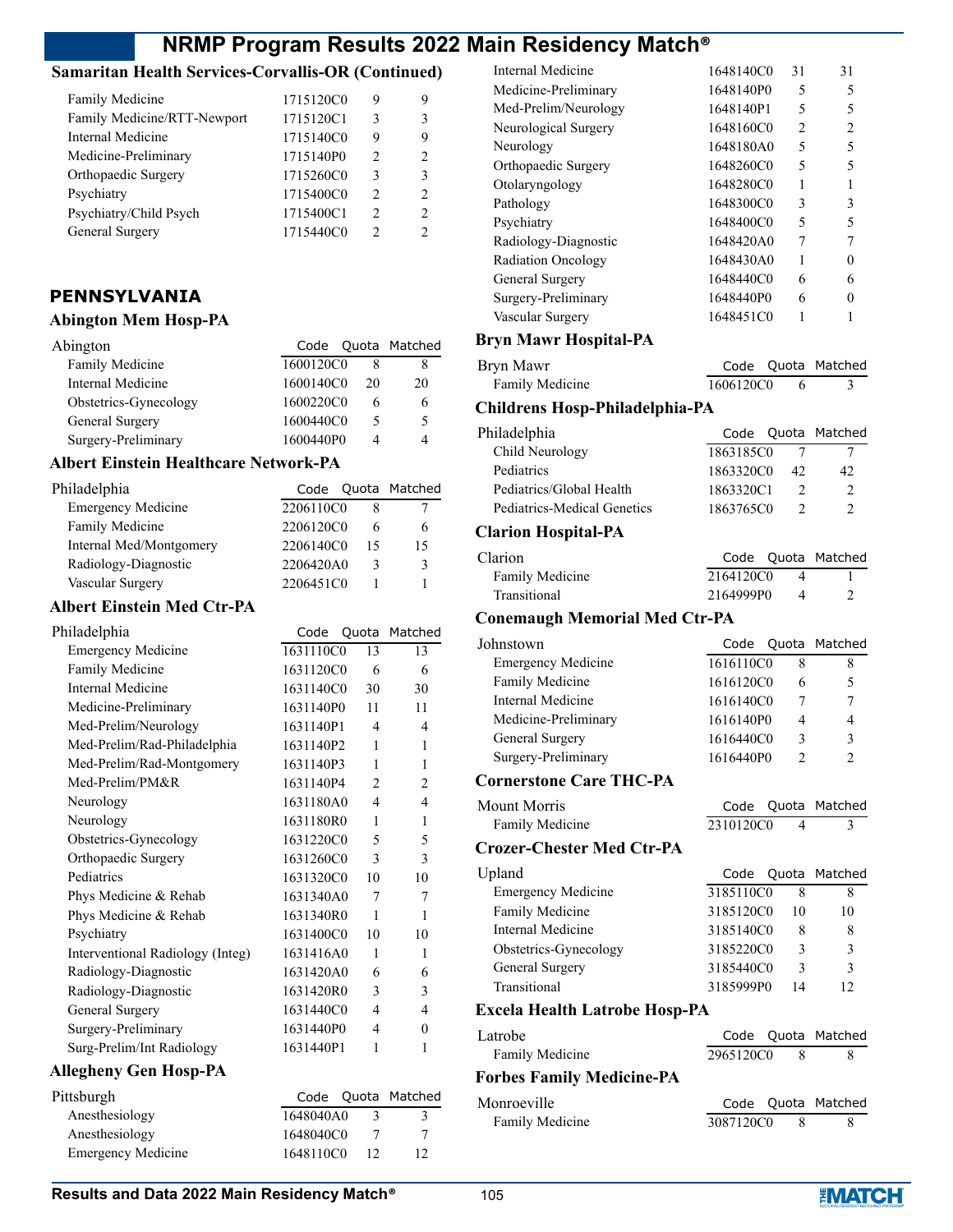#### **Geisinger Health System-PA**

| Danville                         | Code                   |                | Quota Matched  |
|----------------------------------|------------------------|----------------|----------------|
| Anesthesiology                   | $1608040\overline{CO}$ | 6              | 6              |
| Dermatology                      | 1608080A0              | 4              | 4              |
| <b>Emergency Medicine</b>        | 1608110C0              | 9              | 9              |
| Family Medicine/Wilkes-Barre     | 1608120C1              | 6              | 3              |
| Family Medicine/Lewistown        | 1608120C2              | 6              | 6              |
| Internal Medicine/Danville       | 1608140C0              | 17             | 17             |
| Internal Medicine/Wilkes-Barre   | 1608140C1              | 13             | 13             |
| Neurological Surgery             | 1608160C0              | 1              | 1              |
| Neurology                        | 1608180C0              | 4              | 4              |
| Obstetrics-Gynecology            | 1608220C0              | 4              | 4              |
| Orthopaedic Surgery              | 1608260C0              | 4              | 4              |
| Ortho Surgery/Wilkes-Barre       | 1608260C1              | 4              | 4              |
| Otolaryngology                   | 1608280C0              | $\overline{c}$ | $\overline{c}$ |
| Pathology                        | 1608300C0              | $\overline{2}$ | $\overline{c}$ |
| Pediatrics                       | 1608320C0              | 11             | 4              |
| Pediatrics-Preliminary           | 1608320P0              | $\mathfrak{D}$ | 1              |
| Phys Medicine & Rehab            | 1608340C0              | 3              | 3              |
| Plastic Surgery (Integrated)     | 1608362C0              | 1              | 1              |
| Interventional Radiology (Integ) | 1608416A0              | $\mathfrak{D}$ | $\overline{c}$ |
| Radiology-Diagnostic             | 1608420A0              | 5              | 5              |
| General Surgery                  | 1608440C0              | 5              | 5              |
| General Surgery/Wilkes Barre     | 1608440C1              | 5              | 5              |
| Surg-Prelim/Non-Designated       | 1608440P0              | $\overline{2}$ | 1              |
| Medicine-Pediatrics              | 1608700C0              | 5              | 5              |
| Transitional                     | 1608999P0              | 8              | 8              |
|                                  |                        |                |                |

#### **Guthrie/Robert Packer Hosp-PA**

| Sayre                      |           |    | Code Quota Matched |
|----------------------------|-----------|----|--------------------|
| Anesthesiology             | 1664040A0 | 3  | ٩                  |
| <b>Emergency Medicine</b>  | 1664110C0 | 6  | 3                  |
| <b>Family Medicine</b>     | 1664120C0 | 6  | 6                  |
| Internal Medicine          | 1664140C0 | 12 | 12                 |
| Orthopaedic Surgery        | 1664260C0 | 3  | 3                  |
| General Surgery            | 1664440C0 | 4  |                    |
| Surgery-Preliminary        | 1664440P0 | 4  | $\mathcal{P}$      |
| Surg-Prelim/Anesthesiology | 1664440P1 |    |                    |

Code Quota Matched 2044120C0 6 6

# **Heritage Valley Beaver-PA**

| <b>Beaver Falls</b>    |
|------------------------|
| <b>Family Medicine</b> |

## **Hosp of the Univ of PA**

| Philadelphia                  |           |                | Code Quota Matched |
|-------------------------------|-----------|----------------|--------------------|
| Anesthesiology                | 1628040A0 | 4              | 4                  |
| Anesthesiology                | 1628040C0 | 20             | 20                 |
| Anesthesiology                | 1628040R0 | 4              | 4                  |
| Dermatology/3 yr              | 1628080A0 | 3              | 3                  |
| Derm Res & Cut Onc Fell/4 yr  | 1628080A1 | 1              |                    |
| Dermatology/Research          | 1628080A4 | $\mathfrak{D}$ | $\mathfrak{D}$     |
| Dermatology/Diversity&Comm    | 1628080A5 | 1              |                    |
| <b>Emergency Medicine</b>     | 1628110C0 | 14             | 14                 |
| Family Medicine               | 1628120C0 | 12             | 12                 |
| Internal Medicine             | 1628140C0 | 44             | 44                 |
| Int Med/ABIM Research Pathway | 1628140C1 | 6              | 6                  |
| Medicine-Primary              | 1628140M0 | 6              | 6                  |
| Neurological Surgery          | 1628160C0 | 3              | 3                  |
| Neurology                     | 1628180A0 | 4              |                    |

| Neurology                        | 1628180C0 | 10             | 10             |
|----------------------------------|-----------|----------------|----------------|
| Obstetrics-Gynecology            | 1628220C0 | 8              | 8              |
| Ortho Surgery/Clinical-5 yr      | 1628260C0 | 6              | 6              |
| Ortho Surgery/Research-6 yr      | 1628260C1 | 2              | $\overline{c}$ |
| Otolaryngology                   | 1628280C0 | 5              | 5              |
| Pathology-AP/CP                  | 1628300C0 | 9              | 9              |
| Pathology-AP/NP                  | 1628300C1 | 1              | 1              |
| Pathology-AP Only                | 1628300C2 | $\theta$       | $\theta$       |
| Pathology-CP Only                | 1628300C3 | 1              | 1              |
| Phys Medicine & Rehab            | 1628340A0 | 2              | $\overline{2}$ |
| Phys Medicine & Rehab            | 1628340C0 | 4              | 4              |
| Plastic Surgery (Integrated)     | 1628362C0 | 3              | 3              |
| Psychiatry                       | 1628400C0 | 12             | 12             |
| Interventional Radiology (Integ) | 1628416A0 | 4              | 4              |
| Radiology-Diag/Clin-4 yr         | 1628420A0 | 10             | 10             |
| Radiology-Diag/Research-4 yr     | 1628420A1 | 3              | 3              |
| <b>Radiation Oncology</b>        | 1628430C0 | $\overline{4}$ | $\overline{4}$ |
| General Surgery                  | 1628440C0 | 9              | 9              |
| Surgery-Preliminary              | 1628440P0 | 10             | 10             |
| Vascular Surgery                 | 1628451C0 | 1              | 1              |
| Thoracic Surgery                 | 1628461C0 | 2              | 2              |
| Medicine-Pediatrics              | 1628700C0 | 6              | 6              |
| Medicine-Dermatology             | 1628785C0 | 2              | 2              |
|                                  |           |                |                |

#### **Indiana Regional Med Ctr**

| Indiana         |           | Code Quota Matched |
|-----------------|-----------|--------------------|
| Family Medicine | 2322120C0 |                    |

#### **Jefferson Health-Northeast-PA**

| Philadelphia                           | Code      |                               | Quota Matched  |
|----------------------------------------|-----------|-------------------------------|----------------|
| <b>Emergency Medicine</b>              | 2103110C0 | 8                             | 8              |
| <b>Emergency Med/Military Track</b>    | 2103110C1 | 1                             | 1              |
| Family Medicine                        | 2103120C0 | 8                             | 8              |
| Internal Medicine                      | 2103140C0 | 9                             | 9              |
| Medicine-Emergency Med                 | 2103705C0 | 5                             | 5              |
| Emergency Med-Family Med               | 2103795C0 | $\mathfrak{D}$                | $\mathfrak{D}$ |
| Jefferson Med Coll/duPont Childrens-PA |           |                               |                |
| Philadelphia                           | Code      |                               | Quota Matched  |
| Child Neurology                        | 1654185C0 | $\mathfrak{D}_{\mathfrak{p}}$ | 1              |
| Pediatrics                             | 1654320C0 | 22                            | 22             |
| Pediatrics-PM&R                        | 1654735C0 | 1                             | 1              |
| <b>LECOM Health-PA</b>                 |           |                               |                |
| Erie                                   | Code      |                               | Quota Matched  |
| <b>Family Medicine</b>                 | 2031120C0 | 4                             | 2              |
| Internal Medicine                      | 2031140C0 | 5                             | 1              |
| Orthopaedic Surgery                    | 2031260C0 | 3                             | 3              |
| Psychiatry                             | 2031400C0 | 5                             | 4              |

#### **Lancaster Gen Hosp-PA**

| <b>Exhibition</b> Sen Hosp 111 |           |    |               |
|--------------------------------|-----------|----|---------------|
| Lancaster                      | Code      |    | Quota Matched |
| Family Medicine                | 1618120C0 | 13 | 13            |
| Lankenau Med Ctr-PA            |           |    |               |
| Wynnewood                      | Code      |    | Quota Matched |
| Internal Medicine              | 1632140C0 | 16 | 16            |
| Medicine-Preliminary           | 1632140P0 | 16 | 16            |
| Obstetrics-Gynecology          | 1632220C0 | 4  | 4             |
| General Surgery                | 1632440C0 | 4  | 4             |

Transitional 2031999P0 4 4

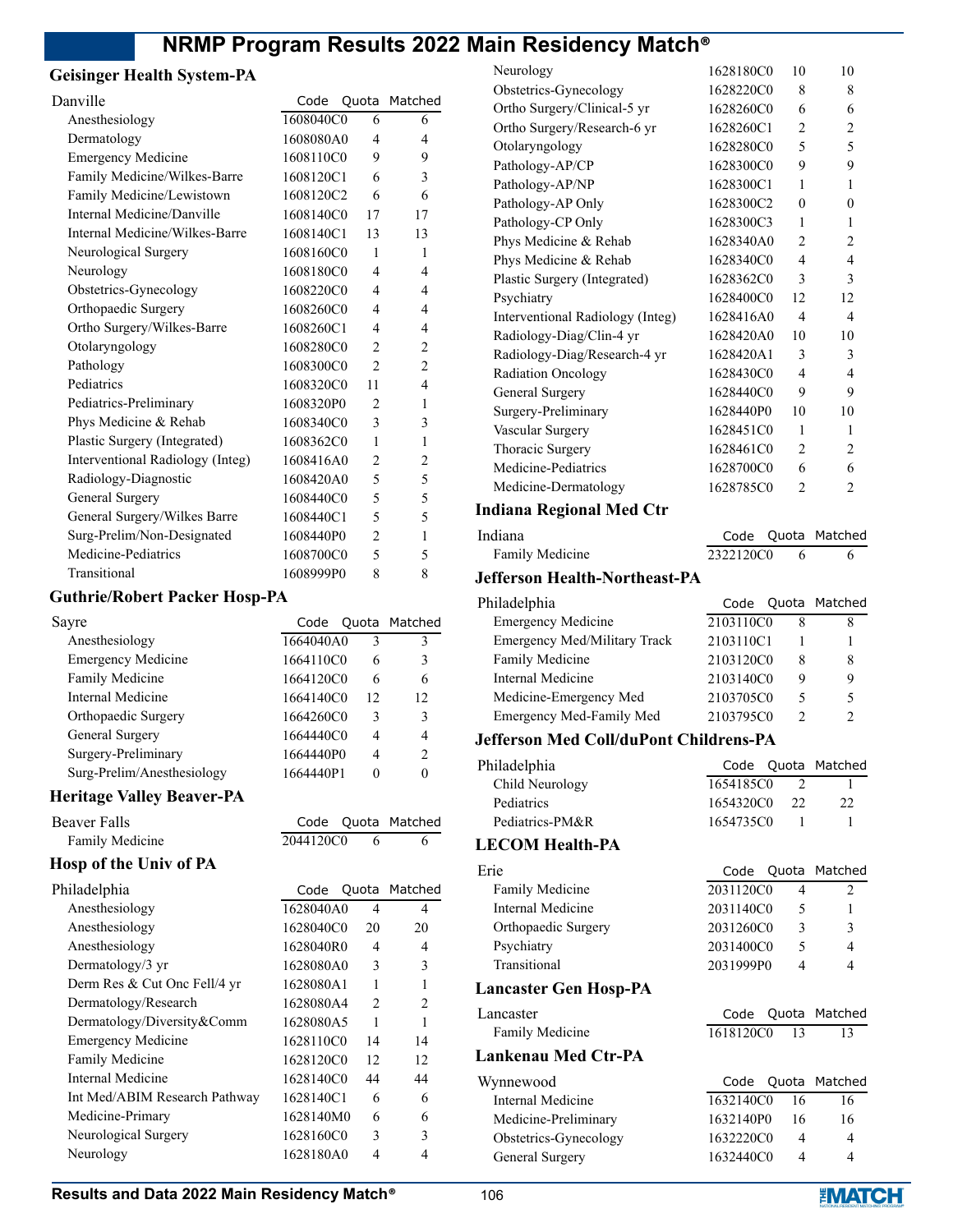#### **Lankenau Med Ctr-PA (Continued)**

| Lankenau Med Ctr-PA (Continued) |           |                |                |
|---------------------------------|-----------|----------------|----------------|
| Surgery-Preliminary             | 1632440P0 | $\overline{2}$ | $\Omega$       |
| <b>Lehigh Valley Hosp-PA</b>    |           |                |                |
| Allentown                       | Code      |                | Quota Matched  |
| Dermatology                     | 1601080A0 | $\mathcal{L}$  | $\overline{2}$ |
| <b>Emergency Medicine</b>       | 1601110C0 | 16             | 15             |
| Family Medicine/USF             | 1601120C0 | 6              | 6              |
| Family Medicine/USF Osteopathic | 1601120C1 | $\overline{2}$ | 2              |
| Family Medicine/Pottsville      | 1601120C2 | 4              | $\overline{4}$ |
| Internal Medicine               | 1601140C0 | 18             | 18             |
| Neurology                       | 1601180A0 | 5              | 5              |
| Neurology                       | 1601180R0 | 1              | 1              |
| Obstetrics-Gynecology           | 1601220C0 | 6              | 6              |
| Pediatrics                      | 1601320C0 | 6              | 6              |
| Plastic Surgery (Integrated)    | 1601362C0 | 1              | 1              |
| Psychiatry                      | 1601400C0 | 6              | 6              |
| General Surgery                 | 1601440C0 | 6              | 6              |
| Surgery-Preliminary             | 1601440P1 | $\mathcal{L}$  | 1              |
| Transitional                    | 1601999P0 | 10             | 10             |
| Transitional/Neurology          | 1601999P1 | 5              | 5              |
| Transitional/Dermatology        | 1601999P2 | 1              | 1              |

#### **Lower Bucks Hosp-PA**

| <b>Bristol</b>                       | Code      |                | Quota Matched  |
|--------------------------------------|-----------|----------------|----------------|
| Family Medicine                      | 2229120C0 | 5              | 5              |
| Internal Medicine                    | 2229140C0 | 6              | 6              |
| <b>Meadville Med Ctr-PA</b>          |           |                |                |
| Meadville                            | Code      | Quota          | Matched        |
| Family Medicine                      | 2446120C0 | 4              | 4              |
| <b>Mercy Catholic Med Ctr-PA</b>     |           |                |                |
| Darby                                | Code      | Quota          | Matched        |
| Internal Medicine                    | 1636140C0 | 2.1            | 21             |
| Medicine-Preliminary                 | 1636140P0 | 6              | 6              |
| Radiology-Diagnostic                 | 1636420C0 | $\overline{2}$ | 2              |
| General Surgery                      | 1636440C0 | $\overline{2}$ | $\overline{2}$ |
| Surgery-Preliminary                  | 1636440P0 | $\overline{2}$ | 1              |
| Transitional                         | 1636999P0 | 10             | 6              |
| <b>Nazareth Hospital-PA</b>          |           |                |                |
| Philadelphia                         | Code      | Quota          | Matched        |
| <b>Emergency Medicine</b>            | 1932110C0 | 6              | 6              |
| <b>Internal Medicine</b>             | 1932140C0 | 11             | 11             |
| Transitional                         | 1932999P0 | 6              | 6              |
| Penn Highlands Healthcare-PA         |           |                |                |
| Dubois                               | Code      | Quota          | Matched        |
| Family Medicine                      | 2226120C0 | 6              | 4              |
| Psychiatry                           | 2226400C0 | $\overline{4}$ | $\overline{4}$ |
| <b>Penn State Hershey Med Ctr-PA</b> |           |                |                |
| Hershey                              | Code      | Quota          | Matched        |
| Anesthesiology                       | 1617040C0 | 19             | 19             |
| Anesthesiology                       | 1617040R0 | 1              | 1              |
| Dermatology                          | 1617080A0 | $\overline{4}$ | 4              |
| <b>Emergency Medicine</b>            | 1617110C0 | 11             | 9              |

| Family Medicine                  | 1617120C0 | 9              | 9              |
|----------------------------------|-----------|----------------|----------------|
| Family Med/State College         | 1617120C1 | 6              | 6              |
| Family Med/St Joseph             | 1617120C2 | 7              | 7              |
| Internal Medicine                | 1617140C0 | 21             | 21             |
| Internal Med/Research            | 1617140C1 | 2              | $\overline{2}$ |
| Medicine-Preliminary             | 1617140P0 | 7              | 7              |
| Neurological Surgery             | 1617160C0 | 3              | $\mathfrak{Z}$ |
| Neurology                        | 1617180C0 | 5              | 5              |
| Obstetrics-Gynecology            | 1617220C0 | 5              | 5              |
| Orthopaedic Surgery              | 1617260C0 | 5              | 5              |
| Otolaryngology                   | 1617280C0 | 2              | $\overline{2}$ |
| Otolaryngology/Research          | 1617280C1 | $\mathbf{1}$   | $\mathbf{1}$   |
| Pathology                        | 1617300C0 | 3              | 3              |
| Pediatrics                       | 1617320C0 | 16             | 16             |
| Phys Medicine & Rehab            | 1617340A0 | 4              | 4              |
| Plastic Surgery (Integrated)     | 1617362C0 | 2              | $\overline{2}$ |
| Psychiatry                       | 1617400C0 | 6              | 6              |
| Interventional Radiology (Integ) | 1617416A0 | 1              | 1              |
| Radiology-Diagnostic             | 1617420A0 | 6              | 6              |
| General Surgery                  | 1617440C0 | 4              | 4              |
| Surgery-Preliminary              | 1617440P0 | 10             | $\mathbf{0}$   |
| Surg-Prelim/Int Radiology        | 1617440P2 | $\overline{0}$ | $\mathbf{0}$   |
| Vascular Surgery                 | 1617451C0 | 1              | 1              |
| Medicine-Pediatrics              | 1617700C0 | 4              | 4              |
| .                                |           |                |                |

## **Pennsylvania Hospital**

| 14 | 14                                                                                  |
|----|-------------------------------------------------------------------------------------|
|    | 11                                                                                  |
| 3  | 3                                                                                   |
| 6  | 6                                                                                   |
|    |                                                                                     |
|    | Code Quota Matched<br>1639140C0<br>1639140P0<br>1639140P1<br>1639220C0<br>1639300C0 |

# **Philadelphia Coll of Osteo Med-PA**

| Philadelphia                  | Code      |                | Quota Matched |
|-------------------------------|-----------|----------------|---------------|
| Dermatology                   | 2158080A0 |                |               |
| Dermatology                   | 2158080R0 | 2              | 2             |
| Internal Medicine             | 2158140C1 | $\mathfrak{D}$ | 0             |
| Internal Medicine/Osteopathic | 2158140C2 | 8              |               |
| Medicine-Preliminary          | 2158140P0 | 4              |               |
| Neurological Surgery          | 2158160C0 |                |               |
| Orthopaedic Surgery           | 2158260C0 | 4              | 4             |
| Otolaryngology                | 2158280C0 | 3              | 3             |
| General Surgery               | 2158440C0 | 6              | 6             |
|                               |           |                |               |

## **St Lukes Hosp-Anderson-PA**

| Easton                    |           |                | Code Quota Matched |
|---------------------------|-----------|----------------|--------------------|
| Dermatology               | 2176080A0 | $\overline{2}$ | $\mathfrak{D}$     |
| <b>Emergency Medicine</b> | 2176110C0 | 10             | 10                 |
| Family Medicine           | 2176120C0 | 6              | 6                  |
| Internal Medicine         | 2176140C0 | 13             | 13                 |
| Neurology                 | 2176180C0 | 4              | 4                  |
| Otolaryngology            | 2176280C0 | $\mathfrak{D}$ | $\mathcal{P}$      |
| Psychiatry                | 2176400C0 | 6              | 6                  |
| Transitional              | 2176999P0 | 6              | 6                  |
| Transitional/Dermatology  | 2176999P1 |                |                    |

## **St Lukes Hosp-Bethlehem-PA**

| Bethlehem                 |              | Code Quota Matched |
|---------------------------|--------------|--------------------|
| <b>Emergency Medicine</b> | 1605110C0 12 |                    |

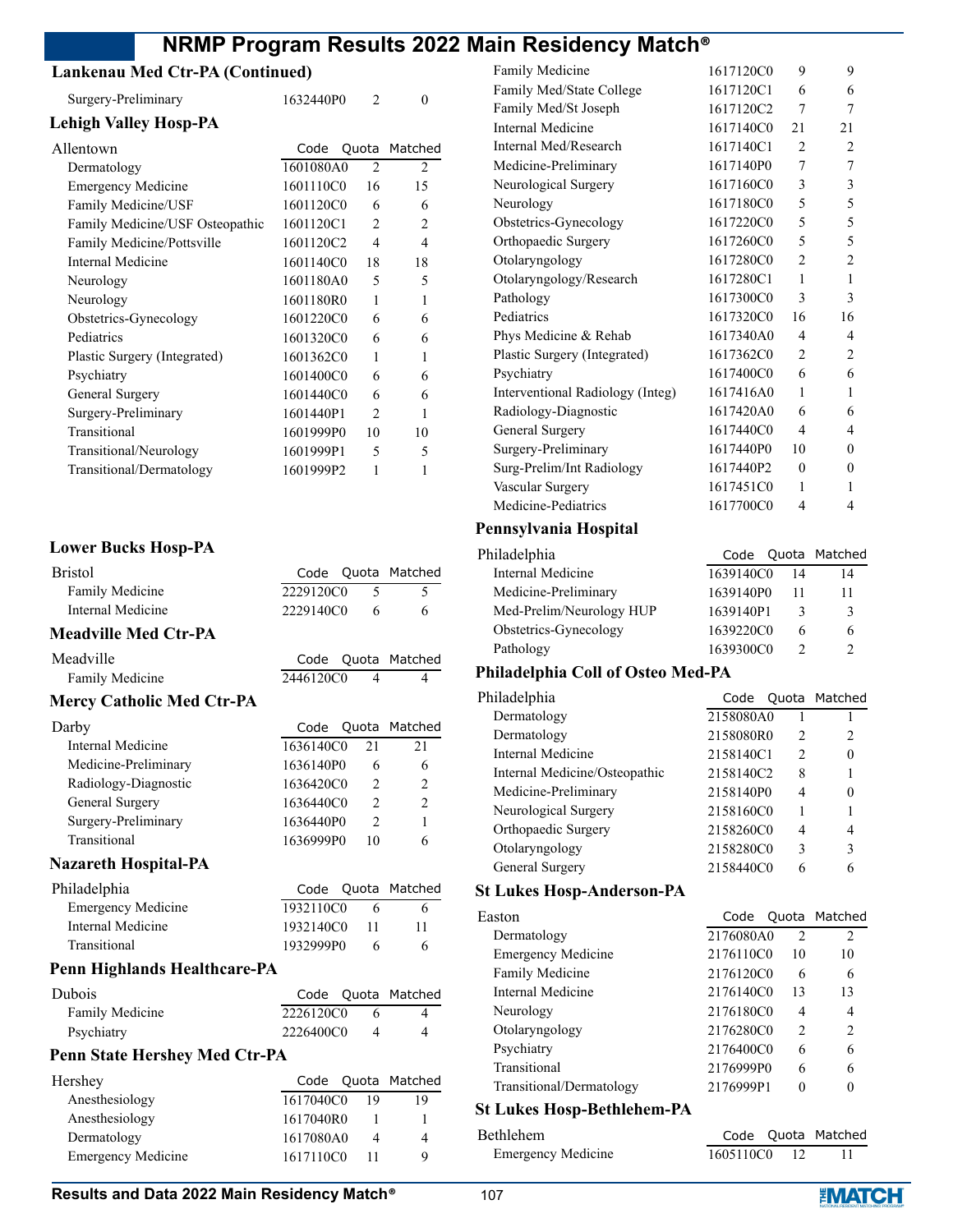# **St Lukes Hosp-Bethlehem-PA (Continued)**

| Family Medicine              | 1605120C0 | 6  | 6             |
|------------------------------|-----------|----|---------------|
| Family Medicine/Rural        | 1605120C1 | 4  |               |
| Internal Medicine            | 1605140C0 | 11 | 11            |
| Internal Medicine/Cardiology | 1605140C1 |    |               |
| Obstetrics-Gynecology        | 1605220C0 | 6  | 6             |
| Orthopaedic Surgery          | 1605260C0 | 3  | 3             |
| Psychiatry/Rural Program     | 1605400C0 | 2  | $\mathcal{P}$ |
| General Surgery              | 1605440C0 | 5  | 5             |
| Transitional                 | 1605999P0 |    |               |

## **St Mary Med Ctr-Langhorne-PA**

| Philadelphia           |              | Code Quota Matched |
|------------------------|--------------|--------------------|
| Internal Medicine      | 2139140C0 11 |                    |
| St Vincent Hlth Ctr-PA |              |                    |

| Erie                      |           | Code Quota Matched |
|---------------------------|-----------|--------------------|
| <b>Emergency Medicine</b> | 1612110C0 |                    |
| Family Medicine           | 1612120C0 | 6                  |

## **Suburban Community Hosp-PA**

| East Norriton               |           | Code Quota Matched |
|-----------------------------|-----------|--------------------|
| Family Medicine/Osteopathic | 1970120C0 | 4                  |
| Internal Medicine           | 1970140C0 | 5.                 |
| Transitional/Osteopathic    | 1970999P0 | 4                  |

## **Temple Univ Hosp-PA**

| Philadelphia                     | Code      | Quota          | Matched        |
|----------------------------------|-----------|----------------|----------------|
| Anesthesiology                   | 1646040A0 | 3              | 3              |
| Anesthesiology                   | 1646040C0 | 8              | 8              |
| Dermatology                      | 1646080A0 | 3              | 3              |
| <b>Emergency Medicine</b>        | 1646110C0 | 14             | 14             |
| Family Medicine                  | 1646120C0 | $\overline{4}$ | $\overline{2}$ |
| Internal Medicine                | 1646140C0 | 41             | 41             |
| Int Med/Sabbath Observed         | 1646140C2 | 1              | 1              |
| Medicine-Preliminary             | 1646140P0 | 5              | 5              |
| Neurological Surgery             | 1646160C0 | 1              | 1              |
| Neurology                        | 1646180C0 | 6              | 6              |
| Obstetrics-Gynecology            | 1646220C0 | 6              | 6              |
| Ob-Gyn/Preliminary               | 1646220P0 | 1              | 1              |
| Orthopaedic Surgery              | 1646260C0 | 4              | 4              |
| Otolaryngology                   | 1646280C0 | $\overline{2}$ | $\overline{c}$ |
| Pathology                        | 1646300C0 | 4              | 4              |
| Phys Medicine & Rehab            | 1646340A0 | 9              | 7              |
| Phys Medicine & Rehab            | 1646340R0 | 1              | 1              |
| Psychiatry                       | 1646400C0 | 12             | 12             |
| Interventional Radiology (Integ) | 1646416A0 | $\overline{2}$ | 2              |
| Radiology-Diagnostic             | 1646420A0 | 5              | 5              |
| Radiology-Diagnostic             | 1646420R0 | 1              | 1              |
| General Surgery                  | 1646440C0 | 6              | 6              |
| Surgery-Preliminary              | 1646440P0 | 11             | $\theta$       |
|                                  |           |                |                |

#### **Temple Univ/Fox Chase Cancer Ctr-PA**

| Philadelphia              |           |  | Code Quota Matched |
|---------------------------|-----------|--|--------------------|
| <b>Radiation Oncology</b> | 1638430A0 |  |                    |

#### **Thomas Jefferson Univ-PA**

| Philadelphia   |           |     | Code Quota Matched |
|----------------|-----------|-----|--------------------|
| Anesthesiology | 1630040A0 |     |                    |
| Anesthesiology | 1630040C0 | -10 | 10                 |
| Dermatology    | 1630080A0 |     |                    |

| <b>Emergency Medicine</b>        | 1630110C0 | 17             | 17 |
|----------------------------------|-----------|----------------|----|
| Family Medicine                  | 1630120C0 | 10             | 10 |
| Internal Medicine                | 1630140C0 | 33             | 33 |
| Medicine-Primary                 | 1630140M0 | 4              | 4  |
| Med-Prelim/Ophthalmology         | 1630140P2 | 8              | 8  |
| Neurological Surgery             | 1630160C0 | 4              | 4  |
| Neurology                        | 1630180C0 | 10             | 10 |
| Obstetrics-Gynecology            | 1630220C0 | 7              | 7  |
| Orthopaedic Surgery              | 1630260C0 | 6              | 6  |
| Otolaryngology                   | 1630280C0 | 5              | 5  |
| Pathology                        | 1630300C0 | 4              | 4  |
| Phys Medicine & Rehab            | 1630340A0 | 7              | 7  |
| Psychiatry                       | 1630400C0 | 10             | 10 |
| Interventional Radiology (Integ) | 1630416A0 | 2              | 2  |
| Radiology-Diagnostic             | 1630420A0 | 7              | 7  |
| <b>Radiation Oncology</b>        | 1630430A0 | 1              | 0  |
| General Surgery                  | 1630440C0 | 7              | 7  |
| Surgery-Preliminary              | 1630440P0 | 3              | 3  |
| Surg-Prelim/Int Radiology        | 1630440P1 | $\mathfrak{D}$ | 1  |

# **Tower Health/Chestnut Hill Hosp-PA**

| Philadelphia    |           | Code Quota Matched |
|-----------------|-----------|--------------------|
| Family Medicine | 2966120C0 |                    |

#### **Tower Health/Drexel Univ COM-PA**

| Philadelphia    |           | Code Quota Matched |
|-----------------|-----------|--------------------|
| Family Medicine | 2225120C0 |                    |

## **Tower Health/Phoenixville Hosp-PA**

| West Reading                                |           |    | Code Quota Matched |
|---------------------------------------------|-----------|----|--------------------|
| Psychiatry                                  | 2290400C0 | 8  | 8                  |
| <b>Tower Health/Reading Hospital-PA</b>     |           |    |                    |
| Reading                                     |           |    | Code Quota Matched |
| Anesthesiology                              | 1661040C0 | 6  | 6                  |
| <b>Emergency Medicine</b>                   | 1661110C0 | 9  | 9                  |
| Family Medicine                             | 1661120C0 | 8  | 8                  |
| Internal Medicine                           | 1661140C0 | 10 | 10                 |
| Internal Medicine/Osteopathic               | 1661140C1 | 2  | 2                  |
| Medicine-Primary                            | 1661140M0 | 3  | 3                  |
| Neurology                                   | 1661180C0 | 4  | 4                  |
| Obstetrics-Gynecology                       | 1661220C0 | 5  | 5                  |
| Phys Medicine & Rehab                       | 1661340C0 | 4  | 4                  |
| Psychiatry                                  | 1661400C0 | 4  | 4                  |
| General Surgery                             | 1661440C0 | 4  | 4                  |
| <b>Tower Health/St Christophers Hosp-PA</b> |           |    |                    |

| Code Quota Matched           |  |
|------------------------------|--|
| Child Neurology<br>1653185C0 |  |
| Child Neurology<br>1653185R0 |  |
| 1653320C0<br>24<br>14        |  |
|                              |  |

#### **UPMC Altoona Hospital-PA**

| Altoona         |           | Code Quota Matched |
|-----------------|-----------|--------------------|
| Family Medicine | 1603120C0 |                    |
| Transitional    | 1603999P0 |                    |

#### **Results and Data 2022 Main Residency Match<sup>®</sup> 108**

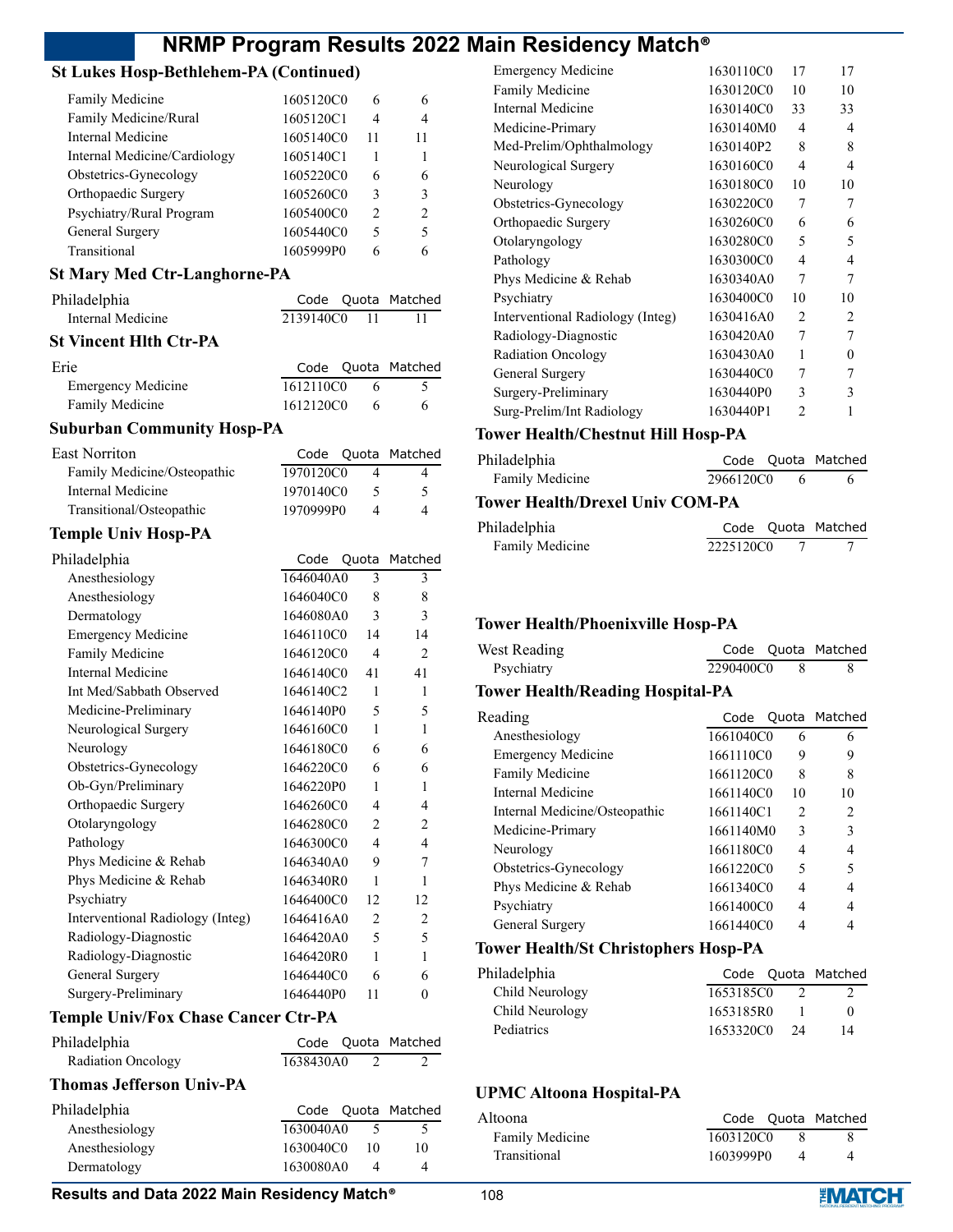Code Quota Matched

# **UPMC Hamot Med Ctr-PA**

| Erie                      |           |   | Code Quota Matched |
|---------------------------|-----------|---|--------------------|
| <b>Emergency Medicine</b> | 1611110C0 |   |                    |
| Neurology                 | 1611180C0 |   |                    |
| Orthopaedic Surgery       | 1611260C0 | 3 |                    |
| Otolaryngology            | 1611280C0 |   |                    |
|                           |           |   |                    |

# **UPMC Harrisburg-PA**

| <b>Emergency Medicine</b>     | 1615110C0 | 6             | $\mathfrak{D}$ |
|-------------------------------|-----------|---------------|----------------|
| Family Medicine/Osteopathic   | 1615120C0 | 4             | 3              |
| Internal Medicine             | 1615140C0 | 16            | 16             |
| Internal Medicine/Osteopathic | 1615140C1 | 6             | 6              |
| Obstetrics-Gynecology         | 1615220C0 | 4             | 4              |
| Orthopaedic Surgery           | 1615260C0 | 5             | 5              |
| General Surgery               | 1615440C0 | 4             | 4              |
| General Surgery/Community     | 1615440C1 | 3             | 3              |
| Surgery-Preliminary           | 1615440P0 | $\mathcal{P}$ | $\theta$       |
|                               |           |               |                |

#### **UPMC Lititz-PA**

| Lititz                        |           | Code Quota Matched |
|-------------------------------|-----------|--------------------|
| Anesthesiology/Osteopathic    | 2173040C0 | 2                  |
| Family Medicine/Osteopathic   | 2173120C0 | 4                  |
| Internal Medicine/Osteopathic | 2173140C0 | 3                  |

# **UPMC McKeesport-PA**

| Mckeesport        |              | Code Quota Matched |
|-------------------|--------------|--------------------|
| Family Medicine   | 1620120C0    |                    |
| Internal Medicine | 1620140C0 12 | 12                 |

# **UPMC Medical Education-PA**

| Pittsburgh                      | Code      |                          | Quota Matched            |
|---------------------------------|-----------|--------------------------|--------------------------|
| Anesthesiology                  | 1652040A0 | $\overline{2}$           | $\overline{2}$           |
| Anesthesiology                  | 1652040C0 | 16                       | 16                       |
| Anesthesiology/Research         | 1652040C1 | 1                        | 1                        |
| Dermatology                     | 1652080A0 | 6                        | 6                        |
| Dermatology                     | 1652080R0 | 1                        | 1                        |
| <b>Emergency Medicine</b>       | 1652110C0 | 16                       | 16                       |
| Family Medicine/Horizon         | 1652120C0 | 4                        | $\overline{\mathcal{A}}$ |
| Family Med/Susquehanna          | 1652120C1 | 7                        | 7                        |
| Internal Medicine               | 1652140C0 | 33                       | 33                       |
| Int Med/Womens Health           | 1652140C1 | $\overline{\phantom{0}}$ | 5                        |
| Int Med/Intl Scholars           | 1652140C2 | 7                        | 7                        |
| Int Med/Global Health           | 1652140C3 | 4                        | 4                        |
| Int Med/ABIM Research Path      | 1652140C4 | 4                        | 4                        |
| Medicine-Preliminary            | 1652140P0 | 8                        | 8                        |
| Neurological Surgery            | 1652160C0 | 4                        | 4                        |
| Neurology                       | 1652180C0 | 8                        | 8                        |
| Child Neurology                 | 1652185C0 | 3                        | 3                        |
| Neurodevelopmental Disabilities | 1652186C0 | 1                        | 1                        |
| Obstetrics-Gynecology           | 1652220C0 | 9                        | 9                        |
| Orthopaedic Surgery             | 1652260C0 | 4                        | 4                        |
| Ortho Surgery/Research          | 1652260C1 | 4                        | 4                        |
| Otolaryngology                  | 1652280C0 | 5                        | 5                        |
| Pathology                       | 1652300C0 | 8                        | 8                        |
| Pediatrics                      | 1652320C0 | 24                       | 24                       |
| Peds/Scientist Development      | 1652320C2 | 4                        | 4                        |
| Pediatrics-Primary              | 1652320M0 | $\overline{2}$           | $\overline{c}$           |
| Phys Medicine & Rehab           | 1652340A0 | 4                        | 4                        |
| Phys Medicine & Rehab           | 1652340C0 | 5                        | $\overline{\phantom{0}}$ |
|                                 |           |                          |                          |

| Plastic Surgery (Integrated)     | 1652362C0 | 3                           | 3              |
|----------------------------------|-----------|-----------------------------|----------------|
| Psychiatry/General               | 1652400C0 | 9                           | 9              |
| Psychiatry/General/Child         | 1652400C1 | 4                           | 4              |
| Interventional Radiology (Integ) | 1652416A0 | $\mathcal{D}_{\mathcal{L}}$ | 2              |
| Radiology-Diagnostic             | 1652420A0 | 10                          | 10             |
| <b>Radiation Oncology</b>        | 1652430A0 | $\mathcal{D}_{\mathcal{L}}$ | 2              |
| General Surgery                  | 1652440C0 | 7                           | 7              |
| General Surgery/Horizon          | 1652440C1 | $\overline{c}$              | 2              |
| Surgery-Preliminary              | 1652440P0 | $\overline{4}$              | 4              |
| Surg-Prelim/Non-Designated       | 1652440P1 | 1                           | 1              |
| Vascular Surgery                 | 1652451C0 | 2                           | 2              |
| Thoracic Surgery                 | 1652461C0 | $\mathbf{1}$                | 1              |
| Cardiothoracic Surgery           | 1652461C1 | 1                           | 1              |
| Medicine-Pediatrics              | 1652700C0 | 4                           | 4              |
| Psych-Fam Med/McKeesport         | 1652720C2 | 1                           | 1              |
| Psych-Fam Med/St Margaret        | 1652720C3 | 1                           | 1              |
| Pediatrics-Anesthesiology        | 1652726C0 | 1                           | 1              |
| Peds/Psych/Child Psych           | 1652730C0 | $\overline{c}$              | $\overline{c}$ |
| Transitional                     | 1652999P0 | 3                           | 3              |
| Transitional/Radiology           | 1652999P2 | 1                           | 1              |
| Transitional/PM&R                | 1652999P3 | $\Omega$                    | 0              |
| Transitional/Ophthalmology       | 1652999P4 | 6                           | 6              |
|                                  |           |                             |                |

# **UPMC Mercy Hospital-PA**

| Pittsburgh          |           |    | Code Quota Matched |
|---------------------|-----------|----|--------------------|
| Internal Medicine   | 1649140C0 | 21 | 21                 |
| General Surgery     | 1649440C0 |    | 4                  |
| Surgery-Preliminary | 1649440P0 |    | 3                  |

# **UPMC Presbyterian Shadyside-PA**

| Pittsburgh                  |           | Code Quota Matched |
|-----------------------------|-----------|--------------------|
| Family Medicine             | 1657120C0 |                    |
| Family Medicine/Osteopathic | 1657120C1 |                    |

#### **UPMC St Margaret-PA**

| Pittsburgh                       |           |                | Code Quota Matched |
|----------------------------------|-----------|----------------|--------------------|
| <b>Family Medicine</b>           | 1656120C0 | 13             | 13                 |
| <b>Washington Hospital-PA</b>    |           |                |                    |
| Washington                       | Code      |                | Quota Matched      |
| Family Medicine                  | 1669120C0 | 8              | 4                  |
| Wellspan Health Good Sam Hosp-PA |           |                |                    |
| York                             | Code      |                | Quota Matched      |
| <b>Family Medicine</b>           | 2181120C0 | 7              | 7                  |
| Wellspan Health York Hosp-PA     |           |                |                    |
| York                             |           |                | Code Quota Matched |
| <b>Emergency Medicine</b>        | 1674110C0 | 13             | 9                  |
| Family Medicine                  | 1674120C0 | 8              | 8                  |
| Internal Medicine                | 1674140C0 | 12             | 12                 |
| Obstetrics-Gynecology            | 1674220C0 | 5              | 5                  |
| Ortho Surgery/Osteopathic        | 1674260C0 | 3              | 3                  |
| General Surgery                  | 1674440C0 | $\overline{4}$ | 4                  |
| Surgery-Preliminary              | 1674440P0 | $\overline{2}$ | 1                  |
| Western Pennsylvania Hosp        |           |                |                    |
| Pittsburgh                       | Code      |                | Quota Matched      |
| Obstetrics-Gynecology            | 1659220C0 | 5              | 5                  |

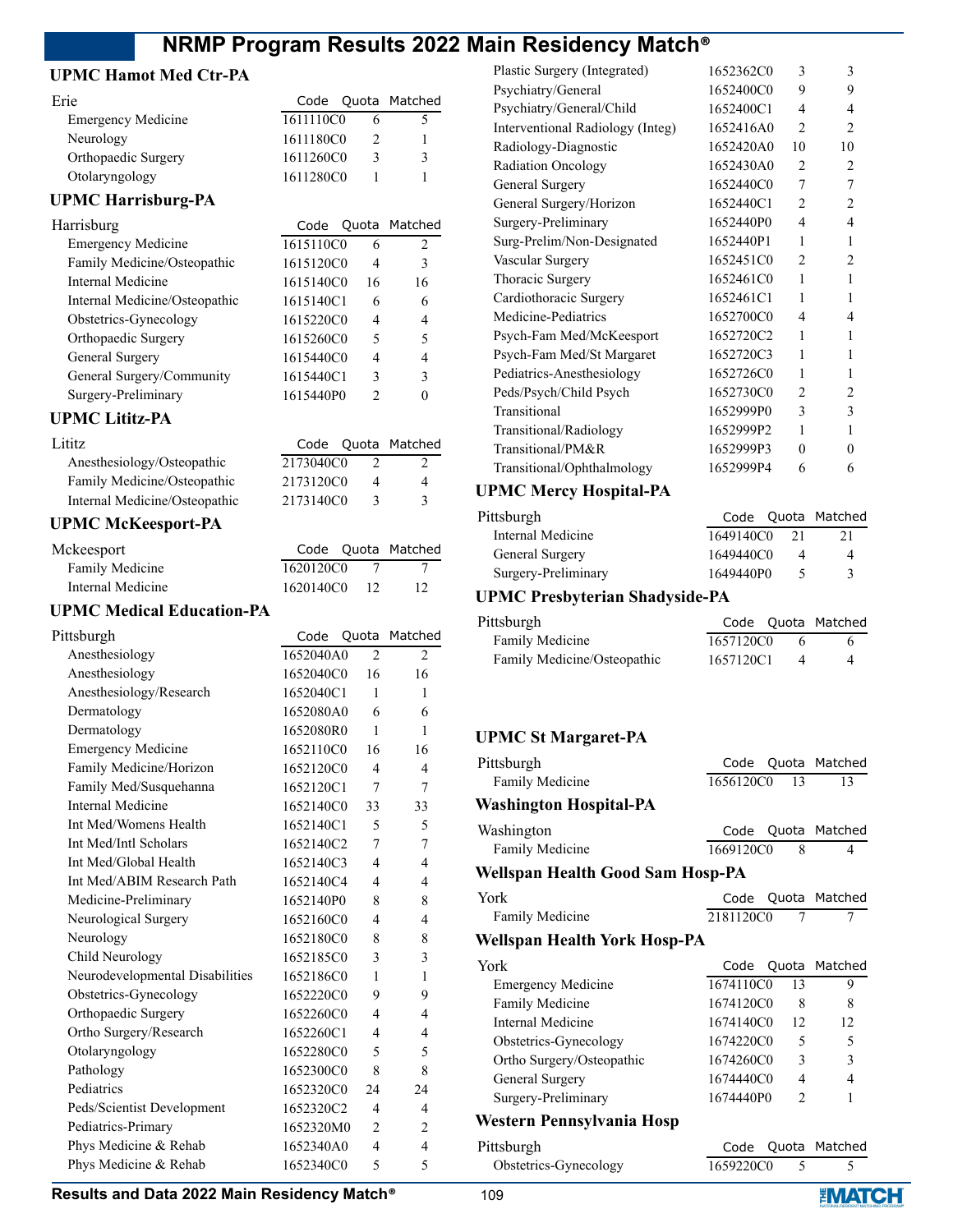#### **Wright Center for GME-PA**

| Scranton                   |           |    | Code Quota Matched |
|----------------------------|-----------|----|--------------------|
| <b>Family Medicine</b>     | 3056120C0 | 12 | 12                 |
| Family Medicine/Arizona    | 3056120C1 | 4  | 4                  |
| Family Medicine/DC         | 3056120C2 | 6  |                    |
| Family Medicine/Washington | 3056120C3 | 4  | $\mathcal{P}$      |
| Family Medicine/Ohio       | 3056120C4 | 3  | $\mathfrak{D}$     |
| Medicine-Primary           | 3056140M0 | 34 | 34                 |
| Phys Medicine & Rehab      | 3056340C0 | 5  | 5                  |
| Psychiatry                 | 3056400C0 |    |                    |
|                            |           |    |                    |

# **PUERTO RICO**

#### **Damas Hospital-PR**

| Ponce             |              | Code Quota Matched |
|-------------------|--------------|--------------------|
| Internal Medicine | 2039140C0    |                    |
| Transitional      | 2039999P0 12 |                    |

# **Hosp Episcopal San Lucas-PR**

| Ponce                     |           |               | Code Quota Matched |
|---------------------------|-----------|---------------|--------------------|
| <b>Emergency Medicine</b> | 2101110C0 |               |                    |
| Internal Medicine         | 2101140C0 |               |                    |
| Obstetrics-Gynecology     | 2101220C0 | 4             |                    |
| Pediatrics                | 2101320C0 | 6             |                    |
| General Surgery           | 2101440C0 | ٩             | ٩                  |
| Surgery-Preliminary       | 2101440P0 | $\mathcal{P}$ |                    |
| Transitional              | 2101999P0 | q             |                    |

#### **Hospital de la Concepcion-PR**

| San German                               |             | Code Quota Matched |
|------------------------------------------|-------------|--------------------|
| Internal Medicine                        | 1202140C0 7 |                    |
| <b>Ponce Health Sciences Univ SOM-PR</b> |             |                    |
| Ponce                                    |             | Code Quota Matched |

Psychiatry 1433400C0 6 6

# **San Juan VA Med Ctr-PR**

| San Juan              |           |    | Code Quota Matched |
|-----------------------|-----------|----|--------------------|
| Internal Medicine     | 3012140C0 | 20 | 20                 |
| Medicine-Preliminary  | 3012140P0 |    |                    |
| Phys Medicine & Rehab | 3012340C0 |    |                    |

### **Univ Central del Caribe SOM-PR**

| Bayamon                   | Code      |    | Quota Matched  |
|---------------------------|-----------|----|----------------|
| Internal Medicine         | 1775140C0 | 9  | 9              |
| Medicine-Preliminary      | 1775140P0 | 8  | 8              |
| Univ of Puerto Rico       |           |    |                |
| San Juan                  | Code      |    | Quota Matched  |
| Anesthesiology            | 1116040C0 | 3  | 3              |
| Dermatology               | 1116080A0 | 3  | 3              |
| <b>Emergency Medicine</b> | 1116110C0 | 10 | 10             |
| Family Medicine           | 1116120C0 | 8  | 8              |
| Internal Medicine         | 1116140C0 | 14 | 14             |
| Medicine-Preliminary      | 1116140P0 | 2  | 0              |
| Neurology                 | 1116180C0 | 3  | 3              |
| Child Neurology           | 1116185C0 | 1  | $\theta$       |
| Obstetrics-Gynecology     | 1116220C0 | 5  | 5              |
| Orthopaedic Surgery       | 1116260C0 | 4  | 4              |
| Otolaryngology            | 1116280C0 | っ  | $\mathfrak{D}$ |

| Pathology             | 1116300C0 | 3  |    |
|-----------------------|-----------|----|----|
| Pediatrics            | 1116320C0 | 13 | 13 |
| Phys Medicine & Rehab | 1116340C0 | 3  | 3  |
| Psychiatry            | 1116400C0 | 6  | 6  |
| Radiology-Diagnostic  | 1116420A0 | 4  | 4  |
| General Surgery       | 1116440C0 | 5  | 5  |
| Surgery-Preliminary   | 1116440P0 | 6  |    |
| Medicine-Pediatrics   | 1116700C0 | 2  |    |
| Transitional          | 1116999P0 |    |    |

# **RHODE ISLAND**

#### **Brown Univ/Butler Hospital-RI**

| Providence                      |           |             | Code Quota Matched |
|---------------------------------|-----------|-------------|--------------------|
| Psychiatry                      | 3170400C0 | $\sqrt{10}$ |                    |
| <b>Brown Univ/Kent Hospital</b> |           |             |                    |

| Warwick                   |           |    | Code Quota Matched |
|---------------------------|-----------|----|--------------------|
| Family Medicine/Pawtucket | 2270120C0 | 12 | 12 <sup>°</sup>    |
| Family Medicine/Warwick   | 2270120C1 |    | $\Delta$           |
| Internal Medicine         | 2270140C0 | 13 | 13                 |

## **Brown Univ/Rhode Island Hosp**

| Providence                       | Code      | Quota          | Matched        |
|----------------------------------|-----------|----------------|----------------|
| Anesthesiology                   | 1677040A0 | 16             | 16             |
| Anesthesiology                   | 1677040R0 | 4              | 4              |
| Dermatology                      | 1677080A0 | 4              | $\overline{4}$ |
| <b>Emergency Medicine</b>        | 1677110C0 | 14             | 14             |
| Internal Medicine                | 1677140C0 | 29             | 29             |
| Medicine-Primary                 | 1677140M0 | 10             | 10             |
| Medicine-Preliminary             | 1677140P0 | 5              | 5              |
| Med-Prelim/Neurology             | 1677140P1 | 6              | 6              |
| Med-Prelim/Anesthesiology        | 1677140P2 | 2              | $\overline{2}$ |
| Neurological Surgery             | 1677160C0 | 2              | $\overline{2}$ |
| Neurology                        | 1677180A0 | 6              | 6              |
| Orthopaedic Surgery              | 1677260C0 | 6              | 6              |
| Pathology                        | 1677300C0 | 4              | 4              |
| Pediatrics                       | 1677320C0 | 16             | 16             |
| Plastic Surgery (Integrated)     | 1677362C0 | 2              | 2              |
| Interventional Radiology (Integ) | 1677416A0 | $\overline{c}$ | $\overline{2}$ |
| Radiology-Diagnostic             | 1677420A0 | 6              | 6              |
| General Surgery                  | 1677440C0 | 7              | 7              |
| Surgery-Preliminary              | 1677440P0 | 6              | 1              |
| Medicine-Pediatrics              | 1677700C0 | 4              | 4              |
| Peds/Psych/Child Psych           | 1677730C0 | 3              | 3              |
|                                  |           |                |                |

# **Brown Univ/Women & Infants Hosp of RI**

| Providence                       |             |    | Code Quota Matched |
|----------------------------------|-------------|----|--------------------|
| Obstetrics-Gynecology            | 2793220C0 8 |    | 8                  |
| Kent Hospital-RI                 |             |    |                    |
| Warwick                          |             |    | Code Quota Matched |
| <b>Emergency Medicine</b>        | 1936110C0 8 |    | 8                  |
| NYMC-Landmark Med Ctr-RI         |             |    |                    |
| Woonsocket                       |             |    | Code Quota Matched |
| Internal Medicine                | 2307140C0 7 |    |                    |
| Medicine-Preliminary             | 2307140P0 5 |    |                    |
| <b>Roger Williams Med Ctr-RI</b> |             |    |                    |
| Providence                       | Code        |    | Quota Matched      |
| Internal Medicine                | 1678140C0   | 12 | 12                 |

#### **Results and Data 2022 Main Residency Match®** 110

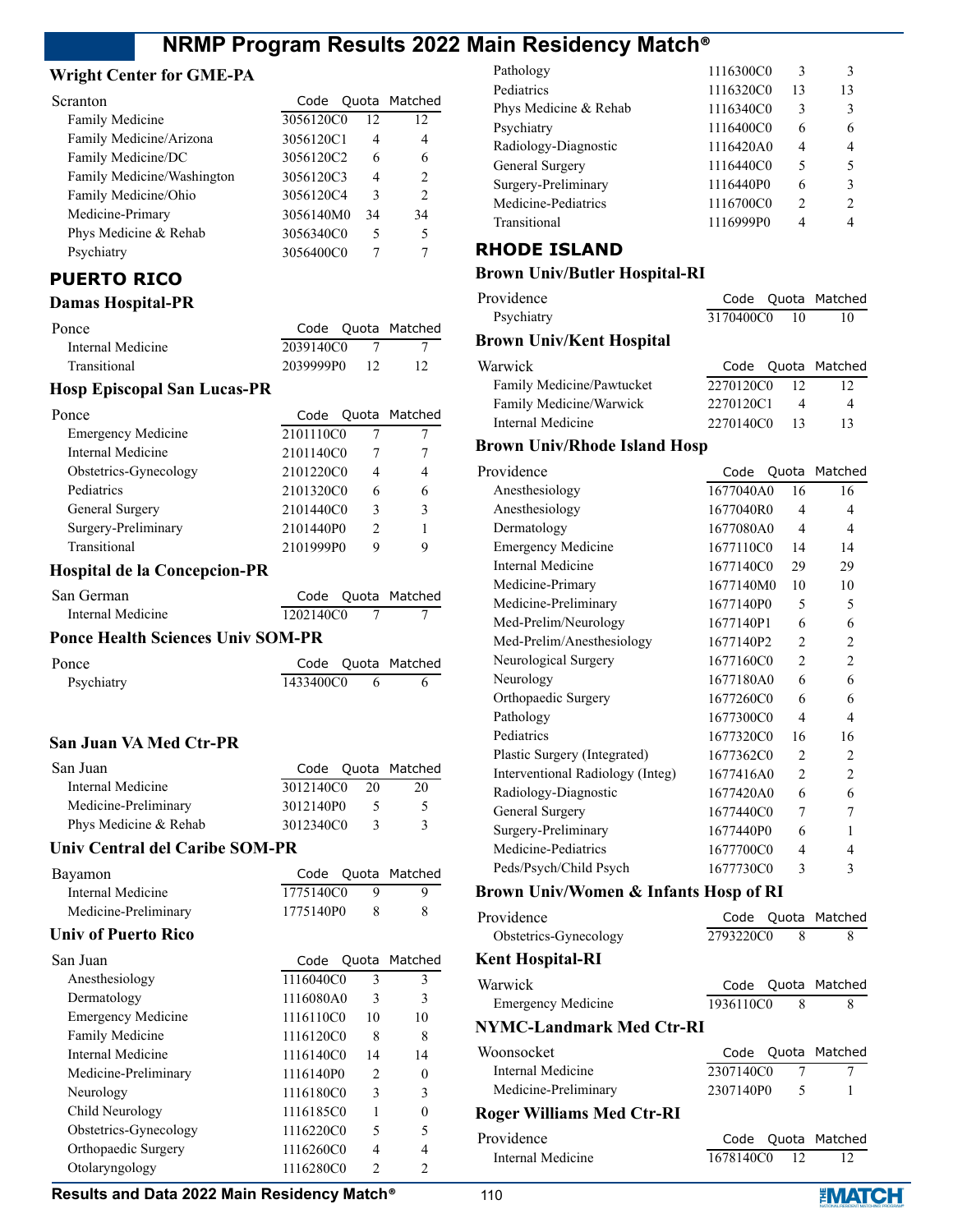# **Roger Williams Med Ctr-RI (Continued)**

| Med-Prelim/Brown Anesthesiology 1678140P0     |             | 4 |  |
|-----------------------------------------------|-------------|---|--|
| Medicine-Preliminary<br><b>SOUTH CAROLINA</b> | 1678140P1 1 |   |  |

# **Aiken Regional Med Ctrs-SC**

| Aiken                              |           |      | Code Quota Matched |
|------------------------------------|-----------|------|--------------------|
| Family Medicine                    | 2321120C0 | 6    | 6                  |
| <b>AnMed Health-SC</b>             |           |      |                    |
| Anderson                           |           |      | Code Quota Matched |
| Family Medicine                    | 3017120C0 | - 11 |                    |
| <b>Grand Strand Reg Med Ctr-SC</b> |           |      |                    |

| Myrtle Beach              |           |    | Code Quota Matched |
|---------------------------|-----------|----|--------------------|
| Anesthesiology            | 1761040C0 |    | 6                  |
| <b>Emergency Medicine</b> | 1761110C0 | 12 | 12                 |
| Family Medicine           | 1761120C0 | 6  | 3                  |
| Internal Medicine         | 1761140C0 | 13 | 13                 |
| General Surgery           | 1761440C0 | 3  | 3                  |
| Transitional              | 1761999P0 |    |                    |

## **McLeod Reg Med Ctr-SC**

| Florence                   |           | Code Quota Matched |
|----------------------------|-----------|--------------------|
| Family Med/Urban Florence  | 2032120C0 | 4                  |
| Family Med/Rural Cheraw    | 2032120C1 | 4                  |
| Family Med/Rural Clarendon | 2032120C2 |                    |

#### **Medical University of SC**

| Charleston                       | Code      | Quota          | Matched                  |
|----------------------------------|-----------|----------------|--------------------------|
| Anesthesiology                   | 1680040C0 | 15             | 15                       |
| Dermatology                      | 1680080A0 | 4              | 4                        |
| Dermatology/International        | 1680080C0 | 1              | 1                        |
| <b>Emergency Medicine</b>        | 1680110C0 | 10             | 10                       |
| Family Medicine                  | 1680120C1 | 10             | 10                       |
| <b>Internal Medicine</b>         | 1680140C0 | 26             | 26                       |
| Internal Medicine/PSTP           | 1680140C1 | $\theta$       | $\theta$                 |
| Medicine-Preliminary             | 1680140P0 | $\overline{2}$ | $\overline{c}$           |
| Med-Prelim/Ophthalmology         | 1680140P1 | $\overline{2}$ | $\overline{2}$           |
| Neurological Surgery             | 1680160C0 | $\overline{2}$ | $\overline{2}$           |
| Neurology                        | 1680180C0 | 8              | 8                        |
| Child Neurology                  | 1680185C0 | 1              | $\theta$                 |
| Obstetrics-Gynecology            | 1680220C0 | 6              | 6                        |
| Orthopaedic Surgery              | 1680260C0 | 4              | 4                        |
| Otolaryngology                   | 1680280C0 | 4              | 4                        |
| Pathology                        | 1680300C0 | 5              | 5                        |
| Pediatrics                       | 1680320C0 | 14             | 14                       |
| Pediatrics-Primary               | 1680320M0 | 3              | 3                        |
| Plastic Surgery (Integrated)     | 1680362C0 | 1              | 1                        |
| Psychiatry                       | 1680400C0 | 14             | 14                       |
| Interventional Radiology (Integ) | 1680416A0 | $\overline{2}$ | 2                        |
| Radiology-Diagnostic             | 1680420A0 | 11             | 11                       |
| <b>Radiation Oncology</b>        | 1680430A0 | $\overline{2}$ | $\theta$                 |
| <b>General Surgery</b>           | 1680440C0 | 8              | 8                        |
| Surgery-Preliminary              | 1680440P0 | 12             | 12                       |
| Surg-Prelim/Int Radiology        | 1680440P1 | $\overline{c}$ | 2                        |
| Vascular Surgery                 | 1680451C0 | $\overline{2}$ | $\overline{c}$           |
| Thoracic Surgery                 | 1680461C0 | $\overline{2}$ | $\overline{2}$           |
| Medicine-Pediatrics              | 1680700C0 | $\overline{4}$ | $\overline{\mathcal{L}}$ |
| Medicine-Psychiatry              | 1680715C0 | $\overline{2}$ | $\overline{2}$           |
|                                  |           |                |                          |

| Psychiatry-Neurology       | 1680755C0 |  |
|----------------------------|-----------|--|
| Transitional               | 1680999P0 |  |
| Transitional/Ophthalmology | 1680999P1 |  |

#### **Prisma Health-U of SC SOM Columbia**

| Columbia                     |           |                | Code Quota Matched |
|------------------------------|-----------|----------------|--------------------|
| <b>Emergency Medicine</b>    | 1681110C0 | 13             | 13                 |
| Family Medicine/Columbia     | 1681120C0 | 10             | 10                 |
| Family Medicine/Sumter       | 1681120C1 | 4              | 4                  |
| Family Med/Winnsboro Rural   | 1681120C2 | 1              | 0                  |
| Internal Medicine            | 1681140C0 | 11             | 11                 |
| Medicine-Primary             | 1681140M0 | 3              | 3                  |
| Medicine-Preliminary         | 1681140P0 | 3              | 3                  |
| Neurology                    | 1681180C0 | 6              | 6                  |
| Obstetrics-Gynecology        | 1681220C0 | 4              | 4                  |
| Orthopaedic Surgery          | 1681260C0 | 4              | 4                  |
| Pediatrics                   | 1681320C0 | 13             | 12                 |
| Plastic Surgery (Integrated) | 1681362C0 | 1              |                    |
| Psychiatry                   | 1681400C0 | 8              | 8                  |
| General Surgery              | 1681440C0 | 4              | 4                  |
| Surgery-Preliminary          | 1681440P0 | $\mathfrak{D}$ |                    |

## **Prisma Health-U of SC SOM Greenville**

| Greenville                         | Code      |                | Quota Matched |
|------------------------------------|-----------|----------------|---------------|
| <b>Emergency Medicine</b>          | 1683110C0 | 10             | 10            |
| Family Medicine/Greenville         | 1683120C0 | 6              | 6             |
| Family Medicine/Seneca             | 1683120C2 | 6              | 6             |
| Family Medicine/Greer              | 1683120C3 | 6              | 6             |
| Internal Medicine                  | 1683140C0 | 12             | 12            |
| Neurology                          | 1683180C0 | 6              | 6             |
| Obstetrics-Gynecology              | 1683220C0 | 6              | 6             |
| Orthopaedic Surgery                | 1683260C0 | 4              | 4             |
| Pediatrics                         | 1683320C0 | 11             | 11            |
| Psychiatry                         | 1683400C0 | 5              | 5             |
| Psychiatry/Greer                   | 1683400C1 | 8              | 8             |
| General Surgery                    | 1683440C0 | 6              | 6             |
| Surgery-Preliminary                | 1683440P0 | $\mathfrak{D}$ | 0             |
| Medicine-Pediatrics                | 1683700C0 | 5              | 5             |
| <b>Self Regional Healthcare-SC</b> |           |                |               |

| Greenwood                            |           |    | Code Quota Matched          |
|--------------------------------------|-----------|----|-----------------------------|
| <b>Family Medicine</b>               | 2033120C0 | 10 | 10                          |
| <b>Spartanburg Reg Healthcare-SC</b> |           |    |                             |
| Spartanburg                          | Code      |    | Quota Matched               |
| <b>Family Medicine</b>               | 1685120C0 | 12 | 11                          |
| General Surgery                      | 1685440C0 | 3  | 3                           |
| Surgery-Preliminary                  | 1685440P0 | 3  | 1                           |
| Transitional                         | 1685999P0 | 6  | 6                           |
| Summerville Med Ctr-SC               |           |    |                             |
| Summerville                          | Code      |    | Quota Matched               |
| Obstetrics-Gynecology                | 2329220C0 | 3  | $\mathcal{D}_{\mathcal{L}}$ |
| Tidelands Health-SC                  |           |    |                             |
| Myrtle Beach                         | Code      |    | Quota Matched               |
| <b>Family Medicine</b>               | 1979120C0 | 8  | 8                           |
| Trident Medical Center-SC            |           |    |                             |
| Charleston                           | Code      |    | Quota Matched               |
| <b>Emergency Medicine</b>            | 2056110C0 | 10 | 10                          |

Internal Medicine 2056140C0 10 1

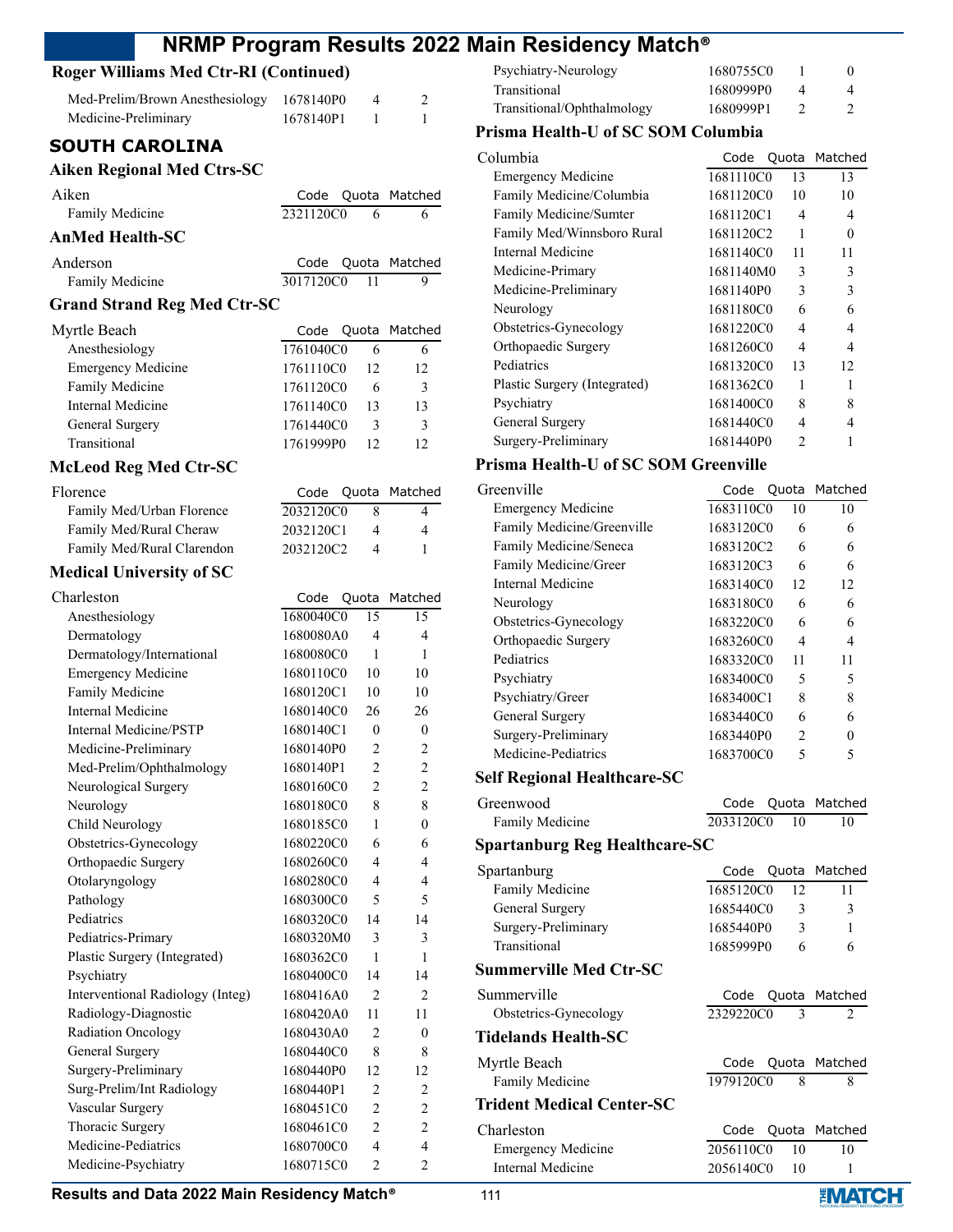# **Trident Medical Center-SC (Continued)**

| Trigent medical Center-SC (Continued) |           |                |                |
|---------------------------------------|-----------|----------------|----------------|
| General Surgery                       | 2056440C0 | $\overline{4}$ | 4              |
| Surgery-Preliminary                   | 2056440P0 | 4              | 4              |
| <b>SOUTH DAKOTA</b>                   |           |                |                |
| <b>Center for Family Medicine-SD</b>  |           |                |                |
| Sioux Falls                           | Code      |                | Quota Matched  |
| Family Medicine                       | 2979120C0 | 9              | 6              |
| Family Medicine/Pierre                | 2979120C1 | $\overline{2}$ | $\theta$       |
| <b>Rapid City Hospital-SD</b>         |           |                |                |
| Rapid City                            | Code      |                | Quota Matched  |
| Family Medicine                       | 1177120C0 | 6              | 6              |
| <b>Univ of South Dakota SSOM</b>      |           |                |                |
| Sioux Falls                           | Code      |                | Quota Matched  |
| Internal Medicine                     | 2805140C0 | 8              | 8              |
| Medicine-Preliminary                  | 2805140P0 | 2              | $\overline{2}$ |
| Pathology                             | 2805300C0 | $\overline{2}$ | 1              |
| Pediatrics                            | 2805320C0 | 6              | 3              |
| Psychiatry                            | 2805400C0 | 7              | 7              |
| General Surgery                       | 2805440C0 | 4              | 4              |
| Transitional                          | 2805999P0 | 6              | 6              |
| <b>TENNESSEE</b>                      |           |                |                |

#### **Baptist Mem Med Education-TN**

| Memphis                       | Code      |                | Quota Matched  |
|-------------------------------|-----------|----------------|----------------|
| Family Medicine               | 1694120C0 | 6              | 3              |
| Obstetrics-Gynecology         | 1694220C0 | 4              | 4              |
| Radiology-Diagnostic          | 1694420A0 | 6              | 6              |
| General Surgery               | 1694440C0 | 3              | 3              |
| <b>East Tennessee St Univ</b> |           |                |                |
| Johnson City                  | Code      |                | Quota Matched  |
| Family Med/Johnson City       | 2066120C1 | 6              | 6              |
| Family Med/Bristol            | 2066120C2 | 8              | 8              |
| Family Med/Kingsport          | 2066120C3 | 6              | 6              |
| Internal Medicine             | 2066140C0 | 13             | 13             |
| Medicine-Preliminary          | 2066140P0 | 1              | 1              |
| Obstetrics-Gynecology         | 2066220C0 | 3              | 3              |
| Orthopaedic Surgery           | 2066260C0 | $\overline{c}$ | $\overline{c}$ |
| Pathology                     | 2066300C0 | $\mathfrak{D}$ | $\overline{c}$ |
| Pediatrics                    | 2066320C0 | 8              | 8              |
| Psychiatry                    | 2066400C0 | 7              |                |
| General Surgery               | 2066440C0 | 6              | 6              |

#### **HCA Healthcare/TriStar Nashville-TN**

| Brentwood         |           |       | Code Quota Matched |
|-------------------|-----------|-------|--------------------|
| Internal Medicine | 2252140C0 | - 10- |                    |
| Psychiatry        | 2252400C0 |       |                    |

Surgery-Preliminary 2066440P0 2 0

#### **HCA Healthcare/TriStar Southern Hills-TN**

| Nashville       |           | Code Quota Matched |
|-----------------|-----------|--------------------|
| Family Medicine | 2263120C0 |                    |

# **Meharry/Metro General Hosp-TN**

| Nashville              |           |    | Code Quota Matched |
|------------------------|-----------|----|--------------------|
| <b>Family Medicine</b> | 1028120C0 |    |                    |
| Internal Medicine      | 1028140C0 | 14 | 14                 |
| Medicine-Preliminary   | 1028140P0 |    |                    |

| Obstetrics-Gynecology | 1028220C0 |  |
|-----------------------|-----------|--|
| Psychiatry            | 1028400C0 |  |

#### **U Tennessee COM-Chattanooga**

| Chattanooga               | Code      |    | Quota Matched |
|---------------------------|-----------|----|---------------|
| <b>Emergency Medicine</b> | 1689110C0 |    |               |
| Family Medicine           | 1689120C0 |    |               |
| Internal Medicine         | 1689140C0 | 10 | 10            |
| Obstetrics-Gynecology     | 1689220C0 | 4  | 4             |
| Orthopaedic Surgery       | 1689260C0 | ٦  |               |
| Pediatrics                | 1689320C0 | 9  |               |
| General Surgery           | 1689440C0 |    |               |
|                           |           |    |               |

# **U Tennessee Grad SOM-Knoxville**

| Knoxville              | Code      |                | Quota Matched  |
|------------------------|-----------|----------------|----------------|
| Anesthesiology         | 1839040C0 | 10             | 10             |
| Anesthesiology         | 1839040R0 | $\mathfrak{D}$ | $\mathcal{L}$  |
| Family Medicine        | 1839120C0 | 9              | 9              |
| Internal Medicine      | 1839140C0 | 12             | 12             |
| Obstetrics-Gynecology  | 1839220C0 | 4              | 4              |
| Pathology              | 1839300C0 | 3              |                |
| Radiology-Diagnostic   | 1839420A0 | 6              | 6              |
| General Surgery        | 1839440C0 | 6              | 6              |
| Surgery-Preliminary    | 1839440P0 | 5              | $\mathfrak{D}$ |
| Transitional           | 1839999P0 | $\mathfrak{D}$ | 2              |
| Transitional/Radiology | 1839999P2 |                |                |
|                        |           |                |                |

# **U Tennessee Health Sci Ctr-Memphis**

| Memphis                   | Code      |                | Quota Matched  |
|---------------------------|-----------|----------------|----------------|
| Anesthesiology            | 1844040C0 | 3              | 3              |
| Dermatology               | 1844080A0 | 3              | 3              |
| <b>Emergency Medicine</b> | 1844110C0 | 8              | 8              |
| Family Med/St Francis     | 1844120C0 | 5              | 4              |
| Family Med/Jackson        | 1844120C1 | 12             | 12             |
| Internal Medicine         | 1844140C0 | 20             | 20             |
| Medicine-Preliminary      | 1844140P0 | 6              | 6              |
| Med-Prelim/Neurology      | 1844140P1 | 3              | 3              |
| Med-Prelim/Radiology      | 1844140P2 | 3              | 3              |
| Med-Prelim/Radiation Onc  | 1844140P3 | $\theta$       | $\theta$       |
| Med-Prelim/Dermatology    | 1844140P4 | 3              | 3              |
| Neurological Surgery      | 1844160C0 | 3              | 3              |
| Neurology                 | 1844180A0 | 3              | 3              |
| Child Neurology           | 1844185C0 | $\overline{c}$ | 1              |
| Obstetrics-Gynecology     | 1844220C0 | 7              | 7              |
| Orthopaedic Surgery       | 1844260C0 | 8              | 8              |
| Otolaryngology            | 1844280C0 | 4              | 4              |
| Pathology                 | 1844300C0 | 2              | $\overline{c}$ |
| Pediatrics                | 1844320C0 | 23             | 23             |
| Psychiatry                | 1844400C0 | 8              | 8              |
| Radiology-Diagostic       | 1844420A1 | 3              | 3              |
| Radiation Oncology        | 1844430A0 | 1              | $\theta$       |
| General Surgery           | 1844440C0 | 8              | 8              |
| Surgery-Preliminary       | 1844440P0 | 5              | $\theta$       |
| Medicine-Pediatrics       | 1844700C0 | 14             | 14             |
|                           |           |                |                |

## **UT Ascension St Thomas-TN**

| Nashville                  |           |   | Code Quota Matched |
|----------------------------|-----------|---|--------------------|
| Emergency Med/Murfreesboro | 1699110C0 | x |                    |
| Family Med/Murfreesboro    | 1699120C0 | 8 | x                  |
| Internal Med/Midtown       | 1699140C0 | × |                    |
|                            |           |   |                    |

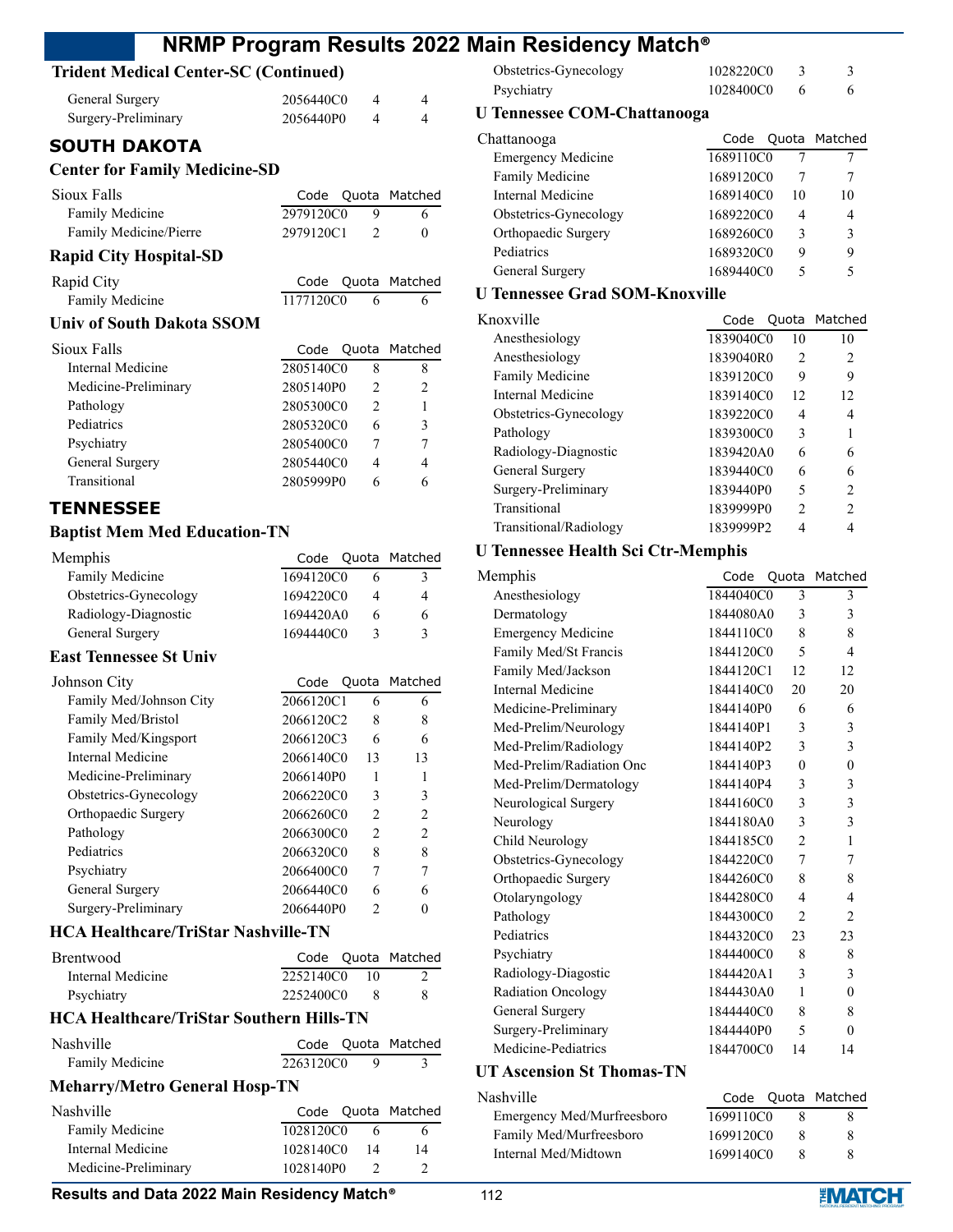# **UT Ascension St Thomas-TN (Continued)**

| Med-Prelim/Midtown            | 1699140P0 |  |
|-------------------------------|-----------|--|
| Obstetrics-Gynecology/Midtown | 1699220C0 |  |
| General Surgery/West          | 1699440C0 |  |

#### **Vanderbilt Univ Med Ctr-TN**

| Nashville                          | Code      | Quota          | Matched        |
|------------------------------------|-----------|----------------|----------------|
| Anesthesiology                     | 1702040C0 | 18             | 18             |
| Dermatology                        | 1702080A0 | 5              | 5              |
| <b>Emergency Medicine</b>          | 1702110C0 | 13             | 13             |
| Internal Medicine                  | 1702140C0 | 42             | 42             |
| Int Med/ABIM Research Path         | 1702140C1 | 5              | 5              |
| Medicine-Preliminary               | 1702140P0 | 5              | 5              |
| Neurological Surgery               | 1702160C0 | 3              | 3              |
| Neurology                          | 1702180C0 | 7              | 7              |
| Child Neurology                    | 1702185C0 | 4              | 4              |
| Child Neurology                    | 1702185R0 | 1              | 1              |
| Obstetrics-Gynecology              | 1702220C0 | 6              | 6              |
| Orthopaedic Surgery                | 1702260C0 | 5              | 5              |
| Otolaryngology                     | 1702280C0 | 5              | 5              |
| Pathology                          | 1702300C0 | 6              | 6              |
| PathologyPSTP                      | 1702300C1 | $\theta$       | $\theta$       |
| Pediatrics                         | 1702320C0 | 24             | 24             |
| Phys Medicine & Rehab              | 1702340C0 | 4              | 4              |
| Plastic Surgery (Integrated)       | 1702362C0 | 1              | 1              |
| Psychiatry                         | 1702400C0 | 5              | 5              |
| Psychiatry/Child Fast Track        | 1702400C1 | 3              | 3              |
| Psychiatry/Research                | 1702400C2 | 1              | 1              |
| Interventional Radiology (Integ)   | 1702416A0 | 3              | 3              |
| Radiology-Diagnostic               | 1702420A0 | 6              | 6              |
| Radiation Oncology                 | 1702430A0 | $\overline{2}$ | $\overline{2}$ |
| General Surgery                    | 1702440C0 | 8              | 8              |
| Surgery-Preliminary                | 1702440P0 | 13             | $\mathbf{1}$   |
| Surg-Prelim/Int Radiology          | 1702440P1 | 3              | 3              |
| Surg-Prelim/Ophthalmology          | 1702440P2 | 5              | 5              |
| Medicine-Pediatrics                | 1702700C0 | 6              | 6              |
| <b>Pediatrics-Medical Genetics</b> | 1702765C0 | 1              | $\mathbf{1}$   |

# **TEXAS**

#### **Baptist Hosps of Southeast Texas**

| <b>Beaumont</b>   |           |                | Code Quota Matched |
|-------------------|-----------|----------------|--------------------|
| Internal Medicine | 2312140C0 | $\frac{13}{2}$ |                    |

#### **Baylor Coll Med-Houston-TX**

| Houston                    | Code      |               | Quota Matched  |
|----------------------------|-----------|---------------|----------------|
| Anesthesiology             | 1716040A0 | $\mathcal{F}$ | 3              |
| Anesthesiology             | 1716040C0 | 14            | 14             |
| Anesthesiology             | 1716040R0 | 5             | 5              |
| Dermatology                | 1716080A0 | 3             | 3              |
| <b>Emergency Medicine</b>  | 1716110C0 | 15            | 15             |
| Emergency Medicine/SACM    | 1716110C1 | 1             | 1              |
| Family Med/Comm Hlth Ctr   | 1716120C0 | 8             | 8              |
| Family Med/St Lukes Lufkin | 1716120C6 | 3             | 3              |
| Internal Medicine          | 1716140C0 | 48            | 48             |
| Internal Medicine/Research | 1716140C1 | 2             | $\overline{c}$ |
| Internal Medicine/MDACC    | 1716140C2 | 5             | 5              |
| Medicine-Preliminary       | 1716140P0 | 4             | 4              |
| Med-Prelim/Ophthalmology   | 1716140P1 | 6             | 6              |
| Med-Prelim/PM&R            | 1716140P2 | 2             | $\mathfrak{D}$ |

| Med-Prelim/Dermatology          | 1716140P3 | $\overline{c}$          | 2              |
|---------------------------------|-----------|-------------------------|----------------|
| Neurological Surgery            | 1716160C0 | $\overline{\mathbf{4}}$ | $\overline{4}$ |
| Neurology                       | 1716180C0 | 10                      | 10             |
| Child Neurology/Neuroscience    | 1716185C0 | $\overline{2}$          | 1              |
| Child Neurology                 | 1716185C1 | 3                       | 3              |
| Child Neurology                 | 1716185R0 | 1                       | 1              |
| Neurodevelopmental Disabilities | 1716186C0 | $\overline{c}$          | 2              |
| Obstetrics-Gynecology           | 1716220C0 | 12                      | 12             |
| Orthopaedic Surgery             | 1716260C0 | 6                       | 6              |
| Otolaryngology                  | 1716280C0 | 5                       | 5              |
| Pathology                       | 1716300C0 | 8                       | 8              |
| Pediatrics                      | 1716320C0 | 36                      | 36             |
| Pediatrics/Global Health        | 1716320C1 | 5                       | 5              |
| Pediatrics/San Antonio          | 1716320C2 | 13                      | 13             |
| Peds/Scientist Development Prog | 1716320C3 | 1                       | 1              |
| Peds/PC Leadership Prog         | 1716320C4 | 4                       | 4              |
| Phys Medicine & Rehab           | 1716340A0 | 8                       | 8              |
| Plastic Surgery (Integrated)    | 1716362C0 | 3                       | 3              |
| Psychiatry                      | 1716400C0 | 12                      | 12             |
| Psychiatry/Research             | 1716400C1 | 1                       | 1              |
| Radiology-Diagnostic            | 1716420A0 | 8                       | 8              |
| Radiology-Diagnostic/ESIR       | 1716420A1 | 4                       | 4              |
| Radiation Oncology              | 1716430A0 | 2                       | $\theta$       |
| General Surgery                 | 1716440C0 | $\overline{4}$          | 4              |
| General Surgery/Academic        | 1716440C1 | $\overline{4}$          | 4              |
| General Surgery/Global          | 1716440C2 | 1                       | 1              |
| Surgery-Preliminary             | 1716440P0 | 17                      | 1              |
| Vascular Surgery                | 1716451C0 | 1                       | 1              |
| Thoracic Surgery                | 1716461C0 | 1                       | 1              |
| Medicine-Pediatrics             | 1716700C0 | 9                       | 9              |
| Pediatrics-Medical Genetics     | 1716765C0 | $\overline{c}$          | 2              |
| Medicine-Medical Genetics       | 1716766C0 | $\mathbf{1}$            | $\mathbf{1}$   |

#### **Baylor S&W All Saints Med Ctr-TX**

| Fort Worth.               |           | Code Quota Matched |
|---------------------------|-----------|--------------------|
| <b>Emergency Medicine</b> | 2259110C0 |                    |
| Internal Medicine         | 2259140C0 | 15                 |
| Obstetrics-Gynecology     | 2259220C0 |                    |
| Transitional              | 2259999P0 | 13                 |
| Transitional/PM&R         | 2259999P1 |                    |
|                           |           |                    |

# **Baylor S&W Med Ctr-Round Rock-TX**

| Round Rock        |           | Code Quota Matched |
|-------------------|-----------|--------------------|
| Family Medicine   | 2318120C0 |                    |
| Internal Medicine | 2318140C0 | 6                  |

# **Baylor Scott & White Med Ctr-TX**

| Temple                    | Code      |    | Quota Matched |
|---------------------------|-----------|----|---------------|
| Anesthesiology            | 1725040C0 | 10 | 10            |
| Dermatology               | 1725080A0 | 3  | 3             |
| <b>Emergency Medicine</b> | 1725110C0 | 14 | 13            |
| Family Medicine           | 1725120C0 | 6  | 6             |
| Internal Medicine         | 1725140C0 | 22 | 22            |
| Medicine-Preliminary      | 1725140P0 | 8  | 8             |
| Med-Prelim/Radiology      | 1725140P2 | 4  | 4             |
| Med-Prelim/Dermatology    | 1725140P3 |    |               |
| Neurological Surgery      | 1725160C0 |    |               |
| Neurology                 | 1725180C0 | 3  | 3             |
| Obstetrics-Gynecology     | 1725220C0 | 4  |               |
| Orthopaedic Surgery       | 1725260C0 |    |               |

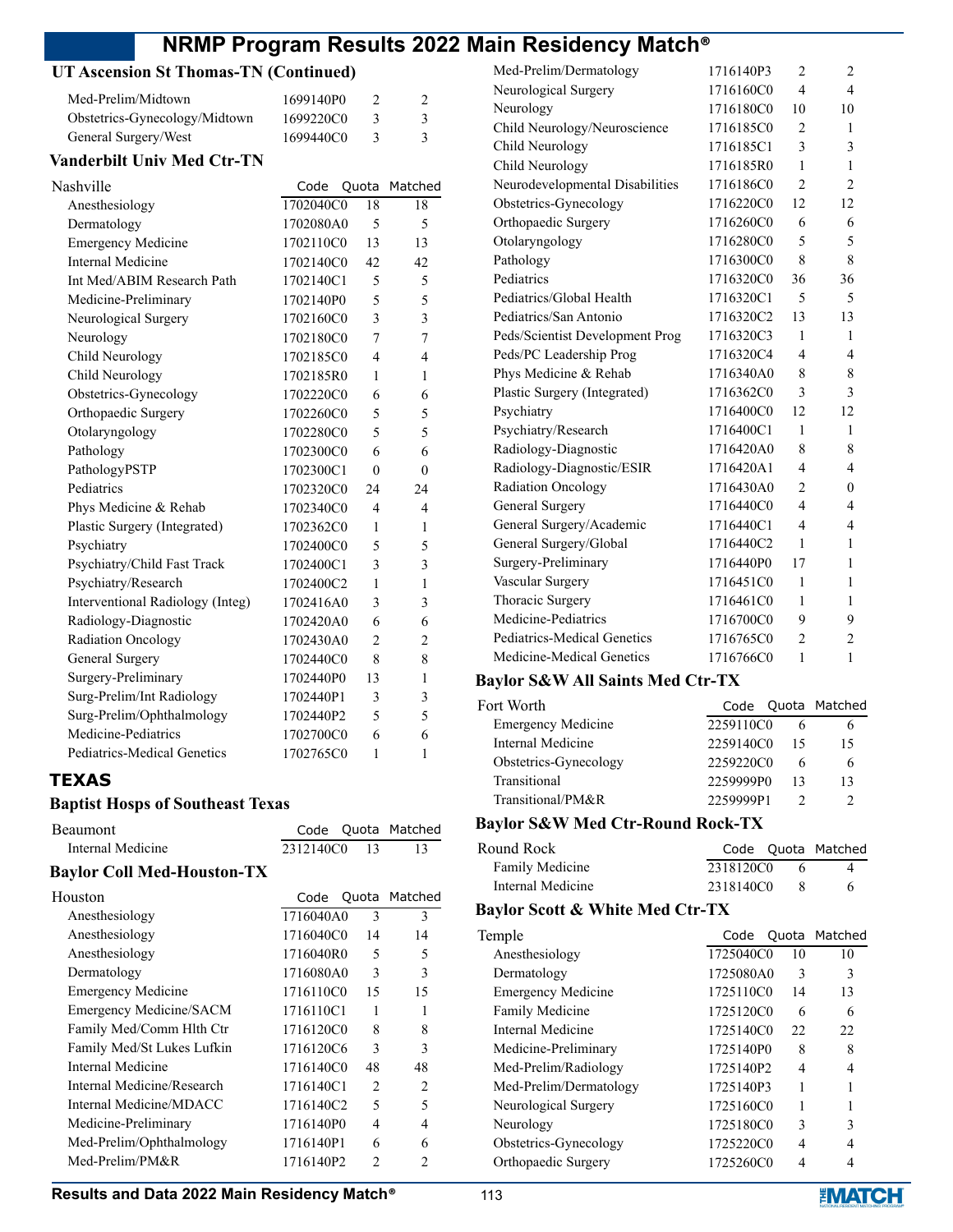# **Baylor Scott & White Med Ctr-TX (Continued)**

| Otolaryngology               | 1725280C0 |   |   |
|------------------------------|-----------|---|---|
| Pathology                    | 1725300C0 | 2 |   |
| Pediatrics                   | 1725320C0 |   | 6 |
| Plastic Surgery (Integrated) | 1725362C0 | 2 | 2 |
| Psychiatry                   | 1725400C0 | 5 |   |
| Radiology-Diagnostic         | 1725420A0 |   |   |
| General Surgery              | 1725440C0 |   |   |

# **Baylor Univ Med Ctr-Dallas-TX**

| Dallas                    |           |    | Code Quota Matched |
|---------------------------|-----------|----|--------------------|
| <b>Emergency Medicine</b> | 1706110C0 | 8  | 8                  |
| <b>Family Medicine</b>    | 1706120C0 | 4  | 4                  |
| Internal Medicine         | 1706140C0 | 13 | 13                 |
| Medicine-Preliminary      | 1706140P0 | 3  | 3                  |
| Obstetrics-Gynecology     | 1706220C0 | 5  | 5                  |
| Orthopaedic Surgery       | 1706260C0 | 3  | 3                  |
| Pathology                 | 1706300C0 | 5  | 5                  |
| Phys Medicine & Rehab     | 1706340A0 | 3  | 3                  |
| Radiology-Diagnostic      | 1706420A0 | 2  | $\mathfrak{D}$     |
| Radiology-Diagnostic      | 1706420C0 | 5  | 5                  |
| General Surgery           | 1706440C0 | 9  | 9                  |
| Surgery-Preliminary       | 1706440P0 | っ  |                    |
|                           |           |    |                    |

# **CHRISTUS Health-TX**

| Irving                   |           |    | Code Quota Matched |
|--------------------------|-----------|----|--------------------|
| Emergency Medicine/Spohn | 2116110C0 | 12 |                    |
| Family Medicine/Spohn    | 2116120C0 | 14 | 9                  |
| Family Med/Santa Rosa    | 2116120C1 | 10 | 10                 |
| Internal Medicine/GSMC   | 2116140C0 | 12 | 12                 |
|                          |           |    |                    |

# **Conroe Reg Med Ctr-TX**

| Code |    | Quota Matched                                                                                                                                                                                                                                                                                                             |
|------|----|---------------------------------------------------------------------------------------------------------------------------------------------------------------------------------------------------------------------------------------------------------------------------------------------------------------------------|
|      | 12 | 12                                                                                                                                                                                                                                                                                                                        |
|      |    |                                                                                                                                                                                                                                                                                                                           |
| Code |    | Quota Matched                                                                                                                                                                                                                                                                                                             |
|      |    | 2                                                                                                                                                                                                                                                                                                                         |
|      | 6  | 1                                                                                                                                                                                                                                                                                                                         |
|      |    |                                                                                                                                                                                                                                                                                                                           |
| Code |    | Quota Matched                                                                                                                                                                                                                                                                                                             |
|      |    | 8                                                                                                                                                                                                                                                                                                                         |
|      |    |                                                                                                                                                                                                                                                                                                                           |
| Code |    | Quota Matched                                                                                                                                                                                                                                                                                                             |
|      |    | 16                                                                                                                                                                                                                                                                                                                        |
|      |    |                                                                                                                                                                                                                                                                                                                           |
| Code |    | Matched                                                                                                                                                                                                                                                                                                                   |
|      | 13 | 3                                                                                                                                                                                                                                                                                                                         |
|      | 10 | 1                                                                                                                                                                                                                                                                                                                         |
|      |    | 23                                                                                                                                                                                                                                                                                                                        |
|      | 3  | 3                                                                                                                                                                                                                                                                                                                         |
|      |    | $\overline{4}$                                                                                                                                                                                                                                                                                                            |
|      |    | 10                                                                                                                                                                                                                                                                                                                        |
|      | 13 | 13                                                                                                                                                                                                                                                                                                                        |
|      |    |                                                                                                                                                                                                                                                                                                                           |
|      |    | 1502120C0<br>2110080R0<br>$\mathfrak{D}$<br>2110140C0<br>1797120C0<br>8<br>1703320C0<br>16<br><b>HCA Houston Healthcare/U Houston-TX</b><br>Quota<br>2211110C0<br>2211120C0<br>2211140C0<br>25<br>2211220C0<br>2211440C0<br>$\overline{4}$<br>2211999P0<br>13<br>2211999P1<br><b>HCA Las Palmas del Sol Healthcare-TX</b> |

| El Paso               |           |     | Code Quota Matched |
|-----------------------|-----------|-----|--------------------|
| Internal Medicine     | 2188140C0 | -15 |                    |
| Obstetrics-Gynecology | 2188220C0 |     |                    |
|                       |           |     |                    |

# **Results and Data 2022 Main Residency Match®** 114

Transitional 2188999P0 13 8

# **HCA Medical City Healthcare-TX**

| Dallas                                   |           |        | Code Quota Matched |
|------------------------------------------|-----------|--------|--------------------|
| Dermatology/Fort Worth                   | 2244080A0 | 1      | 1                  |
| <b>Emergency Medicine</b>                | 2244110C0 | 8      | 8                  |
| Family Medicine/Arlington                | 2244120C0 | 18     | 13                 |
| Family Medicine/Fort Worth               | 2244120C1 | 6      | 6                  |
| Internal Medicine/Arlington              | 2244140C0 | 30     | 10                 |
| Internal Medicine/Fort Worth             | 2244140C1 | 10     | 6                  |
| Internal Medicine/Weatherford            | 2244140C2 | 8      | 1                  |
| Med-Prelim/Weatherford                   | 2244140P0 | 12     | 10                 |
| Ob-Gyn/Arlington                         | 2244220C0 | 5      | 5                  |
| General Surgery/Arlington                | 2244440C0 | 7      | 7                  |
| <b>John Peter Smith Hosp-TX</b>          |           |        |                    |
| Fort Worth                               | Code      | Quota  | Matched            |
| <b>Emergency Medicine</b>                | 1711110C0 | 15     | 15                 |
| Family Medicine                          | 1711120C0 | 24     | 24                 |
| Obstetrics-Gynecology                    | 1711220C0 | 4      | 4                  |
| Orthopaedic Surgery                      | 1711260C0 | 4      | 4                  |
| Psychiatry                               | 1711400C0 | 8      | 8                  |
| Transitional                             | 1711999P1 | 12     | 12                 |
|                                          |           |        |                    |
| <b>Memorial Hermann Hosp-TX</b>          |           |        |                    |
| Sugar Land                               | Code      | Quota  | Matched            |
| Family Medicine                          | 1785120C0 | 14     | 14                 |
| <b>Methodist Health System Dallas-TX</b> |           |        |                    |
| Dallas                                   | Code      | Quota  | Matched            |
| Family Medicine                          | 1707120C0 | 6      | 6                  |
| <b>Internal Medicine</b>                 | 1707140C0 | 13     | 13                 |
| Obstetrics-Gynecology                    | 1707220C0 | 3      | 3                  |
| General Surgery                          | 1707440C0 | 3      | 3                  |
| Surgery-Preliminary                      | 1707440P0 | 3      | 3                  |
| <b>Methodist Hospital-Houston-TX</b>     |           |        |                    |
| Houston                                  | Code      | Quota  | Matched            |
| Anesthesiology                           | 1167040C0 | 6      | 6                  |
| Family Medicine                          | 1167120C0 | 8      | 8                  |
| <b>Internal Medicine</b>                 | 1167140C0 | 17     | 17                 |
| Neurological Surgery                     | 1167160C0 |        |                    |
| Neurology                                | 1167180C0 | 2<br>7 | 2<br>7             |
| Obstetrics-Gynecology                    | 1167220C0 | 5      | 5                  |
|                                          | 1167260C0 | 3      | 3                  |
| Orthopaedic Surgery                      | 1167300C0 | 5      | 5                  |
| Pathology                                |           |        |                    |
| Pathology/Clinical                       | 1167300C1 | 0      | 0                  |
| Radiology-Diagnostic                     | 1167420A0 | 4      | 4                  |
| General Surgery                          | 1167440C0 | 6      | 6                  |
| Surgery-Preliminary                      | 1167440P0 | 1      | 1                  |
| Vascular Surgery                         | 1167451C0 | 2      | 2                  |
| Presbyterian Hosp-Dallas-TX              |           |        |                    |
| Dallas                                   |           |        | Code Quota Matched |
| Internal Medicine                        | 1719140C0 | 6      | 6                  |
| Medicine-Preliminary                     | 1719140P0 | 6      | 6                  |
| <b>St Davids Healthcare GME-TX</b>       |           |        |                    |
| Austin                                   | Code      | Quota  | Matched            |
| Obstetrics-Gynecology                    | 2285220C0 | 5      | 5                  |

General Surgery 2285440C0 5 5

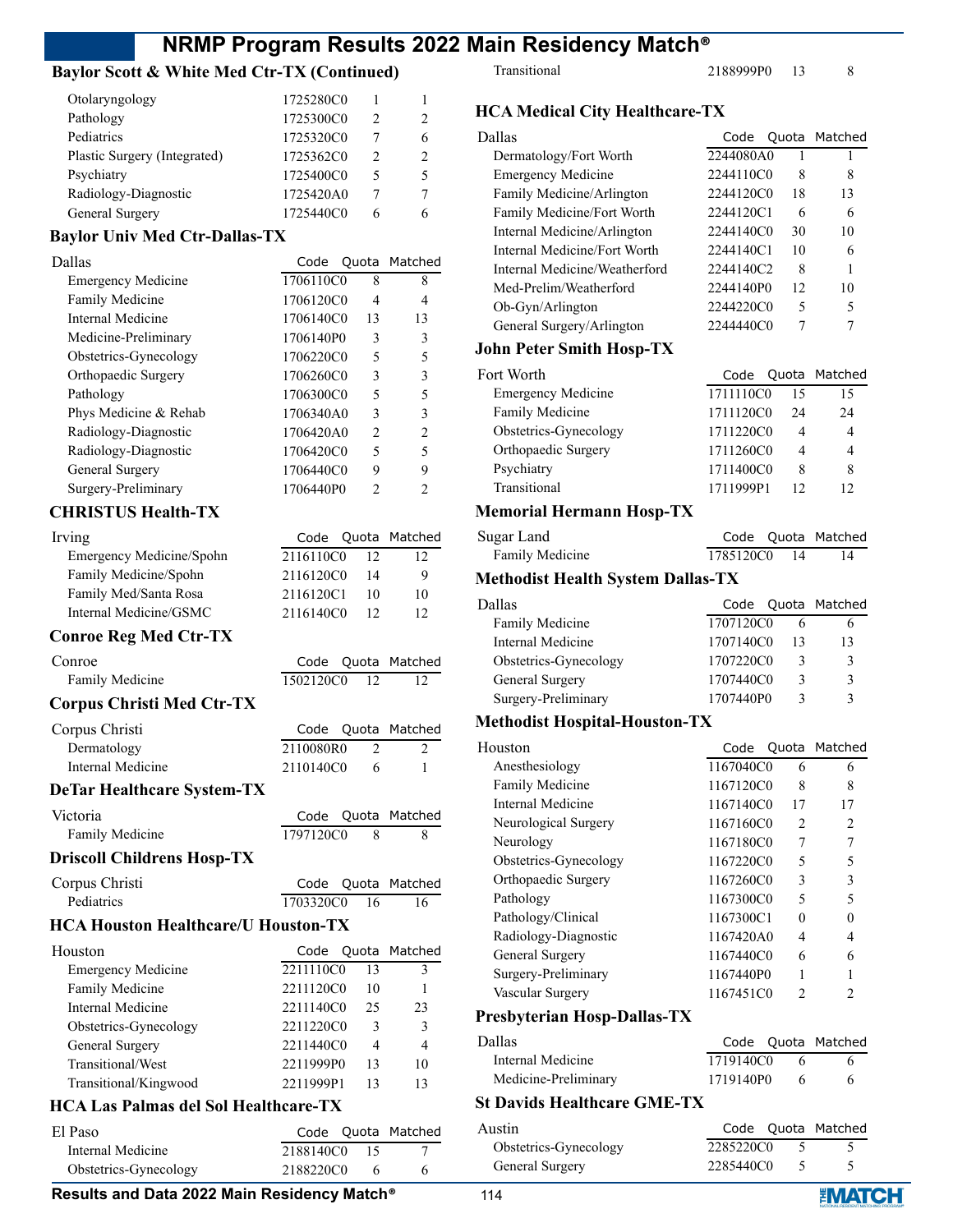## **TIGMER-TX**

| San Antonio                   | Code Quota Matched |    |    |
|-------------------------------|--------------------|----|----|
| Family Medicine/San Antonio   | 2169120C0          |    | 5  |
| Family Medicine/Laredo        | 2169120C1          |    | 3  |
| Internal Medicine/San Antonio | 2169140C0          | 14 | 14 |
| Medicine-Primary/Laredo       | 2169140M0          | 8  | 5  |
| Psychiatry                    | 2169400C0          |    |    |

# **Texas A&M-Bryan/College Station**

| Bryan           |           |    | Code Quota Matched |
|-----------------|-----------|----|--------------------|
| Family Medicine | 1713120C0 | 10 | 10                 |
| Psychiatry      | 1713400C0 |    |                    |

#### **Texas Health Resources**

| Internal Med/Harris Methodist<br>2279140C0<br>10      | Code Quota Matched |
|-------------------------------------------------------|--------------------|
|                                                       | 10                 |
| Internal Medicine/HEB Denton<br>2279140C1<br>20<br>20 |                    |
| 2279440C0<br>General Surgery<br>$\mathcal{R}$         | 3                  |

#### **Texas Tech U Affil-Amarillo**

| Amarillo              |           | Code Quota Matched |
|-----------------------|-----------|--------------------|
| Family Medicine       | 2993120C0 |                    |
| Internal Medicine     | 2993140C0 | 13                 |
| Obstetrics-Gynecology | 2993220C0 | 3                  |
| Pediatrics            | 2993320C0 |                    |
|                       |           |                    |

## **Texas Tech U Affil-El Paso**

| El Paso                       | Code      |               | Quota Matched |
|-------------------------------|-----------|---------------|---------------|
| <b>Emergency Medicine</b>     | 1710110C0 | 12            | 8             |
| Family Medicine               | 1710120C0 | 8             | 4             |
| Family Medicine/Transmountain | 1710120C1 | 6             | 6             |
| Internal Medicine             | 1710140C0 | 15            | 15            |
| Internal Med/Transmountain    | 1710140C2 | 10            | 10            |
| Neurology                     | 1710180A0 | 3             | 3             |
| Obstetrics-Gynecology         | 1710220C0 | 5             | 5             |
| Pediatrics                    | 1710320C0 | 15            | 15            |
| Psychiatry                    | 1710400C0 | 8             | 8             |
| Psychiatry/Transmountain      | 1710400C1 | 4             | 4             |
| Radiology-Diagnostic          | 1710420A0 | 3             | 3             |
| General Surgery               | 1710440C0 | 4             | 4             |
| Surgery-Preliminary           | 1710440P0 | $\mathcal{P}$ | 2             |
|                               |           |               |               |

### **Texas Tech U Affil-Lubbock**

| Lubbock                   | Code      |                          | Quota Matched  |
|---------------------------|-----------|--------------------------|----------------|
| Anesthesiology            | 2973040C0 | 4                        | 4              |
| Anesthesiology            | 2973040R0 | 1                        | 1              |
| Dermatology               | 2973080A0 | 3                        | 3              |
| <b>Emergency Medicine</b> | 2973110C0 | 8                        | 8              |
| Family Medicine           | 2973120C0 | 6                        | $\overline{4}$ |
| Internal Medicine         | 2973140C0 | 14                       | 14             |
| Medicine-Preliminary      | 2973140P0 | 2                        | $\overline{2}$ |
| Neurology                 | 2973180C0 | 4                        | 4              |
| Obstetrics-Gynecology     | 2973220C0 | 3                        | 3              |
| Orthopaedic Surgery       | 2973260C0 | 4                        | 4              |
| Otolaryngology            | 2973280C0 | 1                        | 1              |
| Pediatrics                | 2973320C0 | 8                        | 8              |
| Psychiatry                | 2973400C0 | 4                        | 4              |
| Psychiatry/CAP            | 2973400C1 | 2                        | $\overline{2}$ |
| General Surgery           | 2973440C0 | $\overline{\mathcal{L}}$ | 5              |
| Surgery-Preliminary       | 2973440P0 | 5                        | $\overline{c}$ |

## **Texas Tech U Affil-Permian Basin**

| Texas Tech U Affil-Permian Basin |           |                |                |
|----------------------------------|-----------|----------------|----------------|
| Odessa                           | Code      | Quota          | Matched        |
| Family Medicine/Odessa           | 3124120C0 | 12             | 12             |
| Family Med/Rural-Ft Stockton     | 3124120C2 | 1              | 0              |
| Family Med/Rural-Sweetwater      | 3124120C3 | 1              | 1              |
| Family Med/Rural-Alpine          | 3124120C4 | 1              | 1              |
| Family Med/Rural-Pecos           | 3124120C5 | 1              | 1              |
| Family Med/Rural-Carlsbad        | 3124120C6 | 1              | 1              |
| Family Med/Rural-Hobbs           | 3124120C7 | 1              | 1              |
| Family Medicine/Midland          | 3124120C8 | 1              | 1              |
| <b>Internal Medicine</b>         | 3124140C0 | 13             | 13             |
| Obstetrics-Gynecology            | 3124220C0 | 4              | 4              |
| Psychiatry                       | 3124400C0 | $\overline{2}$ | 1              |
| Texoma Med Ctr-TX                |           |                |                |
| Denison                          | Code      | Quota          | Matched        |
| Family Medicine                  | 2234120C0 | 8              | 7              |
| <b>U Texas HSC-San Antonio</b>   |           |                |                |
| San Antonio                      | Code      | Quota          | Matched        |
| Anesthesiology                   | 1722040C0 | 16             | 16             |
| Anesthesiology                   | 1722040R0 | 1              | 1              |
| Dermatology                      | 1722080A0 | 3              | 3              |
| <b>Emergency Medicine</b>        | 1722110C0 | 10             | 9              |
| Emergency Medicine/Military      | 1722110C1 | 1              | 0              |
| Family Medicine                  | 1722120C0 | 14             | 14             |
| <b>Internal Medicine</b>         | 1722140C0 | 30             | 30             |
| Internal Med/Adv IM Skill        | 1722140C4 | 4              | 4              |
| Medicine-Preliminary             | 1722140P0 | 3              | 3              |
| Med-Prelim/Ophthalmology         | 1722140P4 | 4              | 4              |
| Neurological Surgery             | 1722160C0 | 1              | 1              |
| Neurology                        | 1722180C0 | 7              | 7              |
| Obstetrics-Gynecology            | 1722220C0 | 7              | 7              |
| Orthopaedic Surgery              | 1722260C0 | 7              | 7              |
| Otolaryngology                   | 1722280C0 | $\overline{2}$ | 2              |
| Pathology                        | 1722300C0 | 5              | 5              |
| Pediatrics                       | 1722320C0 | 15             | 15             |
| Phys Medicine & Rehab            | 1722340C0 | 8              | 8              |
| Psychiatry                       | 1722400C0 | 11             | 11             |
| Interventional Radiology (Integ) | 1722416A0 | 2              | 2              |
| Radiology-Diagnostic             | 1722420A0 | 11             | 11             |
| Radiology-Diagnostic             | 1722420R0 | 2              | 2              |
| Radiation Oncology               | 1722430A0 | $\overline{2}$ | 1              |
| Radiation Oncology               | 1722430R0 | 1              | 0              |
| General Surgery                  | 1722440C0 | 7              | 7              |
| Surgery-Preliminary              | 1722440P0 | 14             | 14             |
| Thoracic Surgery                 | 1722461C0 | 1              | 1              |
| <b>U Texas HSC-Tyler</b>         |           |                |                |
| Tyler                            | Code      | Quota          | Matched        |
| Family Medicine                  | 3626120C0 | 8              | 8              |
| Family Medicine/Rural            | 3626120C1 | 2              | $\overline{c}$ |
| Family Medicine/Athens           | 3626120C2 | 4              | 4              |
| Internal Medicine/Tyler          | 3626140C1 | 20             | 11             |

Psychiatry 3626400C0 6 6 Psychiatry/Pittsburg 3626400C1 4 4 General Surgery 3626440C0 3 3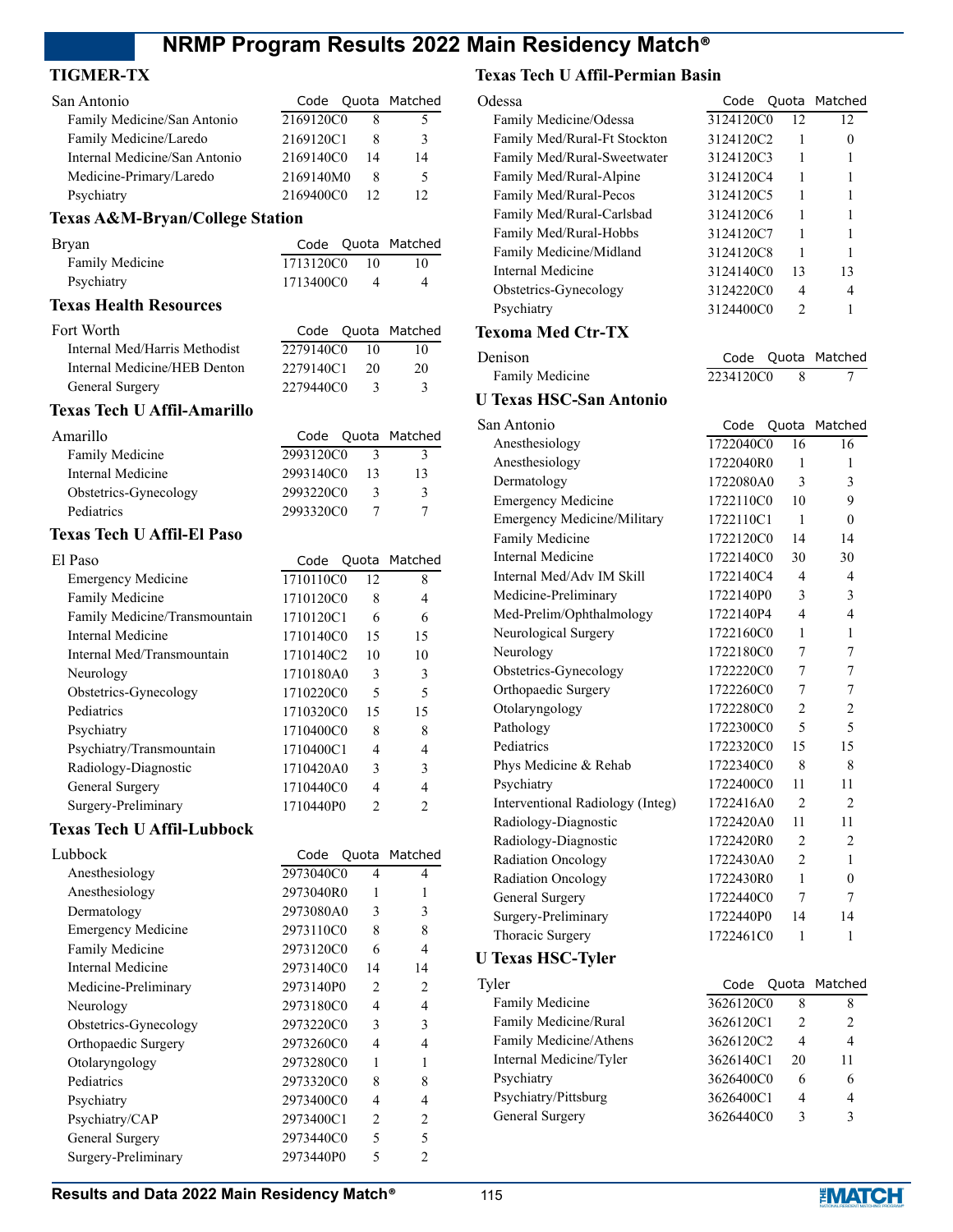# **U Texas MD Anderson Cancer Ctr**

| Houston                             | Code      | Quota          | Matched        |
|-------------------------------------|-----------|----------------|----------------|
| Radiation Oncology                  | 1004430A0 | 6              | 6              |
| <b>U Texas Med Branch-Galveston</b> |           |                |                |
| Galveston                           | Code      | Quota          | Matched        |
| Anesthesiology                      | 1714040C0 | 16             | 16             |
| Anesthesiology                      | 1714040R0 | 4              | 4              |
| Dermatology                         | 1714080A0 | 6              | 6              |
| Dermatology                         | 1714080R1 | 1              | 1              |
| Family Medicine                     | 1714120C0 | 12             | 10             |
| <b>Internal Medicine</b>            | 1714140C0 | 27             | 27             |
| Medicine-Preliminary                | 1714140P0 | 6              | 5              |
| Med-Prelim/Ophthalmology            | 1714140P4 | 4              | 4              |
| Neurological Surgery                | 1714160C0 | $\overline{2}$ | $\overline{2}$ |
| Neurology                           | 1714180C0 | 6              | 6              |
| Obstetrics-Gynecology               | 1714220C0 | 8              | 8              |
| Orthopaedic Surgery                 | 1714260C0 | 5              | 5              |
| Otolaryngology                      | 1714280C0 | 3              | 3              |
| Pathology                           | 1714300C0 | 5              | 5              |
| Pediatrics                          | 1714320C0 | 14             | 14             |
| Plastic Surgery (Integrated)        | 1714362C0 | $\overline{4}$ | 4              |
| Psychiatry                          | 1714400C0 | 7              | 7              |
| Psychiatry/Child Psych              | 1714400C1 | $\overline{2}$ | $\overline{2}$ |
| Interventional Radiology (Integ)    | 1714416A0 | $\mathbf{1}$   | 1              |
| Radiology-Diagnostic                | 1714420A0 | 6              | 6              |
| Radiation Oncology                  | 1714430A0 | 1              | 0              |
| Radiation Oncology                  | 1714430R0 | 1              | 1              |
| General Surgery                     | 1714440C0 | 7              | 7              |
| Surgery-Preliminary                 | 1714440P2 | 3              | $\overline{2}$ |
| Vascular Surgery                    | 1714451C0 | 1              | 1              |
| Medicine-Prev Med/Aerospace         | 1714751C0 | $\overline{2}$ | $\overline{2}$ |
| <b>U Texas Med Sch-Houston</b>      |           |                |                |
| Houston                             | Code      | Quota          | Matched        |

| Houston                          | Code      |                | Quota Matched |
|----------------------------------|-----------|----------------|---------------|
| Anesthesiology                   | 2923040C0 | 25             | 25            |
| Anesthesiology/Research          | 2923040C1 | $\mathbf{1}$   | 1             |
| Anesthesiology                   | 2923040R0 | 1              | 1             |
| Dermatology                      | 2923080A0 | 7              | 7             |
| <b>Emergency Medicine</b>        | 2923110C0 | 20             | 20            |
| Family Medicine/HH/LBJ           | 2923120C0 | 12             | 9             |
| Internal Medicine                | 2923140C0 | 40             | 40            |
| Medicine-Preliminary             | 2923140P0 | 11             | 11            |
| Med-Prelim/Radiation Onc         | 2923140P1 | 2              | 2             |
| Neurological Surgery             | 2923160C0 | 3              | 3             |
| Neurology                        | 2923180C0 | 10             | 10            |
| Child Neurology                  | 2923185C0 | 3              | 1             |
| Obstetrics-Gynecology            | 2923220C0 | 12             | 12            |
| Orthopaedic Surgery              | 2923260C0 | 6              | 6             |
| Otolaryngology                   | 2923280C0 | 3              | 3             |
| Pathology                        | 2923300C0 | 7              | 7             |
| Pediatrics                       | 2923320C0 | 24             | 24            |
| Phys Medicine & Rehab            | 2923340C0 | 4              | 4             |
| Psychiatry                       | 2923400C0 | 13             | 13            |
| Psychiatry/Child Psych           | 2923400C1 | 2              | 2             |
| Psychiatry/Research              | 2923400C2 | $\overline{2}$ | 2             |
| Interventional Radiology (Integ) | 2923416A0 | 3              | 3             |
| Radiology-Diagnostic             | 2923420A0 | 10             | 10            |
| General Surgery                  | 2923440C0 | 6              | 6             |
|                                  |           |                |               |

| Surg-Prelim/Non-designated  | 2923440P0 |   |  |
|-----------------------------|-----------|---|--|
| Surg-Prelim/OMFS            | 2923440P2 | 3 |  |
| Vascular Surgery            | 2923451C0 |   |  |
| Medicine-Pediatrics         | 2923700C0 | 8 |  |
| Pediatrics-Medical Genetics | 2923765C0 |   |  |

# **U Texas Rio Grande Valley**

| Harlingen                         | Code      |                | Quota Matched |
|-----------------------------------|-----------|----------------|---------------|
| Family Medicine/McAllen Med Ctr   | 1825120C0 | 6              | 6             |
| Family MedicineDHR-Edinburg       | 1825120C1 | 8              | 8             |
| Family Medicine/Knapp             | 1825120C2 | 5              | 5             |
| Internal Medicine/VBMC-Harlingen  | 1825140C0 | 5              | 5             |
| Internal Medicine/DHR-Edinburg    | 1825140C1 | 16             | 16            |
| Internal Medicine/Knapp           | 1825140C2 | 12             | 12            |
| Ob-Gyn/DHR-Edinburg               | 1825220C0 | 4              | 4             |
| Obstetrics-Gynecology/BOLD        | 1825220C1 | 1              |               |
| Psychiatry                        | 1825400C0 | 6              | 6             |
| General Surgery/DHR-Edinburg      | 1825440C0 | 4              | 4             |
| General Surgery/Valley Baptist MC | 1825440C1 | $\mathfrak{D}$ | 2             |
| Surgery-Prelimary/DHR-Edinburg    | 1825440P0 | 4              |               |
| Transitional                      | 1825999P0 |                |               |

# **U Texas Southwestern Med Sch-Dallas**

| Dallas                           | Code      | Quota          | Matched        |
|----------------------------------|-----------|----------------|----------------|
| Anesthesiology                   | 2835040C0 | 17             | 17             |
| Anesthesiology                   | 2835040R0 | 5              | 5              |
| Dermatology                      | 2835080A0 | 8              | 8              |
| <b>Emergency Medicine</b>        | 2835110C0 | 26             | 26             |
| Family Medicine                  | 2835120C0 | 14             | 14             |
| <b>Internal Medicine</b>         | 2835140C0 | 51             | 51             |
| <b>Internal Medicine/PSTP</b>    | 2835140C3 | 4              | 4              |
| Medicine-Preliminary             | 2835140P0 | 6              | 6              |
| Neurological Surgery             | 2835160C0 | 3              | 3              |
| Neurology                        | 2835180C0 | 9              | 9              |
| Child Neurology/Neuroscience     | 2835185C0 | 1              | 1              |
| Child Neurology                  | 2835185C1 | 4              | 4              |
| Child Neurology                  | 2835185R0 | 1              | 1              |
| Neurodevelopmental Disabilities  | 2835186C0 | $\theta$       | $\theta$       |
| Obstetrics-Gynecology            | 2835220C0 | 18             | 18             |
| Orthopaedic Surgery              | 2835260C0 | 6              | 6              |
| Otolaryngology                   | 2835280C0 | 4              | 4              |
| Pathology                        | 2835300C0 | 9              | 9              |
| Pediatrics                       | 2835320C0 | 32             | 32             |
| Pediatrics/PSTP2                 | 2835320C2 | 1              | 1              |
| Phys Medicine & Rehab            | 2835340A0 | 3              | 3              |
| Phys Medicine & Rehab            | 2835340C0 | 6              | 6              |
| Plastic Surgery (Integrated)     | 2835362C0 | 5              | 5              |
| Psychiatry                       | 2835400C0 | 11             | 11             |
| Psychiatry/Research              | 2835400C2 | 2              | $\overline{c}$ |
| Psychiatry/ChildPsych            | 2835400C3 | 3              | 3              |
| Psychiatry/Rural Pub Mental Hlth | 2835400C4 | $\overline{2}$ | $\overline{c}$ |
| Interventional Radiology (Integ) | 2835416A0 | 3              | 3              |
| Radiology-Diagnostic             | 2835420A0 | 10             | 10             |
| Radiology-Diag/Research          | 2835420A1 | 3              | 3              |
| Radiology-Diagnostic R           | 2835420R0 | $\overline{2}$ | $\overline{2}$ |
| Radiation Oncology               | 2835430A0 | 3              | 3              |
| General Surgery                  | 2835440C0 | 13             | 13             |
| Surgery-Preliminary              | 2835440P0 | 12             | 12             |
| Surg-Prelim/Rad Research         | 2835440P3 | 1              | 1              |
| Vascular Surgery                 | 2835451C0 | 1              | 1              |

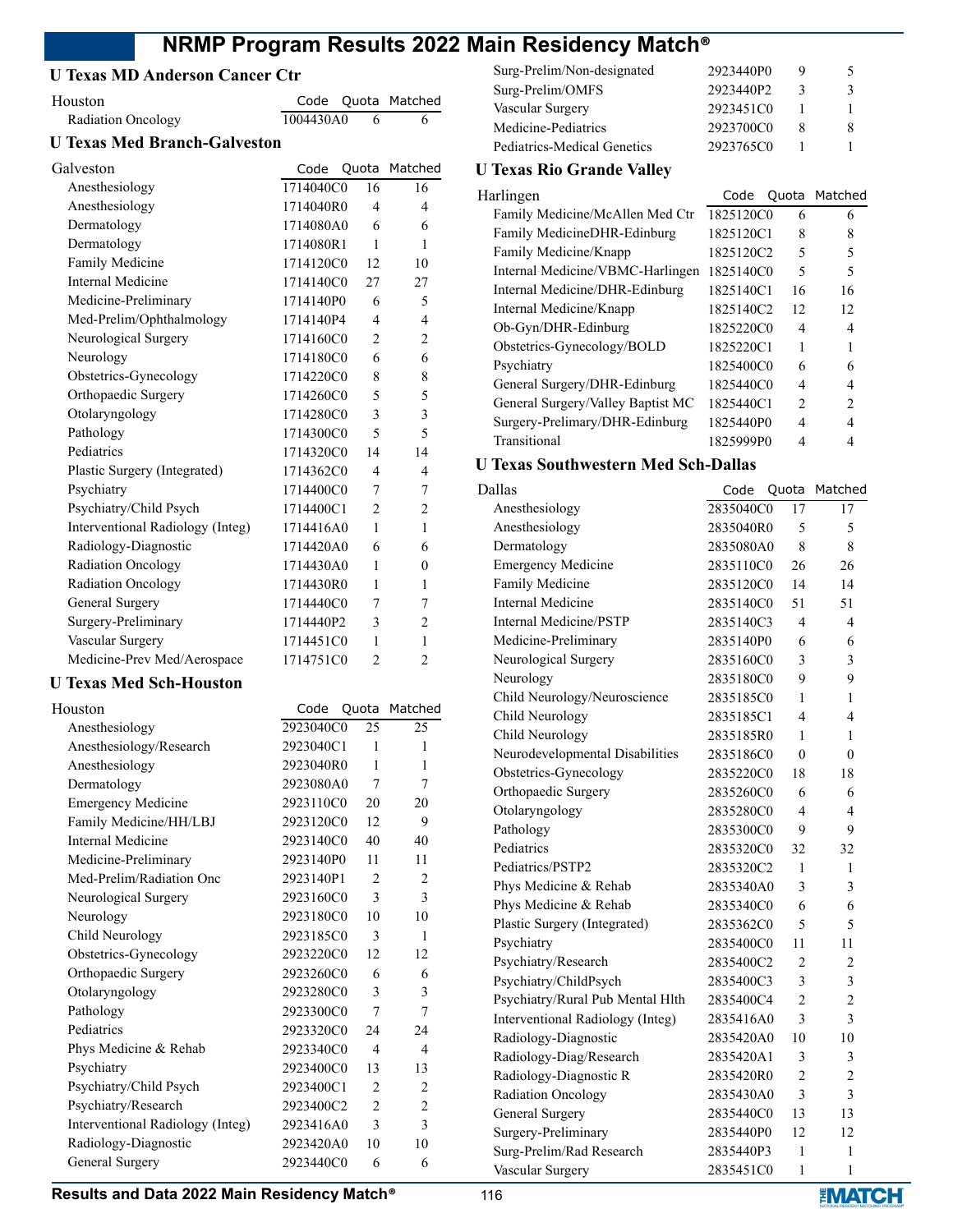# **U Texas Southwestern Med Sch-Dallas (Continued)**

| Medicine-Pediatrics  | 2835700C0 | 4 |
|----------------------|-----------|---|
| Medicine-Psychiatry  | 2835715C0 |   |
| Psychiatry-Neurology | 2835755C0 |   |

#### **U Texas at Austin Dell Medical School**

| Austin                    | Code      |                          | Quota Matched  |
|---------------------------|-----------|--------------------------|----------------|
| Dermatology               | 1793080A0 | 4                        | $\overline{4}$ |
| Dermatology               | 1793080R0 | 1                        | 1              |
| <b>Emergency Medicine</b> | 1793110C0 | 8                        | 8              |
| Family Medicine           | 1793120C0 | 7                        | 7              |
| Internal Medicine         | 1793140C0 | 12                       | 12             |
| Internal Med/Distinction  | 1793140C1 | 5                        | 5              |
| Medicine-Primary          | 1793140M0 | 4                        | 4              |
| Medicine-Preliminary      | 1793140P0 | $\overline{\phantom{0}}$ | 5              |
| Neurological Surgery      | 1793160C0 | 1                        | 1              |
| Neurology                 | 1793180C0 | 6                        | 6              |
| Neurology/Ascension       | 1793180C1 | 4                        | 4              |
| Child Neurology           | 1793185C0 | 1                        | 1              |
| Child Neurology           | 1793185R0 | 1                        | 0              |
| Obstetrics-Gynecology     | 1793220C0 | 5                        | 5              |
| Orthopaedic Surgery       | 1793260C0 | 4                        | $\overline{4}$ |
| Pediatrics                | 1793320C0 | 21                       | 21             |
| Phys Medicine & Rehab     | 1793340A0 | $\overline{2}$           | $\overline{c}$ |
| Psychiatry                | 1793400C0 | 9                        | 9              |
| Radiology-Diagnostic      | 1793420A0 | 4                        | 4              |
| Radiology-Diagnostic      | 1793420R0 | 4                        | 4              |
| General Surgery           | 1793440C0 | 4                        | 4              |
| Surgery-Preliminary       | 1793440P0 | 4                        | 3              |
| Transitional              | 1793999P0 | 6                        | 6              |

# **Waco Family Medicne Institute-TX**

| Waco                                    |           |                | Code Quota Matched |
|-----------------------------------------|-----------|----------------|--------------------|
| Family Medicine                         | 1735120C0 | 12             | 12                 |
| <b>William Beaumont Army Med Ctr-TX</b> |           |                |                    |
| El Paso                                 |           |                | Code Quota Matched |
| Internal Medicine/El Paso VA            | 1717140C0 | 3              |                    |
| Orthopaedic Surgery                     | 1717260C0 | $\overline{1}$ |                    |
| UTAH                                    |           |                |                    |

#### **Intermountain Med Ctr-UT**

| Murray                           | Code      |                | Quota Matched |
|----------------------------------|-----------|----------------|---------------|
| Transitional                     | 1729999P0 | 8              | 8             |
| <b>McKay-Dee Hospital Ctr-UT</b> |           |                |               |
| Ogden                            | Code      |                | Quota Matched |
| Family Medicine                  | 1736120C0 | $\overline{7}$ | 7             |
| <b>University of Utah Health</b> |           |                |               |
| Salt Lake City                   | Code      |                | Quota Matched |
| Anesthesiology                   | 1732040A0 | 4              | 4             |
| Anesthesiology/Trans             | 1732040C0 | 5              | 5             |
| Anesthesiology/IM                | 1732040C1 | 5              | 5             |
| Anesthesiology                   | 1732040R0 | 1              | 1             |
| Dermatology                      | 1732080A0 | 3              | 3             |
| Dermatology/IM                   | 1732080C0 | 1              |               |
| Emergency Medicine               | 1732110C0 | 12             | 12            |
| Family Medicine                  | 1732120C0 | 10             | 8             |
| Family Med/StARR Research        | 1732120C1 | $\Omega$       | 0             |

| Internal Medicine             | 1732140C0 | 27             | 27                      |
|-------------------------------|-----------|----------------|-------------------------|
| Internal Med/Research         | 1732140C1 | 2              | 2                       |
| Internal Med/Intl Partnership | 1732140C2 | $\overline{4}$ | $\overline{\mathbf{4}}$ |
| Internal Med/Med-Geri Pathway | 1732140C3 | $\theta$       | $\theta$                |
| Internal Medicine/Research-A  | 1732140C4 | $\theta$       | $\theta$                |
| Internal Medicine/Research-B  | 1732140C5 | 1              | 1                       |
| Med-Prelim/Ophthalmology      | 1732140P1 | 4              | 4                       |
| Neurological Surgery          | 1732160C0 | 3              | 3                       |
| Neurology                     | 1732180C0 | 8              | 8                       |
| Child Neurology               | 1732185C0 | 3              | 3                       |
| Obstetrics-Gynecology         | 1732220C0 | 7              | 7                       |
| Orthopaedic Surgery           | 1732260C0 | 6              | 6                       |
| Otolaryngology                | 1732280C0 | 3              | 3                       |
| Pathology-AP/CP Comb          | 1732300C0 | $\overline{4}$ | 4                       |
| Pathology-AP/NP Comb          | 1732300C3 | $\theta$       | $\theta$                |
| Pathology/Physician Scientist | 1732300C4 | $\mathbf{1}$   | 1                       |
| Pediatrics                    | 1732320C0 | 23             | 23                      |
| Phys Medicine & Rehab         | 1732340C0 | 7              | 7                       |
| Plastic Surgery (Integrated)  | 1732362C0 | 3              | 3                       |
| Psychiatry                    | 1732400C0 | 9              | 9                       |
| Psychiatry/Research           | 1732400C1 | $\overline{2}$ | 2                       |
| Psychiatry/Rural Idaho Track  | 1732400C2 | 3              | $\overline{\mathbf{3}}$ |
| Radiology-Diagnostic          | 1732420A0 | 7              | 7                       |
| Radiology-Diagnostic          | 1732420C0 | 1              | 1                       |
| Radiation Oncology            | 1732430A0 | $\overline{2}$ | 2                       |
| General Surgery               | 1732440C0 | 6              | 6                       |
| Thoracic Surgery              | 1732461C0 | 1              | 1                       |
| Medicine-Pediatrics           | 1732700C0 | 3              | 3                       |
| Peds/Psych/Child Psych        | 1732730C0 | 3              | 3                       |
| Pediatrics-Medical Genetics   | 1732765C0 | $\mathbf{1}$   | $\mathbf{1}$            |
|                               |           |                |                         |

# **Utah HealthCare Inst/St Marks**

| Salt Lake City                 |           | Code Quota Matched |
|--------------------------------|-----------|--------------------|
| Family Medicine                | 1730120C0 |                    |
| <b>Utah Valley Reg Med Ctr</b> |           |                    |
| Provo                          |           | Code Quota Matched |

| ovo             |           | Code Quota Matched |
|-----------------|-----------|--------------------|
| Family Medicine | 1215120C0 |                    |

# **VERMONT**

#### **Univ of Vermont Medical Center**

| Burlington                 | Code      |                | Quota Matched                 |
|----------------------------|-----------|----------------|-------------------------------|
| Anesthesiology             | 1734040C0 | 6              | 6                             |
| Dermatology                | 1734080A0 | 2              | $\mathfrak{D}_{\mathfrak{p}}$ |
| <b>Emergency Medicine</b>  | 1734110C0 | 6              | 6                             |
| Family Medicine            | 1734120C0 | 6              | 6                             |
| Internal Medicine          | 1734140C0 | 12             | 12                            |
| Medicine-Primary           | 1734140M0 | 3              | 3                             |
| Medicine-Preliminary       | 1734140P0 | 1              |                               |
| Medicine-Preliminary/FAP   | 1734140P2 | $\mathfrak{D}$ | $\mathcal{D}_{\mathcal{L}}$   |
| Neurological Surgery       | 1734160C0 | 1              | 1                             |
| Neurology                  | 1734180C0 | 5              | 5                             |
| Obstetrics-Gynecology      | 1734220C0 | 3              | 3                             |
| Orthopaedic Surgery        | 1734260C0 | 3              | 3                             |
| Otolaryngology             | 1734280C0 | 1              | 1                             |
| Pathology                  | 1734300C0 | 4              | 4                             |
| Pediatrics                 | 1734320C0 | 7              | 7                             |
| Psychiatry                 | 1734400C0 | 3              | 3                             |
| Combined Adult/Child Psych | 1734400C1 | 2              | 2                             |
| Radiology-Diagnostic       | 1734420A0 | 6              | 6                             |

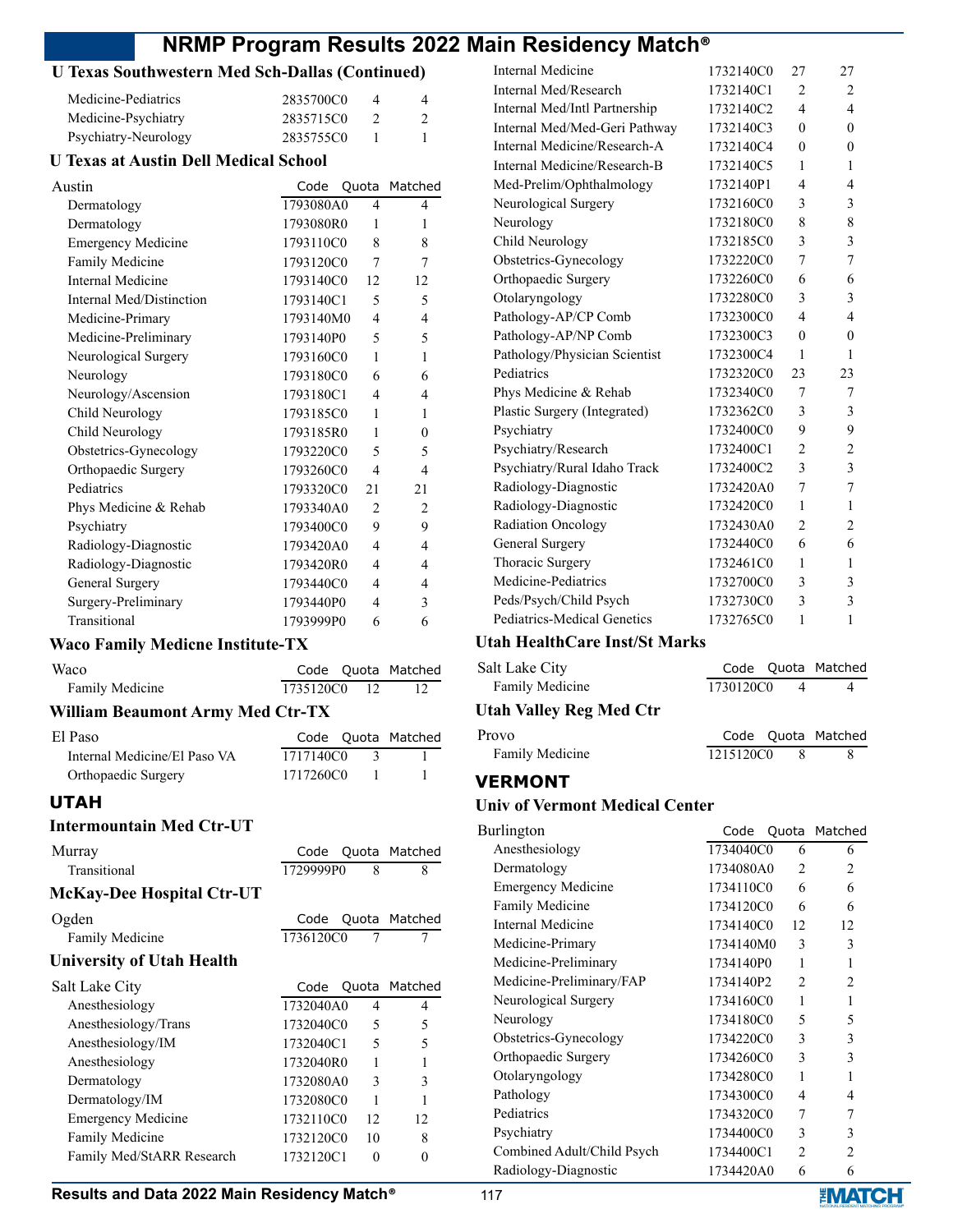# **Univ of Vermont Medical Center (Continued)**

| General Surgery     | 1734440C0 |  |
|---------------------|-----------|--|
| Surgery-Preliminary | 1734440P0 |  |

## **VIRGINIA**

#### **Bon Secours Health System-VA**

| Midlothian                 |           | Code Quota Matched |
|----------------------------|-----------|--------------------|
| Family Medicine/St Francis | 2530120C0 | X.                 |
| Family Medicine/Blackstone | 2530120C1 |                    |

### **Carilion Clinic-Virginia Tech Carilion SOM**

| Roanoke                      | Code      |                | Quota Matched  |
|------------------------------|-----------|----------------|----------------|
| Dermatology                  | 1748080A0 | 2              | $\mathfrak{D}$ |
| Dermatology                  | 1748080R1 |                |                |
| <b>Emergency Medicine</b>    | 1748110C0 | 12             | 12             |
| Family Medicine              | 1748120C0 | 10             | 10             |
| Internal Medicine            | 1748140C0 | 21             | 21             |
| Medicine-Preliminary         | 1748140P0 | 3              | 3              |
| Neurological Surgery         | 1748160C0 | 1              |                |
| Neurology                    | 1748180C0 | 3              | 3              |
| Obstetrics-Gynecology        | 1748220C0 | 4              | 4              |
| Pediatrics                   | 1748320C0 | 6              | $\mathfrak{D}$ |
| Plastic Surgery (Integrated) | 1748362C0 | $\mathfrak{D}$ | $\overline{c}$ |
| Psychiatry                   | 1748400C0 | 8              | 8              |
| General Surgery              | 1748440C0 | 5              | 5              |
| Surgery-Preliminary          | 1748440P0 |                | 4              |

# **Eastern Virginia Med School**

| Norfolk                      | Code      |    | Quota Matched |
|------------------------------|-----------|----|---------------|
| Dermatology                  | 2980080A0 | 3  | 3             |
| Dermatology/Ext Funded       | 2980080R1 | 1  |               |
| <b>Emergency Medicine</b>    | 2980110C0 | 10 | 10            |
| Family Medicine              | 2980120C1 | 16 | 16            |
| Internal Medicine            | 2980140C0 | 13 | 13            |
| Internal Medicine/Geriatrics | 2980140C1 | 1  | $\Omega$      |
| Medicine-Preliminary         | 2980140P0 | 11 | 11            |
| Obstetrics-Gynecology        | 2980220C0 | 5  | 5             |
| Otolaryngology               | 2980280C0 | 3  | 3             |
| Pediatrics                   | 2980320C0 | 28 | 28            |
| Phys Medicine & Rehab        | 2980340A0 | 3  | 3             |
| Physl Medicine & Rehab       | 2980340R0 | 3  | 3             |
| Plastic Surgery (Integrated) | 2980362C0 | 1  | 1             |
| Psychiatry                   | 2980400C0 | 6  | 6             |
| Radiology-Diagnostic         | 2980420A0 | 4  | 4             |
| Radiology-Diagnostic         | 2980420R1 | 1  | 1             |
| General Surgery              | 2980440C0 | 5  | 5             |
| Vascular Surgery             | 2980451C0 | 1  |               |
|                              |           |    |               |

#### **HCA Healthcare LGH-Montgomery/VCOM-VA**

| Blacksburg               |           |   | Code Quota Matched |
|--------------------------|-----------|---|--------------------|
| Dermatology              | 2192080A0 |   |                    |
| Family Medicine          | 2192120C0 | 6 |                    |
| Internal Medicine        | 2192140C0 |   |                    |
| Transitional/Dermatology | 2192999P0 |   |                    |
| Transitional             | 2192999P1 |   |                    |
|                          |           |   |                    |

#### **Inova Fairfax Hospital-VA**

| Falls Church      |              |     | Code Quota Matched |
|-------------------|--------------|-----|--------------------|
| Family Medicine   | 3199120C0    | — Q |                    |
| Internal Medicine | 3199140C0 11 |     |                    |

| Neurological Surgery  | 3199160C0 |    |  |
|-----------------------|-----------|----|--|
| Obstetrics-Gynecology | 3199220C0 | 6  |  |
| Pediatrics            | 3199320C0 | 13 |  |
| General Surgery       | 3199440C0 |    |  |

# **Johnston Memorial Hosp-VA**

| Abingdon               |           | Code Quota Matched |
|------------------------|-----------|--------------------|
| <b>Family Medicine</b> | 2178120C0 |                    |
| Internal Medicine      | 2178140C0 |                    |
| LewisGale Med Ctr-VA   |           |                    |

| Salem                     |           |    | Code Quota Matched |
|---------------------------|-----------|----|--------------------|
| <b>Emergency Medicine</b> | 2129110C0 |    |                    |
| Family Medicine           | 2129120C0 |    |                    |
| Internal Medicine         | 2129140C0 | 20 |                    |
| Psychiatry                | 2129400C0 |    | 5                  |
| <b>Transitional Year</b>  | 2129999P0 |    |                    |

#### **Liberty Univ COM-VA**

| Lynchburg                       | Code      | Quota          | Matched        |
|---------------------------------|-----------|----------------|----------------|
| Osteo Neuromusculo Med          | 2204275C0 | $\mathfrak{D}$ | $\theta$       |
| <b>Lynchburg Fam Med Res-VA</b> |           |                |                |
| Lynchburg                       | Code      | Quota          | Matched        |
| Family Medicine                 | 3065120C0 | 9              | 7              |
| <b>Riverside Reg Med Ctr-VA</b> |           |                |                |
| Newport News                    | Code      | Quota          | Matched        |
| <b>Emergency Medicine</b>       | 1739110C0 | 8              | 8              |
| Family Medicine                 | 1739120C0 | 13             | 13             |
| Obstetrics-Gynecology           | 1739220C0 | 3              | 3              |
| Transitional                    | 1739999P0 | 12             | 12             |
| Sovah Health-Danville-VA        |           |                |                |
| Danville                        | Code      | Quota          | Matched        |
| Family Medicine                 | 2145120C0 | 6              | 6              |
| Internal Medicine               | 2145140C0 | 10             | 10             |
| <b>University of Virginia</b>   |           |                |                |
| Charlottesville                 | Code      | Quota          | Matched        |
| Anesthesiology                  | 1737040A0 | 2              | 2              |
| Anesthesiology                  | 1737040C0 | 12             | 12             |
| Anesthesiology                  | 1737040R0 | $\overline{2}$ | $\overline{2}$ |
| Dermatology                     | 1737080A0 | 3              | 3              |
| Dermatology                     | 1737080R1 | 1              | 1              |
| <b>Emergency Medicine</b>       | 1737110C0 | 12             | 12             |
| Family Medicine                 | 1737120C0 | 8              | 8              |
| Internal Medicine               | 1737140C0 | 30             | 30             |
| Medicine-Primary                | 1737140M0 | 3              | 3              |
| Medicine-Preliminary            | 1737140P0 | 3              | 3              |
| Neurological Surgery            | 1737160C0 | 3              | 3              |
| Neurology                       | 1737180C0 | 6              | 6              |
| Child Neurology                 | 1737185C0 | 1              | 1              |
| Obstetrics-Gynecology           | 1737220C0 | 5              | 5              |
| Orthopaedic Surgery/5 Yr        | 1737260C0 | 5              | 5              |
| Otolaryngology                  | 1737280C0 | 3              | 3              |
| Pathology                       | 1737300C0 | 6              | 6              |
| Pediatrics                      | 1737320C0 | 11             | 11             |
| Phys Medicine & Rehab           | 1737340A0 | $\overline{2}$ | $\overline{2}$ |

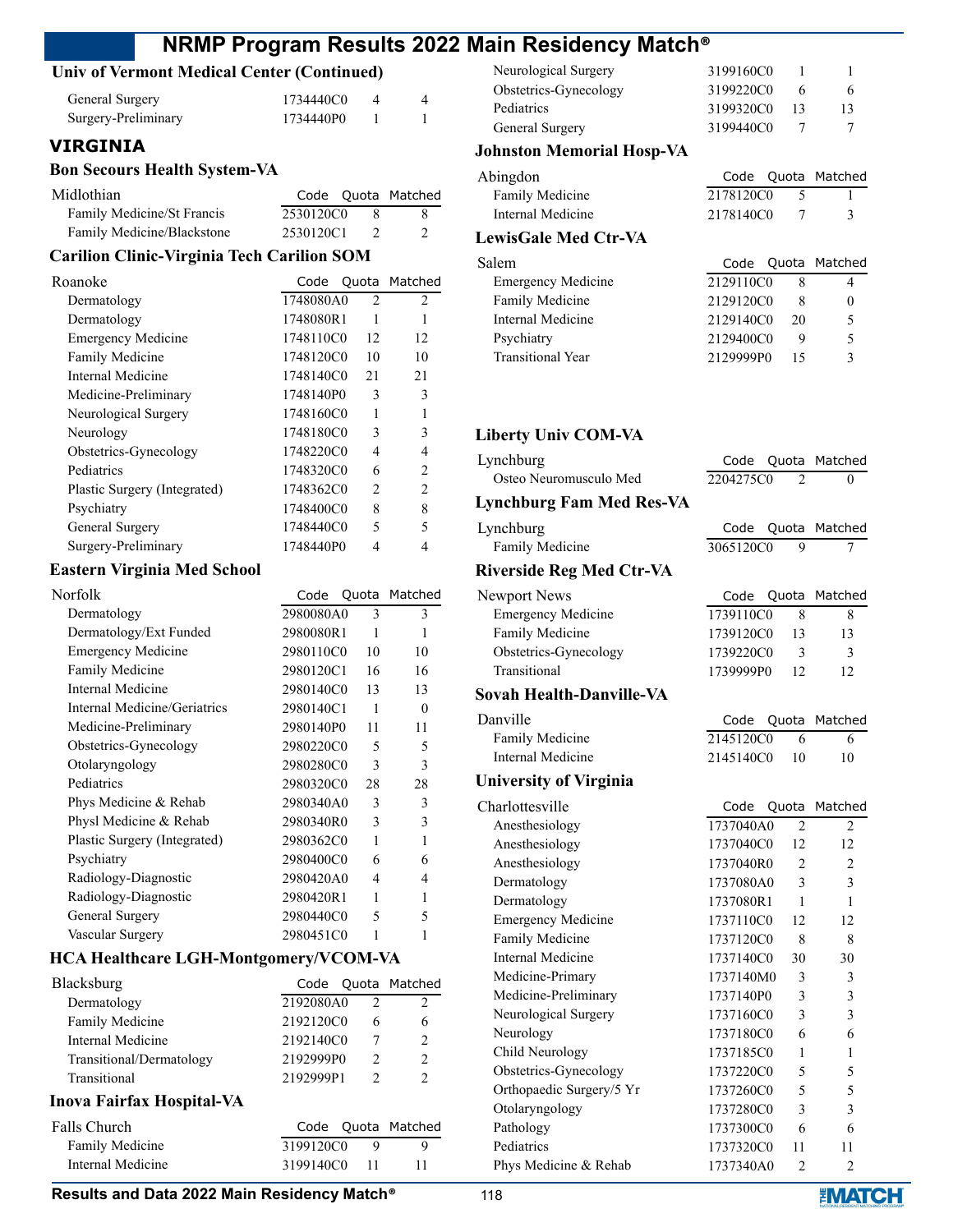# **University of Virginia (Continued)**

| Phys Medicine & Rehab            | 1737340C0 | $\mathcal{L}$  | 2  |
|----------------------------------|-----------|----------------|----|
| Plastic Surgery (Integrated)     | 1737362C0 | $\overline{2}$ | 2  |
| Psychiatry                       | 1737400C0 | 10             | 10 |
| Interventional Radiology (Integ) | 1737416C0 | $\overline{2}$ | 2  |
| Radiology-Diagnostic             | 1737420A0 | 8              | 8  |
| <b>Radiation Oncology</b>        | 1737430A0 | $\mathfrak{D}$ | 2  |
| <b>Radiation Oncology</b>        | 1737430R0 | $\mathfrak{D}$ | 2  |
| General Surgery                  | 1737440C0 | 5              | 5  |
| Surgery-Preliminary              | 1737440P1 | 8              | 2  |
| Thoracic Surgery                 | 1737461C0 |                |    |

## **VCU-Shenandoah Valley-VA**

| Front Royal     |           | Code Quota Matched |
|-----------------|-----------|--------------------|
| Family Medicine | 1742120C0 |                    |

# **Virginia Commonwealth U Hlth Sys**

| Richmond                         | Code      | Quota          | Matched                  |
|----------------------------------|-----------|----------------|--------------------------|
| Anesthesiology                   | 1743040C0 | 8              | 8                        |
| Anesthesiology                   | 1743040R0 | 4              | 4                        |
| Dermatology                      | 1743080A0 | $\overline{2}$ | $\overline{2}$           |
| <b>Emergency Medicine</b>        | 1743110C0 | 12.            | 12                       |
| <b>Internal Medicine</b>         | 1743140C0 | 33             | 33                       |
| Internal Medicine/Geriatrics     | 1743140C3 | $\theta$       | $\theta$                 |
| Medicine-Preliminary             | 1743140P0 | 5              | 5                        |
| Med-Prelim/Neurology             | 1743140P1 | 8              | 8                        |
| Med-Prelim/PM&R                  | 1743140P2 | 3              | 3                        |
| Med-Prelim/Ophthalmology         | 1743140P3 | 4              | $\overline{4}$           |
| Neurological Surgery             | 1743160C0 | $\overline{c}$ | $\overline{2}$           |
| Neurology                        | 1743180A0 | 8              | 8                        |
| Child Neurology                  | 1743185C0 | $\mathbf{1}$   | 1                        |
| Obstetrics-Gynecology            | 1743220C0 | 6              | 6                        |
| Orthopaedic Surgery              | 1743260C0 | 5              | 5                        |
| Otolaryngology                   | 1743280C0 | 3              | 3                        |
| Pathology                        | 1743300C0 | 4              | $\overline{\mathcal{L}}$ |
| Pediatrics                       | 1743320C0 | 16             | 16                       |
| Phys Medicine & Rehab            | 1743340A0 | 6              | 6                        |
| Plastic Surgery (Integrated)     | 1743362C0 | $\overline{2}$ | $\overline{2}$           |
| Psychiatry                       | 1743400C0 | 11             | 11                       |
| Psychiatry/Research Trk          | 1743400C1 | $\theta$       | $\theta$                 |
| Interventional Radiology (Integ) | 1743416A0 | $\overline{2}$ | 2                        |
| Radiology-Diagnostic             | 1743420A0 | 7              | 7                        |
| <b>Radiation Oncology</b>        | 1743430A0 | 1              | 1                        |
| <b>Radiation Oncology</b>        | 1743430R0 | $\overline{c}$ | $\overline{c}$           |
| General Surgery                  | 1743440C0 | 6              | 6                        |
| Surgery-Preliminary              | 1743440P0 | 7              | 7                        |
| Medicine-Pediatrics              | 1743700C0 | 4              | 4                        |
| Medicine-Emergency Med           | 1743705C0 | $\overline{2}$ | $\overline{2}$           |

# **Wellmont Health System-VA**

| Big Stone Gap     |           | Code Quota Matched |
|-------------------|-----------|--------------------|
| Family Medicine   | 2216120C0 | 4                  |
| Internal Medicine | 2216140C0 |                    |

#### **WASHINGTON**

# **Central WA Family Med**

| Yakima                      |           |     | Code Quota Matched |
|-----------------------------|-----------|-----|--------------------|
| Family Medicine             | 3059120C0 | ∣ Q |                    |
| Family Med/Ellensburg Rural | 3059120C1 |     |                    |

# **Community Health Care-WA**

| Tacoma                                    | Code Quota Matched      |                                           |
|-------------------------------------------|-------------------------|-------------------------------------------|
| Family Medicine                           | 1731120C0               | 3<br>8                                    |
| <b>Elson S Floyd COM WSU-WA</b>           |                         |                                           |
| Spokane                                   | Code                    | Quota Matched                             |
| Internal Medicine<br>Medicine-Preliminary | 2276140C0<br>2276140P0  | 12<br>12<br>$\overline{\mathcal{A}}$<br>4 |
| <b>Harrison Med Ctr-WA</b>                |                         |                                           |
| <b>B</b> remerton                         | Code<br>Quota           | Matched                                   |
| Family Medicine                           | 2059120C0               | 8<br>8                                    |
| Kadlec Regional Med Ctr-WA                |                         |                                           |
| Richland                                  | Code Quota Matched      |                                           |
| Family Medicine                           | 1721120C0               | 8<br>8                                    |
| Kaiser Permanente Washington              |                         |                                           |
| Seattle                                   | Quota<br>Code           | Matched                                   |
| Family Medicine/Capitol Hill              | 1811120C0               | 4<br>4                                    |
| Family Medicine/Burien                    | 1811120C1               | $\mathfrak{D}$<br>2                       |
| Legacy Salmon Creek Med Ctr-WA            |                         |                                           |
| Vancouver                                 | Code Quota Matched      |                                           |
| Internal Medicine                         | 2301140C0               | 12<br>12                                  |
| <b>MultiCare Good Samaritan Hosp-WA</b>   |                         |                                           |
| Puyallup                                  | Quota<br>Code           | Matched                                   |
| Family Medicine                           | 1574120C0               | 6<br>6                                    |
| <b>PeaceHealth Southwest Med Ctr-WA</b>   |                         |                                           |
|                                           | Code<br>Quota           | Matched                                   |
| Vancouver                                 |                         |                                           |
| Family Medicine                           | 1143120C0               | 8<br>8                                    |
| Providence Sacred Heart Med Ctr-WA        |                         |                                           |
| Spokane                                   | Quota<br>Code           | Matched                                   |
| Family Medicine                           | 1758120 $\overline{CO}$ | 10<br>10                                  |
| Family Med/Rural                          | 1758120C1               | $\overline{c}$<br>2                       |
| Internal Medicine                         | 1758140C0               | 10<br>8                                   |
| Phys Medicine & Rehab                     | 1758340A0               | 6<br>6                                    |
| Psychiatry<br>Transitional                | 1758400C0<br>1758999P0  | 4<br>4<br>18<br>18                        |
| <b>Providence St Peter Hospital-WA</b>    |                         |                                           |
| Olympia                                   | Code<br>Quota           | Matched                                   |
| Family Medicine                           | 3198120C0               | 7<br>7                                    |
| Family Medicine/Chehalis                  | 3198120C1               | 3<br>3                                    |
| Family Med/Summit Pacific                 | 3198120C2               | 2<br>$\mathfrak{D}$                       |
| Puyallup Tribal Health Authority-WA       |                         |                                           |
| Tacoma                                    | Code<br>Quota           | Matched                                   |
| Family Medicine                           | 2209120C0               | 3<br>4                                    |
| Sea Mar Community Health Ctrs-WA          |                         |                                           |
| Seattle                                   | Quota<br>Code           | Matched                                   |
| Family Medicine                           | 1912120C0               | 9<br>10                                   |
| Skagit Regional Health-WA                 |                         |                                           |
| Mount Vernon                              | Code                    | Quota Matched                             |
| Family Medicine<br>Internal Medicine      | 2159120C0<br>2159140C0  | 4<br>2<br>8<br>8                          |

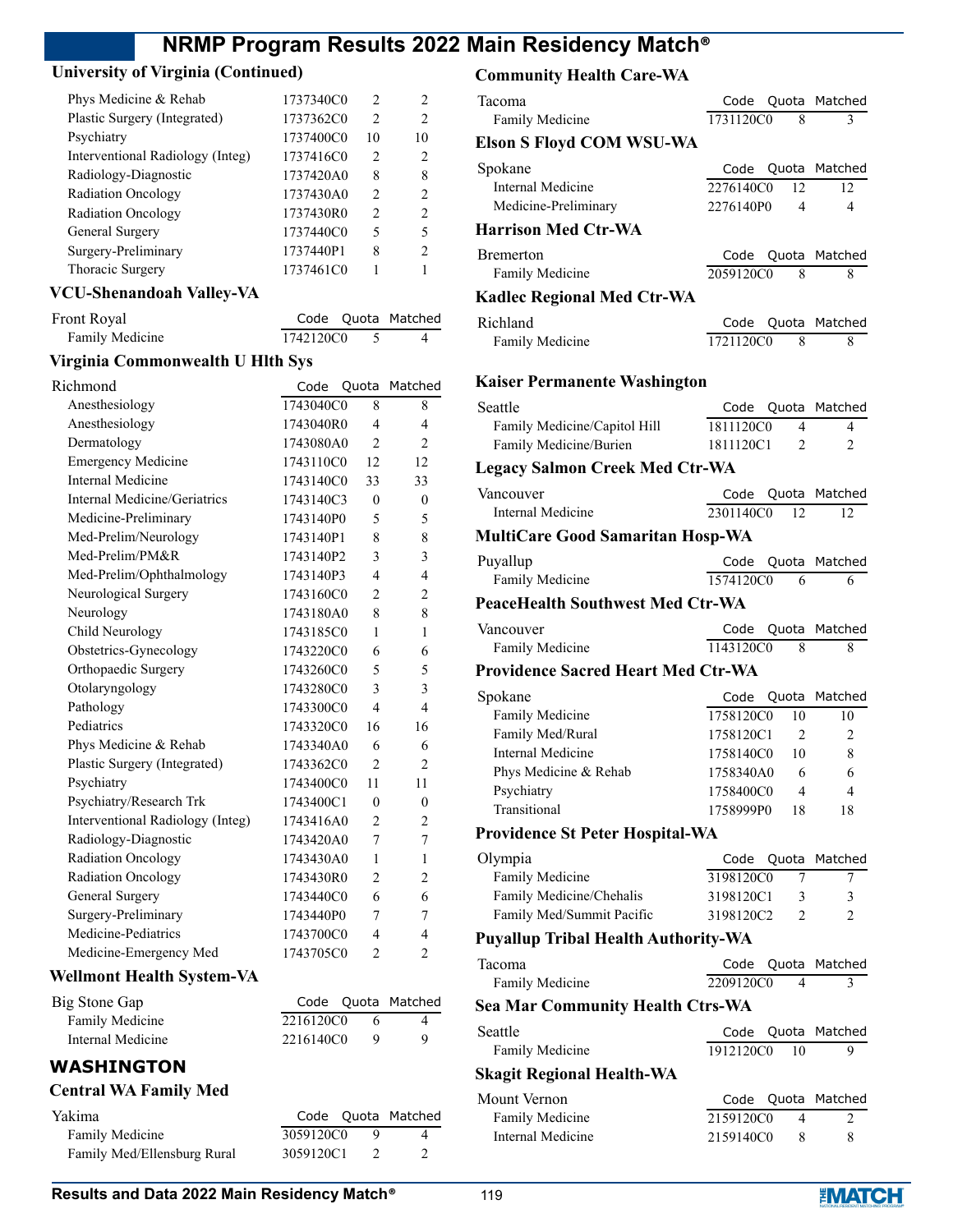Code Quota Matched

Code Quota Matched Family Media 2086120C0 8 8

#### **St Josephs Hospital-WA**

| General Surgery    | 2210440C0         |  |
|--------------------|-------------------|--|
| Swedish Med Ctr-WA |                   |  |
| <b>Seattle</b>     | Code Quota Matche |  |

| eattle                   | Code      |                | Quota Matched                 |
|--------------------------|-----------|----------------|-------------------------------|
| Family Med/First Hill    | 1755120C0 | 6              | 6                             |
| Family Med/Downtown      | 1755120C1 | 3              | 3                             |
| Family Med/Ballard       | 1755120C2 | $\mathfrak{D}$ | 2                             |
| Family Med/Cherry Hill   | 1755120C3 | 4              | 4                             |
| Family Med/SeaMar        | 1755120C4 | $\mathfrak{D}$ | 0                             |
| Family Med/SIHB          | 1755120C5 | $\overline{c}$ | 2                             |
| Family Med/Carolyn Downs | 1755120C7 | $\mathfrak{D}$ | 2                             |
| Family Med/ID Clinic     | 1755120C8 | $\mathcal{D}$  | $\mathfrak{D}_{\mathfrak{p}}$ |
| Family Medicine/Rural    | 1755120C9 | 3              | 3                             |
| Obstetrics-Gynecology    | 1755220C0 | 6              | 6                             |
| General Surgery          | 1755440C0 | 5              | 5                             |
| Surgery-Preliminary      | 1755440P0 | 5              |                               |

#### **Tacoma Family Med-WA**

| Tacoma          |  |
|-----------------|--|
| Family Medicine |  |

#### **Trios Health-WA**

| Kennewick         |           |            | Code Quota Matched |
|-------------------|-----------|------------|--------------------|
| Family Medicine   | 2167120C0 | -4         |                    |
| Internal Medicine | 2167140C0 | $\sqrt{2}$ |                    |

#### **U Washington Affil Hosps**

| Seattle                       | Code      | Quota                    | Matched        |
|-------------------------------|-----------|--------------------------|----------------|
| Anesthesiology                | 1918040A0 | 1                        | 1              |
| Anesthesiology/Clin Base Yr   | 1918040C0 | 24                       | 24             |
| Anesthesiology/Crit Care Comb | 1918040C1 | 1                        | 1              |
| Anesthesiology/Bonica Scholar | 1918040C2 | 1                        | 1              |
| Anesthesiology                | 1918040R0 | 1                        | 1              |
| Dermatology                   | 1918080A0 | 4                        | $\overline{4}$ |
| Dermatology                   | 1918080R0 | 1                        | 1              |
| <b>Emergency Medicine</b>     | 1918110C0 | 13                       | 13             |
| Family Medicine               | 1918120C0 | 6                        | 6              |
| Family Med/Harborview         | 1918120C1 | $\overline{2}$           | $\overline{2}$ |
| Family Medicine/Chelan Rural  | 1918120C2 | $\overline{2}$           | $\overline{2}$ |
| <b>Internal Medicine</b>      | 1918140C0 | 41                       | 41             |
| Medicine-Primary              | 1918140M0 | 11                       | 11             |
| Med-Prelim/Ophthalmology      | 1918140P2 | 5                        | 5              |
| Neurological Surgery          | 1918160C0 | 3                        | 3              |
| Neurology                     | 1918180C0 | 8                        | 8              |
| Child Neurology               | 1918185C0 | 3                        | 3              |
| Obstetrics-Gynecology         | 1918220C0 | 7                        | 7              |
| Orthopaedic Surgery           | 1918260C0 | 8                        | 8              |
| Otolaryngology                | 1918280C0 | 3                        | 3              |
| $Oto + 2$ yrs research        | 1918280C1 | 1                        | 1              |
| Pathology-AP & CP             | 1918300C0 | 5                        | 5              |
| Pathology-AP only             | 1918300C1 | 1                        | 1              |
| Pathology-CP only             | 1918300C2 | 1                        | $\theta$       |
| Pathology-AP & NP             | 1918300C3 | 1                        | 1              |
| Pediatrics                    | 1918320C0 | 31                       | 31             |
| Pediatrics/Alaska             | 1918320C1 | 4                        | 4              |
| Pediatrics/Research           | 1918320C2 | 2                        | 2              |
| Pediatrics/Health Equity      | 1918320C3 | $\overline{\mathcal{L}}$ | $\overline{4}$ |
| Phys Medicine & Rehab         | 1918340A0 | 5                        | 5              |

| Phys Medicine & Rehab            | 1918340C0 | 3              | 3              |
|----------------------------------|-----------|----------------|----------------|
| Plastic Surgery (Integrated)     | 1918362C0 | 5              | 5              |
| Psychiatry                       | 1918400C0 | 12             | 12             |
| Psychiatry/Research              | 1918400C4 | 4              | 4              |
| Psychiatry/UW Montana            | 1918400C5 | 3              | 3              |
| Interventional Radiology (Integ) | 1918416A0 | 3              | 3              |
| Radiology-Diagnostic             | 1918420A0 | 10             | 10             |
| Radiation Oncology               | 1918430A0 | 2              | 2              |
| General Surgery                  | 1918440C0 | 3              | 3              |
| General Surgery/Research         | 1918440C1 | 4              | 4              |
| $Surg-Prelim/2yr$                | 1918440P0 | 3              | 1              |
| Surg-Prelim/1yr                  | 1918440P3 | 13             | 6              |
| Vascular Surgery                 | 1918451C0 | $\mathfrak{D}$ | $\mathfrak{D}$ |
| Thoracic Surgery                 | 1918461C0 | 1              |                |
| Pediatrics-Medical Genetics      | 1918765C0 | 1              |                |
| <b>Valley Med Ctr-WA</b>         |           |                |                |
| Renton                           | Code      | Quota          | Matched        |
| <b>Family Medicine</b>           | 3132120C0 | 8              | 8              |

#### **Virginia Mason Med Ctr-WA**

| Seattle              |           |   | Code Quota Matched |
|----------------------|-----------|---|--------------------|
| Anesthesiology       | 1756040A0 | 3 | 3                  |
| Anesthesiology       | 1756040C0 | 6 | 6                  |
| Internal Medicine    | 1756140C0 | 6 | 6                  |
| Medicine-Primary     | 1756140M0 | 4 | 4                  |
| Medicine-Preliminary | 1756140P0 | 3 | 3                  |
| Radiology-Diagnostic | 1756420A0 |   |                    |
| Radiology-Diagnostic | 1756420C0 | 2 | 2                  |
| General Surgery      | 1756440C0 | 5 | 5                  |
| Surgery-Preliminary  | 1756440P0 | 6 | 5                  |
| Transitional         | 1756999P0 | 5 |                    |
|                      |           |   |                    |

## **Yakima Valley Farm Workers Clinic-WA**

| Toppenish       |           | Code Quota Matched |
|-----------------|-----------|--------------------|
| Family Medicine | 2168120C0 |                    |

# **WEST VIRGINIA**

#### **AccessHealth-WV**

| Beckley                    | Code      |                | Quota Matched  |
|----------------------------|-----------|----------------|----------------|
| <b>Family Medicine</b>     | 2304120C0 | $\overline{4}$ | $\mathfrak{D}$ |
| Charleston Area Med Ctr-WV |           |                |                |
| Charleston                 | Code      |                | Quota Matched  |
| <b>Emergency Medicine</b>  | 1902110C0 | 6              | 5              |
| Family Medicine            | 1902120C0 | $\mathfrak{D}$ | $\mathcal{D}$  |
| Internal Medicine          | 1902140C0 | 11             | 11             |
| Medicine-Preliminary       | 1902140P0 | 5              | 3              |
| Obstetrics-Gynecology      | 1902220C0 | 3              | 3              |
| Pediatrics                 | 1902320C0 | 7              |                |
| Psychiatry                 | 1902400C0 | 4              | 4              |
| General Surgery            | 1902440C0 | 4              |                |
| Surgery-Preliminary        | 1902440P0 | $\overline{c}$ | 0              |
| Vascular Surgery           | 1902451C0 | 1              |                |
| Medicine-Psychiatry        | 1902715C0 | 2              |                |
|                            |           |                |                |

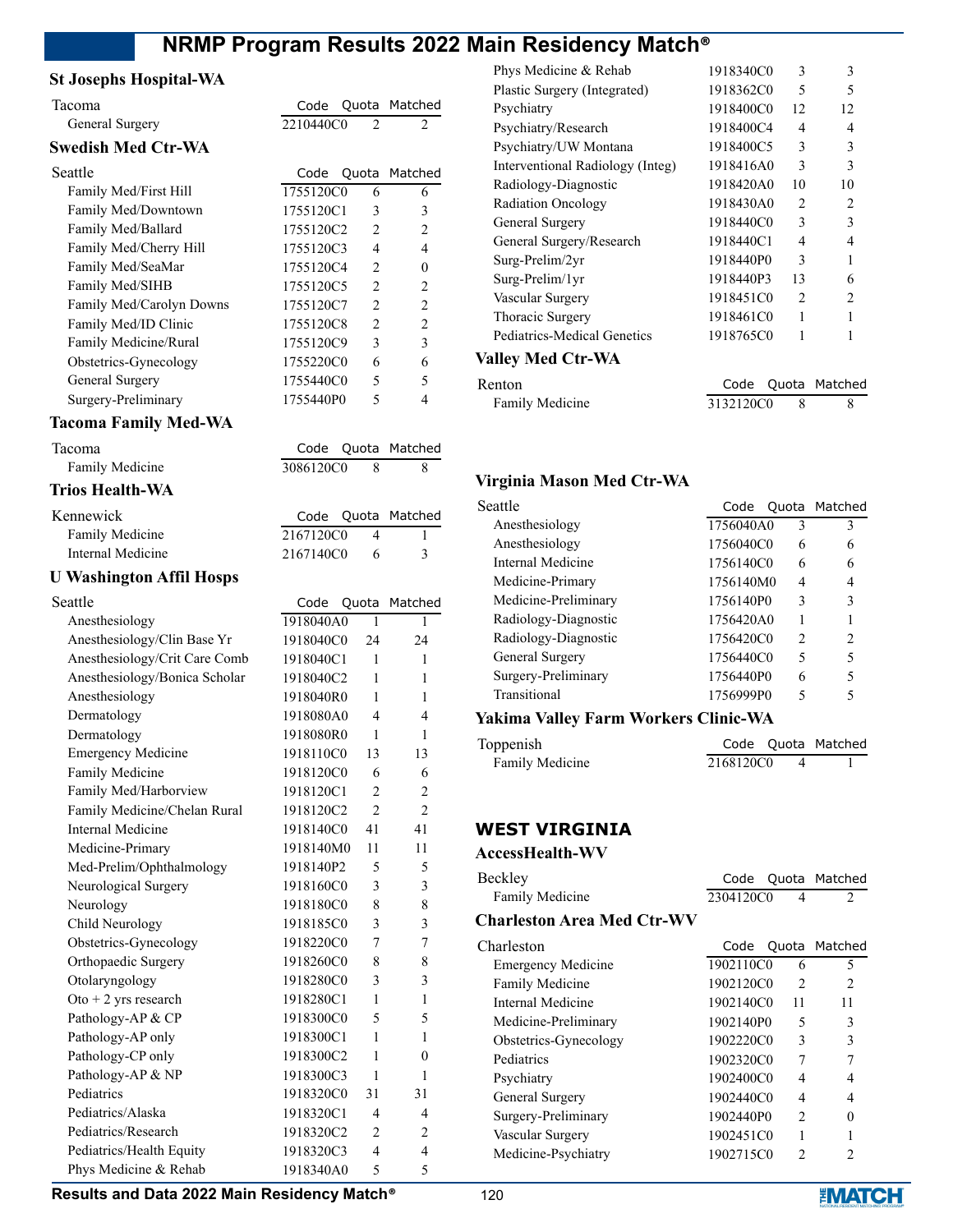# **Greenbrier Valley Med Ctr-WV**

| Ronceverte             |           | Code Quota Matched |
|------------------------|-----------|--------------------|
| Family Medicine        | 2305120C0 |                    |
| Osteo Neuromusculo Med | 2305275C0 |                    |

## **Marshall Community Health-WV**

| Huntington      |           | Code Quota Matched |
|-----------------|-----------|--------------------|
| Family Medicine | 2191120C0 |                    |

### **Marshall University SOM-WV**

| Huntington            | Code      |    | Quota Matched |
|-----------------------|-----------|----|---------------|
| Family Medicine       | 3066120C0 | 8  | 8             |
| Internal Medicine     | 3066140C0 | 17 | 17            |
| Medicine-Preliminary  | 3066140P0 | 9  | 6             |
| Neurology             | 3066180C0 | 4  | 4             |
| Obstetrics-Gynecology | 3066220C0 | 3  | 3             |
| Orthopaedic Surgery   | 3066260C0 | 3  | 3             |
| Pediatrics            | 3066320C0 | 6  | 5             |
| Psychiatry            | 3066400C0 | 6  | 6             |
| General Surgery       | 3066440C0 | 4  | 4             |
| Surgery-Preliminary   | 3066440P0 | 3  | 0             |
| Medicine-Pediatrics   | 3066700C0 | っ  | 2             |

#### **United Hospital Ctr-WV**

| Bridgeport      |           | Code Quota Matched |
|-----------------|-----------|--------------------|
| Family Medicine | 2985120C0 |                    |

# **West Virginia University SOM**

| Morgantown                   | Code      | Quota          | Matched        |
|------------------------------|-----------|----------------|----------------|
| Anesthesiology               | 1837040C0 | 9              | 9              |
| Dermatology                  | 1837080A0 | $\overline{2}$ | $\overline{c}$ |
| <b>Emergency Medicine</b>    | 1837110C0 | 10             | 10             |
| Family Medicine              | 1837120C0 | 1              | 1              |
| Family Med/Harpers Ferry     | 1837120C1 | 5              | $\overline{c}$ |
| <b>Internal Medicine</b>     | 1837140C0 | 22             | 22             |
| Internal Med/Funded Intl     | 1837140C1 | 3              | 3              |
| Internal Med/Camden Clark    | 1837140C2 | 6              | 6              |
| Neurological Surgery         | 1837160C0 | 1              | 1              |
| Neurology                    | 1837180C0 | 8              | 8              |
| Obstetrics-Gynecology        | 1837220C0 | 3              | 3              |
| Orthopaedic Surgery          | 1837260C0 | 3              | 3              |
| Ortho Surgery/Research       | 1837260C1 | 1              | 1              |
| Otolaryngology               | 1837280C0 | 3              | 3              |
| Pathology                    | 1837300C0 | 3              | 3              |
| Pediatrics                   | 1837320C0 | 6              | 5              |
| Plastic Surgery (Integrated) | 1837362C0 | 1              | 1              |
| Psychiatry                   | 1837400C0 | 9              | 9              |
| Psychiatry/Funded Intl       | 1837400C1 | 1              | 1              |
| Radiology-Diagnostic         | 1837420A0 | 6              | 6              |
| <b>Radiation Oncology</b>    | 1837430A0 | 1              | $\theta$       |
| General Surgery              | 1837440C0 | 5              | 5              |
| Surgery-Preliminary          | 1837440P1 | 3              | $\theta$       |
| Medicine-Pediatrics          | 1837700C0 | 3              | 3              |
| Transitional                 | 1837999P0 | 12             | 12             |
| Trans/Dermatology            | 1837999P2 | 1              | 1              |
| <b>Wheeling Hospital-WV</b>  |           |                |                |
| Wheeling                     | Code      | Quota          | Matched        |
| Family Medicine              | 1770120C0 | 8              | 8              |
|                              |           |                |                |

# **WISCONSIN**

#### **Aurora Health Care/ASMC-WI**

| Milwaukee                      |           |    | Code Quota Matched |
|--------------------------------|-----------|----|--------------------|
| Family Med/Lakeland            | 1787120C1 |    |                    |
| Internal Medicine              | 1787140C0 | 13 | 13                 |
| Obstetrics-Gynecology          | 1787220C0 |    | 3                  |
| Aurora St Lukes Medical Ctr_WI |           |    |                    |

# **Aurora St Lukes Medical Ctr-WI**

| Millwaukee                       |           | Code Quota Matched |
|----------------------------------|-----------|--------------------|
| Family Medicine                  | 1789120C0 |                    |
| Interventional Radiology (Integ) | 1789416C0 |                    |
| Radiology-Diagnostic             | 1789420C0 |                    |
| Transitional                     | 1789999P0 |                    |
|                                  |           |                    |

# **Gundersen Lutheran Med Fdn-WI**

| La Crosse         |           |    | Code Quota Matched |
|-------------------|-----------|----|--------------------|
| Family Medicine   | 1774120C0 |    |                    |
| Internal Medicine | 1774140C0 |    | 8                  |
| General Surgery   | 1774440C0 |    | 4                  |
| Transitional      | 1774999P0 | 12 |                    |

## **Marshfield Clinic-WI**

| Marshfield          |           |    | Code Quota Matched |
|---------------------|-----------|----|--------------------|
| Dermatology         | 1780080A1 |    |                    |
| Internal Medicine   | 1780140C0 | 10 | 10                 |
| Pediatrics          | 1780320C0 |    |                    |
| General Surgery     | 1780440C0 | 3  | κ                  |
| Medicine-Pediatrics | 1780700C0 |    |                    |

# **Med Coll Wisconsin Affil Hosps**

| Milwaukee                     | Code      | Quota          | Matched        |
|-------------------------------|-----------|----------------|----------------|
| Anesthesiology                | 1784040C0 | 19             | 19             |
| Anesthesiology                | 1784040R0 | 2              | 2              |
| Dermatology                   | 1784080A0 | 5              | 5              |
| <b>Emergency Medicine</b>     | 1784110C0 | 12             | 12             |
| Family Med/All Saints         | 1784120C1 | 6              | 6              |
| Fam Med/Columbia-St Marys     | 1784120C2 | 8              | 8              |
| Family Med/Fox Valley         | 1784120C4 | 7              | 7              |
| Fam Med/Froedtert Menom Falls | 1784120C5 | 6              | 6              |
| Internal Medicine             | 1784140C0 | 26             | 26             |
| Internal Medicine/Geriatrics  | 1784140C1 | 1              | 1              |
| Int Med/Research Path         | 1784140C2 | $\overline{2}$ | 2              |
| Medicine-Primary              | 1784140M0 | 1              | $\mathbf{1}$   |
| Medicine-Preliminary          | 1784140P0 | 10             | 10             |
| Neurological Surgery          | 1784160C0 | $\overline{2}$ | $\overline{2}$ |
| Neurology                     | 1784180C0 | 6              | 6              |
| Child Neurology               | 1784185C0 | $\overline{2}$ | 2              |
| Obstetrics-Gynecology         | 1784220C0 | 9              | 9              |
| Orthopaedic Surgery           | 1784260C0 | 5              | 5              |
| Otolaryngology                | 1784280C0 | 3              | 3              |
| Pathology                     | 1784300C0 | 4              | $\overline{4}$ |
| Pediatrics                    | 1784320C0 | 23             | 23             |
| Pediatrics-Preliminary        | 1784320P0 | 1              | 1              |
| Phys Medicine & Rehab         | 1784340A0 | 6              | 6              |
| Plastic Surgery (Integrated)  | 1784362C0 | $\overline{2}$ | $\overline{2}$ |
| Psychiatry/Milwaukee          | 1784400C0 | 8              | 8              |
| Psychiatry/Northeastern WI    | 1784400C1 | 4              | $\overline{4}$ |
| Psychiatry/Central WI         | 1784400C2 | 3              | 3              |
|                               |           |                |                |